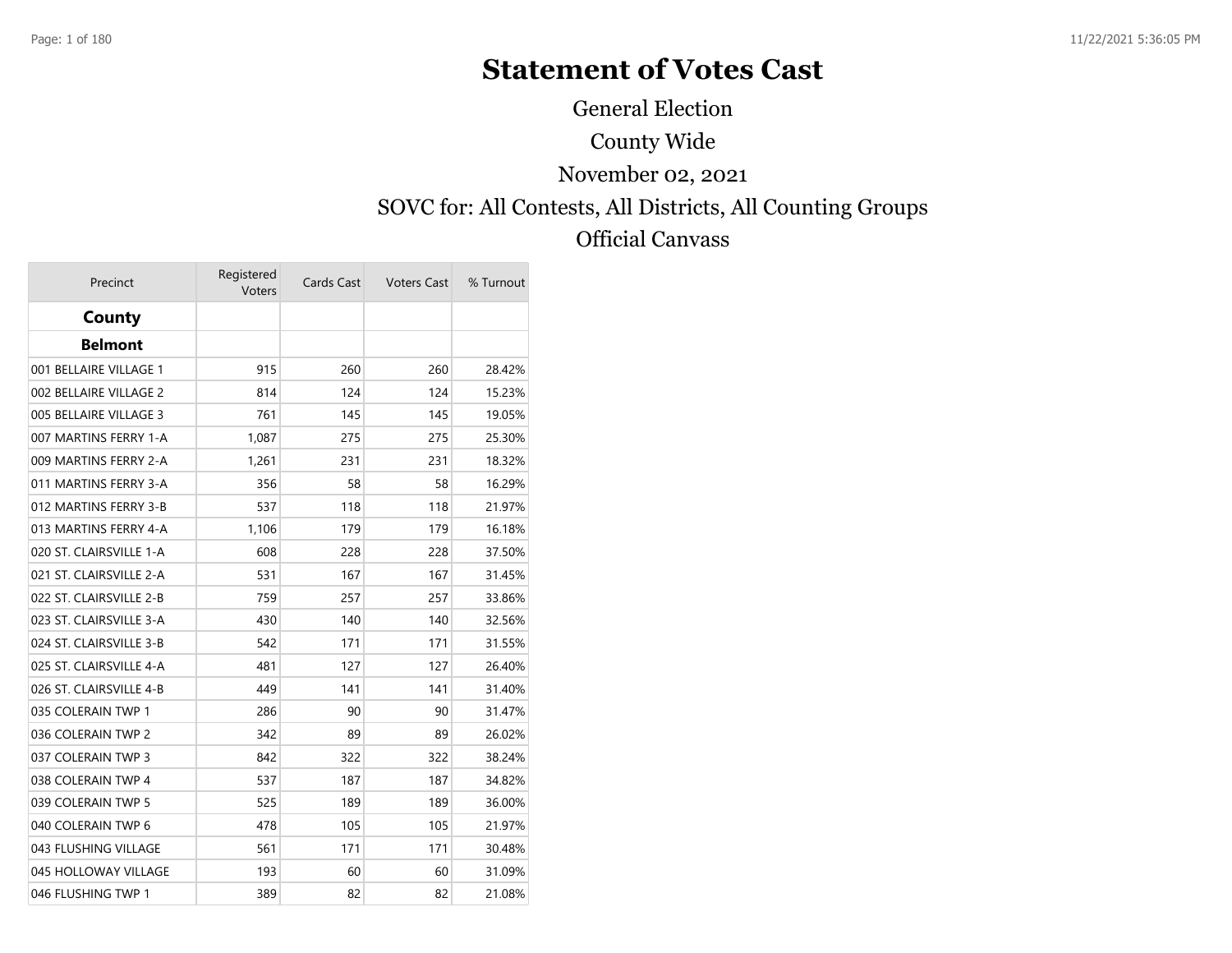**College** 

| Precinct                 | Registered<br>Voters | Cards Cast | <b>Voters Cast</b> | % Turnout |
|--------------------------|----------------------|------------|--------------------|-----------|
| 047 FLUSHING TWP 2       | 93                   | 27         | 27                 | 29.03%    |
| 048 BELMONT VILLAGE      | 317                  | 99         | 99                 | 31.23%    |
| 049 BETHESDA VILLAGE     | 816                  | 245        | 245                | 30.02%    |
| 050 GOSHEN TWP           | 1,012                | 268        | 268                | 26.48%    |
| 052 KIRKWOOD TWP         | 249                  | 52         | 52                 | 20.88%    |
| 053 SHADYSIDE VILLAGE 1  | 826                  | 291        | 291                | 35.23%    |
| 054 SHADYSIDE VILLAGE 2  | 970                  | 384        | 384                | 39.59%    |
| 057 SHADYSIDE VILLAGE 3  | 710                  | 223        | 223                | 31.41%    |
| 061 MEAD TWP 1           | 956                  | 301        | 301                | 31.49%    |
| 063 MEAD TWP 2           | 526                  | 153        | 153                | 29.09%    |
| 064 BRIDGEPORT VILLAGE 1 | 670                  | 127        | 127                | 18.96%    |
| 066 BRIDGEPORT VILLAGE 2 | 486                  | 153        | 153                | 31.48%    |
| 071 BROOKSIDE VILLAGE    | 422                  | 153        | 153                | 36.26%    |
| 072 PEASE TWP 1          | 951                  | 279        | 279                | 29.34%    |
| 073 PEASE TWP 2          | 840                  | 155        | 155                | 18.45%    |
| 076 PEASE TWP 3          | 307                  | 66         | 66                 | 21.50%    |
| 077 YORKVILLE VILLAGE    | 278                  | 82         | 82                 | 29.50%    |
| 078 PEASE TWP 4          | 593                  | 132        | 132                | 22.26%    |
| 079 PEASE TWP 5          | 204                  | 63         | 63                 | 30.88%    |
| 083 PULTNEY TWP 1        | 262                  | 80         | 80                 | 30.53%    |
| 084 PULTNEY TWP 2        | 1,115                | 297        | 297                | 26.64%    |
| 085 PULTNEY TWP 3        | 804                  | 244        | 244                | 30.35%    |
| 087 PULTNEY TWP 4        | 799                  | 246        | 246                | 30.79%    |
| 097 RICHLAND TWP 1       | 696                  | 184        | 184                | 26.44%    |
| 098 RICHLAND TWP 2       | 774                  | 216        | 216                | 27.91%    |
| 099 RICHLAND TWP 3       | 641                  | 134        | 134                | 20.90%    |
| 100 RICHLAND TWP 4       | 822                  | 253        | 253                | 30.78%    |
| 101 RICHLAND TWP 5       | 777                  | 256        | 256                | 32.95%    |
| 102 RICHLAND TWP 6       | 966                  | 267        | 267                | 27.64%    |
| 103 RICHLAND TWP 7       | 538                  | 131        | 131                | 24.35%    |
| 105 SMITH TWP            | 974                  | 380        | 380                | 39.01%    |
| 107 SOMERSET TWP 1       | 497                  | 216        | 216                | 43.46%    |
| 108 SOMERSET TWP 2       | 238                  | 93         | 93                 | 39.08%    |
| 109 MORRISTOWN VILLAGE   | 179                  | 52         | 52                 | 29.05%    |
| 110 UNION TWP 1          | 393                  | 103        | 103                | 26.21%    |
| 111 UNION TWP 2          | 1,089                | 241        | 241                | 22.13%    |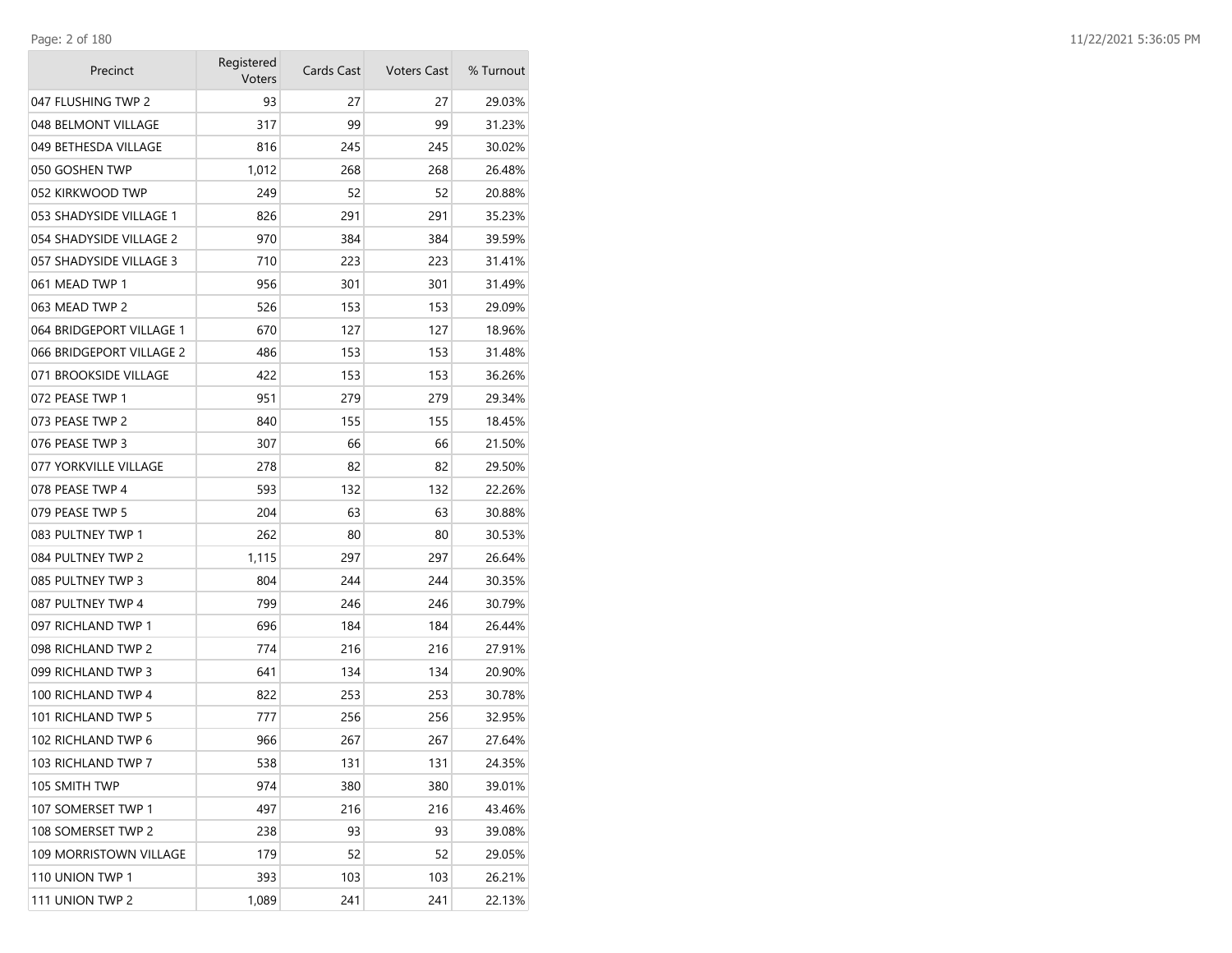| Precinct                                    | Registered<br>Voters | Cards Cast | <b>Voters Cast</b> | % Turnout |
|---------------------------------------------|----------------------|------------|--------------------|-----------|
| 112 BARNESVILLE VILLAGE 1                   | 1,205                | 360        | 360                | 29.88%    |
| 114 BARNESVILLE VILLAGE 2                   | 747                  | 186        | 186                | 24.90%    |
| 115 BARNESVILLE VILLAGE 3                   | 600                  | 128        | 128                | 21.33%    |
| 120 WARREN TWP                              | 1,238                | 419        | 419                | 33.84%    |
| 122 WASHINGTON TWP                          | 336                  | 83         | 83                 | 24.70%    |
| 123 WAYNE TWP                               | 473                  | 142        | 142                | 30.02%    |
| 124 WHEELING TWP 1                          | 579                  | 202        | 202                | 34.89%    |
| 125 WHEELING TWP 2                          | 608                  | 126        | 126                | 20.72%    |
| <b>127 POWHATAN POINT</b><br><b>VILLAGE</b> | 959                  | 217        | 217                | 22.63%    |
| 129 YORK TWP                                | 613                  | 113        | 113                | 18.43%    |
| Belmont - Total                             | 44,938               | 12,538     | 12,538             | 27.90%    |
| <b>Cumulative</b>                           |                      |            |                    |           |
| Cumulative                                  | 0                    | 0          | $\Omega$           | N/A       |
| Cumulative - Total                          | $\Omega$             | 0          | $\Omega$           | N/A       |
| County - Total                              | 44,938               | 12,538     | 12,538             | 27.90%    |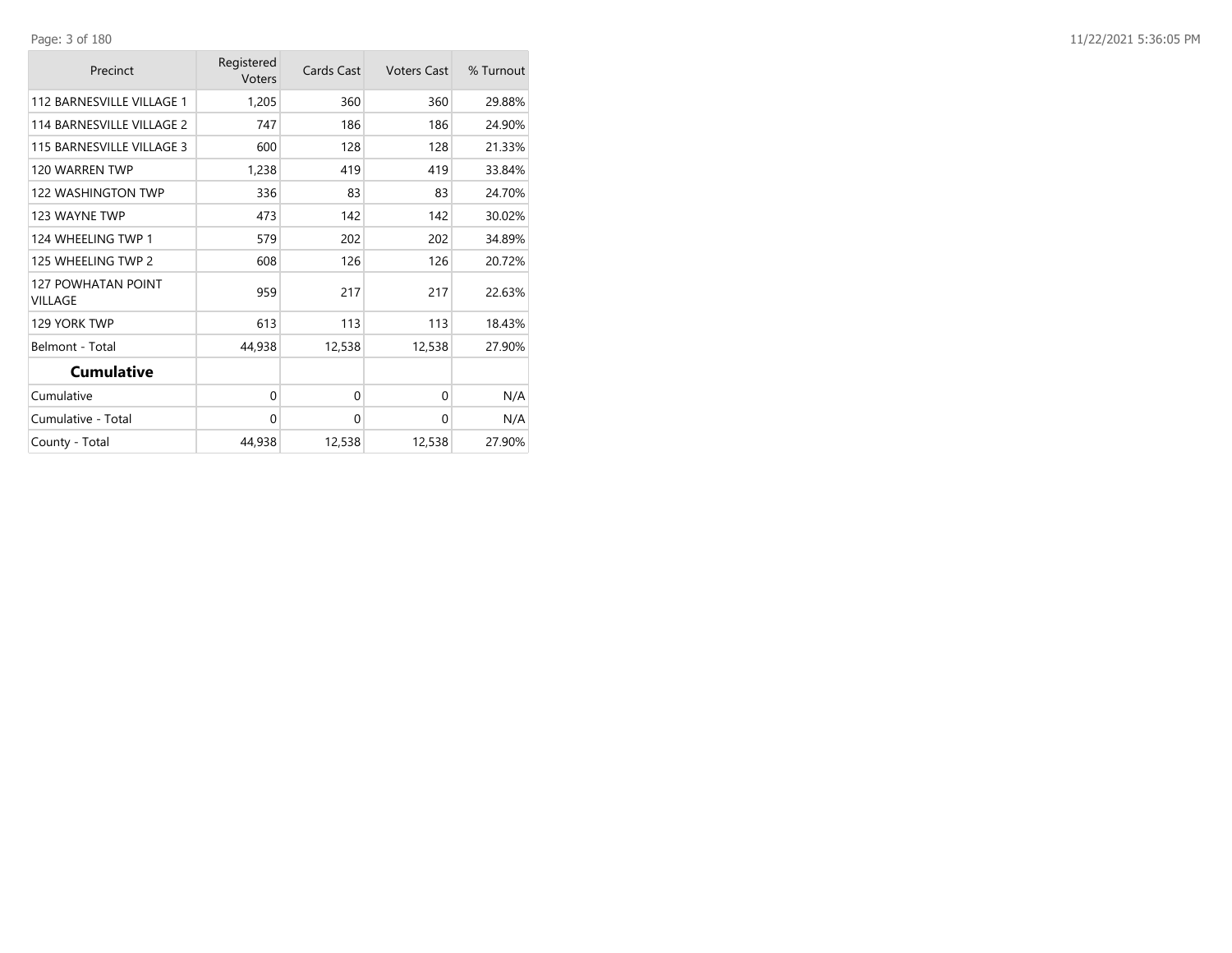### **City of Martins Ferry - President of Council (Vote for 1)**

| Precinct              | <b>Times Cast</b> | Registered<br>Voters |
|-----------------------|-------------------|----------------------|
| County                |                   |                      |
| <b>Belmont</b>        |                   |                      |
| 007 MARTINS FERRY 1-A | 275               | 1,087                |
| 009 MARTINS FERRY 2-A | 231               | 1,261                |
| 011 MARTINS FERRY 3-A | 58                | 356                  |
| 012 MARTINS FERRY 3-B | 118               | 537                  |
| 013 MARTINS FERRY 4-A | 179               | 1,106                |
| Belmont - Total       | 861               | 4,347                |
| <b>Cumulative</b>     |                   |                      |
| Cumulative            | 0                 | 0                    |
| Cumulative - Total    | 0                 | 0                    |
| County - Total        | 861               | 4,347                |

| Precinct              | Kristine Davis<br>(Dem) | <b>Total Votes</b> | Unresolved<br>Write-In |
|-----------------------|-------------------------|--------------------|------------------------|
| County                |                         |                    |                        |
| <b>Belmont</b>        |                         |                    |                        |
| 007 MARTINS FERRY 1-A | 206                     | 206                | 0                      |
| 009 MARTINS FERRY 2-A | 170                     | 170                | $\Omega$               |
| 011 MARTINS FERRY 3-A | 46                      | 46                 | 0                      |
| 012 MARTINS FERRY 3-B | 87                      | 87                 | 0                      |
| 013 MARTINS FERRY 4-A | 134                     | 134                | $\Omega$               |
| Belmont - Total       | 643                     | 643                | $\mathbf 0$            |
| <b>Cumulative</b>     |                         |                    |                        |
| Cumulative            | $\mathbf 0$             | $\Omega$           | $\Omega$               |
| Cumulative - Total    | 0                       | 0                  | 0                      |
| County - Total        | 643                     | 643                | $\mathbf 0$            |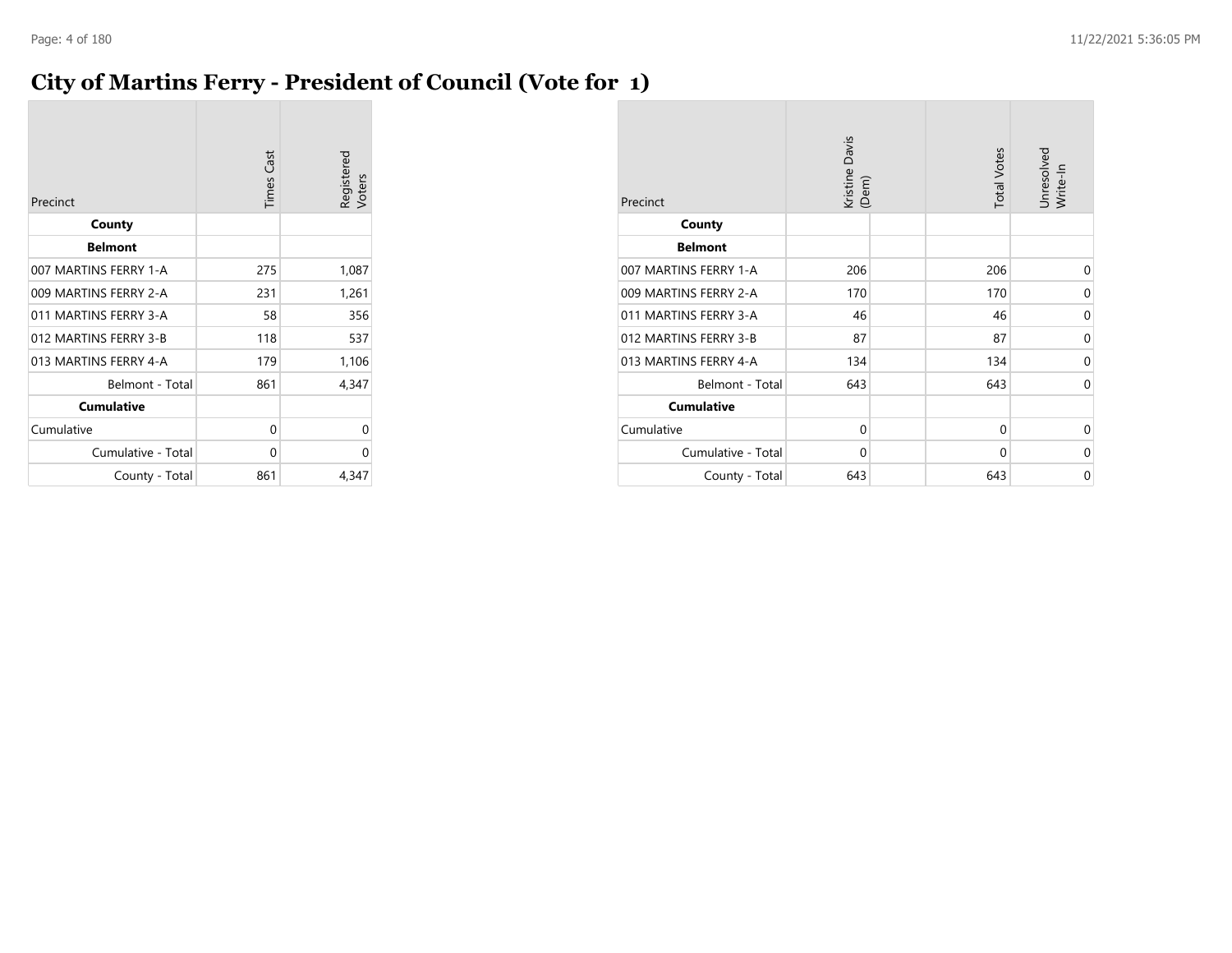# **City of Martins Ferry - Treasurer - Unexpired Term (Vote for 1)**

| Precinct              | <b>Times Cast</b> | Registered<br>Voters |
|-----------------------|-------------------|----------------------|
| County                |                   |                      |
| <b>Belmont</b>        |                   |                      |
| 007 MARTINS FERRY 1-A | 275               | 1,087                |
| 009 MARTINS FERRY 2-A | 231               | 1,261                |
| 011 MARTINS FERRY 3-A | 58                | 356                  |
| 012 MARTINS FERRY 3-B | 118               | 537                  |
| 013 MARTINS FERRY 4-A | 179               | 1,106                |
| Belmont - Total       | 861               | 4,347                |
| <b>Cumulative</b>     |                   |                      |
| Cumulative            | 0                 | 0                    |
| Cumulative - Total    | 0                 | 0                    |
| County - Total        | 861               | 4,347                |

| Precinct              | Susan M. Yeso | <b>Total Votes</b> | Unresolved<br>Write-In |
|-----------------------|---------------|--------------------|------------------------|
| County                |               |                    |                        |
| <b>Belmont</b>        |               |                    |                        |
| 007 MARTINS FERRY 1-A | 218           | 218                | 0                      |
| 009 MARTINS FERRY 2-A | 159           | 159                | 0                      |
| 011 MARTINS FERRY 3-A | 46            | 46                 | 0                      |
| 012 MARTINS FERRY 3-B | 89            | 89                 | 0                      |
| 013 MARTINS FERRY 4-A | 127           | 127                | 0                      |
| Belmont - Total       | 639           | 639                | $\Omega$               |
| <b>Cumulative</b>     |               |                    |                        |
| Cumulative            | $\mathbf 0$   | 0                  | 0                      |
| Cumulative - Total    | $\mathbf 0$   | 0                  | 0                      |
| County - Total        | 639           | 639                | 0                      |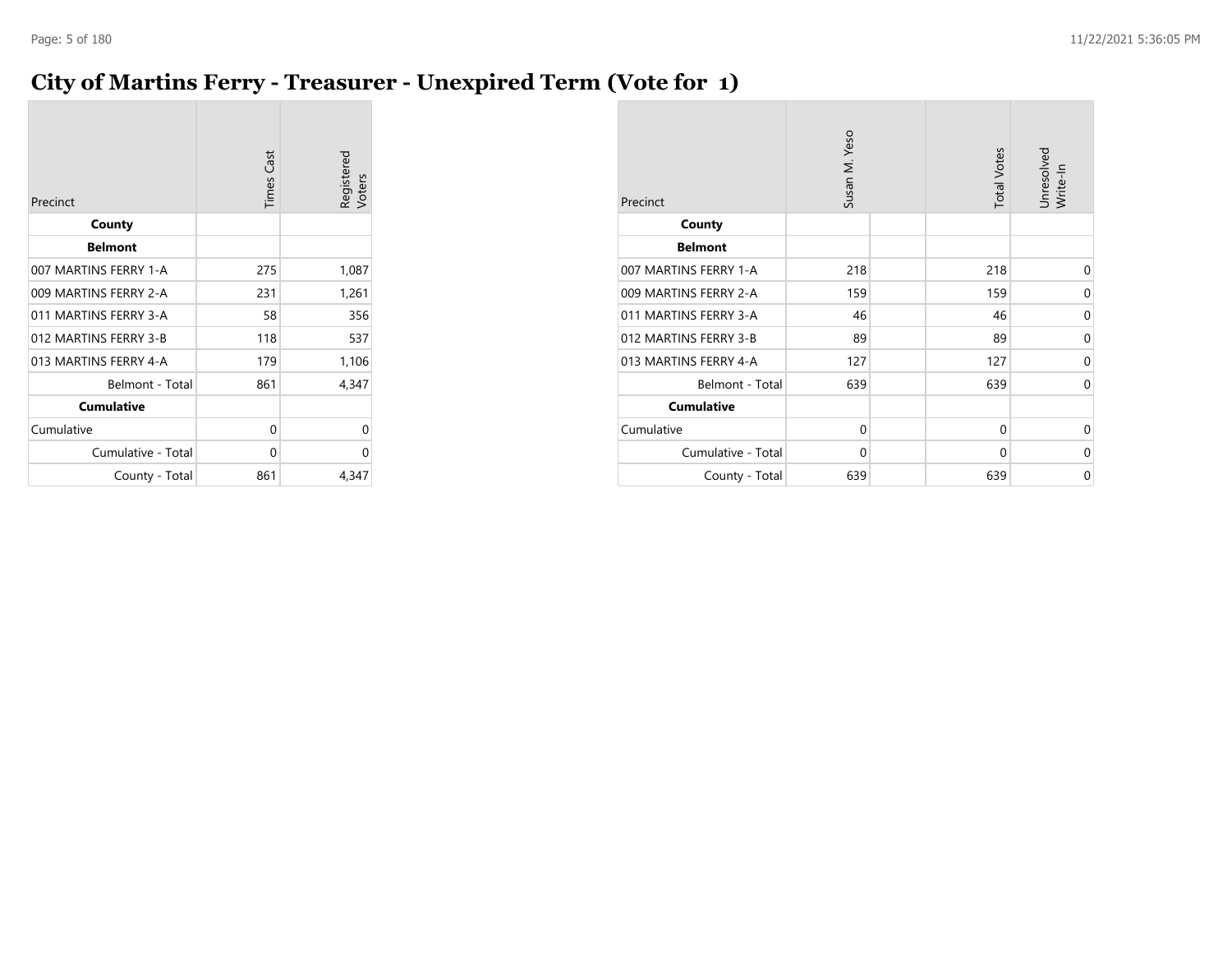### **City of Martins Ferry - Council at Large (Vote for 3)**

| Precinct              | <b>Times Cast</b> | Registered<br>Voters |
|-----------------------|-------------------|----------------------|
| County                |                   |                      |
| <b>Belmont</b>        |                   |                      |
| 007 MARTINS FERRY 1-A | 275               | 1,087                |
| 009 MARTINS FERRY 2-A | 231               | 1,261                |
| 011 MARTINS FERRY 3-A | 58                | 356                  |
| 012 MARTINS FERRY 3-B | 118               | 537                  |
| 013 MARTINS FERRY 4-A | 179               | 1,106                |
| Belmont - Total       | 861               | 4,347                |
| <b>Cumulative</b>     |                   |                      |
| Cumulative            | 0                 | 0                    |
| Cumulative - Total    | 0                 | 0                    |
| County - Total        | 861               | 4,347                |

| Precinct              | Thomas J. Burns<br>(Dem) | John A. Regis Sr.<br>(Dem) |  |
|-----------------------|--------------------------|----------------------------|--|
| County                |                          |                            |  |
| <b>Belmont</b>        |                          |                            |  |
| 007 MARTINS FERRY 1-A | 124                      | 151                        |  |
| 009 MARTINS FERRY 2-A | 93                       | 130                        |  |
| 011 MARTINS FERRY 3-A | 20                       | 34                         |  |
| 012 MARTINS FERRY 3-B | 54                       | 72                         |  |
| 013 MARTINS FERRY 4-A | 93                       | 109                        |  |
| Belmont - Total       | 384                      | 496                        |  |
| <b>Cumulative</b>     |                          |                            |  |
| Cumulative            | 0                        | 0                          |  |
| Cumulative - Total    | 0                        | 0                          |  |
| County - Total        | 384                      | 496                        |  |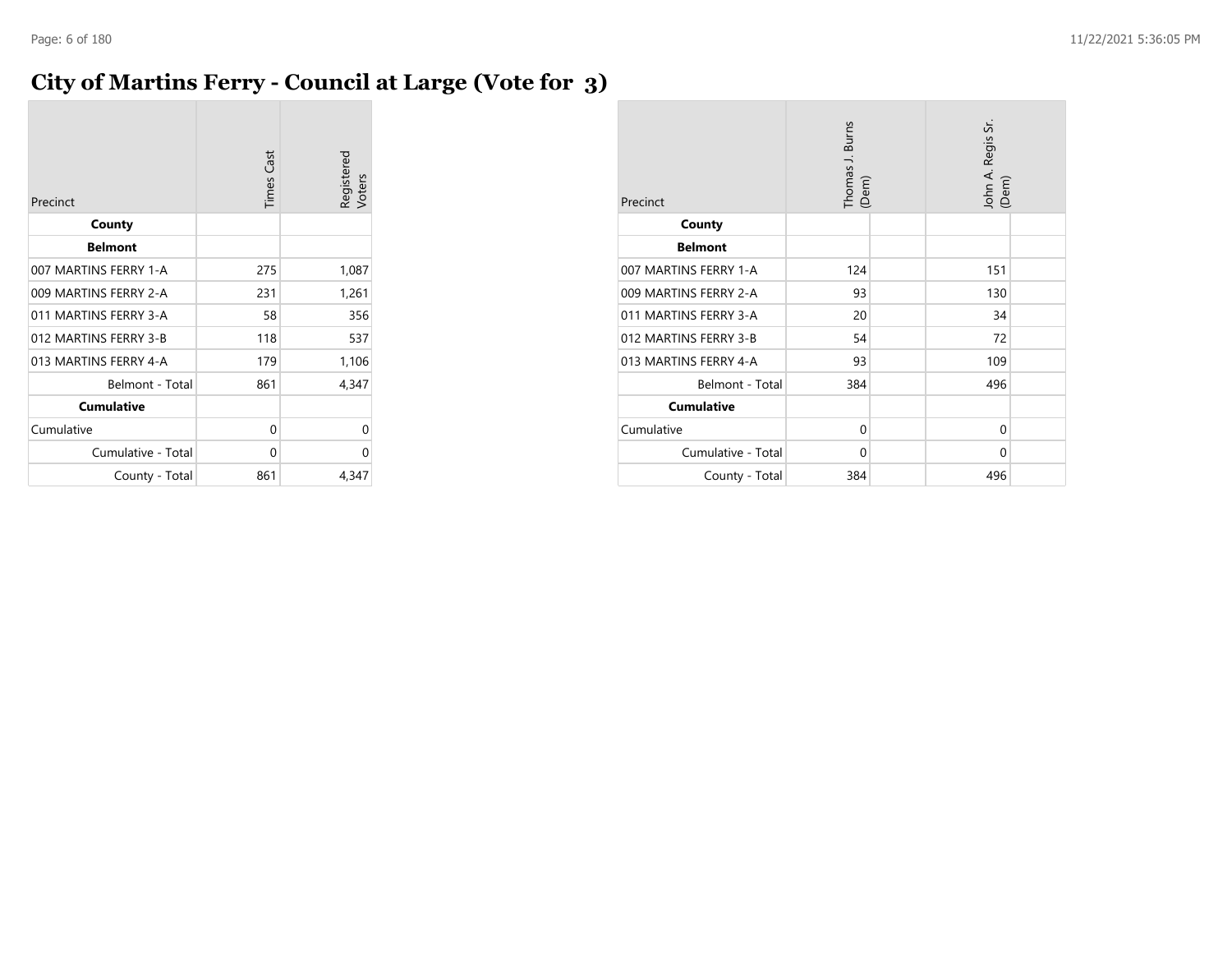| Precinct              | Jim Schramm<br>(Dem) | <b>Total Votes</b> | Unresolved<br>Write-In |
|-----------------------|----------------------|--------------------|------------------------|
| County                |                      |                    |                        |
| <b>Belmont</b>        |                      |                    |                        |
| 007 MARTINS FERRY 1-A | 157                  | 432                | 0                      |
| 009 MARTINS FERRY 2-A | 121                  | 344                | $\mathbf 0$            |
| 011 MARTINS FERRY 3-A | 37                   | 91                 | $\mathbf 0$            |
| 012 MARTINS FERRY 3-B | 69                   | 195                | $\mathbf 0$            |
| 013 MARTINS FERRY 4-A | 101                  | 303                | $\mathbf 0$            |
| Belmont - Total       | 485                  | 1,365              | $\Omega$               |
| <b>Cumulative</b>     |                      |                    |                        |
| Cumulative            | $\mathbf 0$          | $\mathbf{0}$       | $\mathbf 0$            |
| Cumulative - Total    | $\mathbf 0$          | $\mathbf{0}$       | 0                      |
| County - Total        | 485                  | 1,365              | $\mathbf 0$            |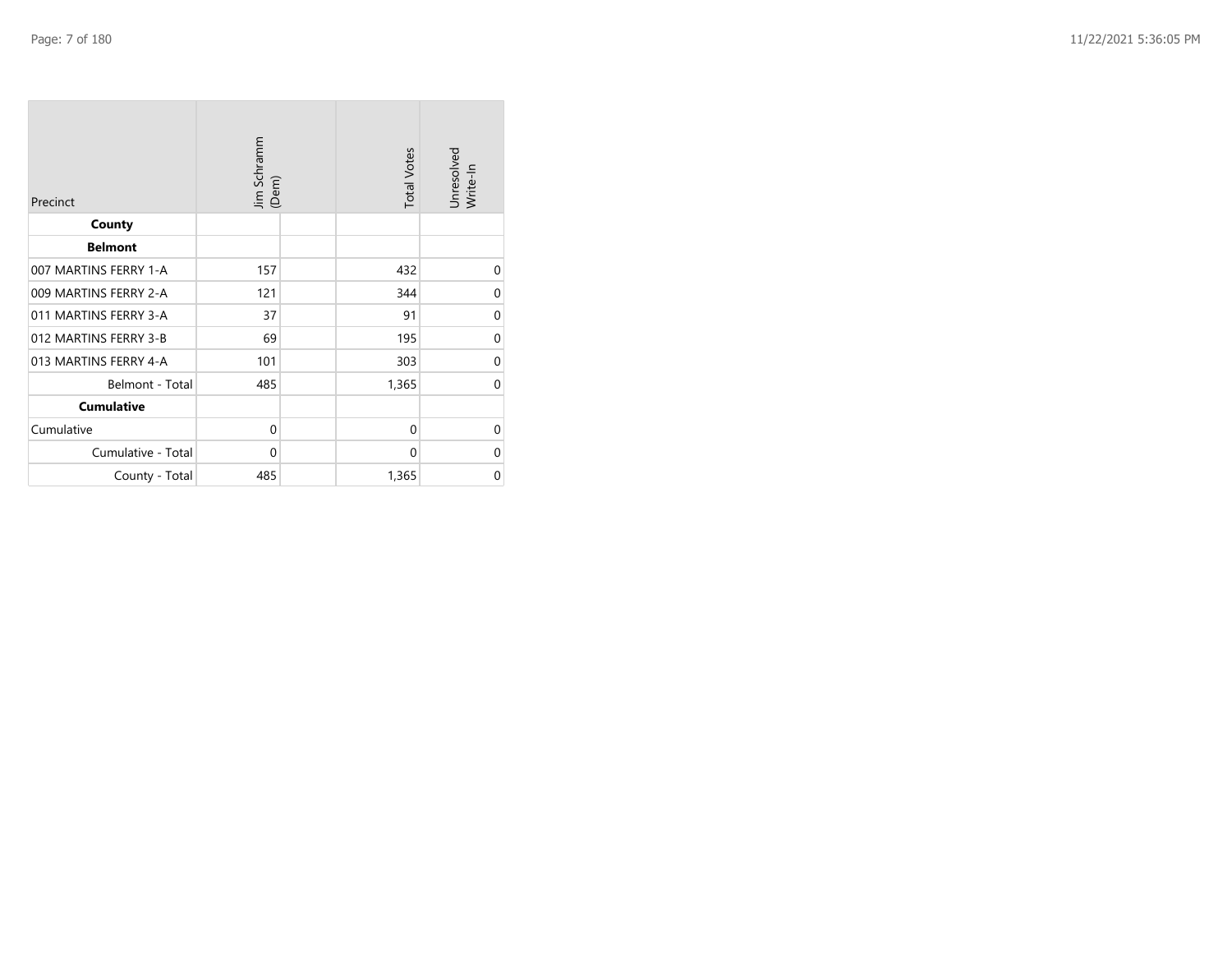### **City of Martins Ferry - First Ward Council (Vote for 1)**

| Precinct              | <b>Times Cast</b> | Registered<br>Voters |
|-----------------------|-------------------|----------------------|
| County                |                   |                      |
| <b>Belmont</b>        |                   |                      |
| 007 MARTINS FERRY 1-A | 275               | 1,087                |
| Belmont - Total       | 275               | 1,087                |
| <b>Cumulative</b>     |                   |                      |
| Cumulative            | 0                 |                      |
| Cumulative - Total    | 0                 |                      |
| County - Total        | 275               | 1,087                |

| Precinct              | Robert P. Hunker<br>(Rep) | <b>Total Votes</b> | Unresolved<br>Write-In |
|-----------------------|---------------------------|--------------------|------------------------|
| County                |                           |                    |                        |
| <b>Belmont</b>        |                           |                    |                        |
| 007 MARTINS FERRY 1-A | 195                       | 195                | $\Omega$               |
| Belmont - Total       | 195                       | 195                | $\Omega$               |
| <b>Cumulative</b>     |                           |                    |                        |
| Cumulative            | $\mathbf 0$               | $\mathbf 0$        | $\Omega$               |
| Cumulative - Total    | $\Omega$                  | $\Omega$           | $\Omega$               |
| County - Total        | 195                       | 195                | 0                      |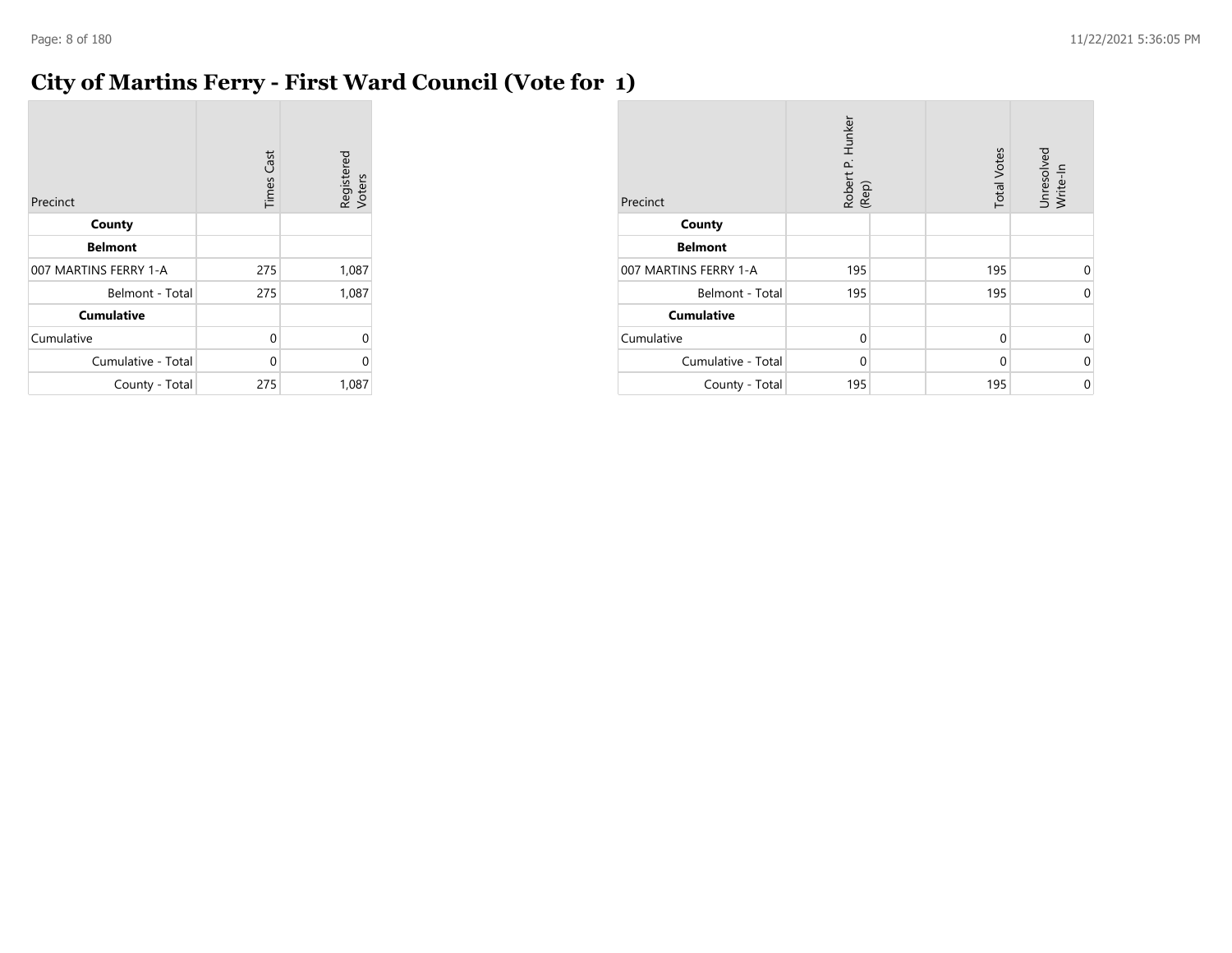### **City of Martins Ferry - Second Ward Council (Vote for 1)**

| Precinct              | <b>Times Cast</b> | Registered<br>Voters |
|-----------------------|-------------------|----------------------|
| County                |                   |                      |
| <b>Belmont</b>        |                   |                      |
| 009 MARTINS FERRY 2-A | 231               | 1,261                |
| Belmont - Total       | 231               | 1,261                |
| <b>Cumulative</b>     |                   |                      |
| Cumulative            | 0                 | 0                    |
| Cumulative - Total    | 0                 | 0                    |
| County - Total        | 231               | 1,261                |

| Precinct              | <b>Bruce Shrodes</b><br>(Rep) | <b>Total Votes</b> | Unresolved<br>Write-In |
|-----------------------|-------------------------------|--------------------|------------------------|
| County                |                               |                    |                        |
| <b>Belmont</b>        |                               |                    |                        |
| 009 MARTINS FERRY 2-A | 180                           | 180                | $\Omega$               |
| Belmont - Total       | 180                           | 180                | 0                      |
| <b>Cumulative</b>     |                               |                    |                        |
| Cumulative            | $\mathbf 0$                   | $\mathbf 0$        | $\Omega$               |
| Cumulative - Total    | $\Omega$                      | $\Omega$           | 0                      |
| County - Total        | 180                           | 180                | 0                      |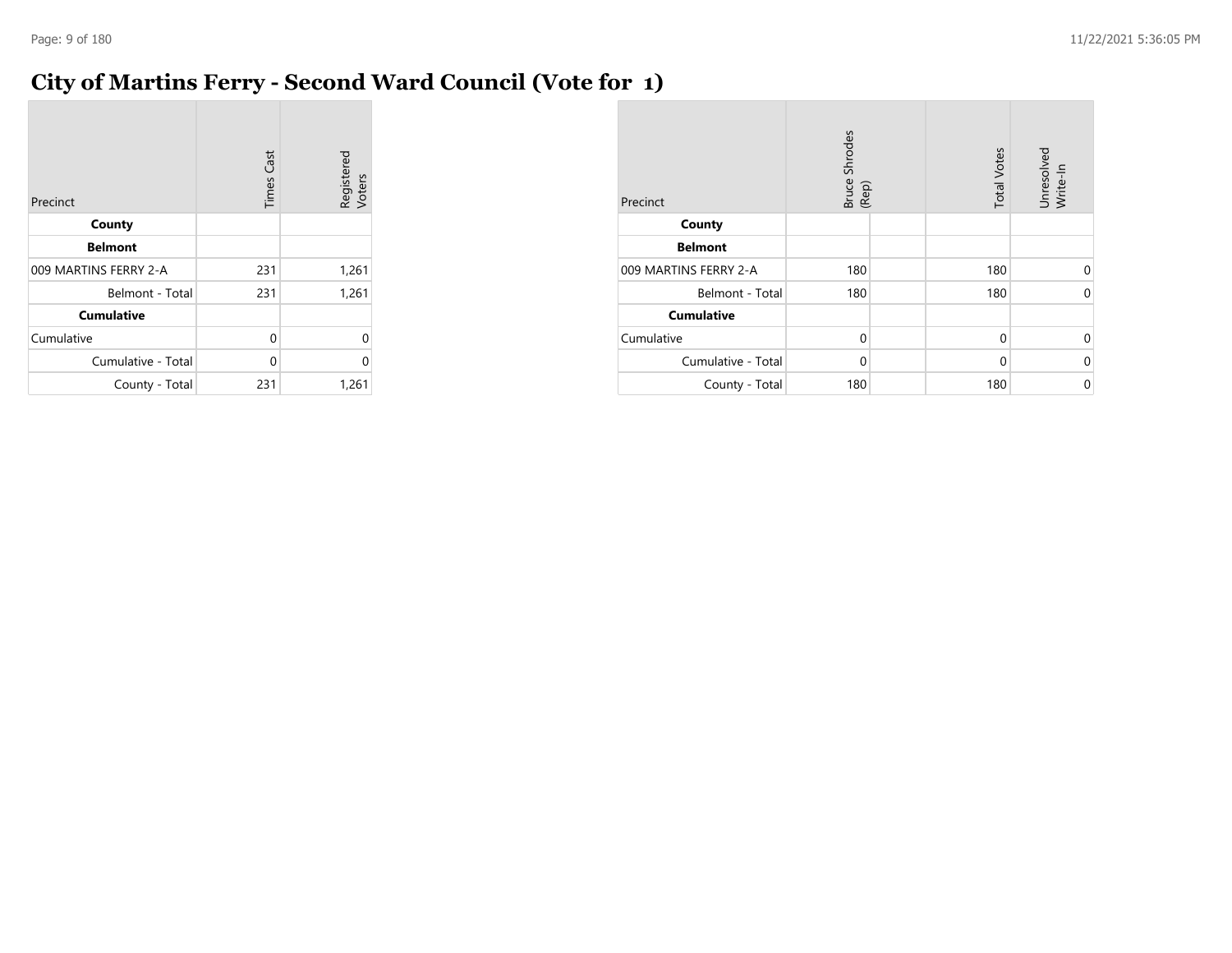### **City of Martins Ferry - Third Ward Council (Vote for 1)**

| Precinct              | <b>Times Cast</b> | Registered<br>Voters |
|-----------------------|-------------------|----------------------|
| County                |                   |                      |
| <b>Belmont</b>        |                   |                      |
| 011 MARTINS FERRY 3-A | 58                | 356                  |
| 012 MARTINS FERRY 3-B | 118               | 537                  |
| Belmont - Total       | 176               | 893                  |
| <b>Cumulative</b>     |                   |                      |
| Cumulative            | 0                 | 0                    |
| Cumulative - Total    | 0                 | 0                    |
| County - Total        | 176               | 893                  |

| Precinct              | Suzanne C.<br>Armstrong<br>(Dem) | <b>Total Votes</b> | Unresolved<br>Write-In |
|-----------------------|----------------------------------|--------------------|------------------------|
| County                |                                  |                    |                        |
| <b>Belmont</b>        |                                  |                    |                        |
| 011 MARTINS FERRY 3-A | 44                               | 44                 | 0                      |
| 012 MARTINS FERRY 3-B | 81                               | 81                 | 0                      |
| Belmont - Total       | 125                              | 125                | $\mathbf 0$            |
| <b>Cumulative</b>     |                                  |                    |                        |
| Cumulative            | 0                                | 0                  | $\Omega$               |
| Cumulative - Total    | $\mathbf 0$                      | 0                  | 0                      |
| County - Total        | 125                              | 125                | 0                      |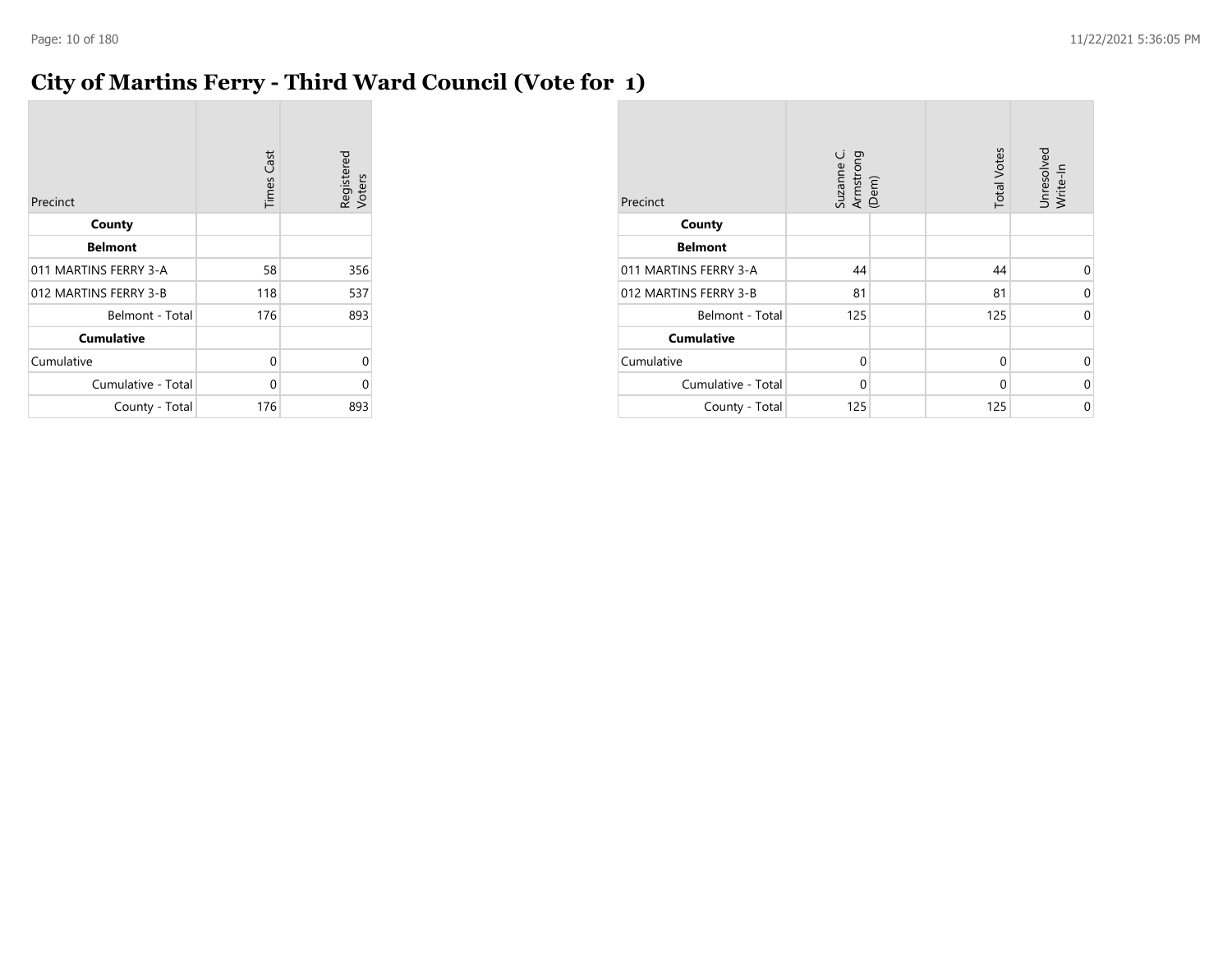### **City of Martins Ferry - Fourth Ward Council (Vote for 1)**

| Precinct              | <b>Times Cast</b> | Registered<br>Voters |
|-----------------------|-------------------|----------------------|
| County                |                   |                      |
| <b>Belmont</b>        |                   |                      |
| 013 MARTINS FERRY 4-A | 179               | 1,106                |
| Belmont - Total       | 179               | 1,106                |
| <b>Cumulative</b>     |                   |                      |
| Cumulative            | 0                 | $\Omega$             |
| Cumulative - Total    | 0                 | O                    |
| County - Total        | 179               | 1,106                |

| Precinct              | Rick Rodgers<br>(Dem) | <b>Total Votes</b> | Unresolved<br>Write-In |
|-----------------------|-----------------------|--------------------|------------------------|
| County                |                       |                    |                        |
| <b>Belmont</b>        |                       |                    |                        |
| 013 MARTINS FERRY 4-A | 123                   | 123                | $\Omega$               |
| Belmont - Total       | 123                   | 123                | $\Omega$               |
| <b>Cumulative</b>     |                       |                    |                        |
| Cumulative            | $\Omega$              | $\Omega$           | $\Omega$               |
| Cumulative - Total    | $\Omega$              | $\Omega$           | $\Omega$               |
| County - Total        | 123                   | 123                | 0                      |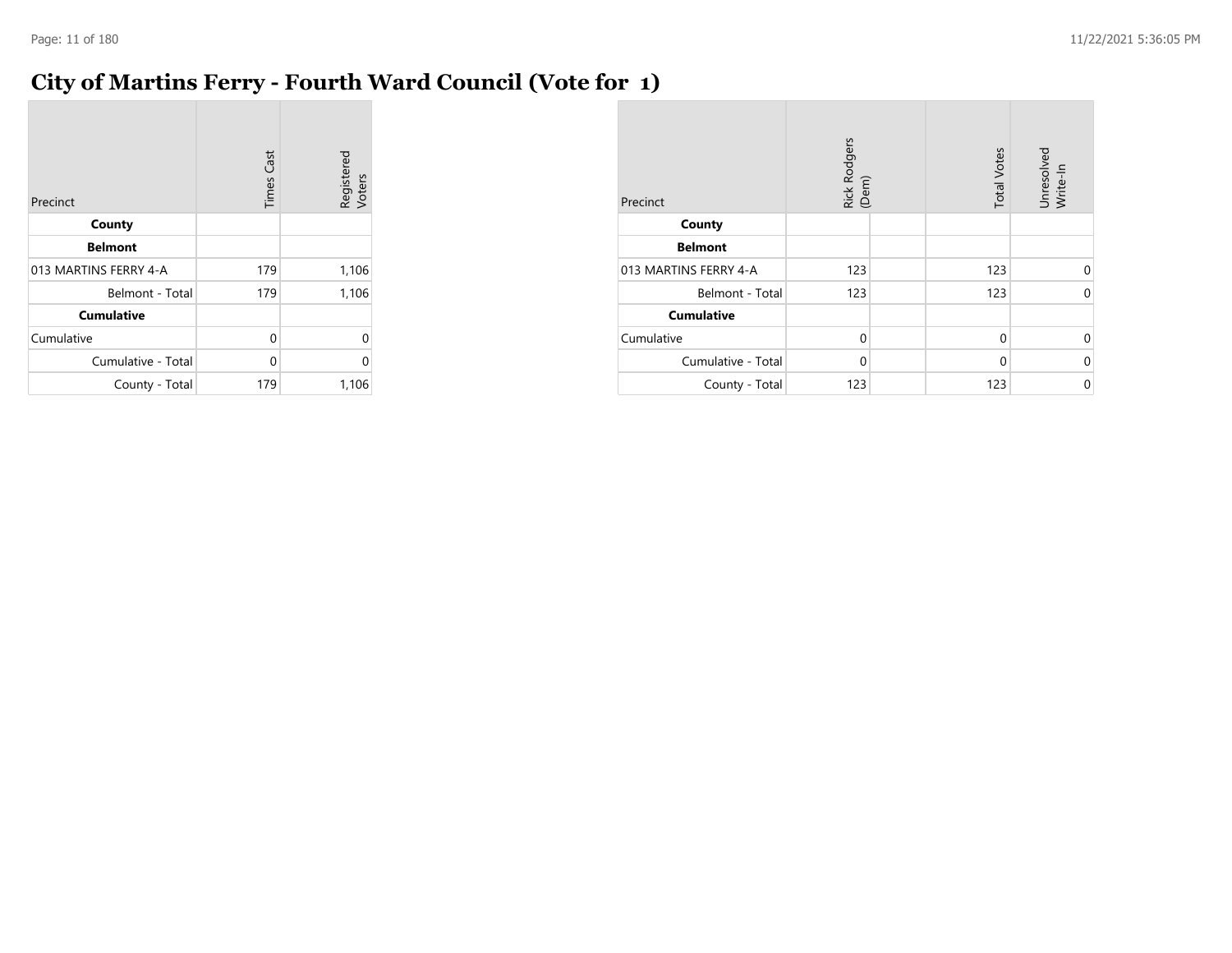### **City of St. Clairsville - President of Council (Vote for 1)**

| Precinct                | <b>Times Cast</b> | Registered<br>/oters |
|-------------------------|-------------------|----------------------|
| County                  |                   |                      |
| <b>Belmont</b>          |                   |                      |
| 020 ST. CLAIRSVILLE 1-A | 228               | 608                  |
| 021 ST. CLAIRSVILLE 2-A | 167               | 531                  |
| 022 ST. CLAIRSVILLE 2-B | 257               | 759                  |
| 023 ST. CLAIRSVILLE 3-A | 140               | 430                  |
| 024 ST. CLAIRSVILLE 3-B | 171               | 542                  |
| 025 ST. CLAIRSVILLE 4-A | 127               | 481                  |
| 026 ST. CLAIRSVILLE 4-B | 141               | 449                  |
| Belmont - Total         | 1,231             | 3,800                |
| <b>Cumulative</b>       |                   |                      |
| Cumulative              | $\Omega$          | 0                    |
| Cumulative - Total      | 0                 | 0                    |
| County - Total          | 1,231             | 3,800                |

| Precinct                | James C. Velas | <b>Total Votes</b> | Unresolved<br>Write-In |
|-------------------------|----------------|--------------------|------------------------|
| County                  |                |                    |                        |
| <b>Belmont</b>          |                |                    |                        |
| 020 ST. CLAIRSVILLE 1-A | 153            | 153                | 0                      |
| 021 ST. CLAIRSVILLE 2-A | 126            | 126                | 0                      |
| 022 ST. CLAIRSVILLE 2-B | 182            | 182                | $\mathbf 0$            |
| 023 ST. CLAIRSVILLE 3-A | 102            | 102                | 0                      |
| 024 ST. CLAIRSVILLE 3-B | 133            | 133                | 0                      |
| 025 ST. CLAIRSVILLE 4-A | 96             | 96                 | $\mathbf 0$            |
| 026 ST. CLAIRSVILLE 4-B | 103            | 103                | $\mathbf 0$            |
| Belmont - Total         | 895            | 895                | $\mathbf 0$            |
| <b>Cumulative</b>       |                |                    |                        |
| Cumulative              | $\Omega$       | $\Omega$           | $\mathbf 0$            |
| Cumulative - Total      | 0              | 0                  | 0                      |
| County - Total          | 895            | 895                | $\mathbf 0$            |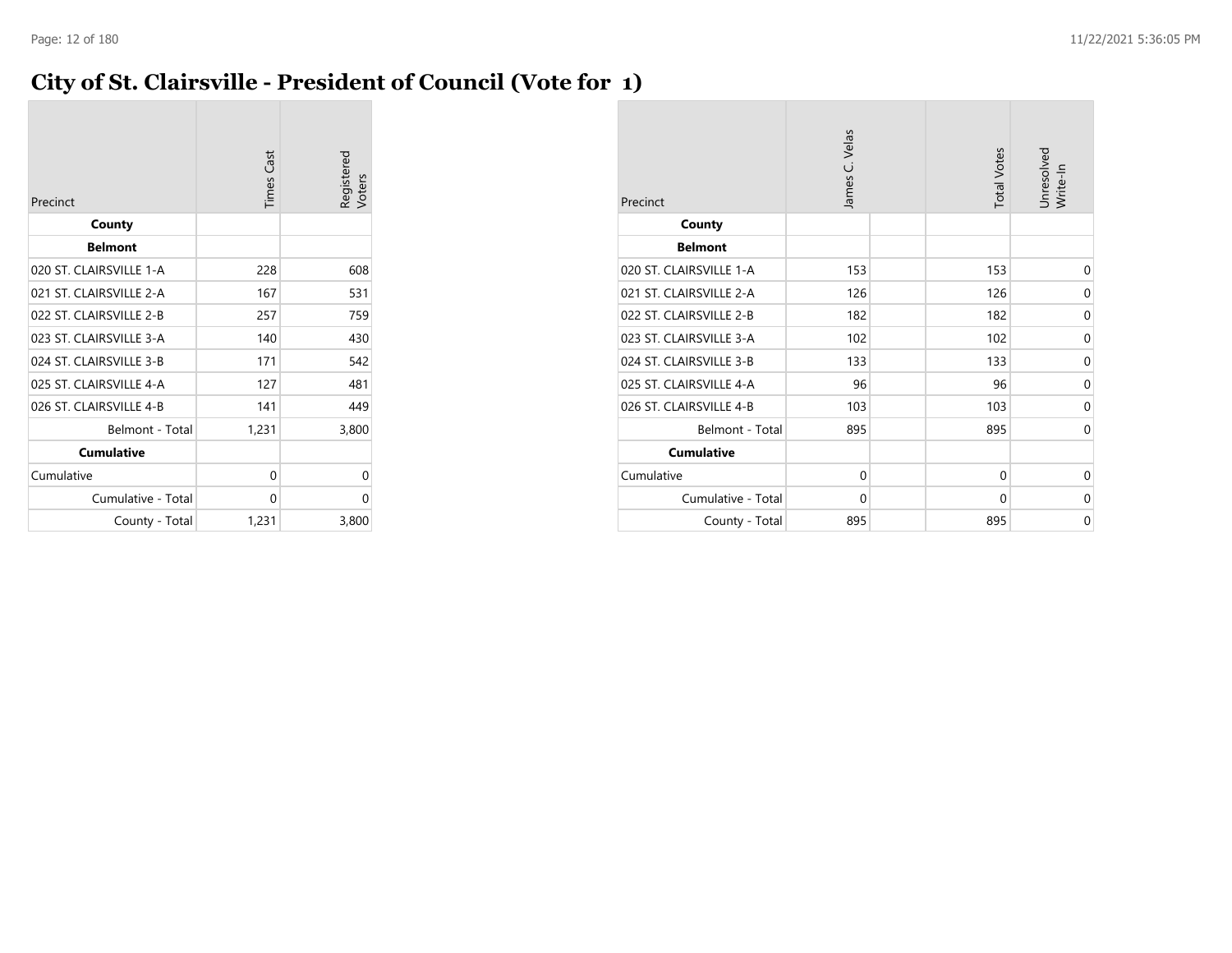### **City of St. Clairsville - First Ward Council (Vote for 1)**

| Precinct                | <b>Times Cast</b> | Registered<br>Voters |
|-------------------------|-------------------|----------------------|
| County                  |                   |                      |
| <b>Belmont</b>          |                   |                      |
| 020 ST. CLAIRSVILLE 1-A | 228               | 608                  |
| Belmont - Total         | 228               | 608                  |
| <b>Cumulative</b>       |                   |                      |
| Cumulative              | 0                 | 0                    |
| Cumulative - Total      | 0                 | U                    |
| County - Total          | 228               | 608                  |

| Precinct                | John Swan   | Donald Vincenzo | <b>Total Votes</b> |
|-------------------------|-------------|-----------------|--------------------|
| County                  |             |                 |                    |
| <b>Belmont</b>          |             |                 |                    |
| 020 ST. CLAIRSVILLE 1-A | 69          | 152             | 221                |
| Belmont - Total         | 69          | 152             | 221                |
| <b>Cumulative</b>       |             |                 |                    |
| Cumulative              | $\mathbf 0$ | $\mathbf 0$     | 0                  |
| Cumulative - Total      | $\Omega$    | $\mathbf 0$     | $\mathbf 0$        |
| County - Total          | 69          | 152             | 221                |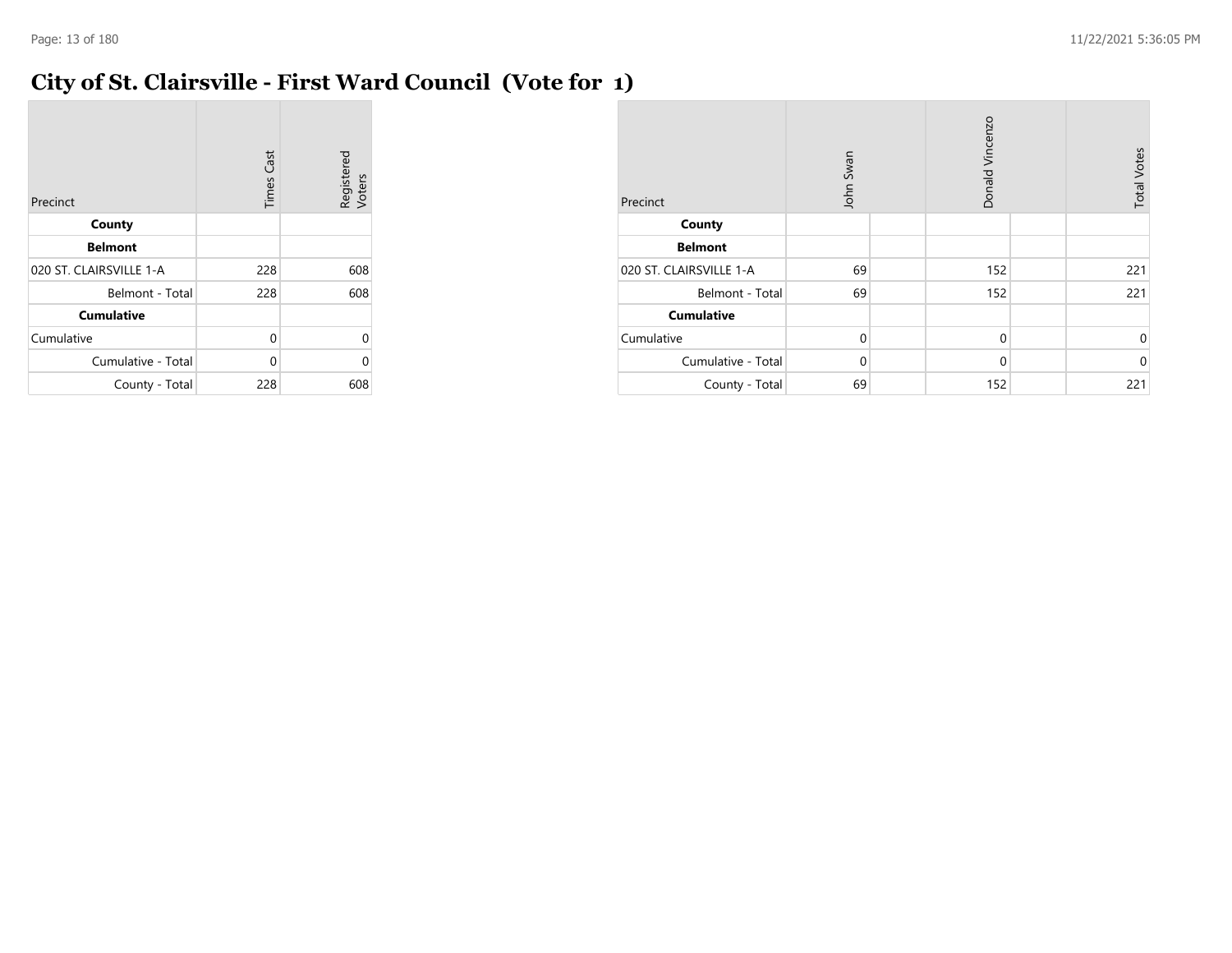| Precinct                | Unresolved<br>Write-In |
|-------------------------|------------------------|
| County                  |                        |
| <b>Belmont</b>          |                        |
| 020 ST. CLAIRSVILLE 1-A | 0                      |
| Belmont - Total         | 0                      |
| <b>Cumulative</b>       |                        |
| Cumulative              | 0                      |
| Cumulative - Total      | 0                      |
| County - Total          | Ω                      |

the property of the control of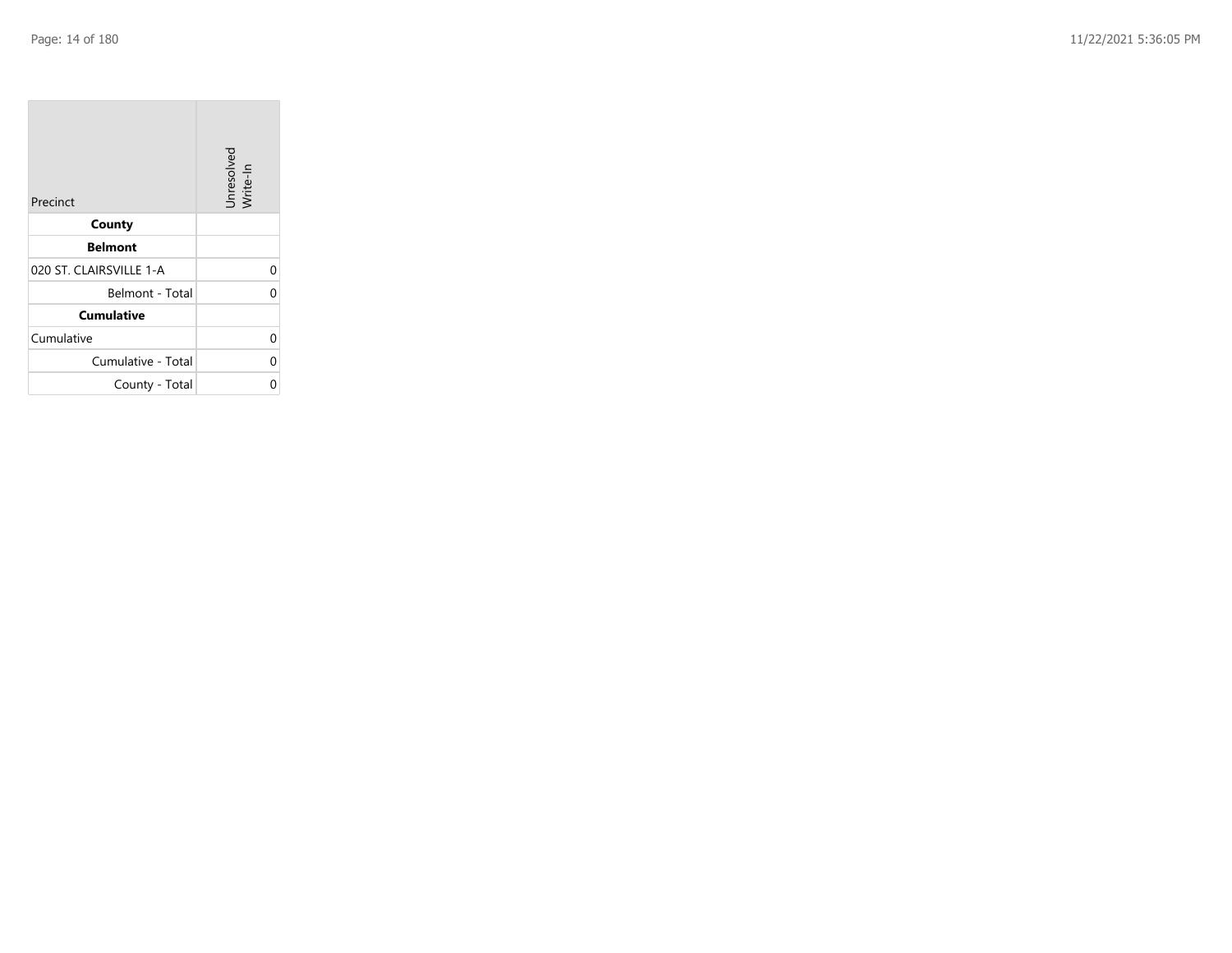### **City of St. Clairsville - Second Ward Council (Vote for 1)**

| Precinct                | <b>Times Cast</b> | Registered<br>Voters |
|-------------------------|-------------------|----------------------|
| County                  |                   |                      |
| <b>Belmont</b>          |                   |                      |
| 021 ST. CLAIRSVILLE 2-A | 167               | 531                  |
| 022 ST. CLAIRSVILLE 2-B | 257               | 759                  |
| Belmont - Total         | 424               | 1,290                |
| <b>Cumulative</b>       |                   |                      |
| Cumulative              | 0                 | 0                    |
| Cumulative - Total      | 0                 | 0                    |
| County - Total          | 424               | 1,290                |

| Precinct                | Jeff Thrash<br><b>Bill Brooks</b> |  |             |  |             |  | <b>Total Votes</b> |
|-------------------------|-----------------------------------|--|-------------|--|-------------|--|--------------------|
| County                  |                                   |  |             |  |             |  |                    |
| <b>Belmont</b>          |                                   |  |             |  |             |  |                    |
| 021 ST. CLAIRSVILLE 2-A | 80                                |  | 72          |  | 152         |  |                    |
| 022 ST. CLAIRSVILLE 2-B | 100                               |  | 133         |  | 233         |  |                    |
| Belmont - Total         | 180                               |  | 205         |  | 385         |  |                    |
| <b>Cumulative</b>       |                                   |  |             |  |             |  |                    |
| Cumulative              | $\mathbf 0$                       |  | 0           |  | 0           |  |                    |
| Cumulative - Total      | $\mathbf 0$                       |  | $\mathbf 0$ |  | $\mathbf 0$ |  |                    |
| County - Total          | 180                               |  | 205         |  | 385         |  |                    |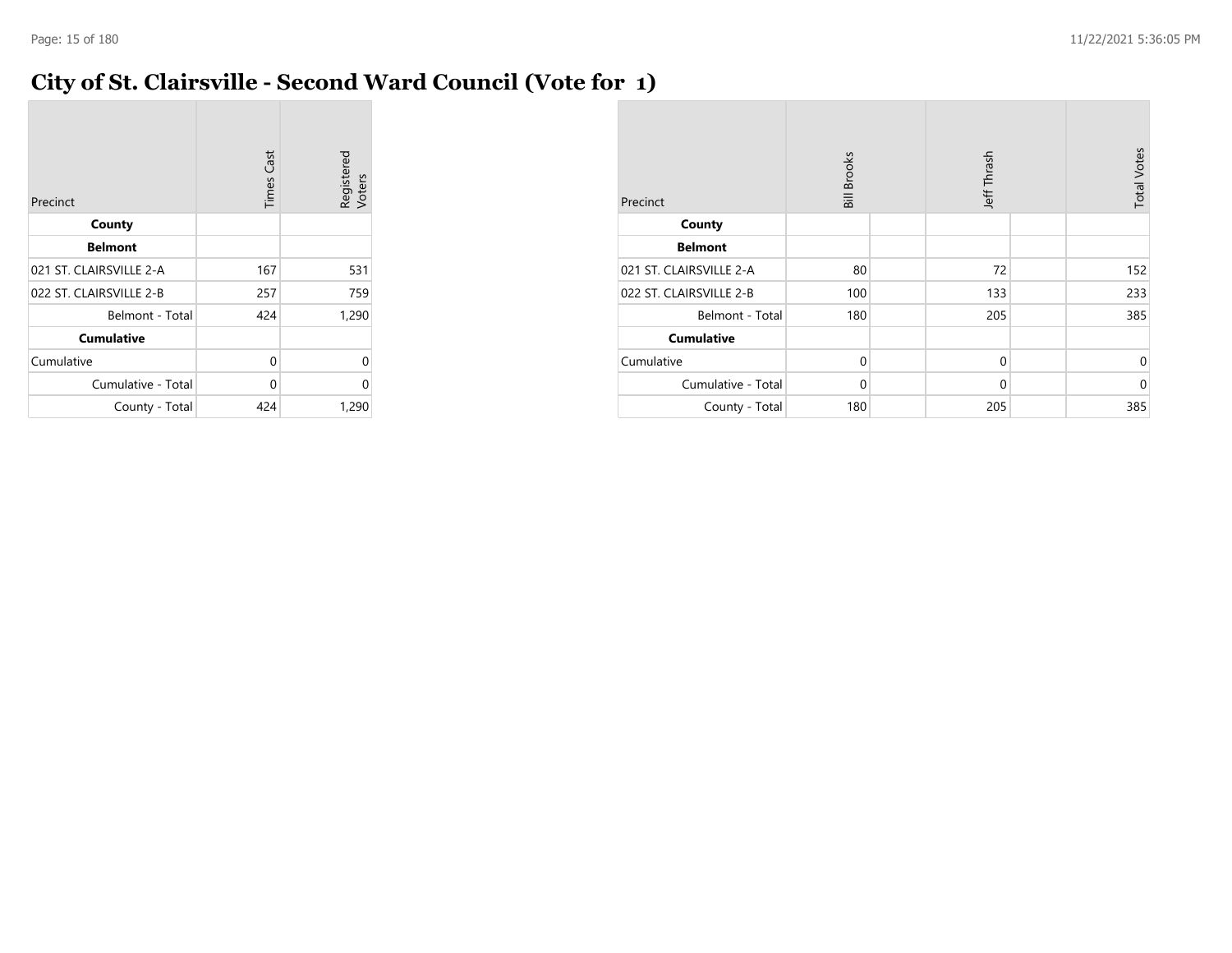**College** 

| Precinct                | Unresolved<br>Write-In |
|-------------------------|------------------------|
| County                  |                        |
| <b>Belmont</b>          |                        |
| 021 ST. CLAIRSVILLE 2-A | 0                      |
| 022 ST. CLAIRSVILLE 2-B | 0                      |
| Belmont - Total         | 0                      |
| <b>Cumulative</b>       |                        |
| Cumulative              | 0                      |
| Cumulative - Total      | 0                      |
| County - Total          | 0                      |

the company of the company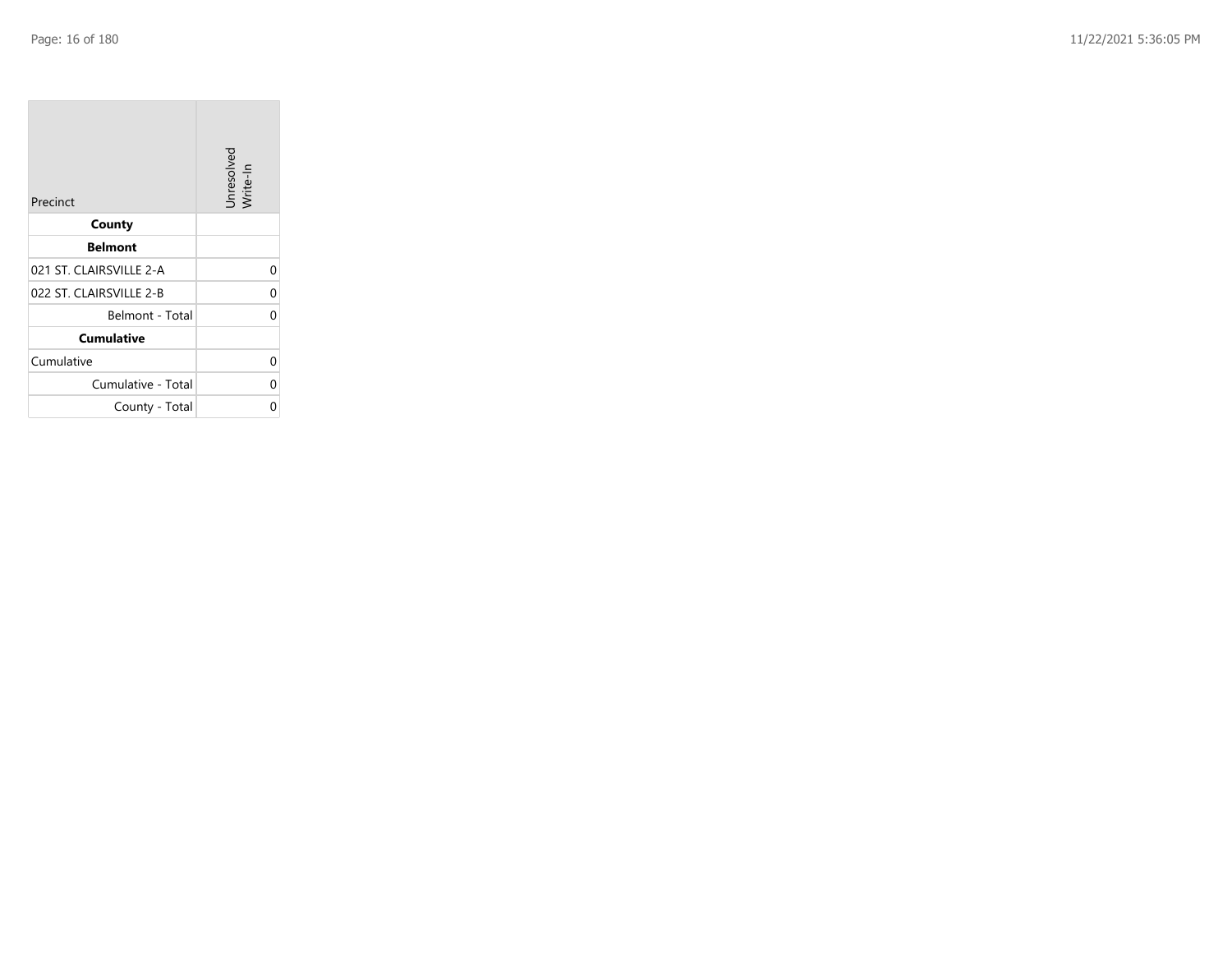### **City of St. Clairsville - Third Ward Council (Vote for 1)**

| Precinct                | <b>Times Cast</b> | Registered<br>Voters |
|-------------------------|-------------------|----------------------|
| County                  |                   |                      |
| <b>Belmont</b>          |                   |                      |
| 023 ST. CLAIRSVILLE 3-A | 140               | 430                  |
| 024 ST. CLAIRSVILLE 3-B | 171               | 542                  |
| Belmont - Total         | 311               | 972                  |
| <b>Cumulative</b>       |                   |                      |
| Cumulative              | 0                 | U                    |
| Cumulative - Total      | 0                 | 0                    |
| County - Total          | 311               | 972                  |

| Precinct                | Mark A. Thomas |  | <b>Total Votes</b> | Unresolved<br>Write-In |
|-------------------------|----------------|--|--------------------|------------------------|
| County                  |                |  |                    |                        |
| <b>Belmont</b>          |                |  |                    |                        |
| 023 ST. CLAIRSVILLE 3-A | 38             |  | 38                 | $\Omega$               |
| 024 ST. CLAIRSVILLE 3-B | 51             |  | 51                 | 0                      |
| Belmont - Total         | 89             |  | 89                 | 0                      |
| <b>Cumulative</b>       |                |  |                    |                        |
| Cumulative              | $\mathbf 0$    |  | 0                  | 0                      |
| Cumulative - Total      | $\mathbf 0$    |  | 0                  | 0                      |
| County - Total          | 89             |  | 89                 | 0                      |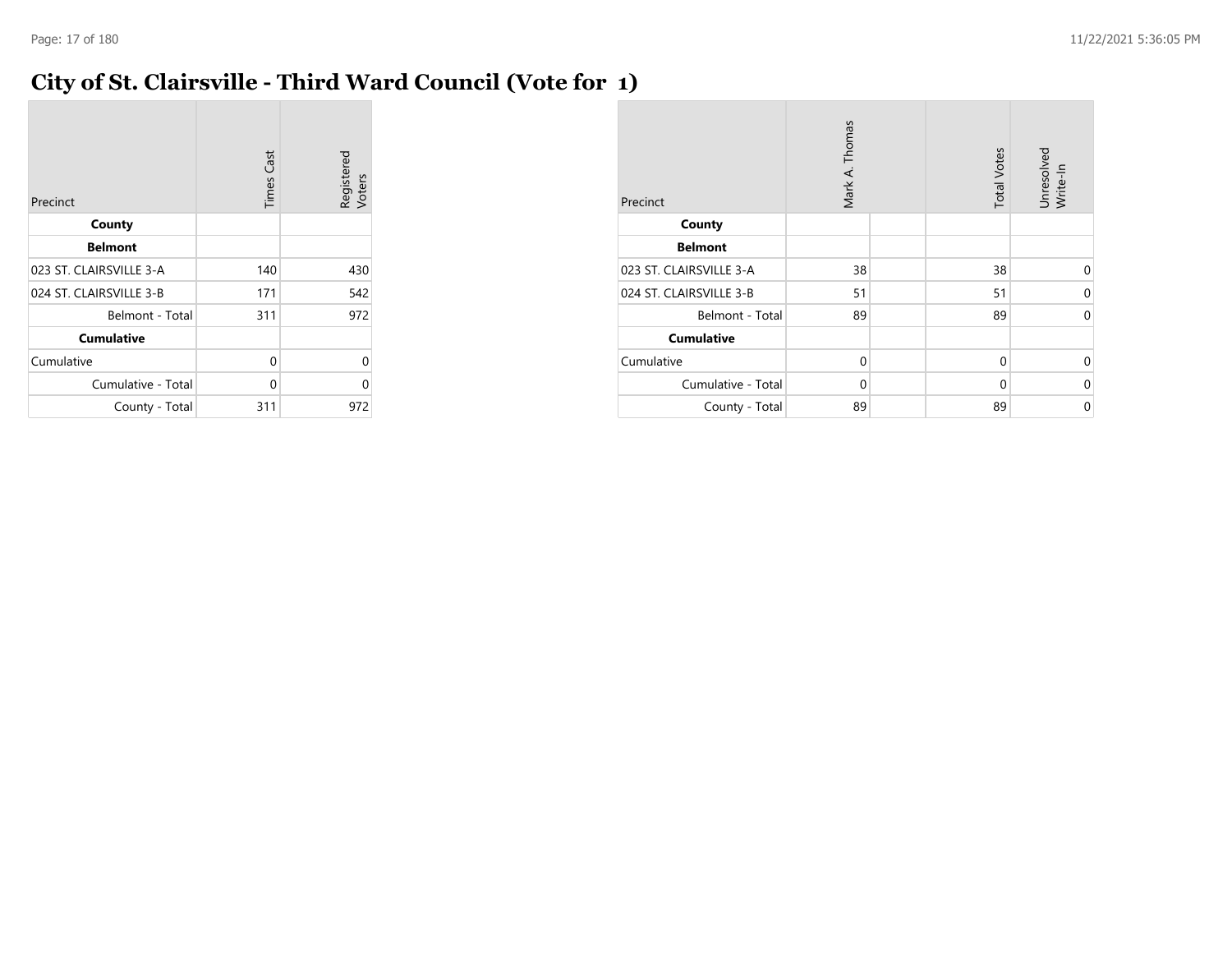### **City of St. Clairsville - Fourth Ward Council (Vote for 1)**

| Precinct                | <b>Times Cast</b> | Registered<br>Voters |
|-------------------------|-------------------|----------------------|
| County                  |                   |                      |
| <b>Belmont</b>          |                   |                      |
| 025 ST. CLAIRSVILLE 4-A | 127               | 481                  |
| 026 ST. CLAIRSVILLE 4-B | 141               | 449                  |
| Belmont - Total         | 268               | 930                  |
| <b>Cumulative</b>       |                   |                      |
| Cumulative              | 0                 | 0                    |
| Cumulative - Total      | 0                 | 0                    |
| County - Total          | 268               | 930                  |

| Precinct                | Terra Butler |  | Terry Pugh  |  | <b>Total Votes</b> |
|-------------------------|--------------|--|-------------|--|--------------------|
| County                  |              |  |             |  |                    |
| <b>Belmont</b>          |              |  |             |  |                    |
| 025 ST. CLAIRSVILLE 4-A | 81           |  | 40          |  | 121                |
| 026 ST. CLAIRSVILLE 4-B | 67           |  | 66          |  | 133                |
| Belmont - Total         | 148          |  | 106         |  | 254                |
| <b>Cumulative</b>       |              |  |             |  |                    |
| Cumulative              | $\mathbf 0$  |  | 0           |  | $\mathbf 0$        |
| Cumulative - Total      | $\mathbf 0$  |  | $\mathbf 0$ |  | $\mathbf 0$        |
| County - Total          | 148          |  | 106         |  | 254                |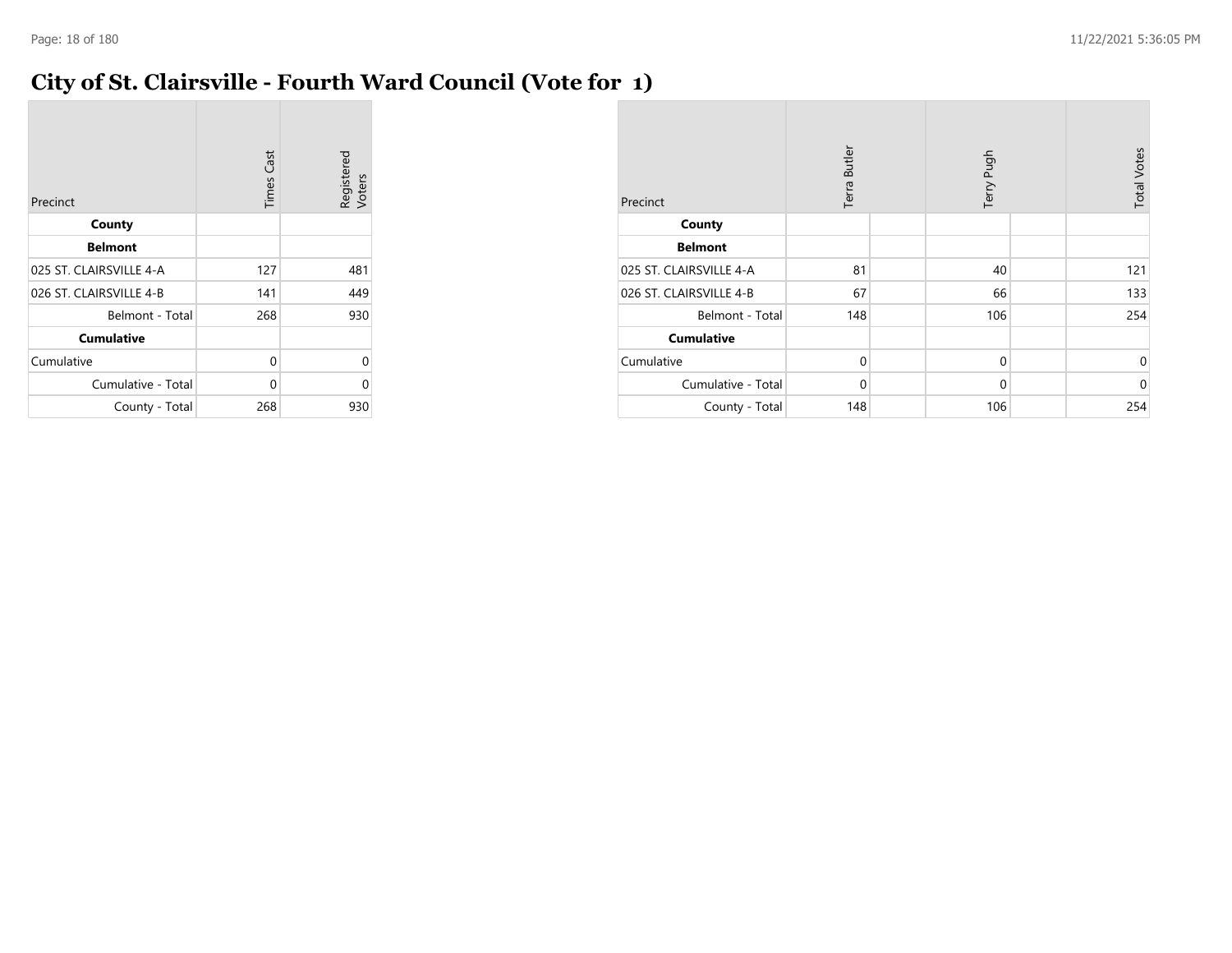**COL** 

| Precinct                | Unresolved<br>Write-In |
|-------------------------|------------------------|
| County                  |                        |
| <b>Belmont</b>          |                        |
| 025 ST. CLAIRSVILLE 4-A | 0                      |
| 026 ST. CLAIRSVILLE 4-B | 0                      |
| Belmont - Total         | 0                      |
| <b>Cumulative</b>       |                        |
| Cumulative              | 0                      |
| Cumulative - Total      | 0                      |
| County - Total          | 0                      |

the company of the company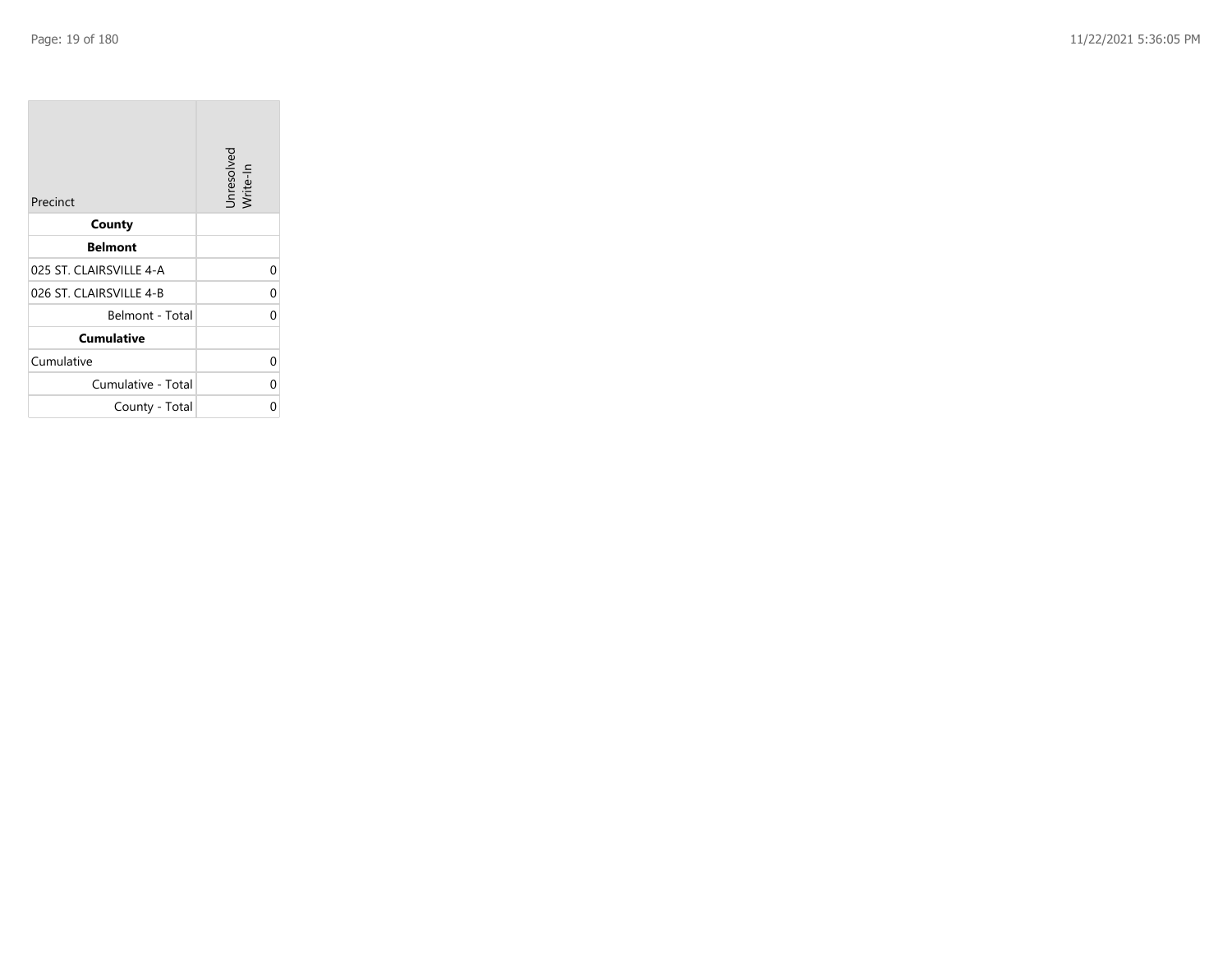# **Village of Barnesville - Village Council (Vote for 4)**

| Precinct                  | <b>Times Cast</b> | Registered<br>Voters |
|---------------------------|-------------------|----------------------|
| County                    |                   |                      |
| <b>Belmont</b>            |                   |                      |
| 112 BARNESVILLE VILLAGE 1 | 360               | 1,205                |
| 114 BARNESVILLE VILLAGE 2 | 186               | 747                  |
| 115 BARNESVILLE VILLAGE 3 | 128               | 600                  |
| Belmont - Total           | 674               | 2,552                |
| <b>Cumulative</b>         |                   |                      |
| Cumulative                | 0                 | 0                    |
| Cumulative - Total        | 0                 | 0                    |
| County - Total            | 674               | 2,552                |

| Precinct                  | Steven Hill  |  | Tony C. Johnson |  |
|---------------------------|--------------|--|-----------------|--|
| County                    |              |  |                 |  |
| <b>Belmont</b>            |              |  |                 |  |
| 112 BARNESVILLE VILLAGE 1 | 199          |  | 186             |  |
| 114 BARNESVILLE VILLAGE 2 | 96           |  | 72              |  |
| 115 BARNESVILLE VILLAGE 3 | 64           |  | 73              |  |
| Belmont - Total           | 359          |  | 331             |  |
| <b>Cumulative</b>         |              |  |                 |  |
| Cumulative                | $\Omega$     |  | 0               |  |
| Cumulative - Total        | $\mathbf{0}$ |  | $\Omega$        |  |
| County - Total            | 359          |  | 331             |  |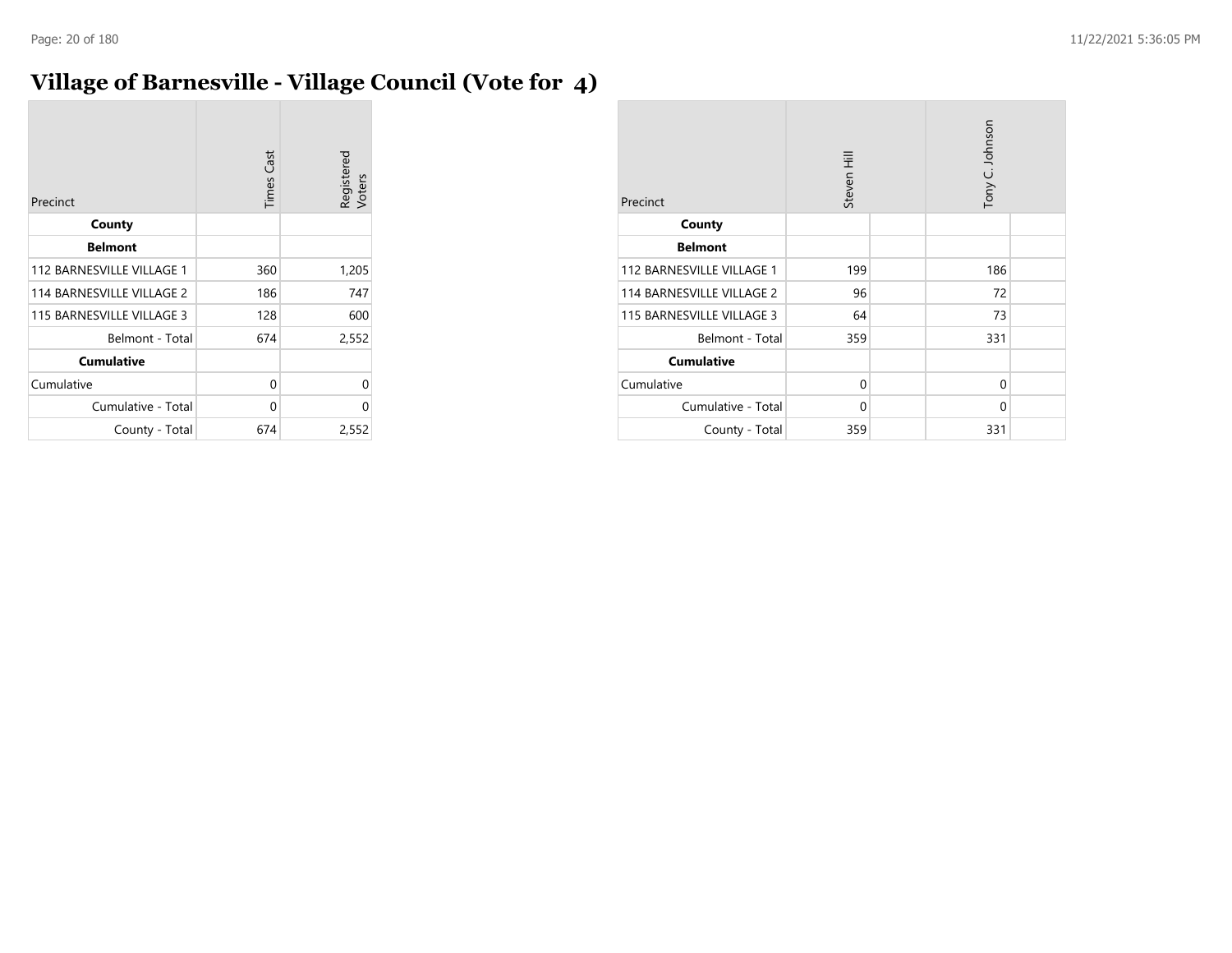| Precinct                  | Leslie Tickhill | Courtney Valine | Brian Yarnall | <b>Total Votes</b> | Unresolved<br>Write-In |
|---------------------------|-----------------|-----------------|---------------|--------------------|------------------------|
| County                    |                 |                 |               |                    |                        |
| <b>Belmont</b>            |                 |                 |               |                    |                        |
| 112 BARNESVILLE VILLAGE 1 | 217             | 131             | 272           | 1,005              | 0                      |
| 114 BARNESVILLE VILLAGE 2 | 113             | 79              | 124           | 484                | 0                      |
| 115 BARNESVILLE VILLAGE 3 | 82              | 55              | 88            | 362                | 0                      |
| Belmont - Total           | 412             | 265             | 484           | 1,851              | $\Omega$               |
| <b>Cumulative</b>         |                 |                 |               |                    |                        |
| Cumulative                | $\mathbf 0$     | $\mathbf 0$     | $\Omega$      | $\Omega$           | $\Omega$               |
| Cumulative - Total        | $\mathbf 0$     | $\mathbf 0$     | $\Omega$      | $\Omega$           | $\Omega$               |
| County - Total            | 412             | 265             | 484           | 1,851              | 0                      |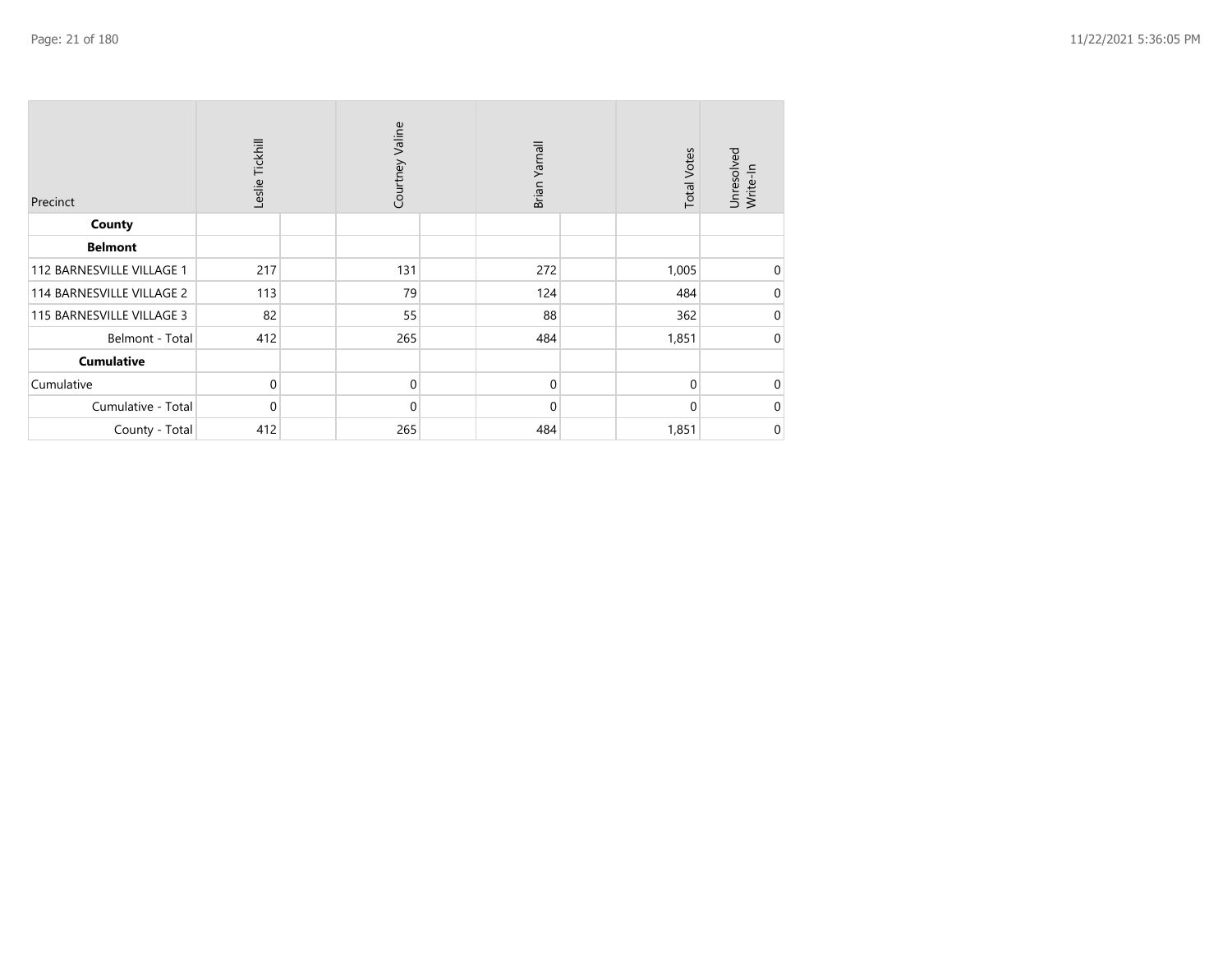### **Village of Bellaire - Mayor (Vote for 1)**

| Precinct               | <b>Times Cast</b> | Registered<br>Voters |
|------------------------|-------------------|----------------------|
| County                 |                   |                      |
| <b>Belmont</b>         |                   |                      |
| 001 BELLAIRE VILLAGE 1 | 260               | 915                  |
| 002 BELLAIRE VILLAGE 2 | 124               | 814                  |
| 005 BELLAIRE VILLAGE 3 | 145               | 761                  |
| Belmont - Total        | 529               | 2,490                |
| <b>Cumulative</b>      |                   |                      |
| Cumulative             | 0                 | 0                    |
| Cumulative - Total     | 0                 | 0                    |
| County - Total         | 529               | 2,490                |

| Precinct               | Michael W. Doyle | <b>Total Votes</b> | Edward L. Marling<br>Qualified Write In |  |
|------------------------|------------------|--------------------|-----------------------------------------|--|
| County                 |                  |                    |                                         |  |
| <b>Belmont</b>         |                  |                    |                                         |  |
| 001 BELLAIRE VILLAGE 1 | 98               | 221                | 123                                     |  |
| 002 BELLAIRE VILLAGE 2 | 59               | 118                | 59                                      |  |
| 005 BELLAIRE VILLAGE 3 | 63               | 131                | 68                                      |  |
| Belmont - Total        | 220              | 470                | 250                                     |  |
| <b>Cumulative</b>      |                  |                    |                                         |  |
| Cumulative             | $\mathbf 0$      | $\Omega$           | $\Omega$                                |  |
| Cumulative - Total     | $\mathbf 0$      | $\Omega$           | $\Omega$                                |  |
| County - Total         | 220              | 470                | 250                                     |  |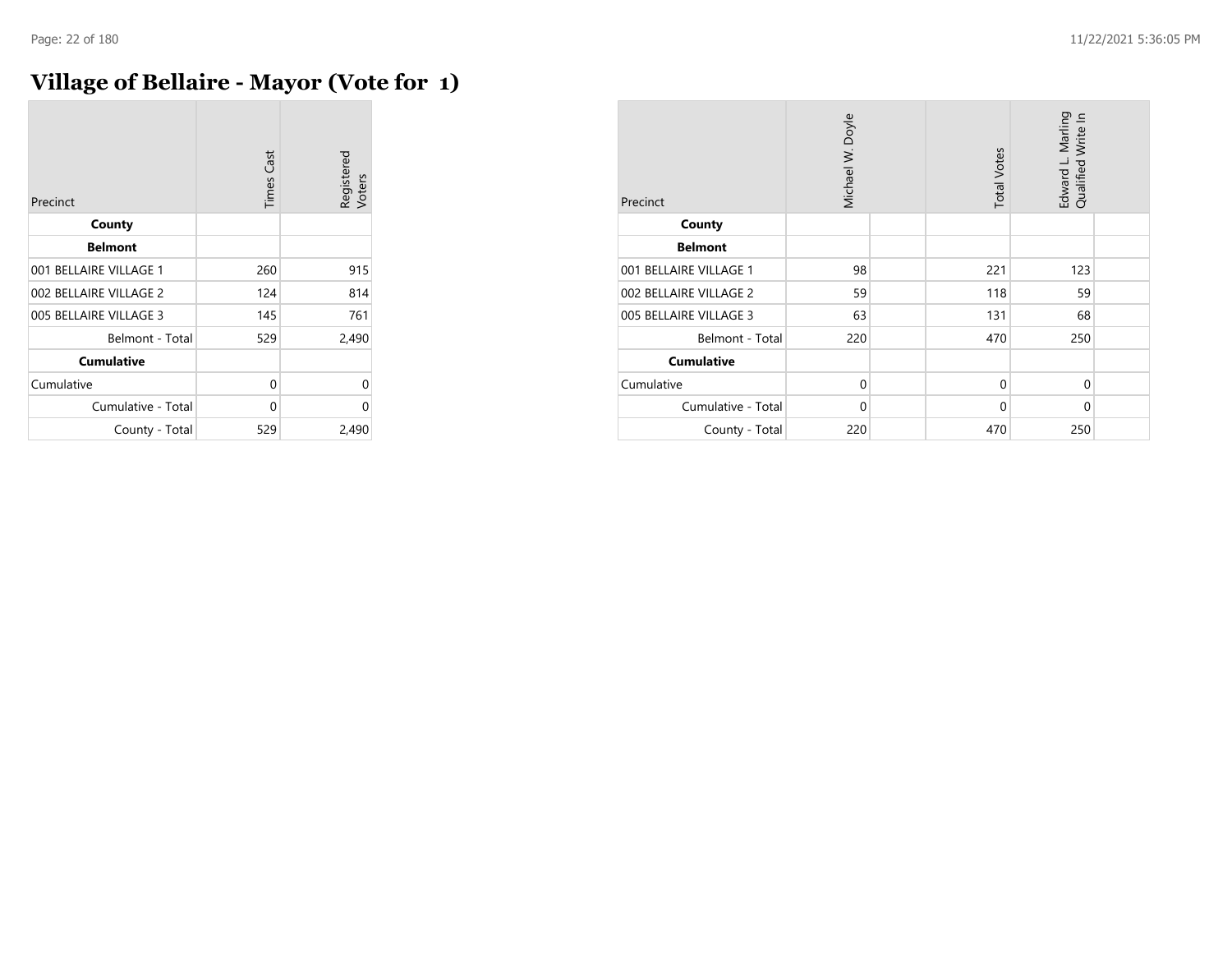**COL** 

| Precinct               | Unresolved<br>Write-In |
|------------------------|------------------------|
| County                 |                        |
| <b>Belmont</b>         |                        |
| 001 BELLAIRE VILLAGE 1 | 2                      |
| 002 BELLAIRE VILLAGE 2 | 0                      |
| 005 BELLAIRE VILLAGE 3 | 7                      |
| Belmont - Total        | 9                      |
| <b>Cumulative</b>      |                        |
| Cumulative             | 0                      |
| Cumulative - Total     | 0                      |
| County - Total         | 9                      |

the company's company's com-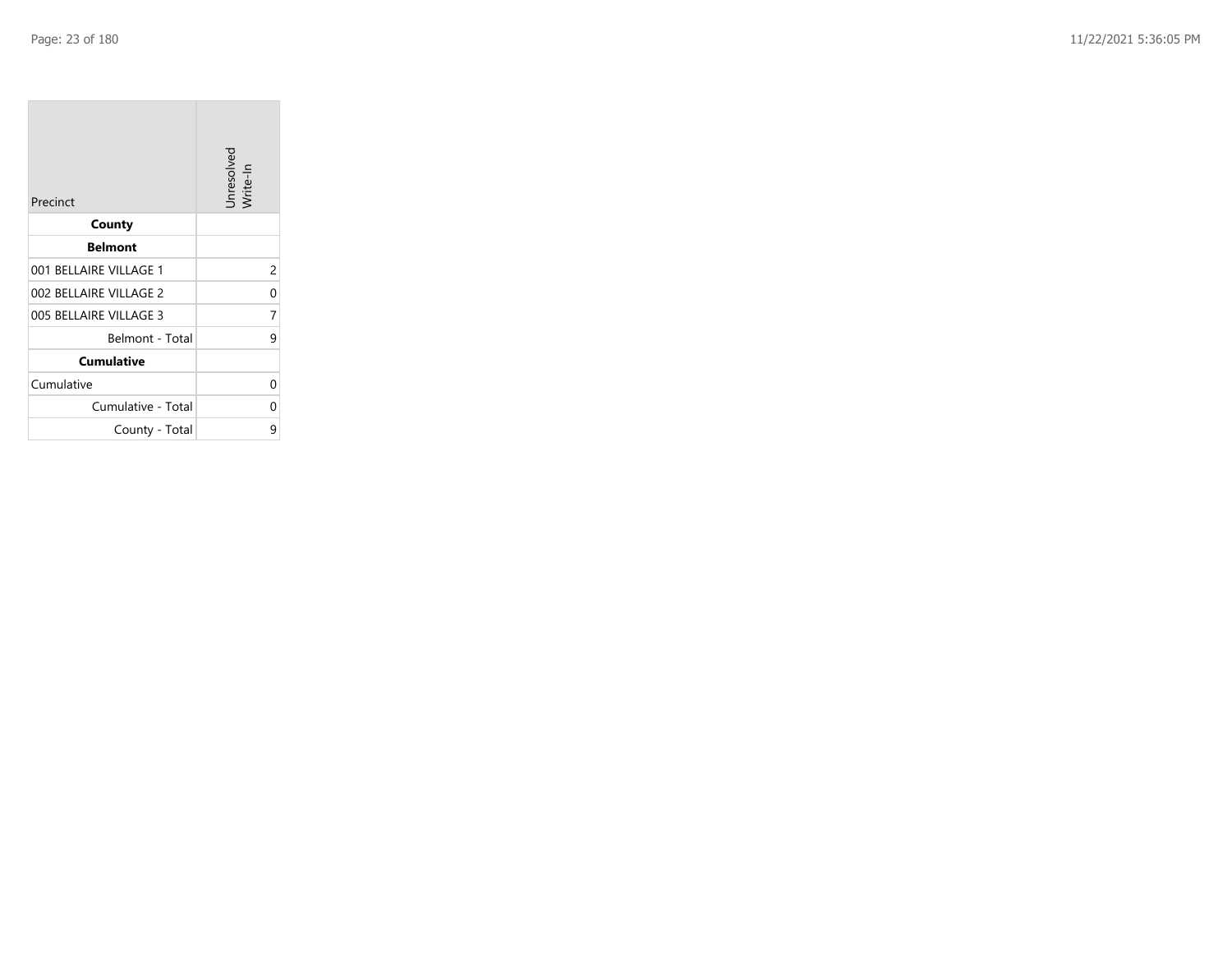### **Village of Bellaire - Clerk Treasurer (Vote for 1)**

| Precinct               | <b>Times Cast</b> | Registered<br>Voters |
|------------------------|-------------------|----------------------|
| County                 |                   |                      |
| <b>Belmont</b>         |                   |                      |
| 001 BELLAIRE VILLAGE 1 | 260               | 915                  |
| 002 BELLAIRE VILLAGE 2 | 124               | 814                  |
| 005 BELLAIRE VILLAGE 3 | 145               | 761                  |
| Belmont - Total        | 529               | 2,490                |
| <b>Cumulative</b>      |                   |                      |
| Cumulative             | 0                 | U                    |
| Cumulative - Total     | 0                 | ი                    |
| County - Total         | 529               | 2,490                |

| Precinct               | No Valid Petition<br>Filed | <b>Total Votes</b> | Unresolved<br>Write-In |
|------------------------|----------------------------|--------------------|------------------------|
| County                 |                            |                    |                        |
| <b>Belmont</b>         |                            |                    |                        |
| 001 BELLAIRE VILLAGE 1 |                            | $\mathbf 0$        | 0                      |
| 002 BELLAIRE VILLAGE 2 |                            | 0                  | 0                      |
| 005 BELLAIRE VILLAGE 3 |                            | 0                  | 0                      |
| Belmont - Total        |                            | 0                  | 0                      |
| <b>Cumulative</b>      |                            |                    |                        |
| Cumulative             |                            | 0                  | 0                      |
| Cumulative - Total     |                            | 0                  | 0                      |
| County - Total         |                            | 0                  | 0                      |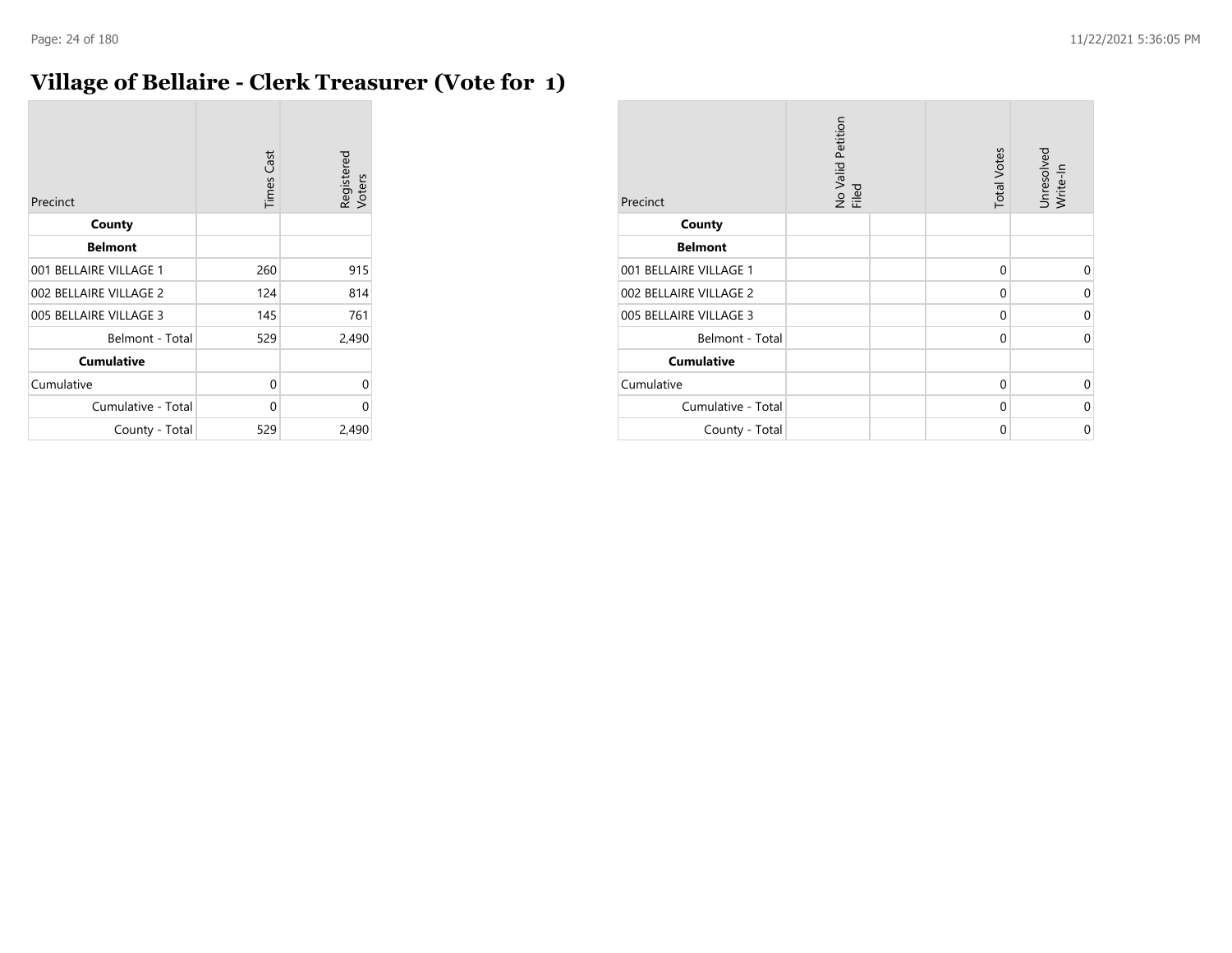# **Village of Bellaire - Village Council (Vote for 4)**

| Precinct               | <b>Times Cast</b> | Registered<br>Voters |
|------------------------|-------------------|----------------------|
| County                 |                   |                      |
| <b>Belmont</b>         |                   |                      |
| 001 BELLAIRE VILLAGE 1 | 260               | 915                  |
| 002 BELLAIRE VILLAGE 2 | 124               | 814                  |
| 005 BELLAIRE VILLAGE 3 | 145               | 761                  |
| Belmont - Total        | 529               | 2,490                |
| <b>Cumulative</b>      |                   |                      |
| Cumulative             | 0                 | 0                    |
| Cumulative - Total     | 0                 | U                    |
| County - Total         | 529               | 2,490                |

| Precinct               | Robert Kapral | Jerry Olack | <b>Total Votes</b> |
|------------------------|---------------|-------------|--------------------|
| County                 |               |             |                    |
| <b>Belmont</b>         |               |             |                    |
| 001 BELLAIRE VILLAGE 1 | 145           | 135         | 280                |
| 002 BELLAIRE VILLAGE 2 | 64            | 79          | 143                |
| 005 BELLAIRE VILLAGE 3 | 84            | 92          | 176                |
| Belmont - Total        | 293           | 306         | 599                |
| <b>Cumulative</b>      |               |             |                    |
| Cumulative             | $\mathbf 0$   | $\mathbf 0$ | 0                  |
| Cumulative - Total     | $\mathbf 0$   | $\mathbf 0$ | 0                  |
| County - Total         | 293           | 306         | 599                |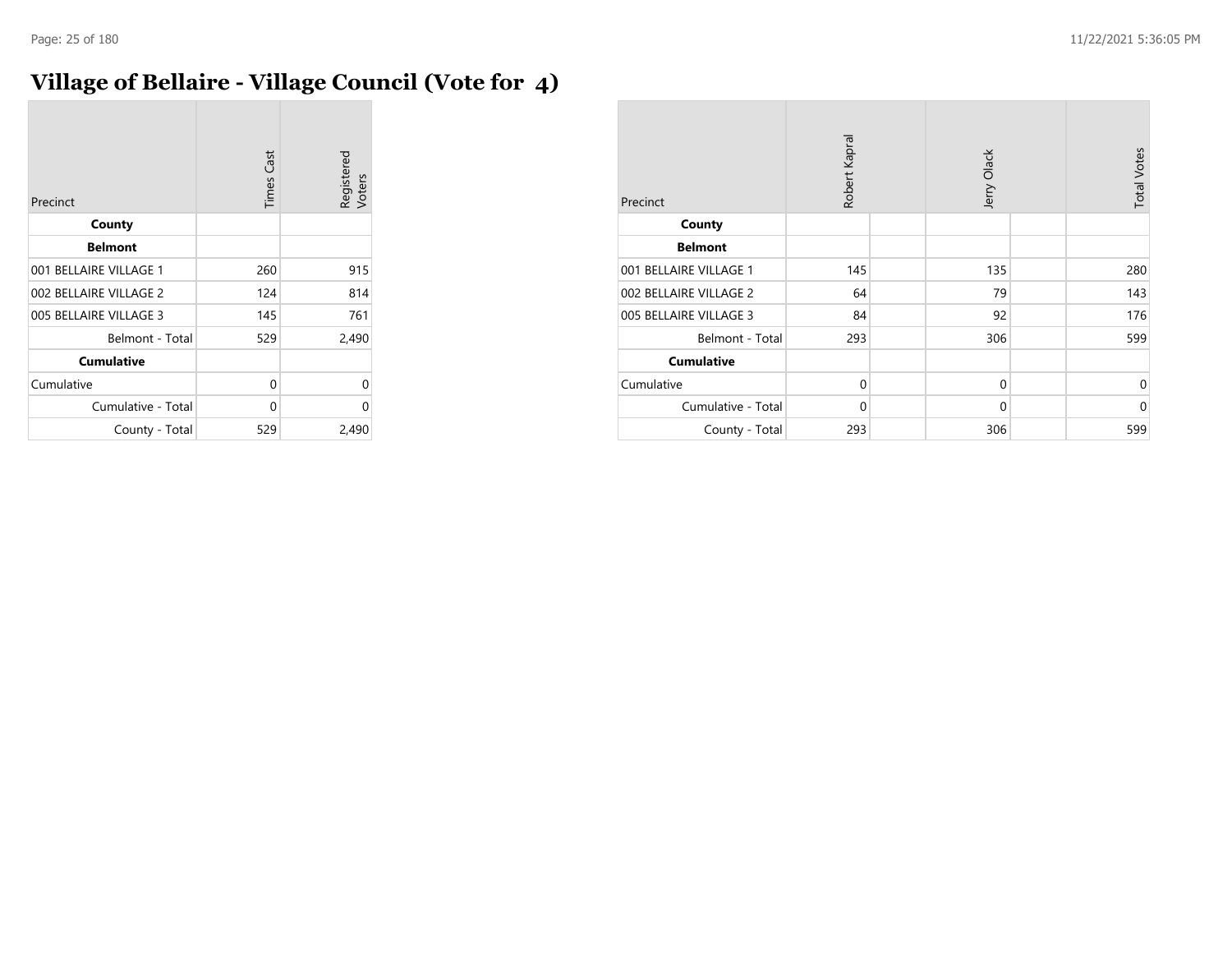**College** 

| Precinct               | Unresolved<br>Write-In |
|------------------------|------------------------|
| County                 |                        |
| <b>Belmont</b>         |                        |
| 001 BELLAIRE VILLAGE 1 | 0                      |
| 002 BELLAIRE VILLAGE 2 | 0                      |
| 005 BELLAIRE VILLAGE 3 | 0                      |
| Belmont - Total        | 0                      |
| <b>Cumulative</b>      |                        |
| Cumulative             | 0                      |
| Cumulative - Total     | 0                      |
| County - Total         | ი                      |

the property of the control of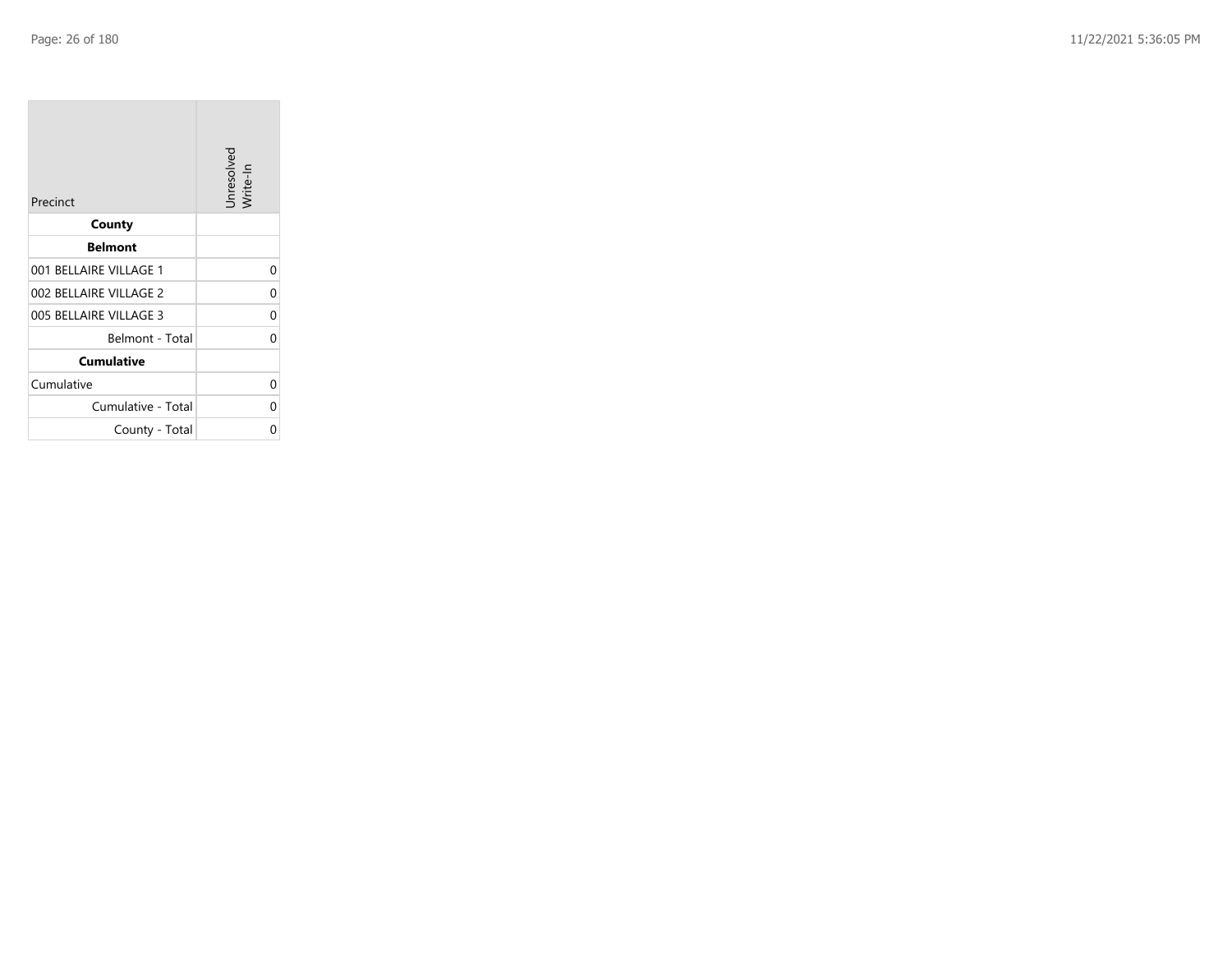$\sim$ 

# **Village of Belmont - Village Council (Vote for 4)**

| Precinct            | <b>Times Cast</b> | Registered<br>Voters |
|---------------------|-------------------|----------------------|
| County              |                   |                      |
| <b>Belmont</b>      |                   |                      |
| 048 BELMONT VILLAGE | 99                | 317                  |
| Belmont - Total     | 99                | 317                  |
| <b>Cumulative</b>   |                   |                      |
| Cumulative          | 0                 | 0                    |
| Cumulative - Total  | 0                 | U                    |
| County - Total      | 99                | 317                  |

| Precinct            | Derek Cain |  | Michael H. Murphy |  |
|---------------------|------------|--|-------------------|--|
| County              |            |  |                   |  |
| <b>Belmont</b>      |            |  |                   |  |
| 048 BELMONT VILLAGE | 69         |  | 70                |  |
| Belmont - Total     | 69         |  | 70                |  |
| <b>Cumulative</b>   |            |  |                   |  |
| Cumulative          | $\Omega$   |  | 0                 |  |
| Cumulative - Total  | $\Omega$   |  | 0                 |  |
| County - Total      | 69         |  | 70                |  |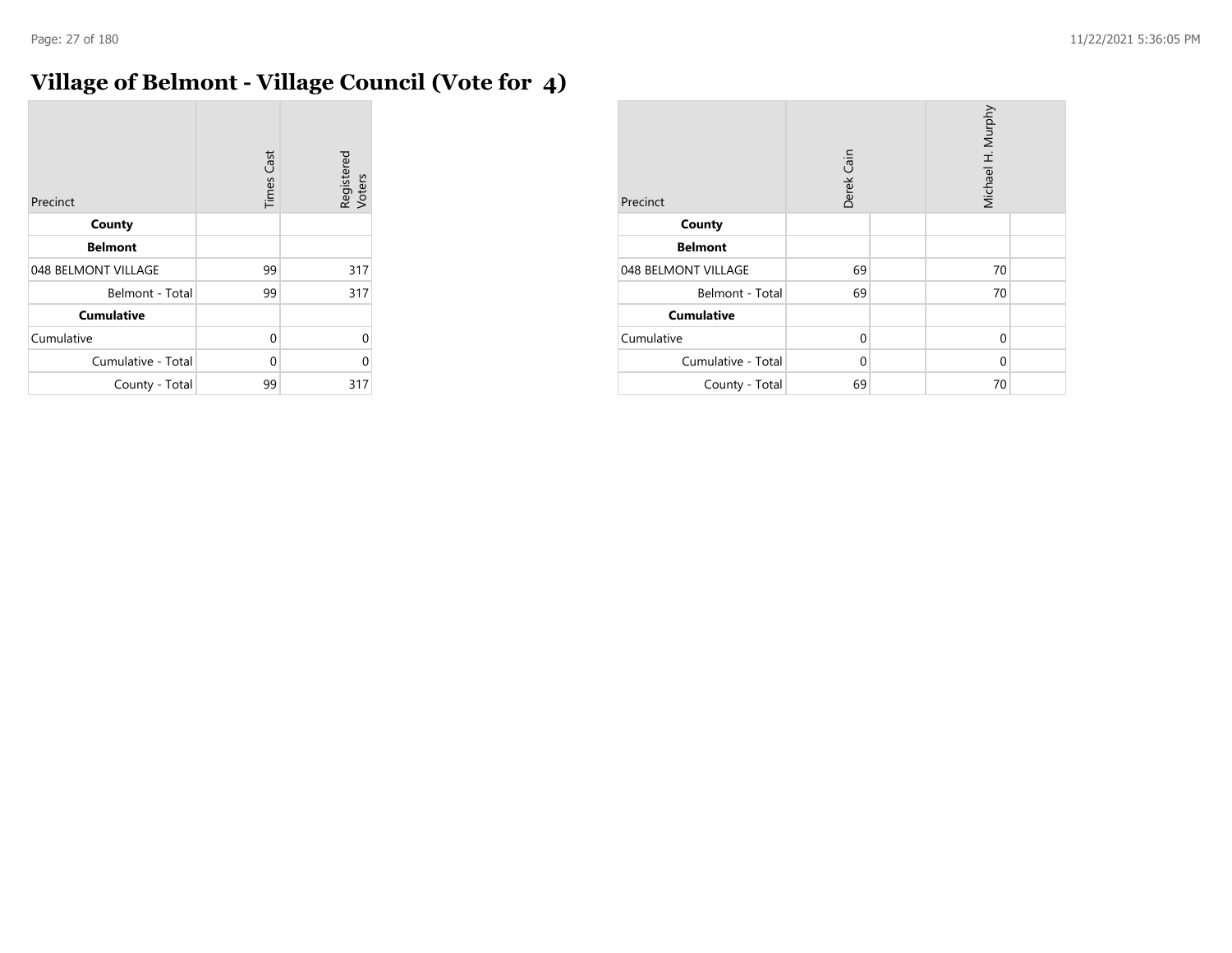| Precinct            | Beverly Yoe | <b>Total Votes</b> | Unresolved<br>Write-In |
|---------------------|-------------|--------------------|------------------------|
| County              |             |                    |                        |
| <b>Belmont</b>      |             |                    |                        |
| 048 BELMONT VILLAGE | 59          | 198                | 0                      |
| Belmont - Total     | 59          | 198                | $\Omega$               |
| <b>Cumulative</b>   |             |                    |                        |
| Cumulative          | 0           | $\mathbf{0}$       | $\Omega$               |
| Cumulative - Total  | $\mathbf 0$ | 0                  | $\Omega$               |
| County - Total      | 59          | 198                | 0                      |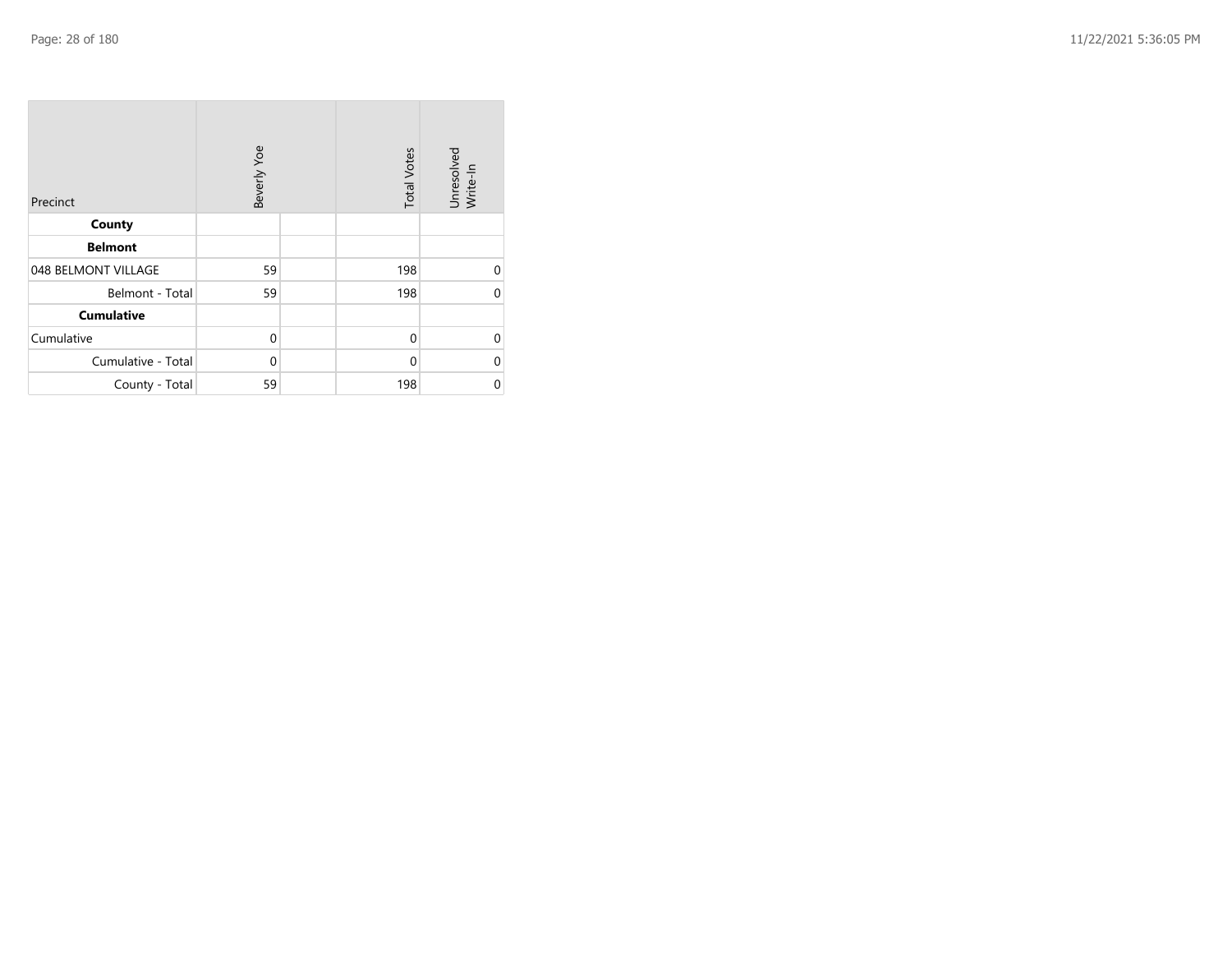### **Village of Belmont - Board of Public Affairs (Vote for 1)**

| Precinct            | <b>Times Cast</b> | Registered<br>Voters |
|---------------------|-------------------|----------------------|
| County              |                   |                      |
| <b>Belmont</b>      |                   |                      |
| 048 BELMONT VILLAGE | 99                | 317                  |
| Belmont - Total     | 99                | 317                  |
| <b>Cumulative</b>   |                   |                      |
| Cumulative          | 0                 | 0                    |
| Cumulative - Total  | $\Omega$          | ი                    |
| County - Total      | 99                | 317                  |

| Precinct            | Jerry McCombs | <b>Total Votes</b> | Unresolved<br>Write-In |
|---------------------|---------------|--------------------|------------------------|
| County              |               |                    |                        |
| <b>Belmont</b>      |               |                    |                        |
| 048 BELMONT VILLAGE | 78            | 78                 | $\Omega$               |
| Belmont - Total     | 78            | 78                 | $\Omega$               |
| <b>Cumulative</b>   |               |                    |                        |
| Cumulative          | $\Omega$      | $\mathbf 0$        | $\Omega$               |
| Cumulative - Total  | $\Omega$      | $\Omega$           | $\Omega$               |
| County - Total      | 78            | 78                 | 0                      |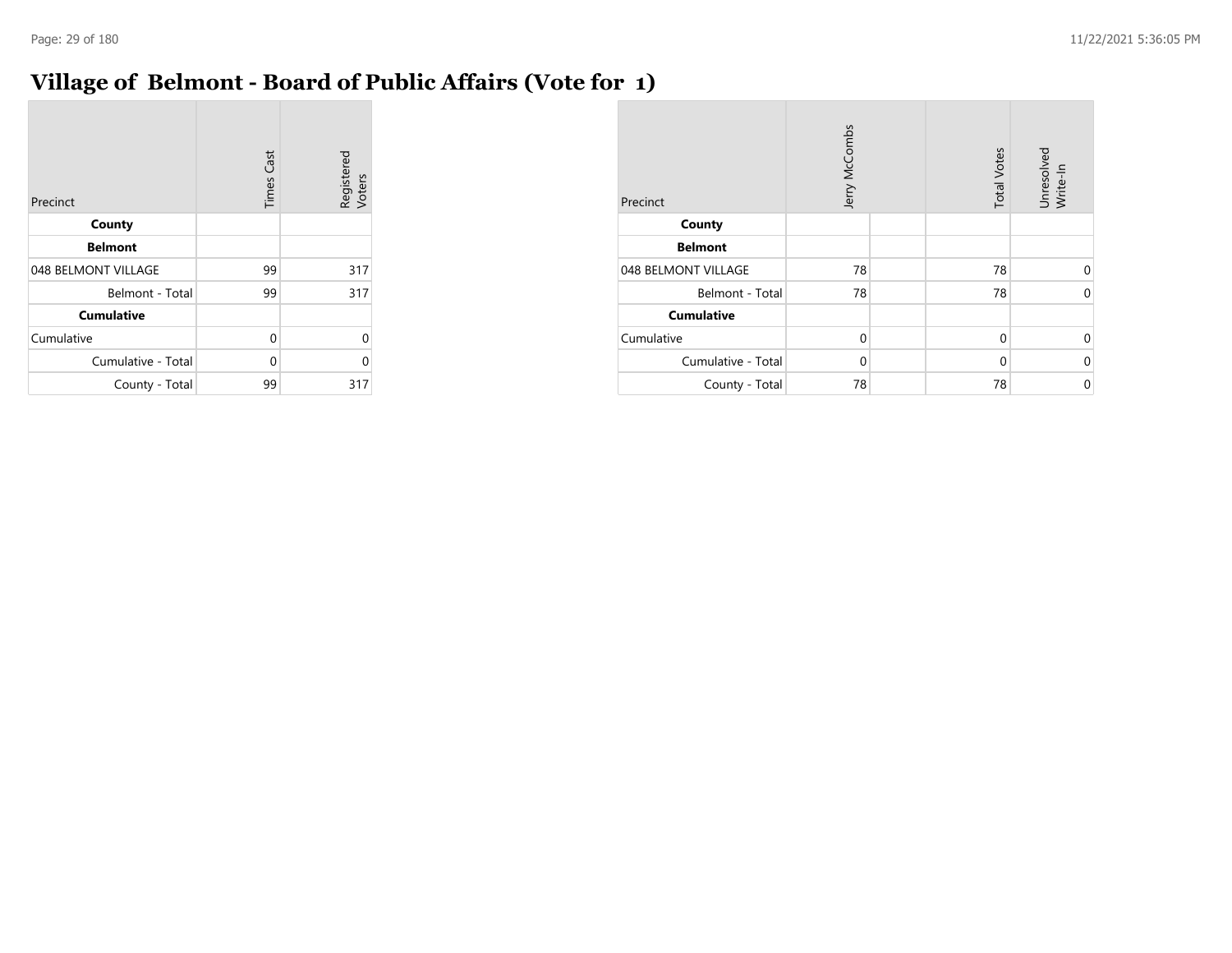# **Village of Bethesda - Village Council (Vote for 4)**

| Precinct             | <b>Times Cast</b> | Registered<br>Voters |
|----------------------|-------------------|----------------------|
| County               |                   |                      |
| <b>Belmont</b>       |                   |                      |
| 049 BETHESDA VILLAGE | 245               | 816                  |
| Belmont - Total      | 245               | 816                  |
| <b>Cumulative</b>    |                   |                      |
| Cumulative           | 0                 | U                    |
| Cumulative - Total   | 0                 | U                    |
| County - Total       | 245               | 816                  |

| Precinct             | Jordan L. Castello |  | Zachery Gaston |  |
|----------------------|--------------------|--|----------------|--|
| County               |                    |  |                |  |
| <b>Belmont</b>       |                    |  |                |  |
| 049 BETHESDA VILLAGE | 96                 |  | 108            |  |
| Belmont - Total      | 96                 |  | 108            |  |
| <b>Cumulative</b>    |                    |  |                |  |
| Cumulative           | $\Omega$           |  | 0              |  |
| Cumulative - Total   | $\Omega$           |  | 0              |  |
| County - Total       | 96                 |  | 108            |  |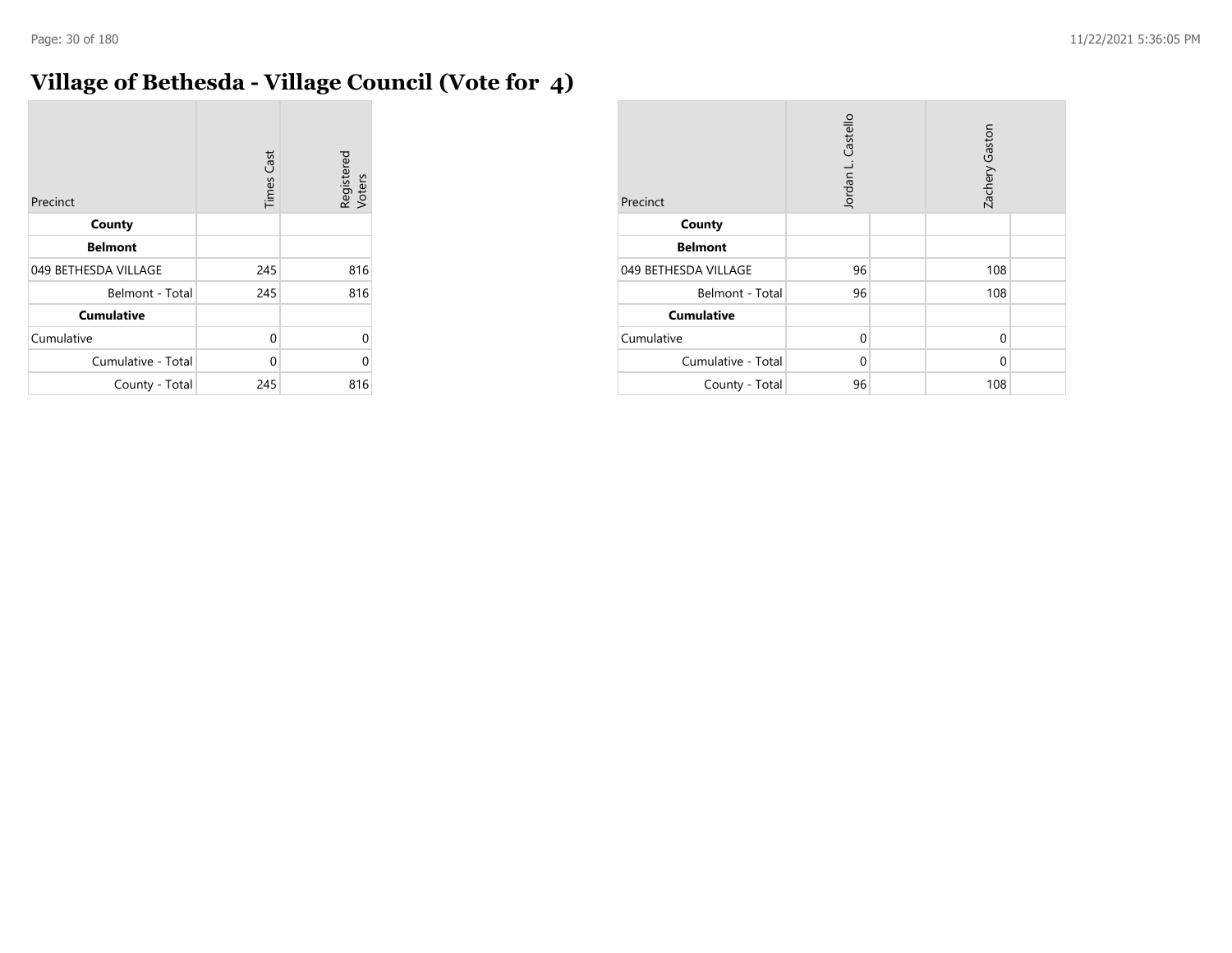| Precinct             | Haught<br>Josh | Little<br>$\propto$<br>Ğ | Merritt<br>⋖<br>Carol | χ<br>Linda | Saffell<br>Ruth | λer      | Votes<br>Total | ್ಳಾ<br>Unresolve<br>Write-In |
|----------------------|----------------|--------------------------|-----------------------|------------|-----------------|----------|----------------|------------------------------|
| County               |                |                          |                       |            |                 |          |                |                              |
| <b>Belmont</b>       |                |                          |                       |            |                 |          |                |                              |
| 049 BETHESDA VILLAGE | 69             | 102                      | 105                   | 94         | 114             | 114      | 802            | $\mathbf 0$                  |
| Belmont - Total      | 69             | 102                      | 105                   | 94         | 114             | 114      | 802            | $\mathbf 0$                  |
| <b>Cumulative</b>    |                |                          |                       |            |                 |          |                |                              |
| Cumulative           |                |                          |                       |            |                 | $\Omega$ |                | $\mathbf 0$                  |
| Cumulative - Total   | $\Omega$       |                          |                       |            |                 |          |                | 0                            |
| County - Total       | 69             | 102                      | 105                   | 94         | 114             | 114      | 802            | 0                            |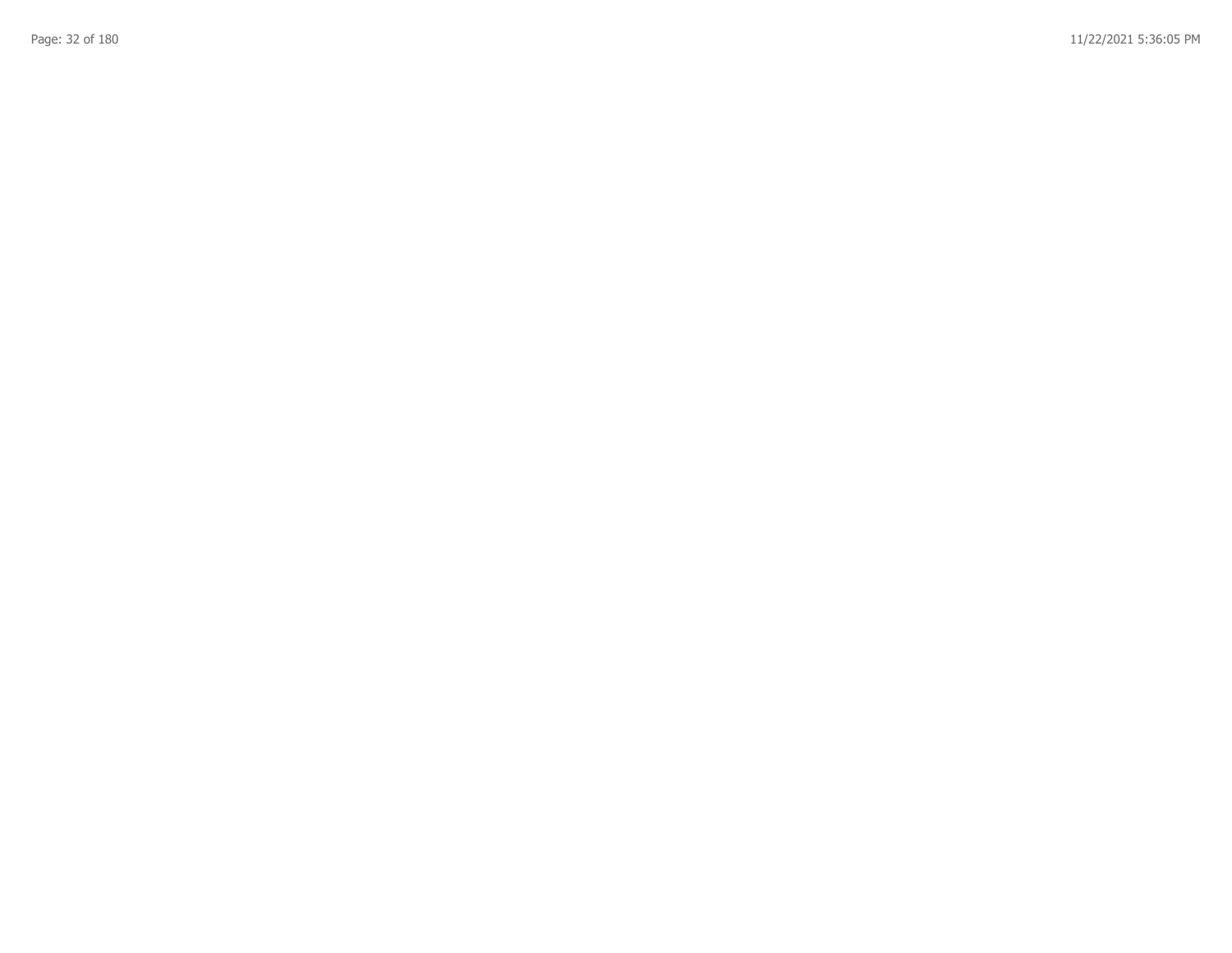### **Village of Bridgeport - Mayor - Unexpired Term (Vote for 1)**

| Precinct                 | <b>Times Cast</b> | Registered<br>Voters |
|--------------------------|-------------------|----------------------|
| County                   |                   |                      |
| <b>Belmont</b>           |                   |                      |
| 064 BRIDGEPORT VILLAGE 1 | 127               | 670                  |
| 066 BRIDGEPORT VILLAGE 2 | 153               | 486                  |
| Belmont - Total          | 280               | 1,156                |
| <b>Cumulative</b>        |                   |                      |
| Cumulative               | 0                 | 0                    |
| Cumulative - Total       | 0                 | 0                    |
| County - Total           | 280               | 1,156                |

| Precinct                 | Norma J. Teasdale | <b>Total Votes</b> | Unresolved<br>Write-In |
|--------------------------|-------------------|--------------------|------------------------|
| County                   |                   |                    |                        |
| <b>Belmont</b>           |                   |                    |                        |
| 064 BRIDGEPORT VILLAGE 1 | 95                | 95                 | 0                      |
| 066 BRIDGEPORT VILLAGE 2 | 121               | 121                | 0                      |
| Belmont - Total          | 216               | 216                | $\mathbf 0$            |
| <b>Cumulative</b>        |                   |                    |                        |
| Cumulative               | 0                 | $\mathbf 0$        | $\Omega$               |
| Cumulative - Total       | $\Omega$          | 0                  | $\Omega$               |
| County - Total           | 216               | 216                | 0                      |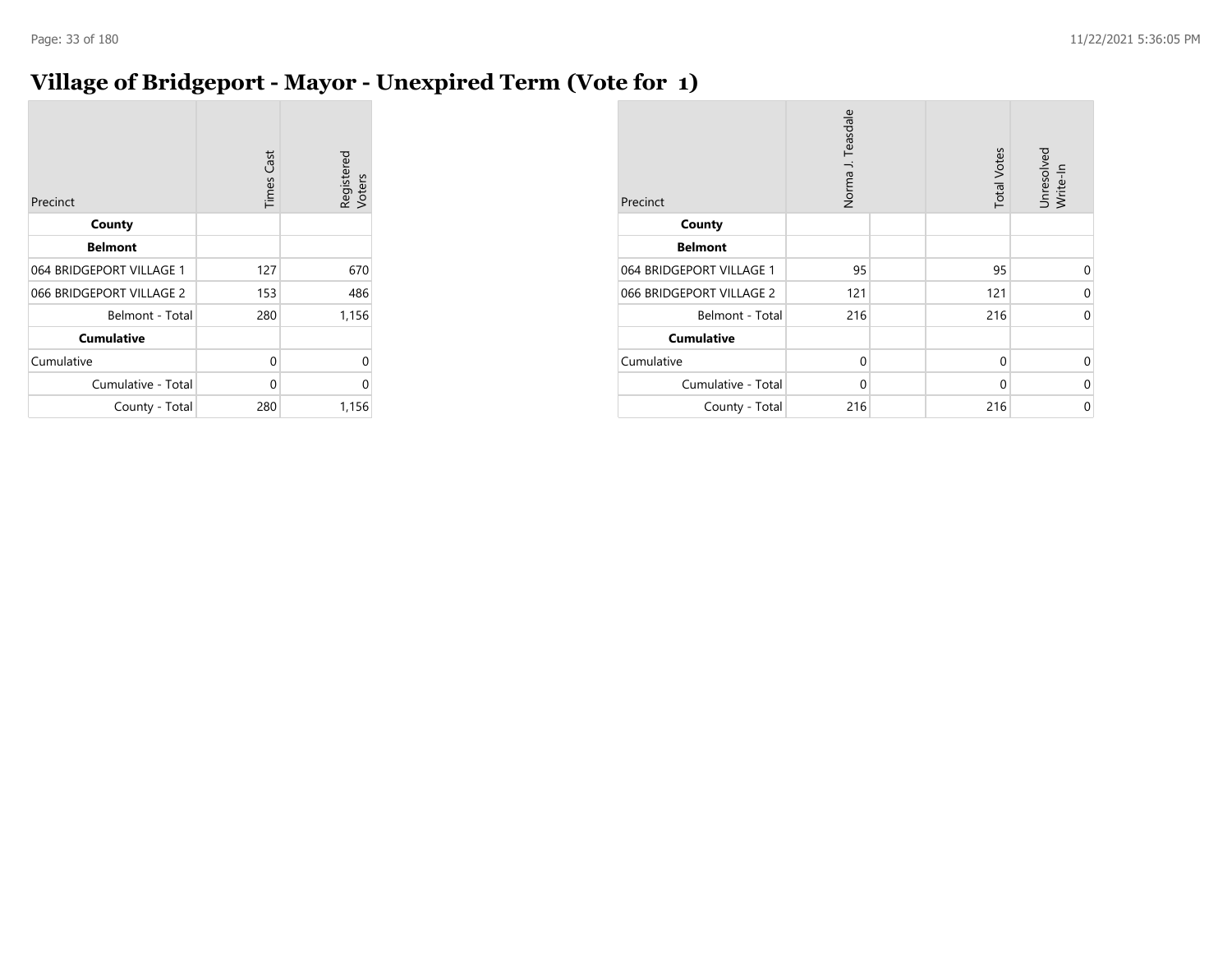# **Village of Bridgeport - Village Council (Vote for 4)**

| Precinct                 | <b>Times Cast</b> | Registered<br>Voters |
|--------------------------|-------------------|----------------------|
| County                   |                   |                      |
| <b>Belmont</b>           |                   |                      |
| 064 BRIDGEPORT VILLAGE 1 | 127               | 670                  |
| 066 BRIDGEPORT VILLAGE 2 | 153               | 486                  |
| Belmont - Total          | 280               | 1,156                |
| <b>Cumulative</b>        |                   |                      |
| Cumulative               | 0                 | U                    |
| Cumulative - Total       | 0                 | 0                    |
| County - Total           | 280               | 1,156                |

| Precinct                 | Robert M.<br>Bennington |  | Benjamin Lenz | <b>Total Votes</b> |             |
|--------------------------|-------------------------|--|---------------|--------------------|-------------|
| County                   |                         |  |               |                    |             |
| <b>Belmont</b>           |                         |  |               |                    |             |
| 064 BRIDGEPORT VILLAGE 1 | 64                      |  | 70            |                    | 134         |
| 066 BRIDGEPORT VILLAGE 2 | 82                      |  | 84            |                    | 166         |
| Belmont - Total          | 146                     |  | 154           |                    | 300         |
| <b>Cumulative</b>        |                         |  |               |                    |             |
| Cumulative               | $\mathbf 0$             |  | $\mathbf 0$   |                    | $\mathbf 0$ |
| Cumulative - Total       | $\Omega$                |  | $\mathbf 0$   |                    | $\mathbf 0$ |
| County - Total           | 146                     |  | 154           |                    | 300         |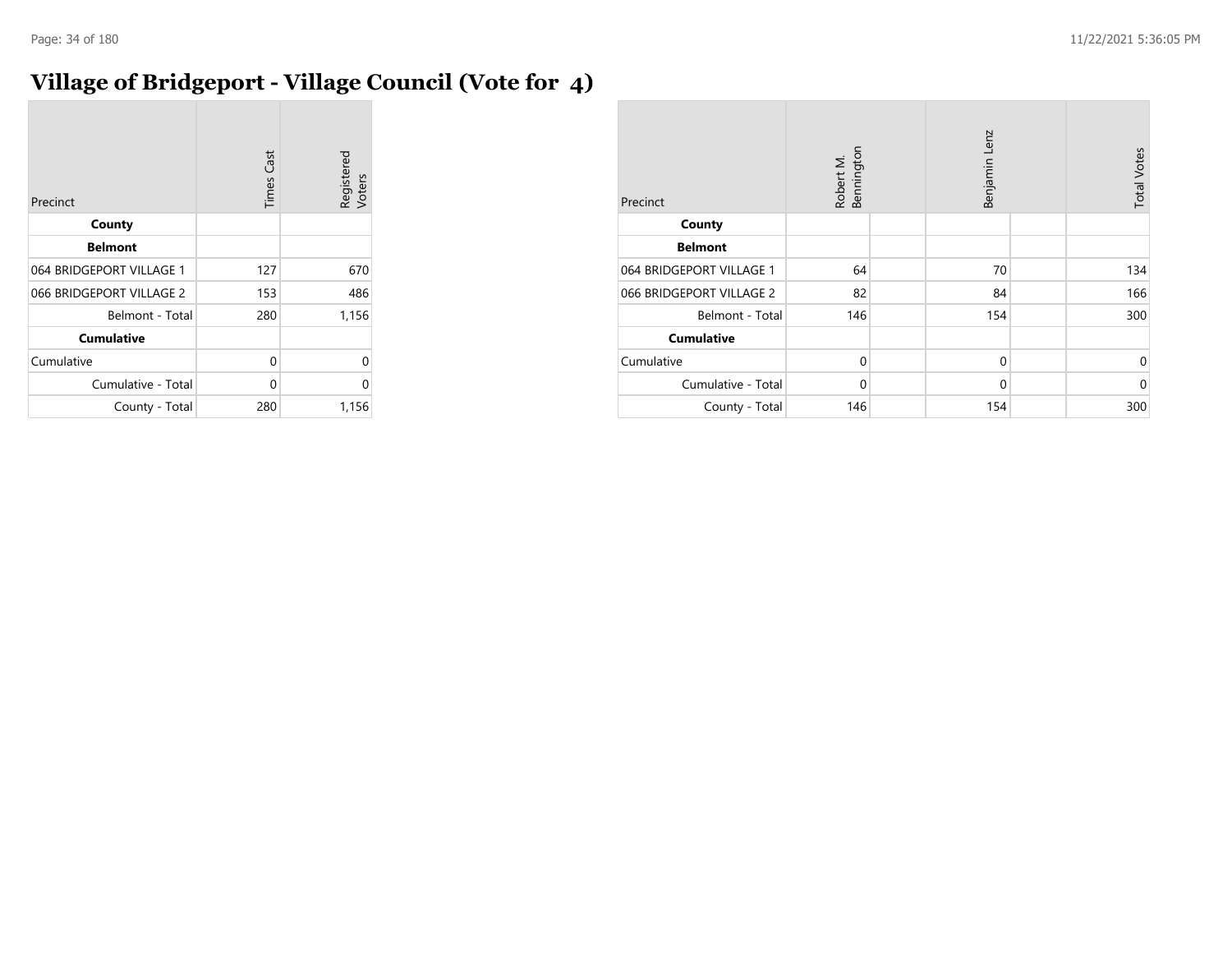**College** 

| Precinct                 | Unresolved<br>Write-In |
|--------------------------|------------------------|
| County                   |                        |
| <b>Belmont</b>           |                        |
| 064 BRIDGEPORT VILLAGE 1 | 0                      |
| 066 BRIDGEPORT VILLAGE 2 | 0                      |
| Belmont - Total          | O                      |
| <b>Cumulative</b>        |                        |
| Cumulative               | 0                      |
| Cumulative - Total       | 0                      |
| County - Total           | 0                      |

the control of the control of the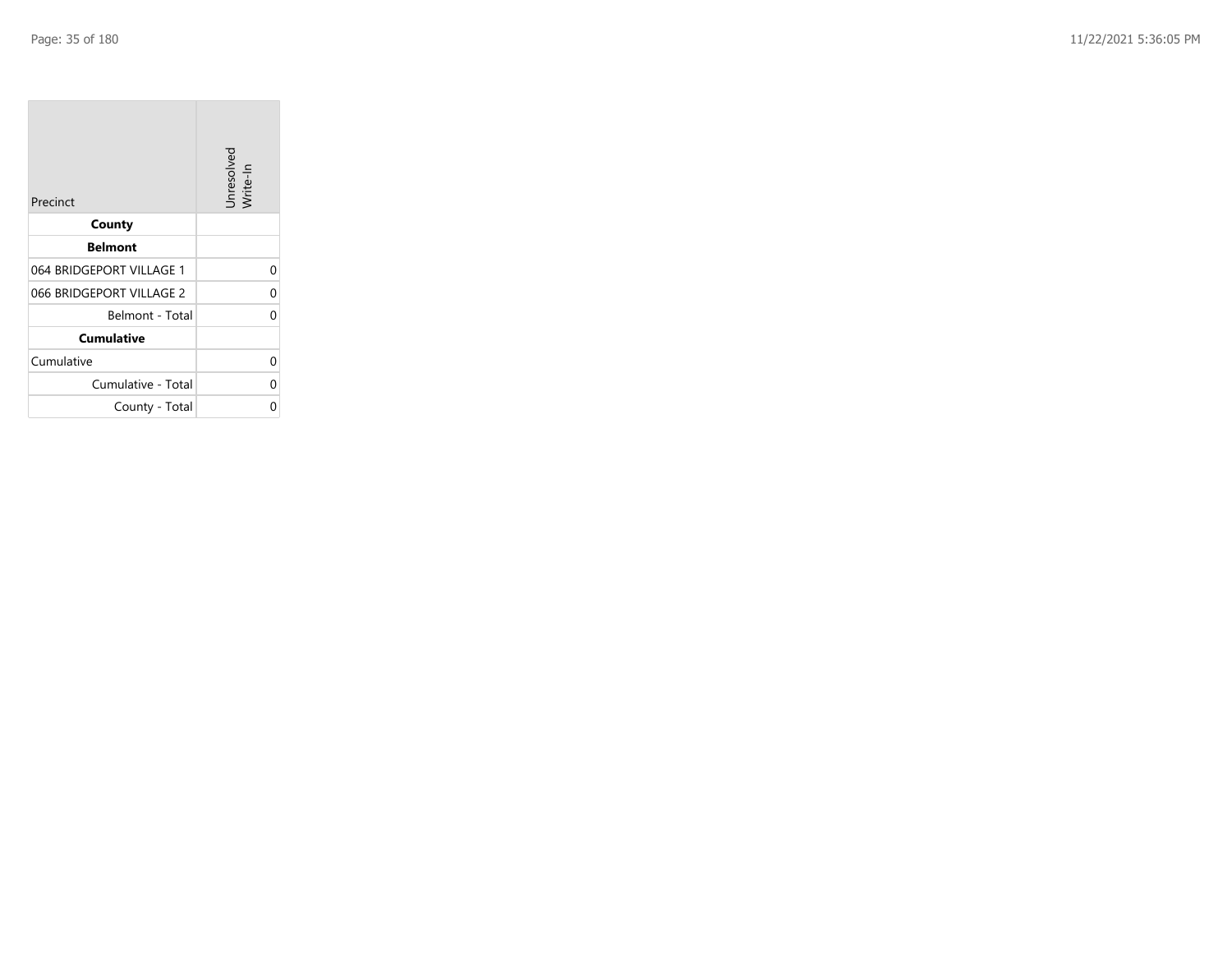### **Village of Bridgeport - Board of Public Affairs (Vote for 1)**

| Precinct                 | <b>Times Cast</b> | Registered<br>Voters |
|--------------------------|-------------------|----------------------|
| County                   |                   |                      |
| <b>Belmont</b>           |                   |                      |
| 064 BRIDGEPORT VILLAGE 1 | 127               | 670                  |
| 066 BRIDGEPORT VILLAGE 2 | 153               | 486                  |
| Belmont - Total          | 280               | 1,156                |
| <b>Cumulative</b>        |                   |                      |
| Cumulative               | 0                 | 0                    |
| Cumulative - Total       | 0                 | 0                    |
| County - Total           | 280               | 1,156                |

| Precinct                 | No Valid Petition<br>Filed | <b>Total Votes</b> | Unresolved<br>Write-In |
|--------------------------|----------------------------|--------------------|------------------------|
| County                   |                            |                    |                        |
| <b>Belmont</b>           |                            |                    |                        |
| 064 BRIDGEPORT VILLAGE 1 |                            | 0                  | 0                      |
| 066 BRIDGEPORT VILLAGE 2 |                            | 0                  | 0                      |
| Belmont - Total          |                            | 0                  | 0                      |
| <b>Cumulative</b>        |                            |                    |                        |
| Cumulative               |                            | 0                  | 0                      |
| Cumulative - Total       |                            | 0                  | $\Omega$               |
| County - Total           |                            | 0                  | 0                      |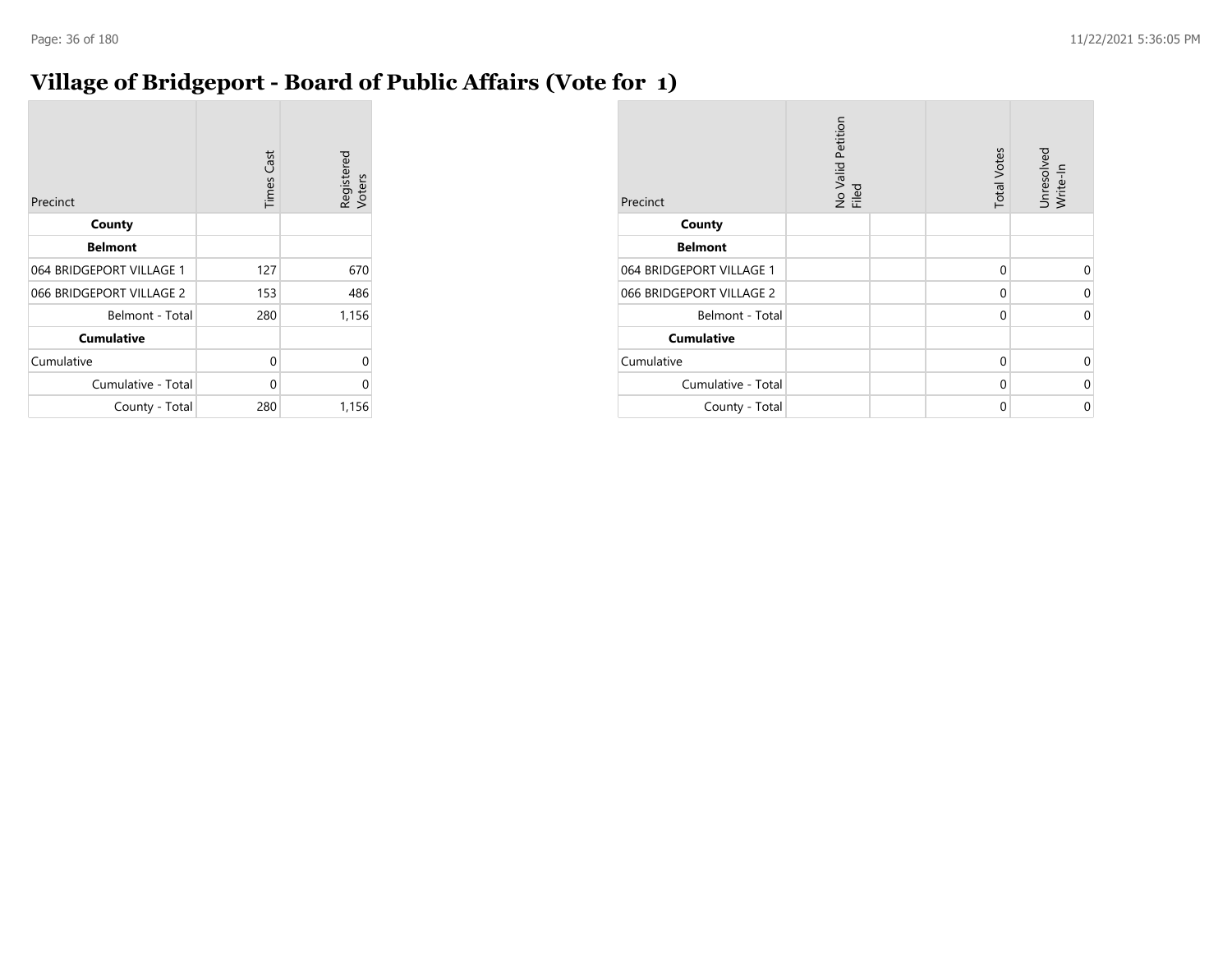## **Village of Brookside - Mayor - Unexpired Term (Vote for 1)**

| Precinct              | <b>Times Cast</b> | Registered<br>Voters |
|-----------------------|-------------------|----------------------|
| County                |                   |                      |
| <b>Belmont</b>        |                   |                      |
| 071 BROOKSIDE VILLAGE | 153               | 422                  |
| Belmont - Total       | 153               | 422                  |
| <b>Cumulative</b>     |                   |                      |
| Cumulative            | 0                 | 0                    |
| Cumulative - Total    | 0                 | 0                    |
| County - Total        | 153               | 422                  |

| Precinct              | Richard L. Kurner |  | <b>Total Votes</b> | Unresolved<br>Write-In |
|-----------------------|-------------------|--|--------------------|------------------------|
| County                |                   |  |                    |                        |
| <b>Belmont</b>        |                   |  |                    |                        |
| 071 BROOKSIDE VILLAGE | 137               |  | 137                | $\Omega$               |
| Belmont - Total       | 137               |  | 137                | $\Omega$               |
| <b>Cumulative</b>     |                   |  |                    |                        |
| Cumulative            | $\Omega$          |  | $\Omega$           | $\Omega$               |
| Cumulative - Total    | $\Omega$          |  | 0                  | 0                      |
| County - Total        | 137               |  | 137                | $\Omega$               |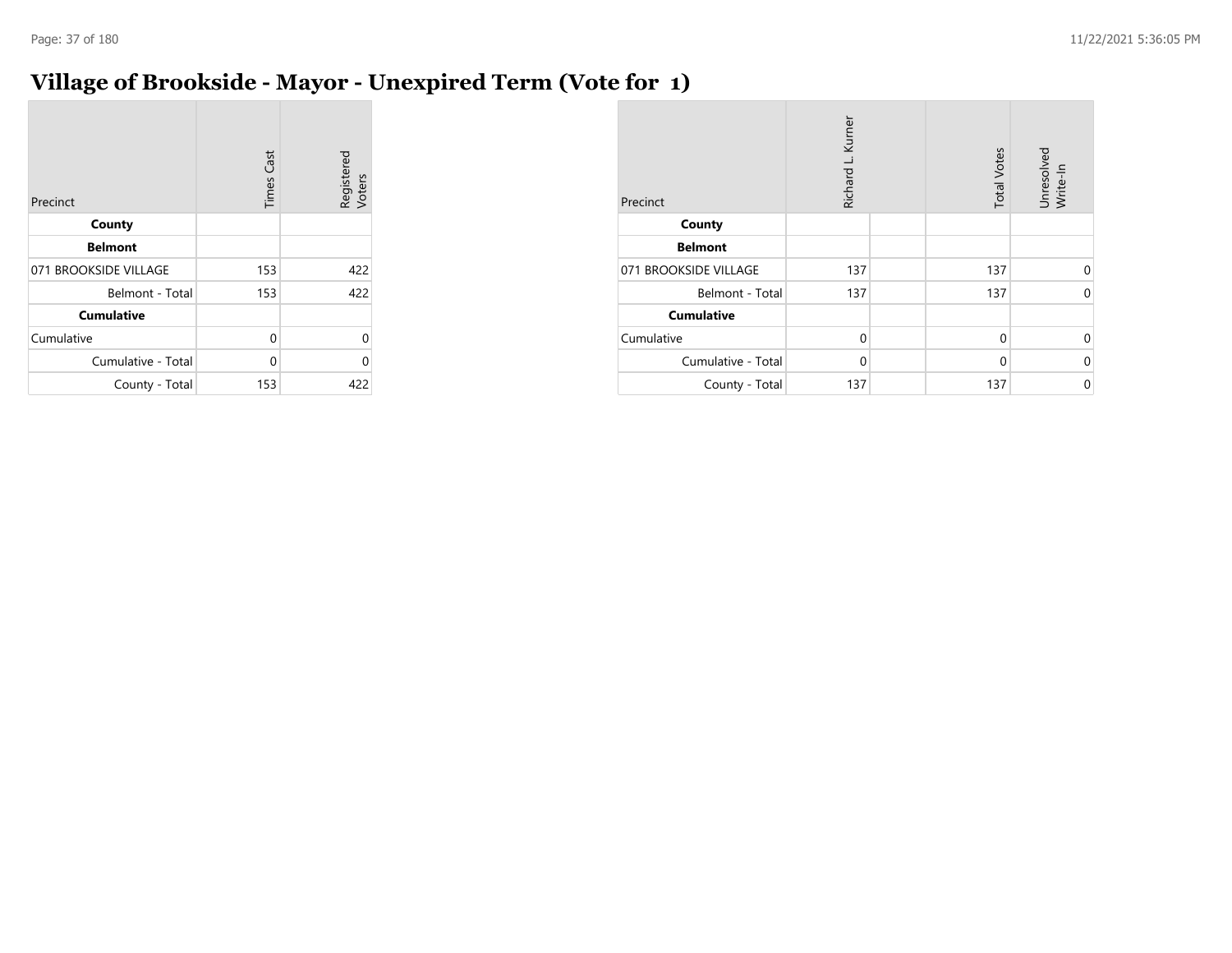# **Village of Brookside - Village Council (Vote for 4)**

| Precinct              | <b>Times Cast</b> | Registered<br>Voters |
|-----------------------|-------------------|----------------------|
| County                |                   |                      |
| <b>Belmont</b>        |                   |                      |
| 071 BROOKSIDE VILLAGE | 153               | 422                  |
| Belmont - Total       | 153               | 422                  |
| <b>Cumulative</b>     |                   |                      |
| Cumulative            | 0                 | U                    |
| Cumulative - Total    | 0                 | በ                    |
| County - Total        | 153               | 422                  |

| Precinct              | Paula Curtin | Sara Mudrick |  |  |
|-----------------------|--------------|--------------|--|--|
| County                |              |              |  |  |
| <b>Belmont</b>        |              |              |  |  |
| 071 BROOKSIDE VILLAGE | 91           | 81           |  |  |
| Belmont - Total       | 91           | 81           |  |  |
| <b>Cumulative</b>     |              |              |  |  |
| Cumulative            | $\Omega$     | 0            |  |  |
| Cumulative - Total    | 0            | $\mathbf 0$  |  |  |
| County - Total        | 91           | 81           |  |  |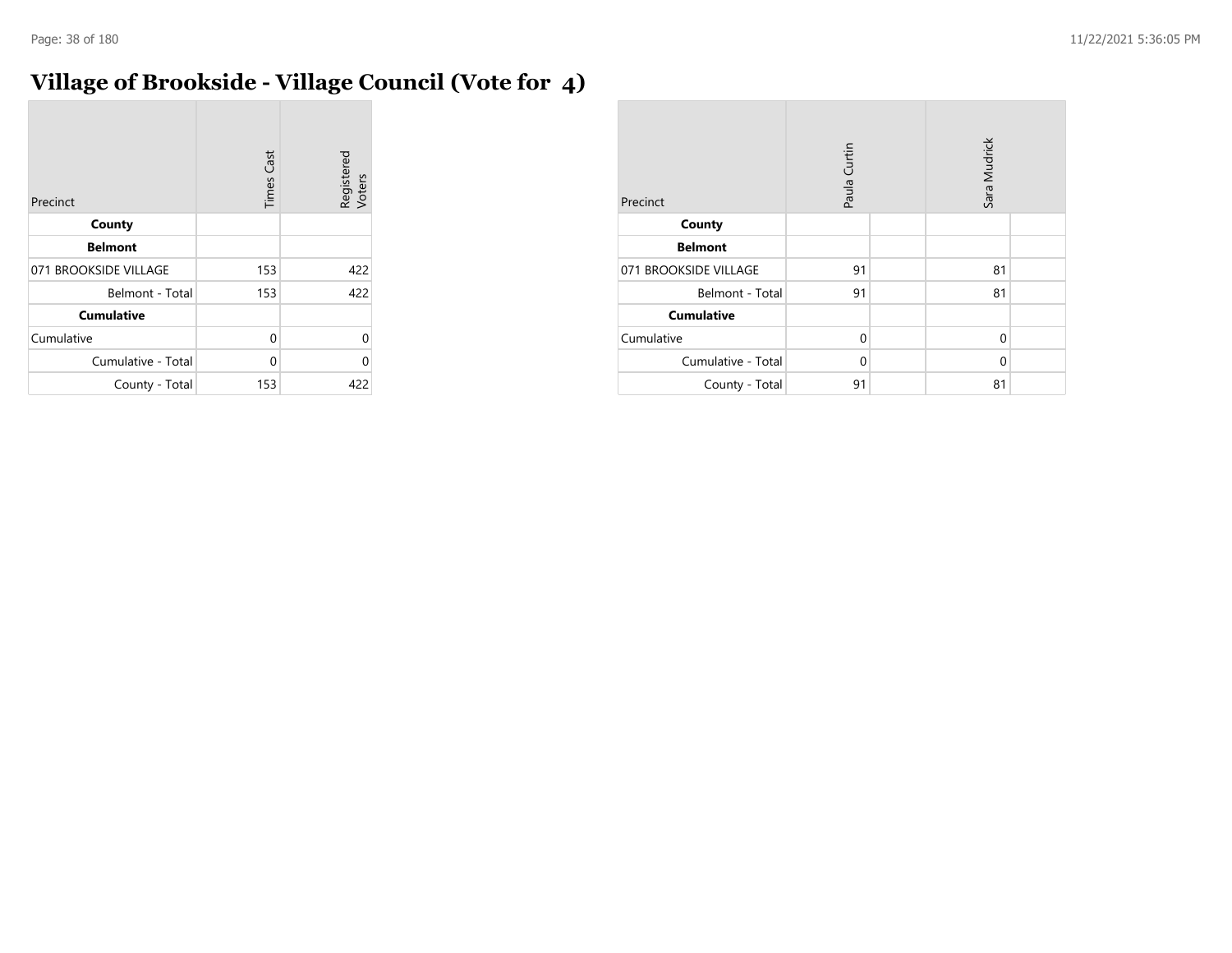| Precinct              | Michael L. Tully |  | Paul D. West |  | <b>Total Votes</b> | Unresolved<br>Write-In |
|-----------------------|------------------|--|--------------|--|--------------------|------------------------|
| County                |                  |  |              |  |                    |                        |
| <b>Belmont</b>        |                  |  |              |  |                    |                        |
| 071 BROOKSIDE VILLAGE | 79               |  | 104          |  | 355                | $\mathbf 0$            |
| Belmont - Total       | 79               |  | 104          |  | 355                | $\mathbf 0$            |
| <b>Cumulative</b>     |                  |  |              |  |                    |                        |
| Cumulative            | $\mathbf 0$      |  | $\mathbf 0$  |  | $\Omega$           | $\mathbf 0$            |
| Cumulative - Total    | $\mathbf 0$      |  | $\mathbf 0$  |  | $\Omega$           | $\mathbf 0$            |
| County - Total        | 79               |  | 104          |  | 355                | $\pmb{0}$              |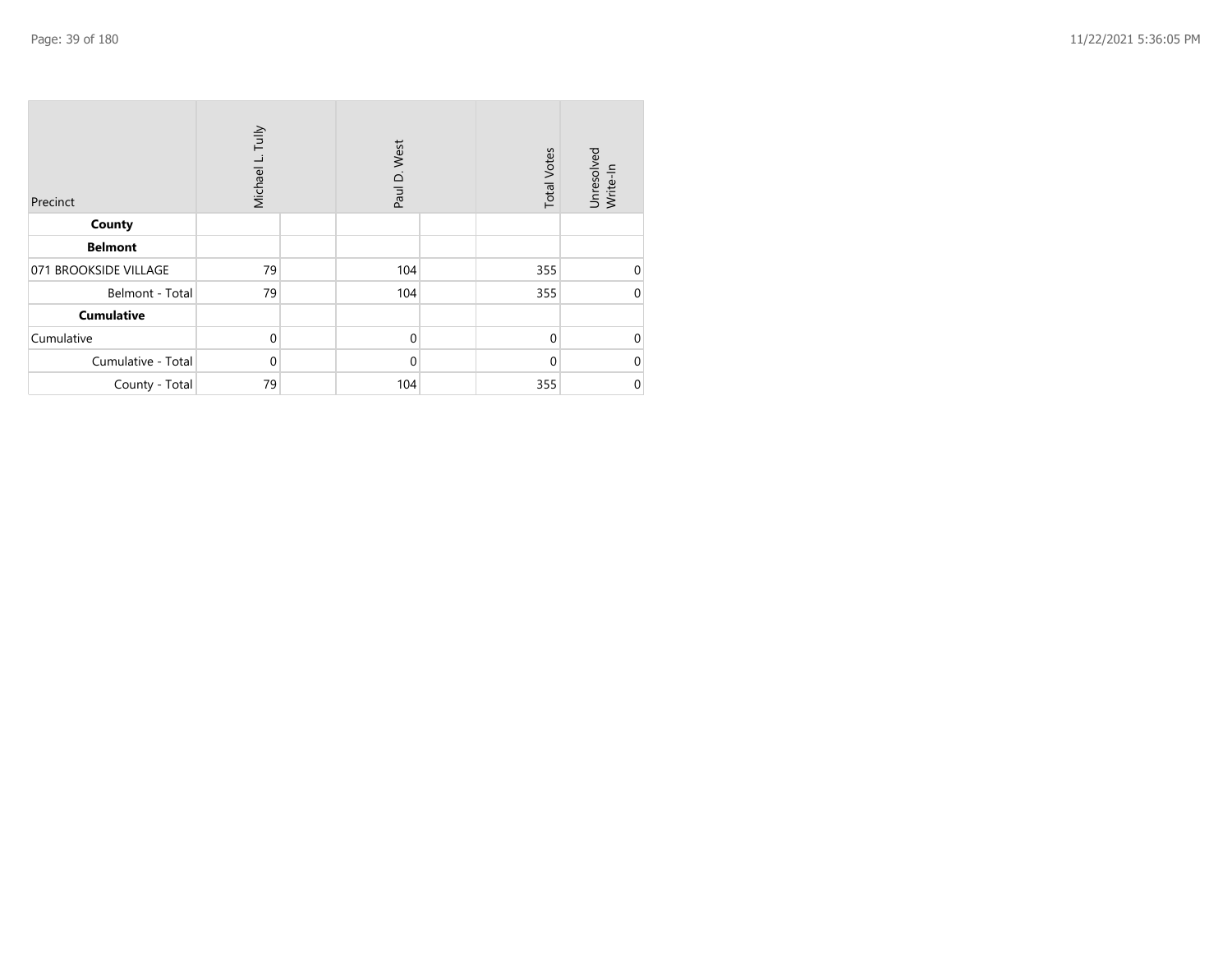# **Village of Faiview - Village Council (Vote for 4)**

| Precinct           | <b>Times Cast</b> | Registered<br>Voters |
|--------------------|-------------------|----------------------|
| County             |                   |                      |
| <b>Belmont</b>     |                   |                      |
| 052 KIRKWOOD TWP   | 0                 | Λ                    |
| Belmont - Total    | 0                 |                      |
| <b>Cumulative</b>  |                   |                      |
| Cumulative         | 0                 |                      |
| Cumulative - Total | 0                 |                      |
| County - Total     | 0                 |                      |

| Precinct           | No Valid Petition<br>Filed | <b>Total Votes</b> | Unresolved<br>Write-In |
|--------------------|----------------------------|--------------------|------------------------|
| County             |                            |                    |                        |
| <b>Belmont</b>     |                            |                    |                        |
| 052 KIRKWOOD TWP   |                            | $\Omega$           | $\Omega$               |
| Belmont - Total    |                            | 0                  | $\Omega$               |
| <b>Cumulative</b>  |                            |                    |                        |
| Cumulative         |                            | $\Omega$           | $\Omega$               |
| Cumulative - Total |                            | $\Omega$           | $\Omega$               |
| County - Total     |                            | 0                  | 0                      |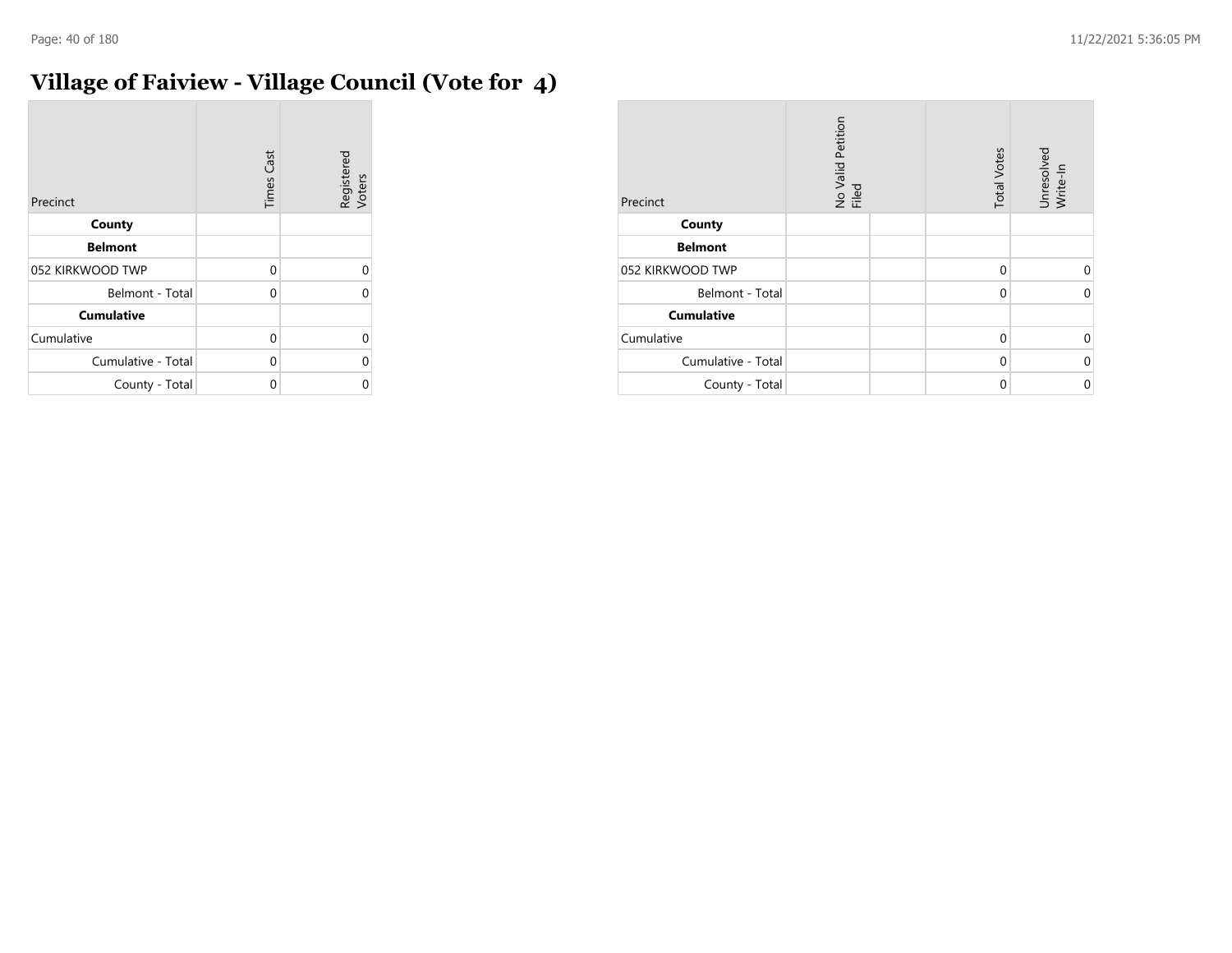# **Village of Flushing - Mayor- Unexpired Term (Vote for 1)**

| Precinct             | <b>Times Cast</b> | Registered<br>Voters |
|----------------------|-------------------|----------------------|
| County               |                   |                      |
| <b>Belmont</b>       |                   |                      |
| 043 FLUSHING VILLAGE | 171               | 561                  |
| Belmont - Total      | 171               | 561                  |
| <b>Cumulative</b>    |                   |                      |
| Cumulative           | 0                 | 0                    |
| Cumulative - Total   | 0                 | 0                    |
| County - Total       | 171               | 561                  |

| Precinct             | Carl Thomas Bober<br>Jr. | <b>Total Votes</b> | Unresolved<br>Write-In |
|----------------------|--------------------------|--------------------|------------------------|
| County               |                          |                    |                        |
| <b>Belmont</b>       |                          |                    |                        |
| 043 FLUSHING VILLAGE | 121                      | 121                | $\Omega$               |
| Belmont - Total      | 121                      | 121                | $\Omega$               |
| <b>Cumulative</b>    |                          |                    |                        |
| Cumulative           | $\mathbf 0$              | 0                  | 0                      |
| Cumulative - Total   | $\Omega$                 | $\Omega$           | $\Omega$               |
| County - Total       | 121                      | 121                | $\mathbf 0$            |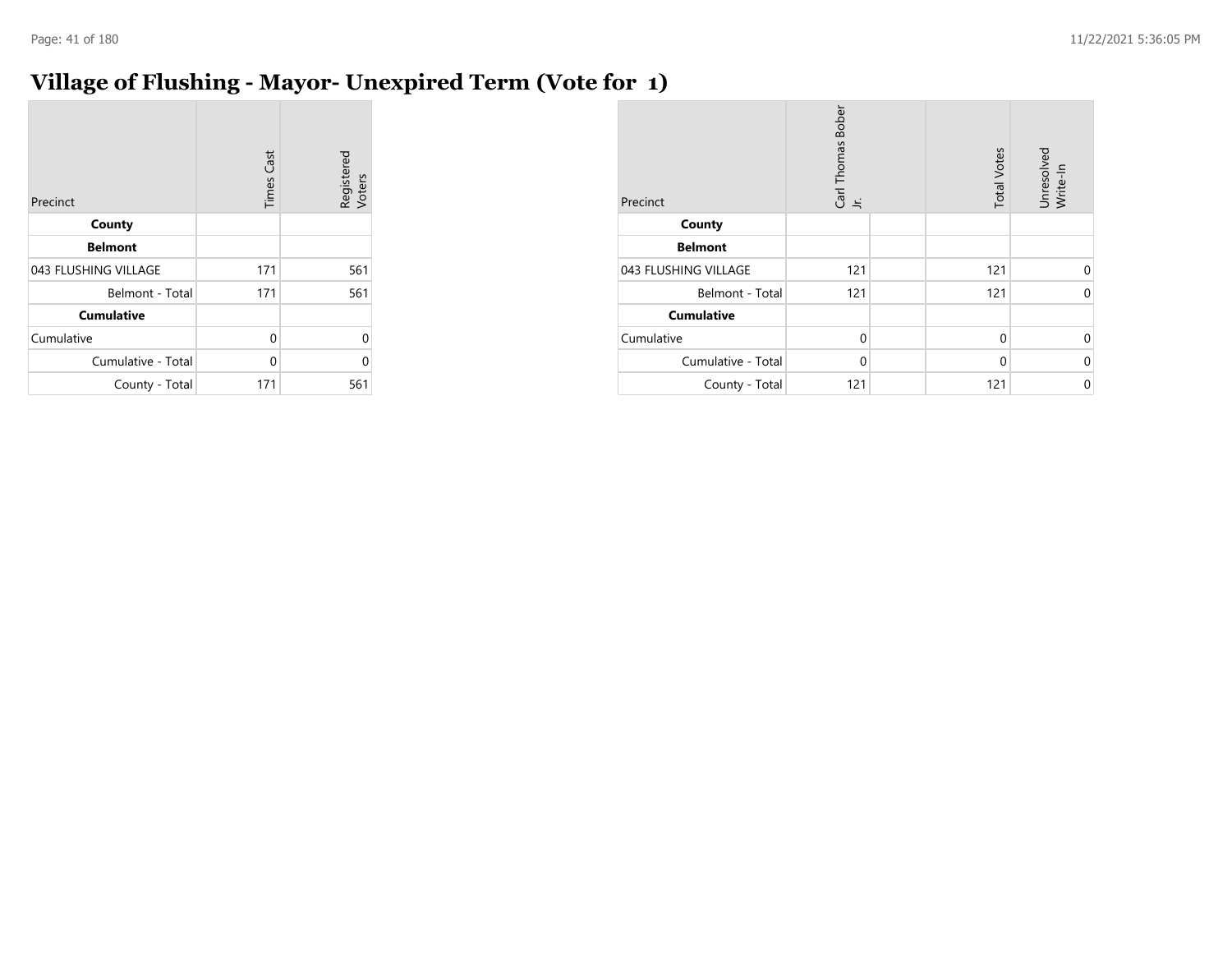$\sim$ 

# **Village of Flushing - Village Council (Vote for 4)**

| Precinct             | <b>Times Cast</b> | Registered<br>Voters |
|----------------------|-------------------|----------------------|
| County               |                   |                      |
| <b>Belmont</b>       |                   |                      |
| 043 FLUSHING VILLAGE | 171               | 561                  |
| Belmont - Total      | 171               | 561                  |
| <b>Cumulative</b>    |                   |                      |
| Cumulative           | 0                 | U                    |
| Cumulative - Total   | 0                 | U                    |
| County - Total       | 171               | 561                  |

| Precinct             | Dave L. Coe II |  | Steve Ronyak |  |
|----------------------|----------------|--|--------------|--|
| County               |                |  |              |  |
| <b>Belmont</b>       |                |  |              |  |
| 043 FLUSHING VILLAGE | 86             |  | 99           |  |
| Belmont - Total      | 86             |  | 99           |  |
| <b>Cumulative</b>    |                |  |              |  |
| Cumulative           | $\Omega$       |  | 0            |  |
| Cumulative - Total   | $\Omega$       |  | 0            |  |
| County - Total       | 86             |  | 99           |  |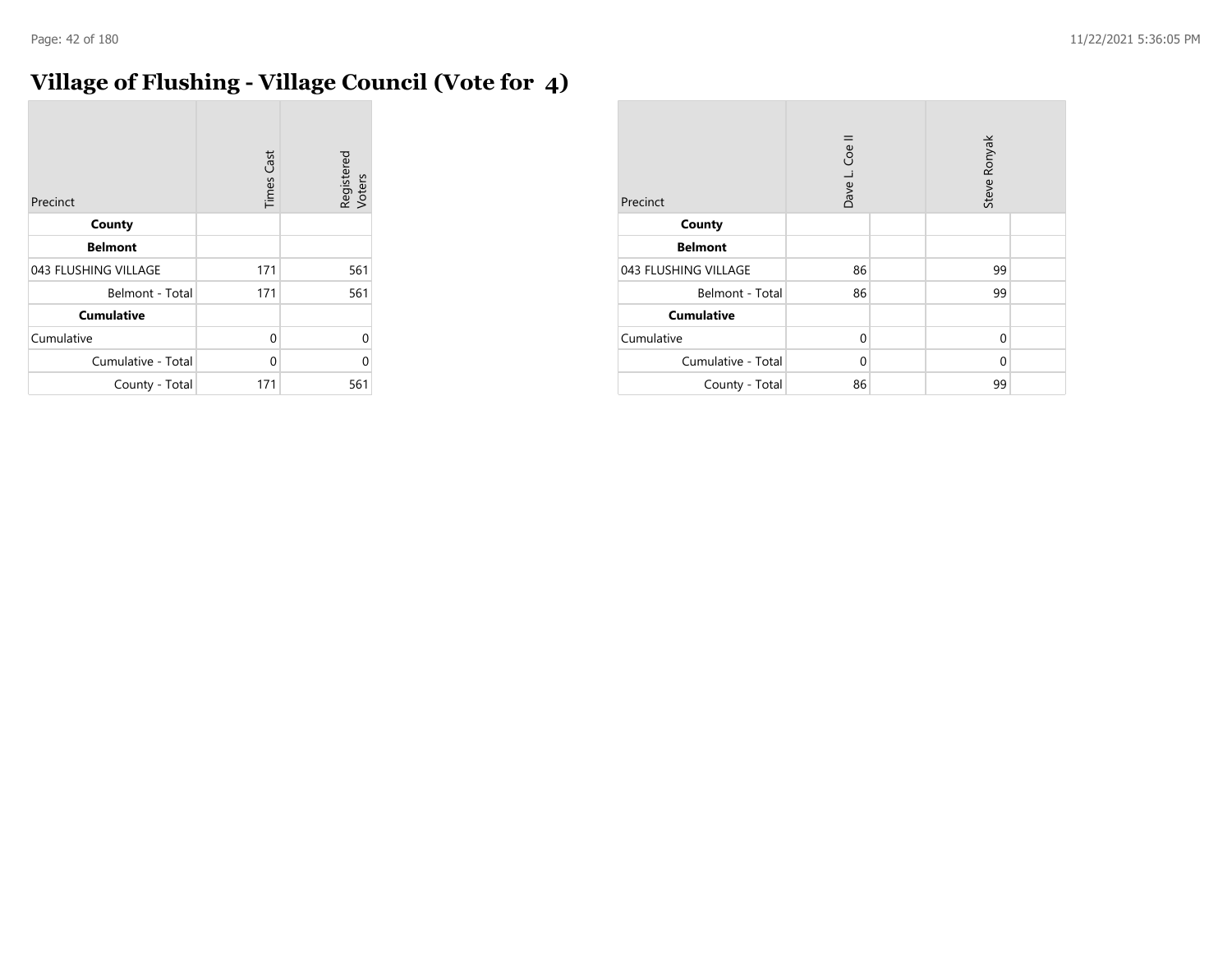| Precinct             | Thomas Robert<br>Spano | Chad Sutton | Terry<br>George Ivan | Twarog<br>ш<br>Sandra | <b>Total Votes</b> | Unresolved<br>Write-In |
|----------------------|------------------------|-------------|----------------------|-----------------------|--------------------|------------------------|
| County               |                        |             |                      |                       |                    |                        |
| <b>Belmont</b>       |                        |             |                      |                       |                    |                        |
| 043 FLUSHING VILLAGE | 87                     | 88          | 89                   | 98                    | 547                | $\overline{0}$         |
| Belmont - Total      | 87                     | 88          | 89                   | 98                    | 547                | $\overline{0}$         |
| <b>Cumulative</b>    |                        |             |                      |                       |                    |                        |
| Cumulative           | $\Omega$               | $\Omega$    | $\overline{0}$       | $\Omega$              | $\Omega$           | $\overline{0}$         |
| Cumulative - Total   | 0                      | 0           | $\Omega$             | $\Omega$              |                    | 0                      |
| County - Total       | 87                     | 88          | 89                   | 98                    | 547                | $\mathbf 0$            |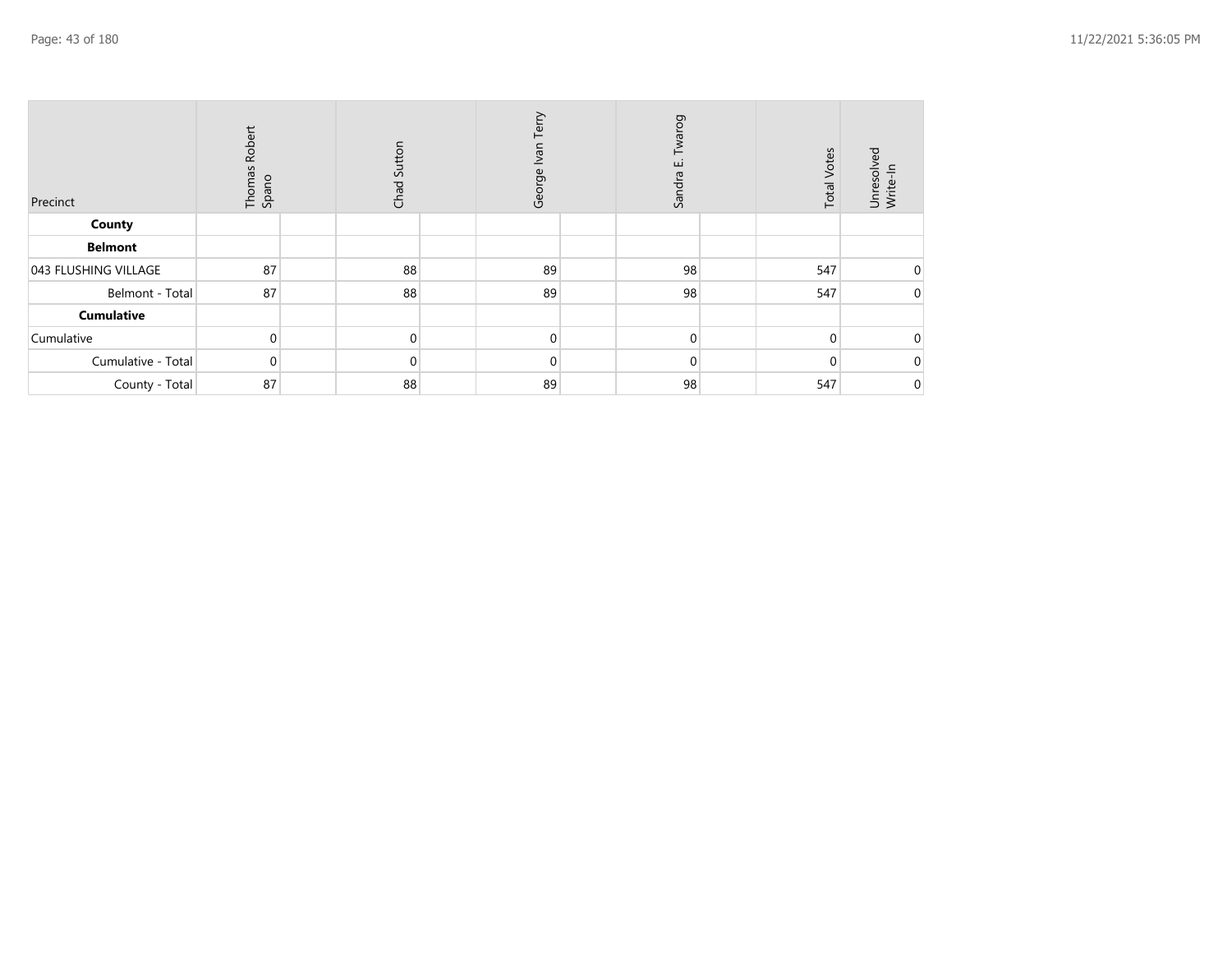## **Village of Holloway - Mayor- Unexpired Term (Vote for 1)**

| Precinct             | <b>Times Cast</b> | Registered<br>Voters |
|----------------------|-------------------|----------------------|
| County               |                   |                      |
| <b>Belmont</b>       |                   |                      |
| 045 HOLLOWAY VILLAGE | 60                | 193                  |
| Belmont - Total      | 60                | 193                  |
| <b>Cumulative</b>    |                   |                      |
| Cumulative           | 0                 | 0                    |
| Cumulative - Total   | 0                 | ი                    |
| County - Total       | 60                | 193                  |

| Precinct             | Schaeffer<br>vi<br>Anita |  | John F. Sheppard |  | <b>Total Votes</b> |
|----------------------|--------------------------|--|------------------|--|--------------------|
| County               |                          |  |                  |  |                    |
| <b>Belmont</b>       |                          |  |                  |  |                    |
| 045 HOLLOWAY VILLAGE | 25                       |  | 34               |  | 59                 |
| Belmont - Total      | 25                       |  | 34               |  | 59                 |
| <b>Cumulative</b>    |                          |  |                  |  |                    |
| Cumulative           | $\mathbf 0$              |  | $\mathbf 0$      |  | 0                  |
| Cumulative - Total   | $\Omega$                 |  | $\Omega$         |  | $\mathbf 0$        |
| County - Total       | 25                       |  | 34               |  | 59                 |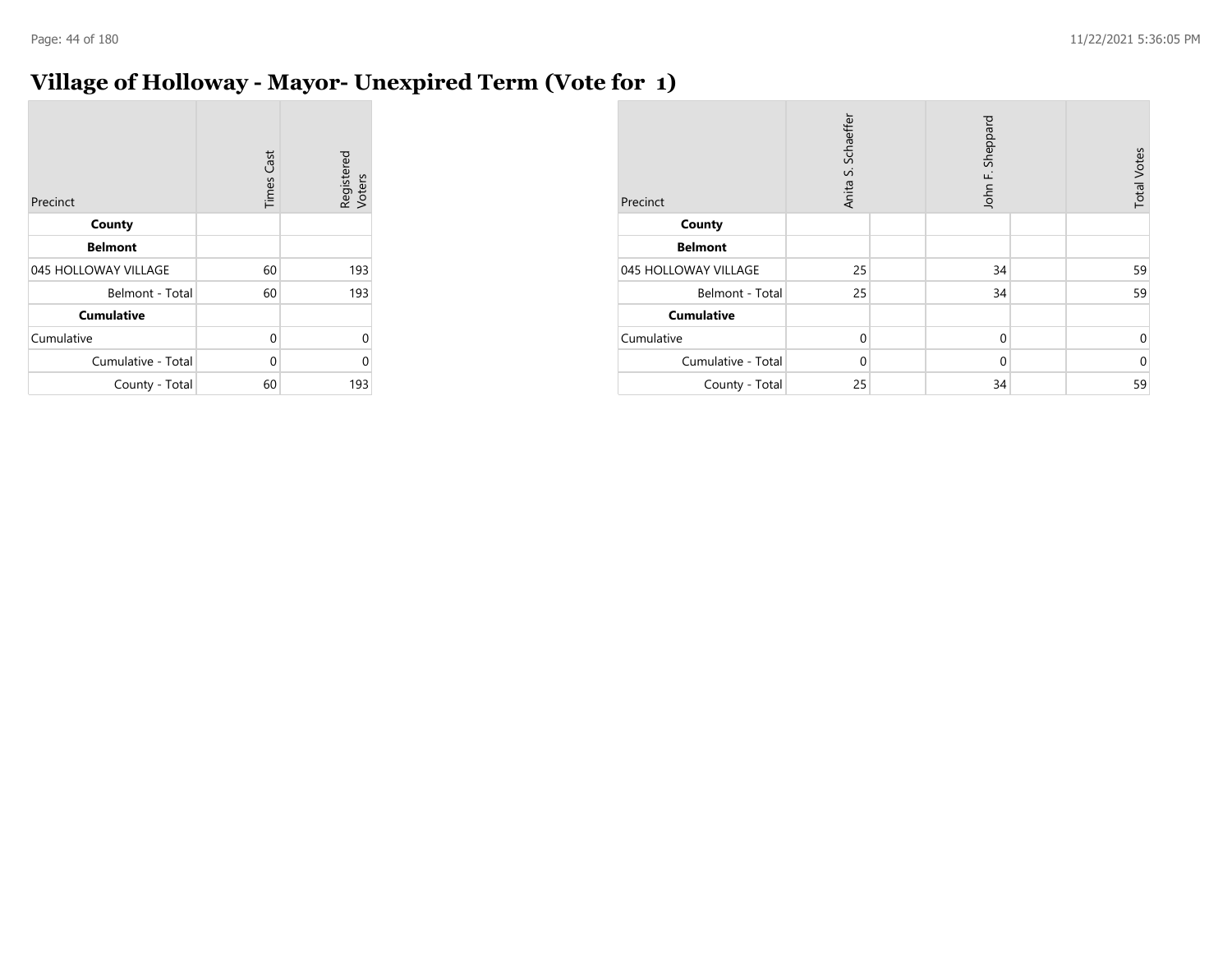$\sim$ 

| Precinct             | Unresolved<br>Write-In |
|----------------------|------------------------|
| County               |                        |
| <b>Belmont</b>       |                        |
| 045 HOLLOWAY VILLAGE | 0                      |
| Belmont - Total      | ሰ                      |
| <b>Cumulative</b>    |                        |
| Cumulative           | 0                      |
| Cumulative - Total   | 0                      |
| County - Total       |                        |

**Contract Contract** 

 $\overline{\phantom{a}}$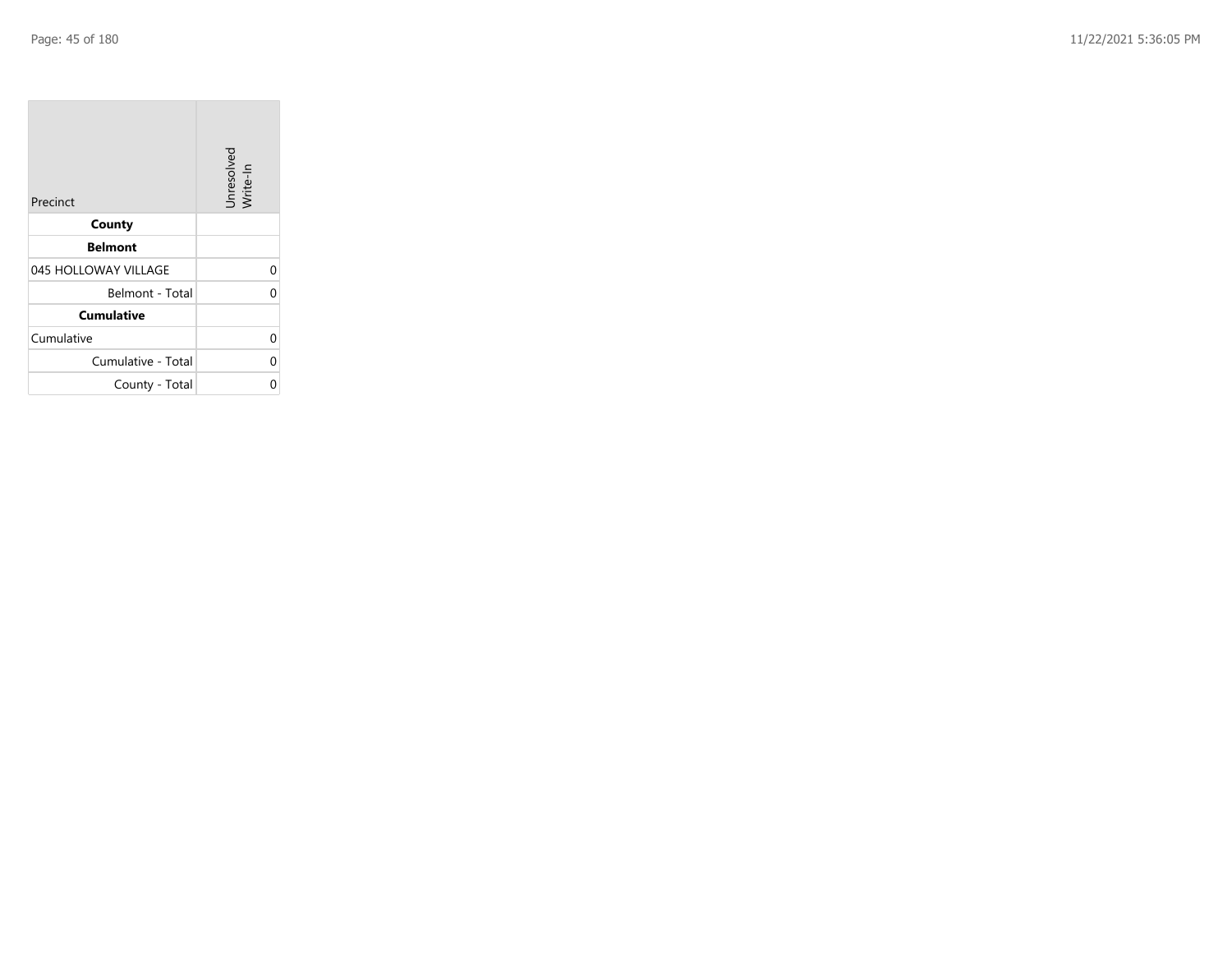# **Village of Holloway - Village Council (Vote for 4)**

| Precinct             | <b>Times Cast</b> | Registered<br>Voters |
|----------------------|-------------------|----------------------|
| County               |                   |                      |
| <b>Belmont</b>       |                   |                      |
| 045 HOLLOWAY VILLAGE | 60                | 193                  |
| Belmont - Total      | 60                | 193                  |
| <b>Cumulative</b>    |                   |                      |
| Cumulative           | 0                 | U                    |
| Cumulative - Total   | 0                 | Λ                    |
| County - Total       | 60                | 193                  |

| Precinct             | Daniel Blake |  | Cindy Marie Edgell |  | <b>Total Votes</b> |
|----------------------|--------------|--|--------------------|--|--------------------|
| County               |              |  |                    |  |                    |
| <b>Belmont</b>       |              |  |                    |  |                    |
| 045 HOLLOWAY VILLAGE | 37           |  | 38                 |  | 75                 |
| Belmont - Total      | 37           |  | 38                 |  | 75                 |
| <b>Cumulative</b>    |              |  |                    |  |                    |
| Cumulative           | $\Omega$     |  | $\mathbf 0$        |  | 0                  |
| Cumulative - Total   | $\Omega$     |  | $\mathbf 0$        |  | $\mathbf 0$        |
| County - Total       | 37           |  | 38                 |  | 75                 |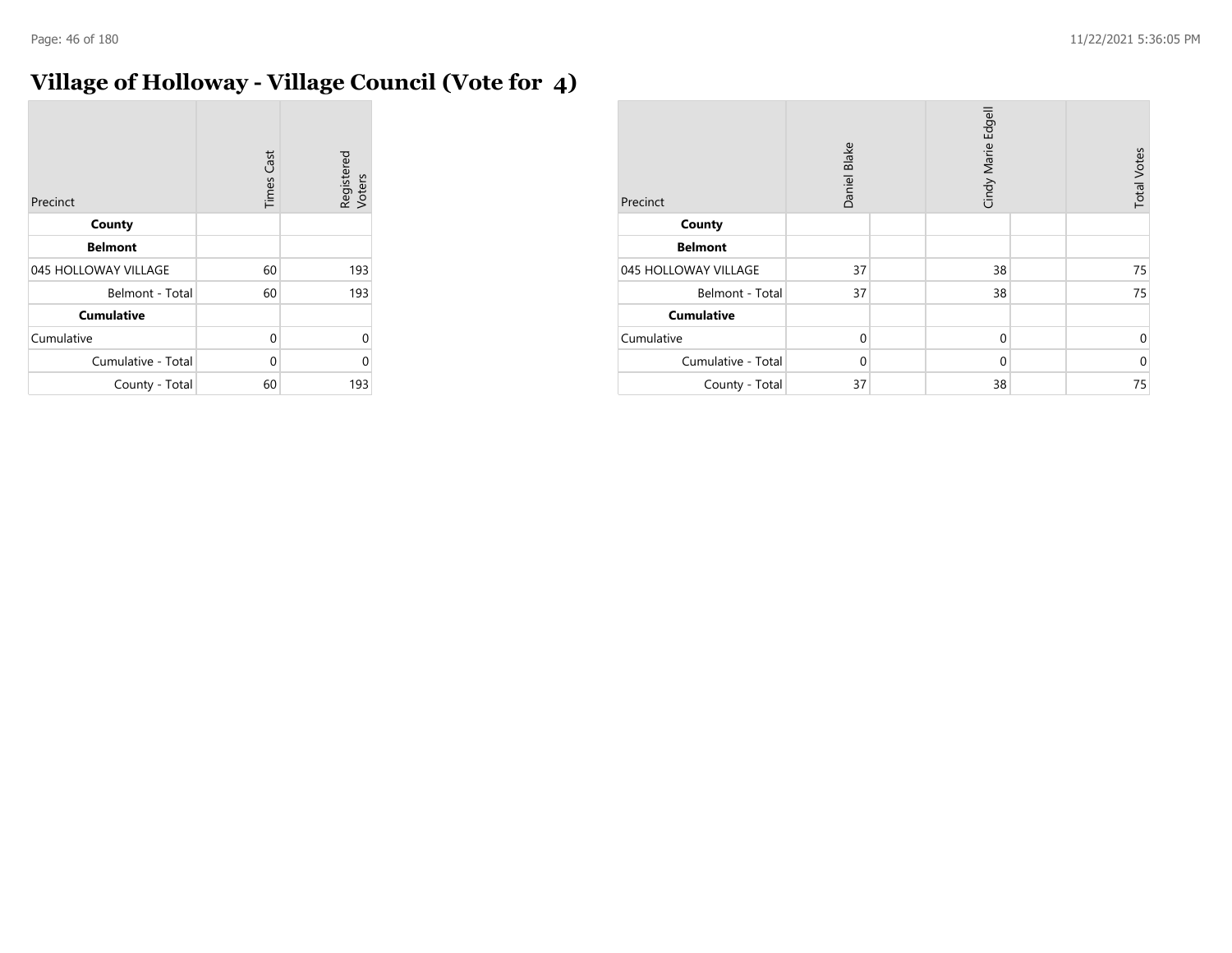| Precinct             | Unresolved<br>Write-In |
|----------------------|------------------------|
| County               |                        |
| <b>Belmont</b>       |                        |
| 045 HOLLOWAY VILLAGE | 0                      |
| Belmont - Total      | ሰ                      |
| <b>Cumulative</b>    |                        |
| Cumulative           | 0                      |
| Cumulative - Total   | 0                      |
| County - Total       |                        |

the property of the control of

m.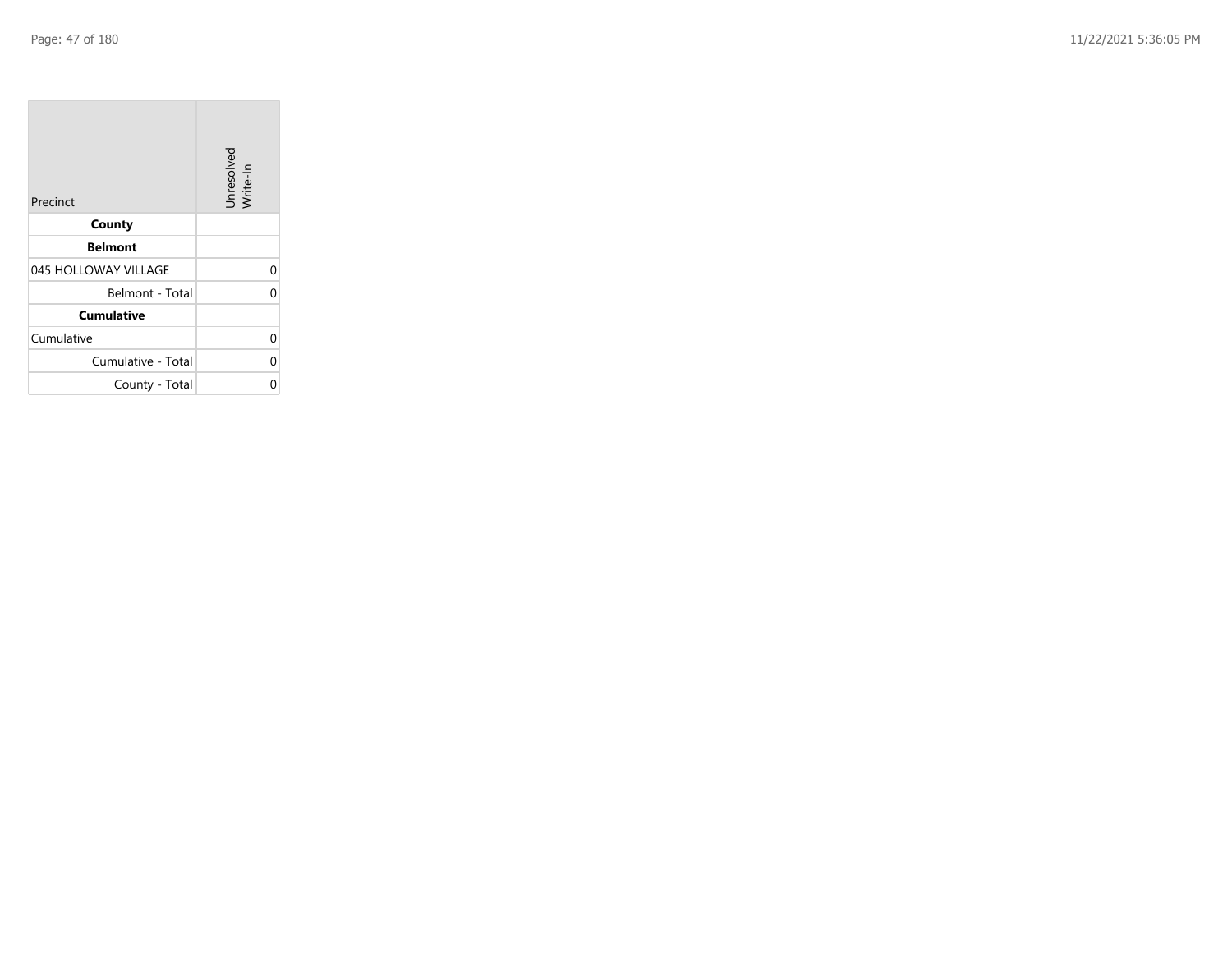## **Village of Holloway - Board of Public Affairs (Vote for 1)**

| Precinct             | <b>Times Cast</b> | Registered<br>Voters |
|----------------------|-------------------|----------------------|
| County               |                   |                      |
| <b>Belmont</b>       |                   |                      |
| 045 HOLLOWAY VILLAGE | 60                | 193                  |
| Belmont - Total      | 60                | 193                  |
| <b>Cumulative</b>    |                   |                      |
| Cumulative           | 0                 | U                    |
| Cumulative - Total   | 0                 | ი                    |
| County - Total       | 60                | 193                  |

| Precinct             | No Valid Petition<br>Filed | <b>Total Votes</b> | Unresolved<br>Write-In |
|----------------------|----------------------------|--------------------|------------------------|
| County               |                            |                    |                        |
| <b>Belmont</b>       |                            |                    |                        |
| 045 HOLLOWAY VILLAGE |                            | $\Omega$           | 0                      |
| Belmont - Total      |                            | $\Omega$           | $\Omega$               |
| <b>Cumulative</b>    |                            |                    |                        |
| Cumulative           |                            | $\Omega$           | $\Omega$               |
| Cumulative - Total   |                            | $\Omega$           | $\Omega$               |
| County - Total       |                            | $\Omega$           | $\mathbf 0$            |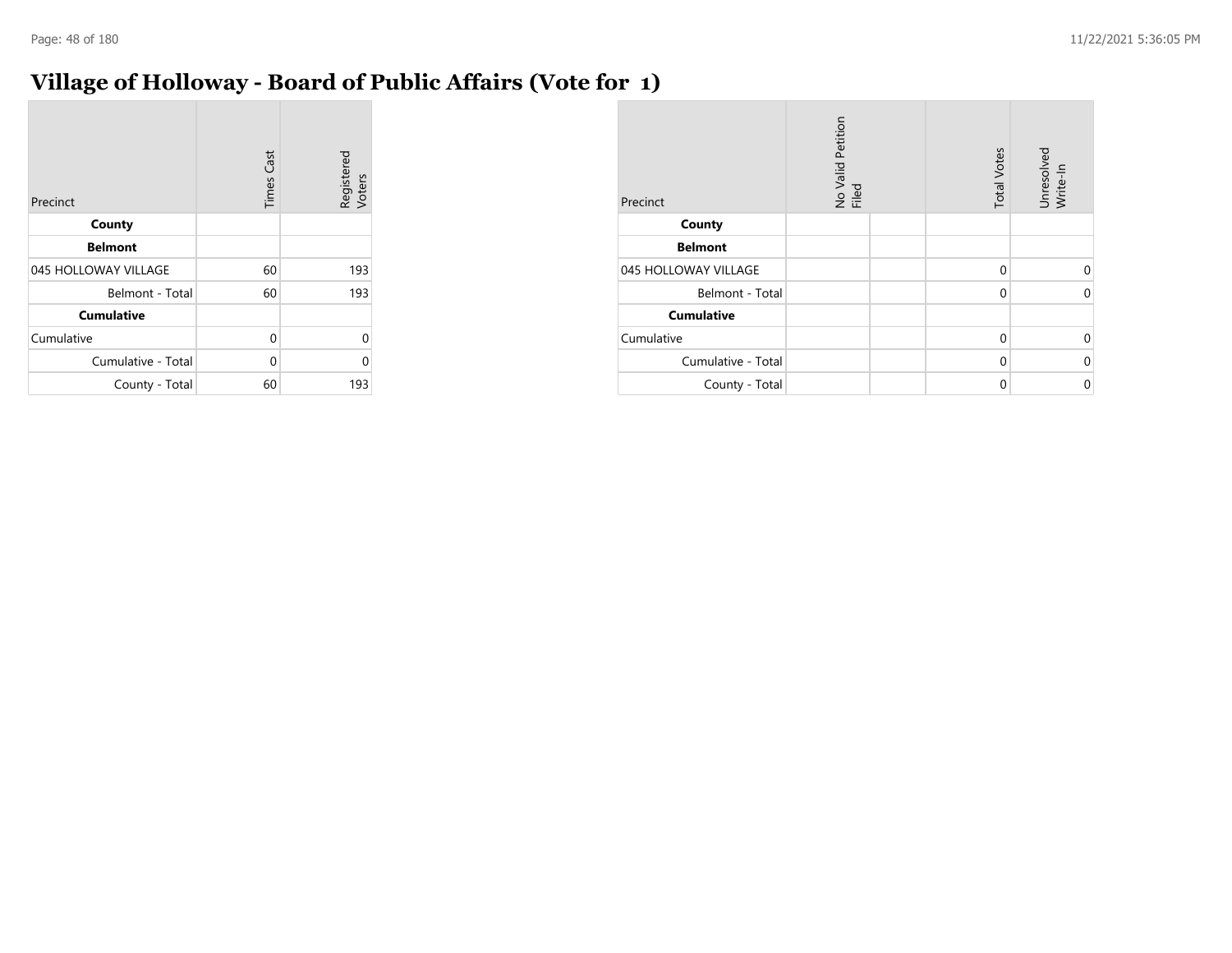# **Village of Morristown - Village Council (Vote for 4)**

| Precinct               | <b>Times Cast</b> | Registered<br>Voters |
|------------------------|-------------------|----------------------|
| County                 |                   |                      |
| <b>Belmont</b>         |                   |                      |
| 109 MORRISTOWN VILLAGE | 52                | 179                  |
| Belmont - Total        | 52                | 179                  |
| <b>Cumulative</b>      |                   |                      |
| Cumulative             | 0                 | Λ                    |
| Cumulative - Total     | 0                 | U                    |
| County - Total         | 52                | 179                  |

| Precinct               | Bradlee Gibson |  | Pamela R. McCort |  |
|------------------------|----------------|--|------------------|--|
| County                 |                |  |                  |  |
| <b>Belmont</b>         |                |  |                  |  |
| 109 MORRISTOWN VILLAGE | 35             |  | 35               |  |
| Belmont - Total        | 35             |  | 35               |  |
| <b>Cumulative</b>      |                |  |                  |  |
| Cumulative             | $\Omega$       |  | 0                |  |
| Cumulative - Total     | $\Omega$       |  | 0                |  |
| County - Total         | 35             |  | 35               |  |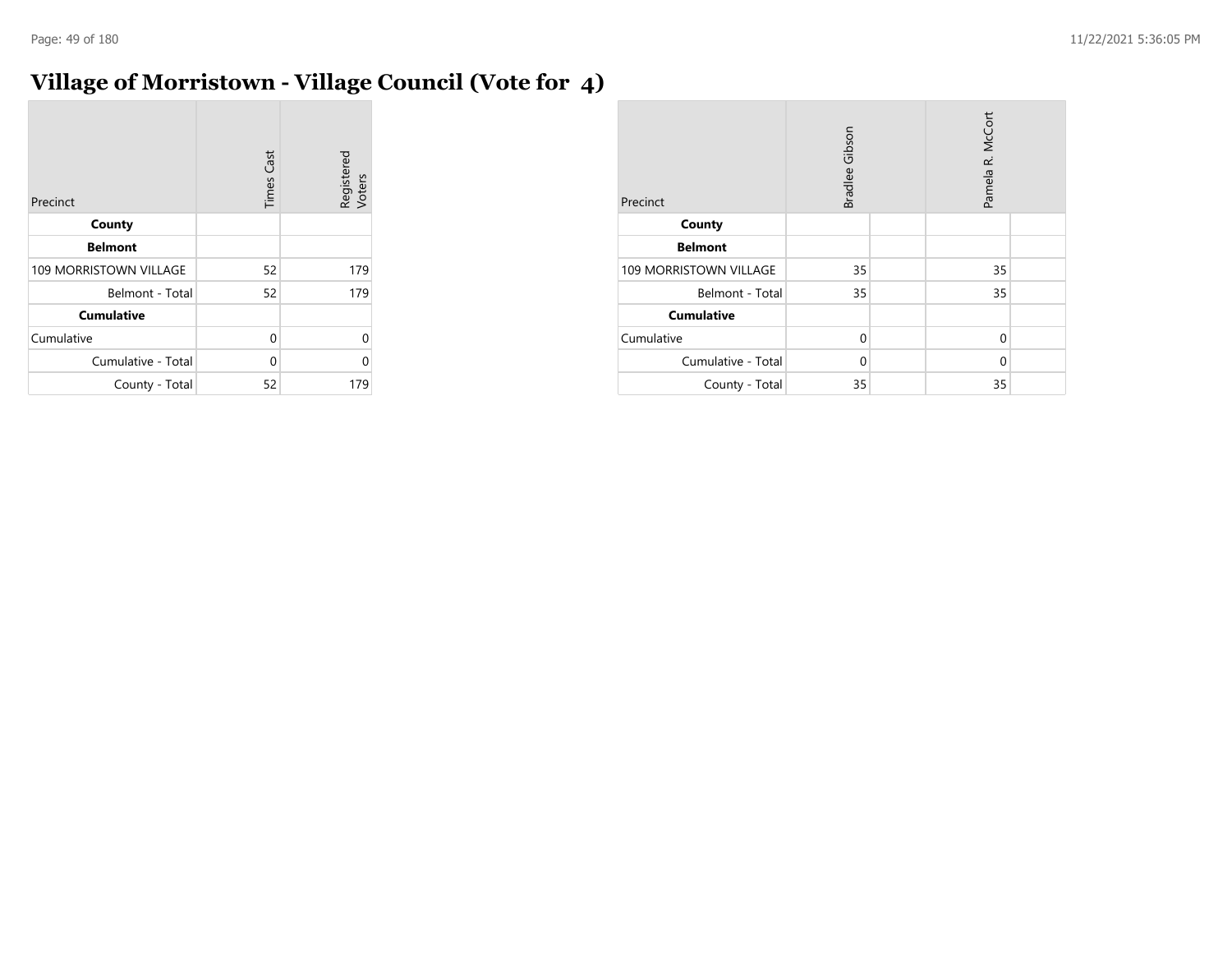| Precinct               | John J. Rataiczak | <b>Total Votes</b> | Richard J. Wilhelm<br>Qualified Write In | Unresolved<br>Write-In |
|------------------------|-------------------|--------------------|------------------------------------------|------------------------|
| County                 |                   |                    |                                          |                        |
| <b>Belmont</b>         |                   |                    |                                          |                        |
| 109 MORRISTOWN VILLAGE | 36                | 110                | $\overline{4}$                           | 10                     |
| Belmont - Total        | 36                | 110                | 4                                        | 10 <sup>1</sup>        |
| <b>Cumulative</b>      |                   |                    |                                          |                        |
| Cumulative             | $\mathbf 0$       | $\mathbf 0$        | $\mathbf 0$                              | $\Omega$               |
| Cumulative - Total     | $\mathbf 0$       | $\mathbf 0$        | $\mathbf 0$                              | $\Omega$               |
| County - Total         | 36                | 110                | 4                                        | 10                     |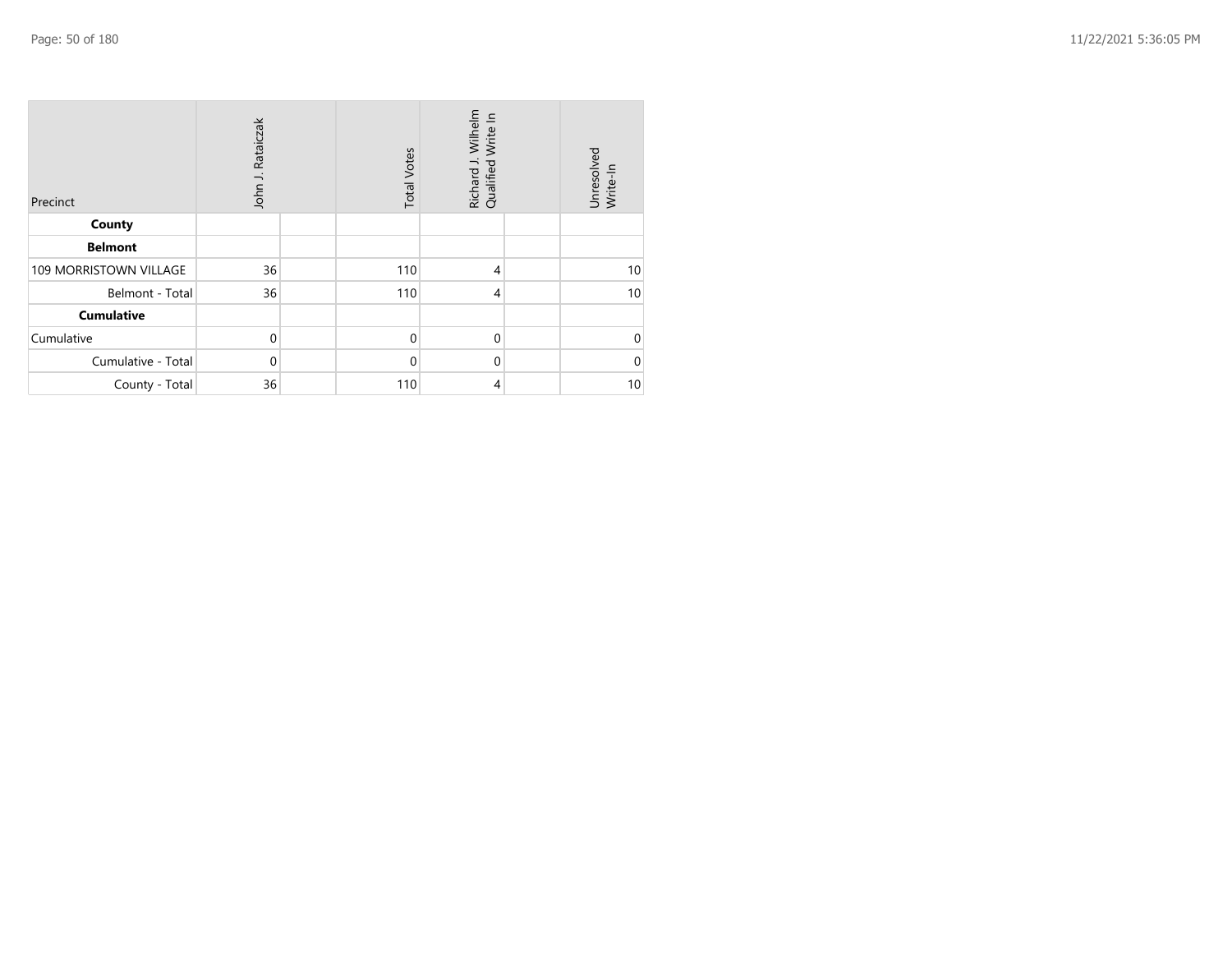## **Village of Powhatan Point - Mayor- Unexpired Term (Vote for 1)**

| Precinct                                    | <b>Times Cast</b> | Registered<br>Voters |
|---------------------------------------------|-------------------|----------------------|
| County                                      |                   |                      |
| <b>Belmont</b>                              |                   |                      |
| <b>127 POWHATAN POINT</b><br><b>VILLAGE</b> | 217               | 959                  |
| Belmont - Total                             | 217               | 959                  |
| <b>Cumulative</b>                           |                   |                      |
| Cumulative                                  | 0                 | 0                    |
| Cumulative - Total                          | 0                 | 0                    |
| County - Total                              | 217               | 959                  |

| Precinct                             | <b>Total Votes</b> | Christopher<br>Andrew Heslep<br>Qualified Write In | Unresolved<br>Write-In |
|--------------------------------------|--------------------|----------------------------------------------------|------------------------|
| County                               |                    |                                                    |                        |
| <b>Belmont</b>                       |                    |                                                    |                        |
| <b>127 POWHATAN POINT</b><br>VILLAGE | 3                  | 3                                                  | 51                     |
| Belmont - Total                      | 3                  | 3                                                  | 51                     |
| <b>Cumulative</b>                    |                    |                                                    |                        |
| Cumulative                           | $\Omega$           | $\Omega$                                           | 0                      |
| Cumulative - Total                   | $\Omega$           | 0                                                  | $\Omega$               |
| County - Total                       | 3                  | 3                                                  | 51                     |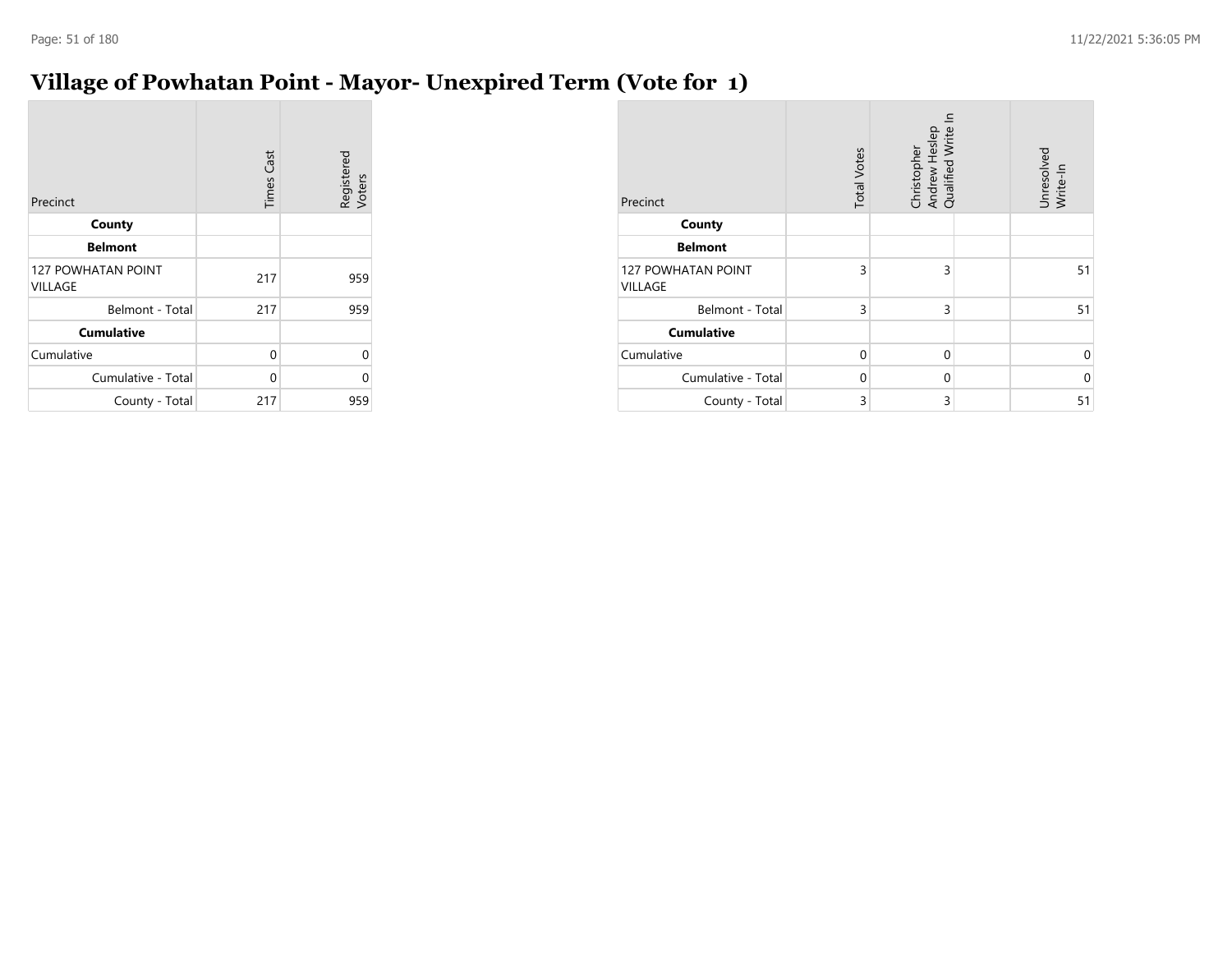## **Village of Powhatan Point - Village Council (Vote for 4)**

| Precinct                                    | <b>Times Cast</b> | Registered<br>Voters |
|---------------------------------------------|-------------------|----------------------|
| County                                      |                   |                      |
| <b>Belmont</b>                              |                   |                      |
| <b>127 POWHATAN POINT</b><br><b>VILLAGE</b> | 217               | 959                  |
| Belmont - Total                             | 217               | 959                  |
| <b>Cumulative</b>                           |                   |                      |
| Cumulative                                  | 0                 | 0                    |
| Cumulative - Total                          | 0                 | 0                    |
| County - Total                              | 217               | 959                  |

| Precinct                                    | Rob Caldwell | Michael A. Knight |  |  |
|---------------------------------------------|--------------|-------------------|--|--|
| County                                      |              |                   |  |  |
| <b>Belmont</b>                              |              |                   |  |  |
| <b>127 POWHATAN POINT</b><br><b>VILLAGE</b> | 146          | 91                |  |  |
| Belmont - Total                             | 146          | 91                |  |  |
| <b>Cumulative</b>                           |              |                   |  |  |
| Cumulative                                  | $\Omega$     | $\Omega$          |  |  |
| Cumulative - Total                          | $\Omega$     | 0                 |  |  |
| County - Total                              | 146          | 91                |  |  |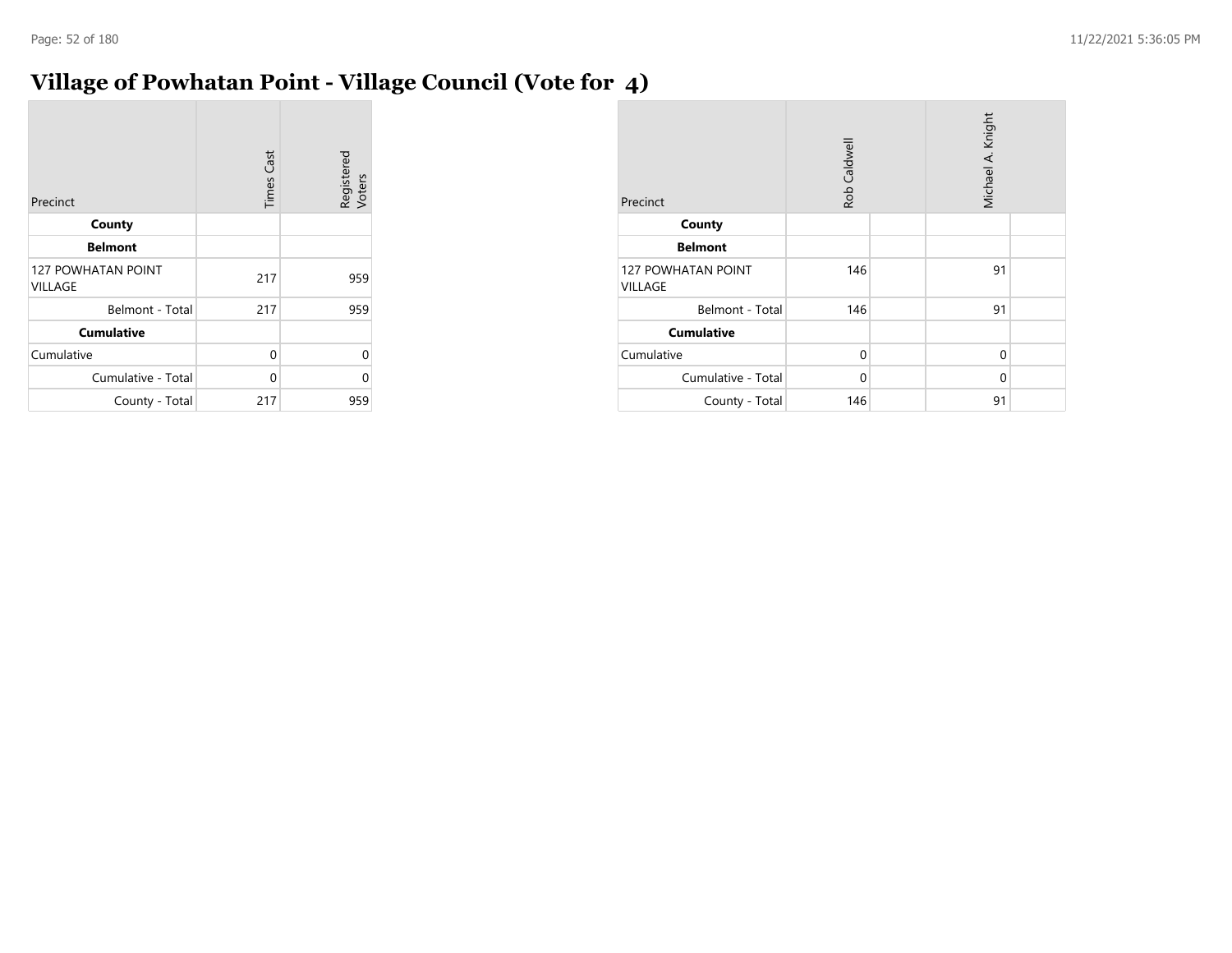| Precinct                      | John T. Mitchell |  | <b>Total Votes</b> | Robert L. Putsock<br>Qualified Write In | Unresolved<br>Write-In |  |  |
|-------------------------------|------------------|--|--------------------|-----------------------------------------|------------------------|--|--|
| County                        |                  |  |                    |                                         |                        |  |  |
| <b>Belmont</b>                |                  |  |                    |                                         |                        |  |  |
| 127 POWHATAN POINT<br>VILLAGE | 103              |  | 356                | 16                                      | 11                     |  |  |
| Belmont - Total               | 103              |  | 356                | 16                                      | 11                     |  |  |
| <b>Cumulative</b>             |                  |  |                    |                                         |                        |  |  |
| Cumulative                    | $\mathbf 0$      |  | $\mathbf 0$        | $\mathbf{0}$                            | $\mathbf 0$            |  |  |
| Cumulative - Total            | $\mathbf 0$      |  | $\mathbf 0$        | $\mathbf{0}$                            | $\Omega$               |  |  |
| County - Total                | 103              |  | 356                | 16                                      | 11                     |  |  |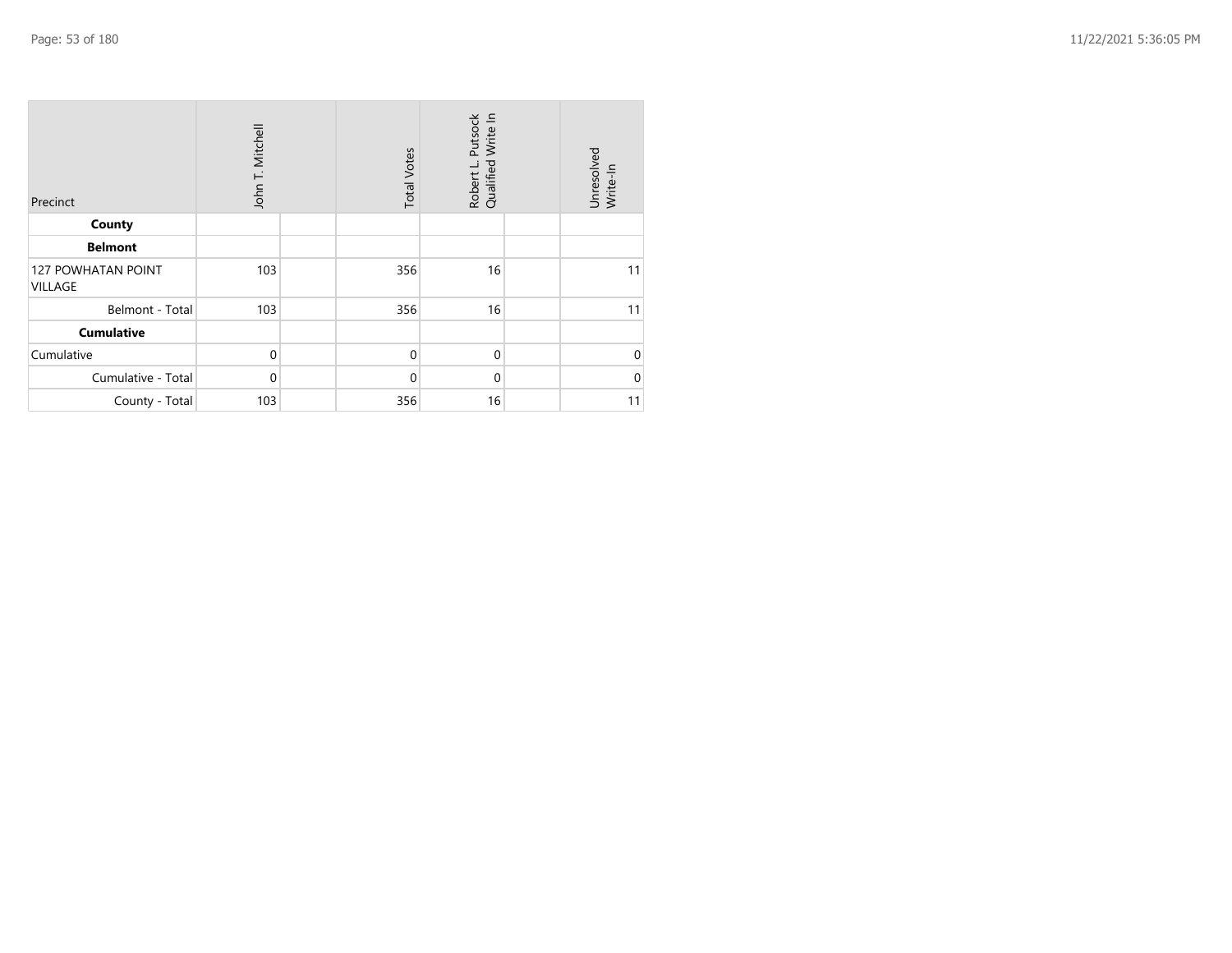## **Village of Powhatan Point - Board of Public Affairs (Vote for 1)**

| Precinct                                    | <b>Times Cast</b> | Registered<br>Voters |
|---------------------------------------------|-------------------|----------------------|
| County                                      |                   |                      |
| <b>Belmont</b>                              |                   |                      |
| <b>127 POWHATAN POINT</b><br><b>VILLAGE</b> | 217               | 959                  |
| Belmont - Total                             | 217               | 959                  |
| <b>Cumulative</b>                           |                   |                      |
| Cumulative                                  | 0                 | 0                    |
| Cumulative - Total                          | 0                 | 0                    |
| County - Total                              | 217               | 959                  |

| Precinct                             | Philip J. Asturi | <b>Total Votes</b> | Unresolved<br>Write-In |
|--------------------------------------|------------------|--------------------|------------------------|
| County                               |                  |                    |                        |
| <b>Belmont</b>                       |                  |                    |                        |
| <b>127 POWHATAN POINT</b><br>VILLAGE | 162              | 162                | $\Omega$               |
| Belmont - Total                      | 162              | 162                | $\Omega$               |
| <b>Cumulative</b>                    |                  |                    |                        |
| Cumulative                           | $\Omega$         | $\Omega$           | $\Omega$               |
| Cumulative - Total                   | $\Omega$         | 0                  | $\Omega$               |
| County - Total                       | 162              | 162                | 0                      |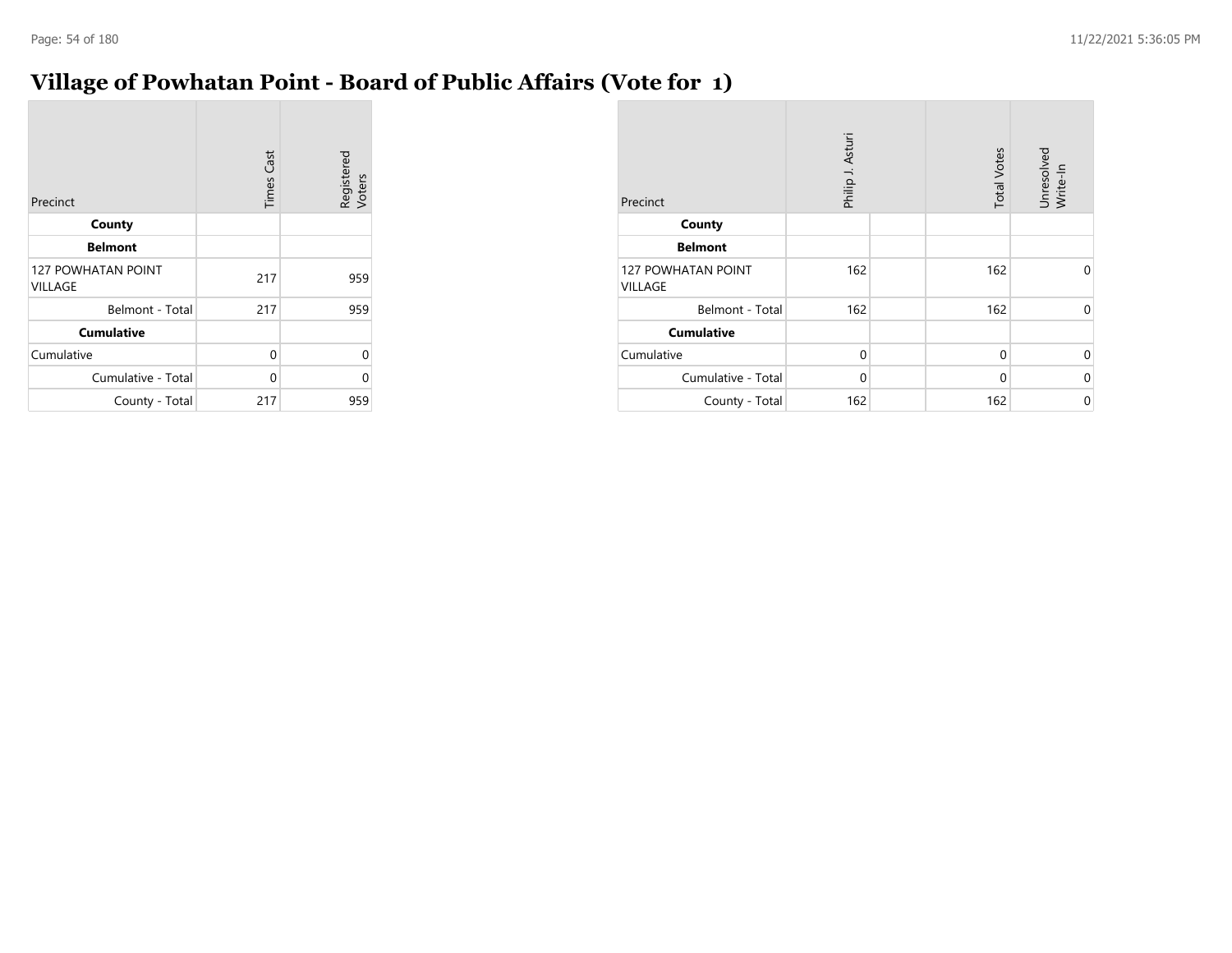## **Village of Shadyside - Mayor (Vote for 1)**

| Precinct                | <b>Times Cast</b> | Registered<br>Voters |
|-------------------------|-------------------|----------------------|
| County                  |                   |                      |
| <b>Belmont</b>          |                   |                      |
| 053 SHADYSIDE VILLAGE 1 | 291               | 826                  |
| 054 SHADYSIDE VILLAGE 2 | 384               | 970                  |
| 057 SHADYSIDE VILLAGE 3 | 223               | 710                  |
| Belmont - Total         | 898               | 2,506                |
| <b>Cumulative</b>       |                   |                      |
| Cumulative              | 0                 | 0                    |
| Cumulative - Total      | 0                 | U                    |
| County - Total          | 898               | 2,506                |

| Precinct                | Greg Patrick<br>Givens | Robert Newhart | <b>Total Votes</b> |             |
|-------------------------|------------------------|----------------|--------------------|-------------|
| County                  |                        |                |                    |             |
| <b>Belmont</b>          |                        |                |                    |             |
| 053 SHADYSIDE VILLAGE 1 | 42                     | 232            |                    | 274         |
| 054 SHADYSIDE VILLAGE 2 | 55                     | 310            |                    | 365         |
| 057 SHADYSIDE VILLAGE 3 | 40                     | 171            |                    | 211         |
| Belmont - Total         | 137                    | 713            |                    | 850         |
| <b>Cumulative</b>       |                        |                |                    |             |
| Cumulative              | $\Omega$               | $\mathbf 0$    |                    | $\mathbf 0$ |
| Cumulative - Total      | $\mathbf 0$            | $\mathbf 0$    |                    | $\mathbf 0$ |
| County - Total          | 137                    | 713            |                    | 850         |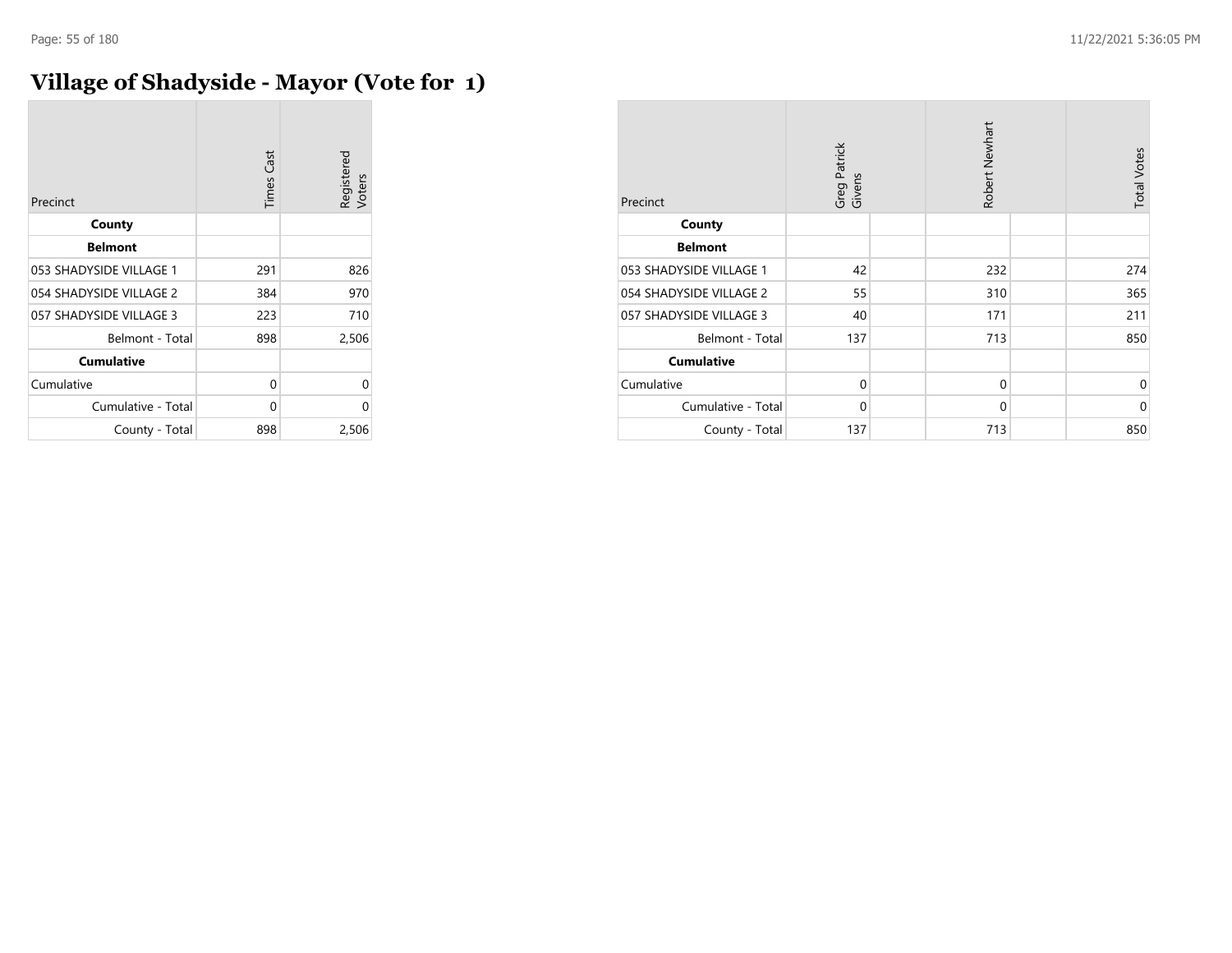**College** 

| Precinct                | Unresolved<br>Write-In |
|-------------------------|------------------------|
| County                  |                        |
| <b>Belmont</b>          |                        |
| 053 SHADYSIDE VILLAGE 1 | 0                      |
| 054 SHADYSIDE VILLAGE 2 | 0                      |
| 057 SHADYSIDE VILLAGE 3 | 0                      |
| Belmont - Total         | 0                      |
| <b>Cumulative</b>       |                        |
| Cumulative              | 0                      |
| Cumulative - Total      | 0                      |
| County - Total          | ი                      |

the control of the control of the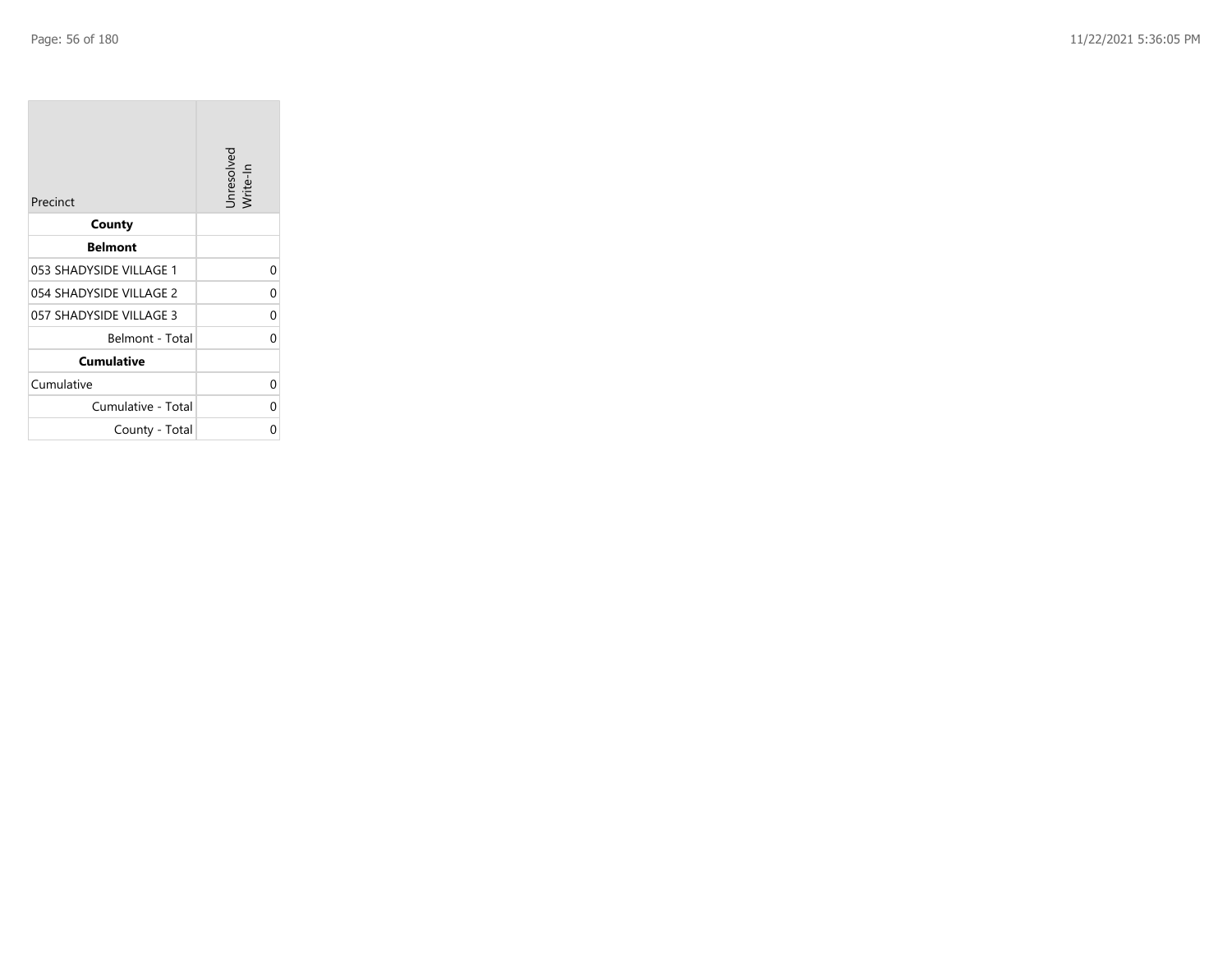# **Village of Shadyside - Village Council (Vote for 6)**

| Precinct                | <b>Times Cast</b> | Registered<br>Voters |
|-------------------------|-------------------|----------------------|
| County                  |                   |                      |
| <b>Belmont</b>          |                   |                      |
| 053 SHADYSIDE VILLAGE 1 | 291               | 826                  |
| 054 SHADYSIDE VILLAGE 2 | 384               | 970                  |
| 057 SHADYSIDE VILLAGE 3 | 223               | 710                  |
| Belmont - Total         | 898               | 2,506                |
| <b>Cumulative</b>       |                   |                      |
| Cumulative              | 0                 | 0                    |
| Cumulative - Total      | 0                 | 0                    |
| County - Total          | 898               | 2,506                |

| Precinct                | John Nick Ferrelli<br>(Rep) | Carol L. Givens |
|-------------------------|-----------------------------|-----------------|
| County                  |                             |                 |
| <b>Belmont</b>          |                             |                 |
| 053 SHADYSIDE VILLAGE 1 | 179                         | 35              |
| 054 SHADYSIDE VILLAGE 2 | 248                         | 55              |
| 057 SHADYSIDE VILLAGE 3 | 117                         | 40              |
| Belmont - Total         | 544                         | 130             |
| <b>Cumulative</b>       |                             |                 |
| Cumulative              | $\Omega$                    | 0               |
| Cumulative - Total      | $\Omega$                    | 0               |
| County - Total          | 544                         | 130             |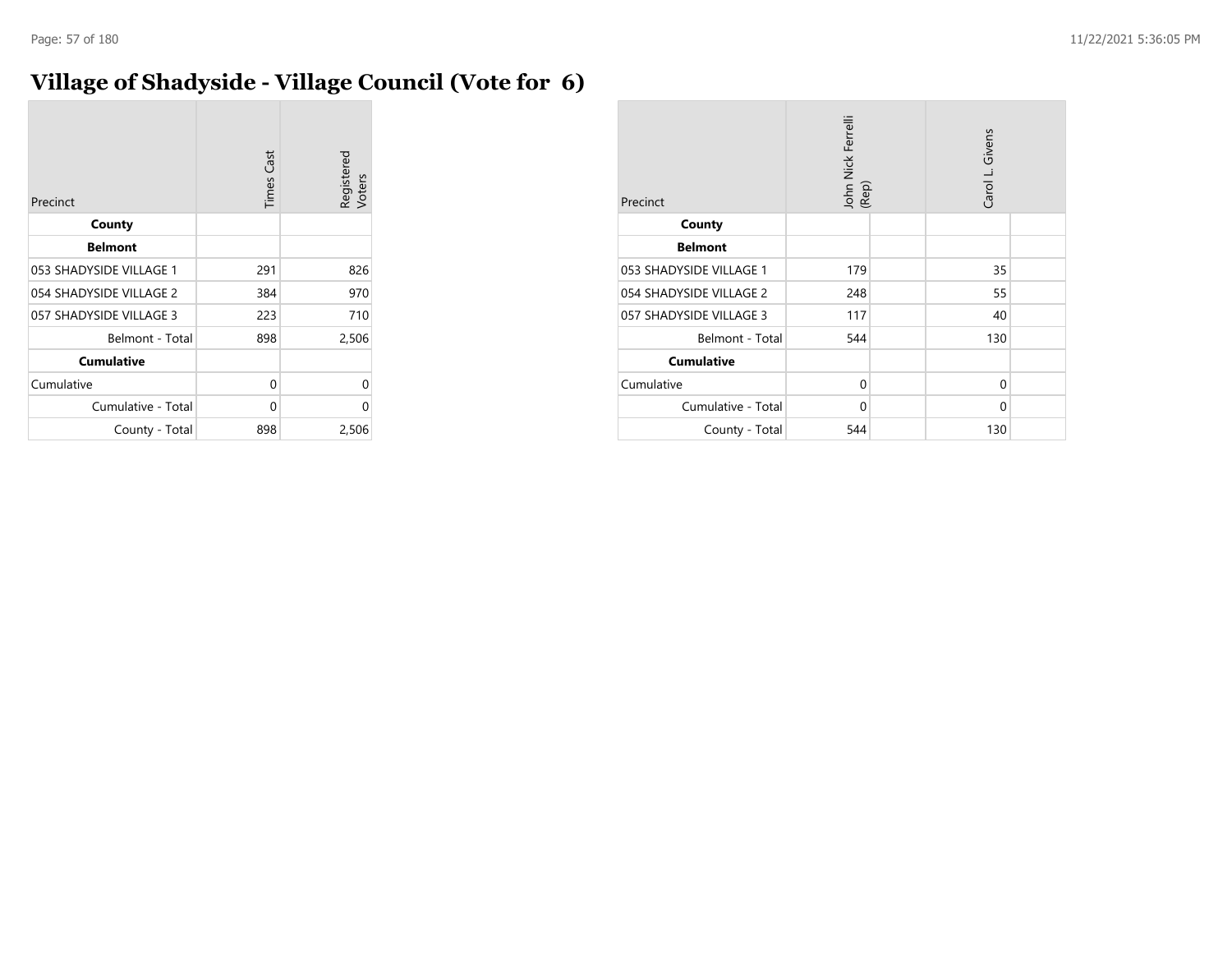|                         | $\overline{\overline{6}}$<br>Gorr<br>Robert Carl | $\equiv$<br>Melanie<br>(Dem) | Louis Michael<br>Meintel<br>(Rep) |          | <b>Total Votes</b> | Merryman<br>Qualified V<br>$\blacktriangleleft$<br>Timothy | Parr<br>Writ<br>Brandon<br>Qualified | Unresolved<br>Write-In |
|-------------------------|--------------------------------------------------|------------------------------|-----------------------------------|----------|--------------------|------------------------------------------------------------|--------------------------------------|------------------------|
| Precinct                | (Dem)                                            |                              |                                   | Kevir    |                    |                                                            |                                      |                        |
| County                  |                                                  |                              |                                   |          |                    |                                                            |                                      |                        |
| <b>Belmont</b>          |                                                  |                              |                                   |          |                    |                                                            |                                      |                        |
| 053 SHADYSIDE VILLAGE 1 | 167                                              | 148                          | 177                               | 61       | 1,003              | 137                                                        | 99                                   |                        |
| 054 SHADYSIDE VILLAGE 2 | 225                                              | 216                          | 236                               | 100      | 1,319              | 141                                                        | 98                                   |                        |
| 057 SHADYSIDE VILLAGE 3 | 140                                              | 118                          | 116                               | 55       | 734                | 84                                                         | 64                                   | 9                      |
| Belmont - Total         | 532                                              | 482                          | 529                               | 216      | 3,056              | 362                                                        | 261                                  | 18                     |
| Cumulative              |                                                  |                              |                                   |          |                    |                                                            |                                      |                        |
| Cumulative              | $\Omega$                                         | 0                            |                                   | $\Omega$ |                    | $\Omega$                                                   | $\Omega$                             | 0                      |
| Cumulative - Total      | $\Omega$                                         | $\Omega$                     |                                   |          |                    | $\Omega$                                                   | $\Omega$                             | 0                      |
| County - Total          | 532                                              | 482                          | 529                               | 216      | 3,056              | 362                                                        | 261                                  | 18                     |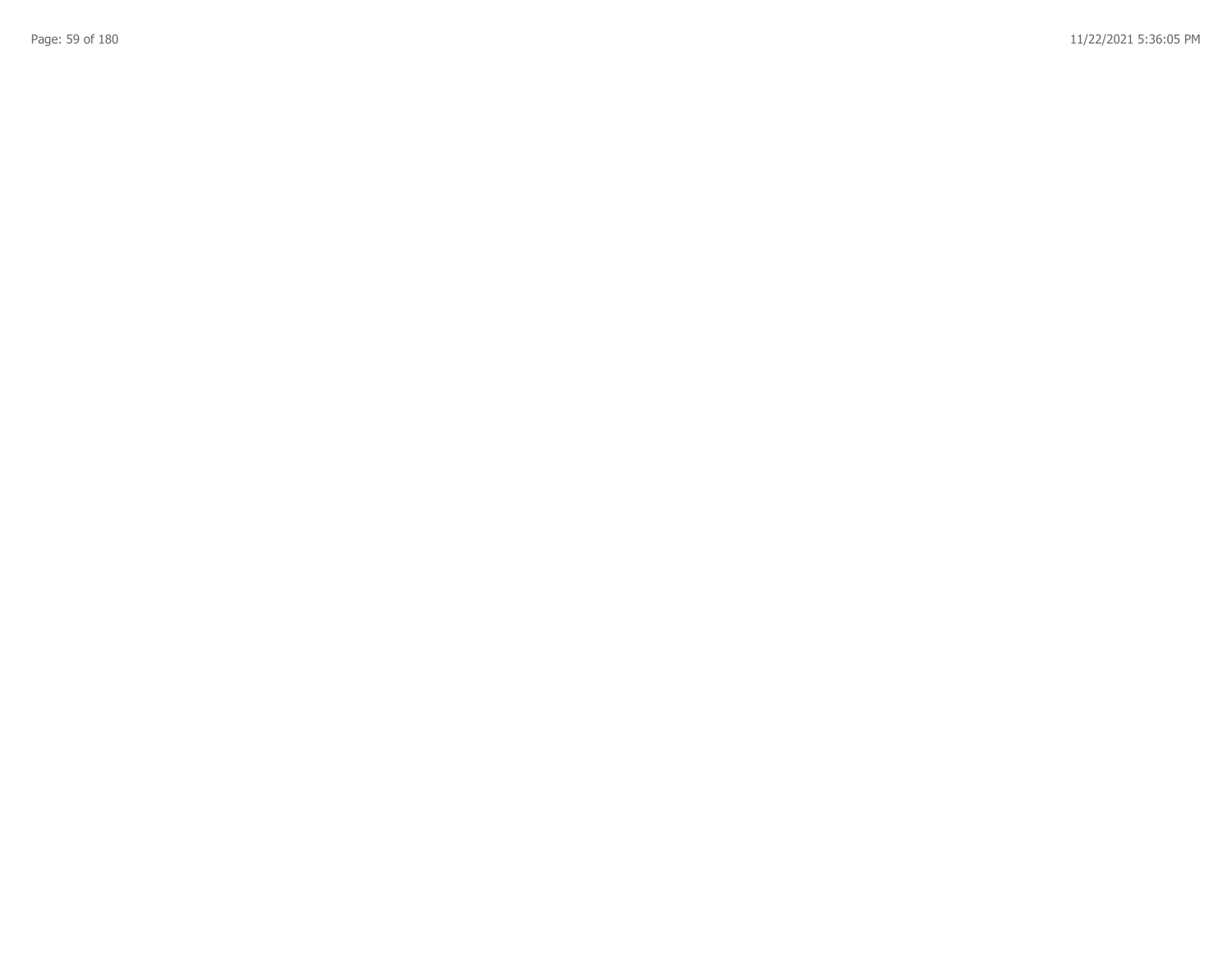## **Village of Shadyside - Board of Public Affairs (Vote for 3)**

| Precinct                | <b>Times Cast</b> | Registered<br>Voters |
|-------------------------|-------------------|----------------------|
| County                  |                   |                      |
| <b>Belmont</b>          |                   |                      |
| 053 SHADYSIDE VILLAGE 1 | 291               | 826                  |
| 054 SHADYSIDE VILLAGE 2 | 384               | 970                  |
| 057 SHADYSIDE VILLAGE 3 | 223               | 710                  |
| Belmont - Total         | 898               | 2,506                |
| <b>Cumulative</b>       |                   |                      |
| Cumulative              | 0                 | 0                    |
| Cumulative - Total      | 0                 | 0                    |
| County - Total          | 898               | 2,506                |

| Precinct                | <b>Total Votes</b> | Sue Ann Ferrelli<br>Qualified Write In | Qualified Write In<br>David Gazdik |  |
|-------------------------|--------------------|----------------------------------------|------------------------------------|--|
| County                  |                    |                                        |                                    |  |
| <b>Belmont</b>          |                    |                                        |                                    |  |
| 053 SHADYSIDE VILLAGE 1 | 55                 | 43                                     | 12                                 |  |
| 054 SHADYSIDE VILLAGE 2 | 84                 | 63                                     | 21                                 |  |
| 057 SHADYSIDE VILLAGE 3 | 43                 | 29                                     | 14                                 |  |
| Belmont - Total         | 182                | 135                                    | 47                                 |  |
| <b>Cumulative</b>       |                    |                                        |                                    |  |
| Cumulative              | $\Omega$           | $\mathbf 0$                            | $\Omega$                           |  |
| Cumulative - Total      | $\Omega$           | $\mathbf 0$                            | $\Omega$                           |  |
| County - Total          | 182                | 135                                    | 47                                 |  |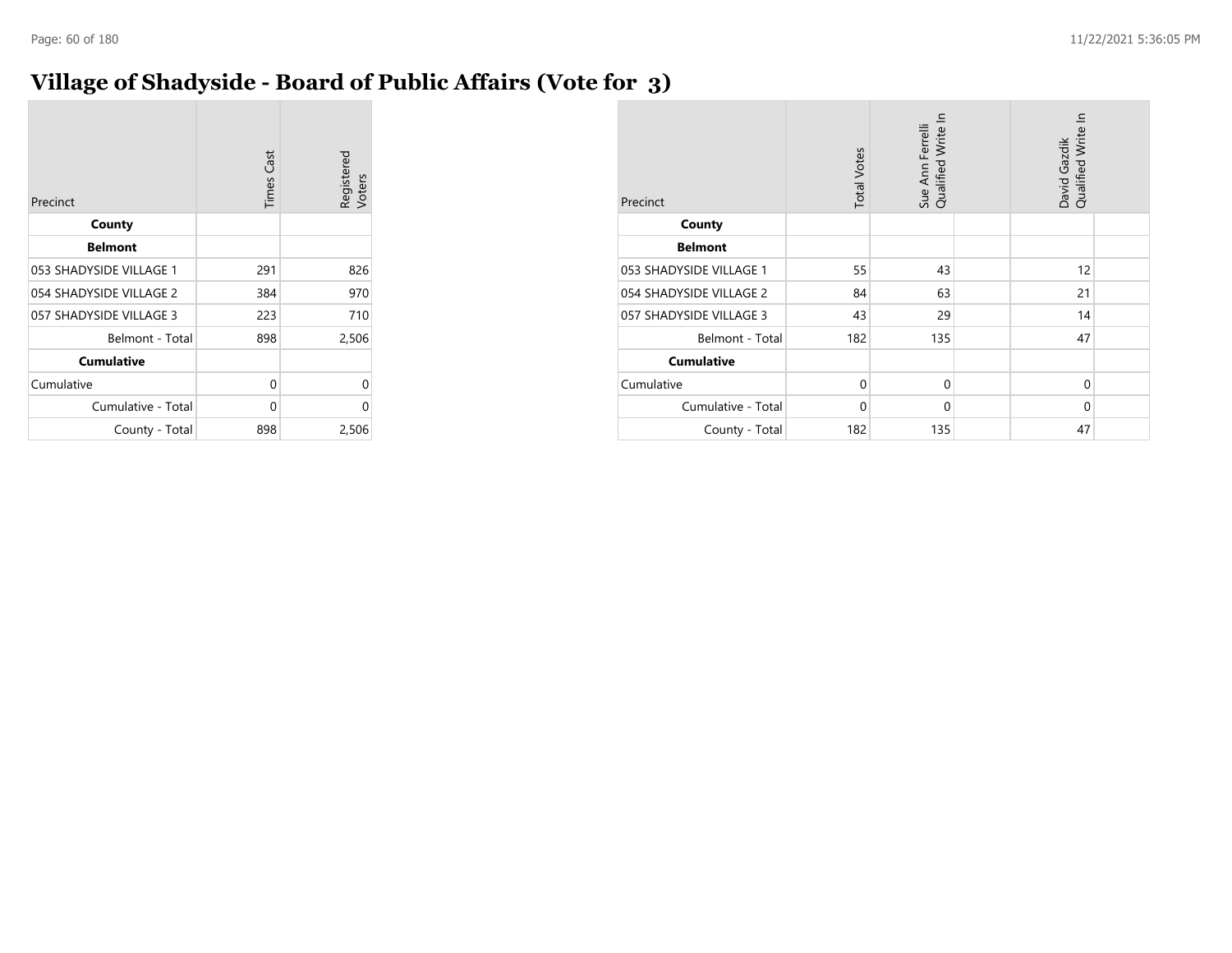**COL** 

| Precinct                | Unresolved<br>Write-In |
|-------------------------|------------------------|
| County                  |                        |
| <b>Belmont</b>          |                        |
| 053 SHADYSIDE VILLAGE 1 | 8                      |
| 054 SHADYSIDE VILLAGE 2 | 13                     |
| 057 SHADYSIDE VILLAGE 3 | 12                     |
| Belmont - Total         | 33                     |
| <b>Cumulative</b>       |                        |
| Cumulative              | 0                      |
| Cumulative - Total      | N                      |
| County - Total          | 33                     |

the control of the control of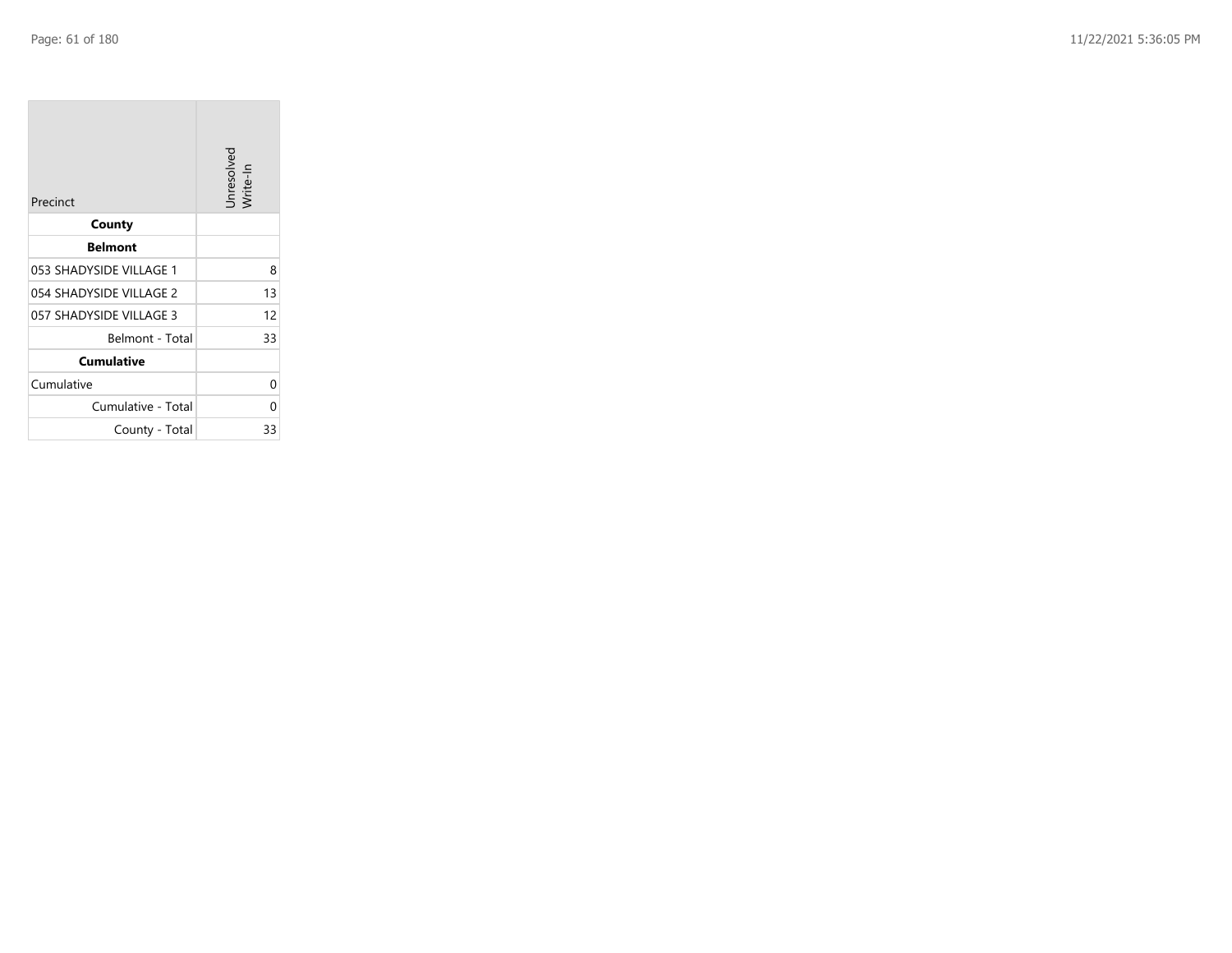# **Village of Wilson - Village Council (Vote for 4)**

| Precinct           | <b>Times Cast</b> | Registered<br>Voters |
|--------------------|-------------------|----------------------|
| County             |                   |                      |
| <b>Belmont</b>     |                   |                      |
| 123 WAYNE TWP      | 10                | 38                   |
| Belmont - Total    | 10                | 38                   |
| <b>Cumulative</b>  |                   |                      |
| Cumulative         | 0                 | 0                    |
| Cumulative - Total | 0                 | U                    |
| County - Total     | 10                | 38                   |

| Precinct           | No Valid Petition<br>Filed | <b>Total Votes</b> | Unresolved<br>Write-In |
|--------------------|----------------------------|--------------------|------------------------|
| County             |                            |                    |                        |
| <b>Belmont</b>     |                            |                    |                        |
| 123 WAYNE TWP      |                            | $\Omega$           | U                      |
| Belmont - Total    |                            | 0                  | $\Omega$               |
| <b>Cumulative</b>  |                            |                    |                        |
| Cumulative         |                            | $\Omega$           | ∩                      |
| Cumulative - Total |                            | $\Omega$           | $\Omega$               |
| County - Total     |                            | 0                  | 0                      |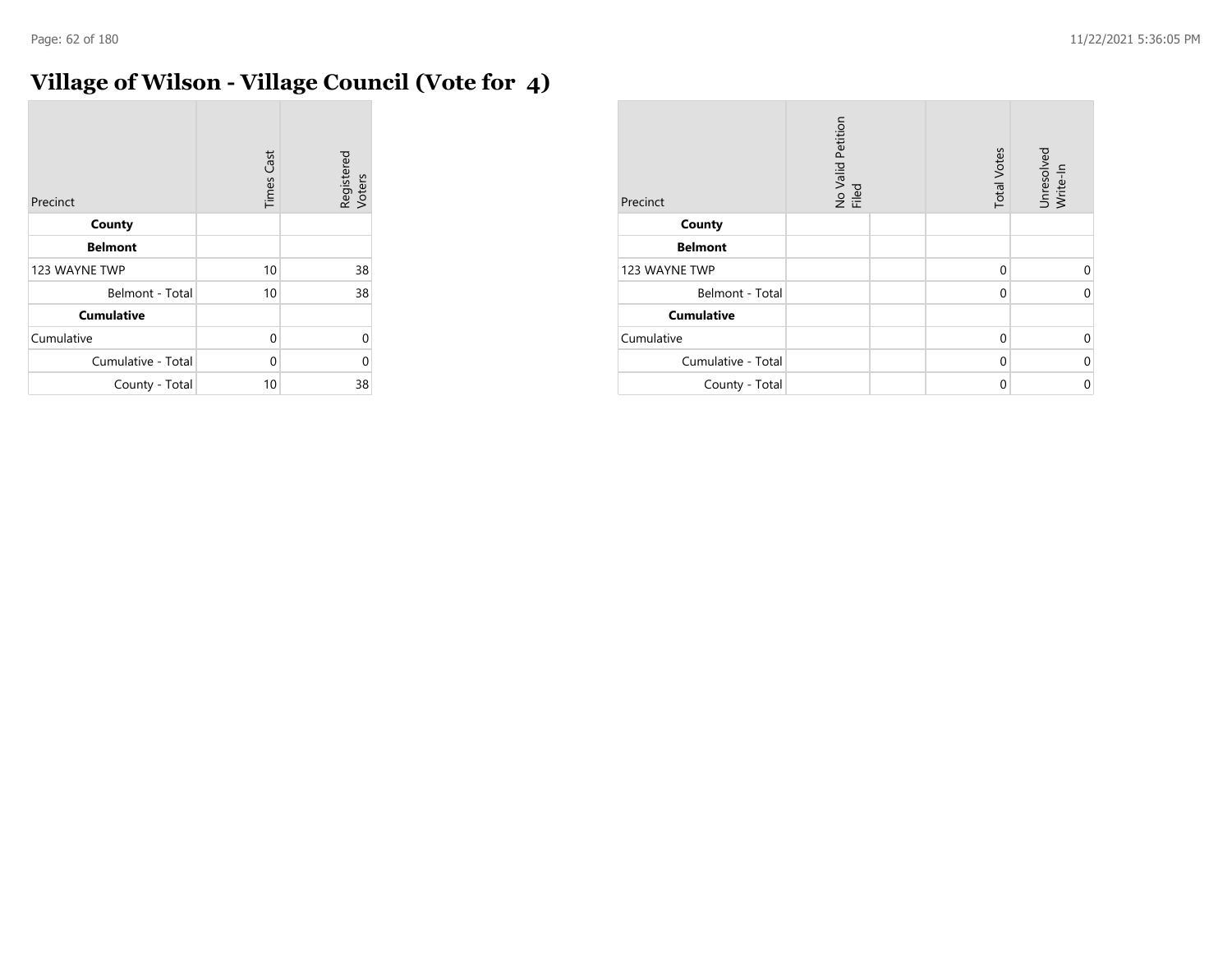# **Village of Yorkville - Village Council (Vote for 4)**

| Precinct              | <b>Times Cast</b> | Registered<br>Voters |
|-----------------------|-------------------|----------------------|
| County                |                   |                      |
| <b>Belmont</b>        |                   |                      |
| 077 YORKVILLE VILLAGE | 82                | 278                  |
| Belmont - Total       | 82                | 278                  |
| <b>Cumulative</b>     |                   |                      |
| Cumulative            | 0                 | U                    |
| Cumulative - Total    | 0                 | በ                    |
| County - Total        | 82                | 278                  |

| Precinct              | Jennifer Boughner |  | Doug Delvecchio |  |
|-----------------------|-------------------|--|-----------------|--|
| County                |                   |  |                 |  |
| <b>Belmont</b>        |                   |  |                 |  |
| 077 YORKVILLE VILLAGE | 35                |  | 57              |  |
| Belmont - Total       | 35                |  | 57              |  |
| <b>Cumulative</b>     |                   |  |                 |  |
| Cumulative            | $\Omega$          |  | $\Omega$        |  |
| Cumulative - Total    | $\Omega$          |  | $\Omega$        |  |
| County - Total        | 35                |  | 57              |  |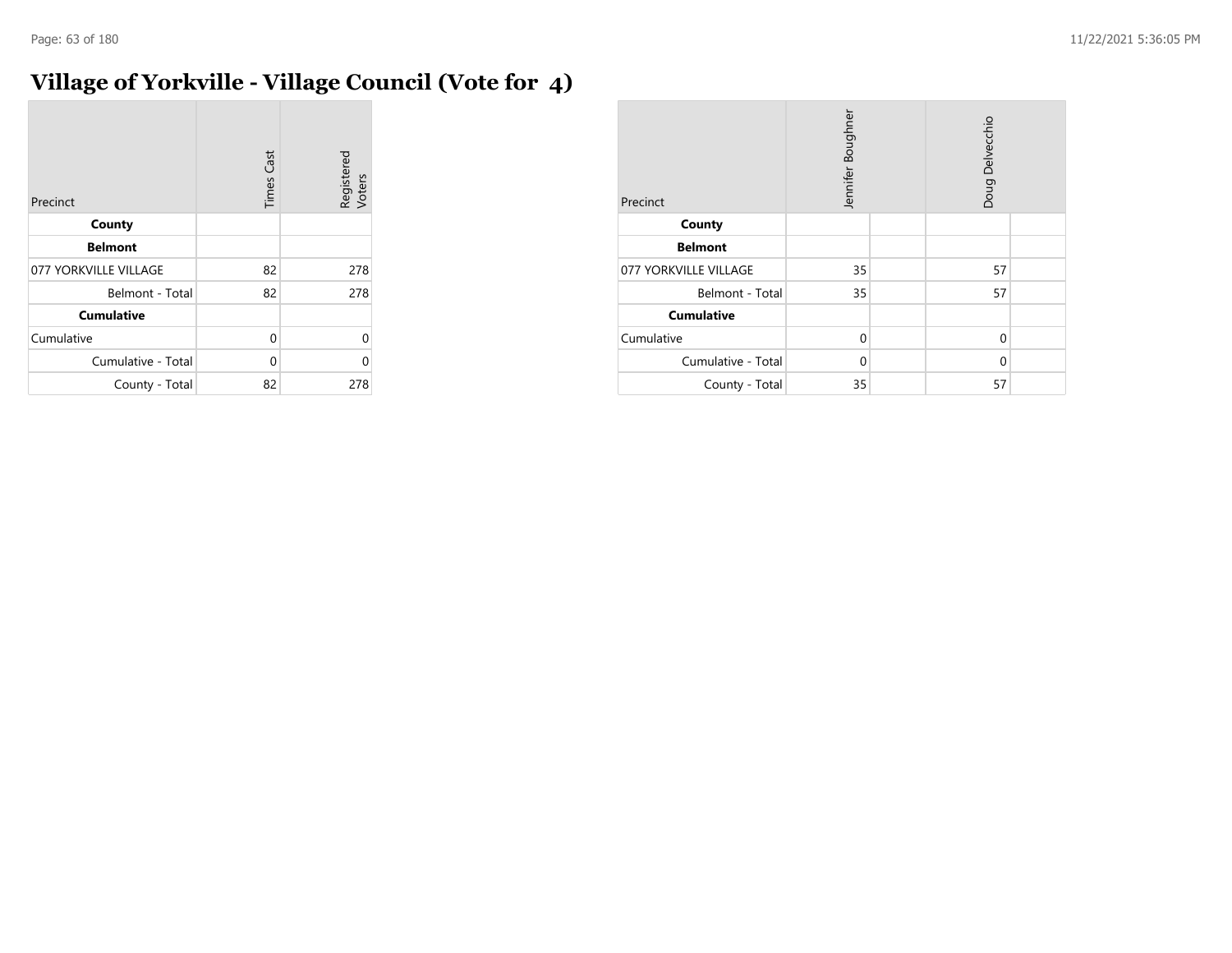| Precinct              | Matt Goolie | Sandra Reasbeck | Nathan Schaal | <b>Total Votes</b> | Unresolved<br>Write-In |
|-----------------------|-------------|-----------------|---------------|--------------------|------------------------|
| County                |             |                 |               |                    |                        |
| <b>Belmont</b>        |             |                 |               |                    |                        |
| 077 YORKVILLE VILLAGE | 42          | 34              | 43            | 211                | 0                      |
| Belmont - Total       | 42          | 34              | 43            | 211                | 0                      |
| <b>Cumulative</b>     |             |                 |               |                    |                        |
| Cumulative            | 0           | 0               | $\Omega$      | $\Omega$           | $\Omega$               |
| Cumulative - Total    | $\mathbf 0$ | 0               | $\mathbf 0$   | $\Omega$           | 0                      |
| County - Total        | 42          | 34              | 43            | 211                | 0                      |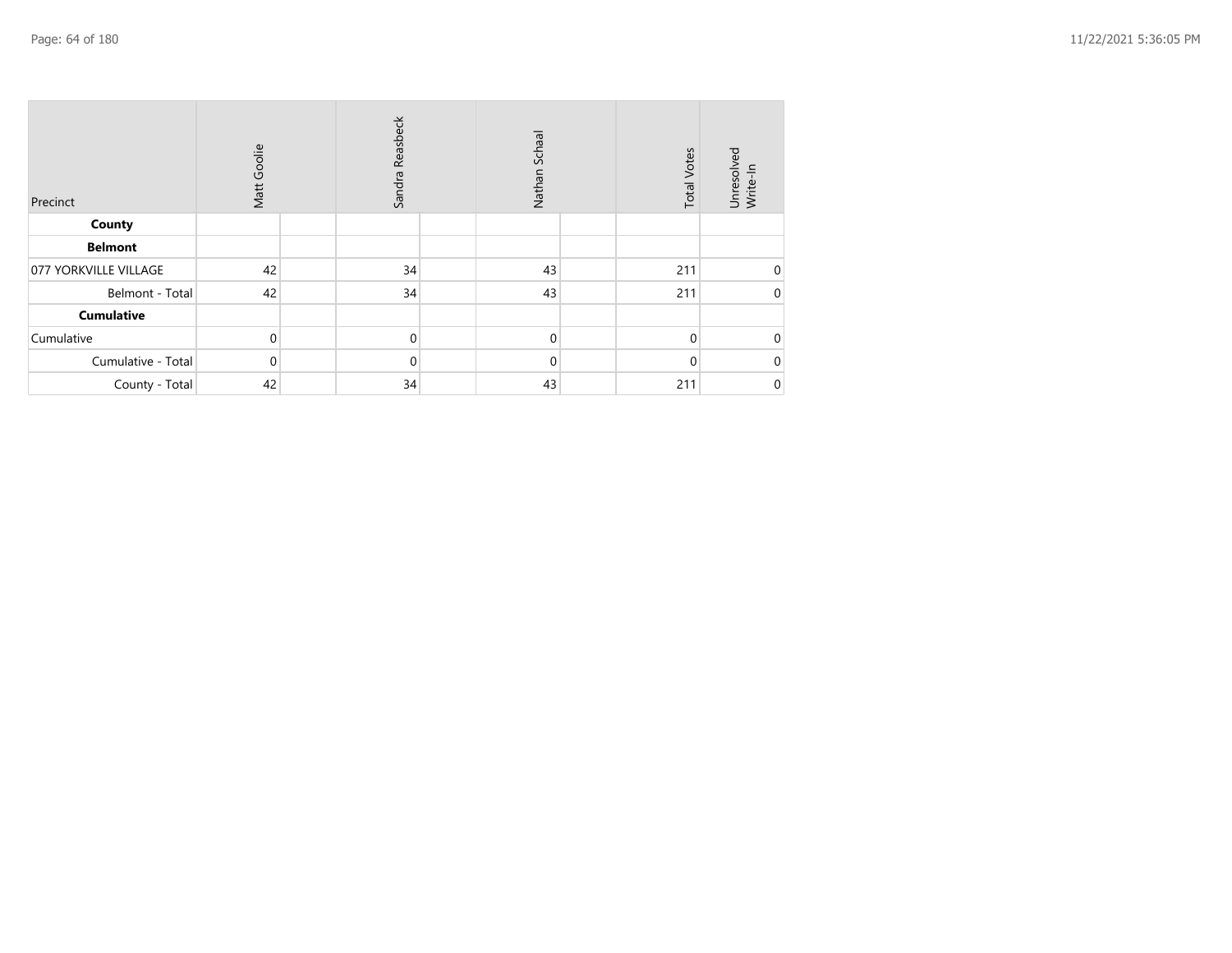## **Village of Yorkville - Board of Public Affairs (Vote for 1)**

| Precinct              | <b>Times Cast</b> | Registered<br>Voters |
|-----------------------|-------------------|----------------------|
| County                |                   |                      |
| <b>Belmont</b>        |                   |                      |
| 077 YORKVILLE VILLAGE | 82                | 278                  |
| Belmont - Total       | 82                | 278                  |
| <b>Cumulative</b>     |                   |                      |
| Cumulative            | 0                 | 0                    |
| Cumulative - Total    | 0                 | ი                    |
| County - Total        | 82                | 278                  |

| Precinct              | No Valid Petition<br>Filed | <b>Total Votes</b> | Unresolved<br>Write-In |
|-----------------------|----------------------------|--------------------|------------------------|
| County                |                            |                    |                        |
| <b>Belmont</b>        |                            |                    |                        |
| 077 YORKVILLE VILLAGE |                            | $\Omega$           | 0                      |
| Belmont - Total       |                            | 0                  | $\Omega$               |
| <b>Cumulative</b>     |                            |                    |                        |
| Cumulative            |                            | $\Omega$           | $\mathbf 0$            |
| Cumulative - Total    |                            | 0                  | $\mathbf 0$            |
| County - Total        |                            | $\Omega$           | $\mathbf 0$            |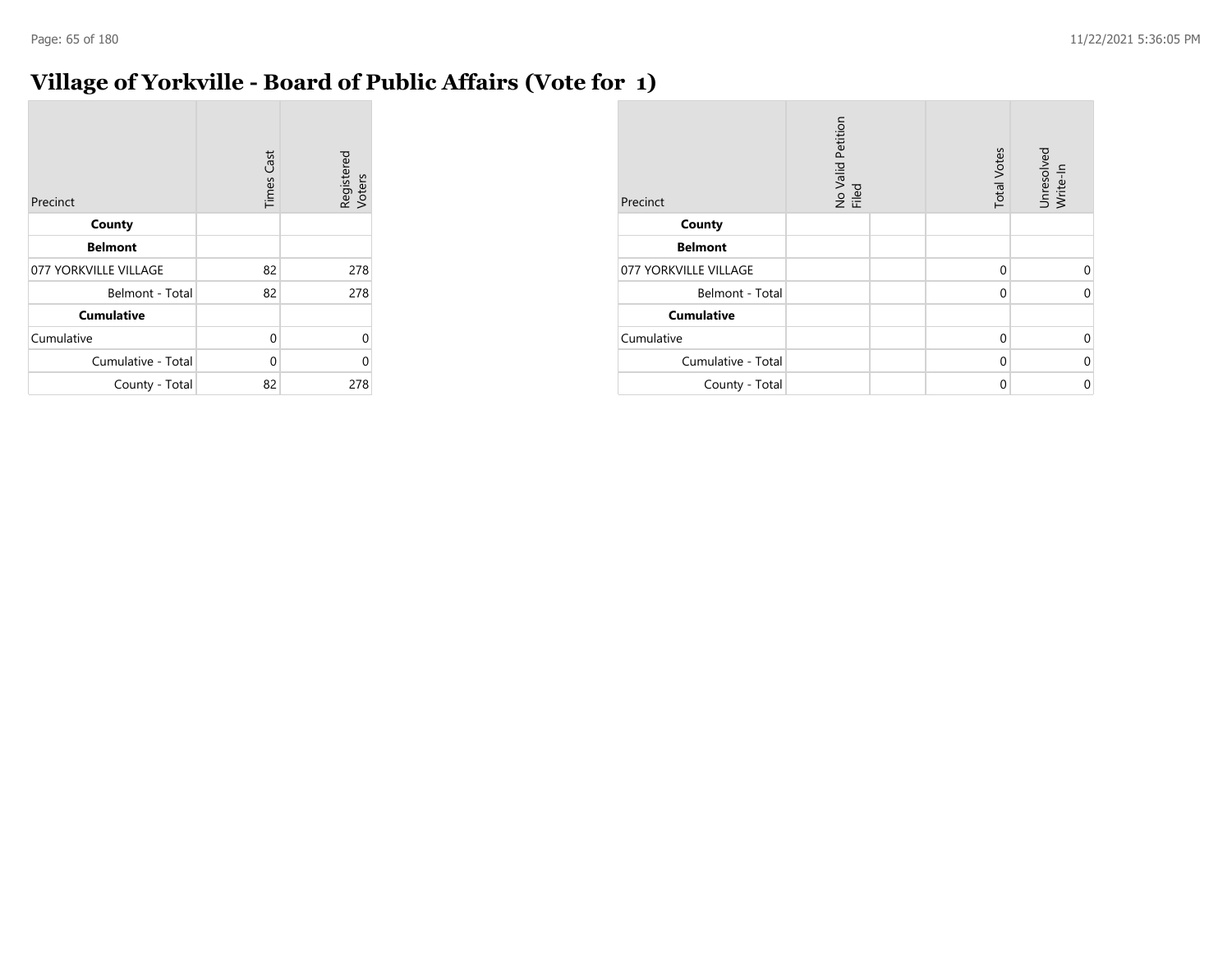## **Colerain Township - Township Trustee (Vote for 2)**

| Precinct           | <b>Times Cast</b> | Registered<br>Voters |
|--------------------|-------------------|----------------------|
| County             |                   |                      |
| <b>Belmont</b>     |                   |                      |
| 035 COLERAIN TWP 1 | 90                | 286                  |
| 036 COLERAIN TWP 2 | 89                | 342                  |
| 037 COLERAIN TWP 3 | 322               | 842                  |
| 038 COLERAIN TWP 4 | 187               | 537                  |
| 039 COLERAIN TWP 5 | 189               | 525                  |
| 040 COLERAIN TWP 6 | 105               | 478                  |
| Belmont - Total    | 982               | 3,010                |
| <b>Cumulative</b>  |                   |                      |
| Cumulative         | 0                 | 0                    |
| Cumulative - Total | 0                 | 0                    |
| County - Total     | 982               | 3,010                |

| Precinct           | Jeffrey S. Gazdik |  | Chuck Probst |  |
|--------------------|-------------------|--|--------------|--|
| County             |                   |  |              |  |
| <b>Belmont</b>     |                   |  |              |  |
| 035 COLERAIN TWP 1 | 59                |  | 45           |  |
| 036 COLERAIN TWP 2 | 65                |  | 34           |  |
| 037 COLERAIN TWP 3 | 187               |  | 187          |  |
| 038 COLERAIN TWP 4 | 135               |  | 66           |  |
| 039 COLERAIN TWP 5 | 102               |  | 94           |  |
| 040 COLERAIN TWP 6 | 80                |  | 41           |  |
| Belmont - Total    | 628               |  | 467          |  |
| <b>Cumulative</b>  |                   |  |              |  |
| Cumulative         | 0                 |  | $\Omega$     |  |
| Cumulative - Total | 0                 |  | $\Omega$     |  |
| County - Total     | 628               |  | 467          |  |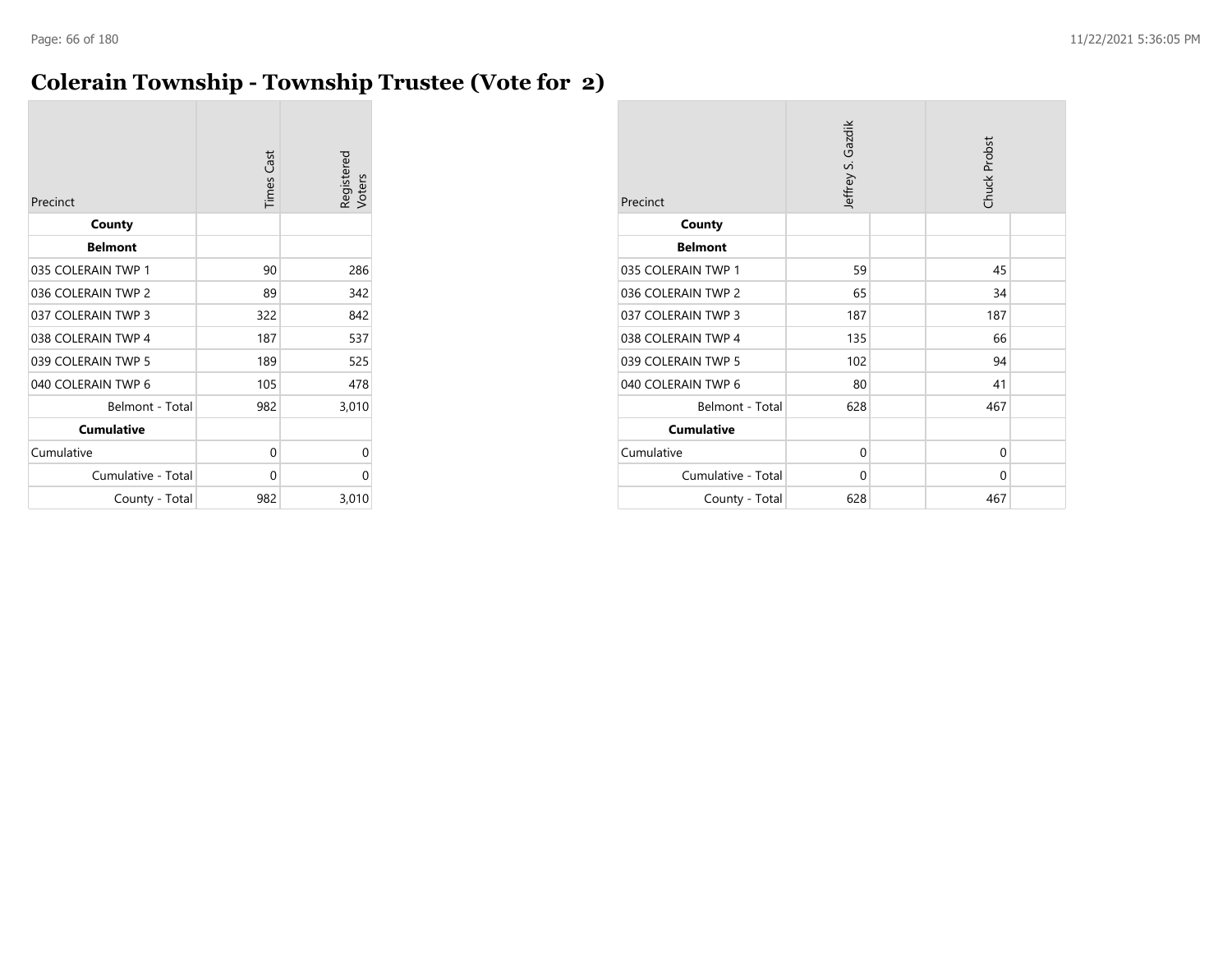| Precinct           | John W. Yoker |  | <b>Total Votes</b> | Unresolved<br>Write-In |
|--------------------|---------------|--|--------------------|------------------------|
| County             |               |  |                    |                        |
| <b>Belmont</b>     |               |  |                    |                        |
| 035 COLERAIN TWP 1 | 46            |  | 150                | 0                      |
| 036 COLERAIN TWP 2 | 45            |  | 144                | $\mathbf 0$            |
| 037 COLERAIN TWP 3 | 158           |  | 532                | $\mathbf 0$            |
| 038 COLERAIN TWP 4 | 124           |  | 325                | 0                      |
| 039 COLERAIN TWP 5 | 104           |  | 300                | 0                      |
| 040 COLERAIN TWP 6 | 29            |  | 150                | $\mathbf 0$            |
| Belmont - Total    | 506           |  | 1,601              | $\mathbf 0$            |
| <b>Cumulative</b>  |               |  |                    |                        |
| Cumulative         | $\mathbf 0$   |  | $\mathbf{0}$       | $\mathbf 0$            |
| Cumulative - Total | 0             |  | 0                  | 0                      |
| County - Total     | 506           |  | 1,601              | 0                      |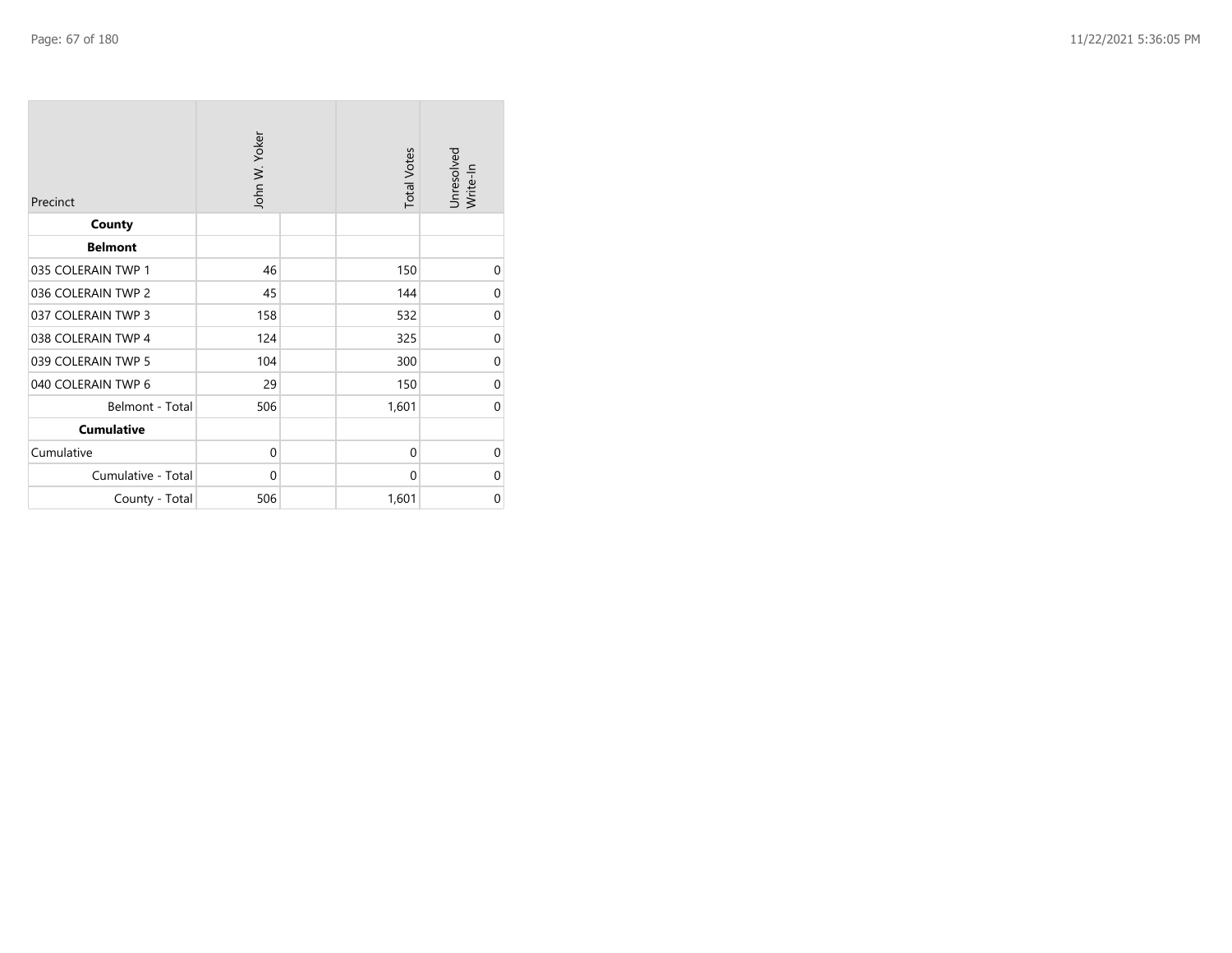## **Flushing Township - Township Trustee (Vote for 2)**

| Precinct             | <b>Times Cast</b> | Registered<br>Voters |
|----------------------|-------------------|----------------------|
| County               |                   |                      |
| <b>Belmont</b>       |                   |                      |
| 043 FLUSHING VILLAGE | 171               | 561                  |
| 045 HOLLOWAY VILLAGE | 60                | 193                  |
| 046 FLUSHING TWP 1   | 82                | 389                  |
| 047 FLUSHING TWP 2   | 27                | 93                   |
| Belmont - Total      | 340               | 1,236                |
| <b>Cumulative</b>    |                   |                      |
| Cumulative           | 0                 | 0                    |
| Cumulative - Total   | 0                 | 0                    |
| County - Total       | 340               | 1,236                |

| Precinct             | Scott T. Roush | Rickey J. Withrow | <b>Total Votes</b> |
|----------------------|----------------|-------------------|--------------------|
| County               |                |                   |                    |
| <b>Belmont</b>       |                |                   |                    |
| 043 FLUSHING VILLAGE | 120            | 114               | 234                |
| 045 HOLLOWAY VILLAGE | 43             | 35                | 78                 |
| 046 FLUSHING TWP 1   | 55             | 61                | 116                |
| 047 FLUSHING TWP 2   | 20             | 17                | 37                 |
| Belmont - Total      | 238            | 227               | 465                |
| <b>Cumulative</b>    |                |                   |                    |
| Cumulative           | $\mathbf 0$    | $\mathbf 0$       | $\mathbf 0$        |
| Cumulative - Total   | $\Omega$       | $\mathbf 0$       | $\mathbf 0$        |
| County - Total       | 238            | 227               | 465                |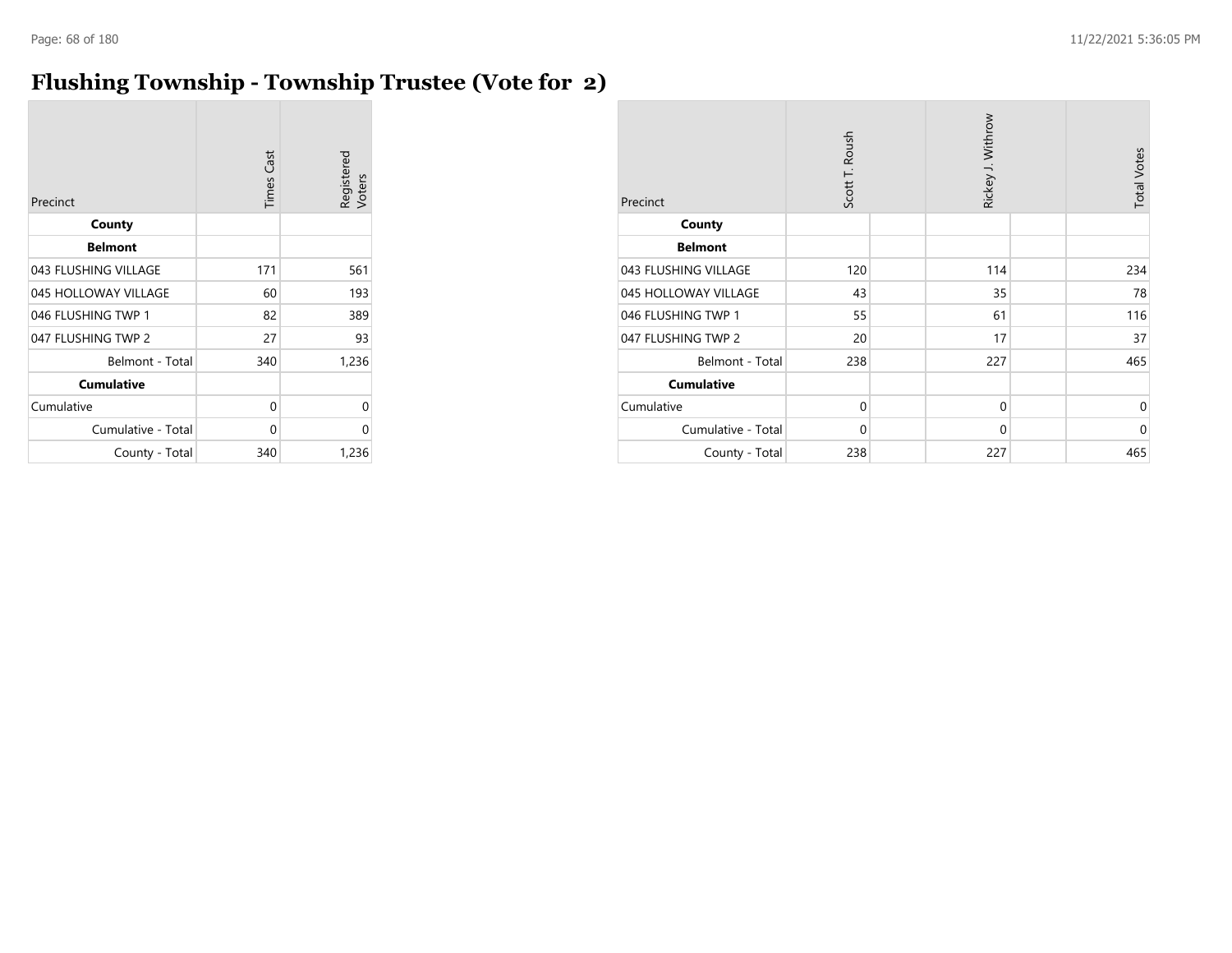**College** 

| Precinct             | Unresolved<br>Write-In |
|----------------------|------------------------|
| County               |                        |
| <b>Belmont</b>       |                        |
| 043 FLUSHING VILLAGE | 0                      |
| 045 HOLLOWAY VILLAGE | U                      |
| 046 FLUSHING TWP 1   | 0                      |
| 047 FLUSHING TWP 2   | 0                      |
| Belmont - Total      | 0                      |
| <b>Cumulative</b>    |                        |
| Cumulative           | 0                      |
| Cumulative - Total   |                        |
| County - Total       | ი                      |

the control of the control of the control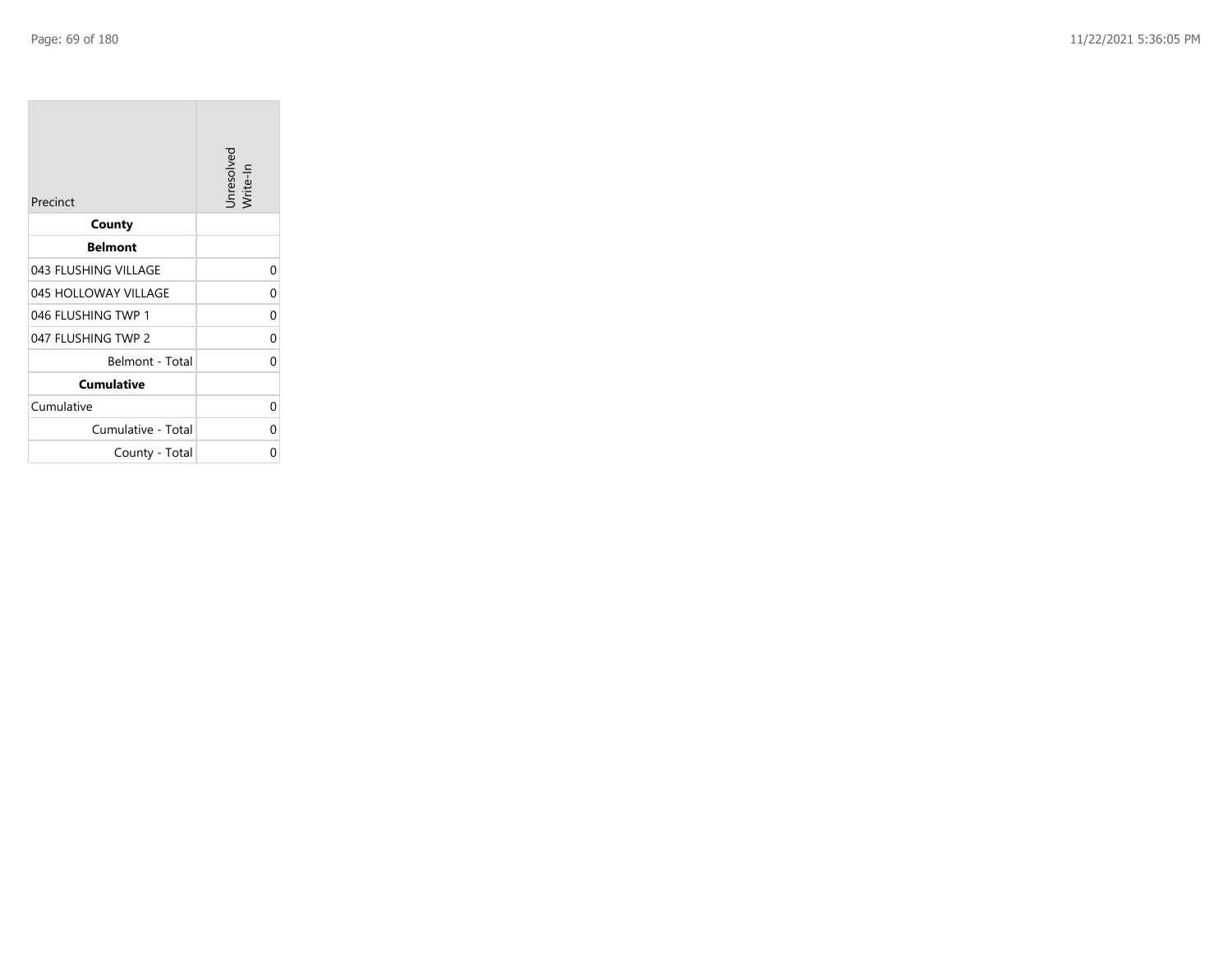## **Goshen Township - Township Trustee (Vote for 2)**

| Precinct             | <b>Times Cast</b> | Registered<br>Voters |
|----------------------|-------------------|----------------------|
| County               |                   |                      |
| <b>Belmont</b>       |                   |                      |
| 048 BELMONT VILLAGE  | 99                | 317                  |
| 049 BETHESDA VILLAGE | 245               | 816                  |
| 050 GOSHEN TWP       | 268               | 1,012                |
| Belmont - Total      | 612               | 2,145                |
| <b>Cumulative</b>    |                   |                      |
| Cumulative           | 0                 | 0                    |
| Cumulative - Total   | 0                 | 0                    |
| County - Total       | 612               | 2,145                |

| Precinct             | P.C. Clark  | Richard A.<br>Whiteley Jr. | <b>Total Votes</b> |
|----------------------|-------------|----------------------------|--------------------|
| County               |             |                            |                    |
| <b>Belmont</b>       |             |                            |                    |
| 048 BELMONT VILLAGE  | 70          | 72                         | 142                |
| 049 BETHESDA VILLAGE | 173         | 170                        | 343                |
| 050 GOSHEN TWP       | 177         | 174                        | 351                |
| Belmont - Total      | 420         | 416                        | 836                |
| <b>Cumulative</b>    |             |                            |                    |
| Cumulative           | $\mathbf 0$ | $\mathbf 0$                | $\Omega$           |
| Cumulative - Total   | 0           | $\mathbf 0$                | $\Omega$           |
| County - Total       | 420         | 416                        | 836                |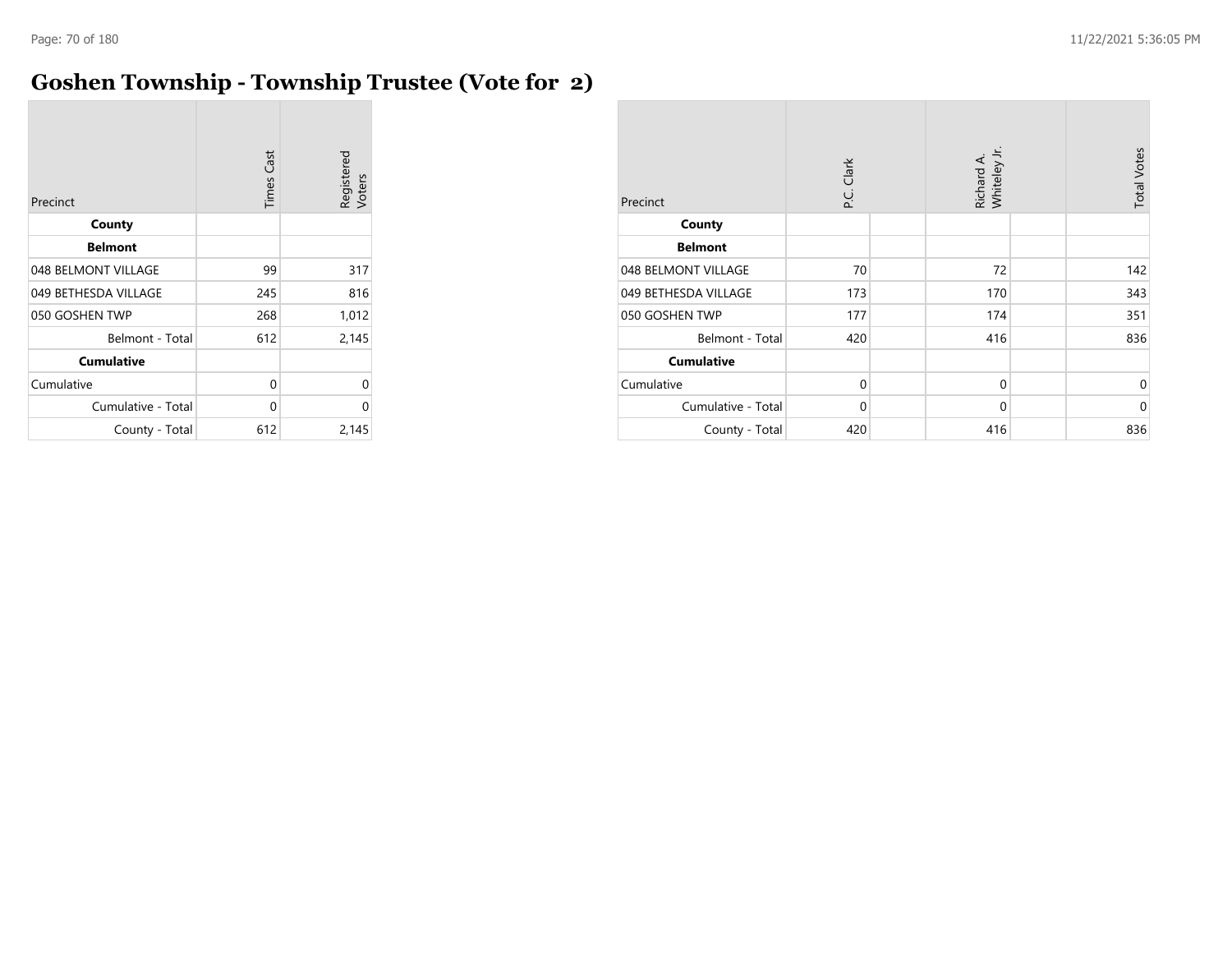**College** 

| Precinct             | Unresolved<br>Write-In |
|----------------------|------------------------|
| County               |                        |
| <b>Belmont</b>       |                        |
| 048 BELMONT VILLAGE  | 0                      |
| 049 BETHESDA VILLAGE | 0                      |
| 050 GOSHEN TWP       | 0                      |
| Belmont - Total      | 0                      |
| <b>Cumulative</b>    |                        |
| Cumulative           | 0                      |
| Cumulative - Total   | 0                      |
| County - Total       | ი                      |

the company's company's company's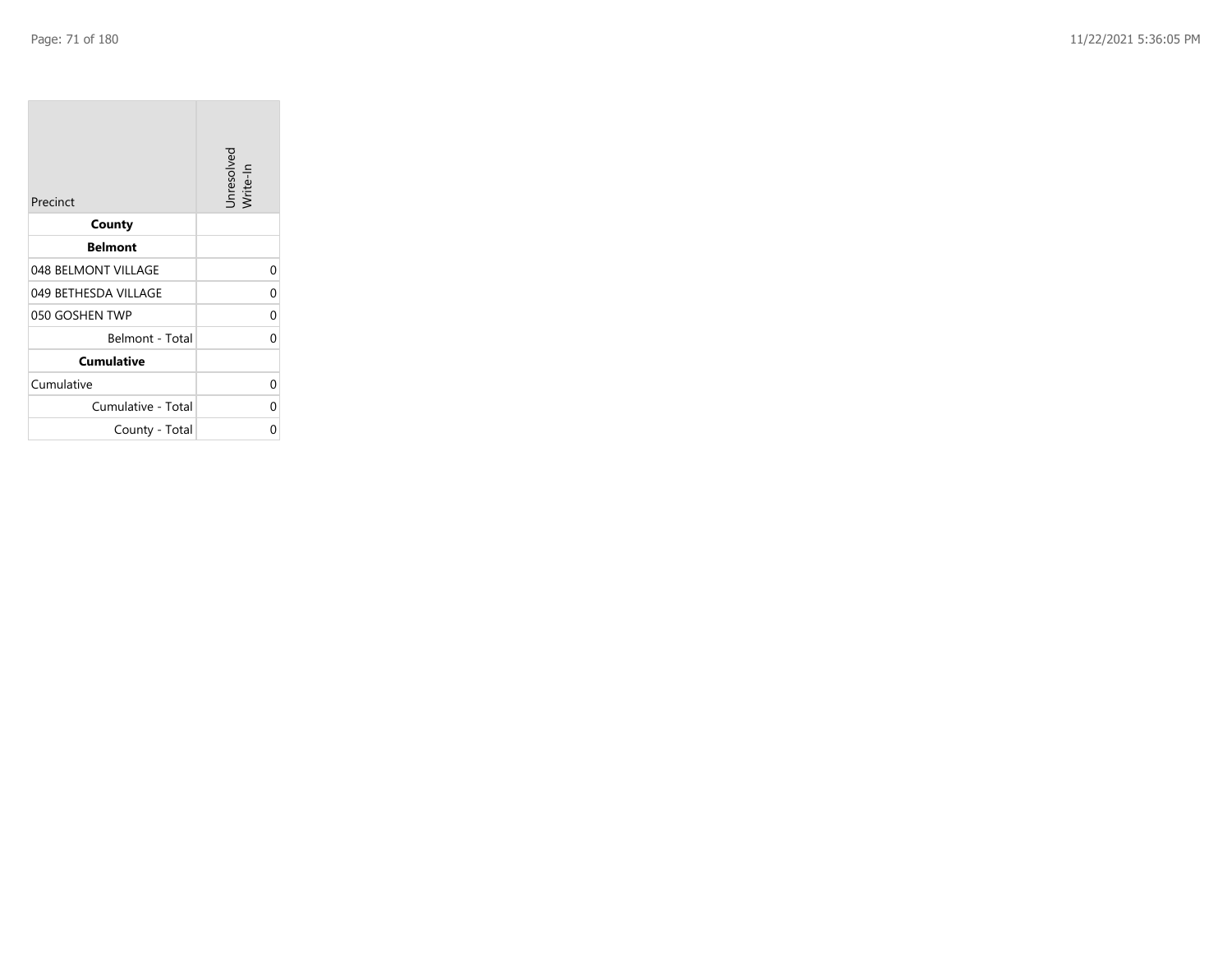## **Kirkwood Township - Township Trustee (Vote for 2)**

| Precinct           | <b>Times Cast</b> | Registered<br>Voters |
|--------------------|-------------------|----------------------|
| County             |                   |                      |
| <b>Belmont</b>     |                   |                      |
| 052 KIRKWOOD TWP   | 52                | 249                  |
| Belmont - Total    | 52                | 249                  |
| <b>Cumulative</b>  |                   |                      |
| Cumulative         | 0                 | 0                    |
| Cumulative - Total | 0                 | U                    |
| County - Total     | 52                | 249                  |

| Precinct           | Kevin M. Arigoni |  | Ronald F. Temple |  | <b>Total Votes</b> |
|--------------------|------------------|--|------------------|--|--------------------|
| County             |                  |  |                  |  |                    |
| <b>Belmont</b>     |                  |  |                  |  |                    |
| 052 KIRKWOOD TWP   | 37               |  | 35               |  | 72                 |
| Belmont - Total    | 37               |  | 35               |  | 72                 |
| <b>Cumulative</b>  |                  |  |                  |  |                    |
| Cumulative         | $\mathbf 0$      |  | $\mathbf 0$      |  | 0                  |
| Cumulative - Total | $\Omega$         |  | $\mathbf 0$      |  | $\Omega$           |
| County - Total     | 37               |  | 35               |  | 72                 |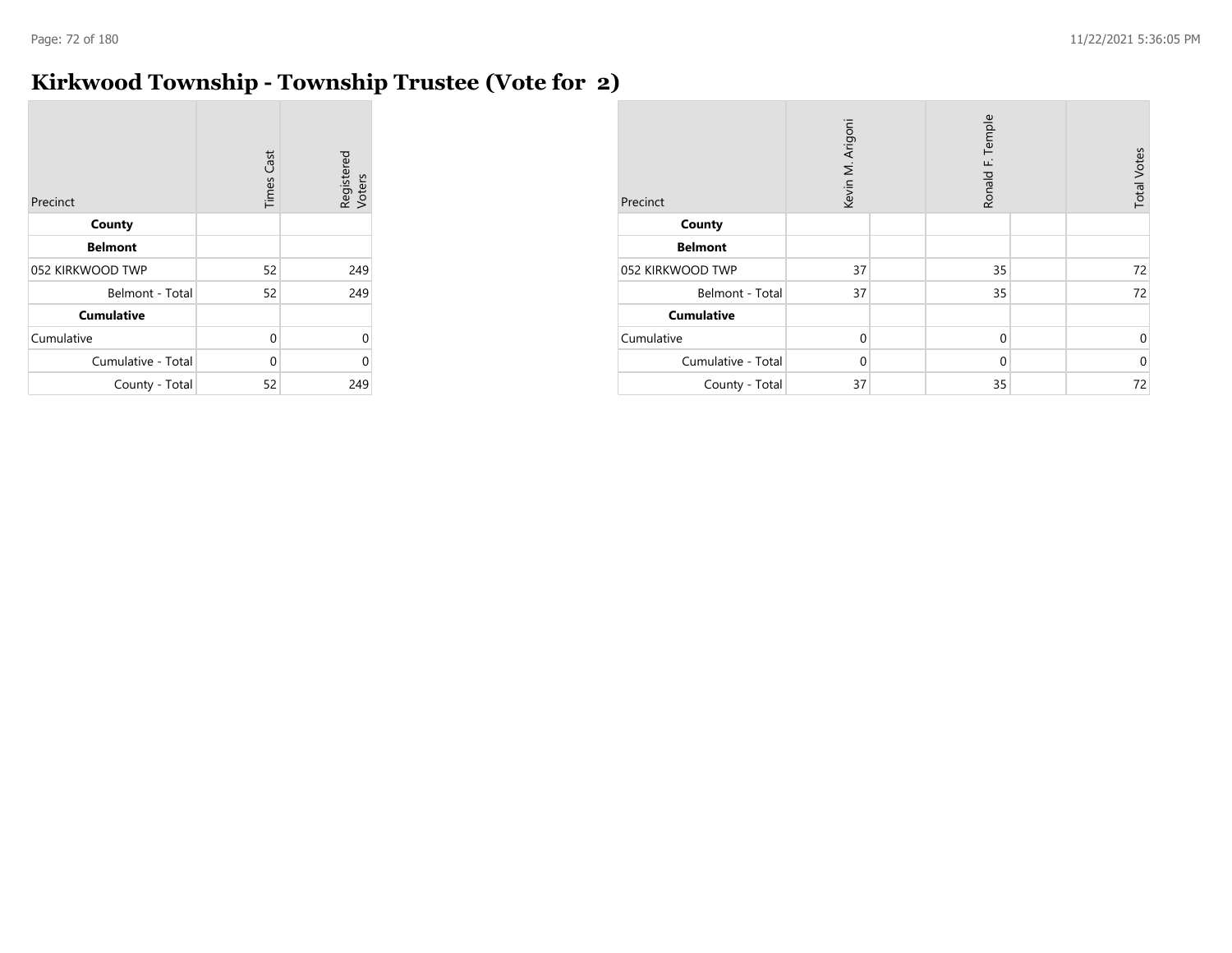| Precinct           | Unresolved<br>Write-In |
|--------------------|------------------------|
| County             |                        |
| <b>Belmont</b>     |                        |
| 052 KIRKWOOD TWP   | 0                      |
| Belmont - Total    | 0                      |
| <b>Cumulative</b>  |                        |
| Cumulative         | 0                      |
| Cumulative - Total | 0                      |
| County - Total     | Ω                      |

the property of the control of

m.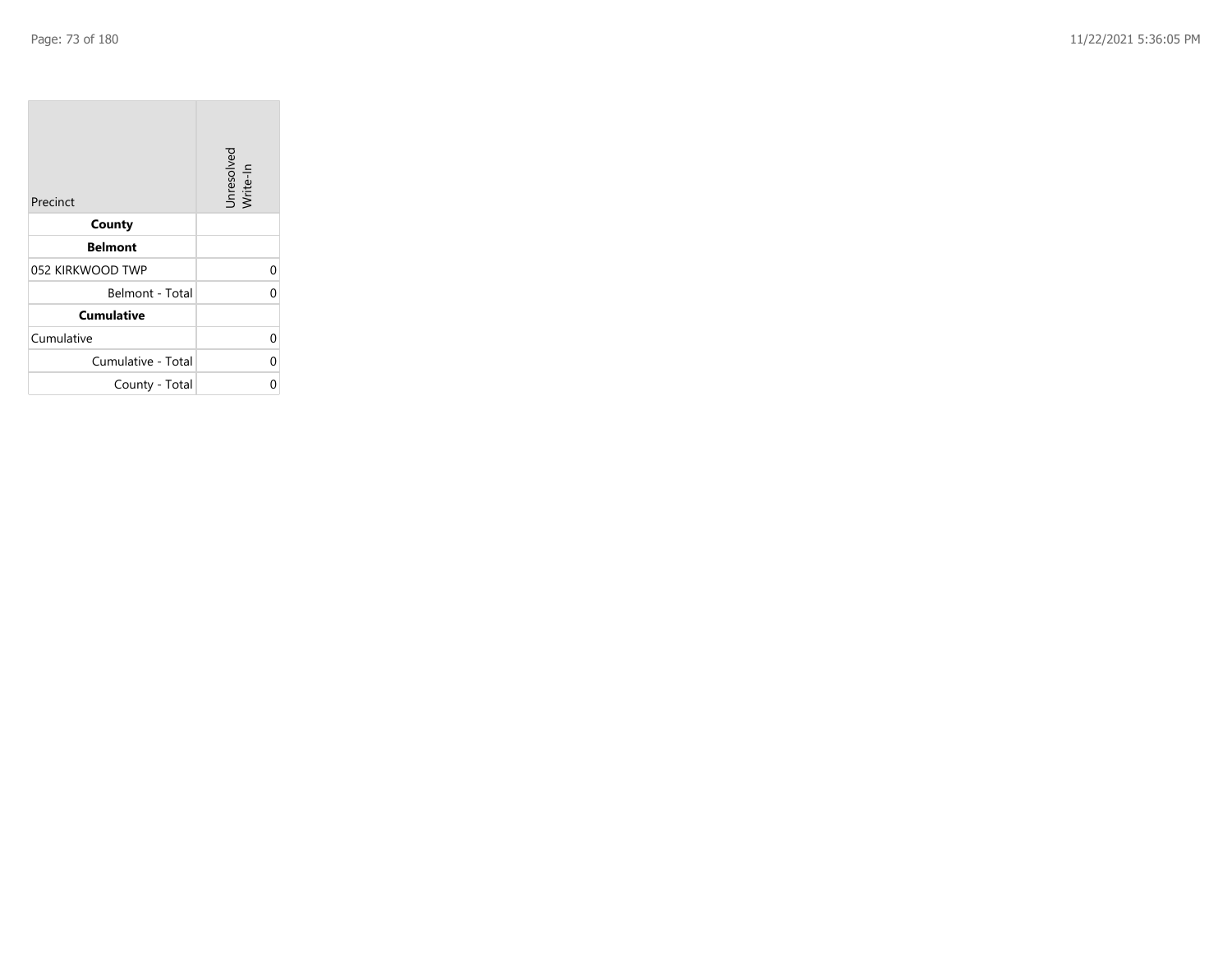#### **Kirkwood Township - Township Fiscal Officer - Unexpired Term (Vote for 1)**

| Precinct           | <b>Times Cast</b> | Registered<br>Voters |
|--------------------|-------------------|----------------------|
| County             |                   |                      |
| <b>Belmont</b>     |                   |                      |
| 052 KIRKWOOD TWP   | 52                | 249                  |
| Belmont - Total    | 52                | 249                  |
| <b>Cumulative</b>  |                   |                      |
| Cumulative         | 0                 | $\Omega$             |
| Cumulative - Total | 0                 | ሰ                    |
| County - Total     | 52                | 249                  |

| Precinct           | No Valid Petition<br>Filed | <b>Total Votes</b> | Unresolved<br>Write-In |
|--------------------|----------------------------|--------------------|------------------------|
| County             |                            |                    |                        |
| <b>Belmont</b>     |                            |                    |                        |
| 052 KIRKWOOD TWP   |                            | $\Omega$           | U                      |
| Belmont - Total    |                            | $\Omega$           | $\Omega$               |
| <b>Cumulative</b>  |                            |                    |                        |
| Cumulative         |                            | $\mathbf 0$        | 0                      |
| Cumulative - Total |                            | $\Omega$           | $\Omega$               |
| County - Total     |                            | 0                  | $\mathbf 0$            |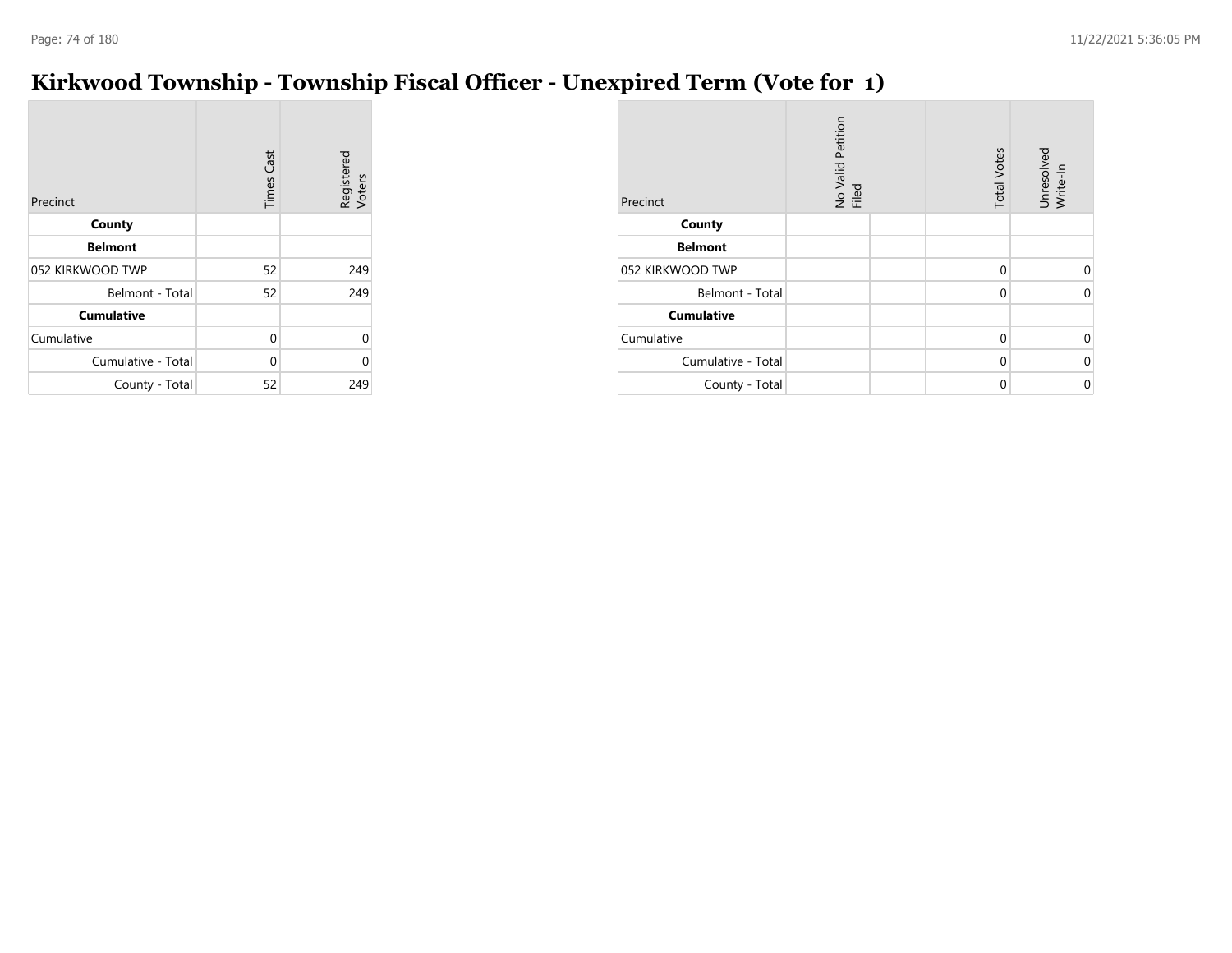#### **Mead Township - Township Trustee (Vote for 2)**

| Precinct                | <b>Times Cast</b> | Registered<br>Voters |
|-------------------------|-------------------|----------------------|
| County                  |                   |                      |
| <b>Belmont</b>          |                   |                      |
| 053 SHADYSIDE VILLAGE 1 | 291               | 826                  |
| 054 SHADYSIDE VILLAGE 2 | 384               | 970                  |
| 057 SHADYSIDE VILLAGE 3 | 223               | 710                  |
| 061 MEAD TWP 1          | 301               | 956                  |
| 063 MEAD TWP 2          | 153               | 526                  |
| Belmont - Total         | 1,352             | 3,988                |
| <b>Cumulative</b>       |                   |                      |
| Cumulative              | 0                 | 0                    |
| Cumulative - Total      | 0                 | 0                    |
| County - Total          | 1,352             | 3,988                |

| Precinct                | Pauline Albright | <b>Dustin Barnes</b> |  |
|-------------------------|------------------|----------------------|--|
| County                  |                  |                      |  |
| <b>Belmont</b>          |                  |                      |  |
| 053 SHADYSIDE VILLAGE 1 | 84               | 21                   |  |
| 054 SHADYSIDE VILLAGE 2 | 117              | 30                   |  |
| 057 SHADYSIDE VILLAGE 3 | 52               | 32                   |  |
| 061 MEAD TWP 1          | 44               | 139                  |  |
| 063 MEAD TWP 2          | 38               | 43                   |  |
| Belmont - Total         | 335              | 265                  |  |
| <b>Cumulative</b>       |                  |                      |  |
| Cumulative              | 0                | $\Omega$             |  |
| Cumulative - Total      | 0                | $\Omega$             |  |
| County - Total          | 335              | 265                  |  |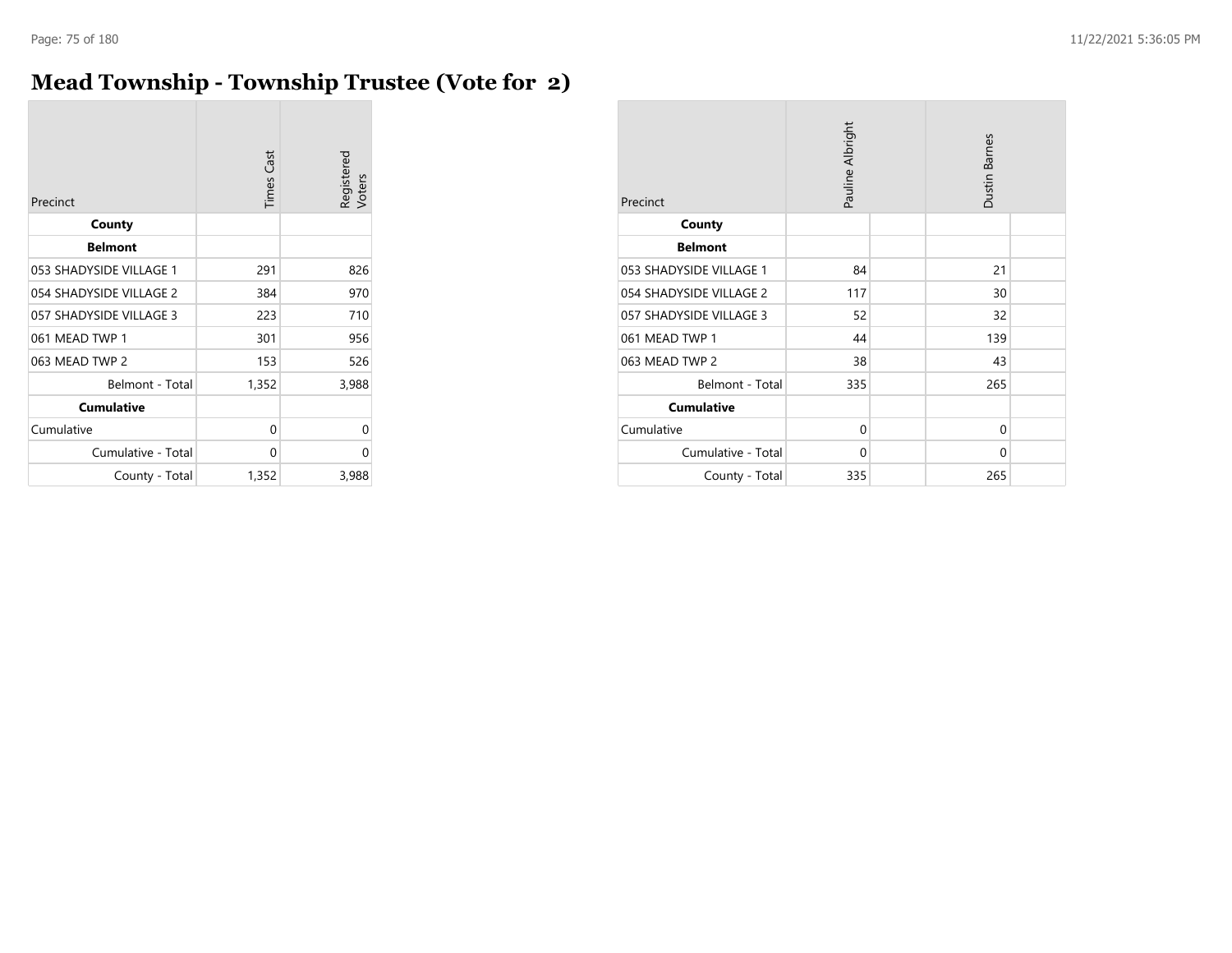| Precinct                | Clyde S. Hammond | Matt Merryman | <b>Total Votes</b> | Unresolved<br>Write-In |
|-------------------------|------------------|---------------|--------------------|------------------------|
| County                  |                  |               |                    |                        |
| <b>Belmont</b>          |                  |               |                    |                        |
| 053 SHADYSIDE VILLAGE 1 | 97               | 194           | 396                | 0                      |
| 054 SHADYSIDE VILLAGE 2 | 120              | 253           | 520                | $\mathbf 0$            |
| 057 SHADYSIDE VILLAGE 3 | 64               | 153           | 301                | $\mathbf 0$            |
| 061 MEAD TWP 1          | 192              | 111           | 486                | $\mathbf 0$            |
| 063 MEAD TWP 2          | 57               | 97            | 235                | $\mathbf 0$            |
| Belmont - Total         | 530              | 808           | 1,938              | $\mathbf 0$            |
| <b>Cumulative</b>       |                  |               |                    |                        |
| Cumulative              | $\mathbf 0$      | $\mathbf 0$   | $\mathbf 0$        | $\mathbf 0$            |
| Cumulative - Total      | 0                | $\mathbf 0$   | $\mathbf 0$        | $\boldsymbol{0}$       |
| County - Total          | 530              | 808           | 1,938              | $\boldsymbol{0}$       |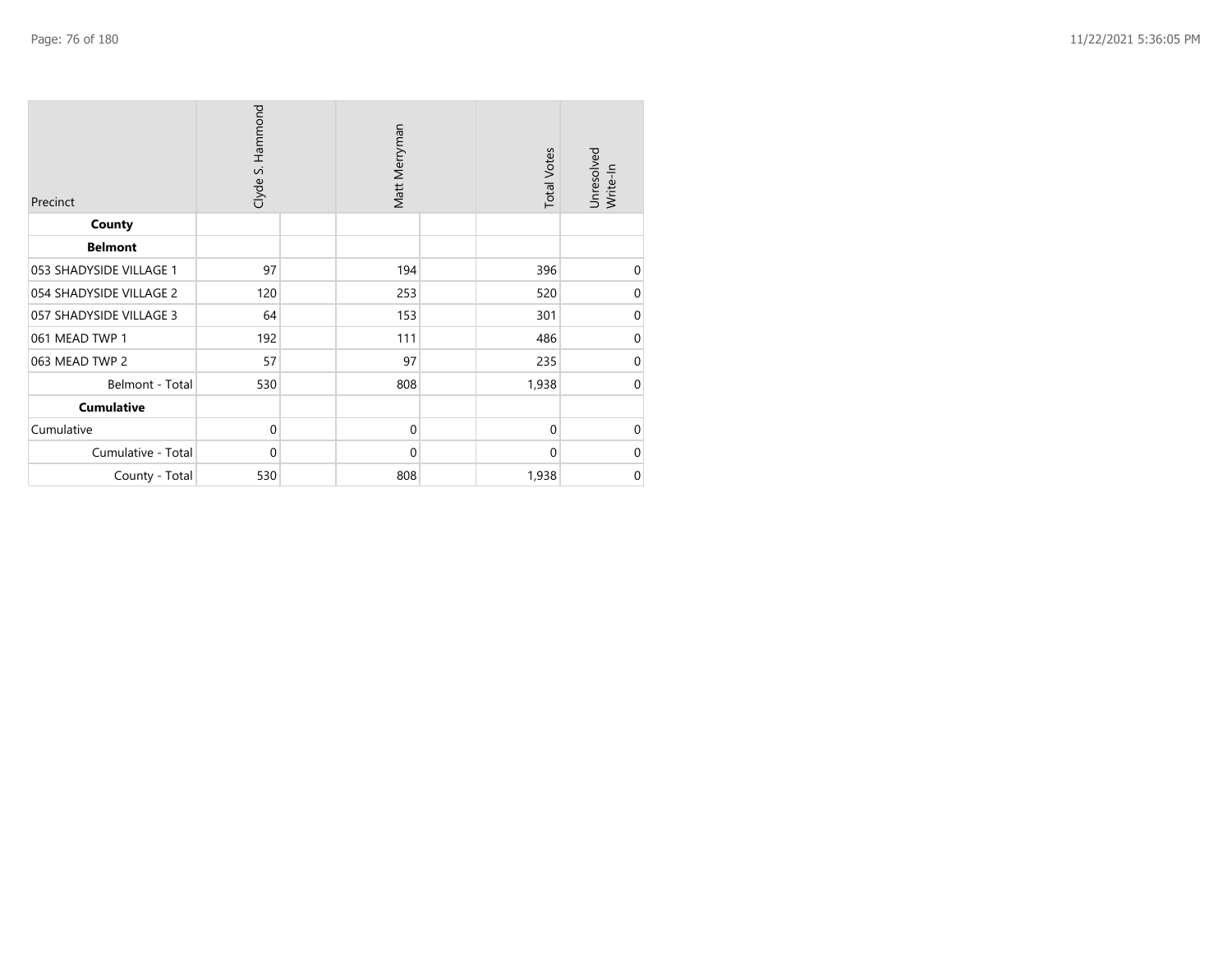#### **Pease Township - Township Trustee (Vote for 2)**

| Precinct                 | <b>Times Cast</b> | Registered<br>/oters |
|--------------------------|-------------------|----------------------|
| County                   |                   |                      |
| <b>Belmont</b>           |                   |                      |
| 007 MARTINS FERRY 1-A    | 275               | 1,087                |
| 009 MARTINS FERRY 2-A    | 231               | 1,261                |
| 011 MARTINS FERRY 3-A    | 58                | 356                  |
| 012 MARTINS FERRY 3-B    | 118               | 537                  |
| 013 MARTINS FERRY 4-A    | 179               | 1,106                |
| 064 BRIDGEPORT VILLAGE 1 | 127               | 670                  |
| 066 BRIDGEPORT VILLAGE 2 | 153               | 486                  |
| 071 BROOKSIDE VILLAGE    | 153               | 422                  |
| 072 PEASE TWP 1          | 279               | 951                  |
| 073 PEASE TWP 2          | 155               | 840                  |
| 076 PEASE TWP 3          | 66                | 307                  |
| 077 YORKVILLE VILLAGE    | 82                | 278                  |
| 078 PEASE TWP 4          | 132               | 593                  |
| 079 PEASE TWP 5          | 63                | 204                  |
| Belmont - Total          | 2,071             | 9,098                |
| <b>Cumulative</b>        |                   |                      |
| Cumulative               | 0                 | 0                    |
| Cumulative - Total       | 0                 | 0                    |
| County - Total           | 2,071             | 9,098                |

| Precinct                 | Michael C.<br>Bianconi | David A. Horne Jr. | <b>Total Votes</b> |
|--------------------------|------------------------|--------------------|--------------------|
| County                   |                        |                    |                    |
| <b>Belmont</b>           |                        |                    |                    |
| 007 MARTINS FERRY 1-A    | 165                    | 151                | 316                |
| 009 MARTINS FERRY 2-A    | 131                    | 120                | 251                |
| 011 MARTINS FERRY 3-A    | 34                     | 29                 | 63                 |
| 012 MARTINS FERRY 3-B    | 73                     | 67                 | 140                |
| 013 MARTINS FERRY 4-A    | 119                    | 95                 | 214                |
| 064 BRIDGEPORT VILLAGE 1 | 74                     | 64                 | 138                |
| 066 BRIDGEPORT VILLAGE 2 | 95                     | 68                 | 163                |
| 071 BROOKSIDE VILLAGE    | 95                     | 80                 | 175                |
| 072 PEASE TWP 1          | 148                    | 155                | 303                |
| 073 PEASE TWP 2          | 96                     | 70                 | 166                |
| 076 PEASE TWP 3          | 43                     | 46                 | 89                 |
| 077 YORKVILLE VILLAGE    | 51                     | 42                 | 93                 |
| 078 PEASE TWP 4          | 50                     | 93                 | 143                |
| 079 PEASE TWP 5          | 39                     | 37                 | 76                 |
| Belmont - Total          | 1,213                  | 1,117              | 2,330              |
| <b>Cumulative</b>        |                        |                    |                    |
| Cumulative               | $\mathbf 0$            | $\mathbf 0$        | $\mathbf 0$        |
| Cumulative - Total       | $\mathbf 0$            | $\mathbf 0$        | $\mathbf 0$        |
| County - Total           | 1,213                  | 1,117              | 2,330              |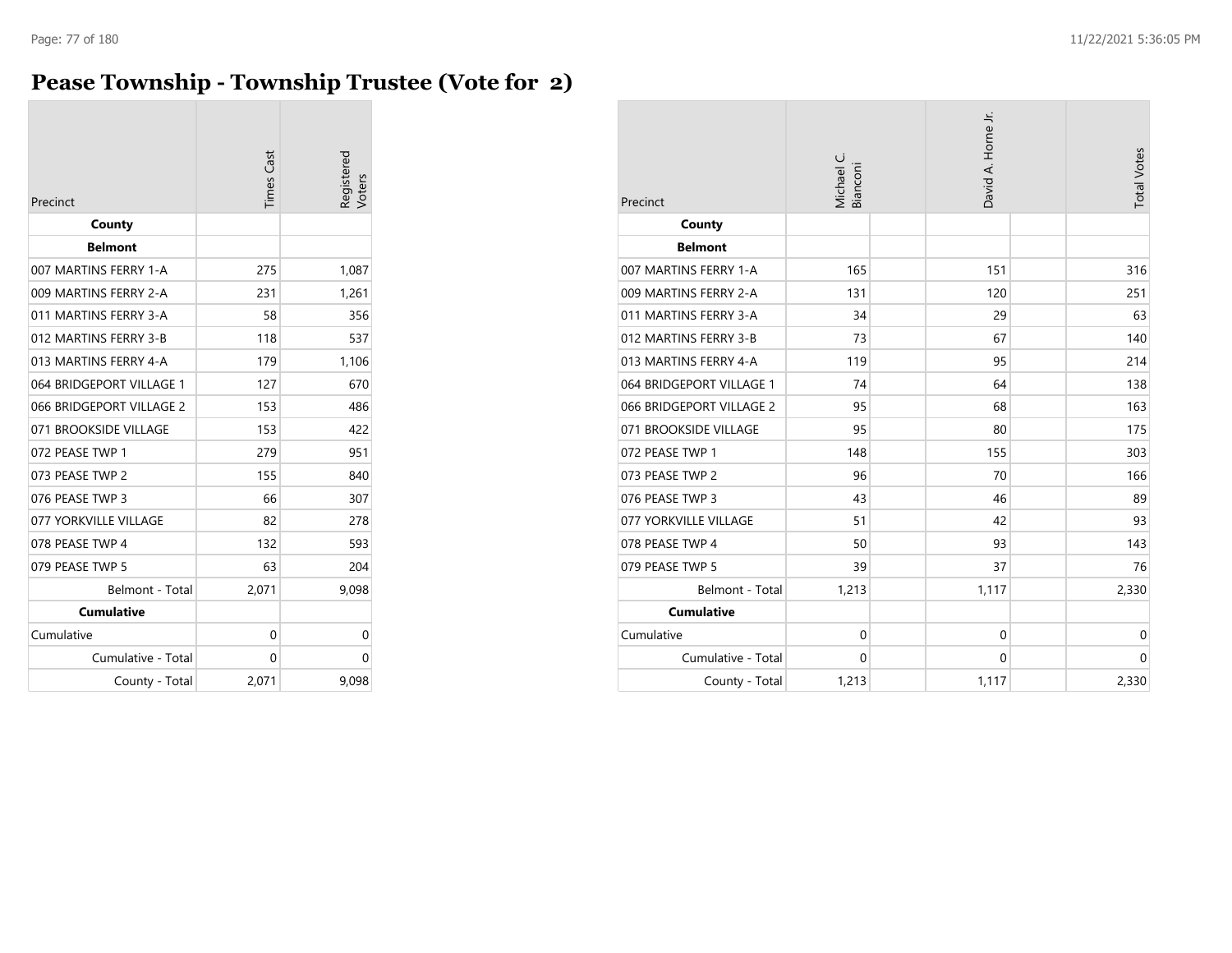| Precinct                 | nresolveo |
|--------------------------|-----------|
| County                   |           |
| <b>Belmont</b>           |           |
| 007 MARTINS FERRY 1-A    | 0         |
| 009 MARTINS FERRY 2-A    | 0         |
| 011 MARTINS FERRY 3-A    | 0         |
| 012 MARTINS FERRY 3-B    | 0         |
| 013 MARTINS FERRY 4-A    | 0         |
| 064 BRIDGEPORT VILLAGE 1 | 0         |
| 066 BRIDGEPORT VILLAGE 2 | 0         |
| 071 BROOKSIDE VILLAGE    | $\Omega$  |
| 072 PEASE TWP 1          | $\Omega$  |
| 073 PEASE TWP 2          | 0         |
| 076 PEASE TWP 3          | 0         |
| 077 YORKVILLE VILLAGE    | $\Omega$  |
| 078 PEASE TWP 4          | $\Omega$  |
| 079 PEASE TWP 5          | 0         |
| Belmont - Total          | 0         |
| <b>Cumulative</b>        |           |
| Cumulative               | 0         |
| Cumulative - Total       | 0         |
| County - Total           | 0         |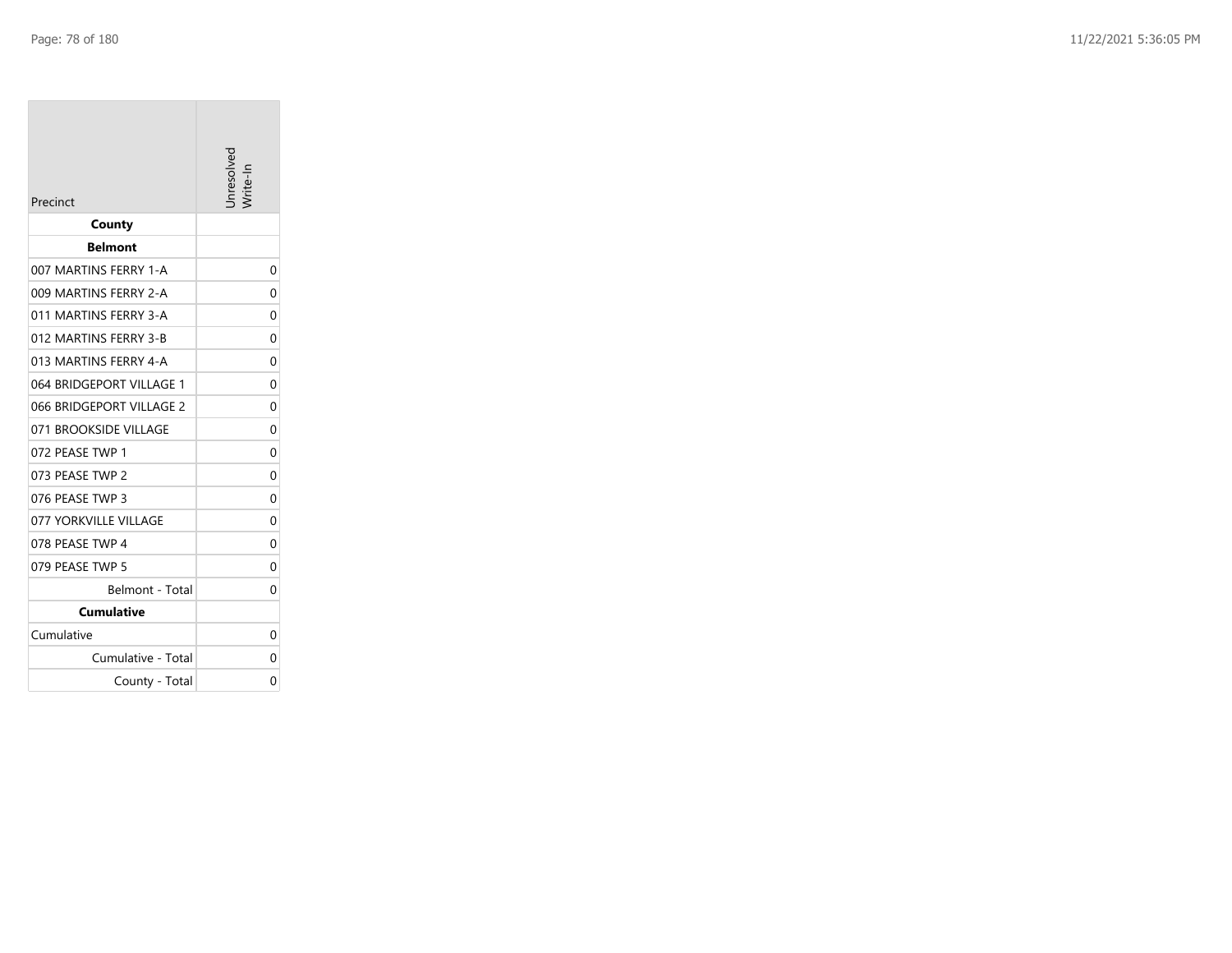#### **Pultney Township - Township Trustee (Vote for 2)**

| Precinct               | <b>Times Cast</b> | Registered<br>Voters |
|------------------------|-------------------|----------------------|
| County                 |                   |                      |
| <b>Belmont</b>         |                   |                      |
| 001 BELLAIRE VILLAGE 1 | 260               | 915                  |
| 002 BELLAIRE VILLAGE 2 | 124               | 814                  |
| 005 BELLAIRE VILLAGE 3 | 145               | 761                  |
| 083 PULTNEY TWP 1      | 80                | 262                  |
| 084 PULTNEY TWP 2      | 297               | 1,115                |
| 085 PULTNEY TWP 3      | 244               | 804                  |
| 087 PULTNEY TWP 4      | 246               | 799                  |
| Belmont - Total        | 1,396             | 5,470                |
| <b>Cumulative</b>      |                   |                      |
| Cumulative             | 0                 | 0                    |
| Cumulative - Total     | 0                 | 0                    |
| County - Total         | 1,396             | 5,470                |

| Precinct               | John F. LaRoche | Franklin C. Shaffer<br>Ξ | <b>Total Votes</b> |
|------------------------|-----------------|--------------------------|--------------------|
| County                 |                 |                          |                    |
| <b>Belmont</b>         |                 |                          |                    |
| 001 BELLAIRE VILLAGE 1 | 177             | 116                      | 293                |
| 002 BELLAIRE VILLAGE 2 | 90              | 56                       | 146                |
| 005 BELLAIRE VILLAGE 3 | 103             | 72                       | 175                |
| 083 PULTNEY TWP 1      | 55              | 37                       | 92                 |
| 084 PULTNEY TWP 2      | 208             | 167                      | 375                |
| 085 PULTNEY TWP 3      | 141             | 158                      | 299                |
| 087 PULTNEY TWP 4      | 176             | 124                      | 300                |
| Belmont - Total        | 950             | 730                      | 1,680              |
| <b>Cumulative</b>      |                 |                          |                    |
| Cumulative             | $\mathbf 0$     | $\mathbf 0$              | $\mathbf 0$        |
| Cumulative - Total     | $\mathbf 0$     | $\mathbf 0$              | $\mathbf 0$        |
| County - Total         | 950             | 730                      | 1,680              |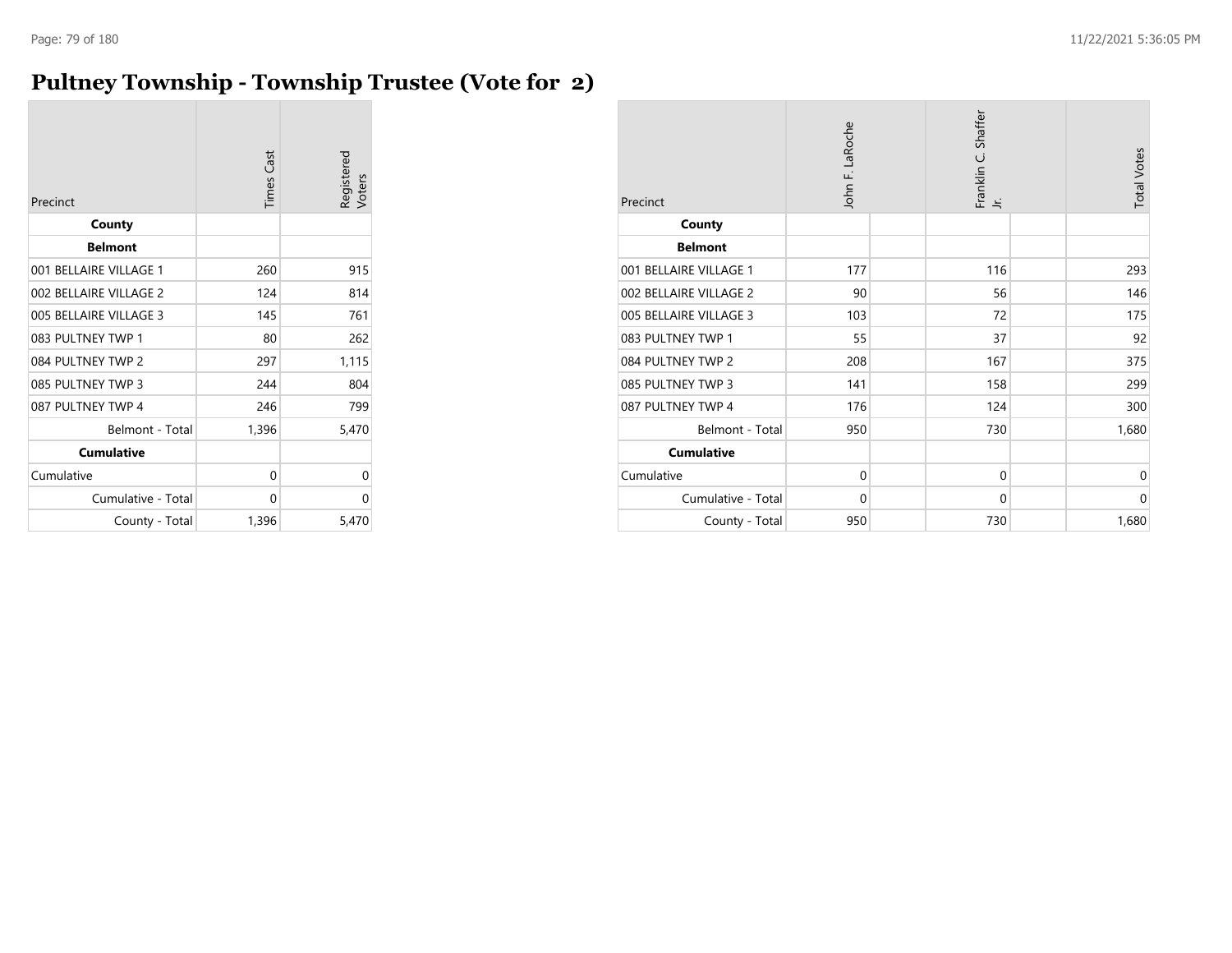| Precinct               | Unresolved<br>rite-In |
|------------------------|-----------------------|
| County                 |                       |
| <b>Belmont</b>         |                       |
| 001 BELLAIRE VILLAGE 1 | 0                     |
| 002 BELLAIRE VILLAGE 2 | 0                     |
| 005 BELLAIRE VILLAGE 3 | 0                     |
| 083 PULTNEY TWP 1      | 0                     |
| 084 PULTNEY TWP 2      | 0                     |
| 085 PULTNEY TWP 3      | 0                     |
| 087 PULTNEY TWP 4      | 0                     |
| Belmont - Total        | 0                     |
| <b>Cumulative</b>      |                       |
| Cumulative             | 0                     |
| Cumulative - Total     | 0                     |
| County - Total         | 0                     |

the control of the control of the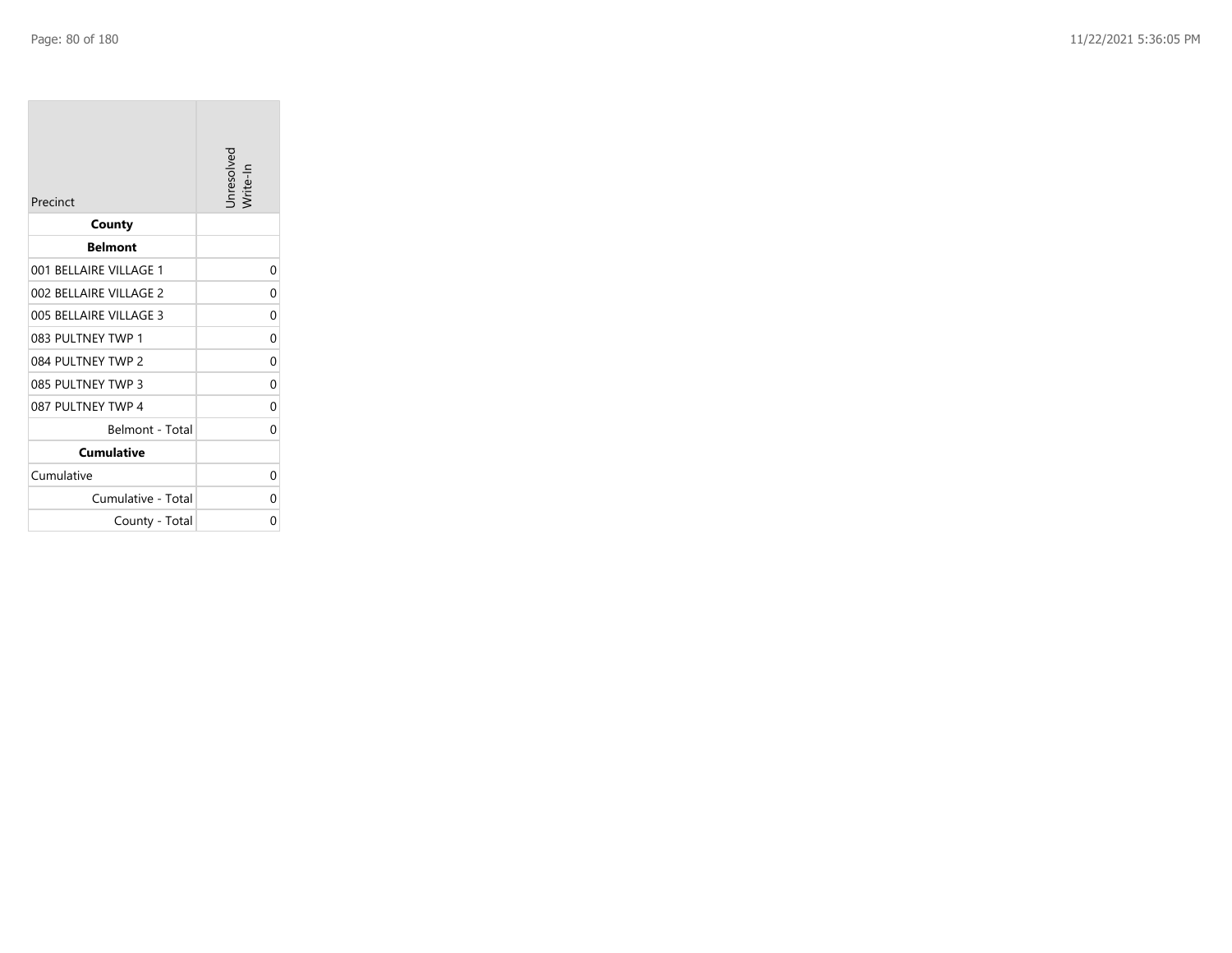#### **Richland Township - Township Trustee (Vote for 2)**

| Precinct                | <b>Times Cast</b> | Registered<br>oters |
|-------------------------|-------------------|---------------------|
| County                  |                   |                     |
| <b>Belmont</b>          |                   |                     |
| 020 ST. CLAIRSVILLE 1-A | 228               | 608                 |
| 021 ST. CLAIRSVILLE 2-A | 167               | 531                 |
| 022 ST. CLAIRSVILLE 2-B | 257               | 759                 |
| 023 ST. CLAIRSVILLE 3-A | 140               | 430                 |
| 024 ST. CLAIRSVILLE 3-B | 171               | 542                 |
| 025 ST. CLAIRSVILLE 4-A | 127               | 481                 |
| 026 ST. CLAIRSVILLE 4-B | 141               | 449                 |
| 097 RICHLAND TWP 1      | 184               | 696                 |
| 098 RICHLAND TWP 2      | 216               | 774                 |
| 099 RICHLAND TWP 3      | 134               | 641                 |
| 100 RICHLAND TWP 4      | 253               | 822                 |
| 101 RICHLAND TWP 5      | 256               | 777                 |
| 102 RICHLAND TWP 6      | 267               | 966                 |
| 103 RICHLAND TWP 7      | 131               | 538                 |
| Belmont - Total         | 2,672             | 9,014               |
| <b>Cumulative</b>       |                   |                     |
| Cumulative              | 0                 | 0                   |
| Cumulative - Total      | 0                 | 0                   |
| County - Total          | 2,672             | 9,014               |

| Precinct                | <b>Jim DeNoble</b> | <b>Rick Ferrell</b> |
|-------------------------|--------------------|---------------------|
| County                  |                    |                     |
| <b>Belmont</b>          |                    |                     |
| 020 ST. CLAIRSVILLE 1-A | 121                | 104                 |
| 021 ST. CLAIRSVILLE 2-A | 79                 | 71                  |
| 022 ST. CLAIRSVILLE 2-B | 116                | 126                 |
| 023 ST. CLAIRSVILLE 3-A | 58                 | 68                  |
| 024 ST. CLAIRSVILLE 3-B | 91                 | 78                  |
| 025 ST. CLAIRSVILLE 4-A | 76                 | 59                  |
| 026 ST. CLAIRSVILLE 4-B | 67                 | 65                  |
| 097 RICHLAND TWP 1      | 104                | 90                  |
| 098 RICHLAND TWP 2      | 120                | 135                 |
| 099 RICHLAND TWP 3      | 78                 | 75                  |
| 100 RICHLAND TWP 4      | 153                | 111                 |
| 101 RICHLAND TWP 5      | 173                | 134                 |
| 102 RICHLAND TWP 6      | 161                | 147                 |
| 103 RICHLAND TWP 7      | 45                 | 48                  |
| Belmont - Total         | 1,442              | 1,311               |
| <b>Cumulative</b>       |                    |                     |
| Cumulative              | $\mathbf 0$        | $\mathbf 0$         |
| Cumulative - Total      | $\mathbf{0}$       | $\Omega$            |
| County - Total          | 1,442              | 1,311               |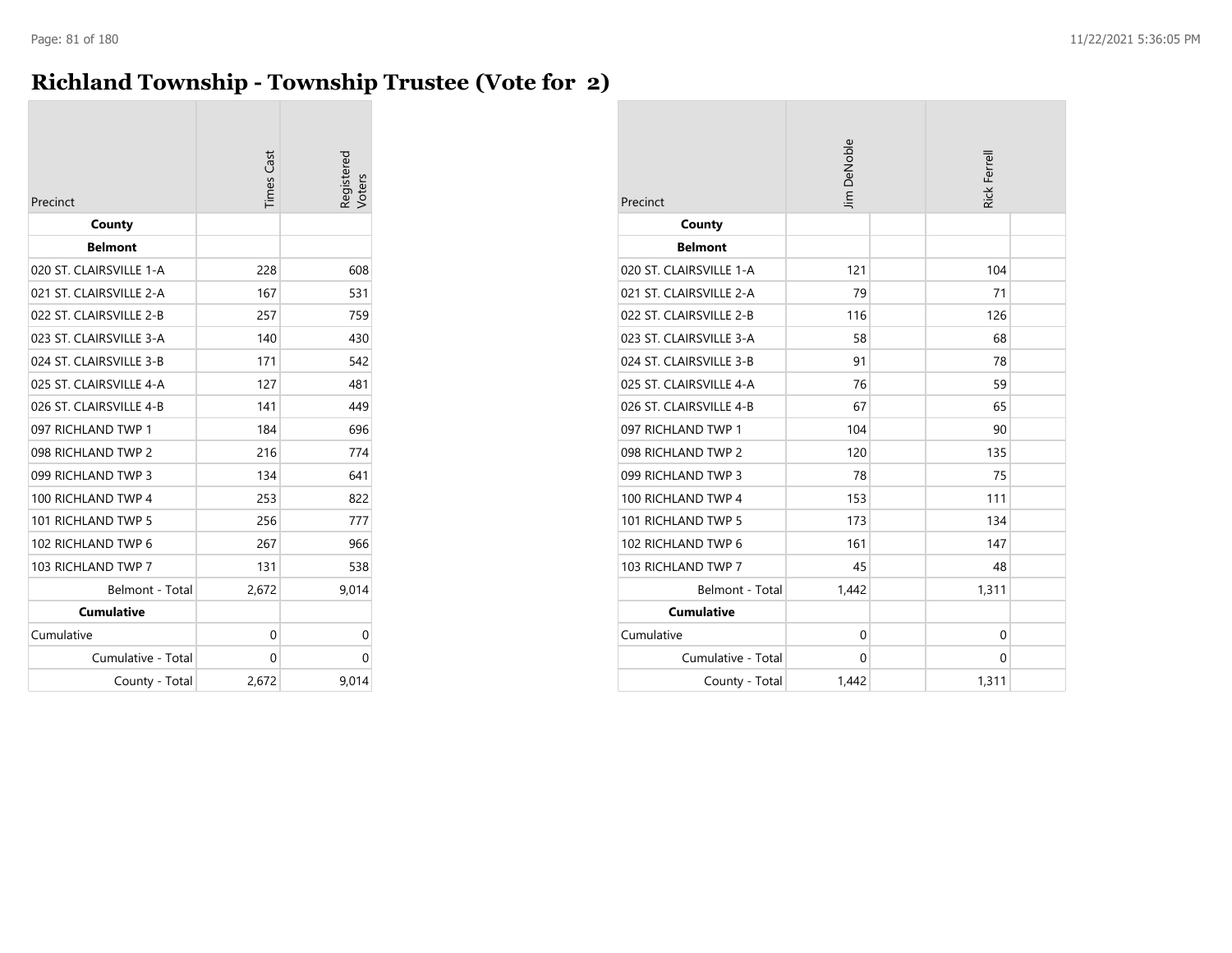| Precinct                | Kathy Kaluger | Jay A. Stephens | <b>Total Votes</b> | Unresolved<br>Write-In |
|-------------------------|---------------|-----------------|--------------------|------------------------|
| County                  |               |                 |                    |                        |
| <b>Belmont</b>          |               |                 |                    |                        |
| 020 ST. CLAIRSVILLE 1-A | 67            | 74              | 366                | $\boldsymbol{0}$       |
| 021 ST. CLAIRSVILLE 2-A | 55            | 48              | 253                | $\boldsymbol{0}$       |
| 022 ST. CLAIRSVILLE 2-B | 78            | 86              | 406                | $\mbox{O}$             |
| 023 ST. CLAIRSVILLE 3-A | 51            | 63              | 240                | $\boldsymbol{0}$       |
| 024 ST. CLAIRSVILLE 3-B | 52            | 51              | 272                | $\boldsymbol{0}$       |
| 025 ST. CLAIRSVILLE 4-A | 45            | 38              | 218                | $\pmb{0}$              |
| 026 ST. CLAIRSVILLE 4-B | 48            | 46              | 226                | $\boldsymbol{0}$       |
| 097 RICHLAND TWP 1      | 36            | 80              | 310                | $\boldsymbol{0}$       |
| 098 RICHLAND TWP 2      | 52            | 62              | 369                | $\boldsymbol{0}$       |
| 099 RICHLAND TWP 3      | 34            | 39              | 226                | $\mbox{O}$             |
| 100 RICHLAND TWP 4      | 57            | 116             | 437                | $\boldsymbol{0}$       |
| 101 RICHLAND TWP 5      | 42            | 105             | 454                | $\boldsymbol{0}$       |
| 102 RICHLAND TWP 6      | 52            | 79              | 439                | $\boldsymbol{0}$       |
| 103 RICHLAND TWP 7      | 32            | 70              | 195                | $\boldsymbol{0}$       |
| Belmont - Total         | 701           | 957             | 4,411              | $\boldsymbol{0}$       |
| <b>Cumulative</b>       |               |                 |                    |                        |
| Cumulative              | 0             | $\mathbf 0$     | $\mathbf 0$        | $\boldsymbol{0}$       |
| Cumulative - Total      | $\mathbf 0$   | $\mathbf 0$     | 0                  | $\boldsymbol{0}$       |
| County - Total          | 701           | 957             | 4,411              | $\mathbf 0$            |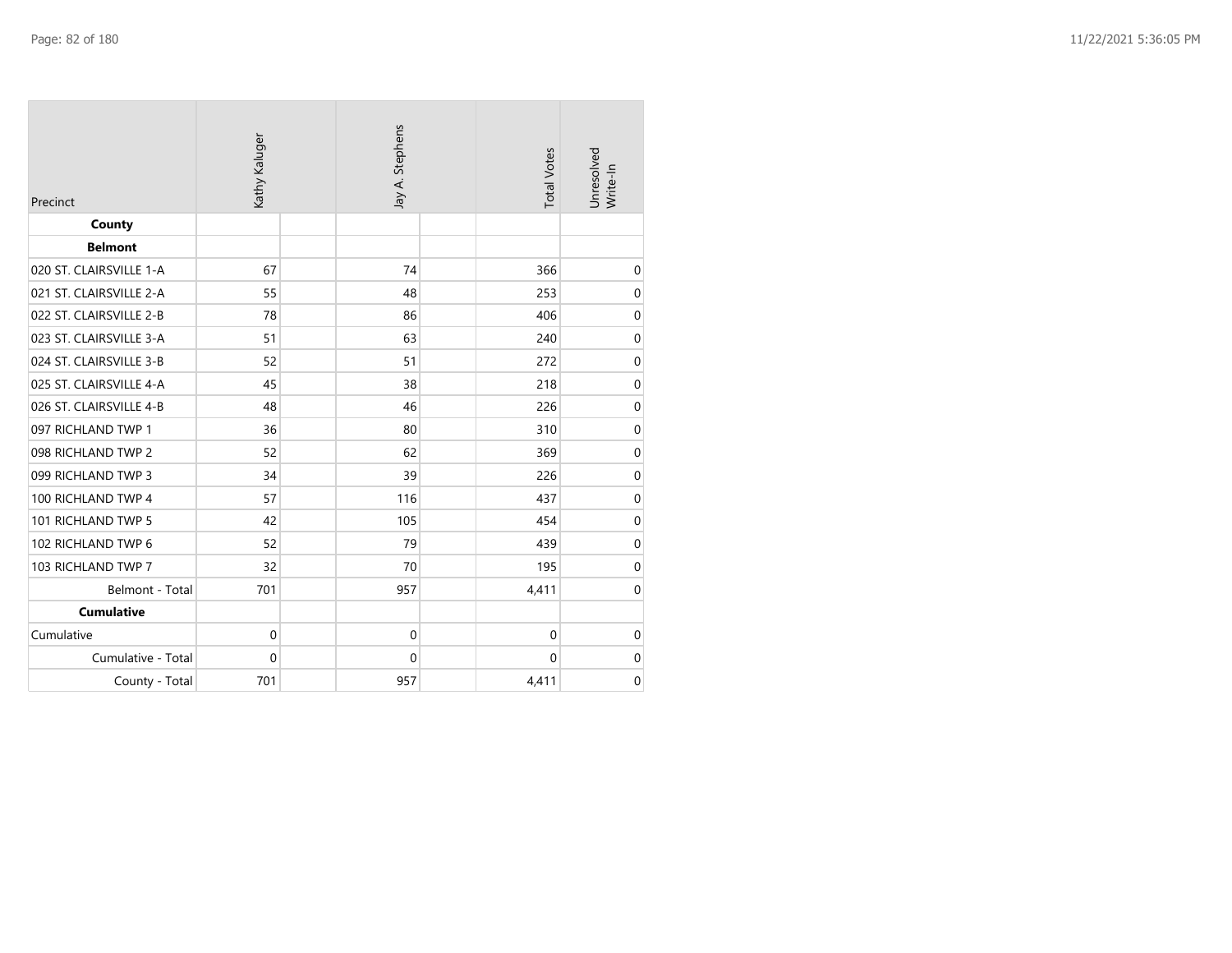#### **Richland Township - Township Fiscal Officer - Unexpired Term (Vote for 1)**

| Precinct                | <b>Times Cast</b> | Registered |
|-------------------------|-------------------|------------|
| County                  |                   |            |
| <b>Belmont</b>          |                   |            |
| 020 ST. CLAIRSVILLE 1-A | 228               | 608        |
| 021 ST. CLAIRSVILLE 2-A | 167               | 531        |
| 022 ST. CLAIRSVILLE 2-B | 257               | 759        |
| 023 ST. CLAIRSVILLE 3-A | 140               | 430        |
| 024 ST. CLAIRSVILLE 3-B | 171               | 542        |
| 025 ST. CLAIRSVILLE 4-A | 127               | 481        |
| 026 ST. CLAIRSVILLE 4-B | 141               | 449        |
| 097 RICHLAND TWP 1      | 184               | 696        |
| 098 RICHLAND TWP 2      | 216               | 774        |
| 099 RICHLAND TWP 3      | 134               | 641        |
| 100 RICHLAND TWP 4      | 253               | 822        |
| 101 RICHLAND TWP 5      | 256               | 777        |
| 102 RICHLAND TWP 6      | 267               | 966        |
| 103 RICHLAND TWP 7      | 131               | 538        |
| Belmont - Total         | 2,672             | 9,014      |
| <b>Cumulative</b>       |                   |            |
| Cumulative              | 0                 | 0          |
| Cumulative - Total      | 0                 | 0          |
| County - Total          | 2,672             | 9,014      |

| Precinct                | Matthew S. Berher | Mike Smith  | <b>Total Votes</b> |
|-------------------------|-------------------|-------------|--------------------|
| County                  |                   |             |                    |
| <b>Belmont</b>          |                   |             |                    |
| 020 ST. CLAIRSVILLE 1-A | 99                | 110         | 209                |
| 021 ST. CLAIRSVILLE 2-A | 66                | 82          | 148                |
| 022 ST. CLAIRSVILLE 2-B | 116               | 109         | 225                |
| 023 ST. CLAIRSVILLE 3-A | 60                | 58          | 118                |
| 024 ST. CLAIRSVILLE 3-B | 77                | 62          | 139                |
| 025 ST. CLAIRSVILLE 4-A | 53                | 58          | 111                |
| 026 ST. CLAIRSVILLE 4-B | 58                | 66          | 124                |
| 097 RICHLAND TWP 1      | 92                | 74          | 166                |
| 098 RICHLAND TWP 2      | 110               | 86          | 196                |
| 099 RICHLAND TWP 3      | 58                | 61          | 119                |
| 100 RICHLAND TWP 4      | 130               | 113         | 243                |
| 101 RICHLAND TWP 5      | 122               | 107         | 229                |
| 102 RICHLAND TWP 6      | 119               | 127         | 246                |
| 103 RICHLAND TWP 7      | 37                | 73          | 110                |
| Belmont - Total         | 1,197             | 1,186       | 2,383              |
| <b>Cumulative</b>       |                   |             |                    |
| Cumulative              | $\Omega$          | $\Omega$    | $\mathbf 0$        |
| Cumulative - Total      | $\mathbf 0$       | $\mathbf 0$ | $\mathbf 0$        |
| County - Total          | 1,197             | 1,186       | 2,383              |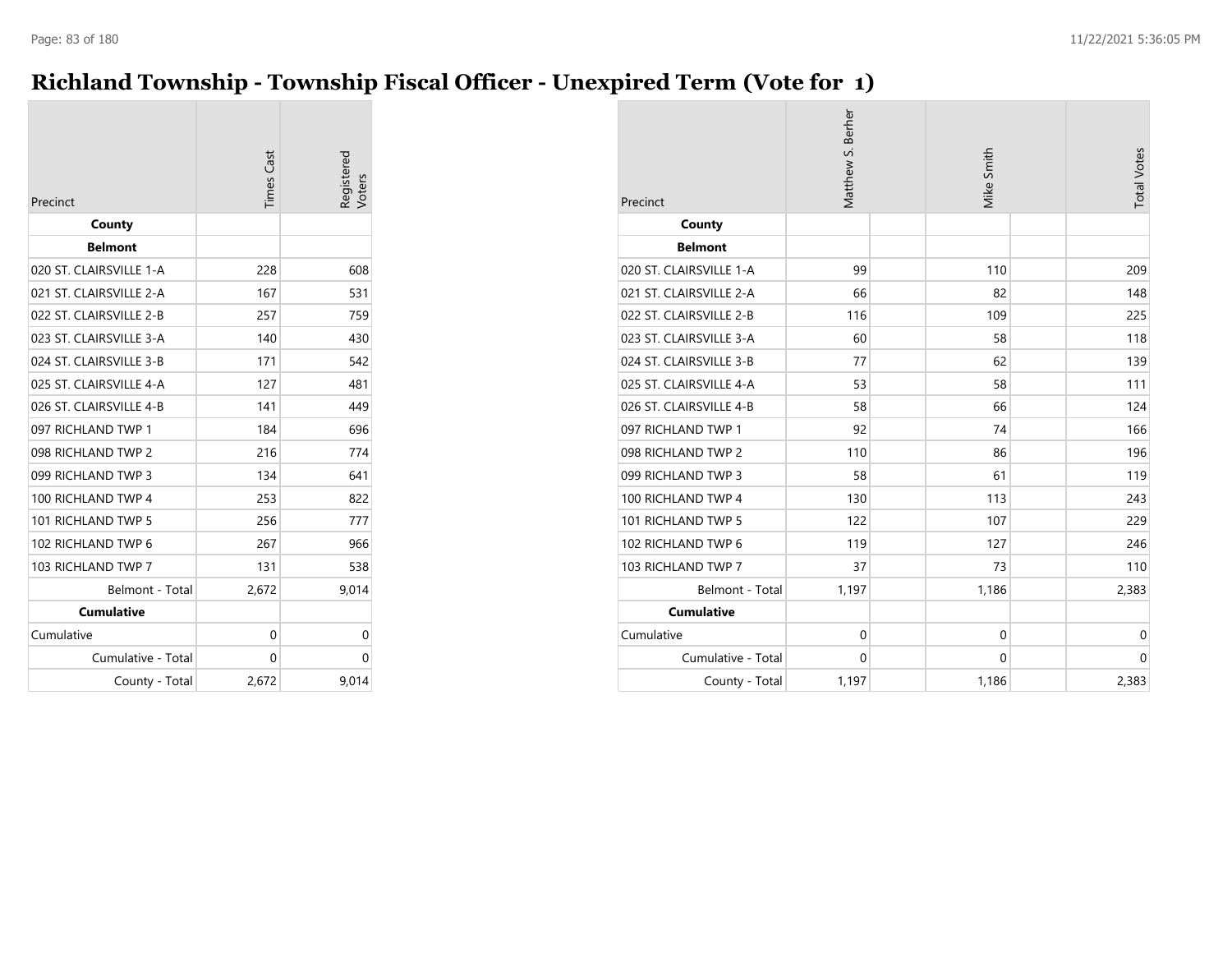| County<br><b>Belmont</b> | 0           |
|--------------------------|-------------|
|                          |             |
|                          |             |
| 020 ST. CLAIRSVILLE 1-A  |             |
| 021 ST. CLAIRSVILLE 2-A  | $\Omega$    |
| 022 ST. CLAIRSVILLE 2-B  | 0           |
| 023 ST. CLAIRSVILLE 3-A  | 0           |
| 024 ST. CLAIRSVILLE 3-B  | 0           |
| 025 ST. CLAIRSVILLE 4-A  | $\Omega$    |
| 026 ST. CLAIRSVILLE 4-B  | 0           |
| 097 RICHLAND TWP 1       | 0           |
| 098 RICHLAND TWP 2       | 0           |
| 099 RICHLAND TWP 3       | $\mathbf 0$ |
| 100 RICHLAND TWP 4       | 0           |
| 101 RICHLAND TWP 5       | 0           |
| 102 RICHLAND TWP 6       | 0           |
| 103 RICHLAND TWP 7       | 0           |
| Belmont - Total          | 0           |
| <b>Cumulative</b>        |             |
| Cumulative               | 0           |
| Cumulative - Total       | 0           |
| County - Total           | 0           |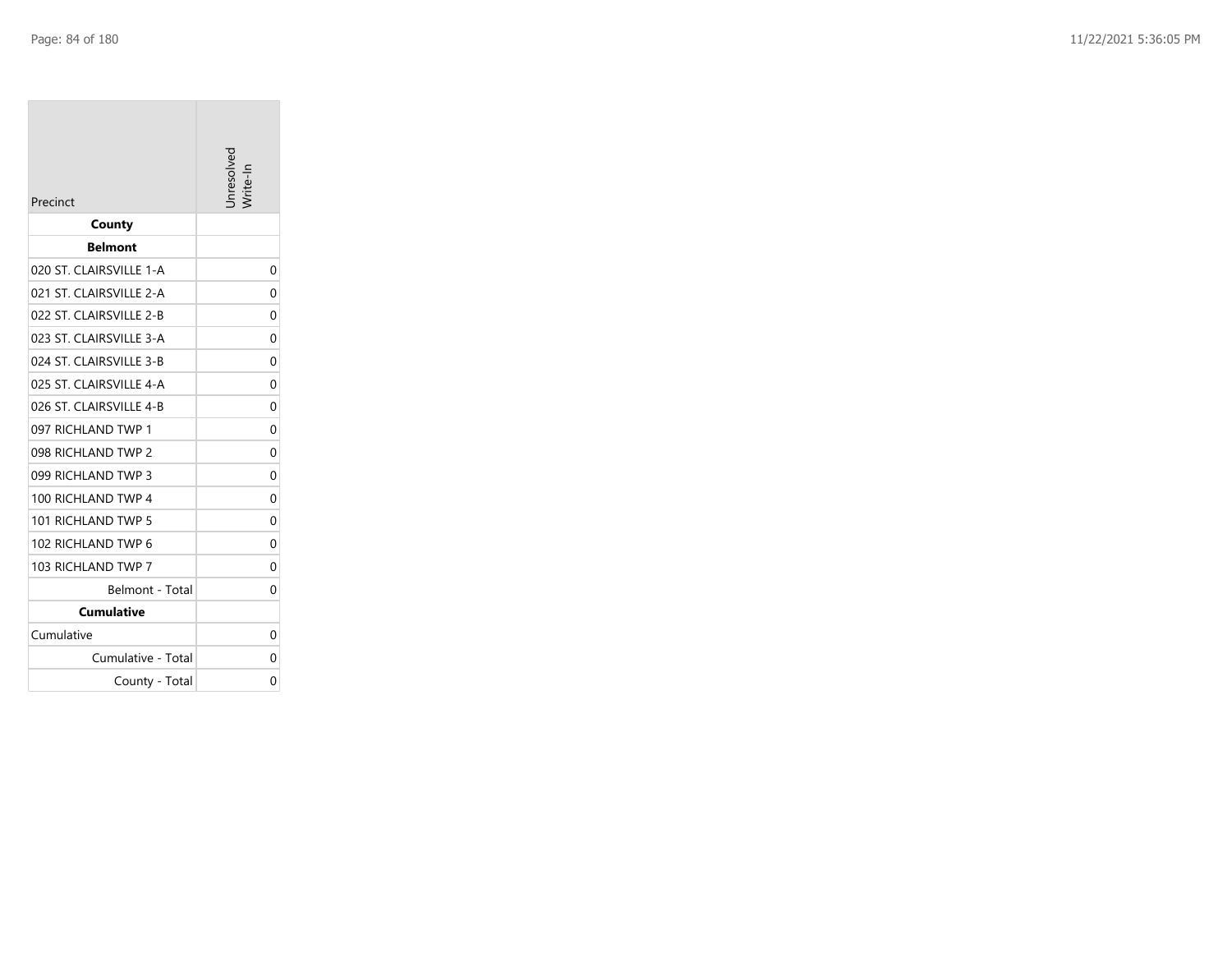$\sim$ 

# **Smith Township - Township Trustee (Vote for 2)**

| Precinct           | Cast<br>Times | Registered<br>Voters |
|--------------------|---------------|----------------------|
| County             |               |                      |
| <b>Belmont</b>     |               |                      |
| 105 SMITH TWP      | 380           | 974                  |
| Belmont - Total    | 380           | 974                  |
| <b>Cumulative</b>  |               |                      |
| Cumulative         | 0             | U                    |
| Cumulative - Total | 0             | U                    |
| County - Total     | 380           | 974                  |

| Precinct           | Michael B.<br>DeLaney | Ronald W. Duvall |  |  |
|--------------------|-----------------------|------------------|--|--|
| County             |                       |                  |  |  |
| <b>Belmont</b>     |                       |                  |  |  |
| 105 SMITH TWP      | 173                   | 176              |  |  |
| Belmont - Total    | 173                   | 176              |  |  |
| <b>Cumulative</b>  |                       |                  |  |  |
| Cumulative         | 0                     | 0                |  |  |
| Cumulative - Total | 0                     | $\Omega$         |  |  |
| County - Total     | 173                   | 176              |  |  |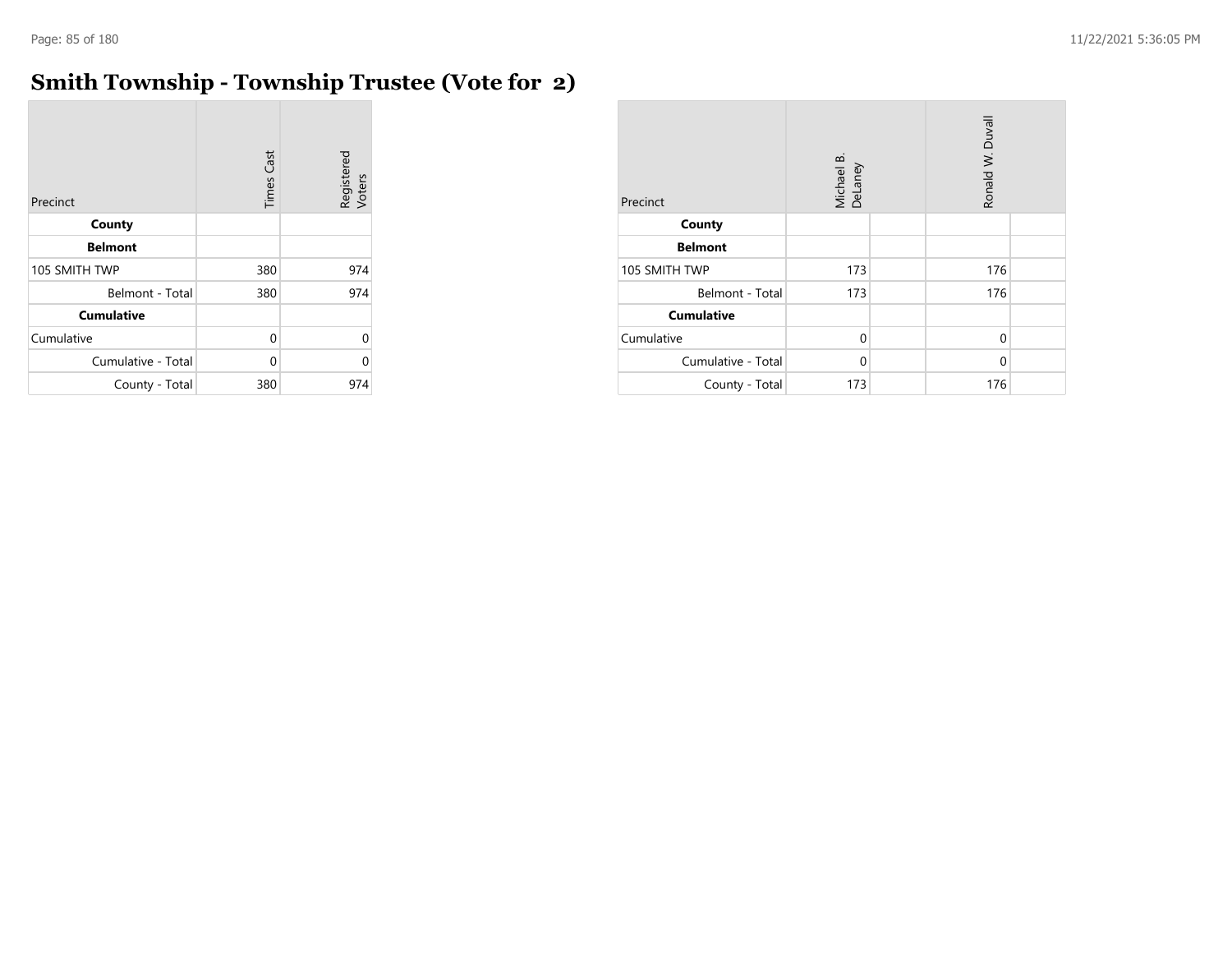| Precinct           | Heath<br>David A. | <b>Total Votes</b> | 드<br>Hannah Baker<br>Qualified Write I | Unresolved<br>Write-In |
|--------------------|-------------------|--------------------|----------------------------------------|------------------------|
| County             |                   |                    |                                        |                        |
| <b>Belmont</b>     |                   |                    |                                        |                        |
| 105 SMITH TWP      | 142               | 608                | 117                                    | 5                      |
| Belmont - Total    | 142               | 608                | 117                                    | 5                      |
| Cumulative         |                   |                    |                                        |                        |
| Cumulative         | $\Omega$          | $\mathbf 0$        | $\mathbf 0$                            | $\Omega$               |
| Cumulative - Total | $\Omega$          | $\mathbf 0$        | $\mathbf 0$                            | $\Omega$               |
| County - Total     | 142               | 608                | 117                                    | 5                      |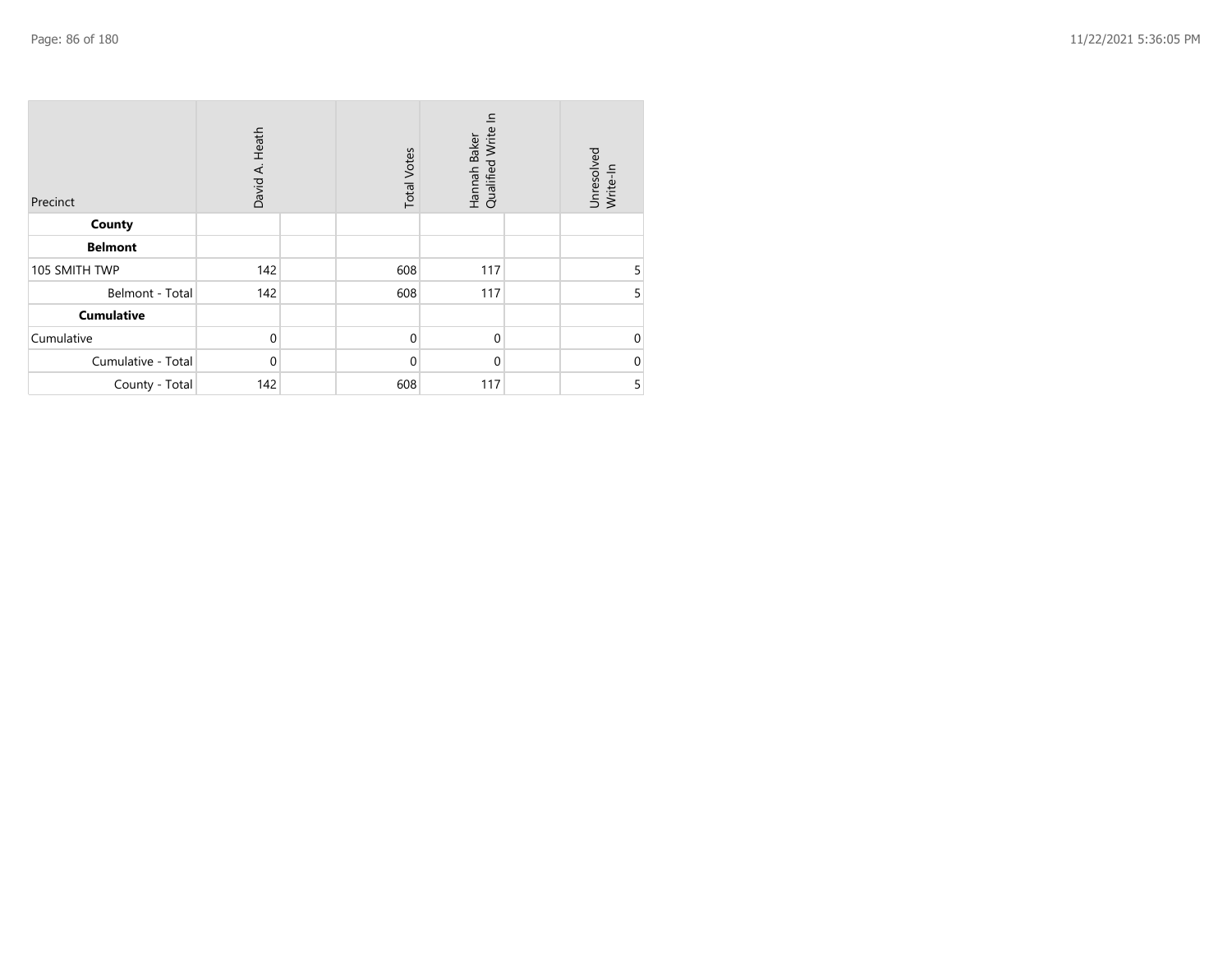#### **Somerset Township - Township Trustee (Vote for 2)**

| Precinct           | <b>Times Cast</b> | Registered<br>Voters |
|--------------------|-------------------|----------------------|
| County             |                   |                      |
| <b>Belmont</b>     |                   |                      |
| 107 SOMERSET TWP 1 | 216               | 497                  |
| 108 SOMERSET TWP 2 | 93                | 238                  |
| Belmont - Total    | 309               | 735                  |
| <b>Cumulative</b>  |                   |                      |
| Cumulative         | 0                 | U                    |
| Cumulative - Total | 0                 | U                    |
| County - Total     | 309               | 735                  |

| Precinct           | James W.<br>Anderson | <b>Betts</b><br>Dale L. |  |  |
|--------------------|----------------------|-------------------------|--|--|
| County             |                      |                         |  |  |
| <b>Belmont</b>     |                      |                         |  |  |
| 107 SOMERSET TWP 1 | 117                  | 140                     |  |  |
| 108 SOMERSET TWP 2 | 64                   | 56                      |  |  |
| Belmont - Total    | 181                  | 196                     |  |  |
| <b>Cumulative</b>  |                      |                         |  |  |
| Cumulative         | $\Omega$             | $\mathbf 0$             |  |  |
| Cumulative - Total | 0                    | $\Omega$                |  |  |
| County - Total     | 181                  | 196                     |  |  |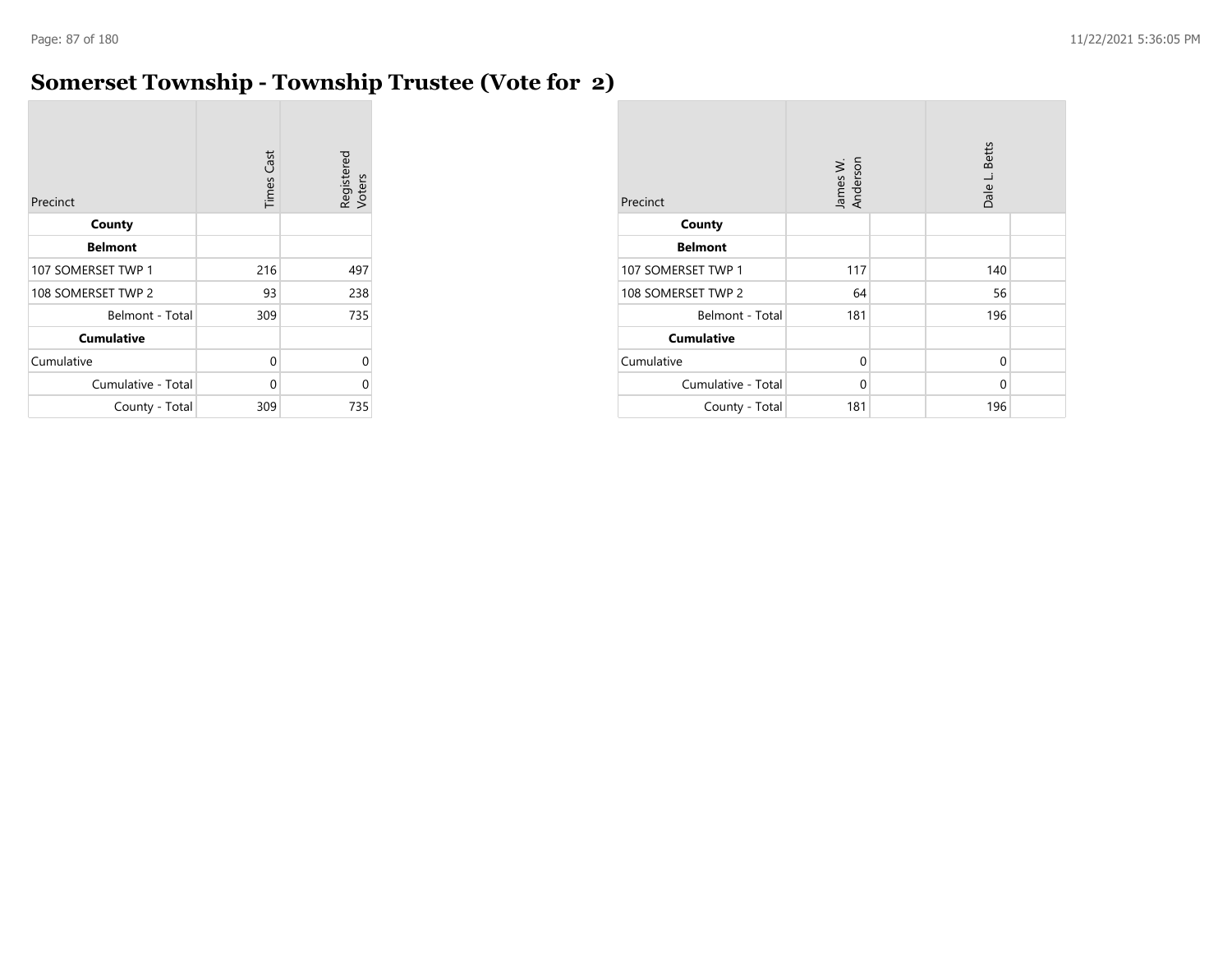| Precinct           | Matthew Cook | <b>Total Votes</b> | Unresolved<br>Write-In |
|--------------------|--------------|--------------------|------------------------|
| County             |              |                    |                        |
| <b>Belmont</b>     |              |                    |                        |
| 107 SOMERSET TWP 1 | 92           | 349                | $\Omega$               |
| 108 SOMERSET TWP 2 | 37           | 157                | $\Omega$               |
| Belmont - Total    | 129          | 506                | $\Omega$               |
| <b>Cumulative</b>  |              |                    |                        |
| Cumulative         | $\mathbf 0$  | $\mathbf 0$        | $\Omega$               |
| Cumulative - Total | $\mathbf 0$  | $\Omega$           | ∩                      |
| County - Total     | 129          | 506                | $\mathbf 0$            |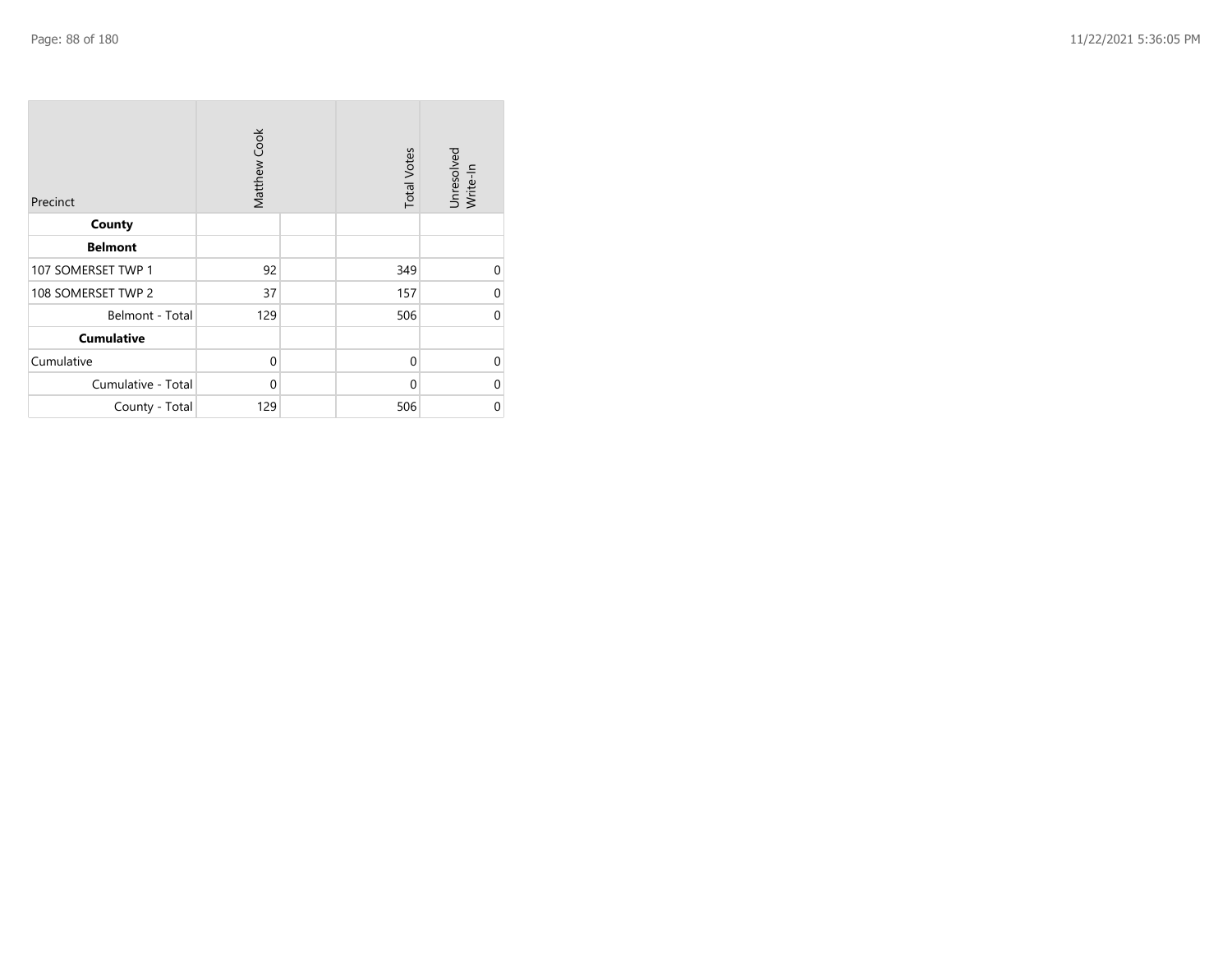#### **Union Township - Township Trustee (Vote for 2)**

| Precinct               | <b>Times Cast</b> | Registered<br>Voters |
|------------------------|-------------------|----------------------|
| County                 |                   |                      |
| <b>Belmont</b>         |                   |                      |
| 109 MORRISTOWN VILLAGE | 52                | 179                  |
| 110 UNION TWP 1        | 103               | 393                  |
| 111 UNION TWP 2        | 241               | 1,089                |
| Belmont - Total        | 396               | 1,661                |
| <b>Cumulative</b>      |                   |                      |
| Cumulative             | 0                 | U                    |
| Cumulative - Total     | 0                 | U                    |
| County - Total         | 396               | 1,661                |

| Precinct                      | Justin Demarchi | Tony Kolanski | <b>Total Votes</b> |
|-------------------------------|-----------------|---------------|--------------------|
| County                        |                 |               |                    |
| <b>Belmont</b>                |                 |               |                    |
| <b>109 MORRISTOWN VILLAGE</b> | 32              | 38            | 70                 |
| 110 UNION TWP 1               | 59              | 80            | 139                |
| 111 UNION TWP 2               | 148             | 163           | 311                |
| Belmont - Total               | 239             | 281           | 520                |
| <b>Cumulative</b>             |                 |               |                    |
| Cumulative                    | $\mathbf 0$     | $\mathbf 0$   | $\Omega$           |
| Cumulative - Total            | $\mathbf 0$     | $\mathbf 0$   | $\Omega$           |
| County - Total                | 239             | 281           | 520                |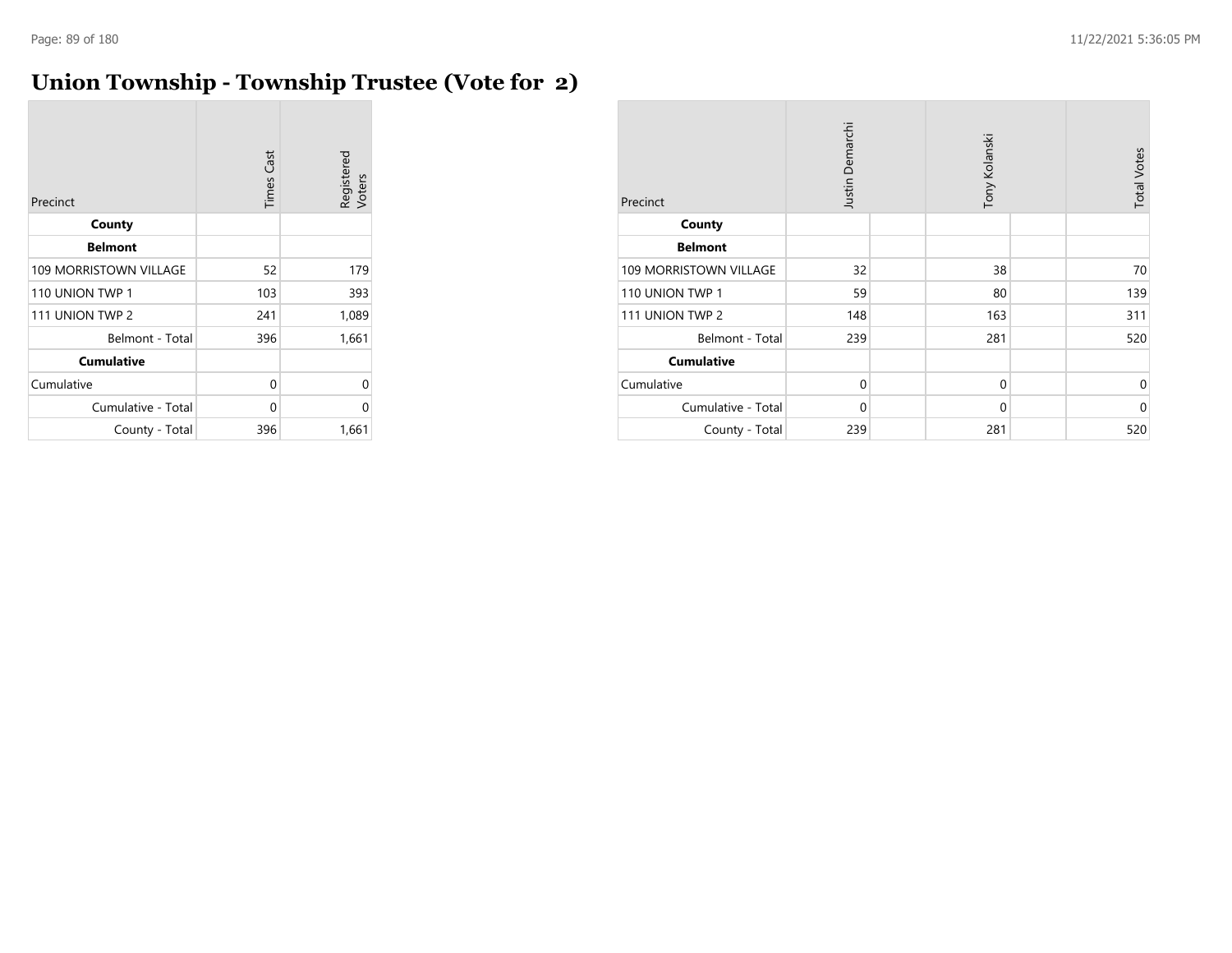**COL** 

| Precinct               | Unresolved<br>Write-In |
|------------------------|------------------------|
| County                 |                        |
| <b>Belmont</b>         |                        |
| 109 MORRISTOWN VILLAGE | 0                      |
| 110 UNION TWP 1        | 0                      |
| 111 UNION TWP 2        | 0                      |
| Belmont - Total        | 0                      |
| <b>Cumulative</b>      |                        |
| Cumulative             | 0                      |
| Cumulative - Total     | 0                      |
| County - Total         | ი                      |

the control of the control of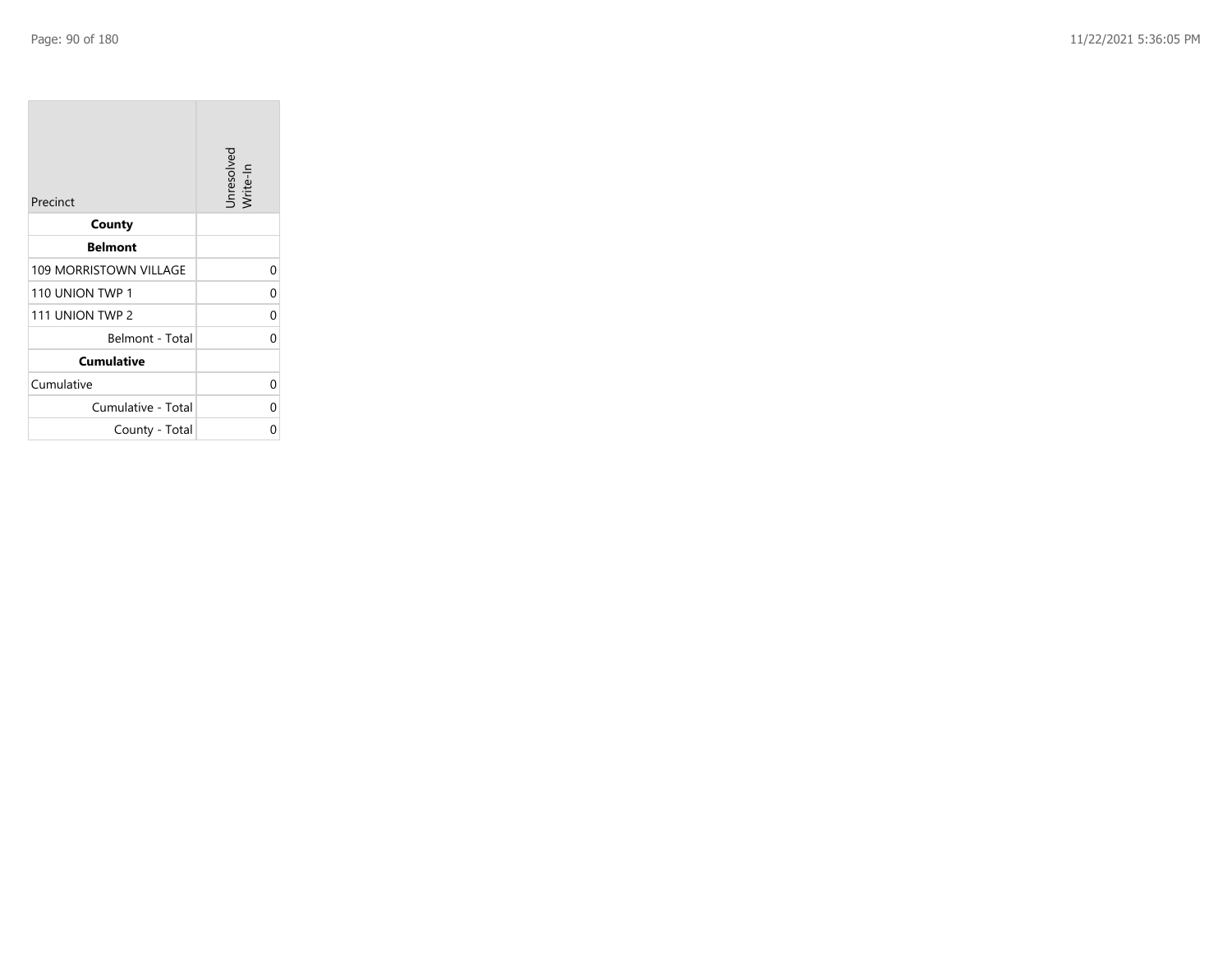#### **Warren Township - Township Trustee (Vote for 2)**

| Precinct                  | <b>Times Cast</b> | Registered<br>Voters |
|---------------------------|-------------------|----------------------|
| County                    |                   |                      |
| <b>Belmont</b>            |                   |                      |
| 112 BARNESVILLE VILLAGE 1 | 360               | 1,205                |
| 114 BARNESVILLE VILLAGE 2 | 186               | 747                  |
| 115 BARNESVILLE VILLAGE 3 | 128               | 600                  |
| 120 WARREN TWP            | 419               | 1,238                |
| Belmont - Total           | 1,093             | 3,790                |
| <b>Cumulative</b>         |                   |                      |
| Cumulative                | 0                 | 0                    |
| Cumulative - Total        | 0                 | 0                    |
| County - Total            | 1,093             | 3,790                |

| Precinct                  | Russell Barker | Jimmy Lee Grear | <b>Total Votes</b> |
|---------------------------|----------------|-----------------|--------------------|
| County                    |                |                 |                    |
| <b>Belmont</b>            |                |                 |                    |
| 112 BARNESVILLE VILLAGE 1 | 223            | 255             | 478                |
| 114 BARNESVILLE VILLAGE 2 | 119            | 108             | 227                |
| 115 BARNESVILLE VILLAGE 3 | 93             | 87              | 180                |
| 120 WARREN TWP            | 288            | 298             | 586                |
| Belmont - Total           | 723            | 748             | 1,471              |
| <b>Cumulative</b>         |                |                 |                    |
| Cumulative                | $\mathbf 0$    | 0               | $\mathbf 0$        |
| Cumulative - Total        | $\Omega$       | $\mathbf 0$     | $\mathbf 0$        |
| County - Total            | 723            | 748             | 1,471              |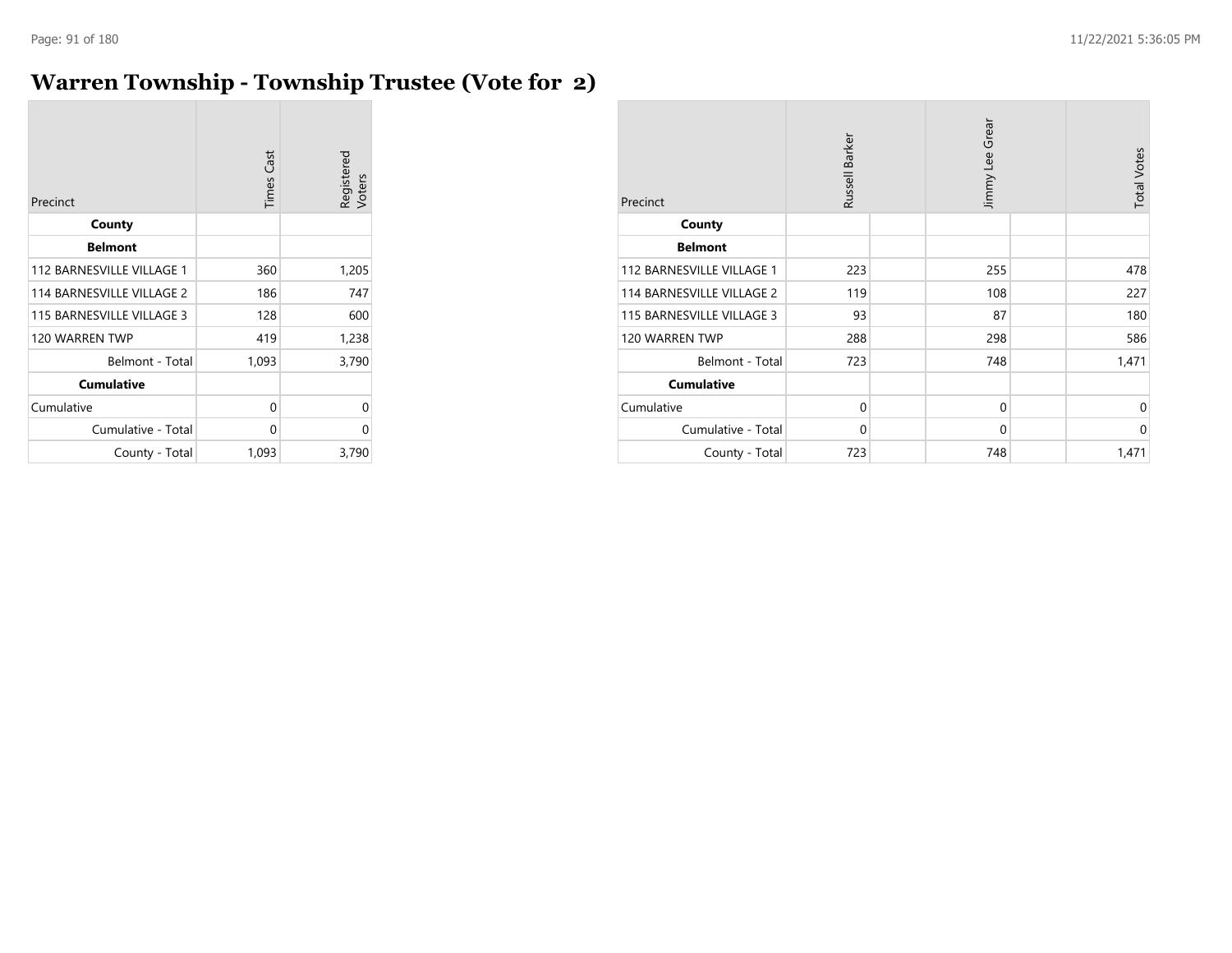**College** 

| Precinct                  | Unresolved<br>Write-In |
|---------------------------|------------------------|
| County                    |                        |
| <b>Belmont</b>            |                        |
| 112 BARNESVILLE VILLAGE 1 | 0                      |
| 114 BARNESVILLE VILLAGE 2 | 0                      |
| 115 BARNESVILLE VILLAGE 3 | 0                      |
| 120 WARREN TWP            | 0                      |
| Belmont - Total           | 0                      |
| <b>Cumulative</b>         |                        |
| Cumulative                | 0                      |
| Cumulative - Total        | ი                      |
| County - Total            | ი                      |

the control of the control of the control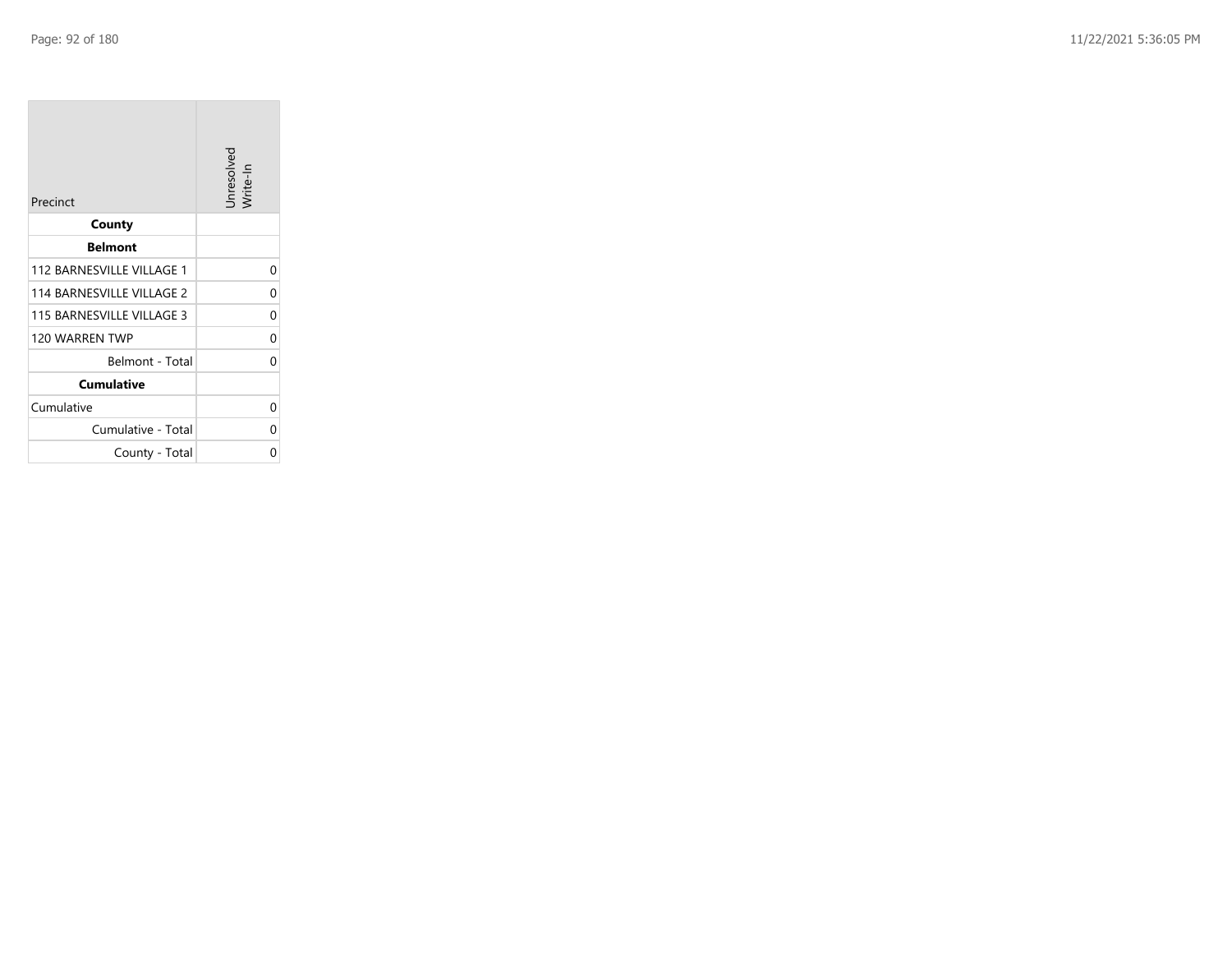#### **Washington Township - Township Trustee (Vote for 2)**

| Precinct                  | <b>Times Cast</b> | Registered<br>Voters |
|---------------------------|-------------------|----------------------|
| County                    |                   |                      |
| <b>Belmont</b>            |                   |                      |
| <b>122 WASHINGTON TWP</b> | 83                | 336                  |
| Belmont - Total           | 83                | 336                  |
| <b>Cumulative</b>         |                   |                      |
| Cumulative                | 0                 | 0                    |
| Cumulative - Total        | $\Omega$          | 0                    |
| County - Total            | 83                | 336                  |

| Precinct           | Paul A. Kanzigg | Larry P. Stukey | <b>Total Votes</b> |
|--------------------|-----------------|-----------------|--------------------|
| County             |                 |                 |                    |
| <b>Belmont</b>     |                 |                 |                    |
| 122 WASHINGTON TWP | 60              | 53              | 113                |
| Belmont - Total    | 60              | 53              | 113                |
| <b>Cumulative</b>  |                 |                 |                    |
| Cumulative         | $\Omega$        | $\mathbf 0$     | 0                  |
| Cumulative - Total | $\Omega$        | $\mathbf 0$     | $\mathbf 0$        |
| County - Total     | 60              | 53              | 113                |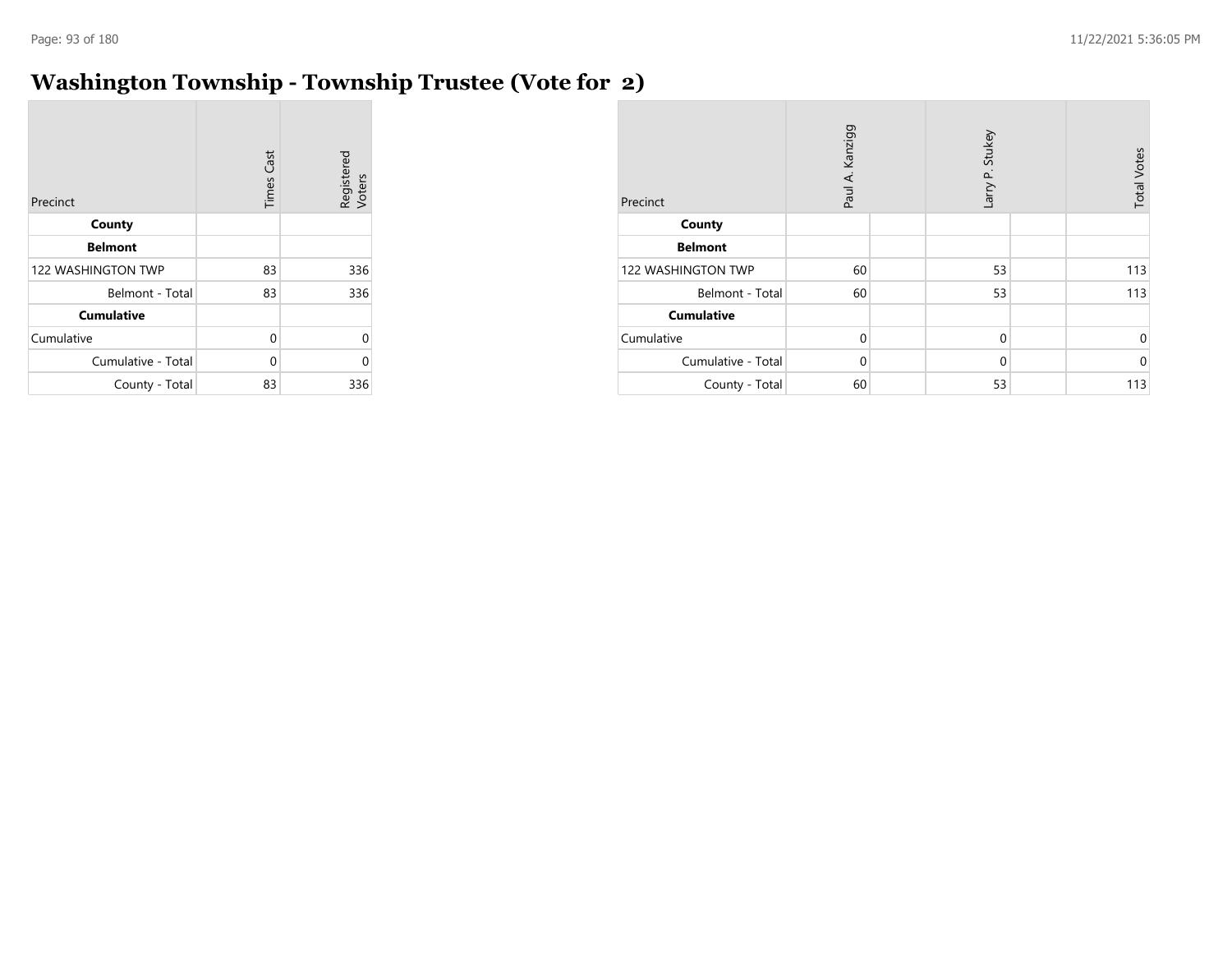| Precinct                  | Unresolved<br>Write-In |
|---------------------------|------------------------|
| County                    |                        |
| <b>Belmont</b>            |                        |
| <b>122 WASHINGTON TWP</b> | 0                      |
| Belmont - Total           | ሰ                      |
| <b>Cumulative</b>         |                        |
| Cumulative                | 0                      |
| Cumulative - Total        | 0                      |
| County - Total            |                        |

the company of the company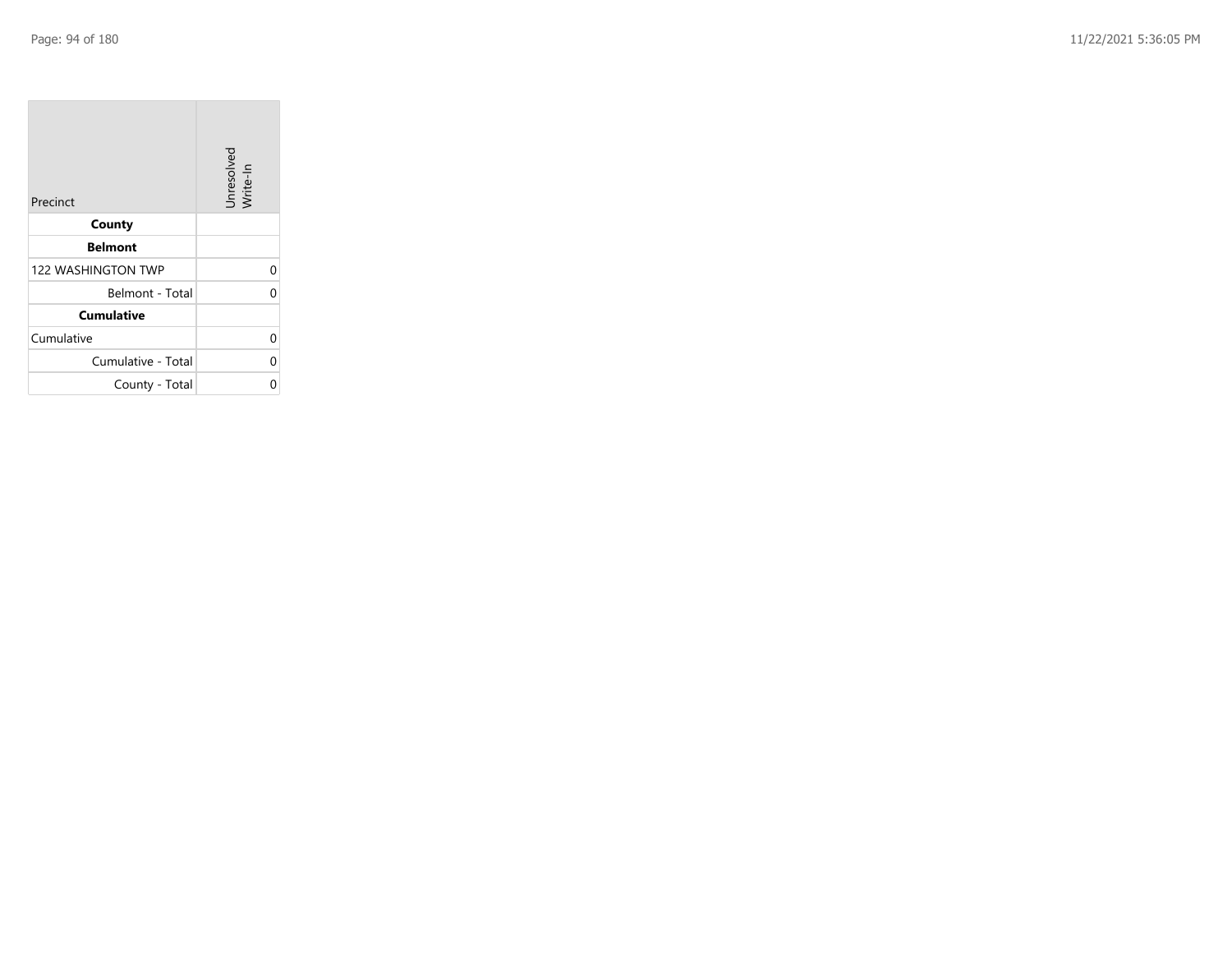$\overline{\phantom{a}}$ 

## **Wayne Township - Township Trustee (Vote for 2)**

| Precinct           | <b>Times Cast</b> | Registered<br>Voters |
|--------------------|-------------------|----------------------|
| County             |                   |                      |
| <b>Belmont</b>     |                   |                      |
| 123 WAYNE TWP      | 142               | 473                  |
| Belmont - Total    | 142               | 473                  |
| <b>Cumulative</b>  |                   |                      |
| Cumulative         | 0                 | U                    |
| Cumulative - Total | 0                 | በ                    |
| County - Total     | 142               | 473                  |

| Precinct           | Davis<br>William E. |  | Rick D. Hagan |  | <b>Total Votes</b> |
|--------------------|---------------------|--|---------------|--|--------------------|
| County             |                     |  |               |  |                    |
| <b>Belmont</b>     |                     |  |               |  |                    |
| 123 WAYNE TWP      | 93                  |  | 113           |  | 206                |
| Belmont - Total    | 93                  |  | 113           |  | 206                |
| <b>Cumulative</b>  |                     |  |               |  |                    |
| Cumulative         | $\mathbf 0$         |  | $\mathbf 0$   |  | 0                  |
| Cumulative - Total | $\Omega$            |  | $\mathbf 0$   |  | $\mathbf 0$        |
| County - Total     | 93                  |  | 113           |  | 206                |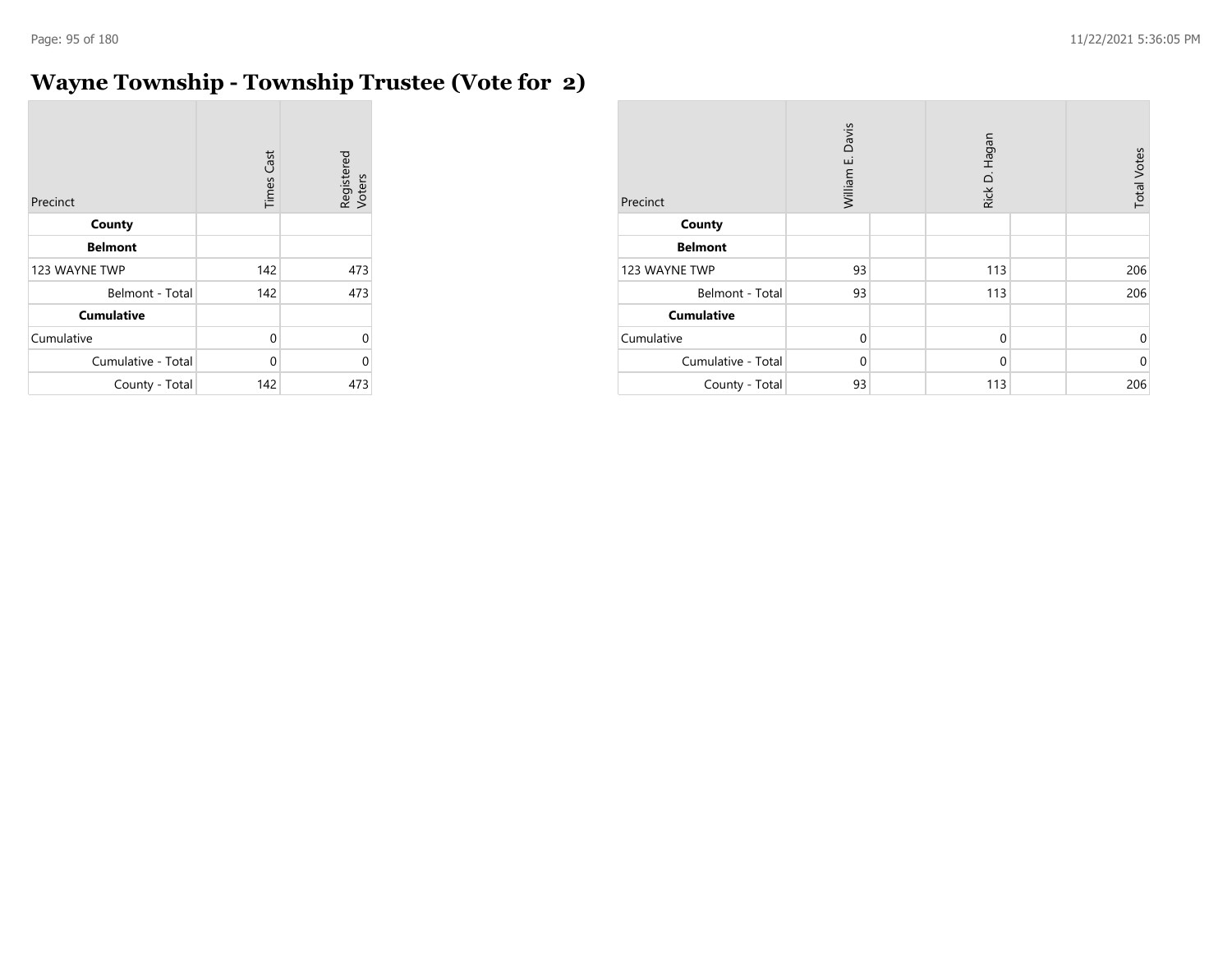| Precinct           | Unresolved<br>Write-In |
|--------------------|------------------------|
| County             |                        |
| <b>Belmont</b>     |                        |
| 123 WAYNE TWP      | 0                      |
| Belmont - Total    | 0                      |
| <b>Cumulative</b>  |                        |
| Cumulative         | 0                      |
| Cumulative - Total | 0                      |
| County - Total     | ი                      |

the company of the company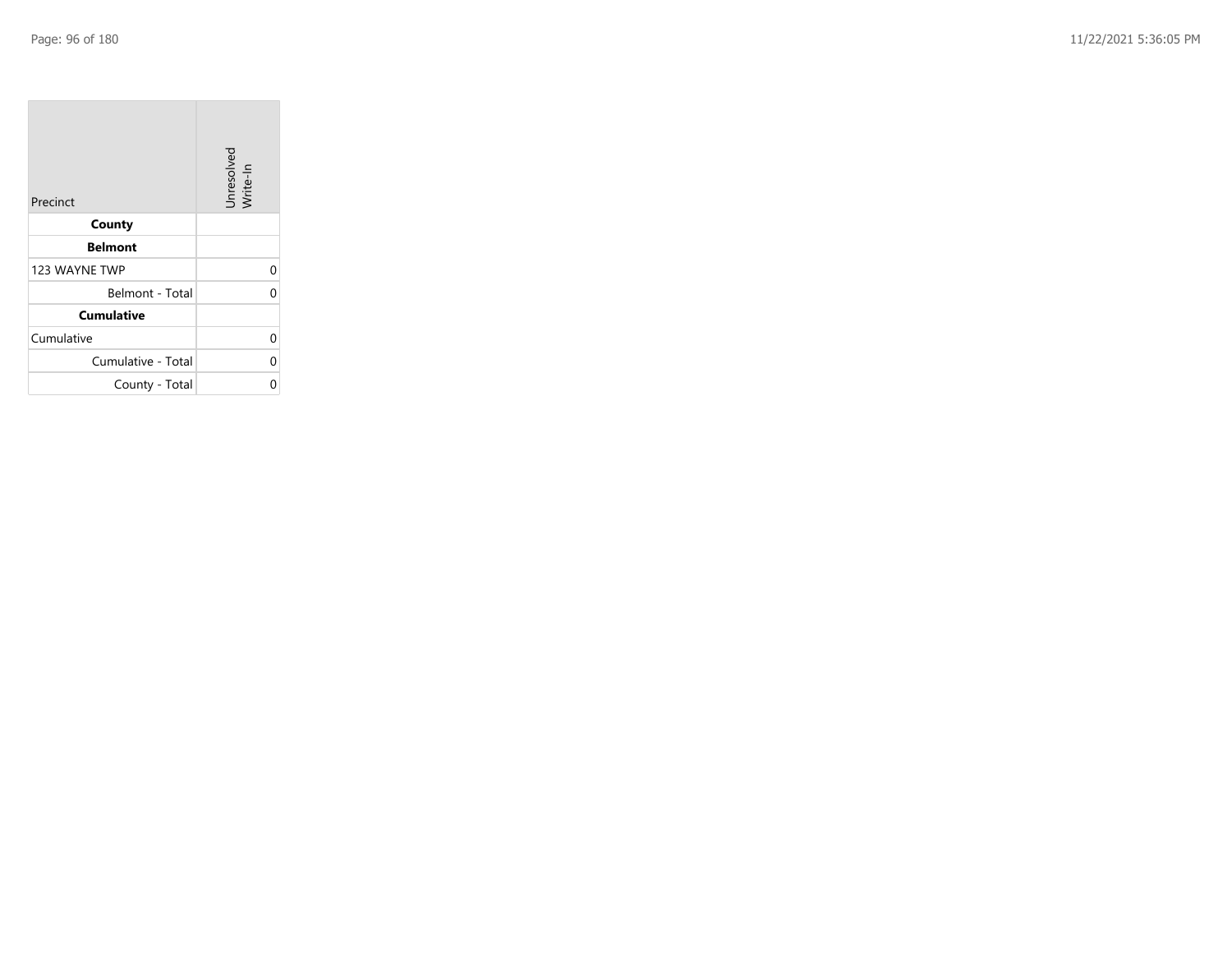#### **Wheeling Township - Township Trustee (Vote for 2)**

| Precinct           | <b>Times Cast</b> | Registered<br>Voters |
|--------------------|-------------------|----------------------|
| County             |                   |                      |
| <b>Belmont</b>     |                   |                      |
| 124 WHEELING TWP 1 | 202               | 579                  |
| 125 WHEELING TWP 2 | 126               | 608                  |
| Belmont - Total    | 328               | 1,187                |
| <b>Cumulative</b>  |                   |                      |
| Cumulative         | 0                 | 0                    |
| Cumulative - Total | 0                 | 0                    |
| County - Total     | 328               | 1,187                |

| Precinct           | Mike Androsko |  | Michael S. Drake |  |
|--------------------|---------------|--|------------------|--|
| County             |               |  |                  |  |
| <b>Belmont</b>     |               |  |                  |  |
| 124 WHEELING TWP 1 | 68            |  | 121              |  |
| 125 WHEELING TWP 2 | 20            |  | 94               |  |
| Belmont - Total    | 88            |  | 215              |  |
| <b>Cumulative</b>  |               |  |                  |  |
| Cumulative         | $\Omega$      |  | $\mathbf{0}$     |  |
| Cumulative - Total | 0             |  | 0                |  |
| County - Total     | 88            |  | 215              |  |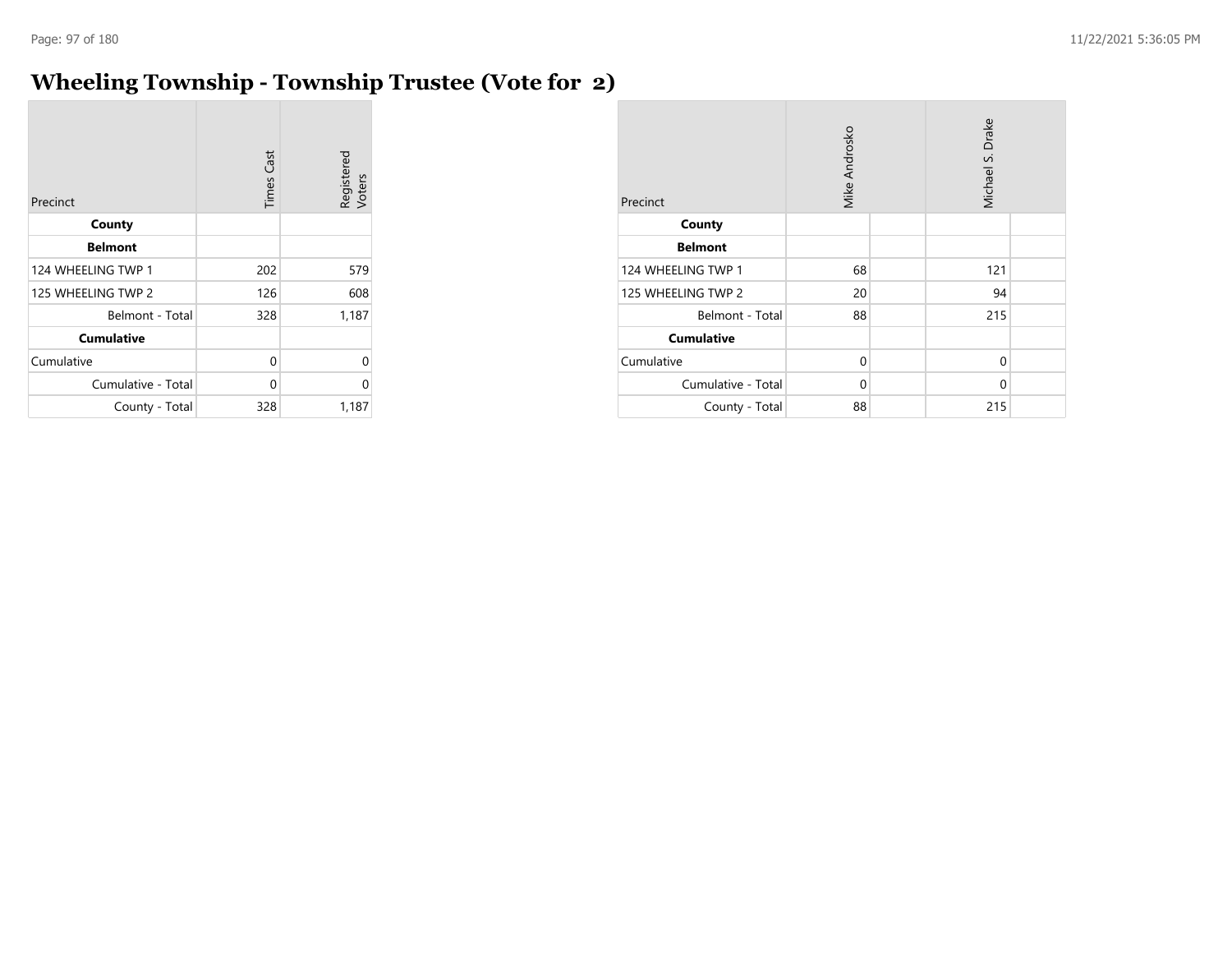| Precinct           | Richard Verardi | <b>Total Votes</b> | Unresolved<br>Write-In |
|--------------------|-----------------|--------------------|------------------------|
| County             |                 |                    |                        |
| <b>Belmont</b>     |                 |                    |                        |
| 124 WHEELING TWP 1 | 126             | 315                | $\Omega$               |
| 125 WHEELING TWP 2 | 91              | 205                | $\Omega$               |
| Belmont - Total    | 217             | 520                | $\Omega$               |
| <b>Cumulative</b>  |                 |                    |                        |
| Cumulative         | 0               | $\mathbf 0$        | $\Omega$               |
| Cumulative - Total | $\mathbf 0$     | $\Omega$           | $\Omega$               |
| County - Total     | 217             | 520                | 0                      |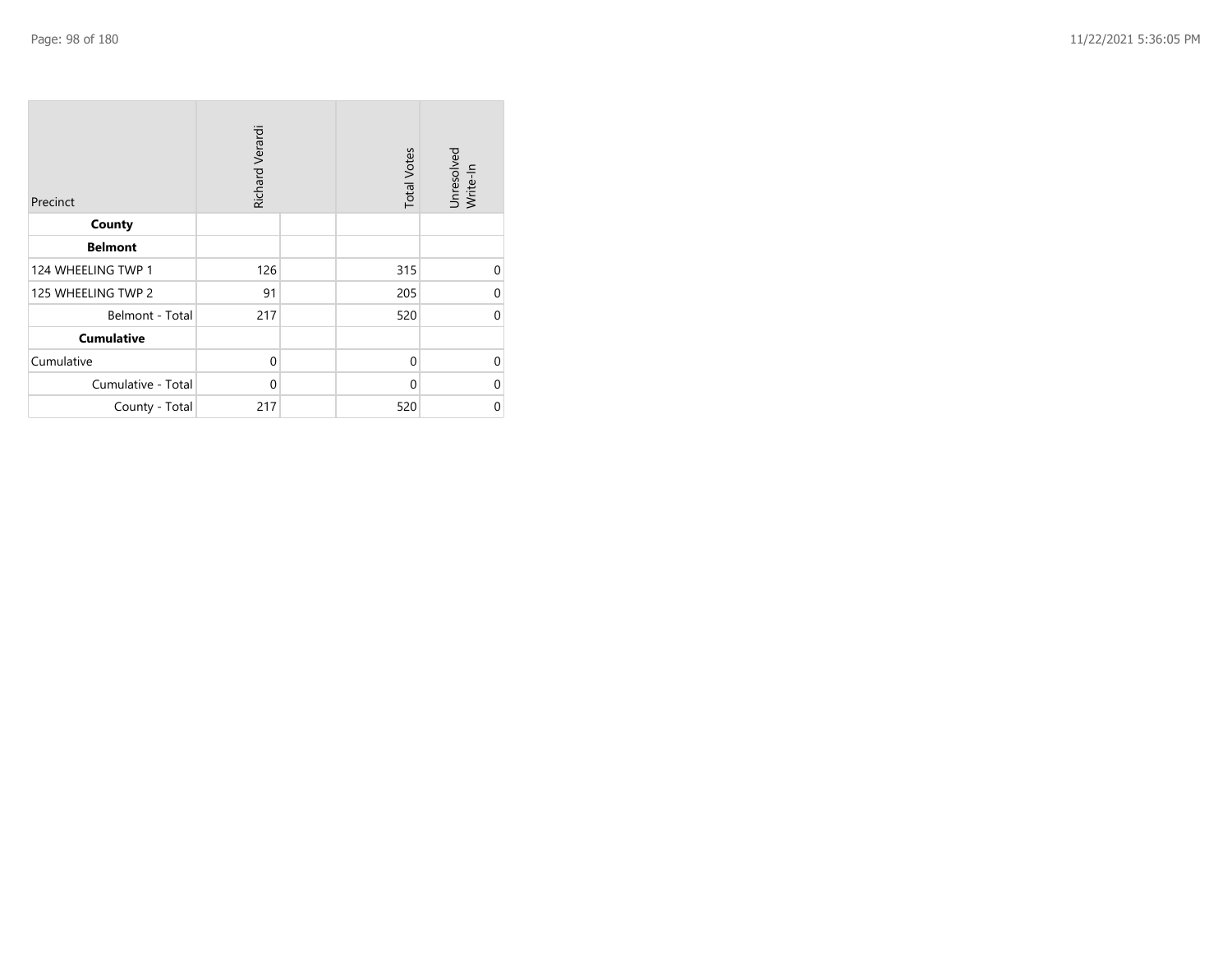## **York Township - Township Trustee (Vote for 2)**

| Precinct                                    | <b>Times Cast</b> | Registered<br>Voters |
|---------------------------------------------|-------------------|----------------------|
| County                                      |                   |                      |
| <b>Belmont</b>                              |                   |                      |
| <b>127 POWHATAN POINT</b><br><b>VILLAGE</b> | 217               | 959                  |
| 129 YORK TWP                                | 113               | 613                  |
| Belmont - Total                             | 330               | 1,572                |
| <b>Cumulative</b>                           |                   |                      |
| Cumulative                                  | 0                 | 0                    |
| Cumulative - Total                          | 0                 | U                    |
| County - Total                              | 330               | 1,572                |

| Precinct                             | Robert K. Graham | Ronald R. Graham | <b>Total Votes</b> |
|--------------------------------------|------------------|------------------|--------------------|
| County                               |                  |                  |                    |
| <b>Belmont</b>                       |                  |                  |                    |
| <b>127 POWHATAN POINT</b><br>VILLAGE | 133              | 115              | 248                |
| 129 YORK TWP                         | 75               | 78               | 153                |
| Belmont - Total                      | 208              | 193              | 401                |
| <b>Cumulative</b>                    |                  |                  |                    |
| Cumulative                           | $\Omega$         | $\mathbf 0$      | $\mathbf 0$        |
| Cumulative - Total                   | $\mathbf 0$      | $\mathbf 0$      | $\mathbf 0$        |
| County - Total                       | 208              | 193              | 401                |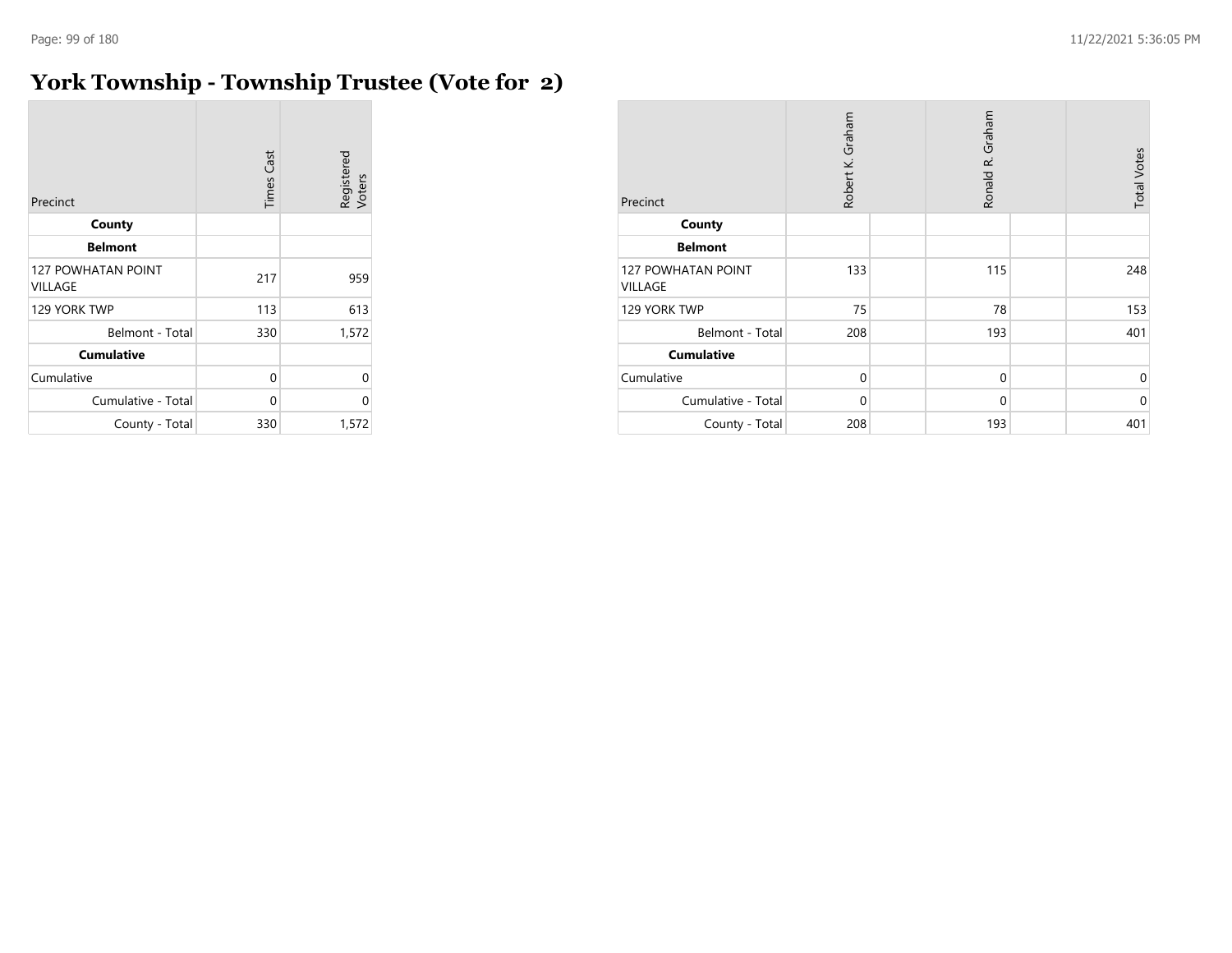| Precinct                                    | Unresolved<br>Write-In |
|---------------------------------------------|------------------------|
| County                                      |                        |
| <b>Belmont</b>                              |                        |
| <b>127 POWHATAN POINT</b><br><b>VILLAGE</b> | 0                      |
| 129 YORK TWP                                | 0                      |
| Belmont - Total                             | 0                      |
| <b>Cumulative</b>                           |                        |
| Cumulative                                  | 0                      |
| Cumulative - Total                          | 0                      |
| County - Total                              | Ω                      |

**State State**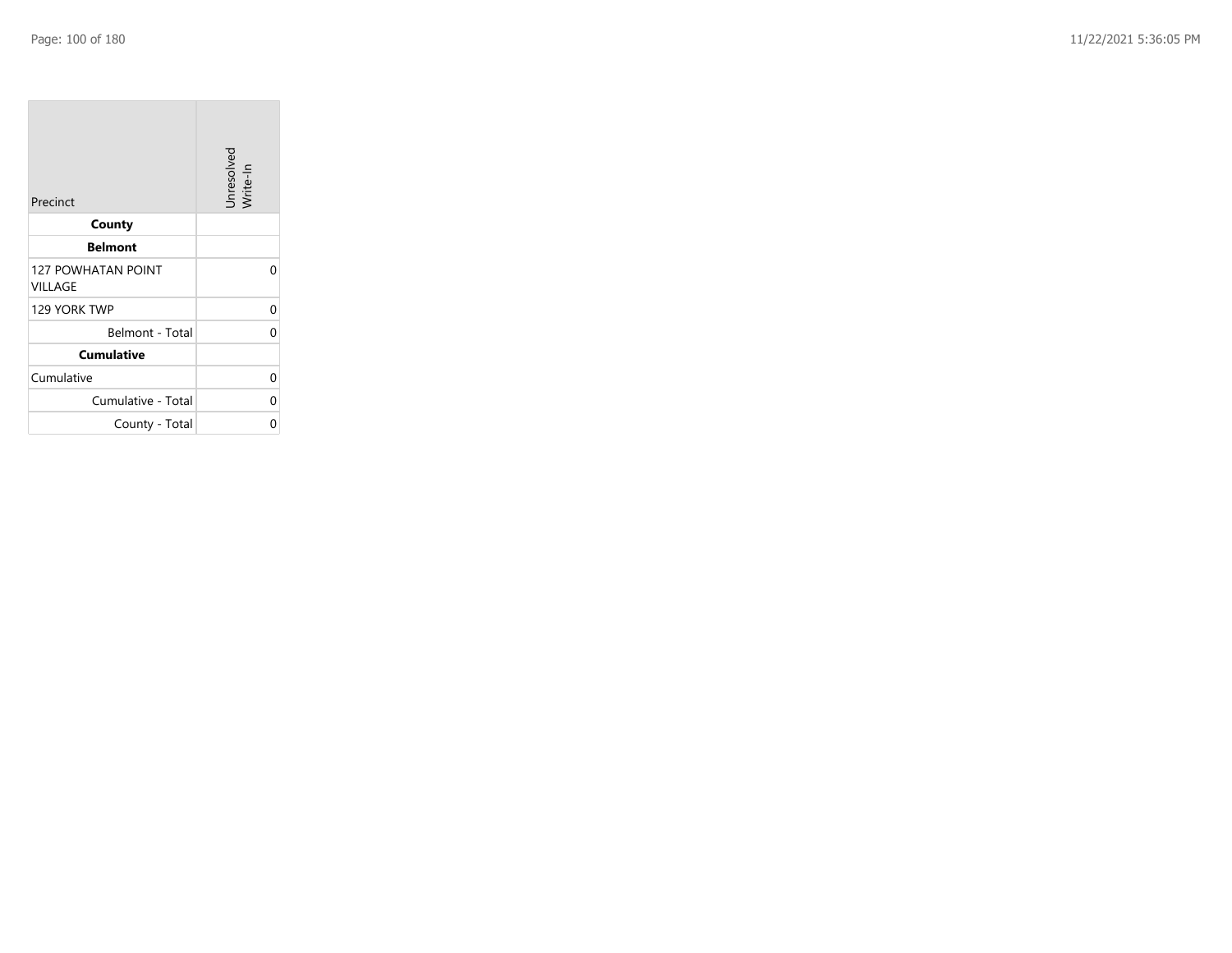#### **Jefferson County Educational Service Center (Vote for 3)**

| Precinct              | <b>Times Cast</b> | Registered<br>Voters |
|-----------------------|-------------------|----------------------|
| County                |                   |                      |
| <b>Belmont</b>        |                   |                      |
| 077 YORKVILLE VILLAGE | 82                | 278                  |
| 078 PEASE TWP 4       | 25                | 91                   |
| 079 PEASE TWP 5       | 61                | 200                  |
| Belmont - Total       | 168               | 569                  |
| <b>Cumulative</b>     |                   |                      |
| Cumulative            | 0                 | 0                    |
| Cumulative - Total    | 0                 | 0                    |
| County - Total        | 168               | 569                  |

| Precinct              | Barbara Donahue<br>Cunningham |  |    |  | Larry George |  |
|-----------------------|-------------------------------|--|----|--|--------------|--|
| County                |                               |  |    |  |              |  |
| <b>Belmont</b>        |                               |  |    |  |              |  |
| 077 YORKVILLE VILLAGE | 52                            |  | 37 |  |              |  |
| 078 PEASE TWP 4       | 11                            |  | 11 |  |              |  |
| 079 PEASE TWP 5       | 46                            |  | 27 |  |              |  |
| Belmont - Total       | 109                           |  | 75 |  |              |  |
| <b>Cumulative</b>     |                               |  |    |  |              |  |
| Cumulative            | $\Omega$                      |  | 0  |  |              |  |
| Cumulative - Total    | 0                             |  | 0  |  |              |  |
| County - Total        | 109                           |  | 75 |  |              |  |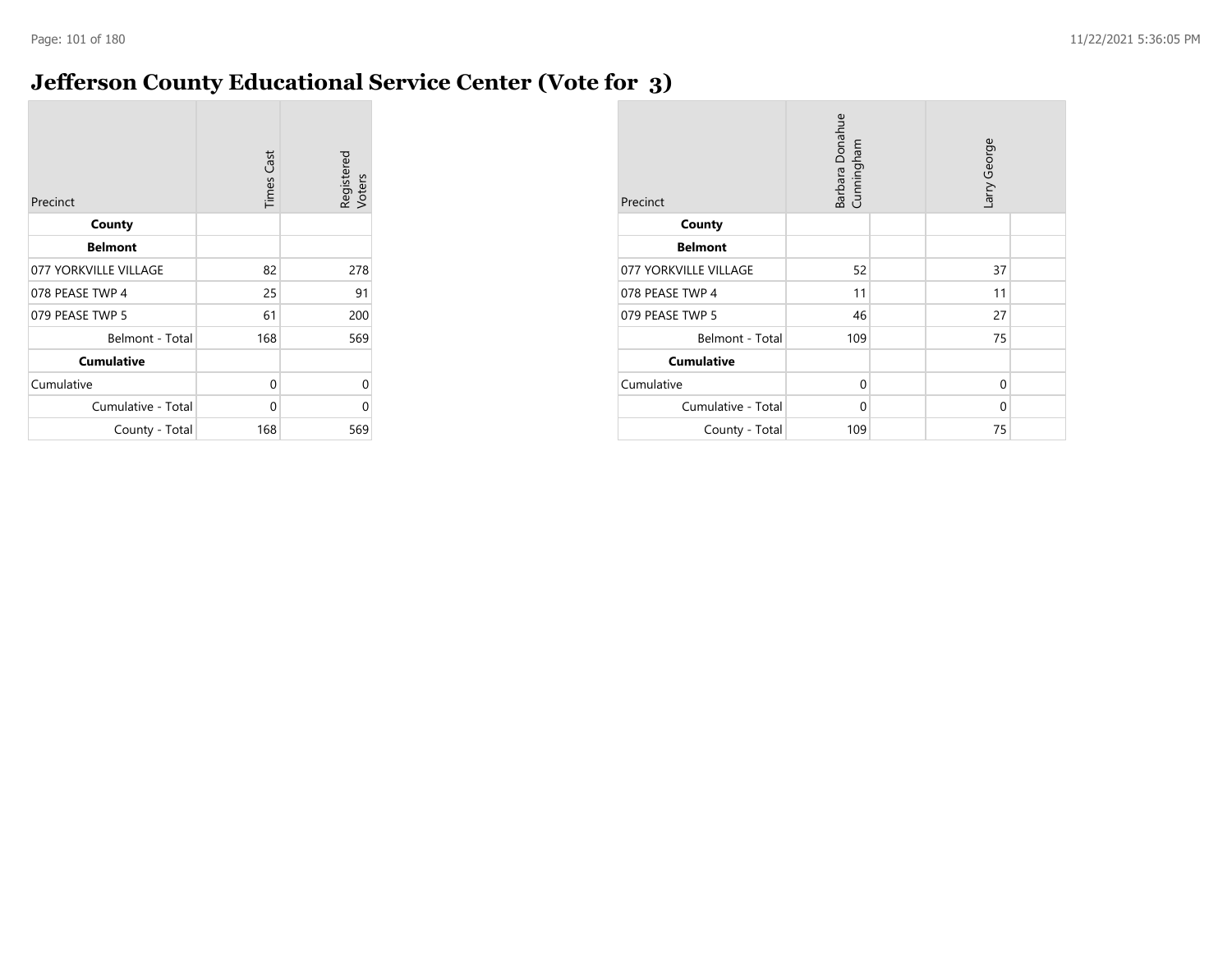| Precinct              | Barry Gullen | <b>Total Votes</b> | Unresolved<br>Write-In |
|-----------------------|--------------|--------------------|------------------------|
| County                |              |                    |                        |
| <b>Belmont</b>        |              |                    |                        |
| 077 YORKVILLE VILLAGE | 34           | 123                | $\mathbf 0$            |
| 078 PEASE TWP 4       | 11           | 33                 | $\Omega$               |
| 079 PEASE TWP 5       | 21           | 94                 | $\Omega$               |
| Belmont - Total       | 66           | 250                | $\Omega$               |
| <b>Cumulative</b>     |              |                    |                        |
| Cumulative            | 0            | $\mathbf 0$        | $\Omega$               |
| Cumulative - Total    | $\mathbf 0$  | $\mathbf 0$        | $\Omega$               |
| County - Total        | 66           | 250                | $\mathbf 0$            |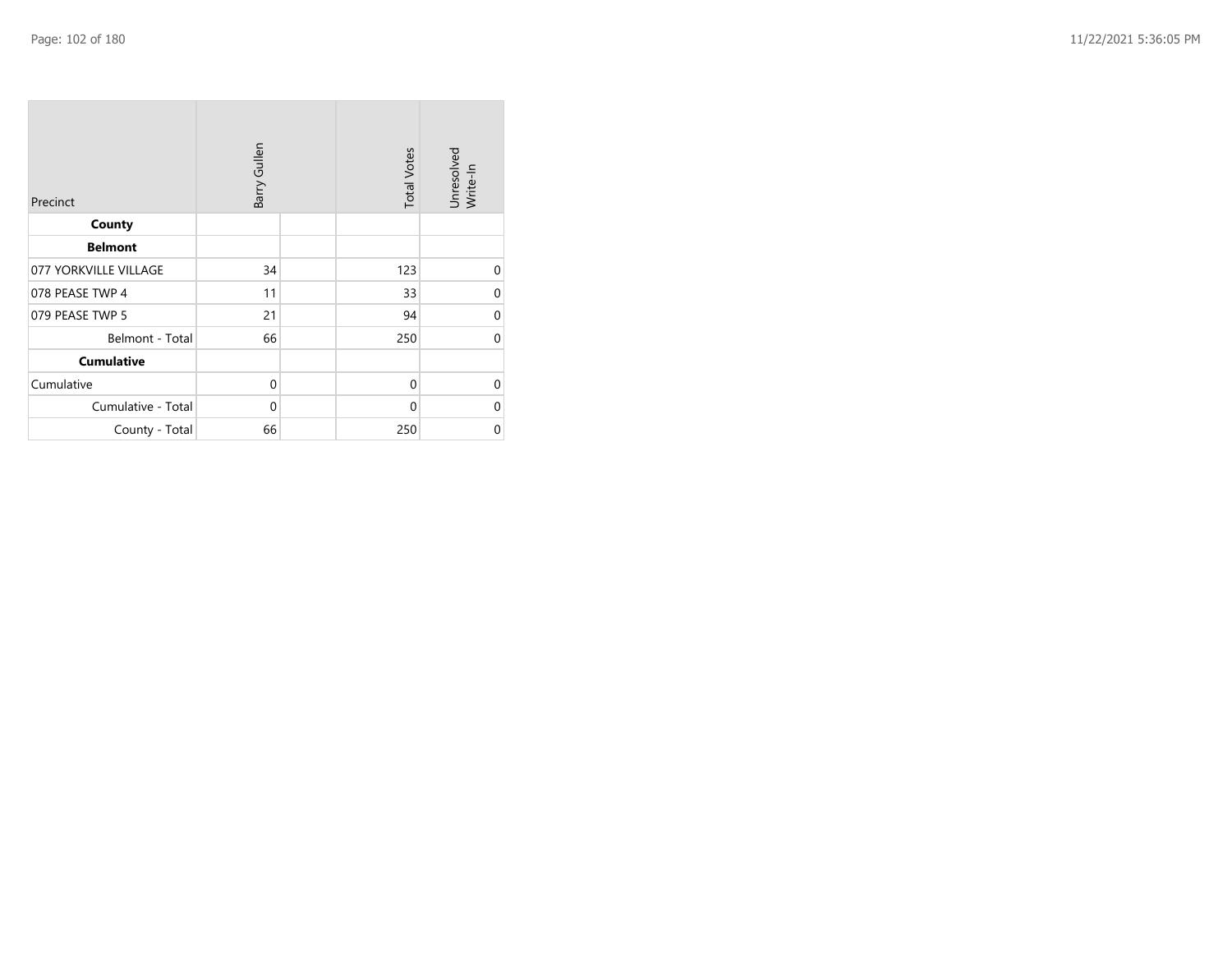# **Jefferson County Educational Service Center - Unexpired Term (Vote for 1)**

| Precinct              | <b>Times Cast</b> | Registered<br>Voters |
|-----------------------|-------------------|----------------------|
| County                |                   |                      |
| <b>Belmont</b>        |                   |                      |
| 077 YORKVILLE VILLAGE | 82                | 278                  |
| 078 PEASE TWP 4       | 25                | 91                   |
| 079 PEASE TWP 5       | 61                | 200                  |
| Belmont - Total       | 168               | 569                  |
| <b>Cumulative</b>     |                   |                      |
| Cumulative            | 0                 | 0                    |
| Cumulative - Total    | 0                 | U                    |
| County - Total        | 168               | 569                  |

| Precinct              | Toni Jean Dondzila | <b>Total Votes</b> | Unresolved<br>Write-In |
|-----------------------|--------------------|--------------------|------------------------|
| County                |                    |                    |                        |
| <b>Belmont</b>        |                    |                    |                        |
| 077 YORKVILLE VILLAGE | 54                 | 54                 | 0                      |
| 078 PEASE TWP 4       | 16                 | 16                 | $\Omega$               |
| 079 PEASE TWP 5       | 43                 | 43                 | $\Omega$               |
| Belmont - Total       | 113                | 113                | $\Omega$               |
| <b>Cumulative</b>     |                    |                    |                        |
| Cumulative            | $\mathbf 0$        | 0                  | $\Omega$               |
| Cumulative - Total    | 0                  | 0                  | 0                      |
| County - Total        | 113                | 113                | 0                      |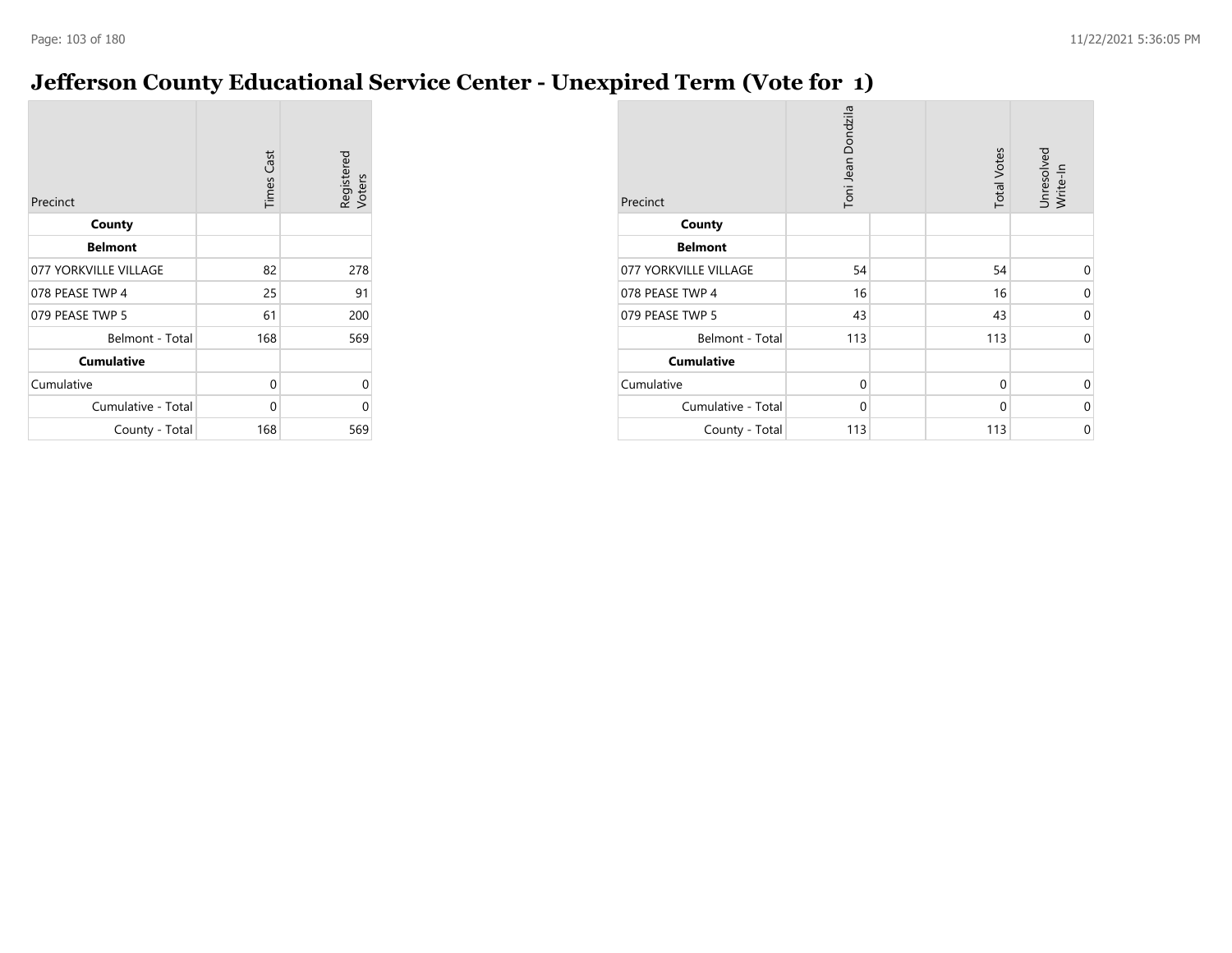#### **Ohio Valley Educational Service Center Northern (Vote for 3)**

| Precinct                             | <b>Times Cast</b> | Registered<br>Voters |
|--------------------------------------|-------------------|----------------------|
| County                               |                   |                      |
| <b>Belmont</b>                       |                   |                      |
| 061 MEAD TWP 1                       | 2                 | 3                    |
| <b>122 WASHINGTON TWP</b>            | 69                | 281                  |
| 123 WAYNE TWP                        | 92                | 234                  |
| <b>127 POWHATAN POINT</b><br>VILLAGE | 217               | 959                  |
| 129 YORK TWP                         | 113               | 613                  |
| Belmont - Total                      | 493               | 2,090                |
| <b>Cumulative</b>                    |                   |                      |
| Cumulative                           | $\Omega$          | 0                    |
| Cumulative - Total                   | 0                 | 0                    |
| County - Total                       | 493               | 2,090                |

| Precinct                      | Woody Biggs |  | Robert D. Burrow |  | <b>Total Votes</b> |
|-------------------------------|-------------|--|------------------|--|--------------------|
| County                        |             |  |                  |  |                    |
| <b>Belmont</b>                |             |  |                  |  |                    |
| 061 MEAD TWP 1                | $\mathbf 0$ |  | $\mathbf 0$      |  | $\mathbf 0$        |
| 122 WASHINGTON TWP            | 17          |  | 44               |  | 61                 |
| 123 WAYNE TWP                 | 24          |  | 62               |  | 86                 |
| 127 POWHATAN POINT<br>VILLAGE | 76          |  | 95               |  | 171                |
| 129 YORK TWP                  | 53          |  | 62               |  | 115                |
| Belmont - Total               | 170         |  | 263              |  | 433                |
| <b>Cumulative</b>             |             |  |                  |  |                    |
| Cumulative                    | $\mathbf 0$ |  | $\mathbf 0$      |  | 0                  |
| Cumulative - Total            | $\mathbf 0$ |  | $\mathbf 0$      |  | $\Omega$           |
| County - Total                | 170         |  | 263              |  | 433                |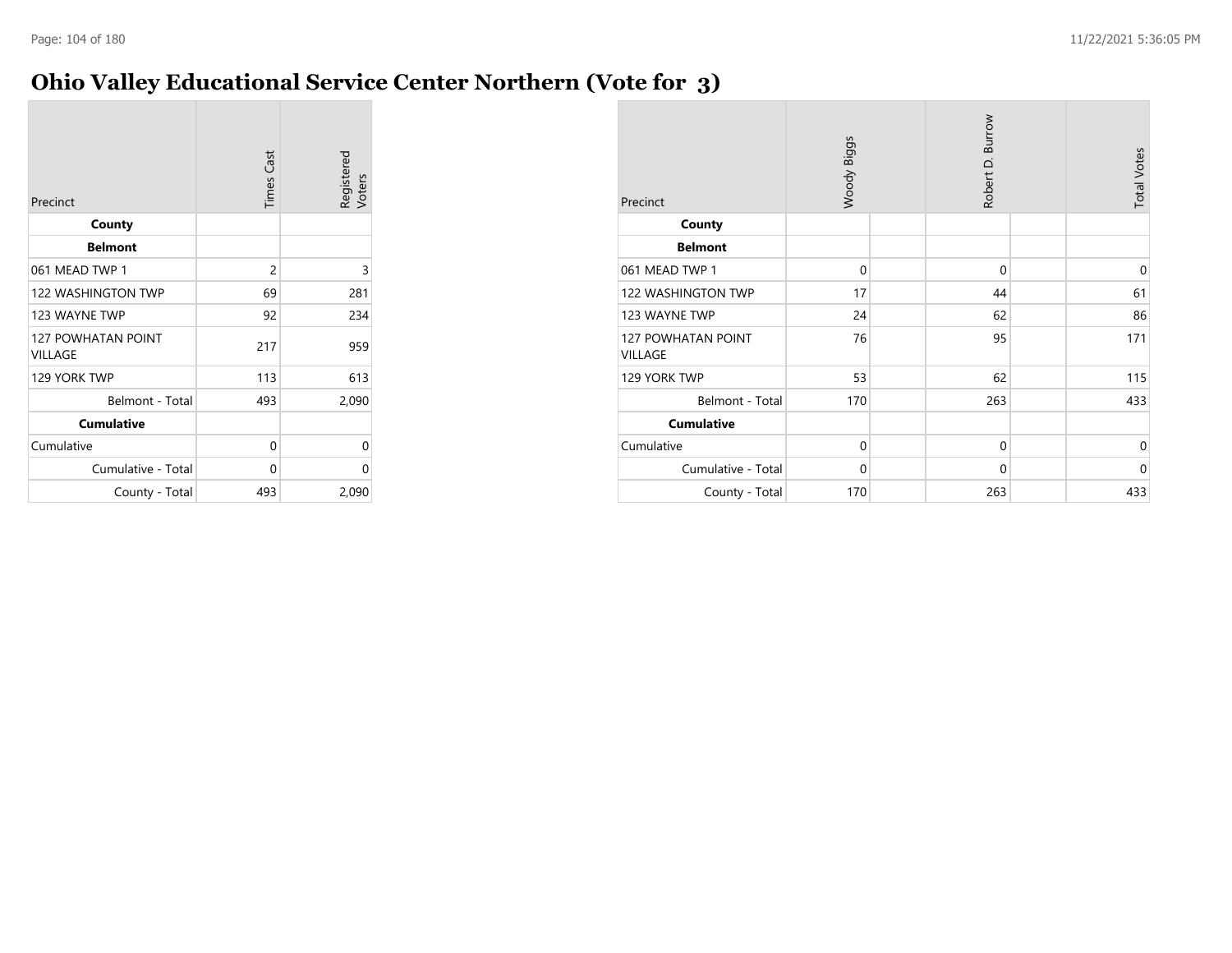| Precinct                             | Lori Parri<br>Qualified Write In | Unresolved<br>Write-In |
|--------------------------------------|----------------------------------|------------------------|
| County                               |                                  |                        |
| <b>Belmont</b>                       |                                  |                        |
| 061 MEAD TWP 1                       | 0                                | 0                      |
| <b>122 WASHINGTON TWP</b>            | 0                                | 1                      |
| 123 WAYNE TWP                        | 0                                | 1                      |
| <b>127 POWHATAN POINT</b><br>VILLAGE | $\Omega$                         | 1                      |
| 129 YORK TWP                         | 0                                | 1                      |
| Belmont - Total                      | 0                                | 4                      |
| <b>Cumulative</b>                    |                                  |                        |
| Cumulative                           | $\mathbf 0$                      | $\mathbf 0$            |
| Cumulative - Total                   | 0                                | 0                      |
| County - Total                       | 0                                | 4                      |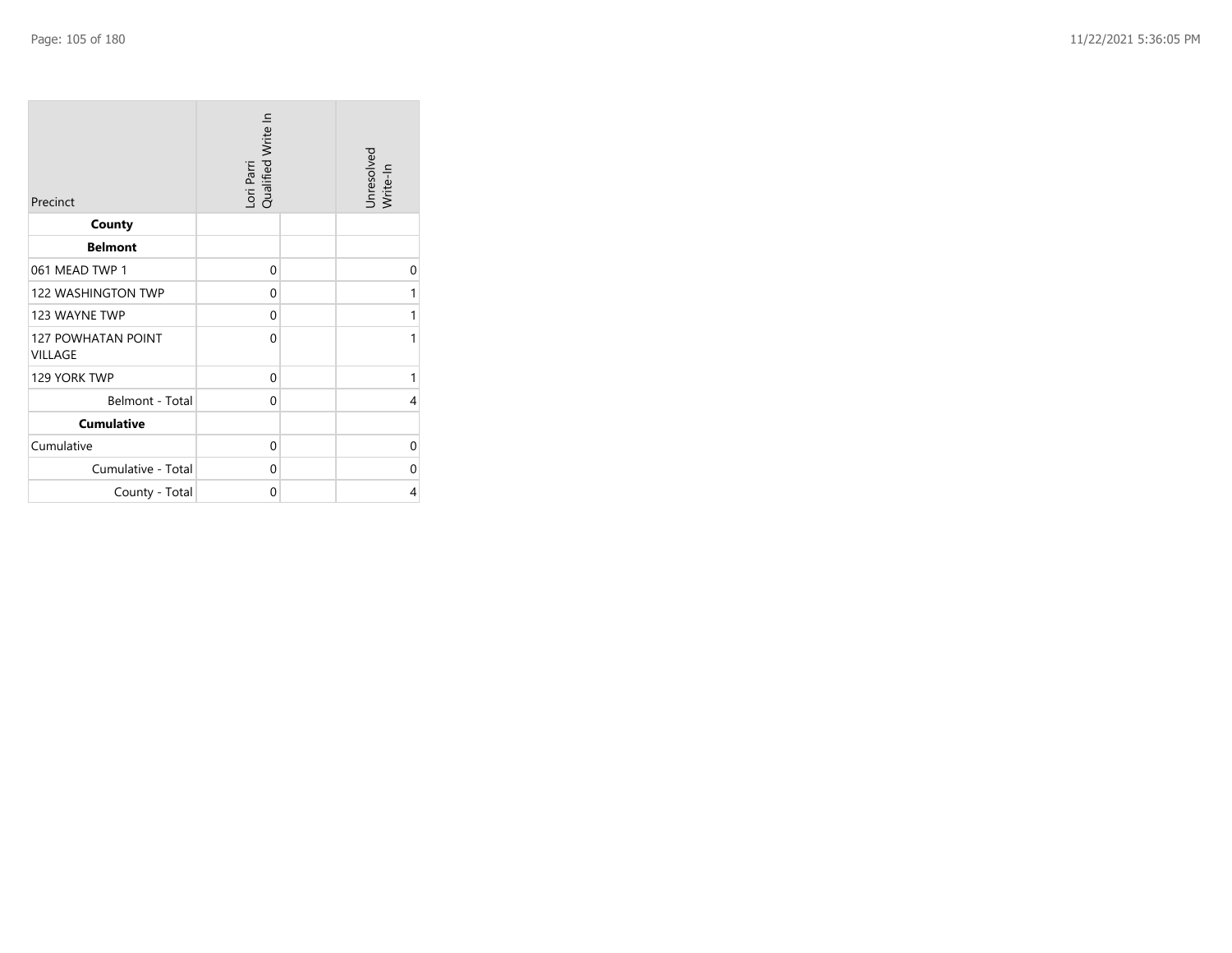## **Ohio Valley Educational Service Center Northern - Unexpired Term (Vote for 3)**

| Precinct                             | <b>Times</b> Cast | Registered<br>Voters |
|--------------------------------------|-------------------|----------------------|
| County                               |                   |                      |
| <b>Belmont</b>                       |                   |                      |
| 061 MEAD TWP 1                       | 2                 | 3                    |
| <b>122 WASHINGTON TWP</b>            | 69                | 281                  |
| 123 WAYNE TWP                        | 92                | 234                  |
| <b>127 POWHATAN POINT</b><br>VILLAGE | 217               | 959                  |
| 129 YORK TWP                         | 113               | 613                  |
| Belmont - Total                      | 493               | 2,090                |
| <b>Cumulative</b>                    |                   |                      |
| Cumulative                           | 0                 | 0                    |
| Cumulative - Total                   | 0                 | 0                    |
| County - Total                       | 493               | 2,090                |

| Precinct                             | Stephen B. Ogle |  | Lynn Warner |  | <b>Total Votes</b> |
|--------------------------------------|-----------------|--|-------------|--|--------------------|
| County                               |                 |  |             |  |                    |
| <b>Belmont</b>                       |                 |  |             |  |                    |
| 061 MEAD TWP 1                       | $\mathbf 0$     |  | $\mathbf 0$ |  | 0                  |
| 122 WASHINGTON TWP                   | 26              |  | 22          |  | 48                 |
| 123 WAYNE TWP                        | 31              |  | 29          |  | 60                 |
| <b>127 POWHATAN POINT</b><br>VILLAGE | 69              |  | 92          |  | 161                |
| 129 YORK TWP                         | 47              |  | 58          |  | 105                |
| Belmont - Total                      | 173             |  | 201         |  | 374                |
| <b>Cumulative</b>                    |                 |  |             |  |                    |
| Cumulative                           | $\mathbf 0$     |  | $\mathbf 0$ |  | 0                  |
| Cumulative - Total                   | 0               |  | 0           |  | 0                  |
| County - Total                       | 173             |  | 201         |  | 374                |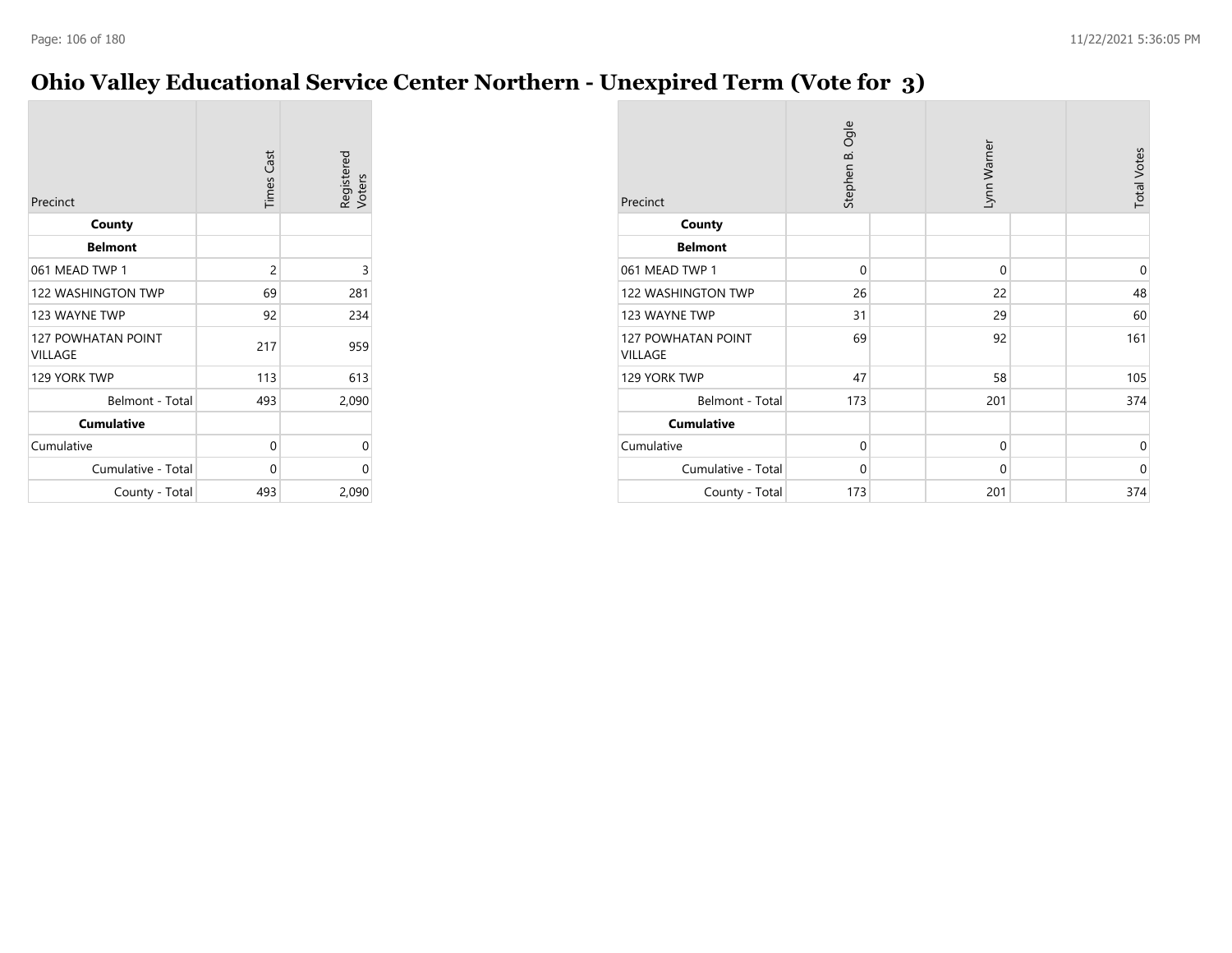**College** 

| Precinct                             | Unresolved<br>Write-In |
|--------------------------------------|------------------------|
| County                               |                        |
| <b>Belmont</b>                       |                        |
| 061 MEAD TWP 1                       | 0                      |
| 122 WASHINGTON TWP                   | 0                      |
| 123 WAYNE TWP                        | 0                      |
| <b>127 POWHATAN POINT</b><br>VILLAGE | 0                      |
| 129 YORK TWP                         | 0                      |
| Belmont - Total                      | 0                      |
| <b>Cumulative</b>                    |                        |
| Cumulative                           | 0                      |
| Cumulative - Total                   | 0                      |
| County - Total                       | 0                      |

the control of the control of the control of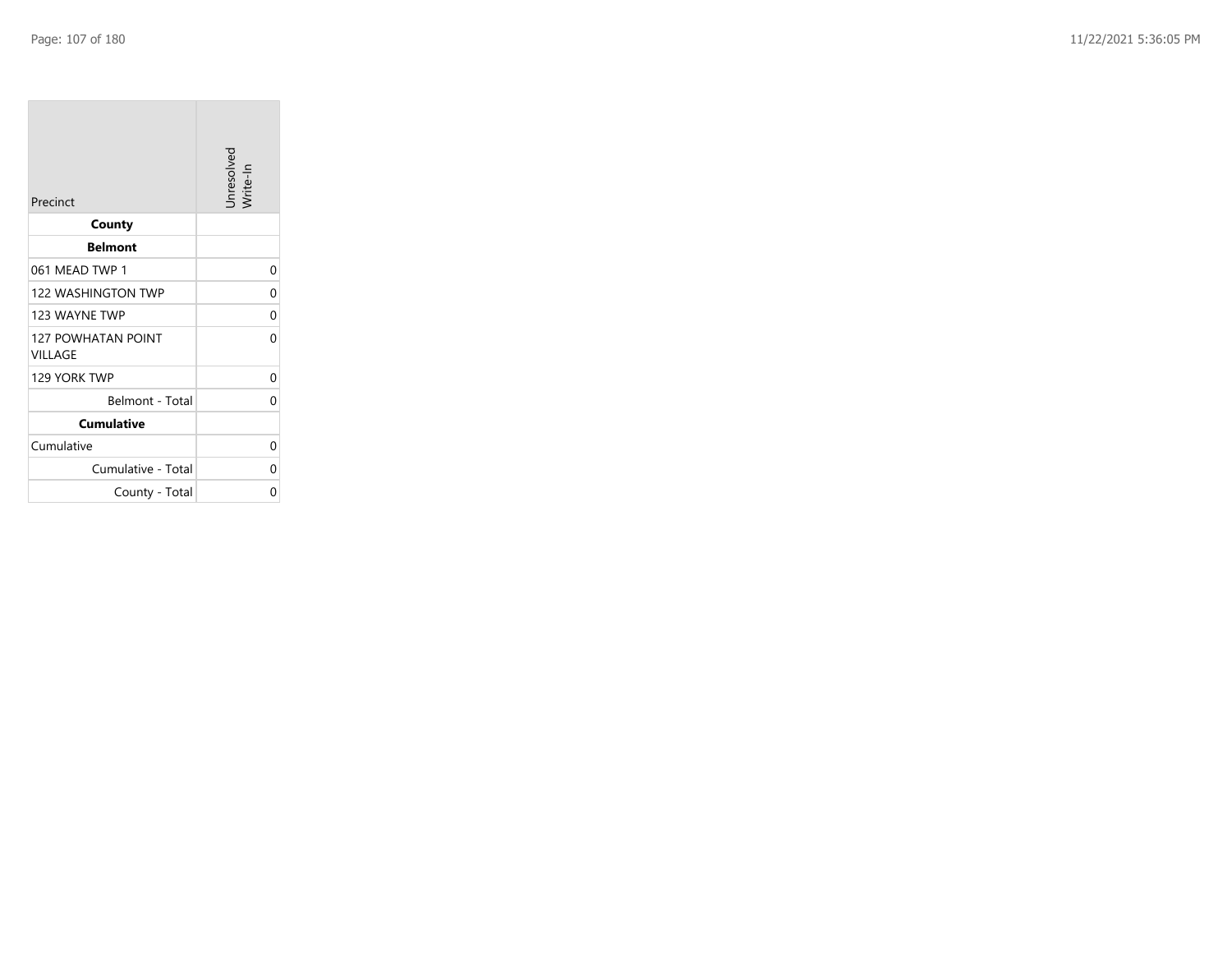# **Barnesville Exempted Village School District - School Board (Vote for 3)**

| Precinct                  | <b>Times</b> Cast | Registered<br>Voters |
|---------------------------|-------------------|----------------------|
| County                    |                   |                      |
| <b>Belmont</b>            |                   |                      |
| 046 FLUSHING TWP 1        | 0                 | 2                    |
| 047 FLUSHING TWP 2        | 27                | 93                   |
| 050 GOSHEN TWP            | $\overline{c}$    | 21                   |
| 052 KIRKWOOD TWP          | 52                | 247                  |
| 107 SOMERSET TWP 1        | 216               | 497                  |
| 108 SOMERSET TWP 2        | 93                | 238                  |
| 112 BARNESVILLE VILLAGE 1 | 360               | 1,205                |
| 114 BARNESVILLE VILLAGE 2 | 186               | 747                  |
| 115 BARNESVILLE VILLAGE 3 | 128               | 600                  |
| 120 WARREN TWP            | 419               | 1,238                |
| 123 WAYNE TWP             | 41                | 159                  |
| Belmont - Total           | 1,524             | 5,047                |
| <b>Cumulative</b>         |                   |                      |
| Cumulative                | 0                 | 0                    |
| Cumulative - Total        | 0                 | 0                    |
| County - Total            | 1,524             | 5,047                |

| Precinct                  | Robert D. Miller |  | Janice Milliken |  |
|---------------------------|------------------|--|-----------------|--|
| County                    |                  |  |                 |  |
| <b>Belmont</b>            |                  |  |                 |  |
| 046 FLUSHING TWP 1        | $\mathbf 0$      |  | 0               |  |
| 047 FLUSHING TWP 2        | 10               |  | 8               |  |
| 050 GOSHEN TWP            | 1                |  | $\Omega$        |  |
| 052 KIRKWOOD TWP          | 21               |  | 23              |  |
| 107 SOMERSET TWP 1        | 91               |  | 65              |  |
| 108 SOMERSET TWP 2        | 40               |  | 38              |  |
| 112 BARNESVILLE VILLAGE 1 | 125              |  | 165             |  |
| 114 BARNESVILLE VILLAGE 2 | 62               |  | 85              |  |
| 115 BARNESVILLE VILLAGE 3 | 52               |  | 60              |  |
| 120 WARREN TWP            | 164              |  | 174             |  |
| 123 WAYNE TWP             | 17               |  | 14              |  |
| Belmont - Total           | 583              |  | 632             |  |
| <b>Cumulative</b>         |                  |  |                 |  |
| Cumulative                | $\Omega$         |  | $\Omega$        |  |
| Cumulative - Total        | $\Omega$         |  | 0               |  |
| County - Total            | 583              |  | 632             |  |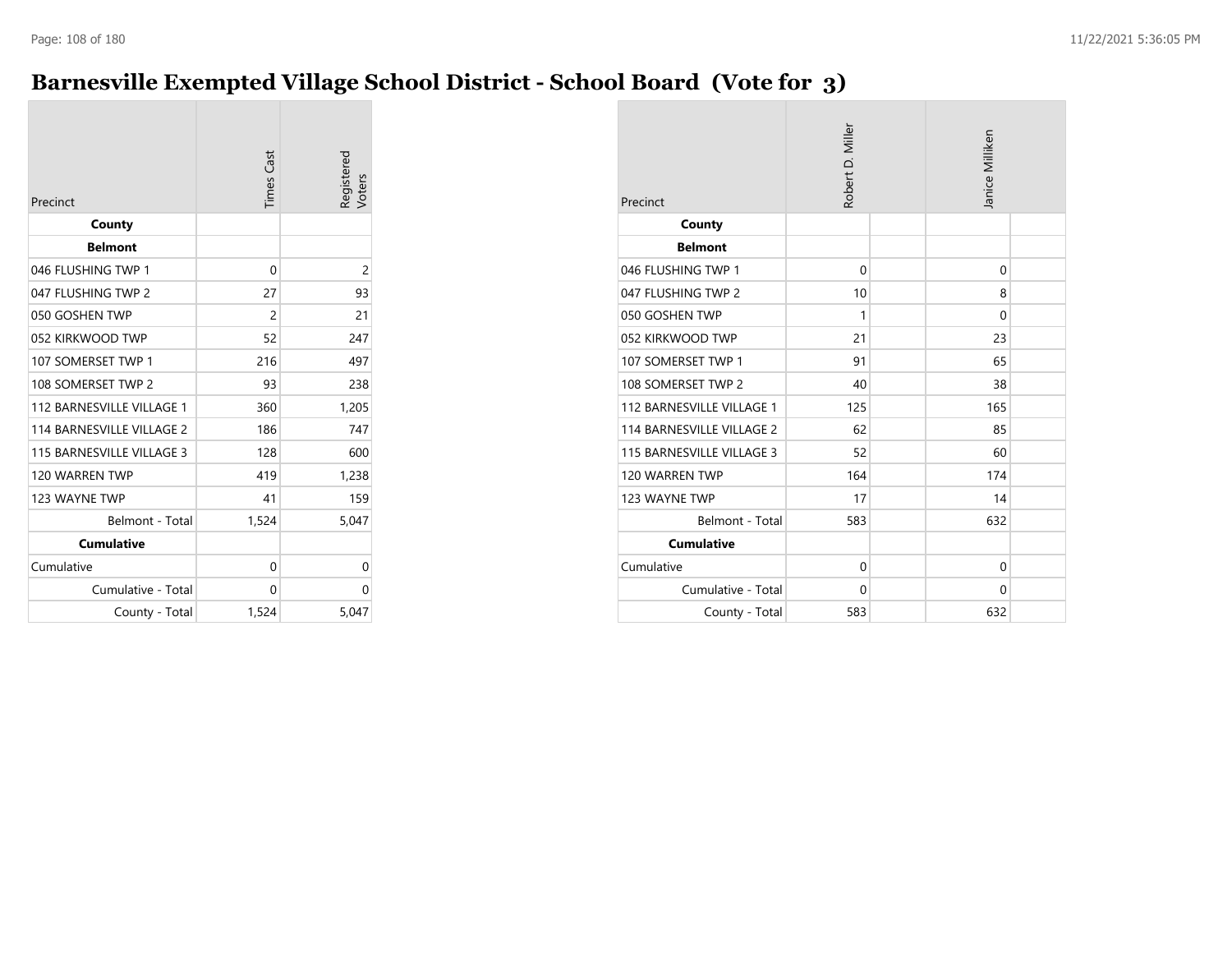| Precinct                  | Leslie Shultz | Kenneth Triplett | Tammy Wells    | <b>Total Votes</b> | Unresolved<br>Write-In |
|---------------------------|---------------|------------------|----------------|--------------------|------------------------|
| County                    |               |                  |                |                    |                        |
| <b>Belmont</b>            |               |                  |                |                    |                        |
| 046 FLUSHING TWP 1        | $\mathbf 0$   | $\mathbf 0$      | $\mathbf 0$    | $\Omega$           | 0                      |
| 047 FLUSHING TWP 2        | 15            | 10               | 11             | 54                 | 0                      |
| 050 GOSHEN TWP            | 1             | $\mathbf 0$      | $\overline{c}$ | 4                  | $\mathbf 0$            |
| 052 KIRKWOOD TWP          | 31            | 11               | 37             | 123                | $\pmb{0}$              |
| 107 SOMERSET TWP 1        | 81            | 73               | 131            | 441                | $\mathbf 0$            |
| 108 SOMERSET TWP 2        | 42            | 25               | 55             | 200                | $\mathbf 0$            |
| 112 BARNESVILLE VILLAGE 1 | 191           | 105              | 230            | 816                | $\boldsymbol{0}$       |
| 114 BARNESVILLE VILLAGE 2 | 101           | 52               | 124            | 424                | $\mathbf 0$            |
| 115 BARNESVILLE VILLAGE 3 | 60            | 45               | 80             | 297                | $\pmb{0}$              |
| 120 WARREN TWP            | 198           | 133              | 296            | 965                | $\pmb{0}$              |
| 123 WAYNE TWP             | 24            | $\overline{7}$   | 28             | 90                 | $\mathbf 0$            |
| Belmont - Total           | 744           | 461              | 994            | 3,414              | $\mathbf 0$            |
| <b>Cumulative</b>         |               |                  |                |                    |                        |
| Cumulative                | $\pmb{0}$     | $\pmb{0}$        | $\mathbf 0$    | 0                  | $\mathbf 0$            |
| Cumulative - Total        | $\mathbf 0$   | 0                | $\mathbf{0}$   | 0                  | $\pmb{0}$              |
| County - Total            | 744           | 461              | 994            | 3,414              | $\pmb{0}$              |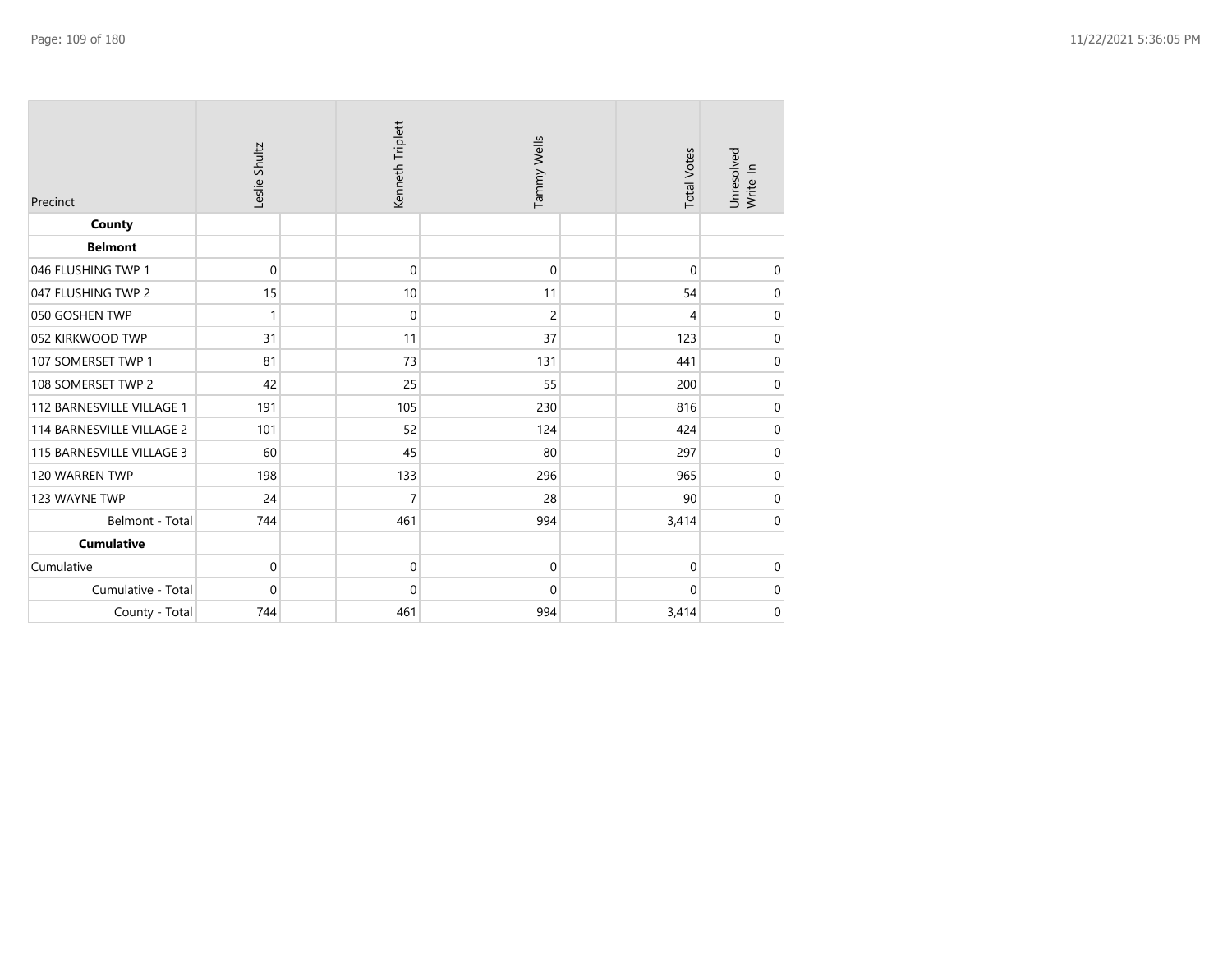# **Barnesville Exempted Village School District - School Board - Unexpired Term (Vote for 1)**

| Precinct                  | <b>Times</b> Cast | Registered<br>Voters |
|---------------------------|-------------------|----------------------|
| County                    |                   |                      |
| <b>Belmont</b>            |                   |                      |
| 046 FLUSHING TWP 1        | 0                 | 2                    |
| 047 FLUSHING TWP 2        | 27                | 93                   |
| 050 GOSHEN TWP            | 2                 | 21                   |
| 052 KIRKWOOD TWP          | 52                | 247                  |
| 107 SOMERSET TWP 1        | 216               | 497                  |
| 108 SOMERSET TWP 2        | 93                | 238                  |
| 112 BARNESVILLE VILLAGE 1 | 360               | 1,205                |
| 114 BARNESVILLE VILLAGE 2 | 186               | 747                  |
| 115 BARNESVILLE VILLAGE 3 | 128               | 600                  |
| 120 WARREN TWP            | 419               | 1,238                |
| 123 WAYNE TWP             | 41                | 159                  |
| Belmont - Total           | 1,524             | 5,047                |
| <b>Cumulative</b>         |                   |                      |
| Cumulative                | 0                 | 0                    |
| Cumulative - Total        | 0                 | 0                    |
| County - Total            | 1,524             | 5,047                |

| Precinct                  | <b>Total Votes</b> | Qualified Write In<br>Ed Eberhart | Unresolved<br>Write-In |
|---------------------------|--------------------|-----------------------------------|------------------------|
| County                    |                    |                                   |                        |
| <b>Belmont</b>            |                    |                                   |                        |
| 046 FLUSHING TWP 1        | $\mathbf 0$        | $\mathbf 0$                       | 0                      |
| 047 FLUSHING TWP 2        | 5                  | 5                                 | 1                      |
| 050 GOSHEN TWP            | $\Omega$           | $\Omega$                          | $\mathbf 0$            |
| 052 KIRKWOOD TWP          | 10                 | 10                                | $\mathbf{1}$           |
| 107 SOMERSET TWP 1        | 35                 | 35                                | 5                      |
| 108 SOMERSET TWP 2        | 11                 | 11                                | 3                      |
| 112 BARNESVILLE VILLAGE 1 | 118                | 118                               | 14                     |
| 114 BARNESVILLE VILLAGE 2 | 56                 | 56                                | $\overline{c}$         |
| 115 BARNESVILLE VILLAGE 3 | 37                 | 37                                | 0                      |
| 120 WARREN TWP            | 142                | 142                               | 6                      |
| 123 WAYNE TWP             | 4                  | 4                                 | $\mathbf{1}$           |
| Belmont - Total           | 418                | 418                               | 33                     |
| <b>Cumulative</b>         |                    |                                   |                        |
| Cumulative                | $\Omega$           | $\Omega$                          | 0                      |
| Cumulative - Total        | $\mathbf 0$        | 0                                 | 0                      |
| County - Total            | 418                | 418                               | 33                     |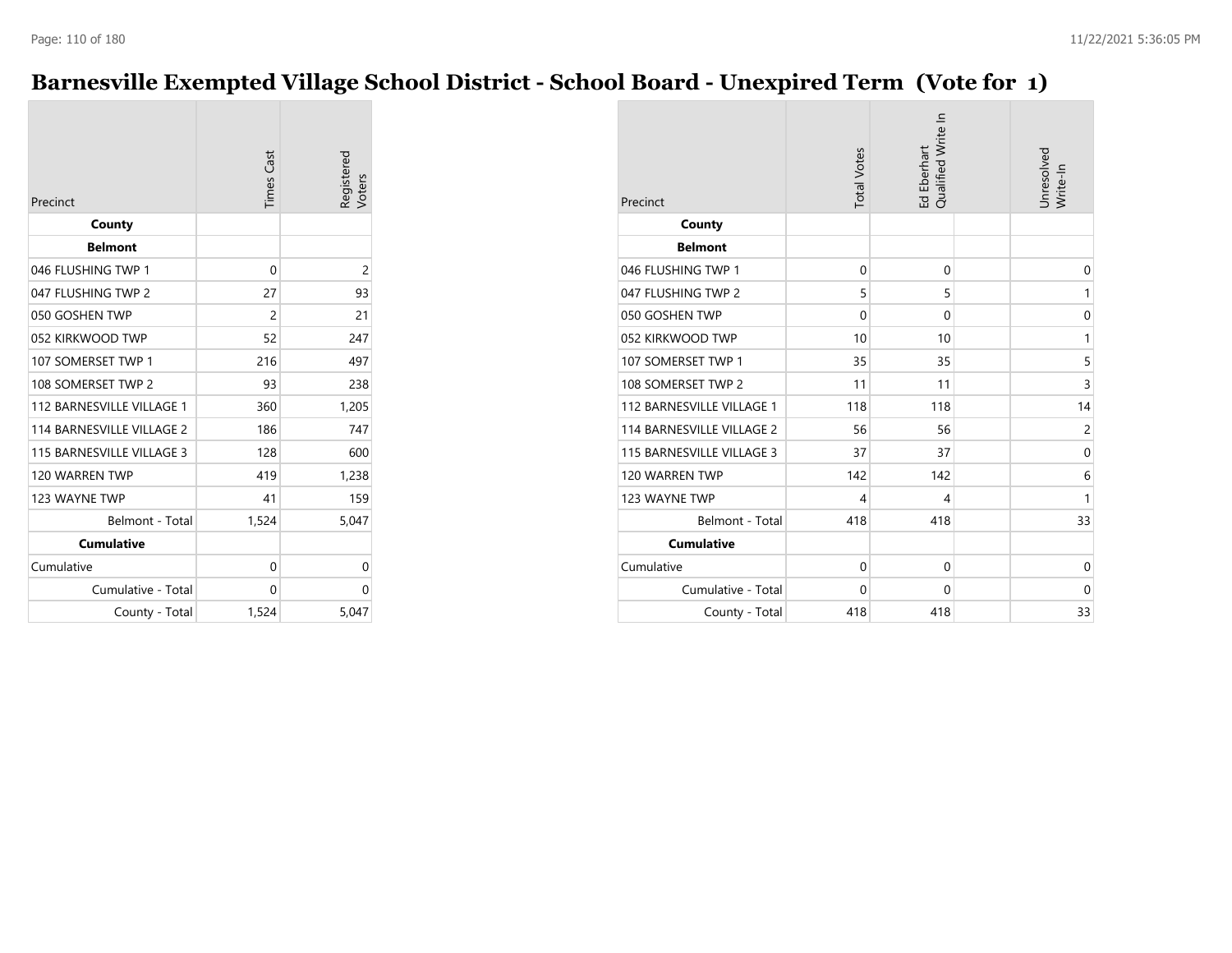### **Bellaire Local School District - School Board (Vote for 3)**

| Precinct               | <b>Times Cast</b> | Registered<br><b>Voters</b> |
|------------------------|-------------------|-----------------------------|
| County                 |                   |                             |
| <b>Belmont</b>         |                   |                             |
| 001 BELLAIRE VILLAGE 1 | 260               | 915                         |
| 002 BELLAIRE VILLAGE 2 | 124               | 814                         |
| 005 BELLAIRE VILLAGE 3 | 145               | 761                         |
| 061 MEAD TWP 1         | 81                | 254                         |
| 063 MEAD TWP 2         | 26                | 139                         |
| 072 PEASE TWP 1        | 43                | 159                         |
| 073 PEASE TWP 2        | 0                 | 4                           |
| 083 PULTNEY TWP 1      | 65                | 209                         |
| 084 PULTNEY TWP 2      | 297               | 1,115                       |
| 085 PULTNEY TWP 3      | 244               | 804                         |
| 087 PULTNEY TWP 4      | 246               | 799                         |
| 102 RICHLAND TWP 6     | 8                 | 58                          |
| 103 RICHLAND TWP 7     | 85                | 310                         |
| Belmont - Total        | 1,624             | 6,341                       |
| <b>Cumulative</b>      |                   |                             |
| Cumulative             | 0                 | 0                           |
| Cumulative - Total     | 0                 | 0                           |
| County - Total         | 1,624             | 6,341                       |

| Precinct               | Bruce G. Blank | <b>Mike Dossie</b> |  |
|------------------------|----------------|--------------------|--|
| County                 |                |                    |  |
| <b>Belmont</b>         |                |                    |  |
| 001 BELLAIRE VILLAGE 1 | 44             | 79                 |  |
| 002 BELLAIRE VILLAGE 2 | 23             | 43                 |  |
| 005 BELLAIRE VILLAGE 3 | 34             | 45                 |  |
| 061 MEAD TWP 1         | 21             | 20                 |  |
| 063 MEAD TWP 2         | 4              | 6                  |  |
| 072 PEASE TWP 1        | 10             | 20                 |  |
| 073 PEASE TWP 2        | $\Omega$       | 0                  |  |
| 083 PULTNEY TWP 1      | 14             | 17                 |  |
| 084 PULTNEY TWP 2      | 57             | 76                 |  |
| 085 PULTNEY TWP 3      | 66             | 85                 |  |
| 087 PULTNEY TWP 4      | 45             | 95                 |  |
| 102 RICHLAND TWP 6     | 3              | 3                  |  |
| 103 RICHLAND TWP 7     | 26             | 19                 |  |
| Belmont - Total        | 347            | 508                |  |
| <b>Cumulative</b>      |                |                    |  |
| Cumulative             | $\mathbf{0}$   | $\Omega$           |  |
| Cumulative - Total     | $\Omega$       | 0                  |  |
| County - Total         | 347            | 508                |  |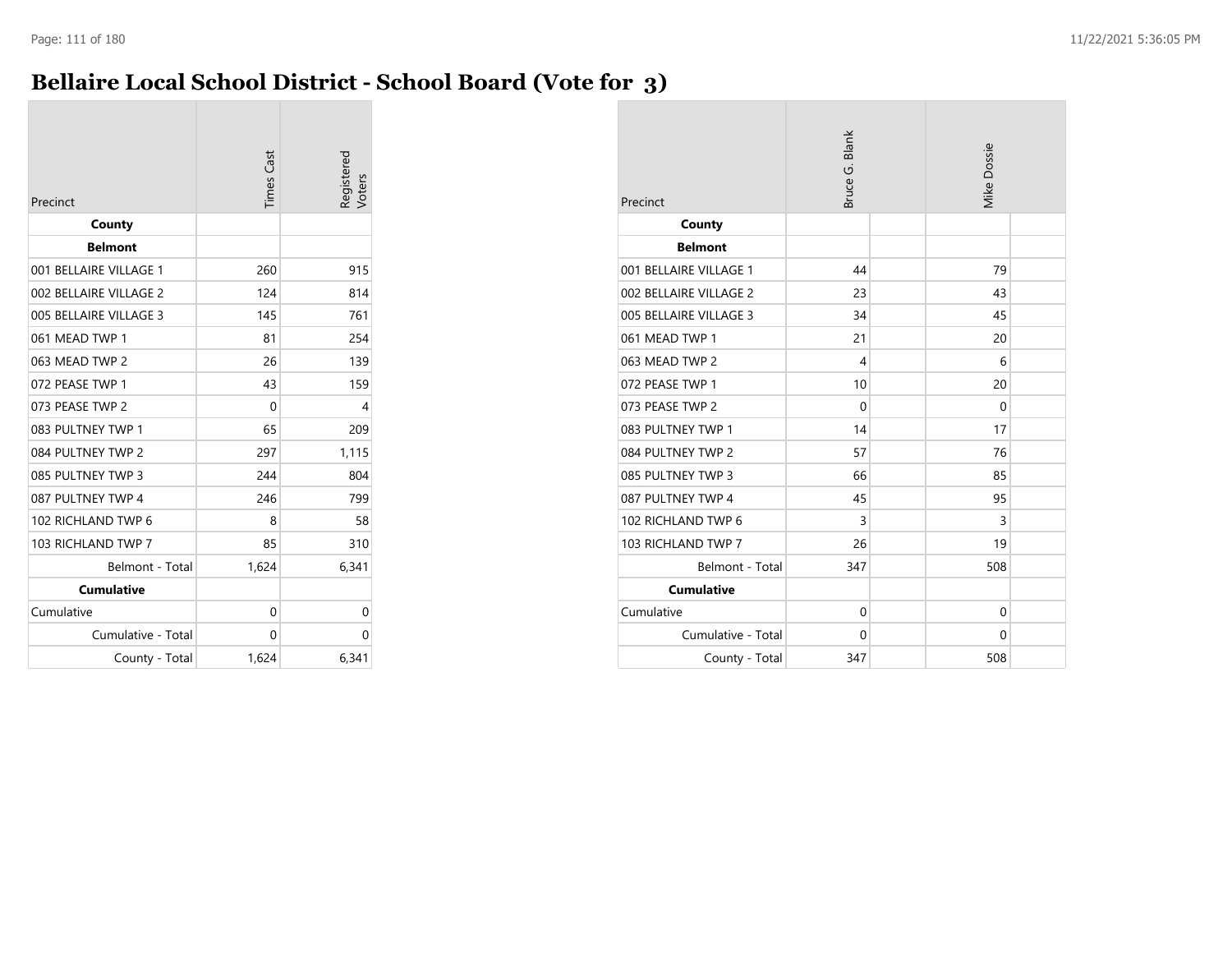| Precinct               | Jim LaRoche    | Susie Rataiczak |             | Janet L. Richardson | Jim Thoburn      | Michael Wallace | <b>Total Votes</b> | Unresolved<br>Write-In |
|------------------------|----------------|-----------------|-------------|---------------------|------------------|-----------------|--------------------|------------------------|
| County                 |                |                 |             |                     |                  |                 |                    |                        |
| <b>Belmont</b>         |                |                 |             |                     |                  |                 |                    |                        |
| 001 BELLAIRE VILLAGE 1 | 137            |                 | 135         | 114                 | 95               | 56              | 660                | $\pmb{0}$              |
| 002 BELLAIRE VILLAGE 2 | 57             |                 | 79          | 47                  | 41               | 23              | 313                | $\boldsymbol{0}$       |
| 005 BELLAIRE VILLAGE 3 | 88             |                 | 89          | 52                  | 38               | 29              | 375                | $\boldsymbol{0}$       |
| 061 MEAD TWP 1         | 44             |                 | 31          | 10                  | 43               | 22              | 191                | $\boldsymbol{0}$       |
| 063 MEAD TWP 2         | 18             |                 | 13          | 8                   | 13               | 2               | 64                 | $\mathbf 0$            |
| 072 PEASE TWP 1        | 21             |                 | 23          |                     | 17               | 12              | 110                | $\boldsymbol{0}$       |
| 073 PEASE TWP 2        | $\mathbf 0$    |                 | $\mathbf 0$ | $\Omega$            | $\boldsymbol{0}$ | 0               | $\mathbf 0$        | $\mathbf 0$            |
| 083 PULTNEY TWP 1      | 44             |                 | 29          | 19                  | 17               | 13              | 153                | $\pmb{0}$              |
| 084 PULTNEY TWP 2      | 157            |                 | 131         | 53                  | 153              | 87              | 714                | $\boldsymbol{0}$       |
| 085 PULTNEY TWP 3      | 130            |                 | 129         | 55                  | 56               | 40              | 561                | $\pmb{0}$              |
| 087 PULTNEY TWP 4      | 163            |                 | 118         | 54                  | 94               | 50              | 619                | $\mathbf 0$            |
| 102 RICHLAND TWP 6     | $\overline{c}$ |                 |             | $\mathbf 0$         | 5                | 0               | 14                 | $\mathbf 0$            |
| 103 RICHLAND TWP 7     | 38             |                 | 42          | 21                  | 38               | 28              | 212                | $\boldsymbol{0}$       |
| Belmont - Total        | 899            |                 | 820         | 440                 | 610              | 362             | 3,986              | $\pmb{0}$              |
| <b>Cumulative</b>      |                |                 |             |                     |                  |                 |                    |                        |
| Cumulative             | $\mathbf 0$    |                 | $\mathbf 0$ | $\Omega$            | $\mathbf 0$      | 0               | $\mathbf 0$        | $\mathbf 0$            |
| Cumulative - Total     | $\mathbf 0$    |                 | $\mathbf 0$ | $\Omega$            | $\mathbf 0$      | $\overline{0}$  | $\mathbf 0$        | $\mathbf 0$            |
| County - Total         | 899            |                 | 820         | 440                 | 610              | 362             | 3,986              | $\boldsymbol{0}$       |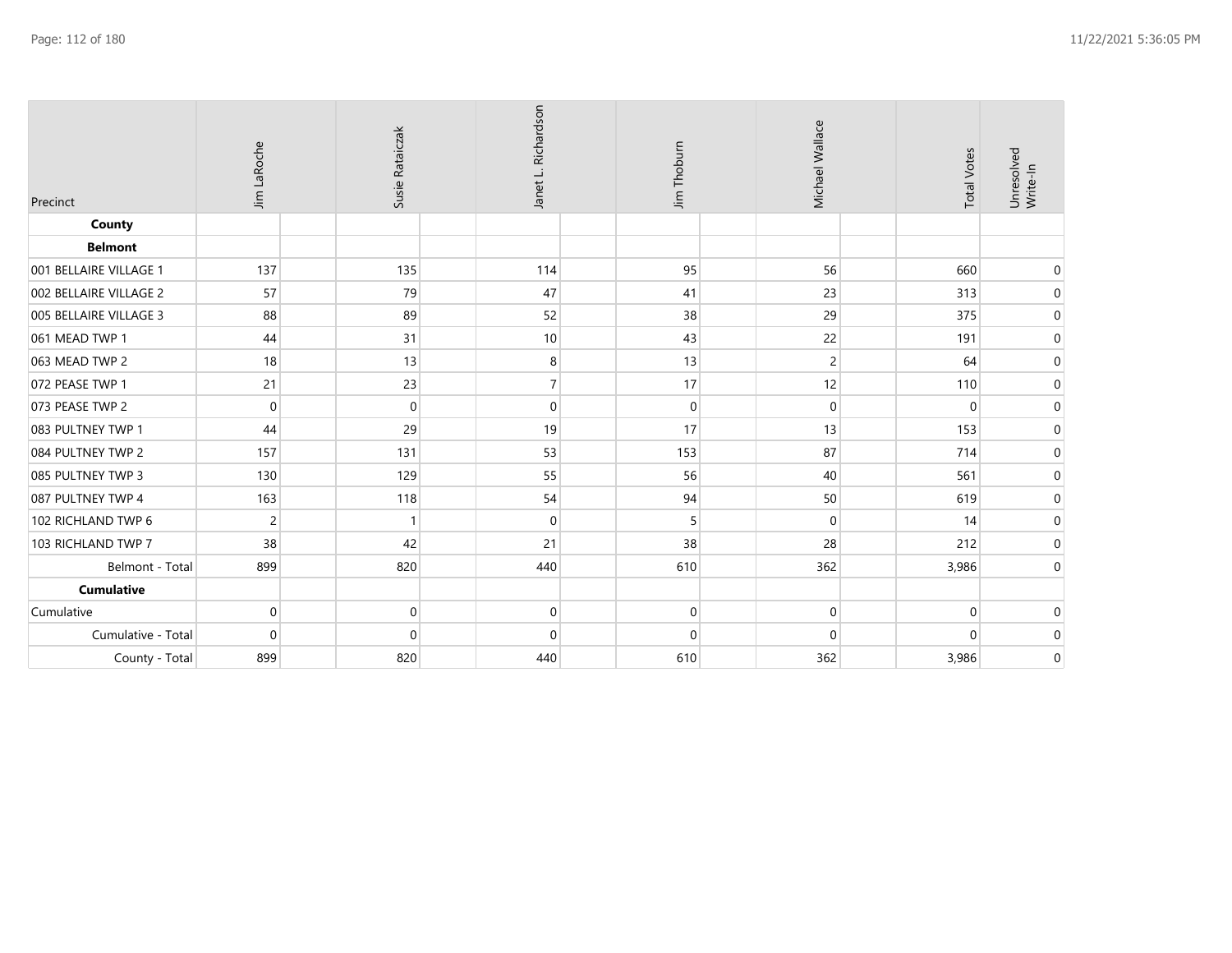### **Buckeye Local School District - School Board (Vote for 3)**

| Precinct              | <b>Times Cast</b> | Registered<br>Voters |
|-----------------------|-------------------|----------------------|
| County                |                   |                      |
| <b>Belmont</b>        |                   |                      |
| 077 YORKVILLE VILLAGE | 82                | 278                  |
| 078 PEASE TWP 4       | 25                | 91                   |
| 079 PEASE TWP 5       | 61                | 200                  |
| Belmont - Total       | 168               | 569                  |
| <b>Cumulative</b>     |                   |                      |
| Cumulative            | 0                 | 0                    |
| Cumulative - Total    | 0                 | 0                    |
| County - Total        | 168               | 569                  |

| Precinct              | Mark S. Miller |  |          |  |
|-----------------------|----------------|--|----------|--|
| County                |                |  |          |  |
| <b>Belmont</b>        |                |  |          |  |
| 077 YORKVILLE VILLAGE | 32             |  | 52       |  |
| 078 PEASE TWP 4       | 11             |  | 8        |  |
| 079 PEASE TWP 5       | 21             |  | 33       |  |
| Belmont - Total       | 64             |  | 93       |  |
| <b>Cumulative</b>     |                |  |          |  |
| Cumulative            | $\Omega$       |  | $\Omega$ |  |
| Cumulative - Total    | $\Omega$       |  | $\Omega$ |  |
| County - Total        | 64             |  | 93       |  |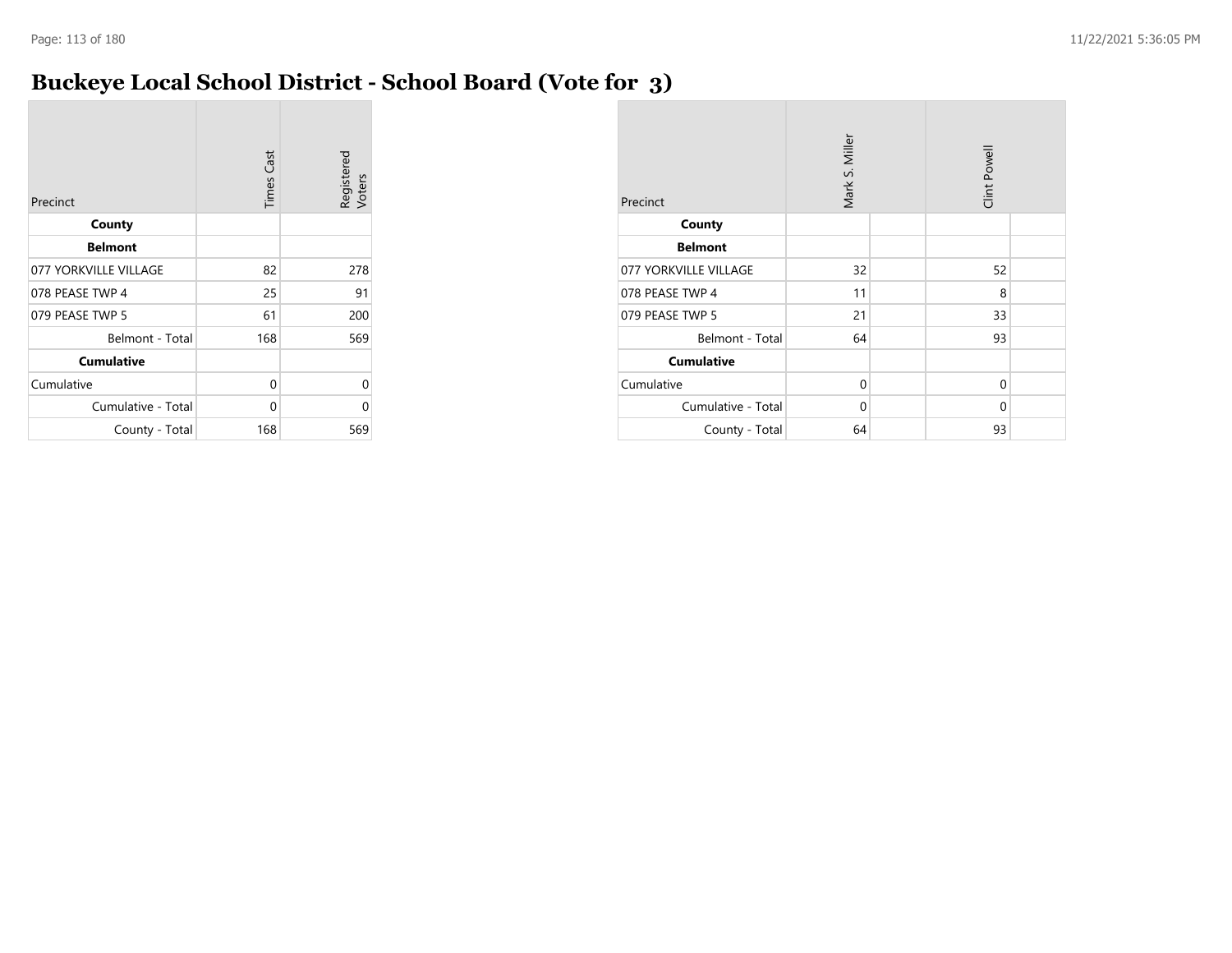| Precinct              | Brooke Stingle |  | Ashley West |  | <b>Total Votes</b> | Unresolved<br>Write-In |
|-----------------------|----------------|--|-------------|--|--------------------|------------------------|
| County                |                |  |             |  |                    |                        |
| <b>Belmont</b>        |                |  |             |  |                    |                        |
| 077 YORKVILLE VILLAGE | 40             |  | 58          |  | 182                | 0                      |
| 078 PEASE TWP 4       | 6              |  | 11          |  | 36                 | $\mathbf 0$            |
| 079 PEASE TWP 5       | 33             |  | 35          |  | 122                | $\boldsymbol{0}$       |
| Belmont - Total       | 79             |  | 104         |  | 340                | $\boldsymbol{0}$       |
| <b>Cumulative</b>     |                |  |             |  |                    |                        |
| Cumulative            | $\mathbf 0$    |  | $\mathbf 0$ |  | $\mathbf 0$        | $\mathbf 0$            |
| Cumulative - Total    | $\Omega$       |  | $\mathbf 0$ |  | $\mathbf 0$        | $\mathbf 0$            |
| County - Total        | 79             |  | 104         |  | 340                | $\boldsymbol{0}$       |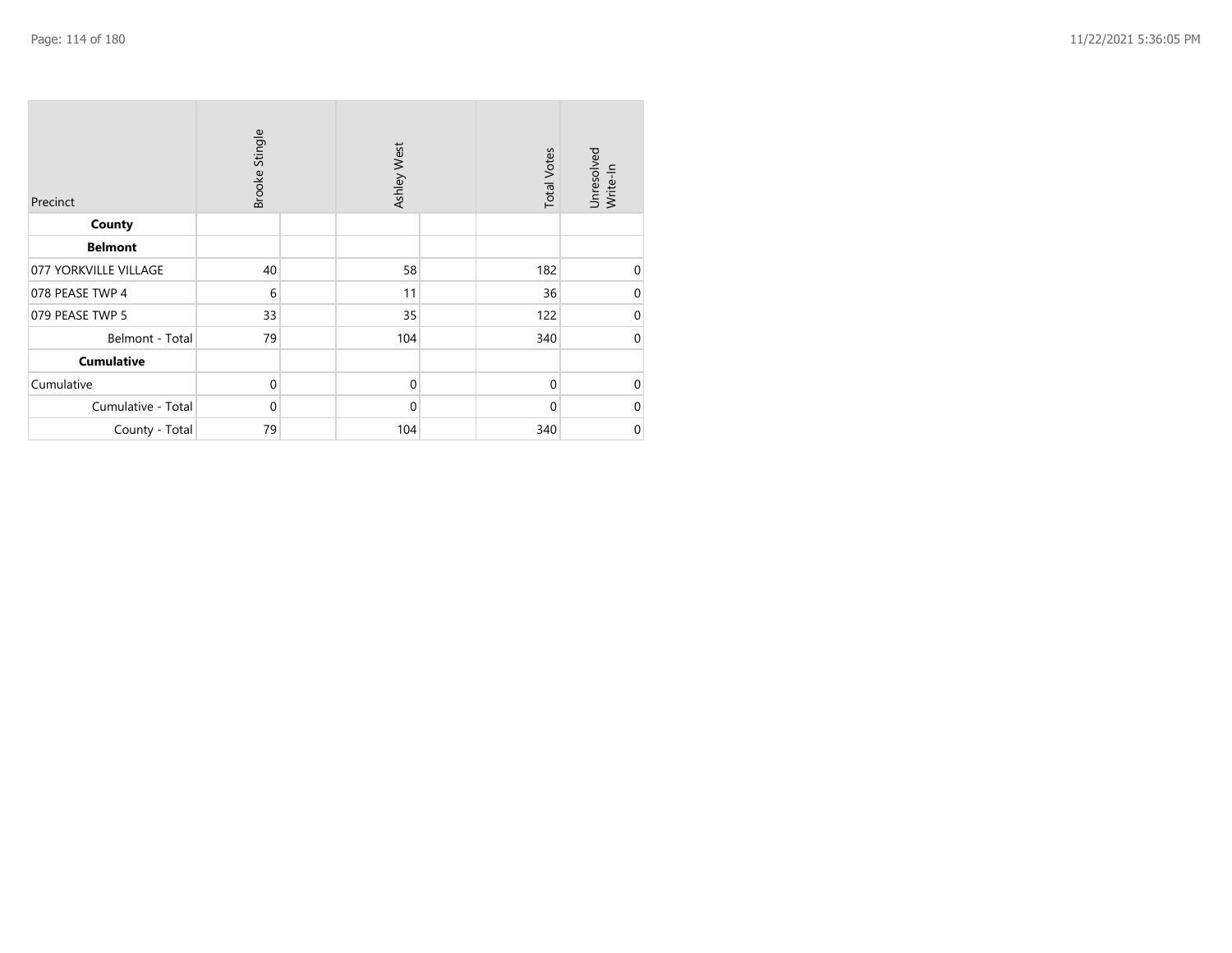### **Bridgeport Exempted Village School District - School Board (Vote for 3)**

| Precinct                 | <b>Times</b> Cast | Registered<br>/oters |
|--------------------------|-------------------|----------------------|
| County                   |                   |                      |
| <b>Belmont</b>           |                   |                      |
| 038 COLERAIN TWP 4       | 89                | 281                  |
| 039 COLERAIN TWP 5       | 23                | 59                   |
| 040 COLERAIN TWP 6       | 105               | 478                  |
| 064 BRIDGEPORT VILLAGE 1 | 127               | 670                  |
| 066 BRIDGEPORT VILLAGE 2 | 153               | 486                  |
| 071 BROOKSIDE VILLAGE    | 153               | 422                  |
| 072 PEASE TWP 1          | 236               | 792                  |
| 073 PEASE TWP 2          | 155               | 836                  |
| 076 PEASE TWP 3          | 44                | 174                  |
| 078 PEASE TWP 4          | 9                 | 25                   |
| 099 RICHLAND TWP 3       | 2                 | 8                    |
| Belmont - Total          | 1,096             | 4,231                |
| <b>Cumulative</b>        |                   |                      |
| Cumulative               | 0                 | 0                    |
| Cumulative - Total       | 0                 | 0                    |
| County - Total           | 1,096             | 4,231                |

| Precinct                 | Tate Blanchard |  | Donald D. Cash Jr. |  |
|--------------------------|----------------|--|--------------------|--|
| County                   |                |  |                    |  |
| <b>Belmont</b>           |                |  |                    |  |
| 038 COLERAIN TWP 4       | 30             |  | 42                 |  |
| 039 COLERAIN TWP 5       | 5              |  | 9                  |  |
| 040 COLERAIN TWP 6       | 34             |  | 38                 |  |
| 064 BRIDGEPORT VILLAGE 1 | 61             |  | 50                 |  |
| 066 BRIDGEPORT VILLAGE 2 | 71             |  | 65                 |  |
| 071 BROOKSIDE VILLAGE    | 62             |  | 69                 |  |
| 072 PEASE TWP 1          | 83             |  | 72                 |  |
| 073 PEASE TWP 2          | 56             |  | 72                 |  |
| 076 PEASE TWP 3          | 21             |  | 15                 |  |
| 078 PEASE TWP 4          | 1              |  | 3                  |  |
| 099 RICHLAND TWP 3       | 0              |  | 2                  |  |
| Belmont - Total          | 424            |  | 437                |  |
| <b>Cumulative</b>        |                |  |                    |  |
| Cumulative               | $\mathbf{0}$   |  | $\Omega$           |  |
| Cumulative - Total       | $\Omega$       |  | $\Omega$           |  |
| County - Total           | 424            |  | 437                |  |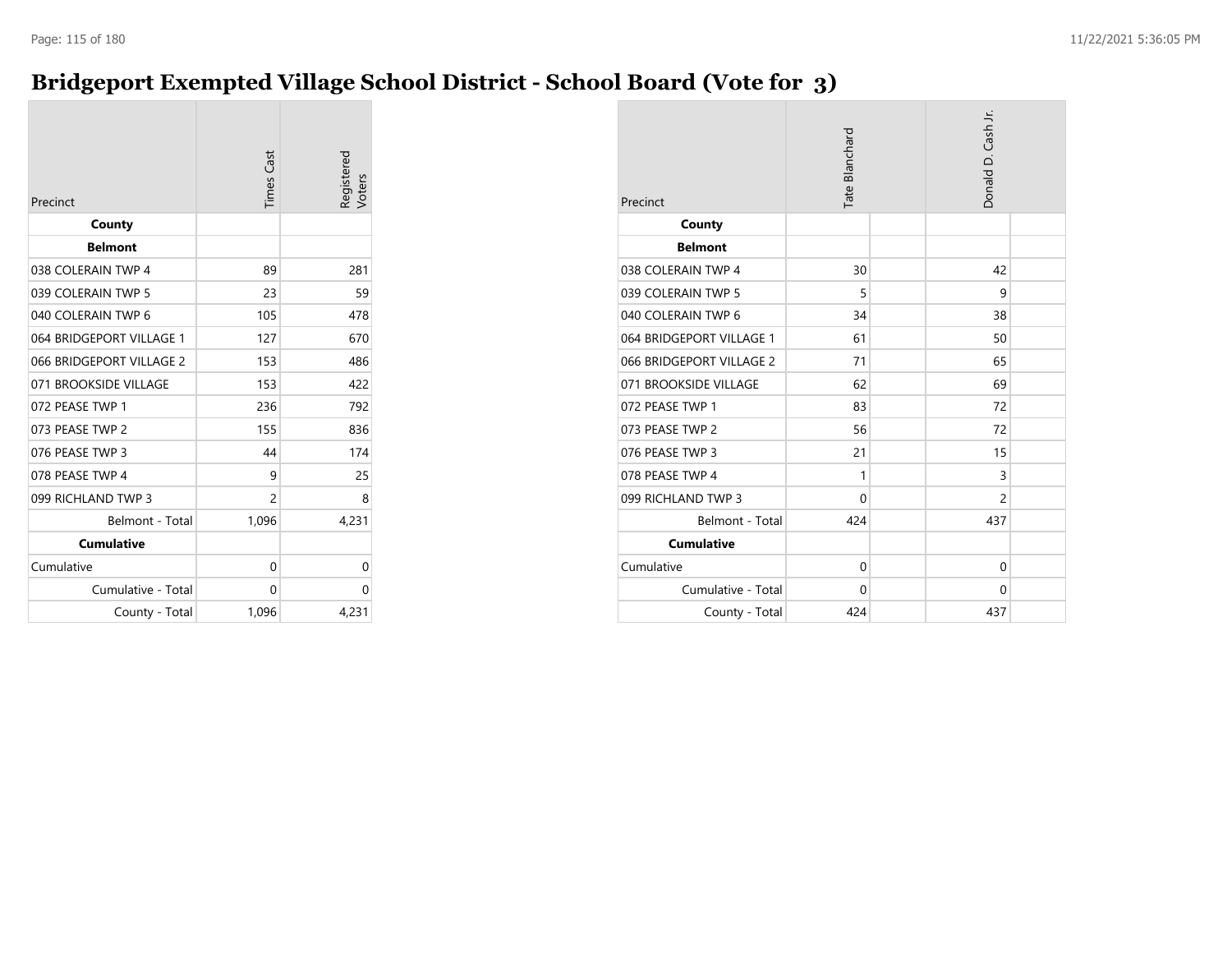| Precinct                 | Jodi Lynn Harkness | Patrick N.<br>McConnaughy | Shirleann Murad | Karrie Puskas | <b>Total Votes</b> | Unresolved<br>Write-In |
|--------------------------|--------------------|---------------------------|-----------------|---------------|--------------------|------------------------|
| <b>County</b>            |                    |                           |                 |               |                    |                        |
| <b>Belmont</b>           |                    |                           |                 |               |                    |                        |
| 038 COLERAIN TWP 4       | 23                 | 26                        | 41              | 44            | 206                | 0                      |
| 039 COLERAIN TWP 5       | $\overline{7}$     | 11                        | 8               | 12            | 52                 | $\boldsymbol{0}$       |
| 040 COLERAIN TWP 6       | 42                 | 63                        | 30              | 51            | 258                | 0                      |
| 064 BRIDGEPORT VILLAGE 1 | 21                 | 71                        | 42              | 60            | 305                | $\mathbf 0$            |
| 066 BRIDGEPORT VILLAGE 2 | 39                 | 76                        | 49              | 62            | 362                | 0                      |
| 071 BROOKSIDE VILLAGE    | 43                 | 95                        | 32              | 84            | 385                | $\pmb{0}$              |
| 072 PEASE TWP 1          | 74                 | 149                       | 54              | 168           | 600                | 0                      |
| 073 PEASE TWP 2          | 59                 | 69                        | 61              | 66            | 383                | 0                      |
| 076 PEASE TWP 3          | 22                 | 28                        | 14              | 19            | 119                | 0                      |
| 078 PEASE TWP 4          | 5                  | 8                         | 3               | 5             | 25                 | 0                      |
| 099 RICHLAND TWP 3       | $\overline{c}$     | $\mathbf 0$               | 2               | $\Omega$      | 6                  | $\pmb{0}$              |
| Belmont - Total          | 337                | 596                       | 336             | 571           | 2,701              | 0                      |
| Cumulative               |                    |                           |                 |               |                    |                        |
| Cumulative               | $\mathbf 0$        | $\mathbf{0}$              | 0               | 0             | $\Omega$           | $\mathbf 0$            |
| Cumulative - Total       | $\mathbf 0$        | 0                         | 0               | $\mathbf 0$   | $\mathbf 0$        | $\mathbf 0$            |
| County - Total           | 337                | 596                       | 336             | 571           | 2,701              | $\mathbf 0$            |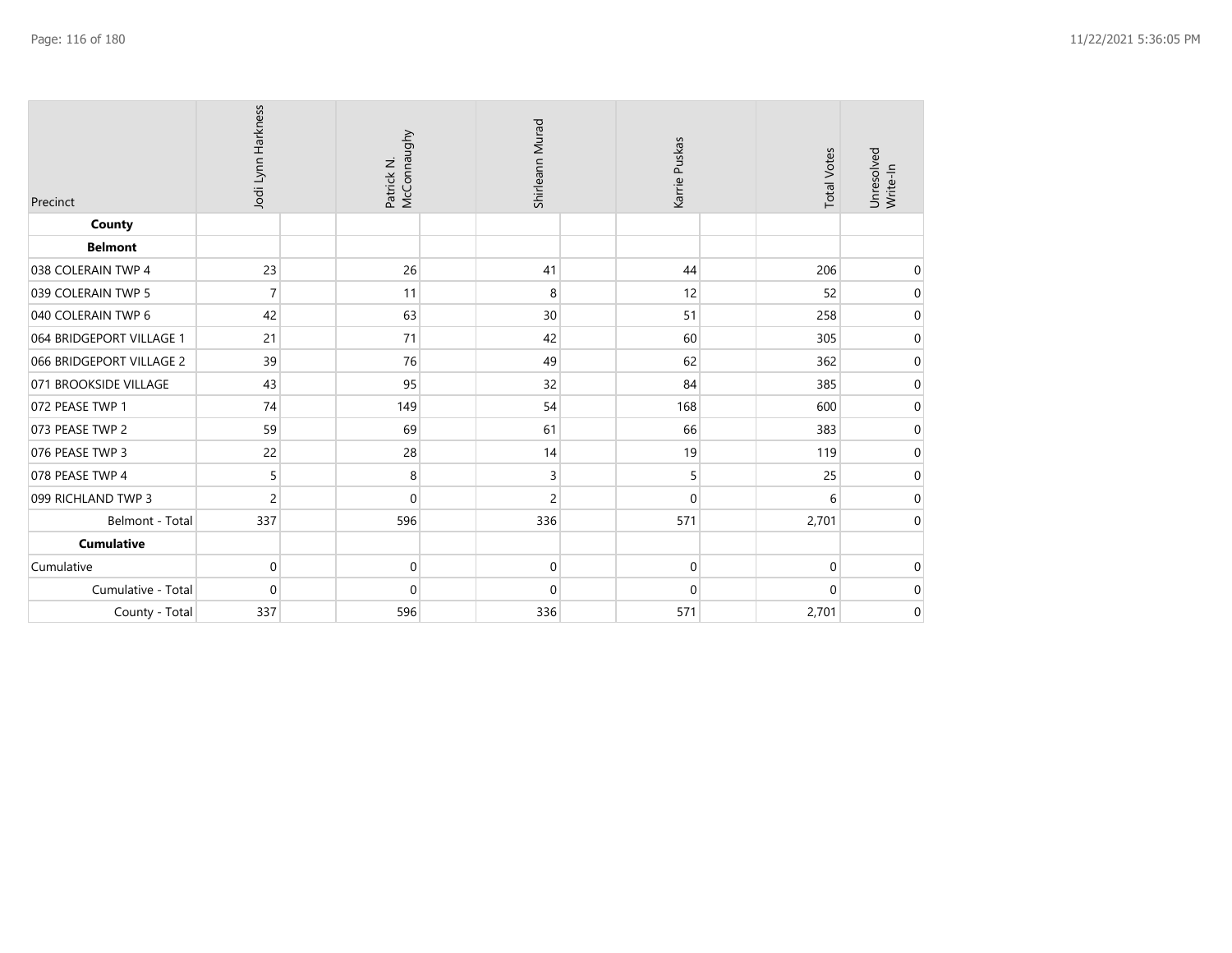### **Harrison Hills City School District - School Board (Vote for 3)**

| Precinct           | <b>Times Cast</b> | Registered<br>Voters |
|--------------------|-------------------|----------------------|
| County             |                   |                      |
| <b>Belmont</b>     |                   |                      |
| 124 WHEELING TWP 1 | 0                 | 8                    |
| 125 WHEELING TWP 2 | 4                 | 6                    |
| Belmont - Total    | 4                 | 14                   |
| <b>Cumulative</b>  |                   |                      |
| Cumulative         | 0                 | U                    |
| Cumulative - Total | 0                 | ი                    |
| County - Total     | 4                 | 14                   |

| Precinct           | Deborah Kenny |  |                |  | D.J. Watson |  |
|--------------------|---------------|--|----------------|--|-------------|--|
| County             |               |  |                |  |             |  |
| <b>Belmont</b>     |               |  |                |  |             |  |
| 124 WHEELING TWP 1 | $\mathbf 0$   |  | $\mathbf 0$    |  |             |  |
| 125 WHEELING TWP 2 | 1             |  | $\overline{c}$ |  |             |  |
| Belmont - Total    | 1             |  | $\overline{c}$ |  |             |  |
| <b>Cumulative</b>  |               |  |                |  |             |  |
| Cumulative         | $\Omega$      |  | $\Omega$       |  |             |  |
| Cumulative - Total | $\Omega$      |  | 0              |  |             |  |
| County - Total     | 1             |  | $\overline{2}$ |  |             |  |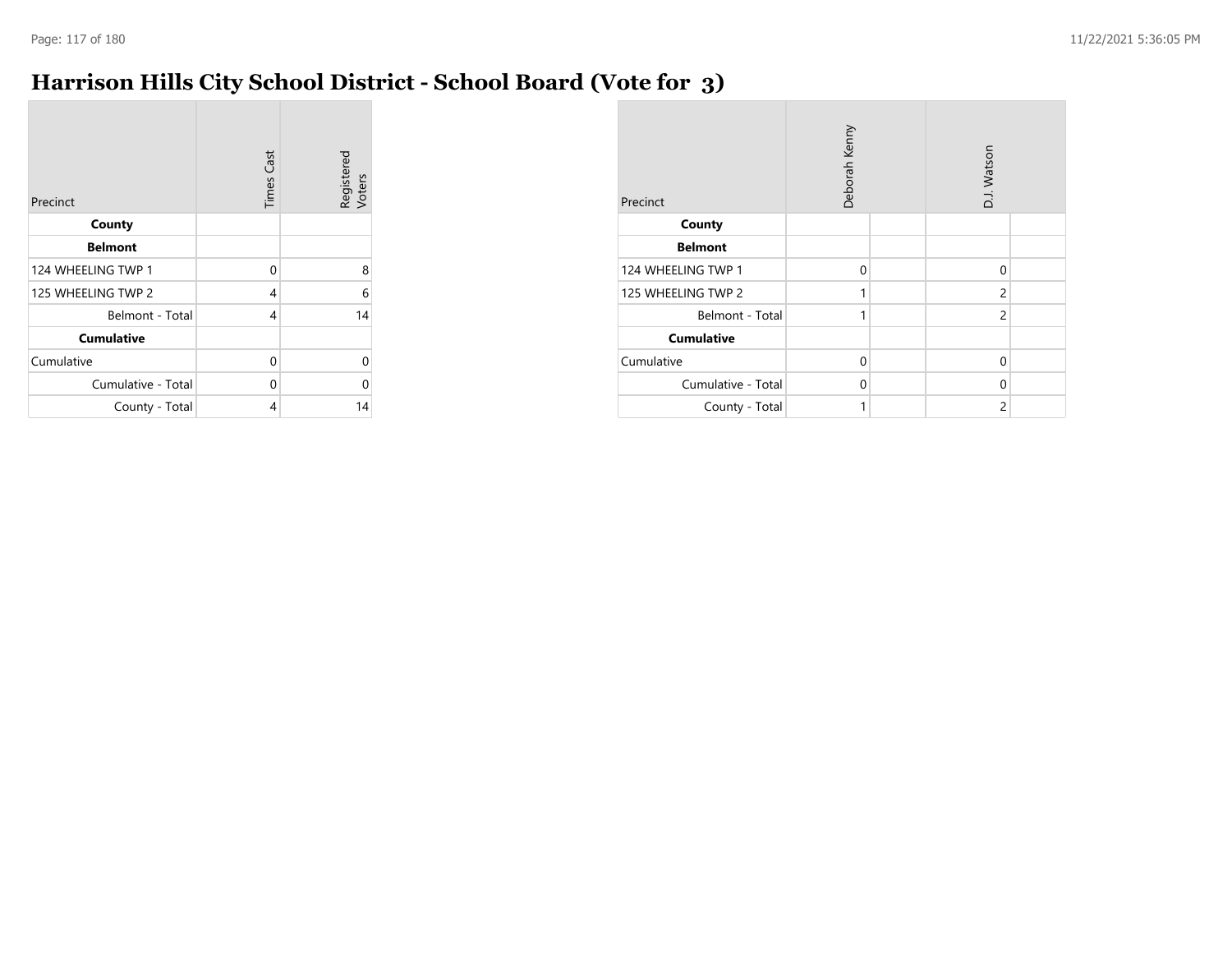| Precinct           | Kristen Willis | <b>Total Votes</b> | Unresolved<br>Write-In |
|--------------------|----------------|--------------------|------------------------|
| County             |                |                    |                        |
| <b>Belmont</b>     |                |                    |                        |
| 124 WHEELING TWP 1 | $\mathbf 0$    | $\mathbf{0}$       | $\Omega$               |
| 125 WHEELING TWP 2 | 1              | $\overline{4}$     | $\Omega$               |
| Belmont - Total    | 1              | 4                  | $\Omega$               |
| <b>Cumulative</b>  |                |                    |                        |
| Cumulative         | $\mathbf 0$    | $\mathbf 0$        | $\Omega$               |
| Cumulative - Total | 0              | $\Omega$           | $\Omega$               |
| County - Total     | 1              | 4                  | 0                      |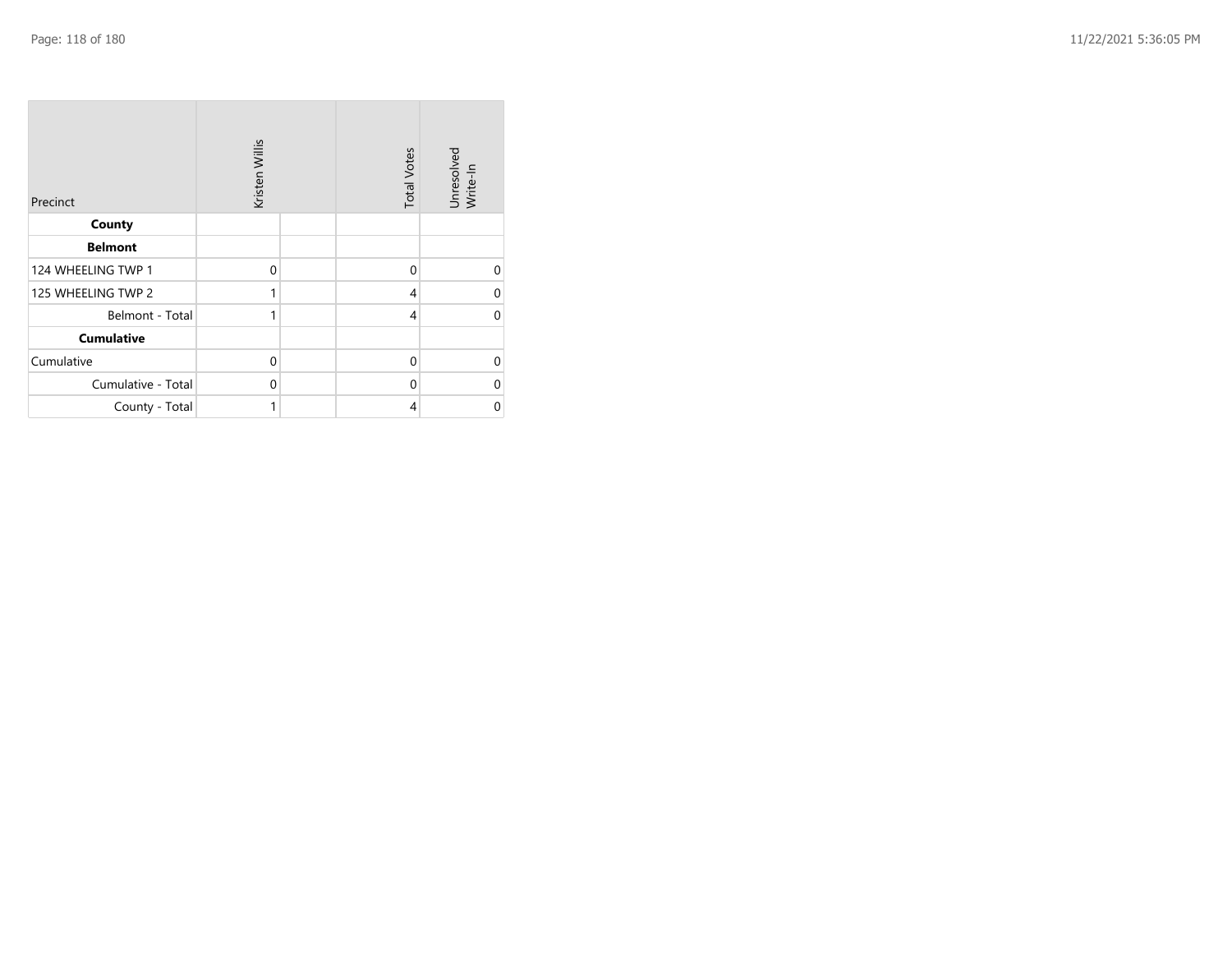## **Martins Ferry City School District - School Board (Vote for 3)**

| Precinct              | <b>Times</b> Cast | Registered |
|-----------------------|-------------------|------------|
| County                |                   |            |
| <b>Belmont</b>        |                   |            |
| 007 MARTINS FERRY 1-A | 275               | 1,087      |
| 009 MARTINS FERRY 2-A | 231               | 1,261      |
| 011 MARTINS FERRY 3-A | 58                | 356        |
| 012 MARTINS FERRY 3-B | 118               | 537        |
| 013 MARTINS FERRY 4-A | 179               | 1,106      |
| 035 COLERAIN TWP 1    | 90                | 286        |
| 036 COLERAIN TWP 2    | 2                 | 6          |
| 037 COLERAIN TWP 3    | 322               | 842        |
| 038 COLERAIN TWP 4    | 31                | 126        |
| 039 COLERAIN TWP 5    | 166               | 466        |
| 076 PEASE TWP 3       | 22                | 133        |
| 078 PEASE TWP 4       | 98                | 477        |
| 079 PEASE TWP 5       | 2                 | 4          |
| Belmont - Total       | 1,594             | 6,687      |
| <b>Cumulative</b>     |                   |            |
| Cumulative            | 0                 | 0          |
| Cumulative - Total    | 0                 | 0          |
| County - Total        | 1,594             | 6,687      |

| Precinct              | James M. Agnew | David A. Bruney |
|-----------------------|----------------|-----------------|
| County                |                |                 |
| <b>Belmont</b>        |                |                 |
| 007 MARTINS FERRY 1-A | 183            | 171             |
| 009 MARTINS FERRY 2-A | 148            | 127             |
| 011 MARTINS FERRY 3-A | 40             | 27              |
| 012 MARTINS FERRY 3-B | 76             | 60              |
| 013 MARTINS FERRY 4-A | 115            | 106             |
| 035 COLERAIN TWP 1    | 59             | 50              |
| 036 COLERAIN TWP 2    | 1              | 1               |
| 037 COLERAIN TWP 3    | 187            | 204             |
| 038 COLERAIN TWP 4    | 17             | 19              |
| 039 COLERAIN TWP 5    | 88             | 91              |
| 076 PEASE TWP 3       | 18             | 17              |
| 078 PEASE TWP 4       | 57             | 39              |
| 079 PEASE TWP 5       | $\overline{2}$ | $\Omega$        |
| Belmont - Total       | 991            | 912             |
| <b>Cumulative</b>     |                |                 |
| Cumulative            | $\mathbf{0}$   | $\Omega$        |
| Cumulative - Total    | $\Omega$       | $\Omega$        |
| County - Total        | 991            | 912             |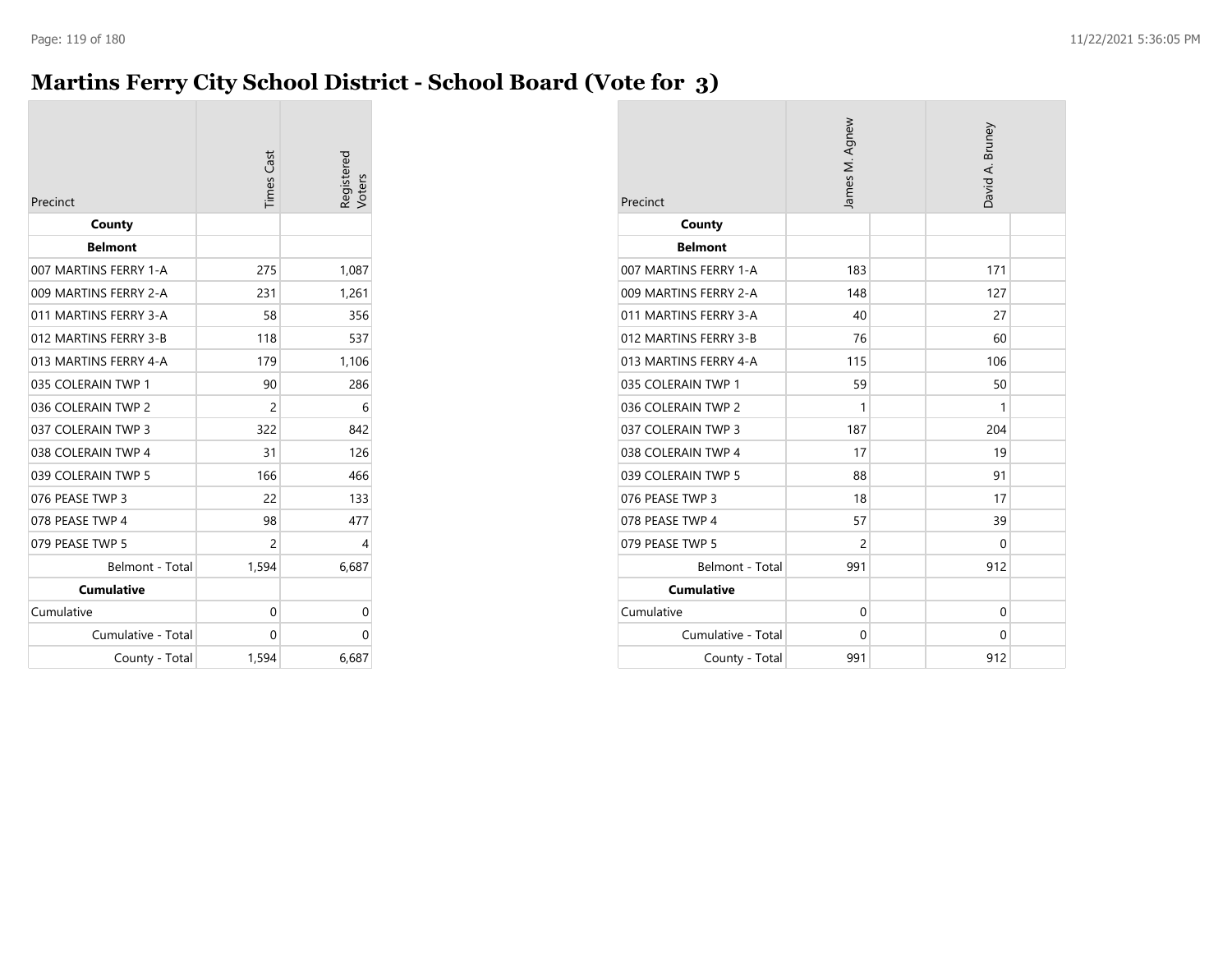| Precinct              | Kevin M.<br>Marchbank | Jon Nagel        | <b>Total Votes</b> | Unresolved<br>Write-In |
|-----------------------|-----------------------|------------------|--------------------|------------------------|
| County                |                       |                  |                    |                        |
| <b>Belmont</b>        |                       |                  |                    |                        |
| 007 MARTINS FERRY 1-A | 115                   | 161              | 630                | $\pmb{0}$              |
| 009 MARTINS FERRY 2-A | 89                    | 135              | 499                | $\boldsymbol{0}$       |
| 011 MARTINS FERRY 3-A | 22                    | 29               | 118                | $\boldsymbol{0}$       |
| 012 MARTINS FERRY 3-B | 58                    | 78               | 272                | $\mbox{O}$             |
| 013 MARTINS FERRY 4-A | 78                    | 99               | 398                | $\boldsymbol{0}$       |
| 035 COLERAIN TWP 1    | 37                    | 46               | 192                | $\boldsymbol{0}$       |
| 036 COLERAIN TWP 2    | $\mathbf{1}$          | 1                | $\overline{4}$     | $\boldsymbol{0}$       |
| 037 COLERAIN TWP 3    | 135                   | 212              | 738                | $\boldsymbol{0}$       |
| 038 COLERAIN TWP 4    | 12                    | 16               | 64                 | $\mathbf 0$            |
| 039 COLERAIN TWP 5    | 58                    | 102              | 339                | $\mbox{O}$             |
| 076 PEASE TWP 3       | 6                     | 18               | 59                 | $\boldsymbol{0}$       |
| 078 PEASE TWP 4       | 48                    | 53               | 197                | $\mbox{O}$             |
| 079 PEASE TWP 5       | $\overline{c}$        | $\mathbf 0$      | 4                  | $\boldsymbol{0}$       |
| Belmont - Total       | 661                   | 950              | 3,514              | $\boldsymbol{0}$       |
| <b>Cumulative</b>     |                       |                  |                    |                        |
| Cumulative            | $\mathbf 0$           | $\boldsymbol{0}$ | $\boldsymbol{0}$   | $\boldsymbol{0}$       |
| Cumulative - Total    | $\mathbf 0$           | 0                | $\mathbf 0$        | $\mbox{O}$             |
| County - Total        | 661                   | 950              | 3,514              | $\pmb{0}$              |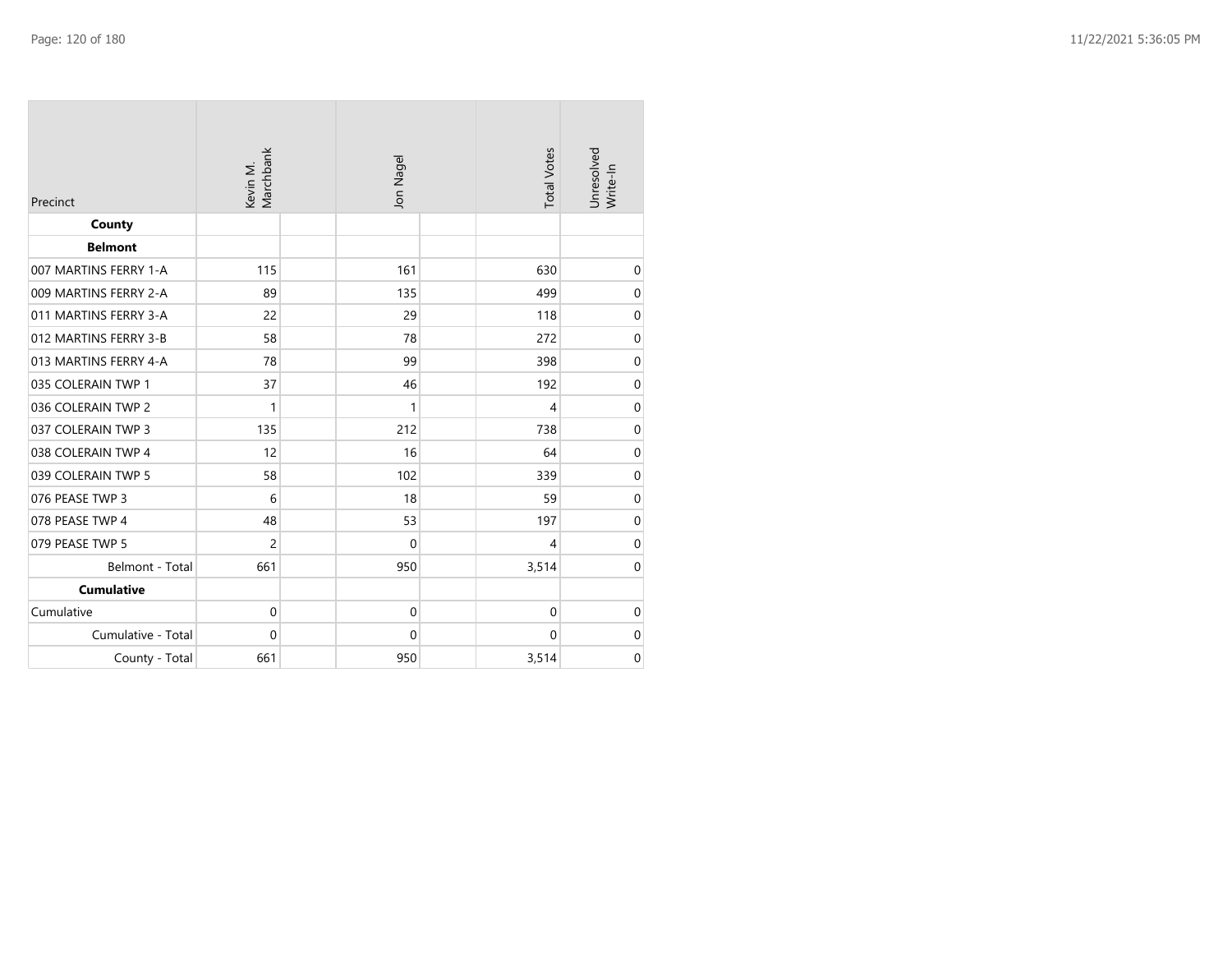### **Shadyside Local School District - School Board (Vote for 2)**

| Precinct                | <b>Times Cast</b> | Registered<br>/oters |
|-------------------------|-------------------|----------------------|
| County                  |                   |                      |
| <b>Belmont</b>          |                   |                      |
| 053 SHADYSIDE VILLAGE 1 | 291               | 826                  |
| 054 SHADYSIDE VILLAGE 2 | 384               | 970                  |
| 057 SHADYSIDE VILLAGE 3 | 223               | 710                  |
| 061 MEAD TWP 1          | 218               | 699                  |
| 063 MEAD TWP 2          | 127               | 387                  |
| 083 PULTNEY TWP 1       | 15                | 53                   |
| Belmont - Total         | 1,258             | 3,645                |
| <b>Cumulative</b>       |                   |                      |
| Cumulative              | 0                 | 0                    |
| Cumulative - Total      | 0                 | $\Omega$             |
| County - Total          | 1,258             | 3,645                |

| Precinct                | John Ney | Joel Traylor |  |
|-------------------------|----------|--------------|--|
| County                  |          |              |  |
| <b>Belmont</b>          |          |              |  |
| 053 SHADYSIDE VILLAGE 1 | 51       | 173          |  |
| 054 SHADYSIDE VILLAGE 2 | 109      | 216          |  |
| 057 SHADYSIDE VILLAGE 3 | 60       | 125          |  |
| 061 MEAD TWP 1          | 63       | 129          |  |
| 063 MEAD TWP 2          | 48       | 74           |  |
| 083 PULTNEY TWP 1       | 3        | 14           |  |
| Belmont - Total         | 334      | 731          |  |
| <b>Cumulative</b>       |          |              |  |
| Cumulative              | 0        | $\Omega$     |  |
| Cumulative - Total      | $\Omega$ | $\Omega$     |  |
| County - Total          | 334      | 731          |  |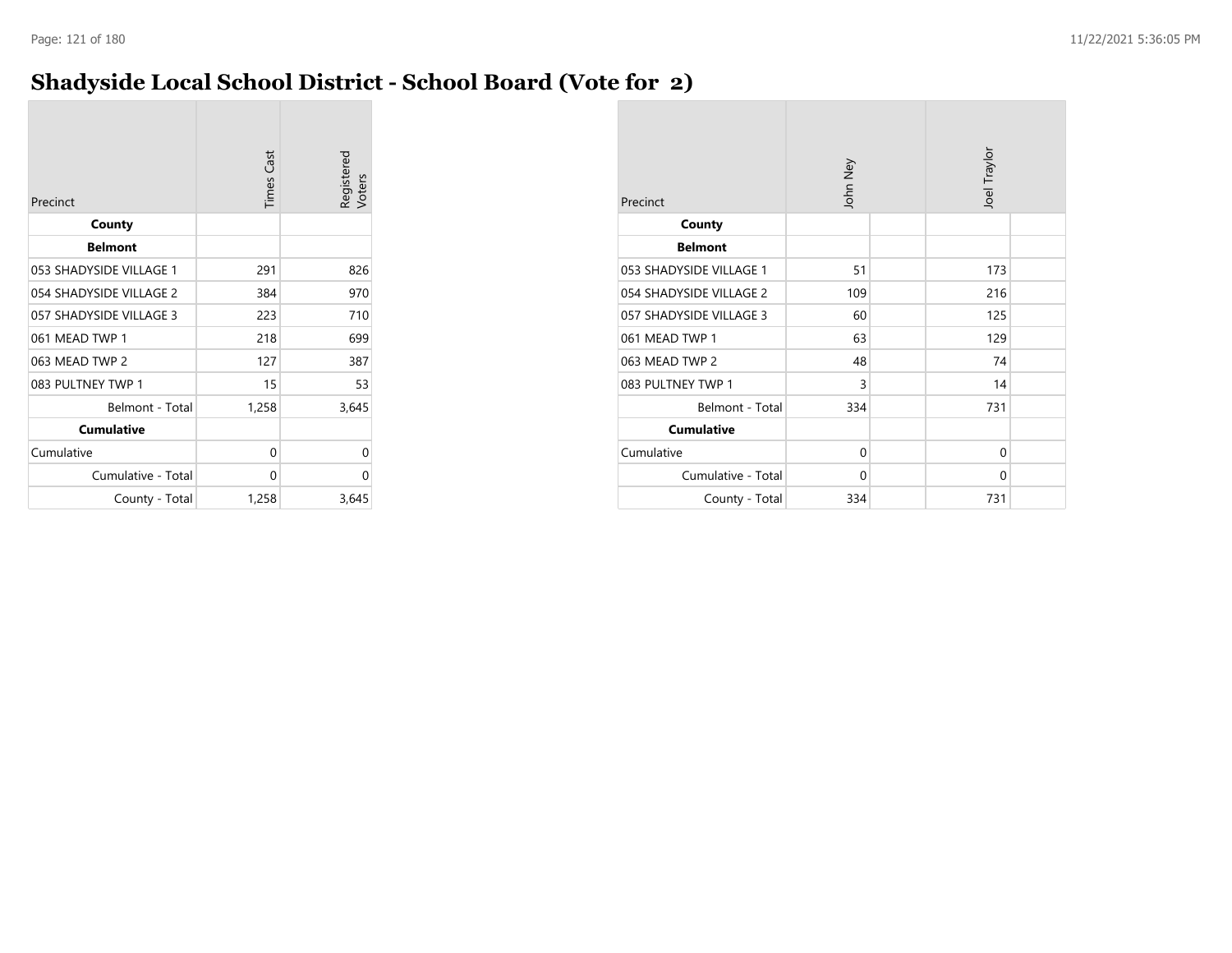| Precinct                | Curt P. Wach | <b>Total Votes</b> | Unresolved<br>Write-In |
|-------------------------|--------------|--------------------|------------------------|
| County                  |              |                    |                        |
| <b>Belmont</b>          |              |                    |                        |
| 053 SHADYSIDE VILLAGE 1 | 176          | 400                | 0                      |
| 054 SHADYSIDE VILLAGE 2 | 201          | 526                | 0                      |
| 057 SHADYSIDE VILLAGE 3 | 125          | 310                | 0                      |
| 061 MEAD TWP 1          | 117          | 309                | 0                      |
| 063 MEAD TWP 2          | 69           | 191                | $\mathbf 0$            |
| 083 PULTNEY TWP 1       | 9            | 26                 | 0                      |
| Belmont - Total         | 697          | 1,762              | 0                      |
| <b>Cumulative</b>       |              |                    |                        |
| Cumulative              | 0            | 0                  | 0                      |
| Cumulative - Total      | 0            | $\Omega$           | $\Omega$               |
| County - Total          | 697          | 1,762              | 0                      |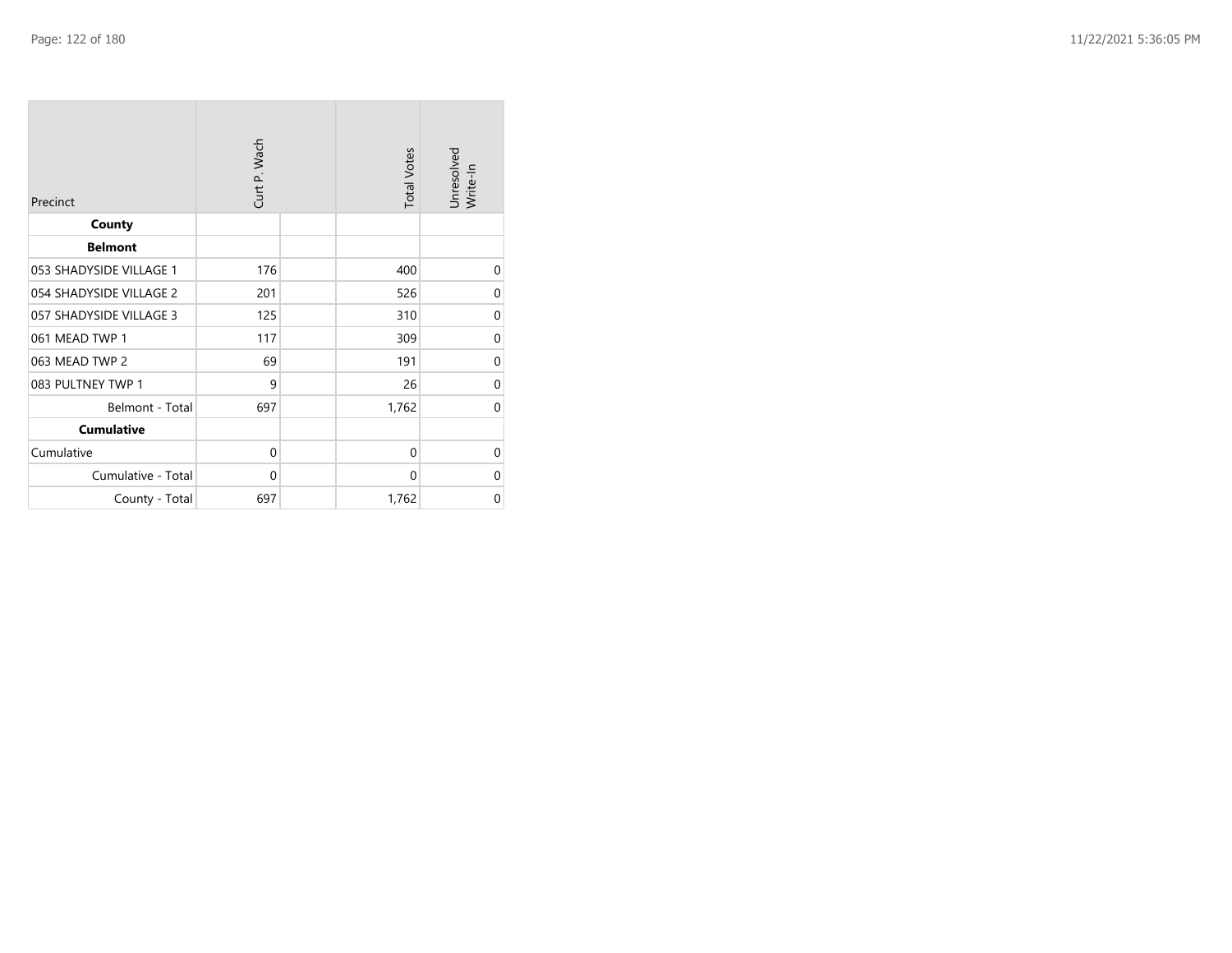### **Switzerland of Ohio School District - School Board (Vote for 2)**

| Precinct                             | <b>Times Cast</b> | Registered<br>Voters |
|--------------------------------------|-------------------|----------------------|
| County                               |                   |                      |
| <b>Belmont</b>                       |                   |                      |
| 061 MEAD TWP 1                       | 2                 | 3                    |
| <b>122 WASHINGTON TWP</b>            | 69                | 281                  |
| 123 WAYNE TWP                        | 92                | 234                  |
| <b>127 POWHATAN POINT</b><br>VILLAGE | 217               | 959                  |
| 129 YORK TWP                         | 113               | 613                  |
| Belmont - Total                      | 493               | 2,090                |
| <b>Cumulative</b>                    |                   |                      |
| Cumulative                           | 0                 | 0                    |
| Cumulative - Total                   | 0                 | 0                    |
| County - Total                       | 493               | 2,090                |

| Precinct                             | Ken Darby   |  | Jerry Gust |  |
|--------------------------------------|-------------|--|------------|--|
| County                               |             |  |            |  |
| <b>Belmont</b>                       |             |  |            |  |
| 061 MEAD TWP 1                       | $\Omega$    |  | $\Omega$   |  |
| 122 WASHINGTON TWP                   | 38          |  | 28         |  |
| 123 WAYNE TWP                        | 47          |  | 32         |  |
| <b>127 POWHATAN POINT</b><br>VILLAGE | 74          |  | 127        |  |
| 129 YORK TWP                         | 42          |  | 75         |  |
| Belmont - Total                      | 201         |  | 262        |  |
| <b>Cumulative</b>                    |             |  |            |  |
| Cumulative                           | $\Omega$    |  | 0          |  |
| Cumulative - Total                   | $\mathbf 0$ |  | 0          |  |
| County - Total                       | 201         |  | 262        |  |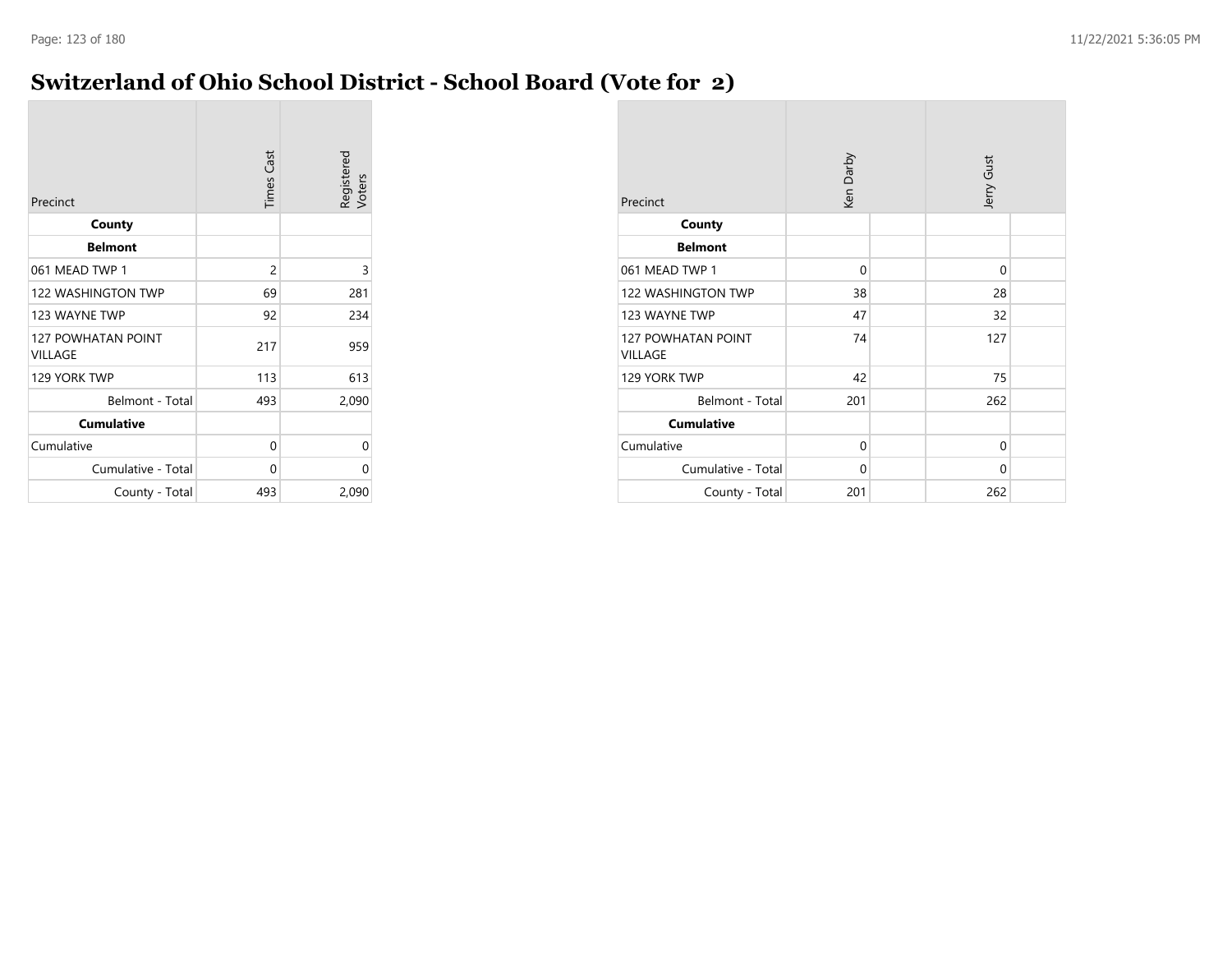| Precinct                             | Kenneth Phillips | Janice Tenley | <b>Total Votes</b> | Unresolved<br>Write-In |
|--------------------------------------|------------------|---------------|--------------------|------------------------|
| County                               |                  |               |                    |                        |
| <b>Belmont</b>                       |                  |               |                    |                        |
| 061 MEAD TWP 1                       | $\mathbf{0}$     | $\mathbf 0$   | $\mathbf 0$        | $\mathbf 0$            |
| 122 WASHINGTON TWP                   | 43               | 6             | 115                | $\mathbf 0$            |
| 123 WAYNE TWP                        | 67               | 10            | 156                | $\mathbf 0$            |
| <b>127 POWHATAN POINT</b><br>VILLAGE | 93               | 47            | 341                | $\mathbf 0$            |
| 129 YORK TWP                         | 41               | 26            | 184                | $\mathbf 0$            |
| Belmont - Total                      | 244              | 89            | 796                | $\mathbf 0$            |
| <b>Cumulative</b>                    |                  |               |                    |                        |
| Cumulative                           | $\mathbf 0$      | $\mathbf 0$   | $\mathbf{0}$       | $\mathbf 0$            |
| Cumulative - Total                   | $\mathbf{0}$     | $\mathbf 0$   | $\mathbf 0$        | $\boldsymbol{0}$       |
| County - Total                       | 244              | 89            | 796                | $\mathbf 0$            |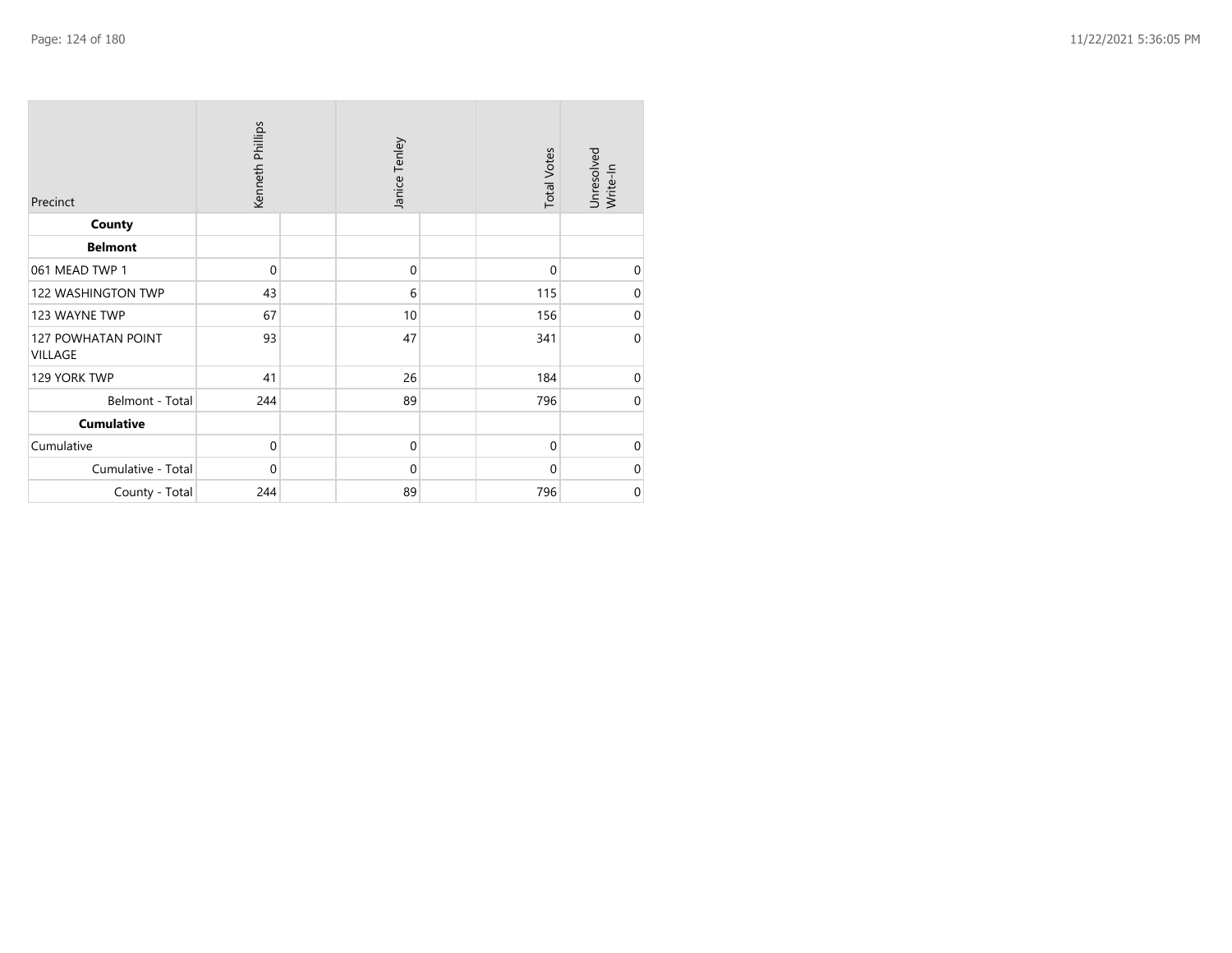### **St. Clairsville Richland City School District - School Board (Vote for 3)**

| Precinct                | <b>Times Cast</b> | Registered |
|-------------------------|-------------------|------------|
| County                  |                   |            |
| <b>Belmont</b>          |                   |            |
| 020 ST. CLAIRSVILLE 1-A | 228               | 608        |
| 021 ST. CLAIRSVILLE 2-A | 167               | 531        |
| 022 ST. CLAIRSVILLE 2-B | 257               | 759        |
| 023 ST. CLAIRSVILLE 3-A | 140               | 430        |
| 024 ST. CLAIRSVILLE 3-B | 171               | 542        |
| 025 ST. CLAIRSVILLE 4-A | 127               | 481        |
| 026 ST. CLAIRSVILLE 4-B | 141               | 449        |
| 036 COLERAIN TWP 2      | 87                | 336        |
| 038 COLERAIN TWP 4      | 67                | 130        |
| 097 RICHLAND TWP 1      | 184               | 696        |
| 098 RICHLAND TWP 2      | 216               | 774        |
| 099 RICHLAND TWP 3      | 132               | 633        |
| 100 RICHLAND TWP 4      | 237               | 743        |
| 101 RICHLAND TWP 5      | 256               | 777        |
| 102 RICHLAND TWP 6      | 259               | 908        |
| 103 RICHLAND TWP 7      | 46                | 228        |
| 105 SMITH TWP           | 73                | 246        |
| 111 UNION TWP 2         | 15                | 43         |
| 124 WHEELING TWP 1      | 202               | 571        |
| 125 WHEELING TWP 2      | 39                | 225        |
| Belmont - Total         | 3,044             | 10,110     |
| Cumulative              |                   |            |
| Cumulative              | 0                 | 0          |
| Cumulative - Total      | 0                 | 0          |
| County - Total          | 3,044             | 10,110     |

| Precinct                | James D. Cook | Michael B. Jacob |  |
|-------------------------|---------------|------------------|--|
| County                  |               |                  |  |
| <b>Belmont</b>          |               |                  |  |
| 020 ST. CLAIRSVILLE 1-A | 104           | 113              |  |
| 021 ST. CLAIRSVILLE 2-A | 70            | 83               |  |
| 022 ST. CLAIRSVILLE 2-B | 90            | 111              |  |
| 023 ST. CLAIRSVILLE 3-A | 65            | 70               |  |
| 024 ST. CLAIRSVILLE 3-B | 75            | 84               |  |
| 025 ST. CLAIRSVILLE 4-A | 56            | 69               |  |
| 026 ST. CLAIRSVILLE 4-B | 63            | 68               |  |
| 036 COLERAIN TWP 2      | 32            | 45               |  |
| 038 COLERAIN TWP 4      | 30            | 37               |  |
| 097 RICHLAND TWP 1      | 98            | 102              |  |
| 098 RICHLAND TWP 2      | 103           | 102              |  |
| 099 RICHLAND TWP 3      | 65            | 65               |  |
| 100 RICHLAND TWP 4      | 115           | 121              |  |
| 101 RICHLAND TWP 5      | 118           | 139              |  |
| 102 RICHLAND TWP 6      | 122           | 124              |  |
| 103 RICHLAND TWP 7      | 16            | 12               |  |
| 105 SMITH TWP           | 24            | 26               |  |
| 111 UNION TWP 2         | 7             | 7                |  |
| 124 WHEELING TWP 1      | 69            | 82               |  |
| 125 WHEELING TWP 2      | 18            | 22               |  |
| Belmont - Total         | 1,340         | 1,482            |  |
| <b>Cumulative</b>       |               |                  |  |
| Cumulative              | 0             | 0                |  |
| Cumulative - Total      | 0             | 0                |  |
| County - Total          | 1,340         | 1,482            |  |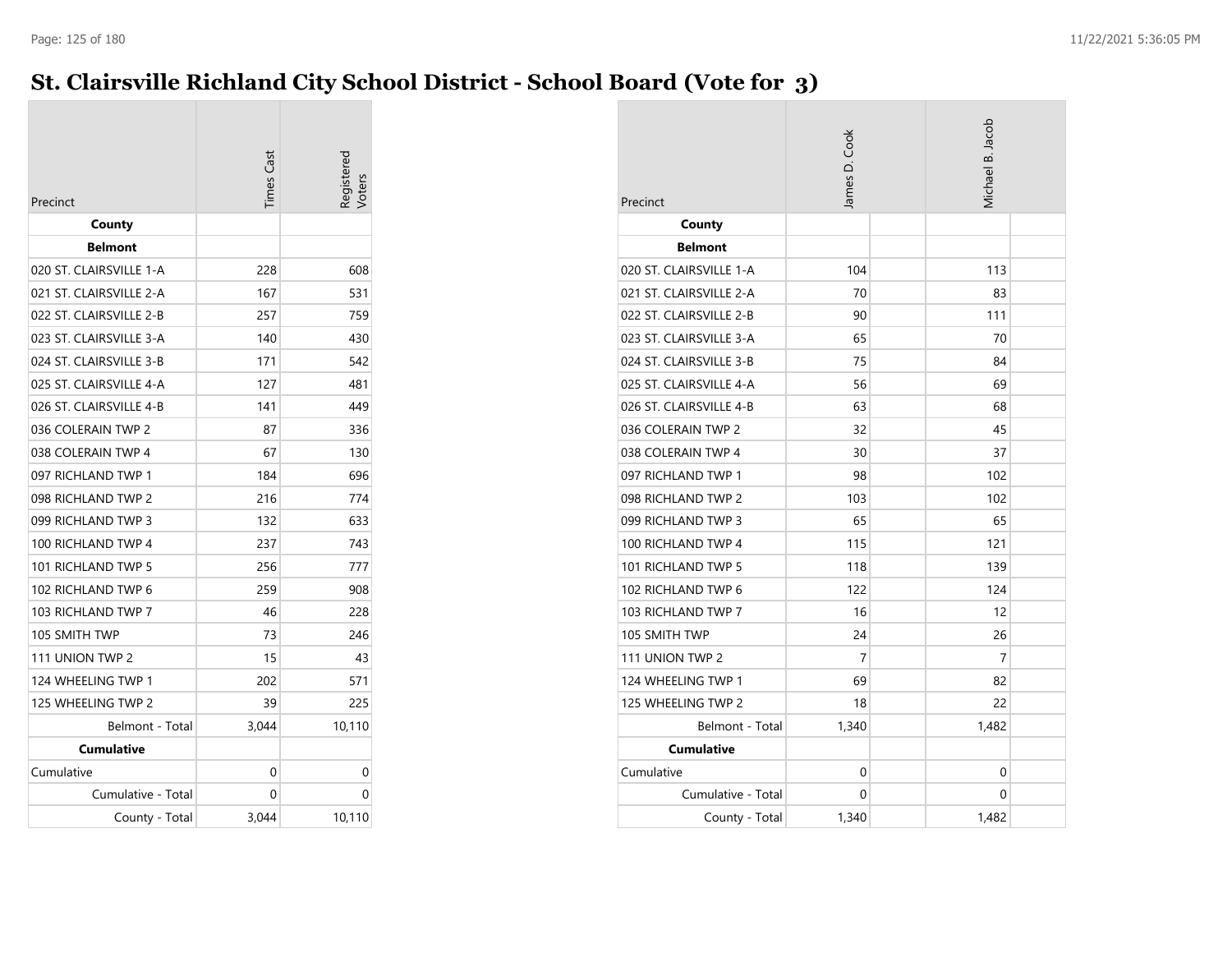| Precinct                | Harry W. White |  | <b>Total Votes</b> | Jnresolved<br>Write-In |
|-------------------------|----------------|--|--------------------|------------------------|
| County                  |                |  |                    |                        |
| <b>Belmont</b>          |                |  |                    |                        |
| 020 ST. CLAIRSVILLE 1-A | 137            |  | 354                | 0                      |
| 021 ST. CLAIRSVILLE 2-A | 94             |  | 247                | 0                      |
| 022 ST. CLAIRSVILLE 2-B | 146            |  | 347                | 0                      |
| 023 ST. CLAIRSVILLE 3-A | 85             |  | 220                | 0                      |
| 024 ST. CLAIRSVILLE 3-B | 104            |  | 263                | 0                      |
| 025 ST. CLAIRSVILLE 4-A | 79             |  | 204                | 0                      |
| 026 ST. CLAIRSVILLE 4-B | 102            |  | 233                | 0                      |
| 036 COLERAIN TWP 2      | 52             |  | 129                | 0                      |
| 038 COLERAIN TWP 4      | 40             |  | 107                | 0                      |
| 097 RICHLAND TWP 1      | 107            |  | 307                | 0                      |
| 098 RICHLAND TWP 2      | 117            |  | 322                | 0                      |
| 099 RICHLAND TWP 3      | 74             |  | 204                | 0                      |
| 100 RICHLAND TWP 4      | 153            |  | 389                | 0                      |
| 101 RICHLAND TWP 5      | 150            |  | 407                | 0                      |
| 102 RICHLAND TWP 6      | 141            |  | 387                | 0                      |
| 103 RICHLAND TWP 7      | 24             |  | 52                 | 0                      |
| 105 SMITH TWP           | 43             |  | 93                 | 0                      |
| 111 UNION TWP 2         | 9              |  | 23                 | 0                      |
| 124 WHEELING TWP 1      | 107            |  | 258                | 0                      |
| 125 WHEELING TWP 2      | 28             |  | 68                 | 0                      |
| Belmont - Total         | 1,792          |  | 4,614              | 0                      |
| <b>Cumulative</b>       |                |  |                    |                        |
| Cumulative              | 0              |  | 0                  | 0                      |
| Cumulative - Total      | 0              |  | 0                  | 0                      |
| County - Total          | 1,792          |  | 4,614              | 0                      |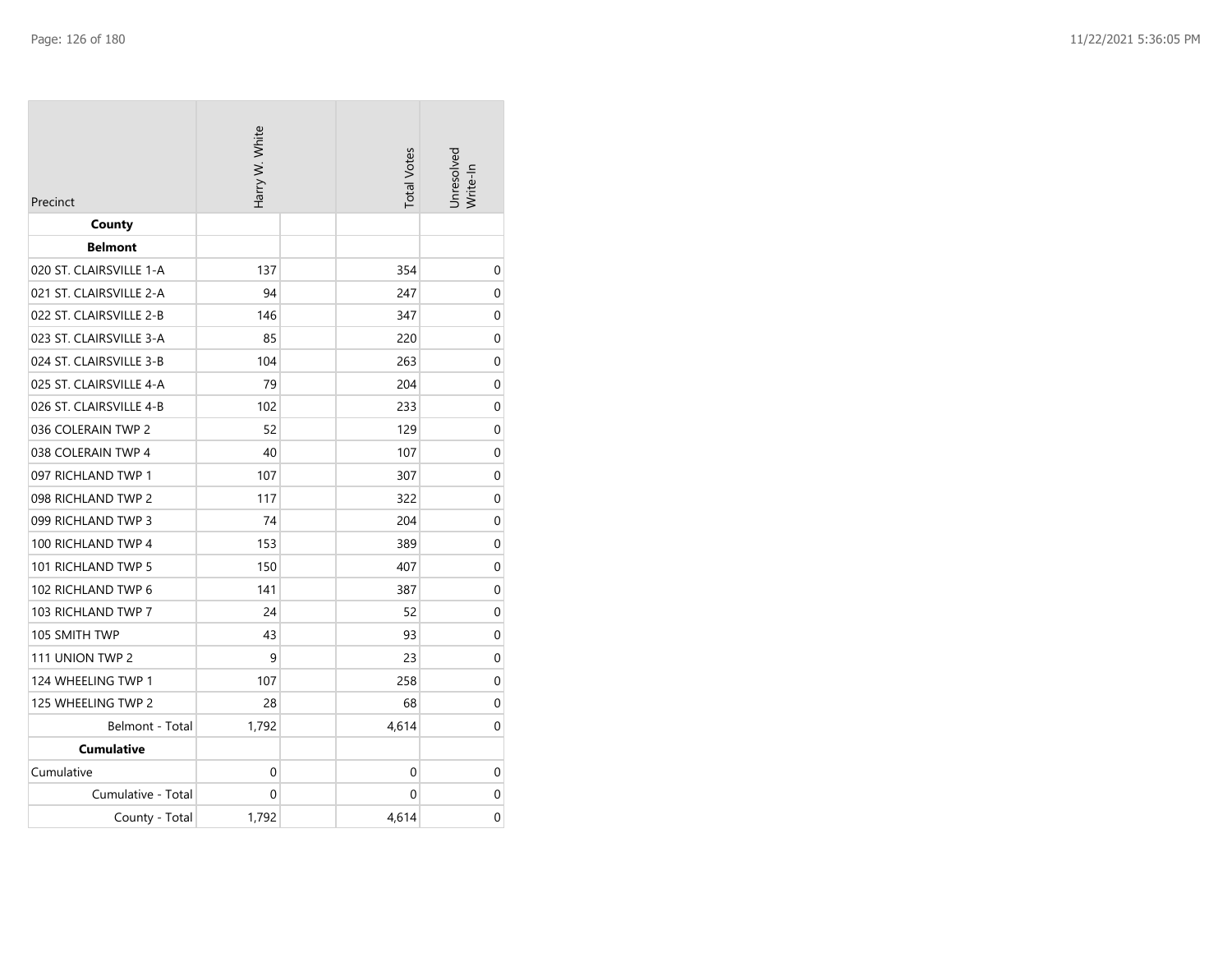### **Union Local School District - School Board (Vote for 3)**

| Precinct                      | <b>Times Cast</b> | Registered<br>/oters |
|-------------------------------|-------------------|----------------------|
| County                        |                   |                      |
| <b>Belmont</b>                |                   |                      |
| 043 FLUSHING VILLAGE          | 171               | 561                  |
| 045 HOLLOWAY VILLAGE          | 60                | 193                  |
| 046 FLUSHING TWP 1            | 82                | 387                  |
| 048 BELMONT VILLAGE           | 99                | 317                  |
| 049 BETHESDA VILLAGE          | 245               | 816                  |
| 050 GOSHEN TWP                | 266               | 991                  |
| 052 KIRKWOOD TWP              | 0                 | $\overline{c}$       |
| 100 RICHLAND TWP 4            | 16                | 79                   |
| 105 SMITH TWP                 | 307               | 728                  |
| <b>109 MORRISTOWN VILLAGE</b> | 52                | 179                  |
| 110 UNION TWP 1               | 103               | 393                  |
| 111 UNION TWP 2               | 226               | 1,046                |
| <b>122 WASHINGTON TWP</b>     | 14                | 55                   |
| 123 WAYNE TWP                 | 9                 | 80                   |
| 125 WHEELING TWP 2            | 83                | 377                  |
| Belmont - Total               | 1,733             | 6,204                |
| <b>Cumulative</b>             |                   |                      |
| Cumulative                    | 0                 | 0                    |
| Cumulative - Total            | 0                 | 0                    |
| County - Total                | 1,733             | 6,204                |

| Precinct                      | Alan Bretz     | Larry Cain |  |
|-------------------------------|----------------|------------|--|
| County                        |                |            |  |
| <b>Belmont</b>                |                |            |  |
| 043 FLUSHING VILLAGE          | 42             | 72         |  |
| 045 HOLLOWAY VILLAGE          | 20             | 20         |  |
| 046 FLUSHING TWP 1            | 18             | 35         |  |
| 048 BELMONT VILLAGE           | 33             | 72         |  |
| 049 BETHESDA VILLAGE          | 69             | 168        |  |
| 050 GOSHEN TWP                | 57             | 181        |  |
| 052 KIRKWOOD TWP              | 0              | 0          |  |
| 100 RICHLAND TWP 4            | 1              | 11         |  |
| 105 SMITH TWP                 | 45             | 169        |  |
| <b>109 MORRISTOWN VILLAGE</b> | 17             | 33         |  |
| 110 UNION TWP 1               | 22             | 47         |  |
| 111 UNION TWP 2               | 58             | 115        |  |
| <b>122 WASHINGTON TWP</b>     | $\overline{2}$ | 6          |  |
| 123 WAYNE TWP                 | $\overline{2}$ | 6          |  |
| 125 WHEELING TWP 2            | 17             | 43         |  |
| Belmont - Total               | 403            | 978        |  |
| <b>Cumulative</b>             |                |            |  |
| Cumulative                    | $\mathbf 0$    | 0          |  |
| Cumulative - Total            | 0              | 0          |  |
| County - Total                | 403            | 978        |  |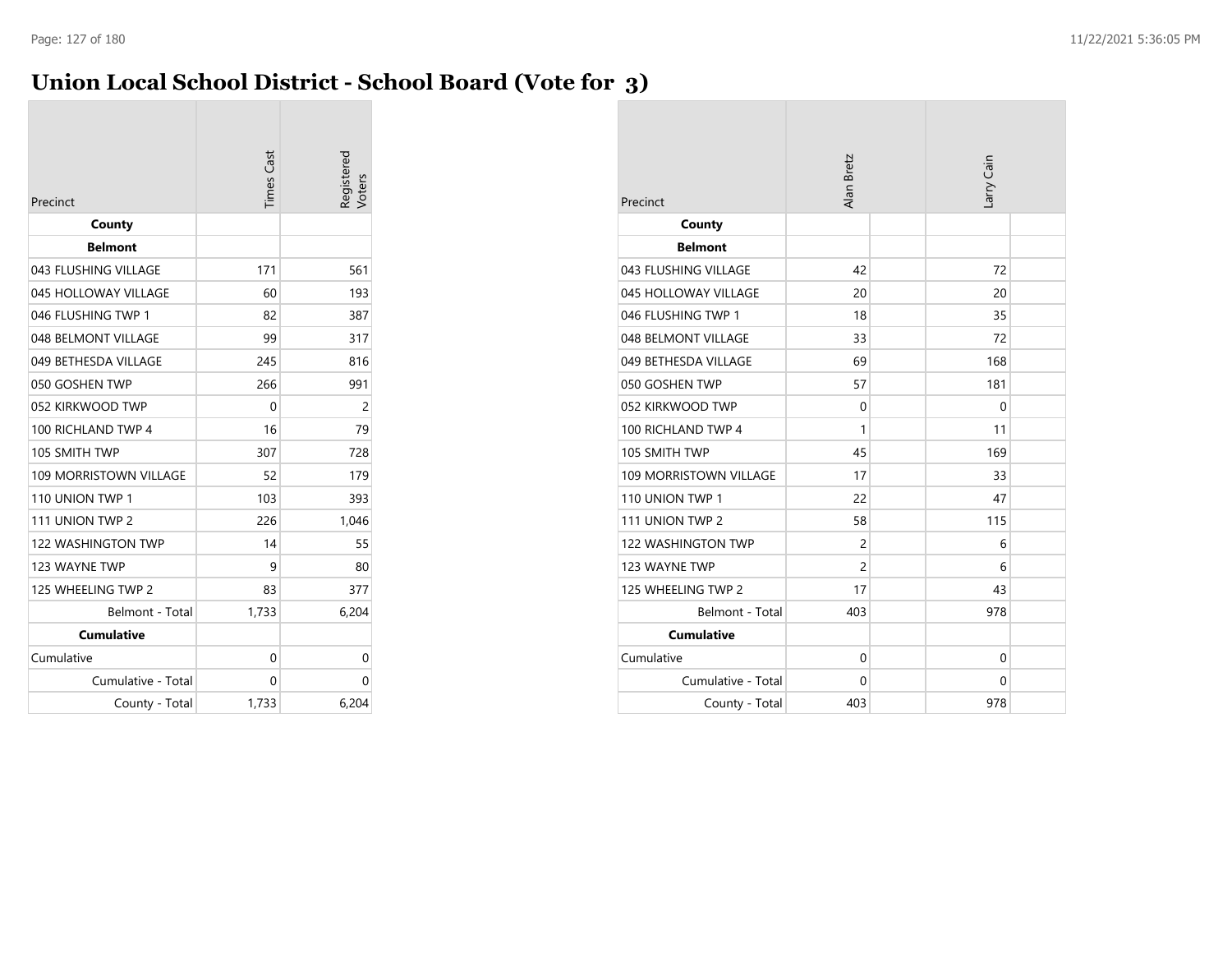| Precinct               | Dylan R. Fowkes  | Edward Stenger | David Taylor | <b>Total Votes</b> | Unresolved<br>Write-In |
|------------------------|------------------|----------------|--------------|--------------------|------------------------|
| County                 |                  |                |              |                    |                        |
| <b>Belmont</b>         |                  |                |              |                    |                        |
| 043 FLUSHING VILLAGE   | 74               | 95             | 74           | 357                | $\mathbf 0$            |
| 045 HOLLOWAY VILLAGE   | 18               | 29             | 32           | 119                | $\pmb{0}$              |
| 046 FLUSHING TWP 1     | 40               | 48             | 37           | 178                | $\boldsymbol{0}$       |
| 048 BELMONT VILLAGE    | 45               | 68             | 30           | 248                | $\mathbf 0$            |
| 049 BETHESDA VILLAGE   | 109              | 130            | 115          | 591                | $\mbox{O}$             |
| 050 GOSHEN TWP         | 115              | 150            | 91           | 594                | $\mathbf 0$            |
| 052 KIRKWOOD TWP       | $\boldsymbol{0}$ | $\mathbf 0$    | $\mathbf 0$  | $\mathbf 0$        | $\pmb{0}$              |
| 100 RICHLAND TWP 4     | $\overline{7}$   | 10             | 10           | 39                 | $\mathbf 0$            |
| 105 SMITH TWP          | 185              | 172            | 98           | 669                | $\pmb{0}$              |
| 109 MORRISTOWN VILLAGE | 18               | 26             | 27           | 121                | $\mbox{O}$             |
| 110 UNION TWP 1        | 60               | 51             | 55           | 235                | $\mathbf 0$            |
| 111 UNION TWP 2        | 104              | 130            | 100          | 507                | $\mbox{O}$             |
| 122 WASHINGTON TWP     | 9                | 10             | 8            | 35                 | $\mathbf 0$            |
| 123 WAYNE TWP          | 6                | 4              | 1            | 19                 | $\pmb{0}$              |
| 125 WHEELING TWP 2     | 24               | 48             | 43           | 175                | $\boldsymbol{0}$       |
| Belmont - Total        | 814              | 971            | 721          | 3,887              | $\mathbf 0$            |
| <b>Cumulative</b>      |                  |                |              |                    |                        |
| Cumulative             | 0                | 0              | $\mathbf 0$  | $\boldsymbol{0}$   | $\mathbf 0$            |
| Cumulative - Total     | 0                | 0              | $\mathbf 0$  | 0                  | $\boldsymbol{0}$       |
| County - Total         | 814              | 971            | 721          | 3,887              | $\mathbf 0$            |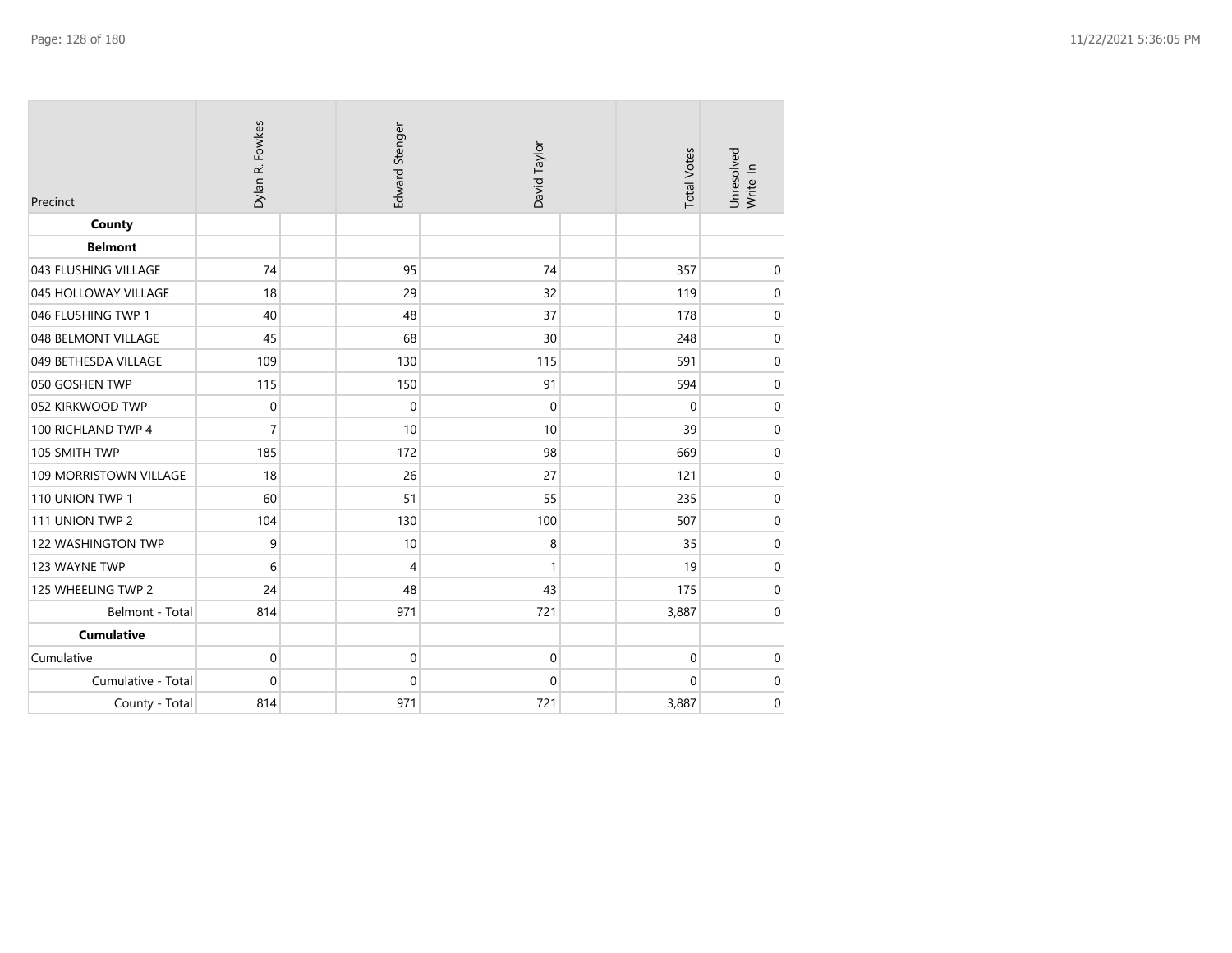### **Belmont County 911 Levy (Vote for 1)**

|                         | imes Cast |       |
|-------------------------|-----------|-------|
| Precinct                |           |       |
| County                  |           |       |
| <b>Belmont</b>          |           |       |
| 001 BELLAIRE VILLAGE 1  | 260       | 915   |
| 002 BELLAIRE VILLAGE 2  | 124       | 814   |
| 005 BELLAIRE VILLAGE 3  | 145       | 761   |
| 007 MARTINS FERRY 1-A   | 275       | 1,087 |
| 009 MARTINS FERRY 2-A   | 231       | 1,261 |
| 011 MARTINS FERRY 3-A   | 58        | 356   |
| 012 MARTINS FERRY 3-B   | 118       | 537   |
| 013 MARTINS FERRY 4-A   | 179       | 1,106 |
| 020 ST. CLAIRSVILLE 1-A | 228       | 608   |
| 021 ST. CLAIRSVILLE 2-A | 167       | 531   |
| 022 ST. CLAIRSVILLE 2-B | 257       | 759   |
| 023 ST. CLAIRSVILLE 3-A | 140       | 430   |
| 024 ST. CLAIRSVILLE 3-B | 171       | 542   |
| 025 ST. CLAIRSVILLE 4-A | 127       | 481   |
| 026 ST. CLAIRSVILLE 4-B | 141       | 449   |
| 035 COLERAIN TWP 1      | 90        | 286   |
| 036 COLERAIN TWP 2      | 89        | 342   |
| 037 COLERAIN TWP 3      | 322       | 842   |
| 038 COLERAIN TWP 4      | 187       | 537   |
| 039 COLERAIN TWP 5      | 189       | 525   |
| 040 COLERAIN TWP 6      | 105       | 478   |
| 043 FLUSHING VILLAGE    | 171       | 561   |
| 045 HOLLOWAY VILLAGE    | 60        | 193   |
| 046 FLUSHING TWP 1      | 82        | 389   |
| 047 FLUSHING TWP 2      | 27        | 93    |
| 048 BELMONT VILLAGE     | 99        | 317   |
| 049 BETHESDA VILLAGE    | 245       | 816   |
| 050 GOSHEN TWP          | 268       | 1,012 |
| 052 KIRKWOOD TWP        | 52        | 249   |

| Precinct                | For the Tax Levy | Against the Tax<br>Levy | <b>Total Votes</b> |
|-------------------------|------------------|-------------------------|--------------------|
| County                  |                  |                         |                    |
| <b>Belmont</b>          |                  |                         |                    |
| 001 BELLAIRE VILLAGE 1  | 166              | 84                      | 250                |
| 002 BELLAIRE VILLAGE 2  | 93               | 30                      | 123                |
| 005 BELLAIRE VILLAGE 3  | 108              | 35                      | 143                |
| 007 MARTINS FERRY 1-A   | 168              | 100                     | 268                |
| 009 MARTINS FERRY 2-A   | 139              | 87                      | 226                |
| 011 MARTINS FERRY 3-A   | 44               | 12                      | 56                 |
| 012 MARTINS FERRY 3-B   | 73               | 42                      | 115                |
| 013 MARTINS FERRY 4-A   | 110              | 64                      | 174                |
| 020 ST. CLAIRSVILLE 1-A | 163              | 62                      | 225                |
| 021 ST. CLAIRSVILLE 2-A | 115              | 49                      | 164                |
| 022 ST. CLAIRSVILLE 2-B | 178              | 70                      | 248                |
| 023 ST. CLAIRSVILLE 3-A | 76               | 61                      | 137                |
| 024 ST. CLAIRSVILLE 3-B | 123              | 41                      | 164                |
| 025 ST. CLAIRSVILLE 4-A | 79               | 45                      | 124                |
| 026 ST. CLAIRSVILLE 4-B | 84               | 54                      | 138                |
| 035 COLERAIN TWP 1      | 51               | 39                      | 90                 |
| 036 COLERAIN TWP 2      | 60               | 29                      | 89                 |
| 037 COLERAIN TWP 3      | 213              | 105                     | 318                |
| 038 COLERAIN TWP 4      | 121              | 62                      | 183                |
| 039 COLERAIN TWP 5      | 113              | 71                      | 184                |
| 040 COLERAIN TWP 6      | 68               | 36                      | 104                |
| 043 FLUSHING VILLAGE    | 91               | 78                      | 169                |
| 045 HOLLOWAY VILLAGE    | 34               | 25                      | 59                 |
| 046 FLUSHING TWP 1      | 43               | 35                      | 78                 |
| 047 FLUSHING TWP 2      | 18               | 9                       | 27                 |
| 048 BELMONT VILLAGE     | 69               | 29                      | 98                 |
| 049 BETHESDA VILLAGE    | 155              | 83                      | 238                |
| 050 GOSHEN TWP          | 165              | 99                      | 264                |
| 052 KIRKWOOD TWP        | 31               | 20                      | 51                 |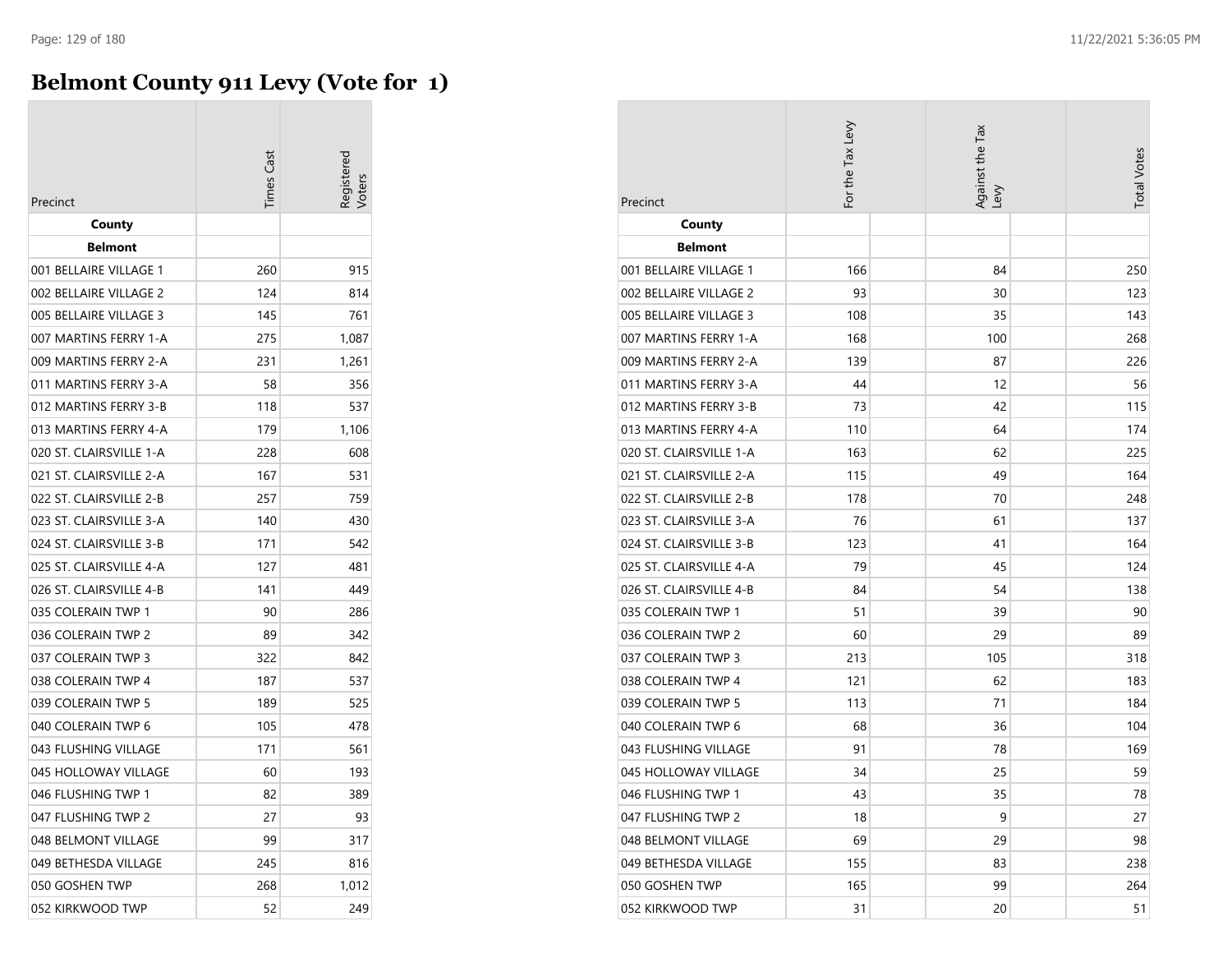| Precinct                                         |        |
|--------------------------------------------------|--------|
| County                                           |        |
| <b>Belmont</b>                                   |        |
| 001 BELLAIRE VILLAGE 1                           | 0      |
| 002 BELLAIRE VILLAGE 2<br>005 BELLAIRE VILLAGE 3 | 0<br>0 |
| 007 MARTINS FERRY 1-A                            | 0      |
| 009 MARTINS FERRY 2-A                            | 0      |
| 011 MARTINS FERRY 3-A                            | 0      |
| 012 MARTINS FERRY 3-B                            | 0      |
| 013 MARTINS FERRY 4-A                            | 0      |
| 020 ST. CLAIRSVILLE 1-A                          | 0      |
| 021 ST. CLAIRSVILLE 2-A                          | 0      |
| 022 ST. CLAIRSVILLE 2-B                          | 0      |
| 023 ST. CLAIRSVILLE 3-A                          | 0      |
| 024 ST. CLAIRSVILLE 3-B                          | 0      |
| 025 ST. CLAIRSVILLE 4-A                          | 0      |
| 026 ST. CLAIRSVILLE 4-B                          | 0      |
| 035 COLERAIN TWP 1                               | 0      |
| 036 COLERAIN TWP 2                               | 0      |
| 037 COLERAIN TWP 3                               | 0      |
| 038 COLERAIN TWP 4                               | 0      |
| 039 COLERAIN TWP 5                               | 0      |
| 040 COLERAIN TWP 6                               | 0      |
| 043 FLUSHING VILLAGE                             | 0      |
| 045 HOLLOWAY VILLAGE                             | 0      |
| 046 FLUSHING TWP 1                               | 0      |
| 047 FLUSHING TWP 2                               | 0      |
| 048 BELMONT VILLAGE                              | 0      |
| 049 BETHESDA VILLAGE                             | 0      |
| 050 GOSHEN TWP                                   | 0      |
| 052 KIRKWOOD TWP                                 | 0      |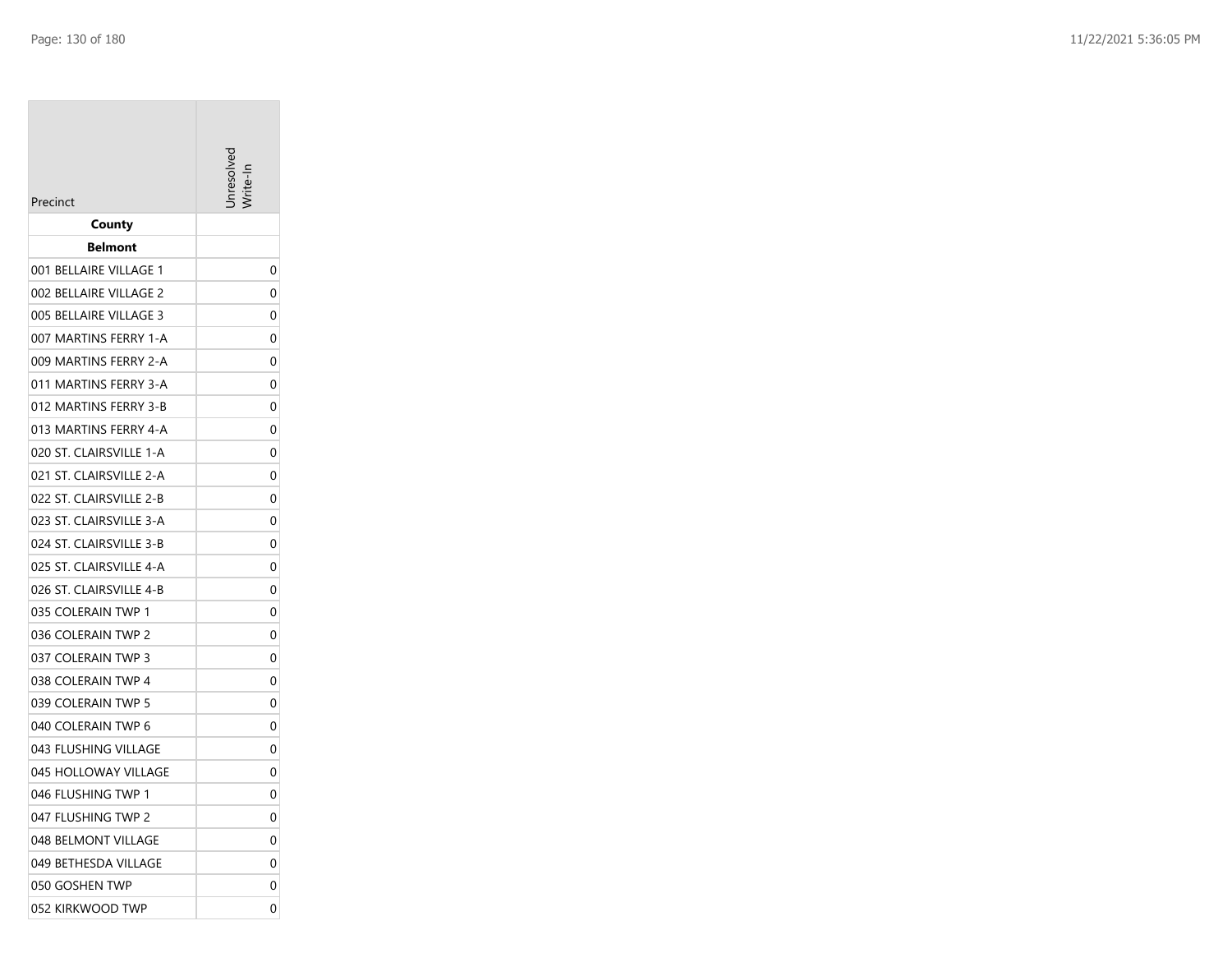| Precinct                  | <b>Times Cast</b> | Registered |
|---------------------------|-------------------|------------|
| 053 SHADYSIDE VILLAGE 1   | 291               | 826        |
| 054 SHADYSIDE VILLAGE 2   | 384               | 970        |
| 057 SHADYSIDE VILLAGE 3   | 223               | 710        |
| 061 MEAD TWP 1            | 301               | 956        |
| 063 MEAD TWP 2            | 153               | 526        |
| 064 BRIDGEPORT VILLAGE 1  | 127               | 670        |
| 066 BRIDGEPORT VILLAGE 2  | 153               | 486        |
| 071 BROOKSIDE VILLAGE     | 153               | 422        |
| 072 PEASE TWP 1           | 279               | 951        |
| 073 PEASE TWP 2           | 155               | 840        |
| 076 PEASE TWP 3           | 66                | 307        |
| 077 YORKVILLE VILLAGE     | 82                | 278        |
| 078 PEASE TWP 4           | 132               | 593        |
| 079 PEASE TWP 5           | 63                | 204        |
| 083 PULTNEY TWP 1         | 80                | 262        |
| 084 PULTNEY TWP 2         | 297               | 1,115      |
| 085 PULTNEY TWP 3         | 244               | 804        |
| 087 PULTNEY TWP 4         | 246               | 799        |
| 097 RICHLAND TWP 1        | 184               | 696        |
| 098 RICHLAND TWP 2        | 216               | 774        |
| 099 RICHLAND TWP 3        | 134               | 641        |
| 100 RICHLAND TWP 4        | 253               | 822        |
| 101 RICHLAND TWP 5        | 256               | 777        |
| 102 RICHLAND TWP 6        | 267               | 966        |
| 103 RICHLAND TWP 7        | 131               | 538        |
| 105 SMITH TWP             | 380               | 974        |
| 107 SOMERSET TWP 1        | 216               | 497        |
| 108 SOMERSET TWP 2        | 93                | 238        |
| 109 MORRISTOWN VILLAGE    | 52                | 179        |
| 110 UNION TWP 1           | 103               | 393        |
| 111 UNION TWP 2           | 241               | 1,089      |
| 112 BARNESVILLE VILLAGE 1 | 360               | 1,205      |
| 114 BARNESVILLE VILLAGE 2 | 186               | 747        |

| Precinct                      | For the Tax Levy | Against the Tax<br>Levy | <b>Total Votes</b> |
|-------------------------------|------------------|-------------------------|--------------------|
| 053 SHADYSIDE VILLAGE 1       | 140              | 139                     | 279                |
| 054 SHADYSIDE VILLAGE 2       | 227              | 142                     | 369                |
| 057 SHADYSIDE VILLAGE 3       | 132              | 86                      | 218                |
| 061 MEAD TWP 1                | 157              | 141                     | 298                |
| 063 MEAD TWP 2                | 82               | 66                      | 148                |
| 064 BRIDGEPORT VILLAGE 1      | 87               | 37                      | 124                |
| 066 BRIDGEPORT VILLAGE 2      | 90               | 60                      | 150                |
| 071 BROOKSIDE VILLAGE         | 105              | 45                      | 150                |
| 072 PEASE TWP 1               | 174              | 103                     | 277                |
| 073 PEASE TWP 2               | 117              | 36                      | 153                |
| 076 PEASE TWP 3               | 44               | 20                      | 64                 |
| 077 YORKVILLE VILLAGE         | 49               | 31                      | 80                 |
| 078 PEASE TWP 4               | 85               | 43                      | 128                |
| 079 PEASE TWP 5               | 48               | 13                      | 61                 |
| 083 PULTNEY TWP 1             | 49               | 29                      | 78                 |
| 084 PULTNEY TWP 2             | 176              | 120                     | 296                |
| 085 PULTNEY TWP 3             | 144              | 95                      | 239                |
| 087 PULTNEY TWP 4             | 156              | 86                      | 242                |
| 097 RICHLAND TWP 1            | 104              | 76                      | 180                |
| 098 RICHLAND TWP 2            | 143              | 69                      | 212                |
| 099 RICHLAND TWP 3            | 92               | 42                      | 134                |
| 100 RICHLAND TWP 4            | 167              | 86                      | 253                |
| 101 RICHLAND TWP 5            | 141              | 114                     | 255                |
| 102 RICHLAND TWP 6            | 157              | 105                     | 262                |
| 103 RICHLAND TWP 7            | 61               | 67                      | 128                |
| 105 SMITH TWP                 | 230              | 145                     | 375                |
| 107 SOMERSET TWP 1            | 108              | 106                     | 214                |
| 108 SOMERSET TWP 2            | 54               | 36                      | 90                 |
| <b>109 MORRISTOWN VILLAGE</b> | 32               | 19                      | 51                 |
| 110 UNION TWP 1               | 66               | 36                      | 102                |
| 111 UNION TWP 2               | 156              | 84                      | 240                |
| 112 BARNESVILLE VILLAGE 1     | 256              | 96                      | 352                |
| 114 BARNESVILLE VILLAGE 2     | 130              | 47                      | 177                |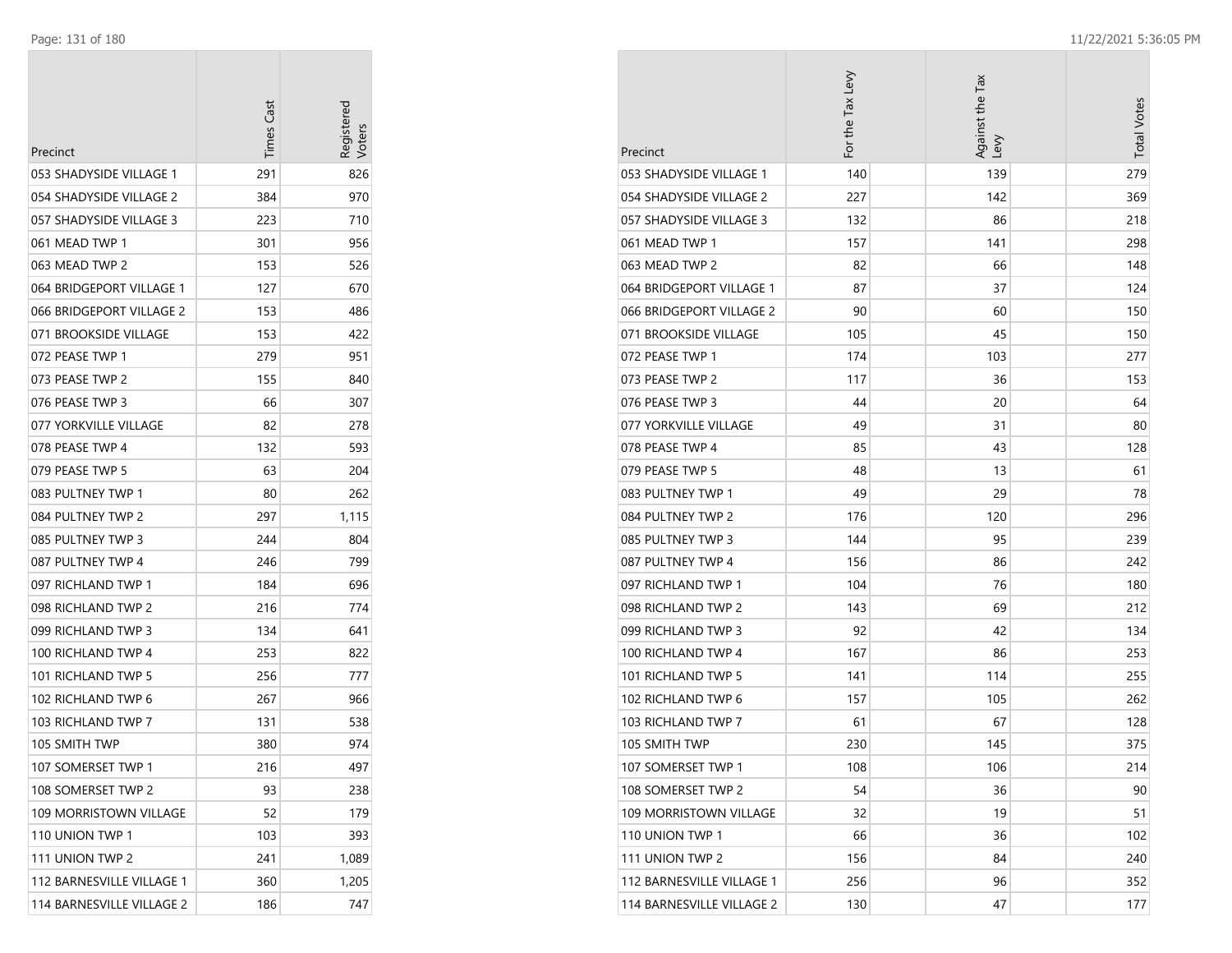| Precinct                  | <b>Tresolve</b> |
|---------------------------|-----------------|
| 053 SHADYSIDE VILLAGE 1   | 0               |
| 054 SHADYSIDE VILLAGE 2   | 0               |
| 057 SHADYSIDE VILLAGE 3   | 0               |
| 061 MEAD TWP 1            | 0               |
| 063 MEAD TWP 2            | 0               |
| 064 BRIDGEPORT VILLAGE 1  | 0               |
| 066 BRIDGEPORT VILLAGE 2  | 0               |
| 071 BROOKSIDE VILLAGE     | 0               |
| 072 PEASE TWP 1           | 0               |
| 073 PEASE TWP 2           | 0               |
| 076 PEASE TWP 3           | 0               |
| 077 YORKVILLE VILLAGE     | 0               |
| 078 PEASE TWP 4           | 0               |
| 079 PEASE TWP 5           | 0               |
| 083 PULTNEY TWP 1         | 0               |
| 084 PULTNEY TWP 2         | 0               |
| 085 PULTNEY TWP 3         | 0               |
| 087 PULTNEY TWP 4         | 0               |
| 097 RICHLAND TWP 1        | 0               |
| 098 RICHLAND TWP 2        | 0               |
| 099 RICHLAND TWP 3        | 0               |
| 100 RICHLAND TWP 4        | 0               |
| 101 RICHLAND TWP 5        | 0               |
| 102 RICHLAND TWP 6        | 0               |
| 103 RICHLAND TWP 7        | 0               |
| 105 SMITH TWP             | 0               |
| 107 SOMERSET TWP 1        | 0               |
| 108 SOMERSET TWP 2        | 0               |
| 109 MORRISTOWN VILLAGE    | 0               |
| 110 UNION TWP 1           | 0               |
| 111 UNION TWP 2           | 0               |
| 112 BARNESVILLE VILLAGE 1 | 0               |
| 114 BARNESVILLE VILLAGE 2 | 0               |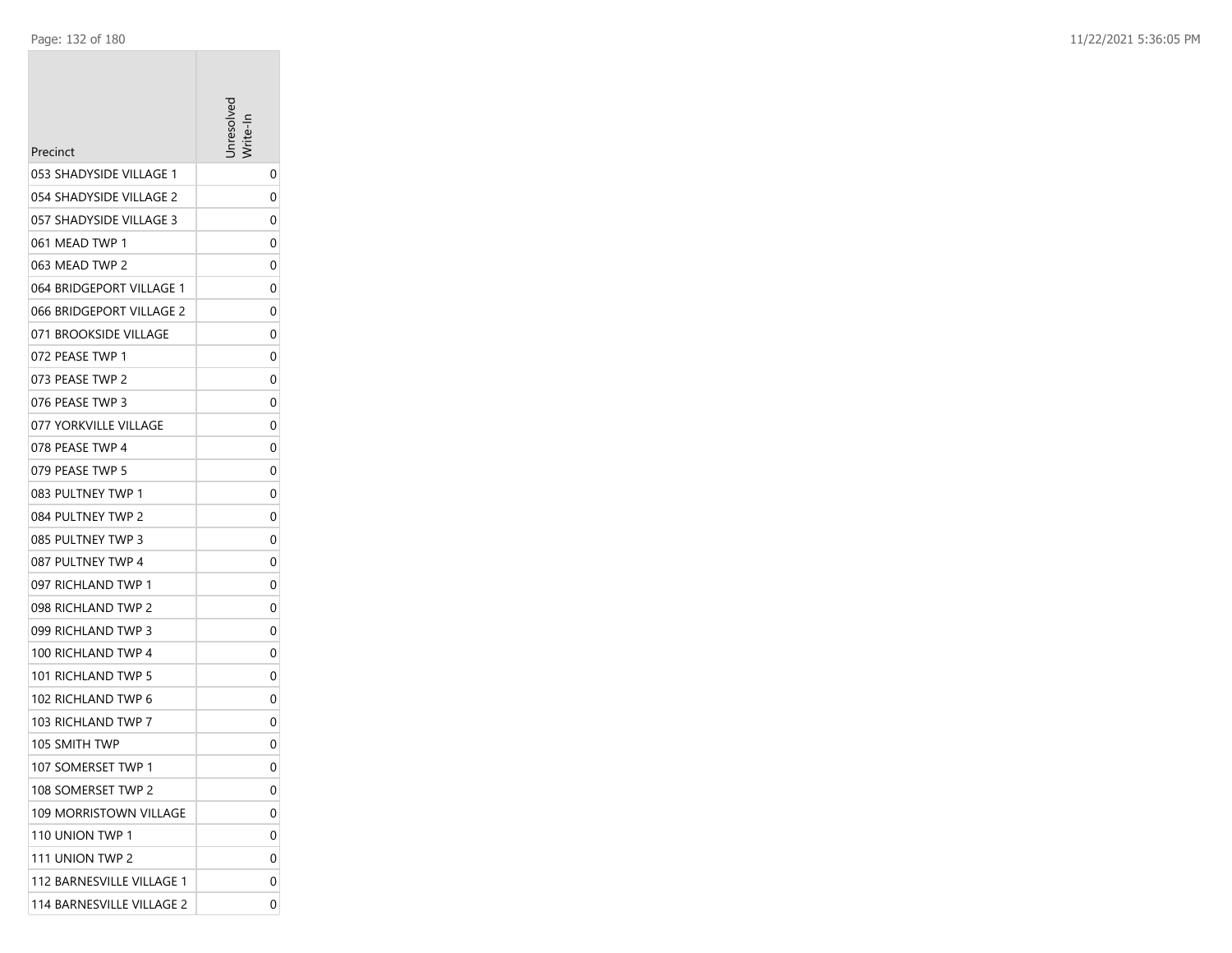| Precinct                                    | <b>Times Cast</b> | Registered<br>Voters |
|---------------------------------------------|-------------------|----------------------|
| 115 BARNESVILLE VILLAGE 3                   | 128               | 600                  |
| 120 WARREN TWP                              | 419               | 1,238                |
| 122 WASHINGTON TWP                          | 83                | 336                  |
| 123 WAYNE TWP                               | 142               | 473                  |
| 124 WHEELING TWP 1                          | 202               | 579                  |
| 125 WHEELING TWP 2                          | 126               | 608                  |
| <b>127 POWHATAN POINT</b><br><b>VILLAGE</b> | 217               | 959                  |
| 129 YORK TWP                                | 113               | 613                  |
| Belmont - Total                             | 12,538            | 44,938               |
| <b>Cumulative</b>                           |                   |                      |
| Cumulative                                  | 0                 | 0                    |
| Cumulative - Total                          | 0                 | 0                    |
| County - Total                              | 12,538            | 44,938               |

| Precinct                      | For the Tax Levy | Against the Tax<br>Levy | <b>Total Votes</b> |
|-------------------------------|------------------|-------------------------|--------------------|
| 115 BARNESVILLE VILLAGE 3     | 80               | 43                      | 123                |
| 120 WARREN TWP                | 273              | 138                     | 411                |
| 122 WASHINGTON TWP            | 40               | 37                      | 77                 |
| 123 WAYNE TWP                 | 88               | 46                      | 134                |
| 124 WHEELING TWP 1            | 108              | 91                      | 199                |
| 125 WHEELING TWP 2            | 74               | 51                      | 125                |
| 127 POWHATAN POINT<br>VILLAGE | 126              | 85                      | 211                |
| 129 YORK TWP                  | 72               | 41                      | 113                |
| Belmont - Total               | 7,771            | 4,508                   | 12,279             |
| <b>Cumulative</b>             |                  |                         |                    |
| Cumulative                    | $\mathbf 0$      | $\mathbf 0$             | 0                  |
| Cumulative - Total            | $\mathbf 0$      | $\Omega$                | 0                  |
| County - Total                | 7,771            | 4,508                   | 12,279             |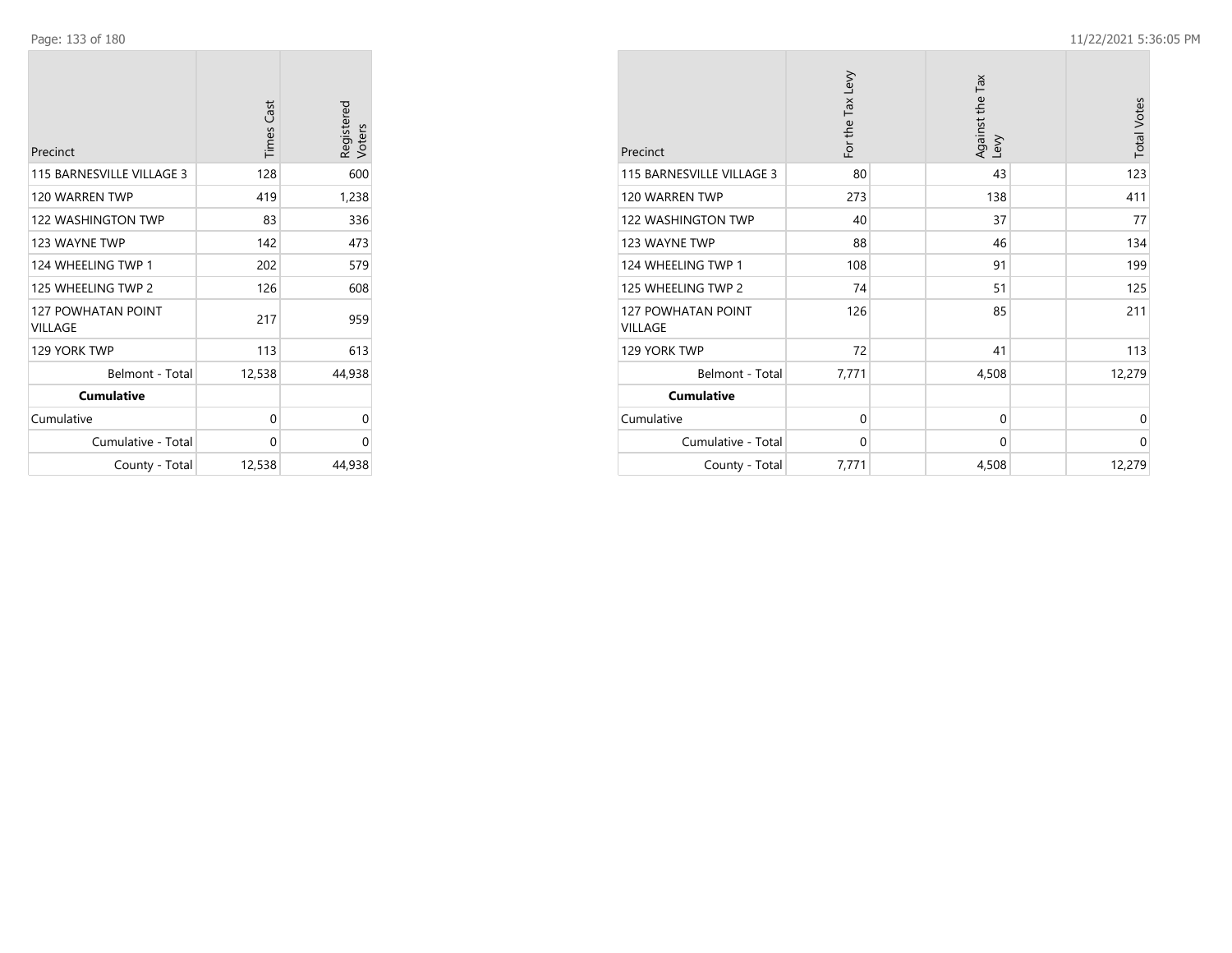| Precinct                             | Unresolved<br>Write-In |
|--------------------------------------|------------------------|
| 115 BARNESVILLE VILLAGE 3            | 0                      |
| 120 WARREN TWP                       | 0                      |
| <b>122 WASHINGTON TWP</b>            | 0                      |
| 123 WAYNE TWP                        | 0                      |
| 124 WHEELING TWP 1                   | 0                      |
| 125 WHEFI ING TWP 2                  | 0                      |
| <b>127 POWHATAN POINT</b><br>VILLAGE | 0                      |
| 129 YORK TWP                         | 0                      |
| Belmont - Total                      | 0                      |
| <b>Cumulative</b>                    |                        |
| Cumulative                           | 0                      |
| Cumulative - Total                   | 0                      |
| County - Total                       | 0                      |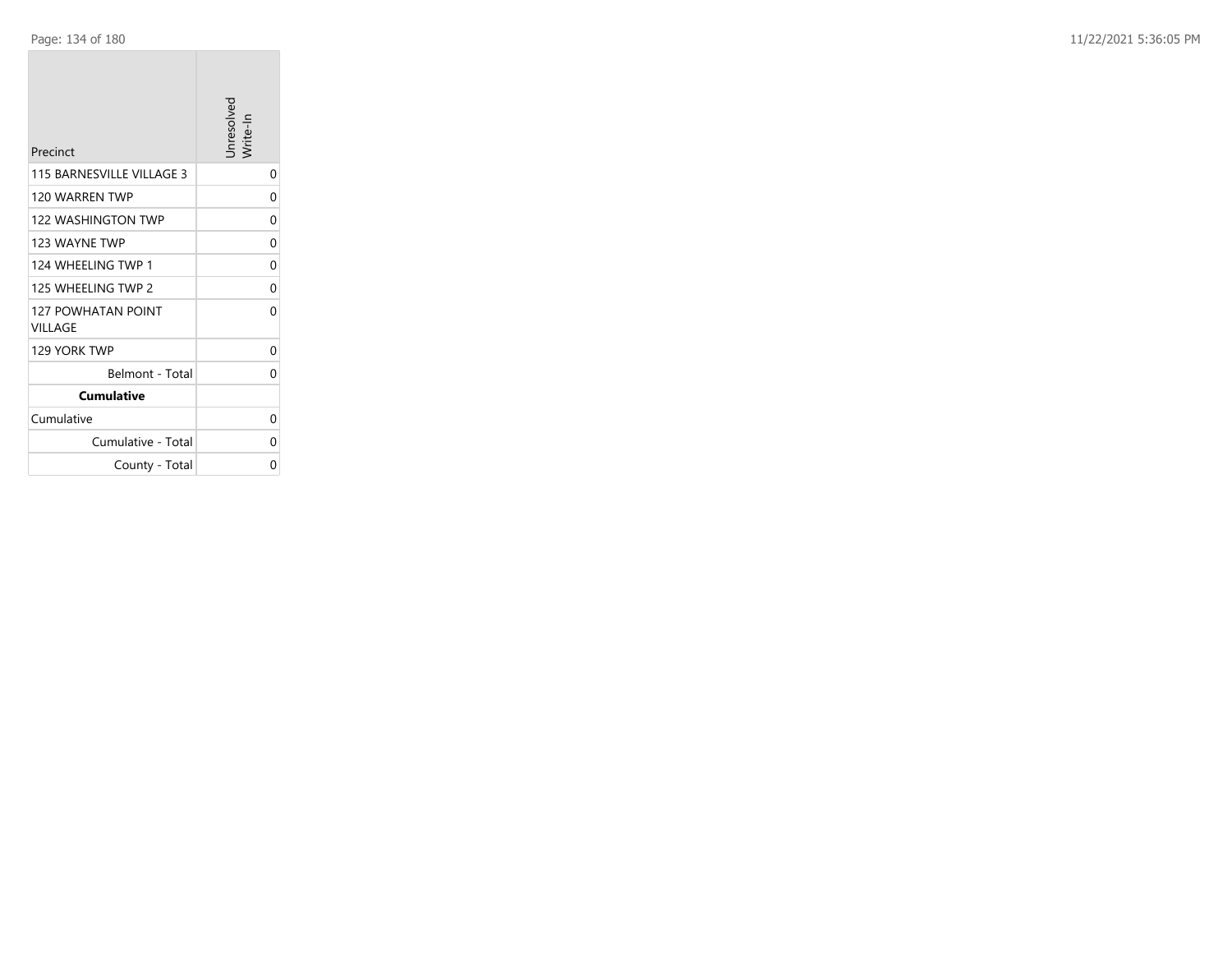### **Belmont County Senior Services Levy (Vote for 1)**

|                         | imes Cas | eqistered |
|-------------------------|----------|-----------|
| Precinct                |          |           |
| County                  |          |           |
| <b>Belmont</b>          |          |           |
| 001 BELLAIRE VILLAGE 1  | 260      | 915       |
| 002 BELLAIRE VILLAGE 2  | 124      | 814       |
| 005 BELLAIRE VILLAGE 3  | 145      | 761       |
| 007 MARTINS FERRY 1-A   | 275      | 1,087     |
| 009 MARTINS FERRY 2-A   | 231      | 1,261     |
| 011 MARTINS FERRY 3-A   | 58       | 356       |
| 012 MARTINS FERRY 3-B   | 118      | 537       |
| 013 MARTINS FERRY 4-A   | 179      | 1,106     |
| 020 ST. CLAIRSVILLE 1-A | 228      | 608       |
| 021 ST. CLAIRSVILLE 2-A | 167      | 531       |
| 022 ST. CLAIRSVILLE 2-B | 257      | 759       |
| 023 ST. CLAIRSVILLE 3-A | 140      | 430       |
| 024 ST. CLAIRSVILLE 3-B | 171      | 542       |
| 025 ST. CLAIRSVILLE 4-A | 127      | 481       |
| 026 ST. CLAIRSVILLE 4-B | 141      | 449       |
| 035 COLERAIN TWP 1      | 90       | 286       |
| 036 COLERAIN TWP 2      | 89       | 342       |
| 037 COLERAIN TWP 3      | 322      | 842       |
| 038 COLERAIN TWP 4      | 187      | 537       |
| 039 COLERAIN TWP 5      | 189      | 525       |
| 040 COLERAIN TWP 6      | 105      | 478       |
| 043 FLUSHING VILLAGE    | 171      | 561       |
| 045 HOLLOWAY VILLAGE    | 60       | 193       |
| 046 FLUSHING TWP 1      | 82       | 389       |
| 047 FLUSHING TWP 2      | 27       | 93        |
| 048 BELMONT VILLAGE     | 99       | 317       |
| 049 BETHESDA VILLAGE    | 245      | 816       |
| 050 GOSHEN TWP          | 268      | 1,012     |
| 052 KIRKWOOD TWP        | 52       | 249       |

| Precinct                | For the Tax Levy |  | Against the Tax<br>Levy |  | <b>Total Votes</b> |
|-------------------------|------------------|--|-------------------------|--|--------------------|
| County                  |                  |  |                         |  |                    |
| <b>Belmont</b>          |                  |  |                         |  |                    |
| 001 BELLAIRE VILLAGE 1  | 217              |  | 37                      |  | 254                |
| 002 BELLAIRE VILLAGE 2  | 96               |  | 26                      |  | 122                |
| 005 BELLAIRE VILLAGE 3  | 126              |  | 19                      |  | 145                |
| 007 MARTINS FERRY 1-A   | 194              |  | 78                      |  | 272                |
| 009 MARTINS FERRY 2-A   | 165              |  | 61                      |  | 226                |
| 011 MARTINS FERRY 3-A   | 41               |  | 15                      |  | 56                 |
| 012 MARTINS FERRY 3-B   | 80               |  | 34                      |  | 114                |
| 013 MARTINS FERRY 4-A   | 113              |  | 58                      |  | 171                |
| 020 ST. CLAIRSVILLE 1-A | 176              |  | 51                      |  | 227                |
| 021 ST. CLAIRSVILLE 2-A | 128              |  | 37                      |  | 165                |
| 022 ST. CLAIRSVILLE 2-B | 200              |  | 53                      |  | 253                |
| 023 ST. CLAIRSVILLE 3-A | 99               |  | 39                      |  | 138                |
| 024 ST. CLAIRSVILLE 3-B | 140              |  | 27                      |  | 167                |
| 025 ST. CLAIRSVILLE 4-A | 97               |  | 29                      |  | 126                |
| 026 ST. CLAIRSVILLE 4-B | 109              |  | 28                      |  | 137                |
| 035 COLERAIN TWP 1      | 55               |  | 35                      |  | 90                 |
| 036 COLERAIN TWP 2      | 59               |  | 29                      |  | 88                 |
| 037 COLERAIN TWP 3      | 232              |  | 90                      |  | 322                |
| 038 COLERAIN TWP 4      | 149              |  | 37                      |  | 186                |
| 039 COLERAIN TWP 5      | 135              |  | 50                      |  | 185                |
| 040 COLERAIN TWP 6      | 87               |  | 18                      |  | 105                |
| 043 FLUSHING VILLAGE    | 123              |  | 48                      |  | 171                |
| 045 HOLLOWAY VILLAGE    | 39               |  | 20                      |  | 59                 |
| 046 FLUSHING TWP 1      | 59               |  | 21                      |  | 80                 |
| 047 FLUSHING TWP 2      | 23               |  | 4                       |  | 27                 |
| 048 BELMONT VILLAGE     | 77               |  | 21                      |  | 98                 |
| 049 BETHESDA VILLAGE    | 189              |  | 54                      |  | 243                |
| 050 GOSHEN TWP          | 205              |  | 62                      |  | 267                |
| 052 KIRKWOOD TWP        | 44               |  | 8                       |  | 52                 |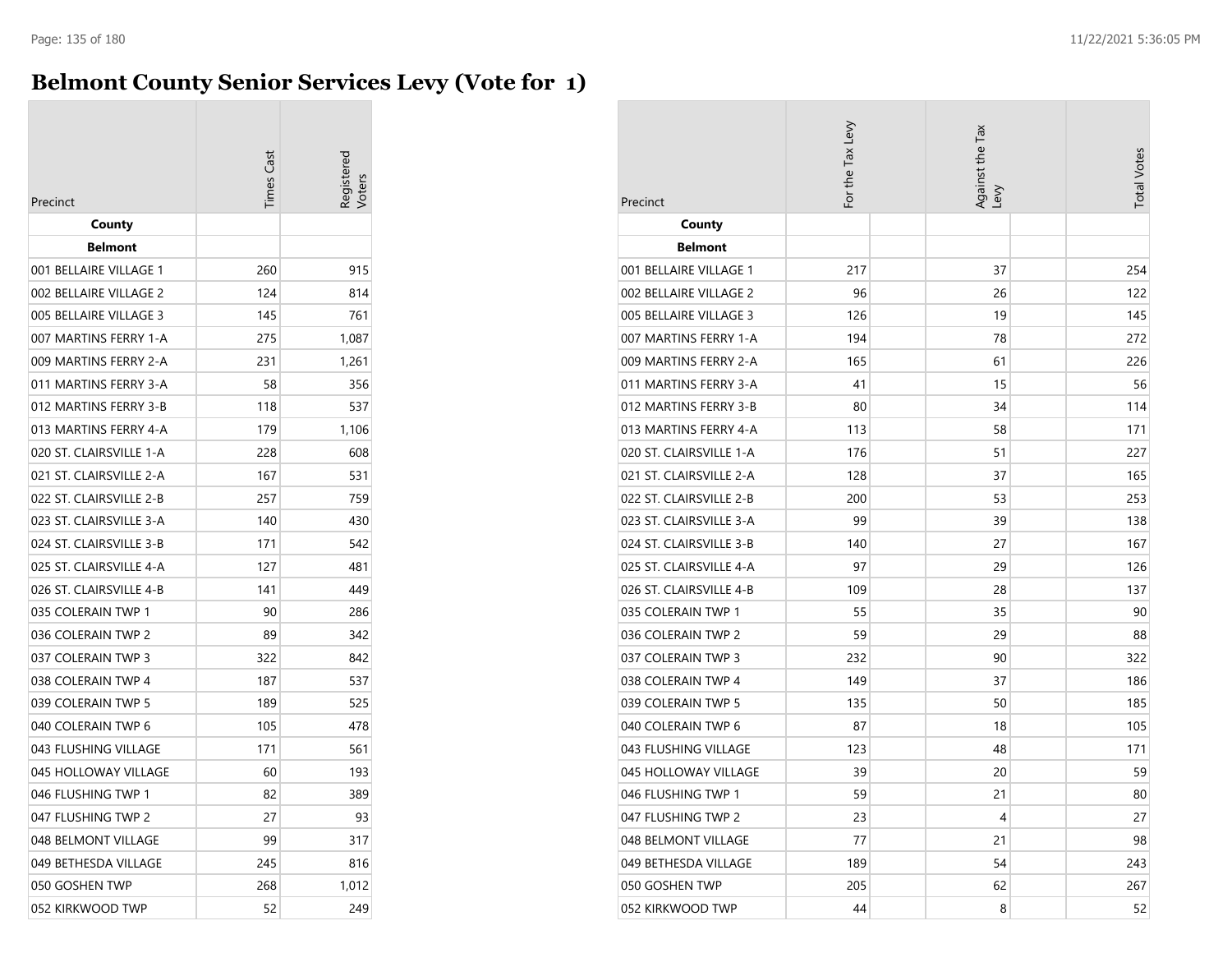|                         | hresol |
|-------------------------|--------|
| Precinct                |        |
| County                  |        |
| <b>Belmont</b>          |        |
| 001 BELLAIRE VILLAGE 1  | 0      |
| 002 BELLAIRE VILLAGE 2  | 0      |
| 005 BELLAIRE VILLAGE 3  | 0      |
| 007 MARTINS FERRY 1-A   | 0      |
| 009 MARTINS FERRY 2-A   | 0      |
| 011 MARTINS FERRY 3-A   | 0      |
| 012 MARTINS FERRY 3-B   | 0      |
| 013 MARTINS FERRY 4-A   | 0      |
| 020 ST. CLAIRSVILLE 1-A | 0      |
| 021 ST. CLAIRSVILLE 2-A | 0      |
| 022 ST. CLAIRSVILLE 2-B | 0      |
| 023 ST. CLAIRSVILLE 3-A | 0      |
| 024 ST. CLAIRSVILLE 3-B | 0      |
| 025 ST. CLAIRSVILLE 4-A | 0      |
| 026 ST. CLAIRSVILLE 4-B | 0      |
| 035 COLERAIN TWP 1      | 0      |
| 036 COLERAIN TWP 2      | 0      |
| 037 COLERAIN TWP 3      | 0      |
| 038 COLERAIN TWP 4      | 0      |
| 039 COLERAIN TWP 5      | 0      |
| 040 COLERAIN TWP 6      | 0      |
| 043 FLUSHING VILLAGE    | 0      |
| 045 HOLLOWAY VILLAGE    | 0      |
| 046 FLUSHING TWP 1      | 0      |
| 047 FLUSHING TWP 2      | 0      |
| 048 BELMONT VILLAGE     | 0      |
| 049 BETHESDA VILLAGE    | 0      |
| 050 GOSHEN TWP          | 0      |
| 052 KIRKWOOD TWP        | 0      |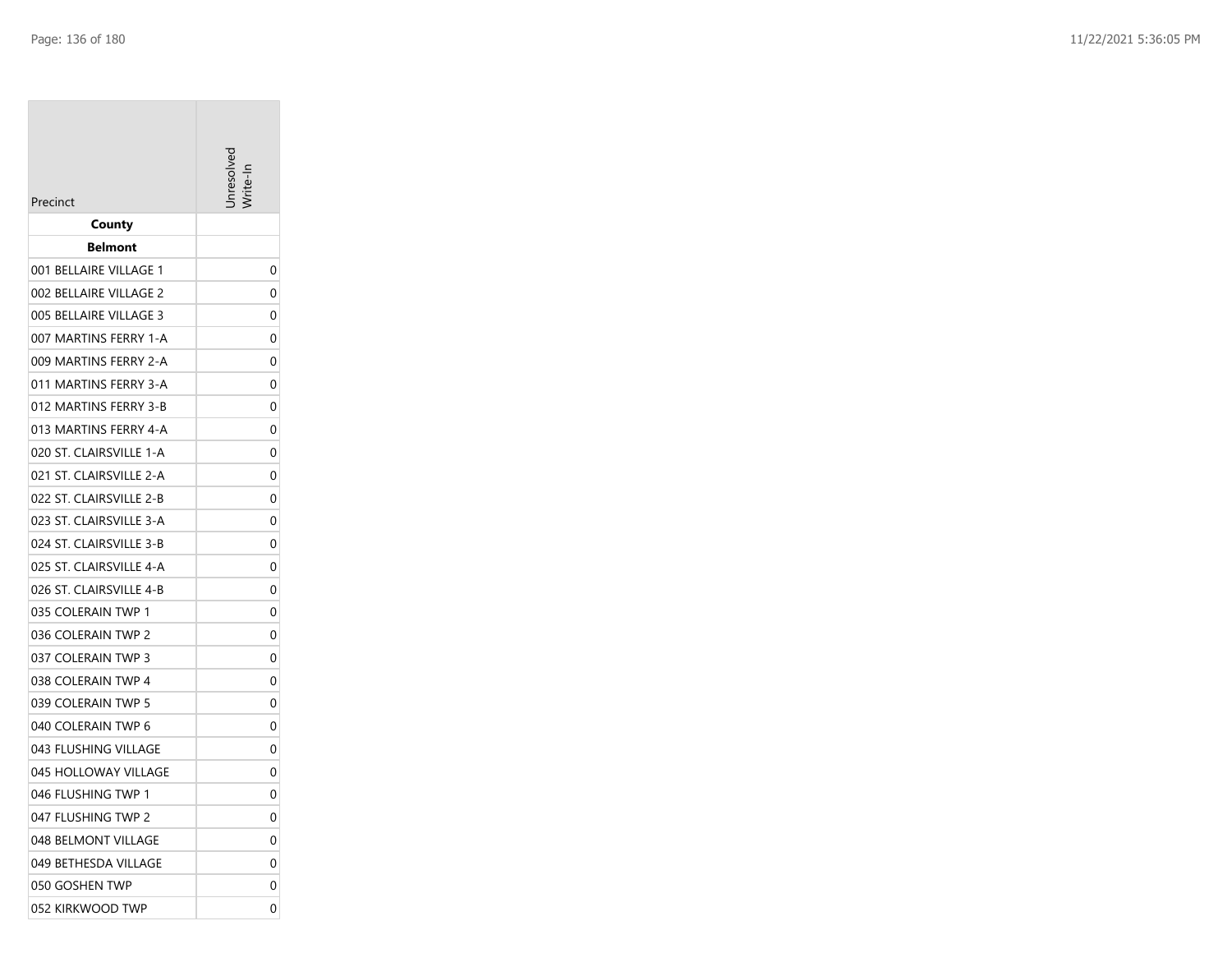| Precinct                  | <b>Times Cas</b> | Registered |
|---------------------------|------------------|------------|
| 053 SHADYSIDE VILLAGE 1   | 291              | 826        |
| 054 SHADYSIDE VILLAGE 2   | 384              | 970        |
| 057 SHADYSIDE VILLAGE 3   | 223              | 710        |
| 061 MEAD TWP 1            | 301              | 956        |
| 063 MEAD TWP 2            | 153              | 526        |
| 064 BRIDGEPORT VILLAGE 1  | 127              | 670        |
| 066 BRIDGEPORT VILLAGE 2  | 153              | 486        |
| 071 BROOKSIDE VILLAGE     | 153              | 422        |
| 072 PEASE TWP 1           | 279              | 951        |
| 073 PEASE TWP 2           | 155              | 840        |
| 076 PEASE TWP 3           | 66               | 307        |
| 077 YORKVILLE VILLAGE     | 82               | 278        |
| 078 PEASE TWP 4           | 132              | 593        |
| 079 PEASE TWP 5           | 63               | 204        |
| 083 PULTNEY TWP 1         | 80               | 262        |
| 084 PULTNEY TWP 2         | 297              | 1,115      |
| 085 PULTNEY TWP 3         | 244              | 804        |
| 087 PULTNEY TWP 4         | 246              | 799        |
| 097 RICHLAND TWP 1        | 184              | 696        |
| 098 RICHLAND TWP 2        | 216              | 774        |
| 099 RICHLAND TWP 3        | 134              | 641        |
| 100 RICHLAND TWP 4        | 253              | 822        |
| 101 RICHLAND TWP 5        | 256              | 777        |
| 102 RICHLAND TWP 6        | 267              | 966        |
| 103 RICHLAND TWP 7        | 131              | 538        |
| 105 SMITH TWP             | 380              | 974        |
| 107 SOMERSET TWP 1        | 216              | 497        |
| 108 SOMERSET TWP 2        | 93               | 238        |
| 109 MORRISTOWN VILLAGE    | 52               | 179        |
| 110 UNION TWP 1           | 103              | 393        |
| 111 UNION TWP 2           | 241              | 1,089      |
| 112 BARNESVILLE VILLAGE 1 | 360              | 1,205      |
| 114 BARNESVILLE VILLAGE 2 | 186              | 747        |

| Precinct                      | For the Tax Levy | Against the Tax<br>Lev | <b>Total Votes</b> |
|-------------------------------|------------------|------------------------|--------------------|
| 053 SHADYSIDE VILLAGE 1       | 212              | 73                     | 285                |
| 054 SHADYSIDE VILLAGE 2       | 296              | 78                     | 374                |
| 057 SHADYSIDE VILLAGE 3       | 178              | 42                     | 220                |
| 061 MEAD TWP 1                | 205              | 95                     | 300                |
| 063 MEAD TWP 2                | 109              | 42                     | 151                |
| 064 BRIDGEPORT VILLAGE 1      | 110              | 16                     | 126                |
| 066 BRIDGEPORT VILLAGE 2      | 118              | 33                     | 151                |
| 071 BROOKSIDE VILLAGE         | 128              | 24                     | 152                |
| 072 PEASE TWP 1               | 201              | 77                     | 278                |
| 073 PEASE TWP 2               | 131              | 24                     | 155                |
| 076 PEASE TWP 3               | 50               | 15                     | 65                 |
| 077 YORKVILLE VILLAGE         | 58               | 23                     | 81                 |
| 078 PEASE TWP 4               | 88               | 41                     | 129                |
| 079 PEASE TWP 5               | 55               | 8                      | 63                 |
| 083 PULTNEY TWP 1             | 64               | 15                     | 79                 |
| 084 PULTNEY TWP 2             | 217              | 79                     | 296                |
| 085 PULTNEY TWP 3             | 185              | 57                     | 242                |
| 087 PULTNEY TWP 4             | 184              | 59                     | 243                |
| 097 RICHLAND TWP 1            | 138              | 44                     | 182                |
| 098 RICHLAND TWP 2            | 168              | 46                     | 214                |
| 099 RICHLAND TWP 3            | 99               | 34                     | 133                |
| 100 RICHLAND TWP 4            | 192              | 60                     | 252                |
| 101 RICHLAND TWP 5            | 185              | 69                     | 254                |
| 102 RICHLAND TWP 6            | 190              | 73                     | 263                |
| 103 RICHLAND TWP 7            | 90               | 38                     | 128                |
| 105 SMITH TWP                 | 306              | 71                     | 377                |
| 107 SOMERSET TWP 1            | 158              | 55                     | 213                |
| 108 SOMERSET TWP 2            | 74               | 18                     | 92                 |
| <b>109 MORRISTOWN VILLAGE</b> | 41               | 10                     | 51                 |
| 110 UNION TWP 1               | 74               | 29                     | 103                |
| 111 UNION TWP 2               | 193              | 47                     | 240                |
| 112 BARNESVILLE VILLAGE 1     | 313              | 42                     | 355                |
| 114 BARNESVILLE VILLAGE 2     | 151              | 33                     | 184                |

 $\sim$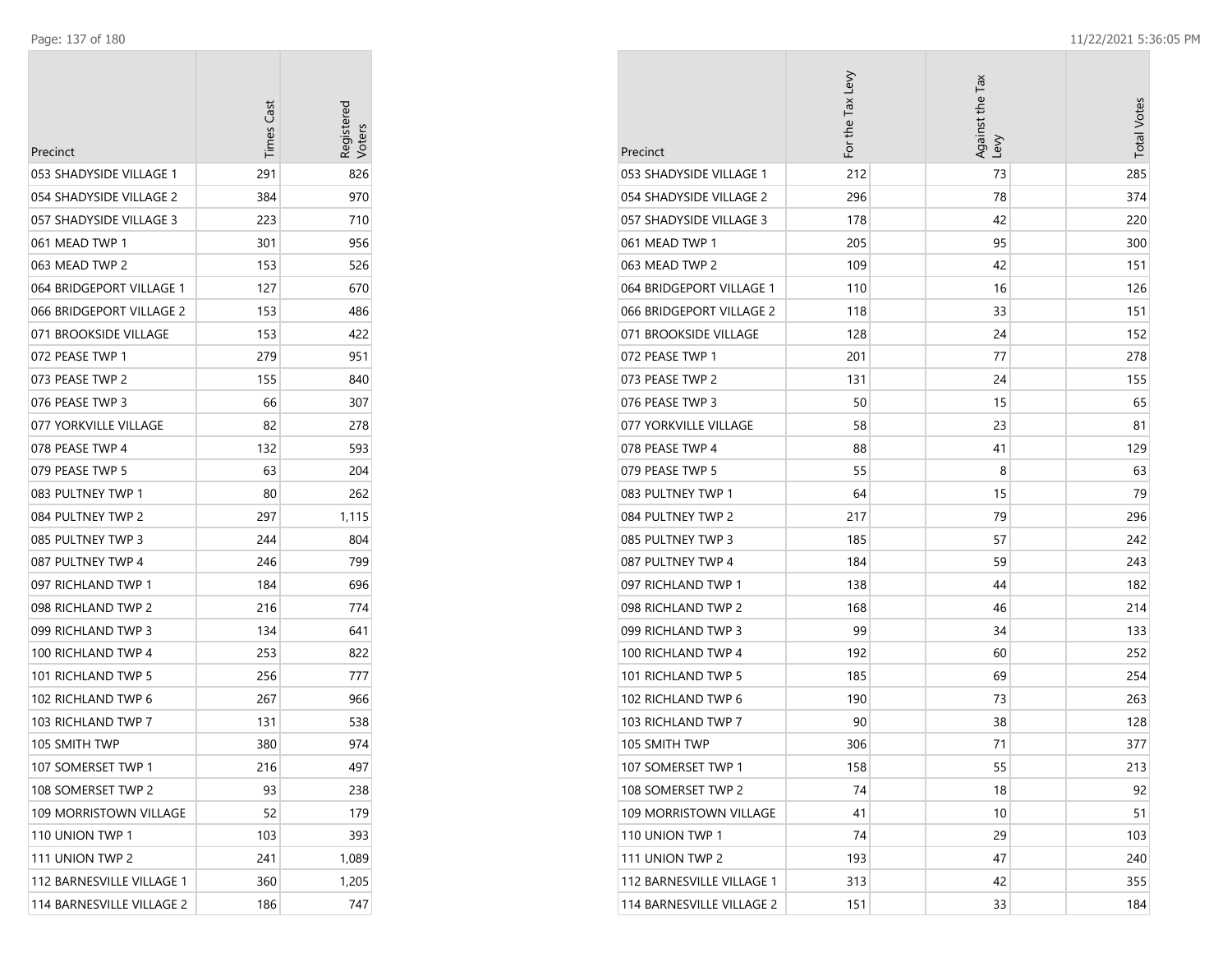| Precinct                  | <b>Tresolve</b> |
|---------------------------|-----------------|
| 053 SHADYSIDE VILLAGE 1   | 0               |
| 054 SHADYSIDE VILLAGE 2   | 0               |
| 057 SHADYSIDE VILLAGE 3   | 0               |
| 061 MEAD TWP 1            | 0               |
| 063 MEAD TWP 2            | 0               |
| 064 BRIDGEPORT VILLAGE 1  | 0               |
| 066 BRIDGEPORT VILLAGE 2  | 0               |
| 071 BROOKSIDE VILLAGE     | 0               |
| 072 PEASE TWP 1           | 0               |
| 073 PEASE TWP 2           | 0               |
| 076 PEASE TWP 3           | 0               |
| 077 YORKVILLE VILLAGE     | 0               |
| 078 PEASE TWP 4           | 0               |
| 079 PEASE TWP 5           | 0               |
| 083 PULTNEY TWP 1         | 0               |
| 084 PULTNEY TWP 2         | 0               |
| 085 PULTNEY TWP 3         | 0               |
| 087 PULTNEY TWP 4         | 0               |
| 097 RICHLAND TWP 1        | 0               |
| 098 RICHLAND TWP 2        | 0               |
| 099 RICHLAND TWP 3        | 0               |
| 100 RICHLAND TWP 4        | 0               |
| 101 RICHLAND TWP 5        | 0               |
| 102 RICHLAND TWP 6        | 0               |
| 103 RICHLAND TWP 7        | 0               |
| 105 SMITH TWP             | 0               |
| 107 SOMERSET TWP 1        | 0               |
| 108 SOMERSET TWP 2        | 0               |
| 109 MORRISTOWN VILLAGE    | 0               |
| 110 UNION TWP 1           | 0               |
| 111 UNION TWP 2           | 0               |
| 112 BARNESVILLE VILLAGE 1 | 0               |
| 114 BARNESVILLE VILLAGE 2 | 0               |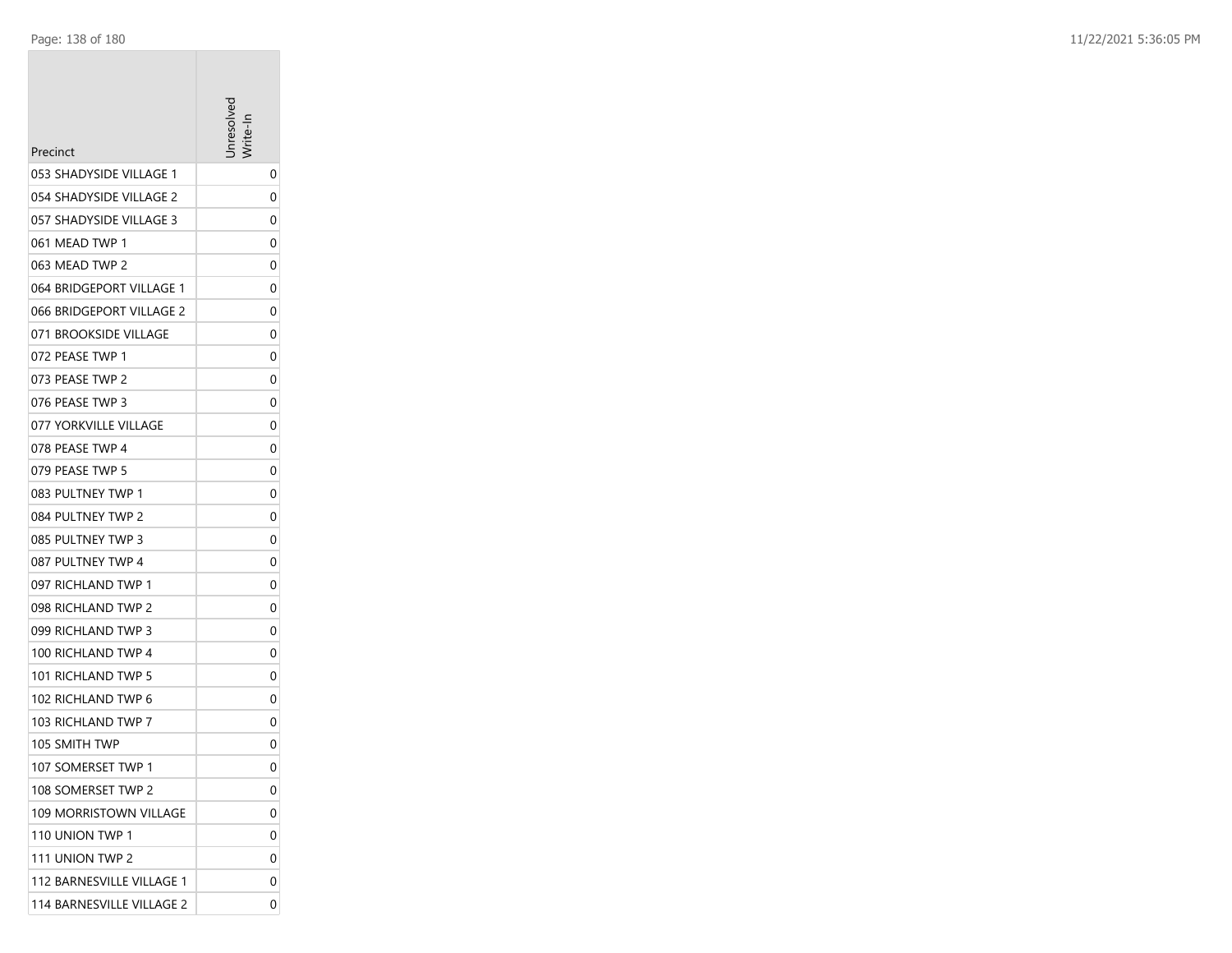| Precinct                                    | <b>Times Cast</b> | Registered<br>Voters |
|---------------------------------------------|-------------------|----------------------|
| 115 BARNESVILLE VILLAGE 3                   | 128               | 600                  |
| 120 WARREN TWP                              | 419               | 1,238                |
| 122 WASHINGTON TWP                          | 83                | 336                  |
| 123 WAYNE TWP                               | 142               | 473                  |
| 124 WHEELING TWP 1                          | 202               | 579                  |
| 125 WHEELING TWP 2                          | 126               | 608                  |
| <b>127 POWHATAN POINT</b><br><b>VILLAGE</b> | 217               | 959                  |
| 129 YORK TWP                                | 113               | 613                  |
| Belmont - Total                             | 12,538            | 44,938               |
| <b>Cumulative</b>                           |                   |                      |
| Cumulative                                  | 0                 | 0                    |
| Cumulative - Total                          | 0                 | 0                    |
| County - Total                              | 12,538            | 44,938               |

| Precinct                      | For the Tax Levy | Against the Tax<br>Levy | <b>Total Votes</b> |
|-------------------------------|------------------|-------------------------|--------------------|
| 115 BARNESVILLE VILLAGE 3     | 105              | 20                      | 125                |
| 120 WARREN TWP                | 333              | 82                      | 415                |
| 122 WASHINGTON TWP            | 60               | 21                      | 81                 |
| 123 WAYNE TWP                 | 109              | 32                      | 141                |
| 124 WHEELING TWP 1            | 149              | 49                      | 198                |
| 125 WHEELING TWP 2            | 101              | 25                      | 126                |
| 127 POWHATAN POINT<br>VILLAGE | 164              | 43                      | 207                |
| 129 YORK TWP                  | 86               | 24                      | 110                |
| Belmont - Total               | 9,525            | 2,855                   | 12,380             |
| <b>Cumulative</b>             |                  |                         |                    |
| Cumulative                    | 0                | $\Omega$                | 0                  |
| Cumulative - Total            | 0                | 0                       | 0                  |
| County - Total                | 9,525            | 2,855                   | 12,380             |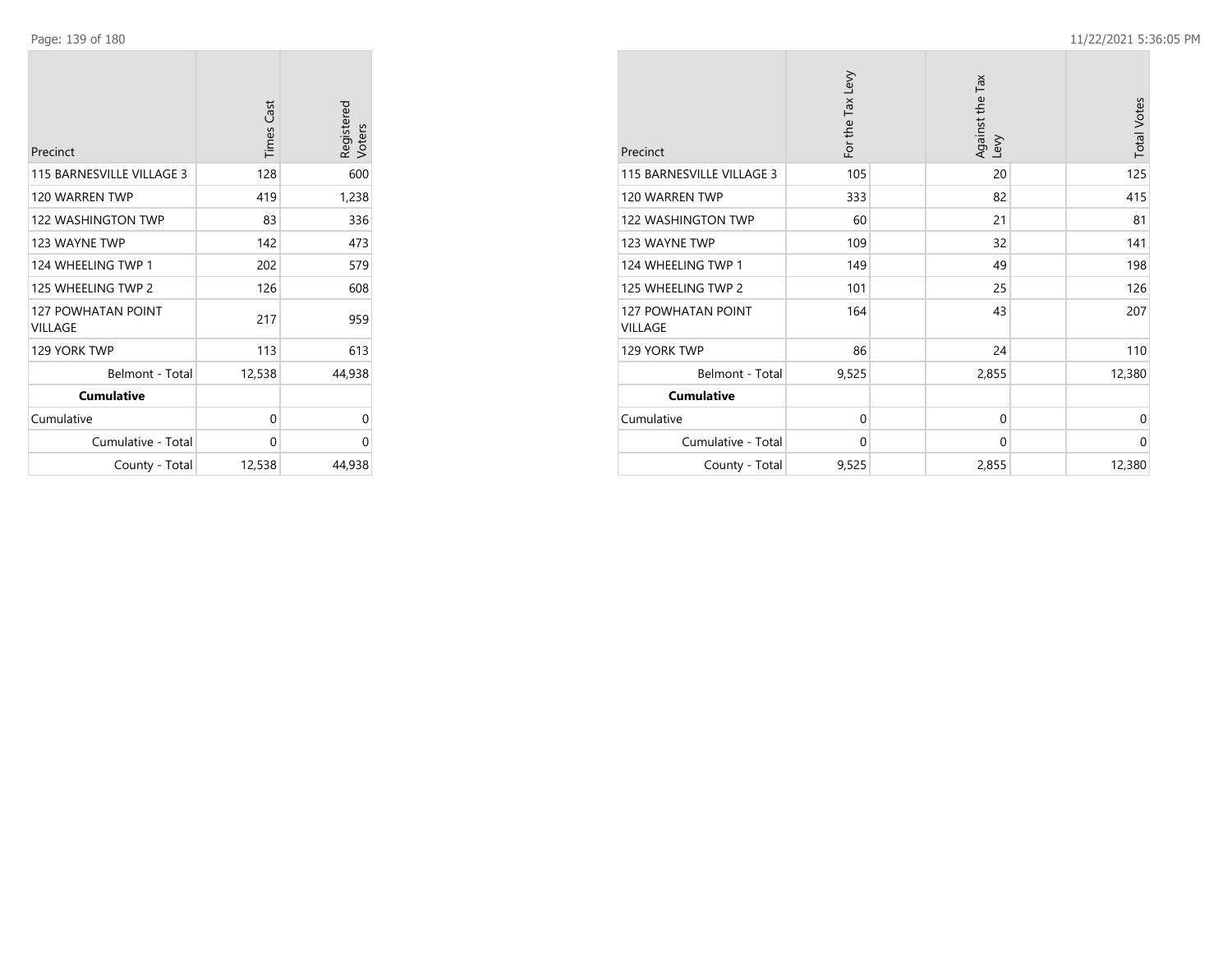| Precinct                             | Unresolved<br>Write-In |
|--------------------------------------|------------------------|
| 115 BARNESVILLE VILLAGE 3            | 0                      |
| 120 WARREN TWP                       | 0                      |
| <b>122 WASHINGTON TWP</b>            | 0                      |
| 123 WAYNE TWP                        | 0                      |
| 124 WHEELING TWP 1                   | 0                      |
| 125 WHEELING TWP 2                   | 0                      |
| <b>127 POWHATAN POINT</b><br>VILLAGE | 0                      |
| 129 YORK TWP                         | 0                      |
| Belmont - Total                      | 0                      |
| <b>Cumulative</b>                    |                        |
| Cumulative                           | 0                      |
| Cumulative - Total                   | 0                      |
| County - Total                       | 0                      |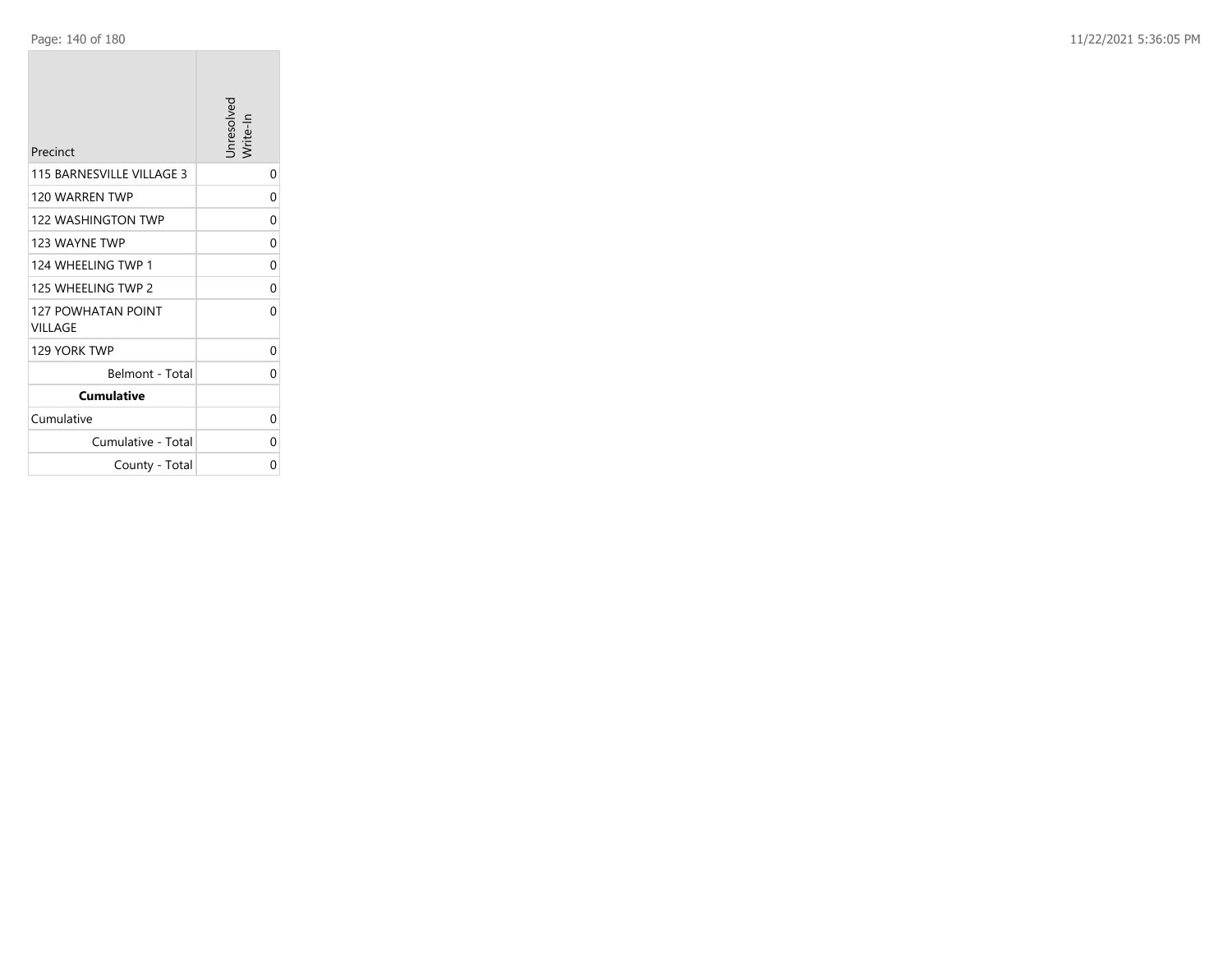### **City of Martins Ferry Marihuana Ordinance (Vote for 1)**

| Precinct              | <b>Times Cast</b> | Registered<br>Voters |
|-----------------------|-------------------|----------------------|
| County                |                   |                      |
| <b>Belmont</b>        |                   |                      |
| 007 MARTINS FERRY 1-A | 275               | 1,087                |
| 009 MARTINS FERRY 2-A | 231               | 1,261                |
| 011 MARTINS FERRY 3-A | 58                | 356                  |
| 012 MARTINS FERRY 3-B | 118               | 537                  |
| 013 MARTINS FERRY 4-A | 179               | 1,106                |
| Belmont - Total       | 861               | 4,347                |
| <b>Cumulative</b>     |                   |                      |
| Cumulative            | 0                 | 0                    |
| Cumulative - Total    | 0                 | 0                    |
| County - Total        | 861               | 4,347                |

| Precinct              | Yes         | $\frac{1}{2}$ | <b>Total Votes</b> |
|-----------------------|-------------|---------------|--------------------|
| County                |             |               |                    |
| <b>Belmont</b>        |             |               |                    |
| 007 MARTINS FERRY 1-A | 133         | 136           | 269                |
| 009 MARTINS FERRY 2-A | 119         | 109           | 228                |
| 011 MARTINS FERRY 3-A | 30          | 28            | 58                 |
| 012 MARTINS FERRY 3-B | 67          | 50            | 117                |
| 013 MARTINS FERRY 4-A | 90          | 85            | 175                |
| Belmont - Total       | 439         | 408           | 847                |
| <b>Cumulative</b>     |             |               |                    |
| Cumulative            | $\mathbf 0$ | $\mathbf 0$   | 0                  |
| Cumulative - Total    | $\mathbf 0$ | $\mathbf 0$   | $\mathbf 0$        |
| County - Total        | 439         | 408           | 847                |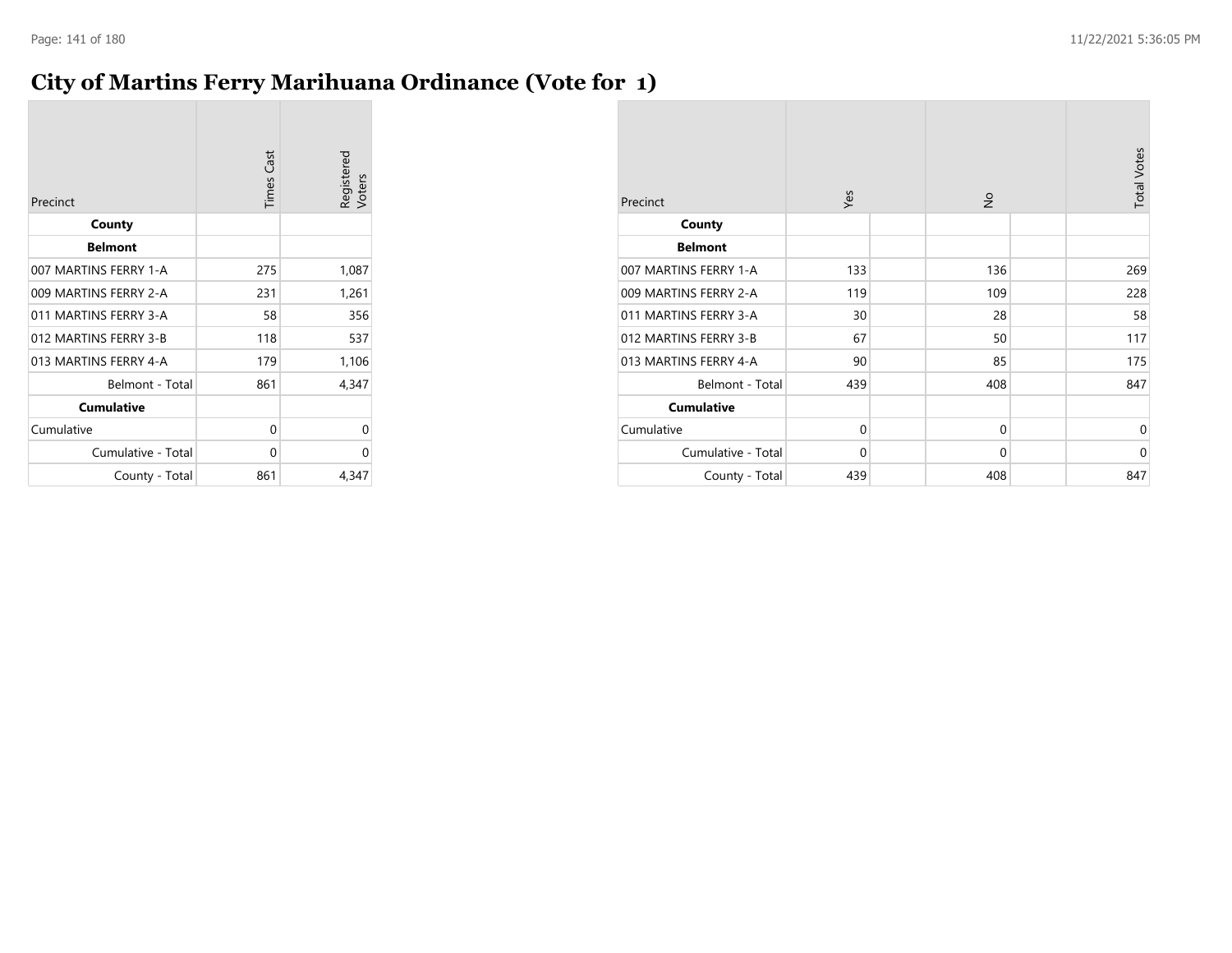**Tara** 

| Precinct              | Unresolved<br>Write-In |
|-----------------------|------------------------|
| County                |                        |
| <b>Belmont</b>        |                        |
| 007 MARTINS FERRY 1-A | 0                      |
| 009 MARTINS FERRY 2-A | 0                      |
| 011 MARTINS FERRY 3-A | 0                      |
| 012 MARTINS FERRY 3-B | 0                      |
| 013 MARTINS FERRY 4-A | 0                      |
| Belmont - Total       | 0                      |
| <b>Cumulative</b>     |                        |
| Cumulative            | 0                      |
| Cumulative - Total    | 0                      |
| County - Total        | 0                      |

the control of the control of the control of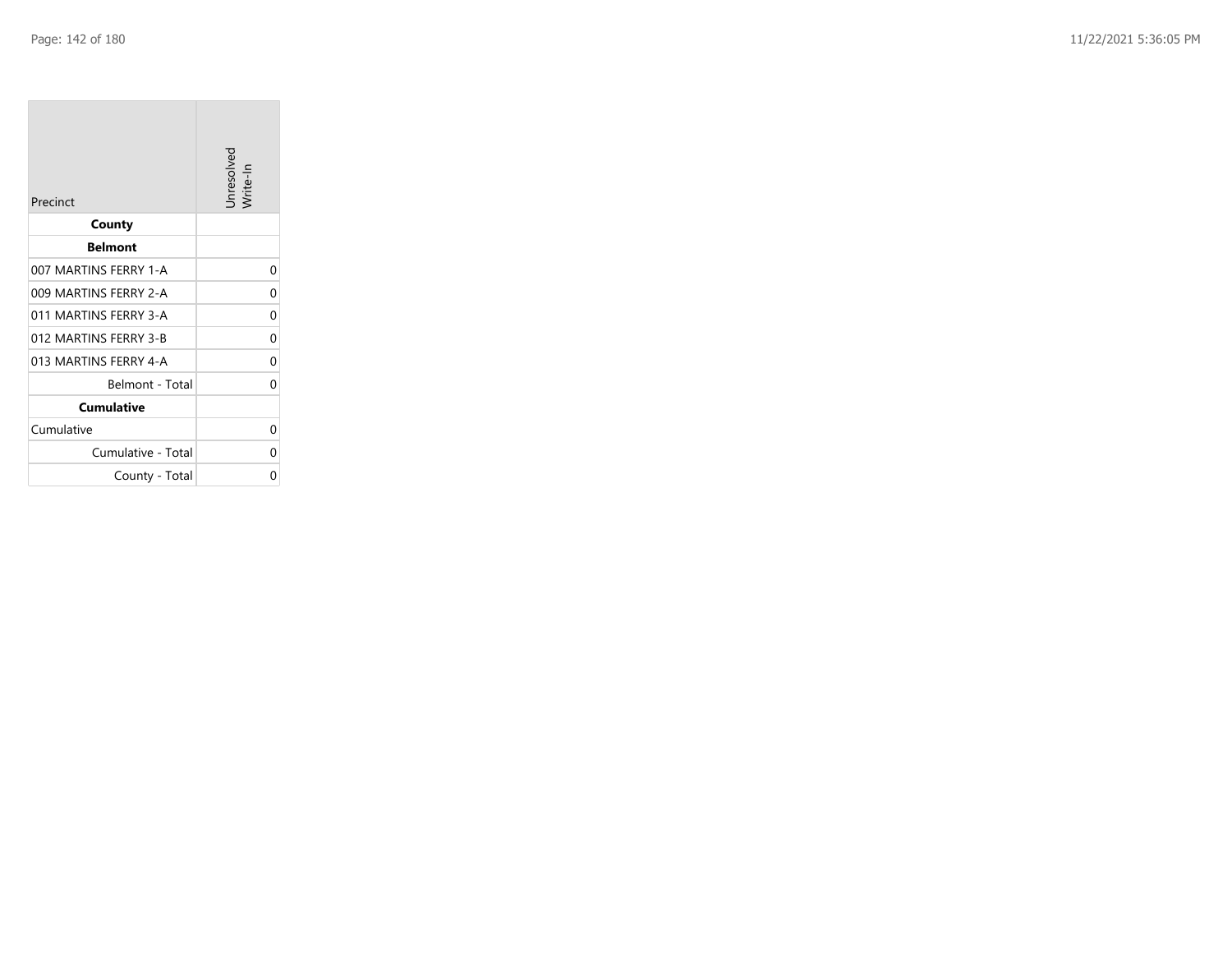### **Precinct 011 Liqour Option (Sunday Sales) (Vote for 1)**

| Precinct              | <b>Times Cast</b> | Registered<br>Voters |
|-----------------------|-------------------|----------------------|
| County                |                   |                      |
| <b>Belmont</b>        |                   |                      |
| 011 MARTINS FERRY 3-A | 58                | 356                  |
| Belmont - Total       | 58                | 356                  |
| <b>Cumulative</b>     |                   |                      |
| Cumulative            | $\Omega$          | 0                    |
| Cumulative - Total    | 0                 | U                    |
| County - Total        | 58                | 356                  |

| Precinct              | Yes         | $\frac{\circ}{\sim}$ | <b>Total Votes</b> |
|-----------------------|-------------|----------------------|--------------------|
| County                |             |                      |                    |
| <b>Belmont</b>        |             |                      |                    |
| 011 MARTINS FERRY 3-A | 38          | 19                   | 57                 |
| Belmont - Total       | 38          | 19                   | 57                 |
| <b>Cumulative</b>     |             |                      |                    |
| Cumulative            | $\mathbf 0$ | $\mathbf 0$          | 0                  |
| Cumulative - Total    | $\Omega$    | $\mathbf 0$          | $\mathbf 0$        |
| County - Total        | 38          | 19                   | 57                 |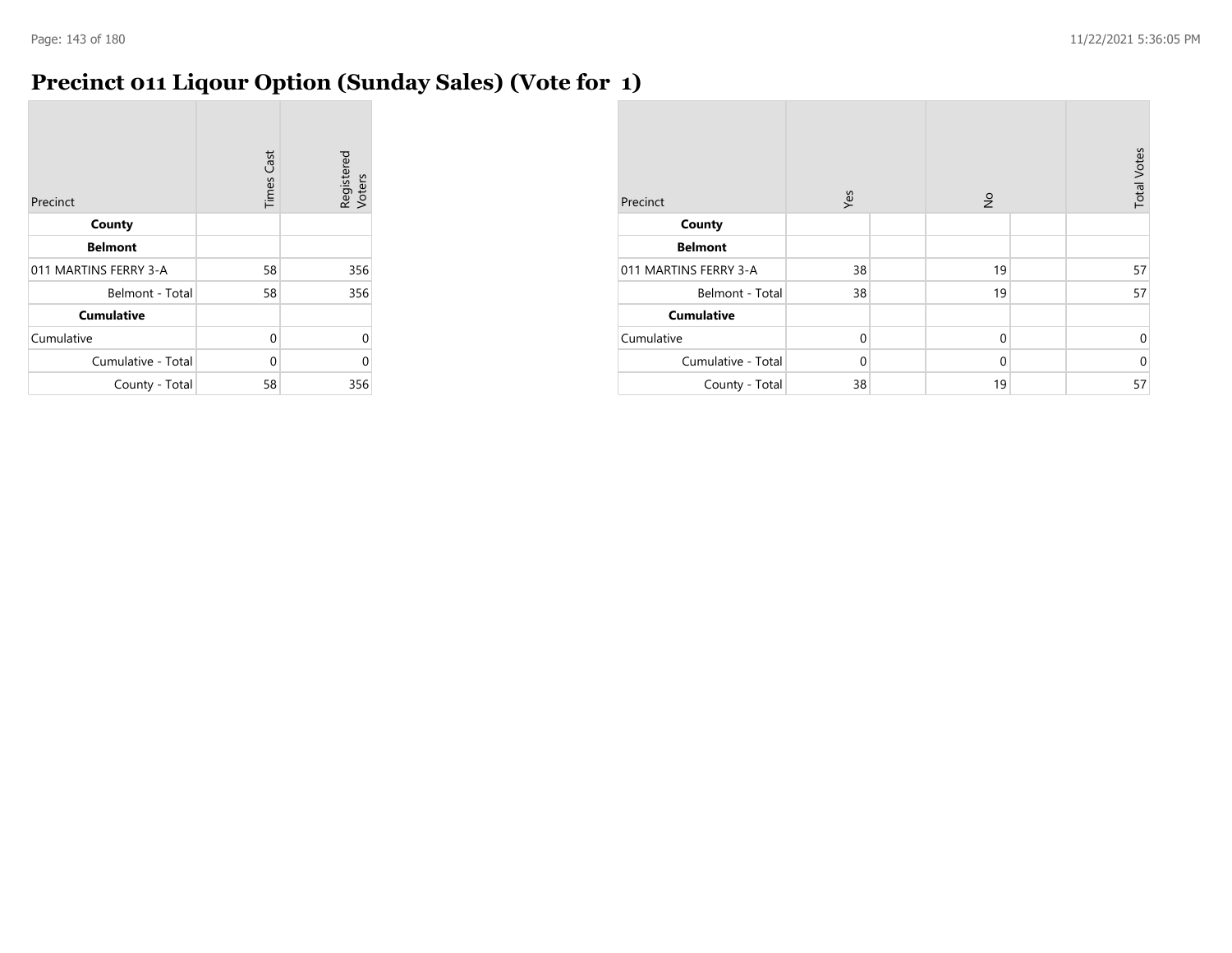| Precinct              | Unresolved<br>Write-In |
|-----------------------|------------------------|
| County                |                        |
| <b>Belmont</b>        |                        |
| 011 MARTINS FERRY 3-A | 0                      |
| Belmont - Total       |                        |
| <b>Cumulative</b>     |                        |
| Cumulative            |                        |
| Cumulative - Total    | 0                      |
| County - Total        |                        |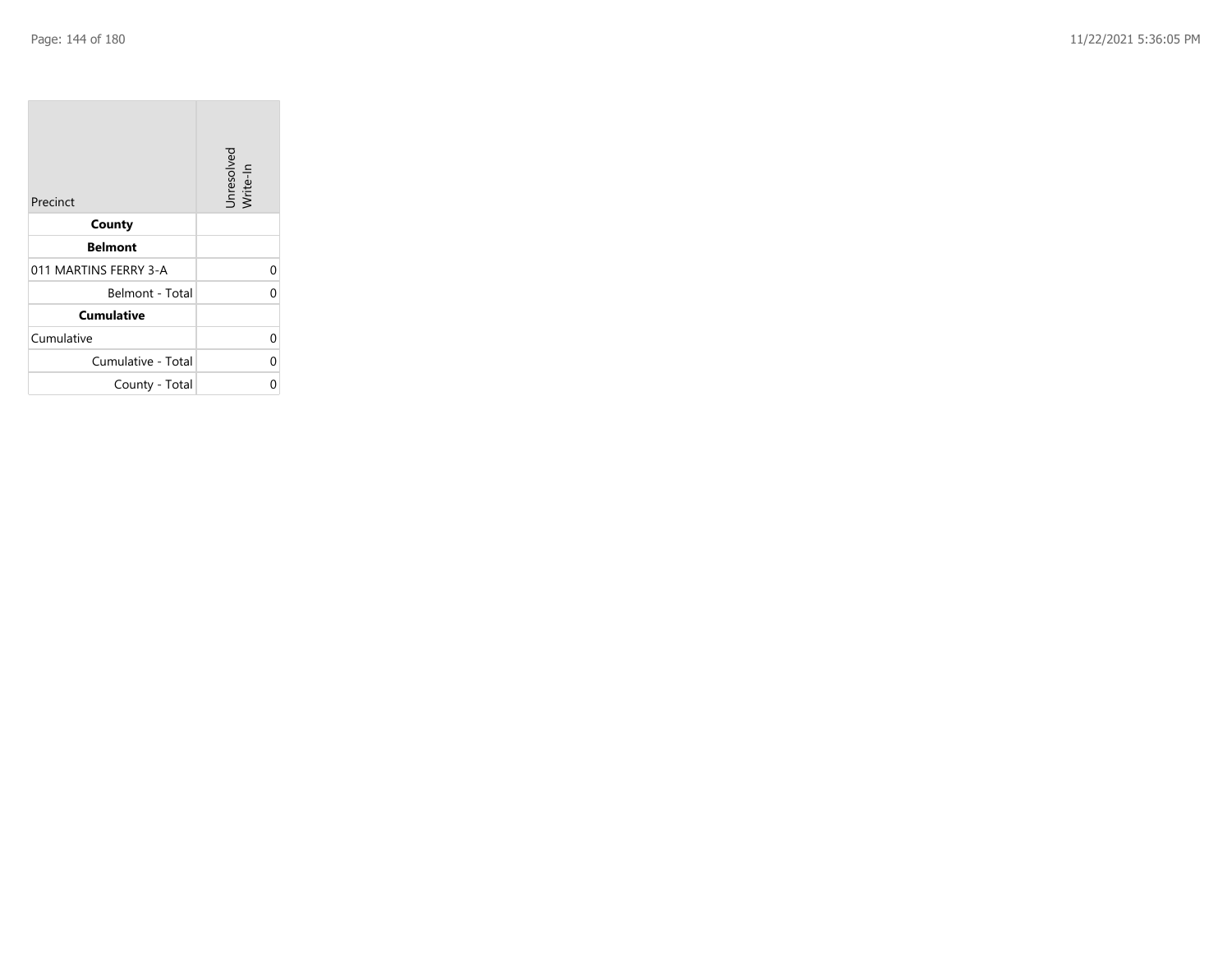# **Bridgeport Village Police Levy (Vote for 1)**

| Precinct                 | <b>Times Cast</b> | Registered<br>Voters |
|--------------------------|-------------------|----------------------|
| County                   |                   |                      |
| <b>Belmont</b>           |                   |                      |
| 064 BRIDGEPORT VILLAGE 1 | 127               | 670                  |
| 066 BRIDGEPORT VILLAGE 2 | 153               | 486                  |
| Belmont - Total          | 280               | 1,156                |
| <b>Cumulative</b>        |                   |                      |
| Cumulative               | 0                 | 0                    |
| Cumulative - Total       | 0                 | $\Omega$             |
| County - Total           | 280               | 1,156                |

| Precinct                 | For the Tax Levy | Against the Tax<br>Levy | <b>Total Votes</b> |
|--------------------------|------------------|-------------------------|--------------------|
| County                   |                  |                         |                    |
| <b>Belmont</b>           |                  |                         |                    |
| 064 BRIDGEPORT VILLAGE 1 | 82               | 41                      | 123                |
| 066 BRIDGEPORT VILLAGE 2 | 93               | 58                      | 151                |
| Belmont - Total          | 175              | 99                      | 274                |
| <b>Cumulative</b>        |                  |                         |                    |
| Cumulative               | $\Omega$         | $\mathbf 0$             | 0                  |
| Cumulative - Total       | $\Omega$         | $\mathbf 0$             | $\mathbf 0$        |
| County - Total           | 175              | 99                      | 274                |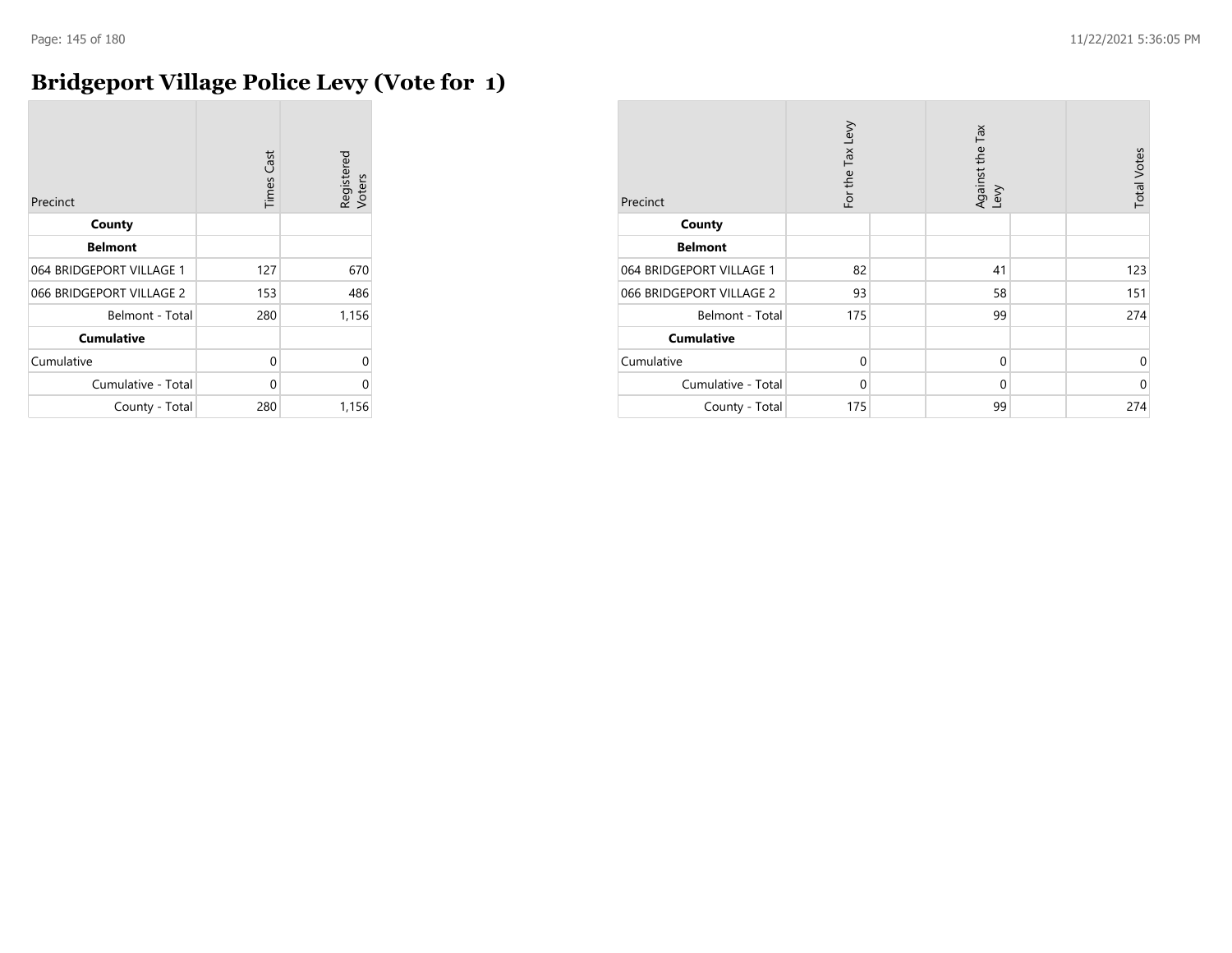$\sim$ 

| Precinct                 | Unresolved<br>Write-In |
|--------------------------|------------------------|
| County                   |                        |
| <b>Belmont</b>           |                        |
| 064 BRIDGEPORT VILLAGE 1 | U                      |
| 066 BRIDGEPORT VILLAGE 2 | 0                      |
| Belmont - Total          |                        |
| <b>Cumulative</b>        |                        |
| Cumulative               | U                      |
| Cumulative - Total       | U                      |
| County - Total           |                        |

and the control

 $\overline{\phantom{a}}$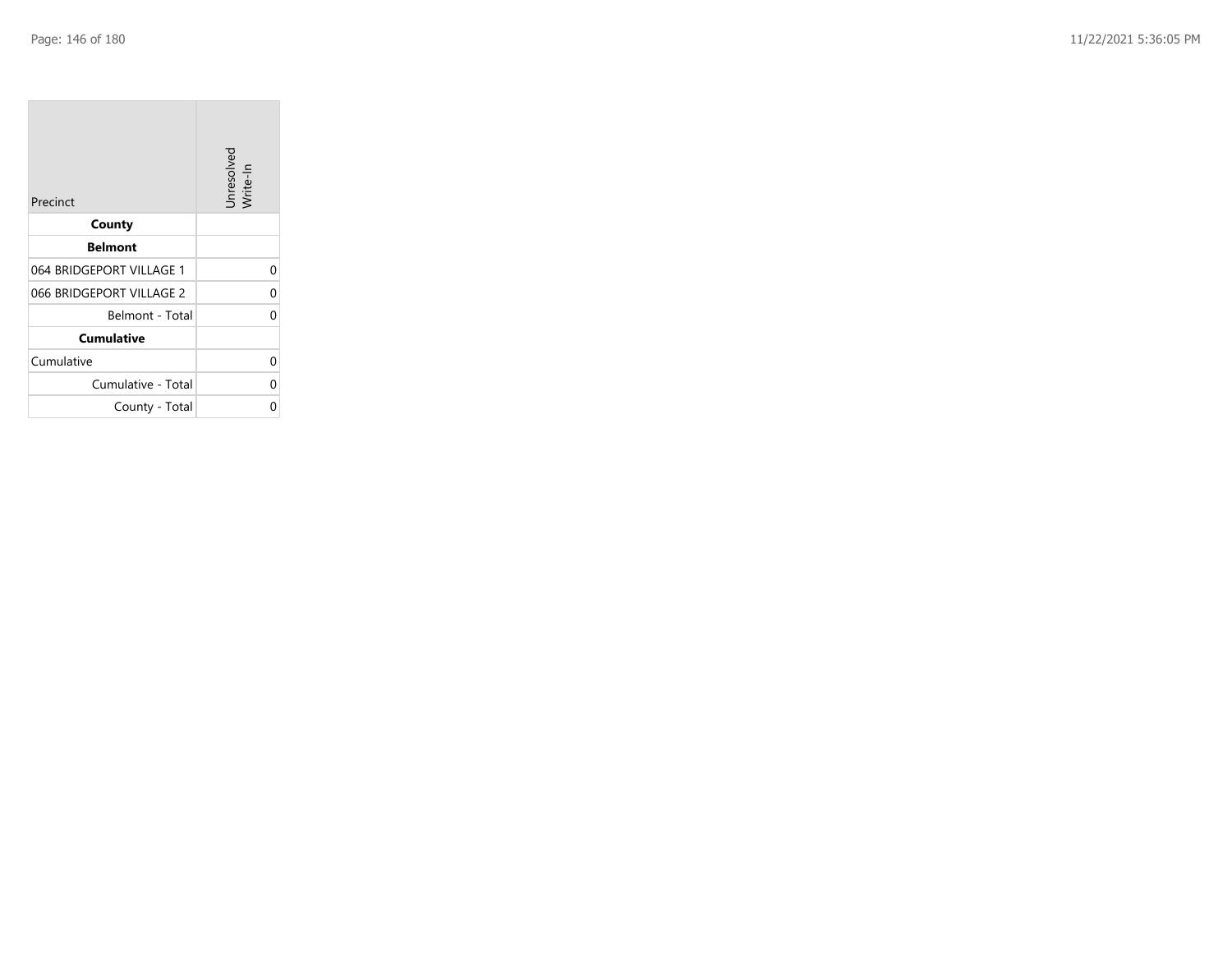$\sim$ 

# **Brookside Village Fire Levy (Vote for 1)**

| Precinct              | <b>Times Cast</b> | Registered<br>Voters |
|-----------------------|-------------------|----------------------|
| County                |                   |                      |
| <b>Belmont</b>        |                   |                      |
| 071 BROOKSIDE VILLAGE | 153               | 422                  |
| Belmont - Total       | 153               | 422                  |
| <b>Cumulative</b>     |                   |                      |
| Cumulative            | 0                 | 0                    |
| Cumulative - Total    | U                 | 0                    |
| County - Total        | 153               | 422                  |

| Precinct              | For the Tax Levy | Against the Tax<br>Levy | <b>Total Votes</b> |
|-----------------------|------------------|-------------------------|--------------------|
| County                |                  |                         |                    |
| <b>Belmont</b>        |                  |                         |                    |
| 071 BROOKSIDE VILLAGE | 110              | 39                      | 149                |
| Belmont - Total       | 110              | 39                      | 149                |
| <b>Cumulative</b>     |                  |                         |                    |
| Cumulative            | $\mathbf 0$      | $\mathbf 0$             | 0                  |
| Cumulative - Total    | $\Omega$         | $\Omega$                | $\mathbf 0$        |
| County - Total        | 110              | 39                      | 149                |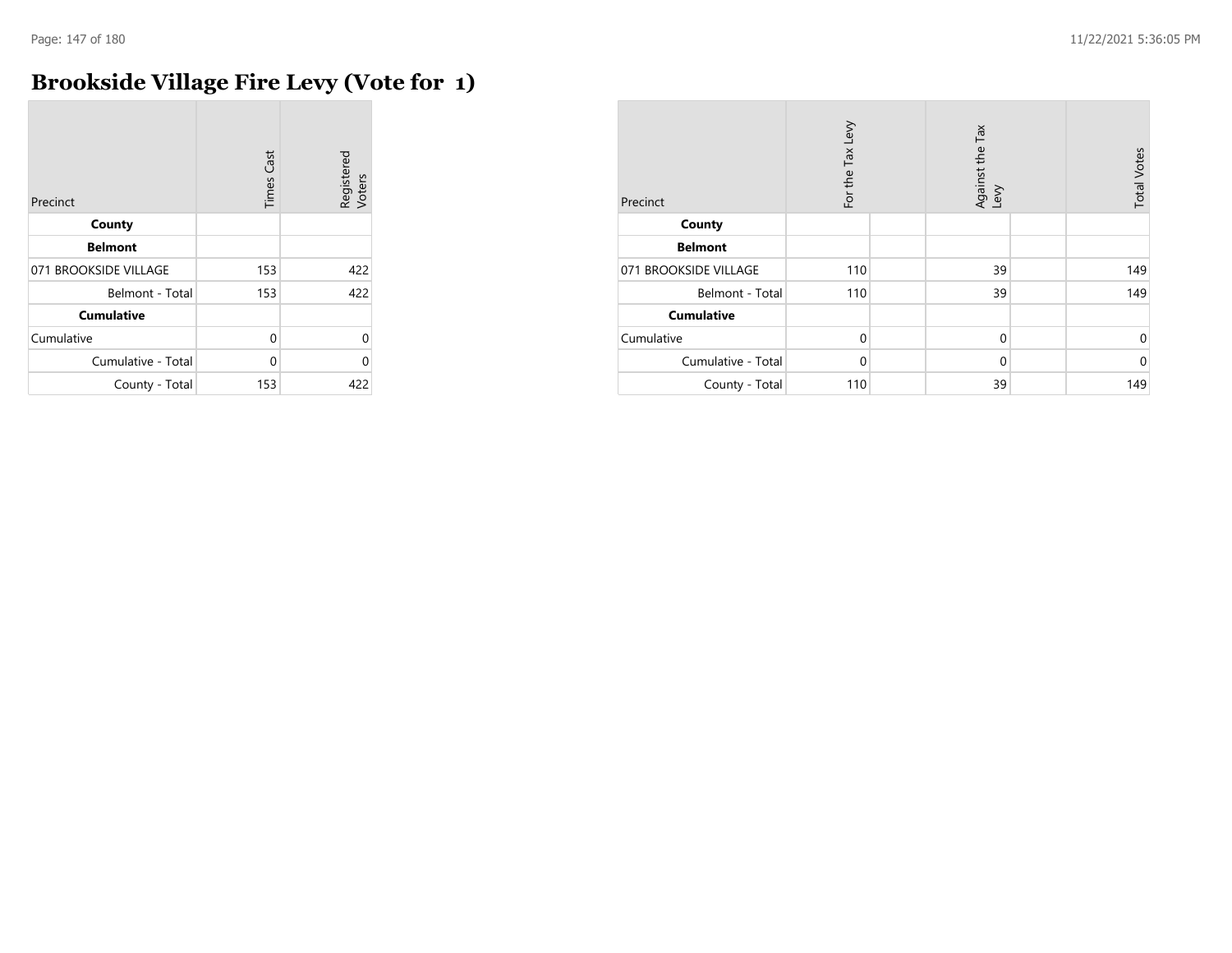| Precinct              | Unresolved<br>Write-In |
|-----------------------|------------------------|
| County                |                        |
| <b>Belmont</b>        |                        |
| 071 BROOKSIDE VILLAGE | 0                      |
| Belmont - Total       | C                      |
| <b>Cumulative</b>     |                        |
| Cumulative            | 0                      |
| Cumulative - Total    | 0                      |
| County - Total        |                        |

the property of the con-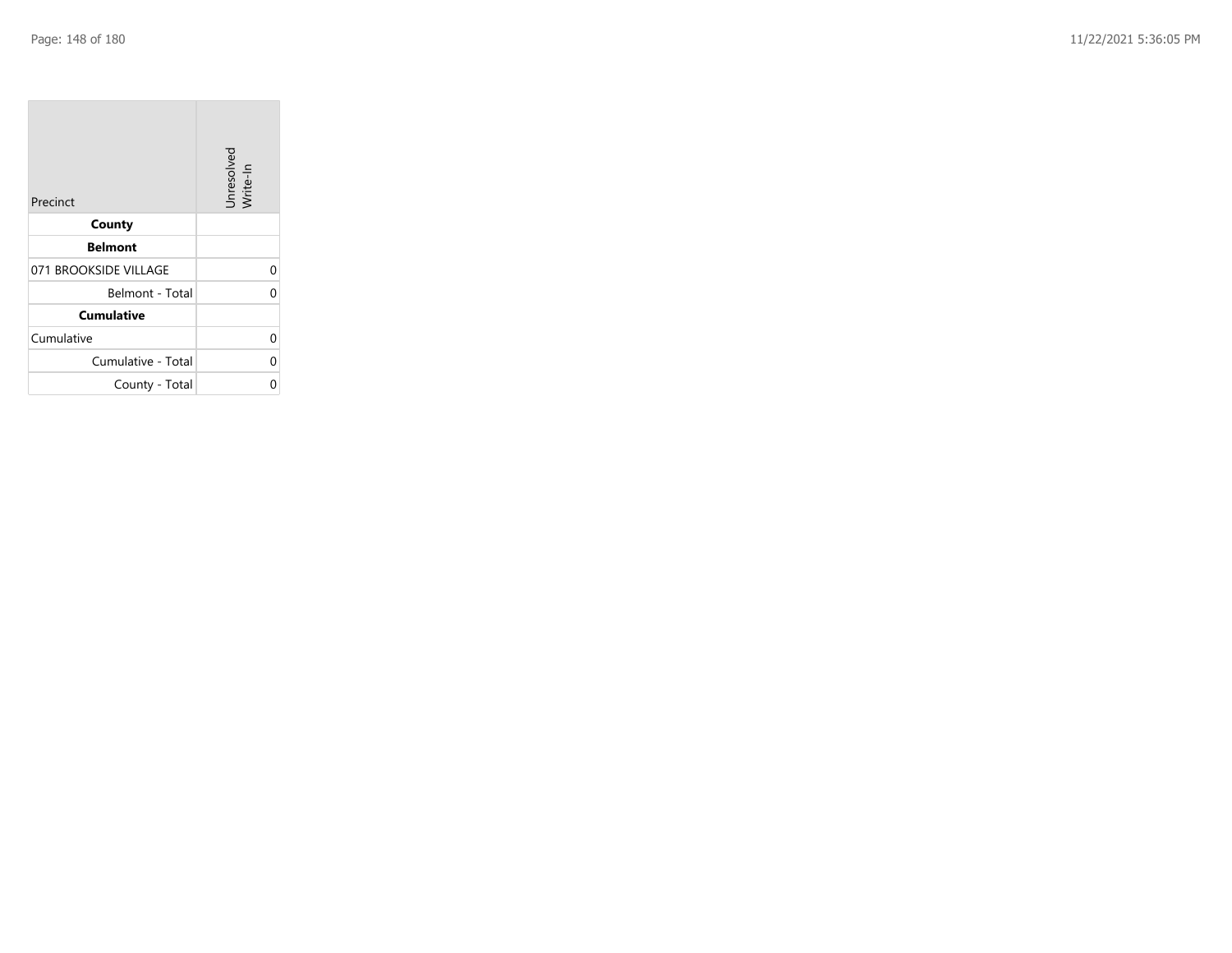# **Brookside Village Marihuana Ordinance (Vote for 1)**

| Precinct              | <b>Times Cast</b> | Registered<br>Voters |
|-----------------------|-------------------|----------------------|
| County                |                   |                      |
| <b>Belmont</b>        |                   |                      |
| 071 BROOKSIDE VILLAGE | 153               | 422                  |
| Belmont - Total       | 153               | 422                  |
| <b>Cumulative</b>     |                   |                      |
| Cumulative            | 0                 | 0                    |
| Cumulative - Total    | $\Omega$          | 0                    |
| County - Total        | 153               | 422                  |

| Precinct              | Yes         | $\frac{\circ}{\sim}$ | <b>Total Votes</b> |
|-----------------------|-------------|----------------------|--------------------|
| County                |             |                      |                    |
| <b>Belmont</b>        |             |                      |                    |
| 071 BROOKSIDE VILLAGE | 74          | 76                   | 150                |
| Belmont - Total       | 74          | 76                   | 150                |
| <b>Cumulative</b>     |             |                      |                    |
| Cumulative            | $\mathbf 0$ | $\mathbf 0$          | $\mathbf 0$        |
| Cumulative - Total    | $\Omega$    | $\mathbf 0$          | $\mathbf 0$        |
| County - Total        | 74          | 76                   | 150                |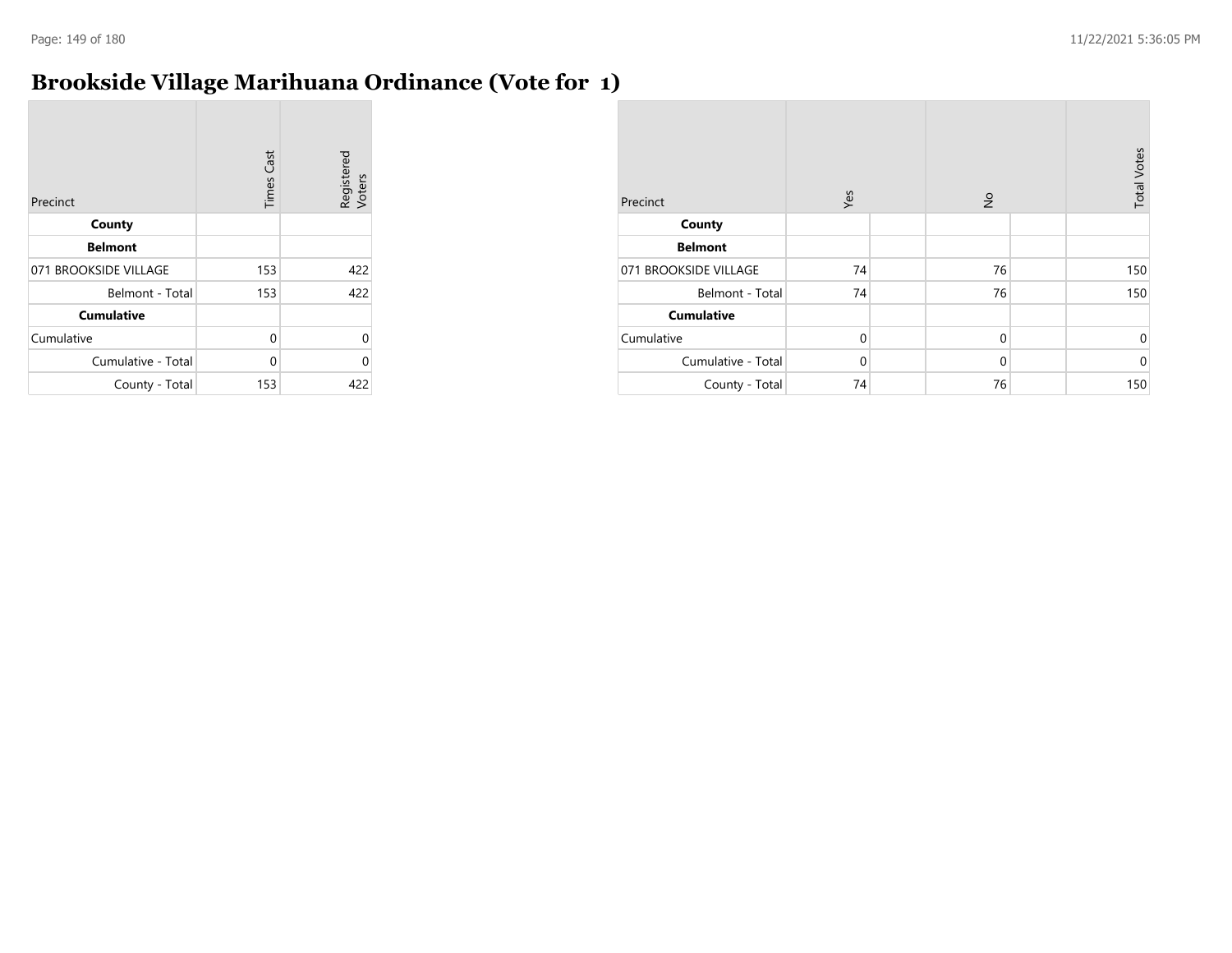| Precinct              | Unresolved<br>Write-In |
|-----------------------|------------------------|
| County                |                        |
| <b>Belmont</b>        |                        |
| 071 BROOKSIDE VILLAGE | 0                      |
| Belmont - Total       |                        |
| <b>Cumulative</b>     |                        |
| Cumulative            |                        |
| Cumulative - Total    | C                      |
| County - Total        |                        |

**The Common**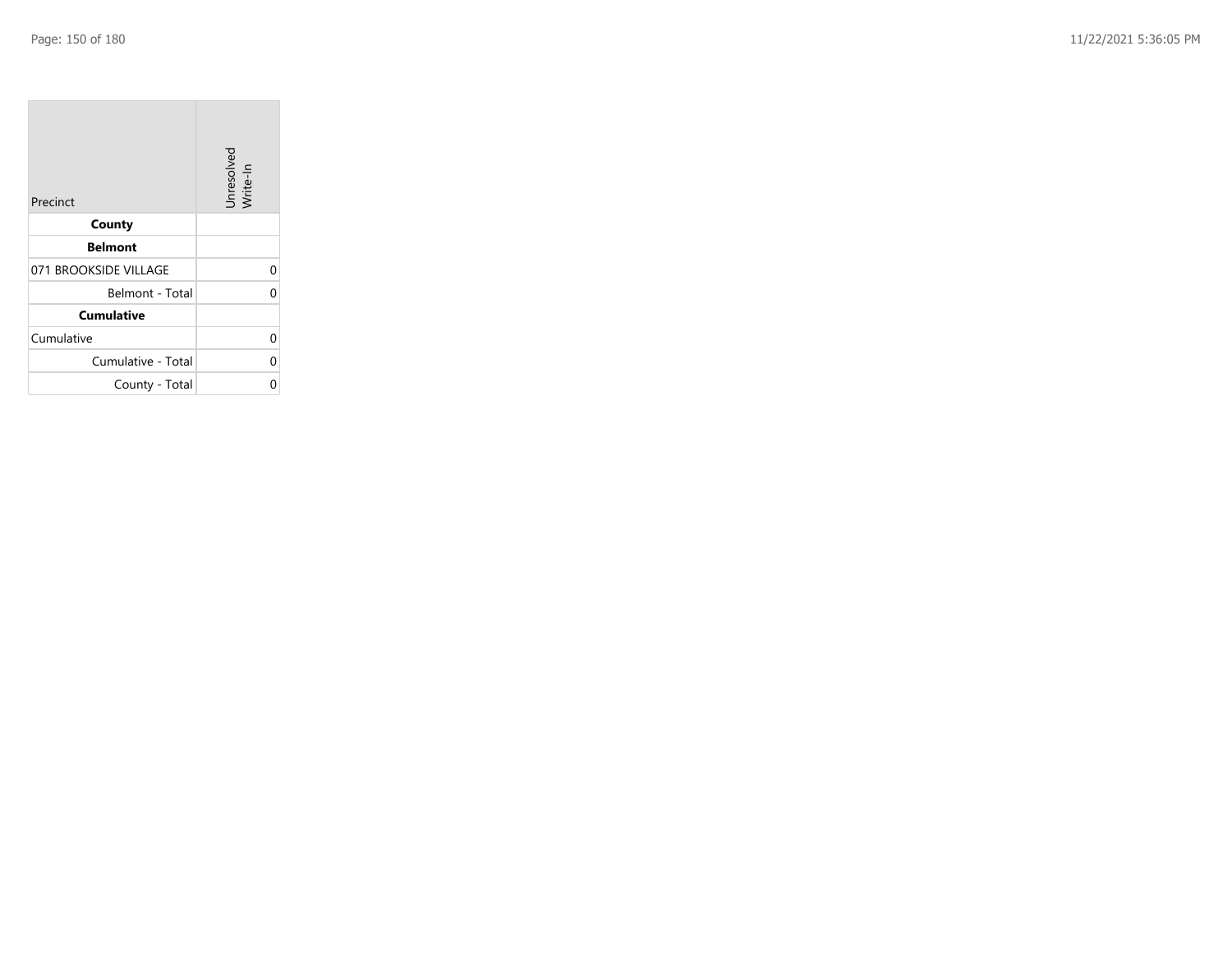# **Flushing Village Parks Levy (Vote for 1)**

| Precinct             | <b>Times Cast</b> | Registered<br>Voters |
|----------------------|-------------------|----------------------|
| County               |                   |                      |
| <b>Belmont</b>       |                   |                      |
| 043 FLUSHING VILLAGE | 171               | 561                  |
| Belmont - Total      | 171               | 561                  |
| <b>Cumulative</b>    |                   |                      |
| Cumulative           | 0                 | $\Omega$             |
| Cumulative - Total   | 0                 | በ                    |
| County - Total       | 171               | 561                  |

| Precinct             | For the Tax Levy | Against the Tax<br>Levy | <b>Total Votes</b> |
|----------------------|------------------|-------------------------|--------------------|
| County               |                  |                         |                    |
| <b>Belmont</b>       |                  |                         |                    |
| 043 FLUSHING VILLAGE | 76               | 93                      | 169                |
| Belmont - Total      | 76               | 93                      | 169                |
| <b>Cumulative</b>    |                  |                         |                    |
| Cumulative           | 0                | $\mathbf 0$             | 0                  |
| Cumulative - Total   | 0                | $\mathbf 0$             | $\mathbf 0$        |
| County - Total       | 76               | 93                      | 169                |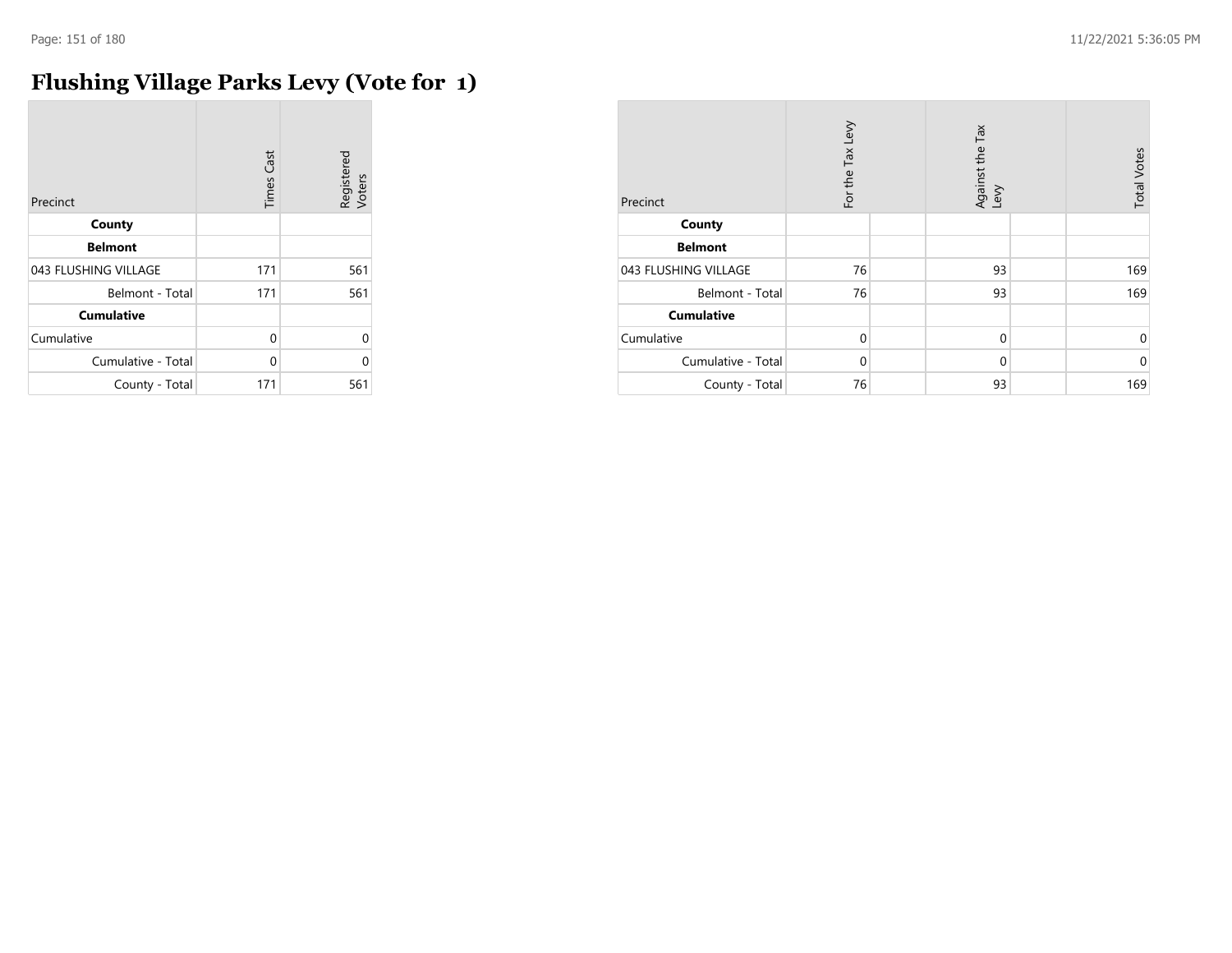| Precinct             | Unresolved<br>Write-In |
|----------------------|------------------------|
| County               |                        |
| <b>Belmont</b>       |                        |
| 043 FLUSHING VILLAGE | 0                      |
| Belmont - Total      |                        |
| <b>Cumulative</b>    |                        |
| Cumulative           |                        |
| Cumulative - Total   | 0                      |
| County - Total       |                        |

the property of the con-

m.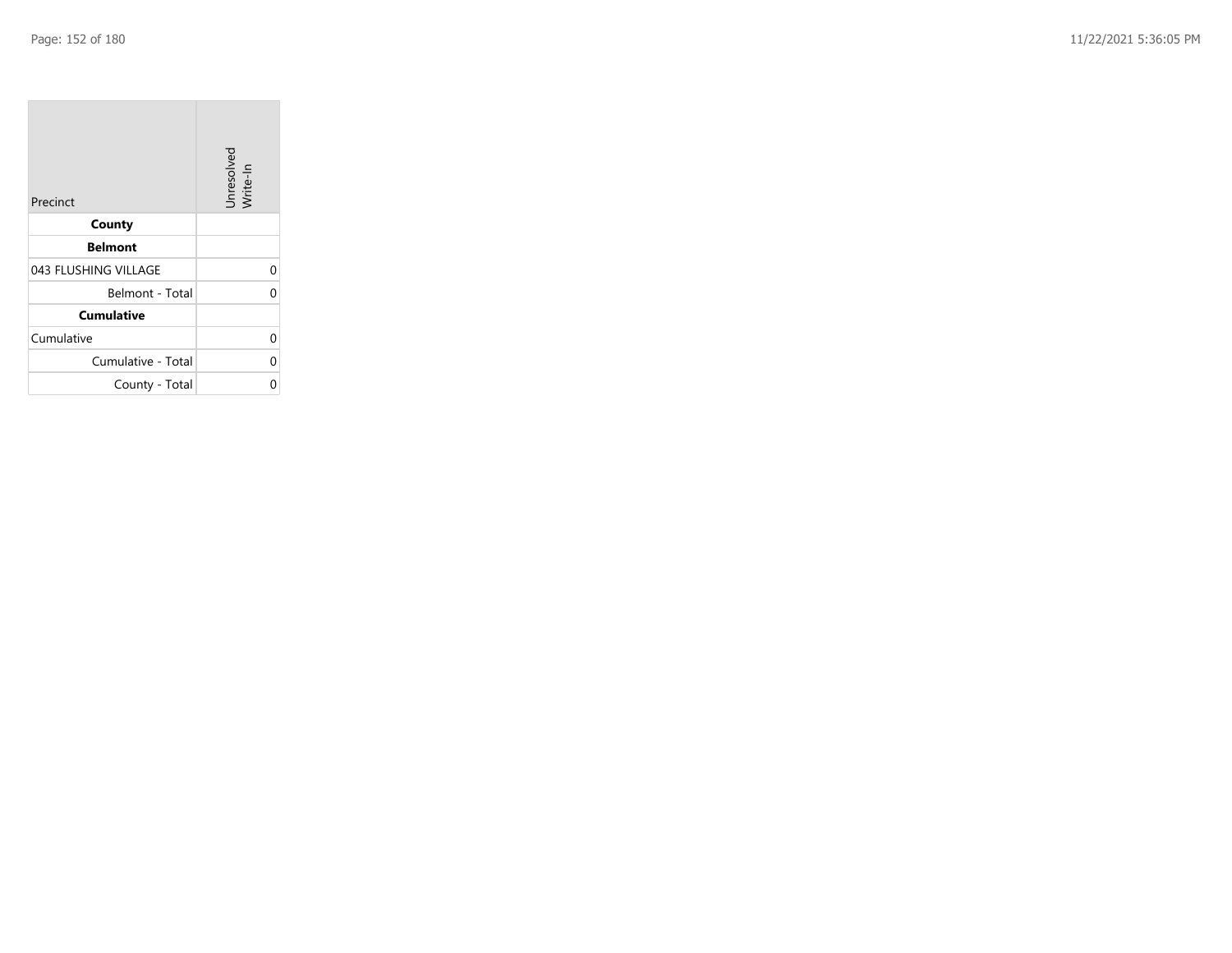# **Flushing Village Police Levy (Vote for 1)**

| Precinct             | <b>Times Cast</b> | Registered<br>Voters |
|----------------------|-------------------|----------------------|
| County               |                   |                      |
| <b>Belmont</b>       |                   |                      |
| 043 FLUSHING VILLAGE | 171               | 561                  |
| Belmont - Total      | 171               | 561                  |
| <b>Cumulative</b>    |                   |                      |
| Cumulative           | 0                 | 0                    |
| Cumulative - Total   | 0                 | U                    |
| County - Total       | 171               | 561                  |

| Precinct             | For the Tax Levy | Against the Tax<br>Levy | <b>Total Votes</b> |
|----------------------|------------------|-------------------------|--------------------|
| County               |                  |                         |                    |
| <b>Belmont</b>       |                  |                         |                    |
| 043 FLUSHING VILLAGE | 90               | 78                      | 168                |
| Belmont - Total      | 90               | 78                      | 168                |
| <b>Cumulative</b>    |                  |                         |                    |
| Cumulative           | $\mathbf 0$      | $\mathbf 0$             | 0                  |
| Cumulative - Total   | 0                | 0                       | $\mathbf 0$        |
| County - Total       | 90               | 78                      | 168                |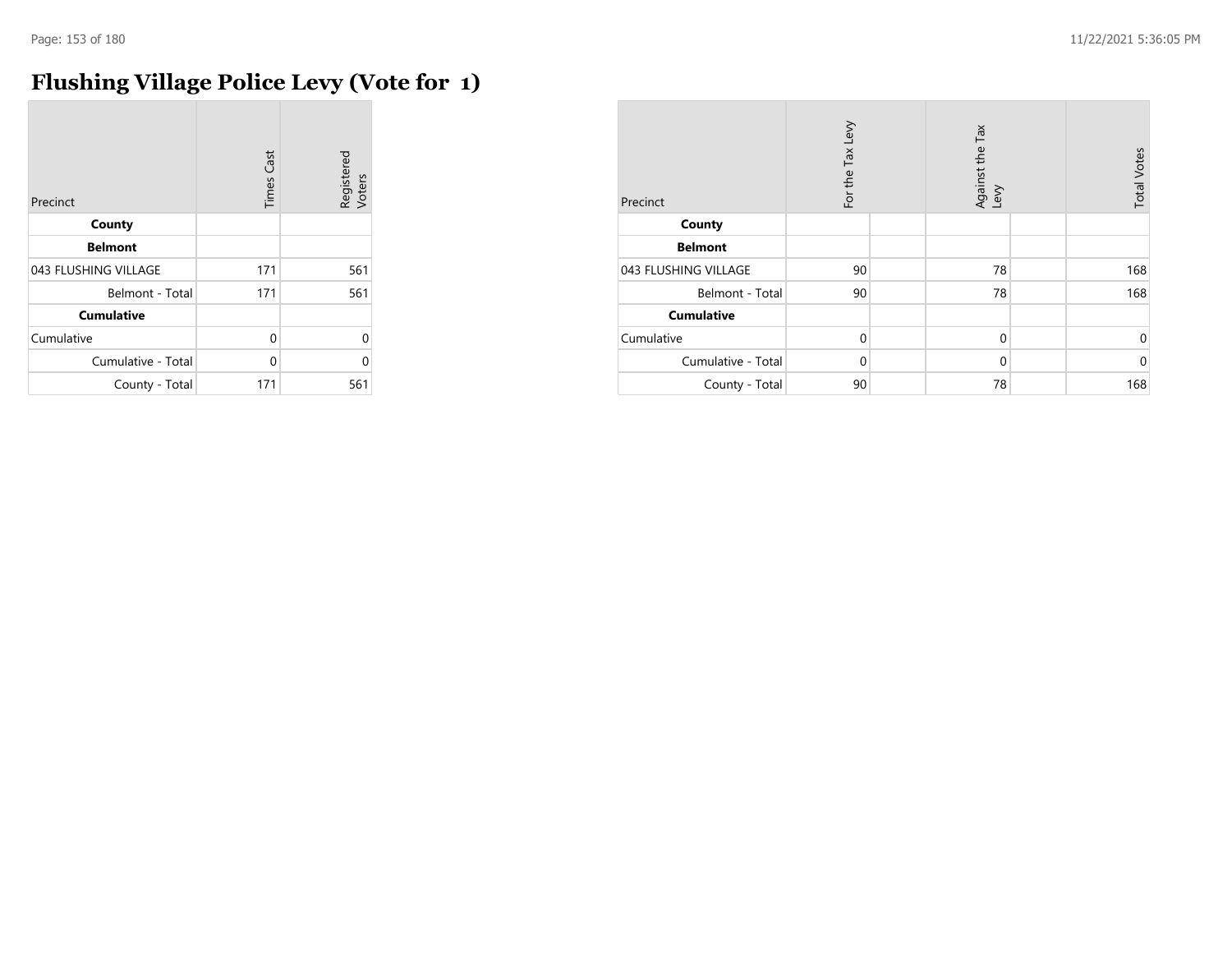| Precinct             | Unresolved<br>Write-In |
|----------------------|------------------------|
| County               |                        |
| <b>Belmont</b>       |                        |
| 043 FLUSHING VILLAGE |                        |
| Belmont - Total      |                        |
| <b>Cumulative</b>    |                        |
| Cumulative           | C                      |
| Cumulative - Total   | 0                      |
| County - Total       |                        |

the property of the con-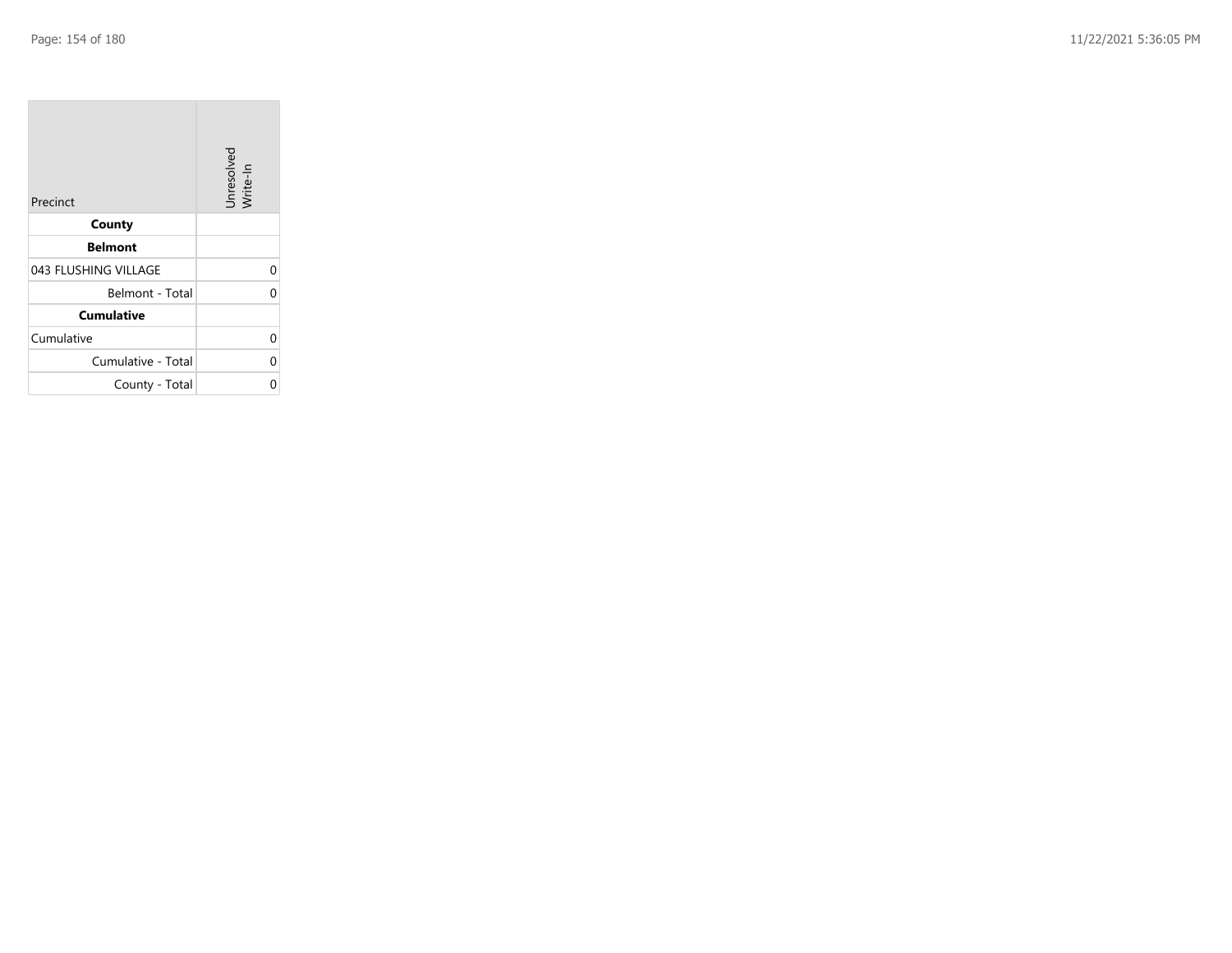# **Holloway Village Roads and Bridges Levy (Vote for 1)**

| Precinct             | <b>Times Cast</b> | Registered<br>Voters |
|----------------------|-------------------|----------------------|
| County               |                   |                      |
| <b>Belmont</b>       |                   |                      |
| 045 HOLLOWAY VILLAGE | 60                | 193                  |
| Belmont - Total      | 60                | 193                  |
| <b>Cumulative</b>    |                   |                      |
| Cumulative           | 0                 | U                    |
| Cumulative - Total   | 0                 | U                    |
| County - Total       | 60                | 193                  |

| Precinct             | For the Tax Levy | Against the Tax<br>Levy | <b>Total Votes</b> |
|----------------------|------------------|-------------------------|--------------------|
| County               |                  |                         |                    |
| <b>Belmont</b>       |                  |                         |                    |
| 045 HOLLOWAY VILLAGE | 37               | 23                      | 60                 |
| Belmont - Total      | 37               | 23                      | 60                 |
| <b>Cumulative</b>    |                  |                         |                    |
| Cumulative           | $\Omega$         | $\mathbf 0$             | $\mathbf 0$        |
| Cumulative - Total   | $\Omega$         | $\mathbf 0$             | $\mathbf 0$        |
| County - Total       | 37               | 23                      | 60                 |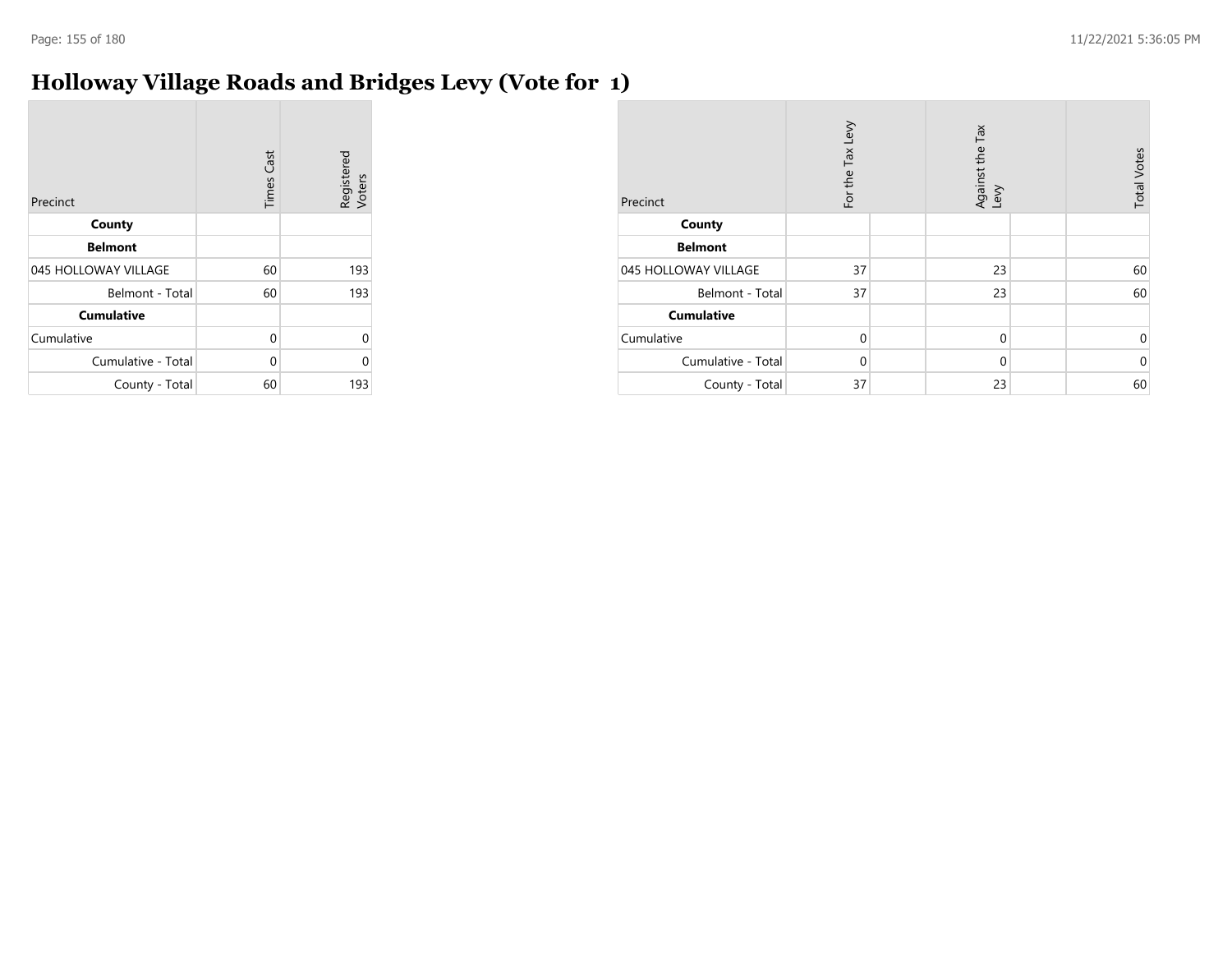| Precinct             | Unresolved<br>Write-In |
|----------------------|------------------------|
| County               |                        |
| <b>Belmont</b>       |                        |
| 045 HOLLOWAY VILLAGE | 0                      |
| Belmont - Total      |                        |
| <b>Cumulative</b>    |                        |
| Cumulative           |                        |
| Cumulative - Total   | 0                      |
| County - Total       |                        |

the property of the control of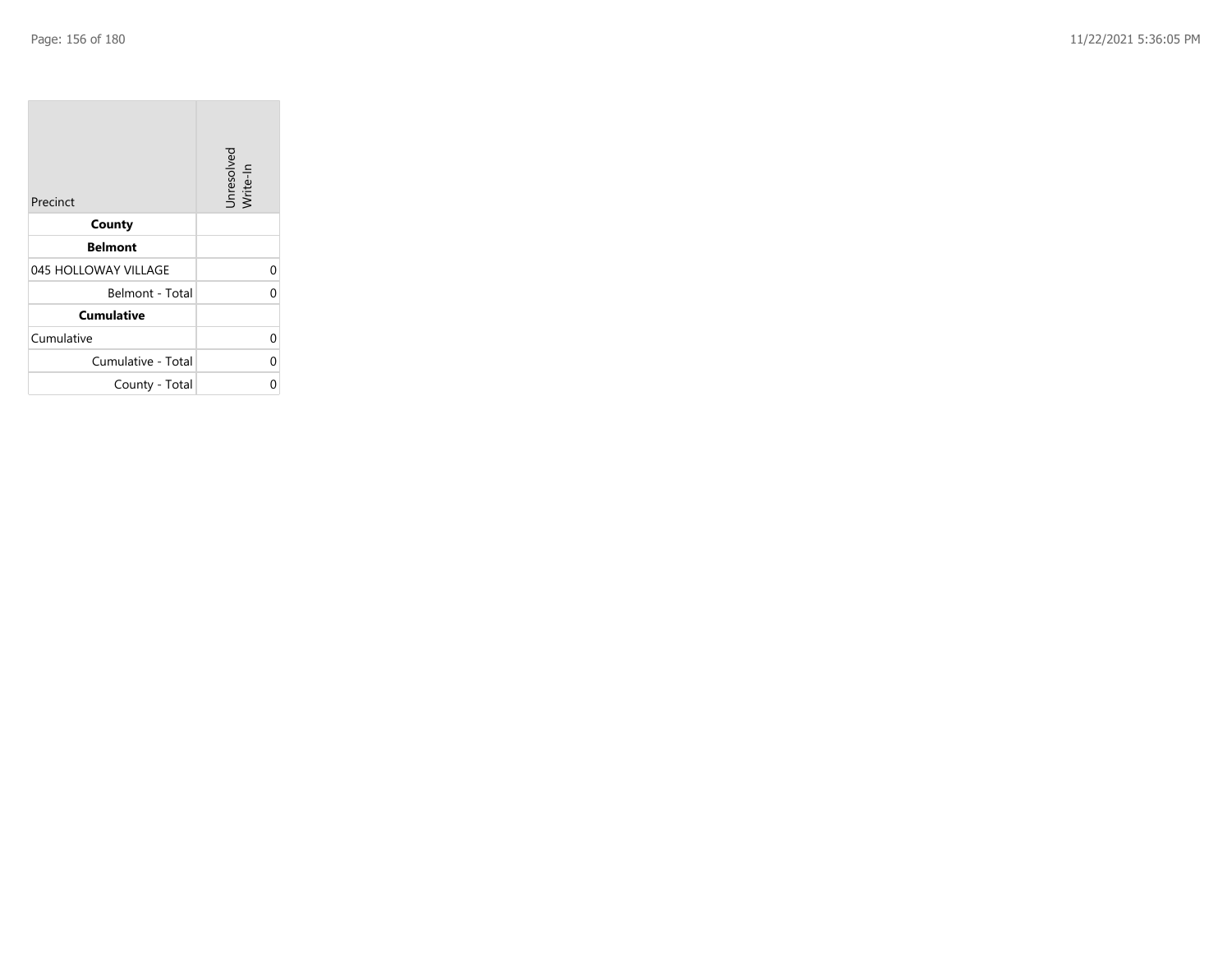$\overline{\phantom{a}}$ 

# **Morristown Village Marihuana Ordinance (Vote for 1)**

| Precinct                      | <b>Times Cast</b> | Registered<br>Voters |
|-------------------------------|-------------------|----------------------|
| County                        |                   |                      |
| <b>Belmont</b>                |                   |                      |
| <b>109 MORRISTOWN VILLAGE</b> | 52                | 179                  |
| Belmont - Total               | 52                | 179                  |
| <b>Cumulative</b>             |                   |                      |
| Cumulative                    | 0                 | 0                    |
| Cumulative - Total            | 0                 | ი                    |
| County - Total                | 52                | 179                  |

| Precinct               | Yes         | $\frac{1}{2}$ | <b>Total Votes</b> |
|------------------------|-------------|---------------|--------------------|
| County                 |             |               |                    |
| <b>Belmont</b>         |             |               |                    |
| 109 MORRISTOWN VILLAGE | 24          | 28            | 52                 |
| Belmont - Total        | 24          | 28            | 52                 |
| <b>Cumulative</b>      |             |               |                    |
| Cumulative             | $\mathbf 0$ | $\mathbf 0$   | $\mathbf 0$        |
| Cumulative - Total     | $\Omega$    | $\mathbf 0$   | $\mathbf 0$        |
| County - Total         | 24          | 28            | 52                 |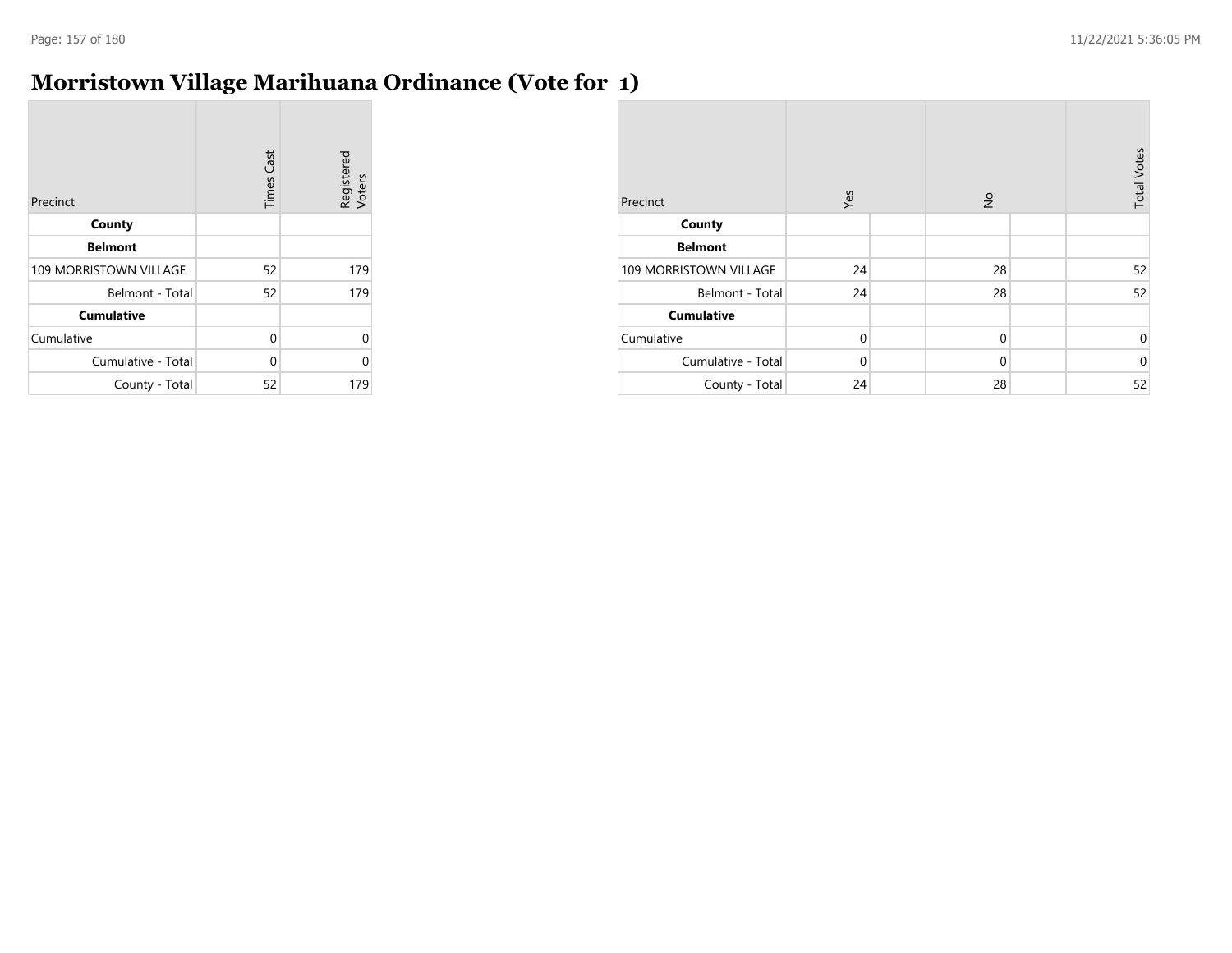| Precinct                      | Unresolved<br>Write-In |
|-------------------------------|------------------------|
| County                        |                        |
| <b>Belmont</b>                |                        |
| <b>109 MORRISTOWN VILLAGE</b> | 0                      |
| Belmont - Total               |                        |
| <b>Cumulative</b>             |                        |
| Cumulative                    |                        |
| Cumulative - Total            | C                      |
| County - Total                |                        |

the property of the con-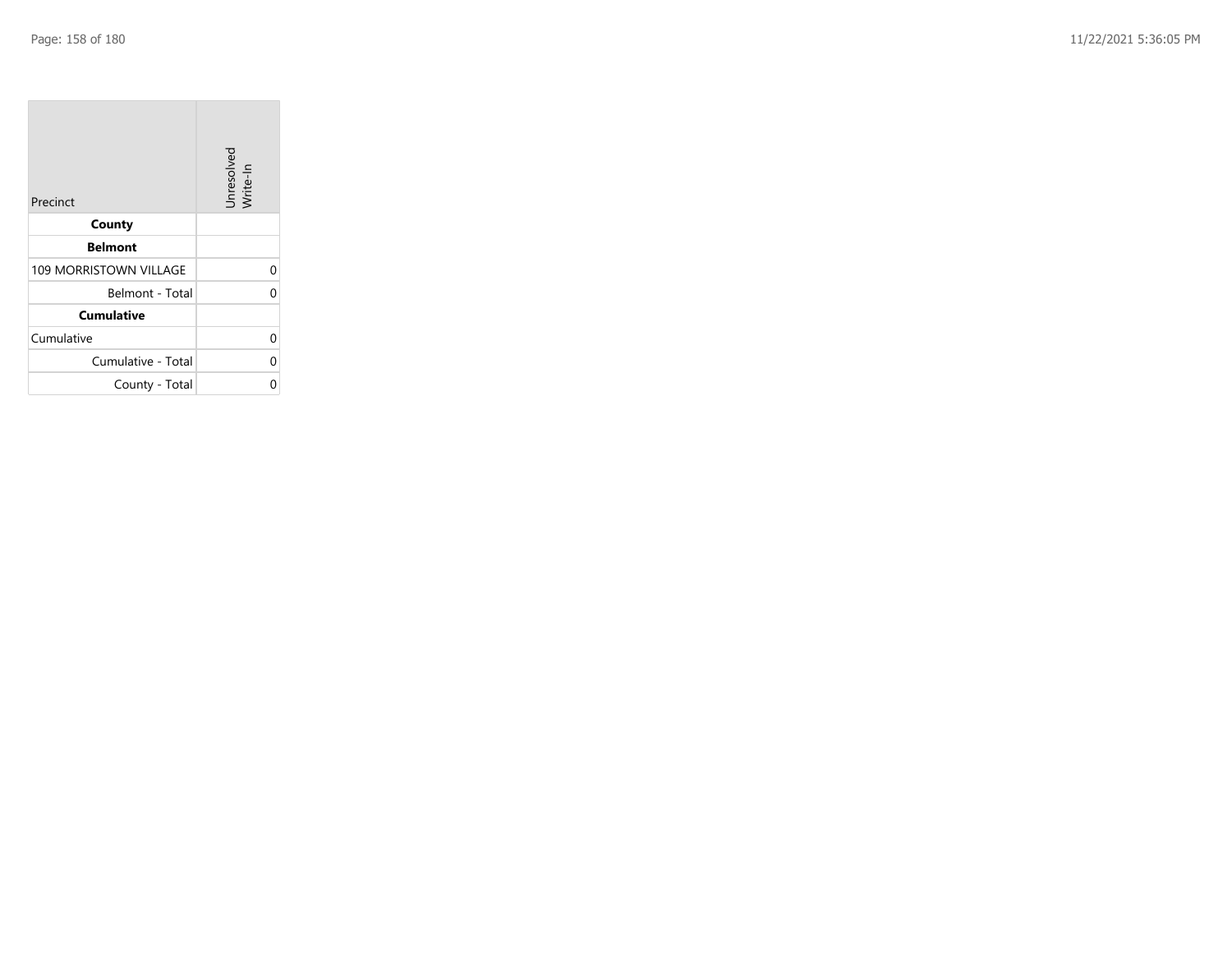# **Powhatan Point Village Marihuana Ordinance (Vote for 1)**

| Precinct                                    | <b>Times Cast</b> | Registered<br>Voters |
|---------------------------------------------|-------------------|----------------------|
| County                                      |                   |                      |
| <b>Belmont</b>                              |                   |                      |
| <b>127 POWHATAN POINT</b><br><b>VILLAGE</b> | 217               | 959                  |
| Belmont - Total                             | 217               | 959                  |
| <b>Cumulative</b>                           |                   |                      |
| Cumulative                                  | 0                 | 0                    |
| Cumulative - Total                          | 0                 | 0                    |
| County - Total                              | 217               | 959                  |

| Precinct                             | Yes         | $\frac{\circ}{\sim}$ | <b>Total Votes</b> |
|--------------------------------------|-------------|----------------------|--------------------|
| County                               |             |                      |                    |
| <b>Belmont</b>                       |             |                      |                    |
| <b>127 POWHATAN POINT</b><br>VILLAGE | 88          | 124                  | 212                |
| Belmont - Total                      | 88          | 124                  | 212                |
| <b>Cumulative</b>                    |             |                      |                    |
| Cumulative                           | $\mathbf 0$ | $\mathbf 0$          | 0                  |
| Cumulative - Total                   | $\mathbf 0$ | $\mathbf 0$          | $\mathbf 0$        |
| County - Total                       | 88          | 124                  | 212                |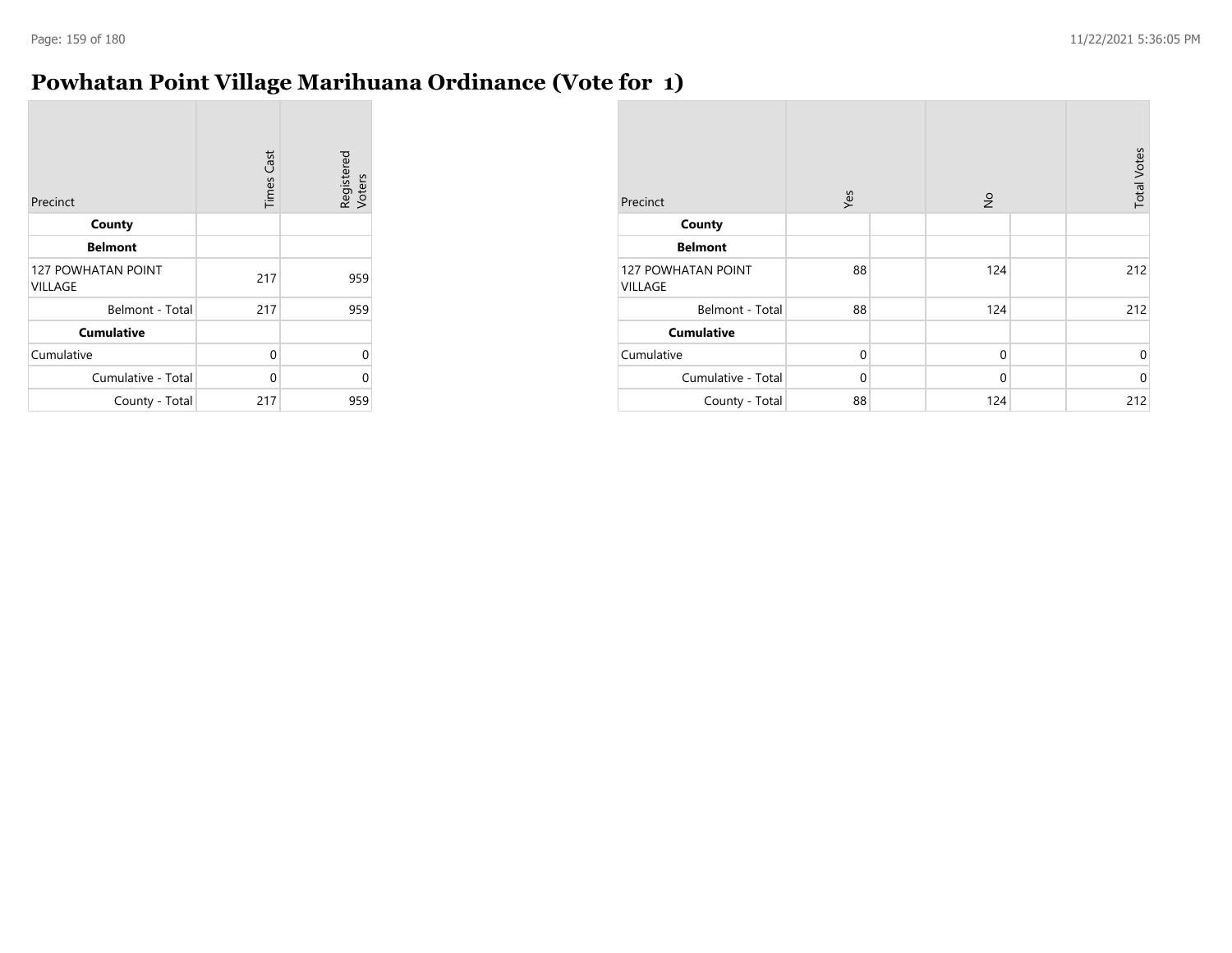| Precinct                             | Unresolved<br>Write-In |
|--------------------------------------|------------------------|
| County                               |                        |
| <b>Belmont</b>                       |                        |
| <b>127 POWHATAN POINT</b><br>VILLAGE | ი                      |
| Belmont - Total                      | 0                      |
| <b>Cumulative</b>                    |                        |
| Cumulative                           | 0                      |
| Cumulative - Total                   | 0                      |
| County - Total                       | 0                      |

**State State**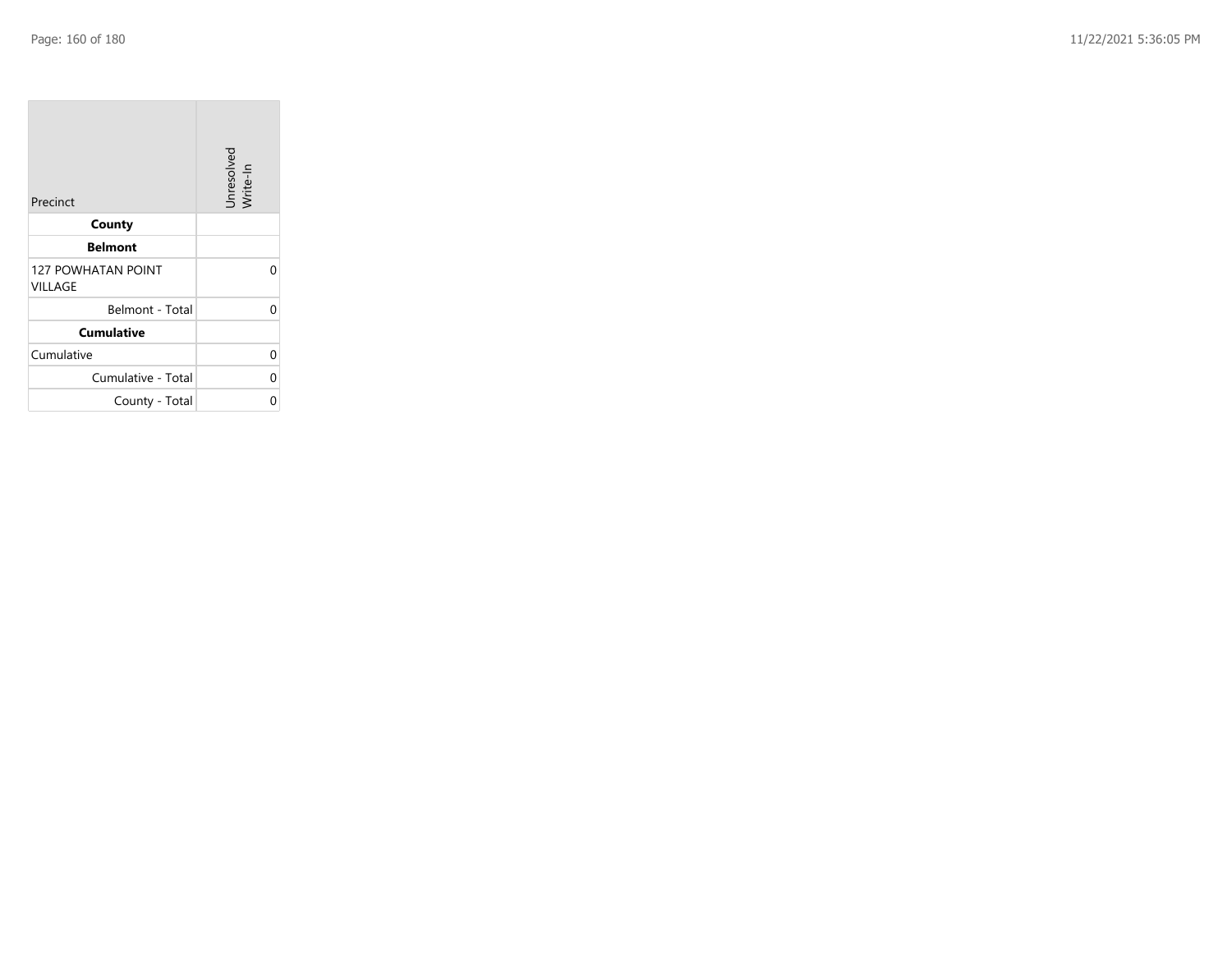# **Yorkville Village Current Expenses Levy (Vote for 1)**

| Precinct              | <b>Times Cast</b> | Registered<br>Voters |
|-----------------------|-------------------|----------------------|
| County                |                   |                      |
| <b>Belmont</b>        |                   |                      |
| 077 YORKVILLE VILLAGE | 82                | 278                  |
| Belmont - Total       | 82                | 278                  |
| <b>Cumulative</b>     |                   |                      |
| Cumulative            | 0                 | 0                    |
| Cumulative - Total    | $\Omega$          | 0                    |
| County - Total        | 82                | 278                  |

| Precinct              | For the Tax Levy | Against the Tax<br>Levy | <b>Total Votes</b> |
|-----------------------|------------------|-------------------------|--------------------|
| County                |                  |                         |                    |
| <b>Belmont</b>        |                  |                         |                    |
| 077 YORKVILLE VILLAGE | 50               | 30                      | 80                 |
| Belmont - Total       | 50               | 30                      | 80                 |
| <b>Cumulative</b>     |                  |                         |                    |
| Cumulative            | $\mathbf 0$      | $\mathbf 0$             | 0                  |
| Cumulative - Total    | $\Omega$         | $\mathbf 0$             | $\mathbf 0$        |
| County - Total        | 50               | 30                      | 80                 |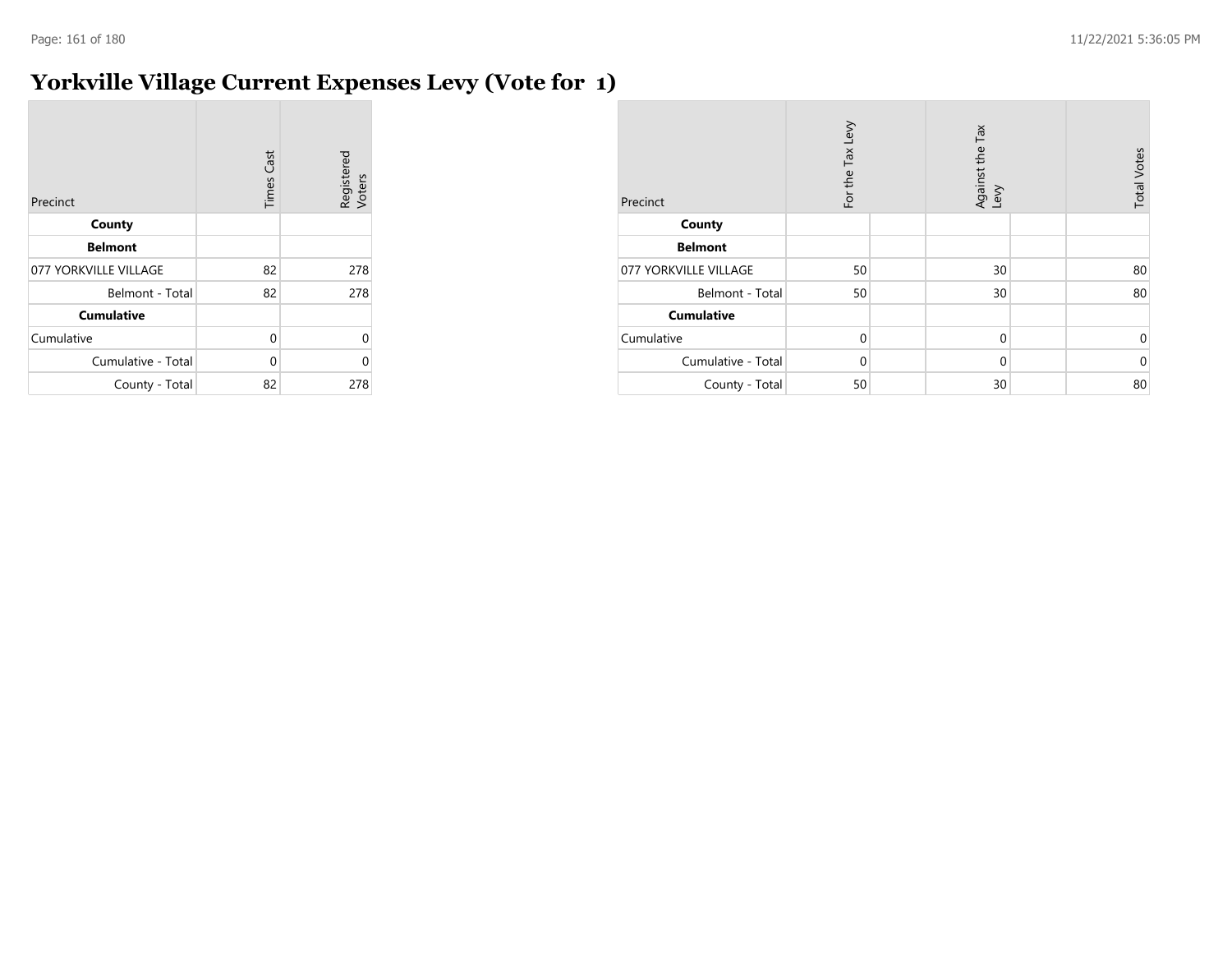| Precinct              | Unresolved<br>Write-In |
|-----------------------|------------------------|
| County                |                        |
| <b>Belmont</b>        |                        |
| 077 YORKVILLE VILLAGE | 0                      |
| Belmont - Total       | C                      |
| <b>Cumulative</b>     |                        |
| Cumulative            | 0                      |
| Cumulative - Total    | 0                      |
| County - Total        |                        |

the property of the control of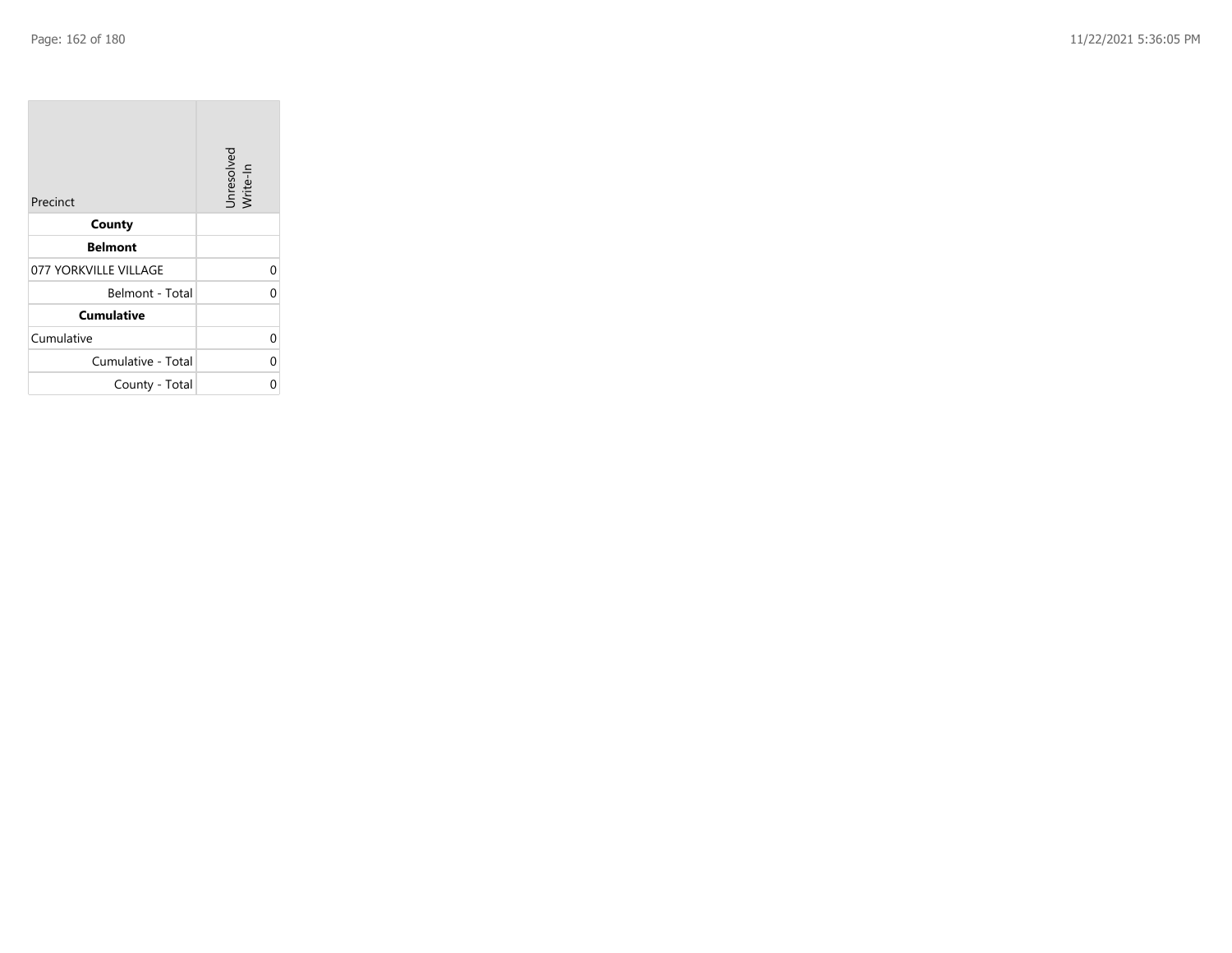$\sim$ 

# **Yorkville Village Police Levy (Vote for 1)**

| Precinct              | <b>Times Cast</b> | Registered<br>Voters |
|-----------------------|-------------------|----------------------|
| County                |                   |                      |
| <b>Belmont</b>        |                   |                      |
| 077 YORKVILLE VILLAGE | 82                | 278                  |
| Belmont - Total       | 82                | 278                  |
| <b>Cumulative</b>     |                   |                      |
| Cumulative            | 0                 | 0                    |
| Cumulative - Total    | 0                 | U                    |
| County - Total        | 82                | 278                  |

| Precinct              | For the Tax Levy | Against the Tax<br>Levy | <b>Total Votes</b> |
|-----------------------|------------------|-------------------------|--------------------|
| County                |                  |                         |                    |
| <b>Belmont</b>        |                  |                         |                    |
| 077 YORKVILLE VILLAGE | 48               | 31                      | 79                 |
| Belmont - Total       | 48               | 31                      | 79                 |
| <b>Cumulative</b>     |                  |                         |                    |
| Cumulative            | $\mathbf 0$      | $\mathbf 0$             | $\mathbf 0$        |
| Cumulative - Total    | $\Omega$         | $\mathbf 0$             | $\mathbf 0$        |
| County - Total        | 48               | 31                      | 79                 |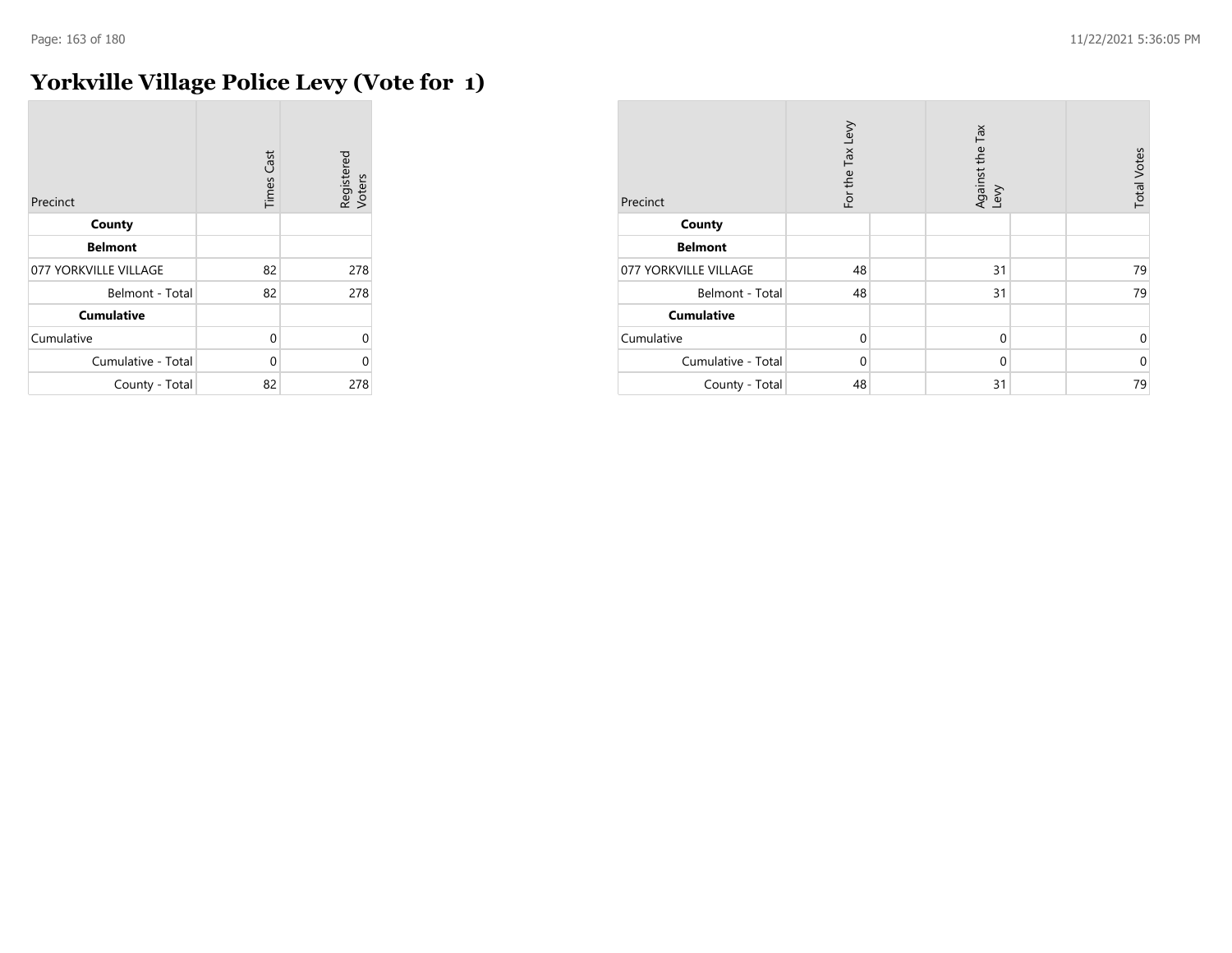| Precinct              | Unresolved<br>Write-In |
|-----------------------|------------------------|
| County                |                        |
| <b>Belmont</b>        |                        |
| 077 YORKVILLE VILLAGE | 0                      |
| Belmont - Total       |                        |
| <b>Cumulative</b>     |                        |
| Cumulative            |                        |
| Cumulative - Total    |                        |
| County - Total        |                        |

the property of the control of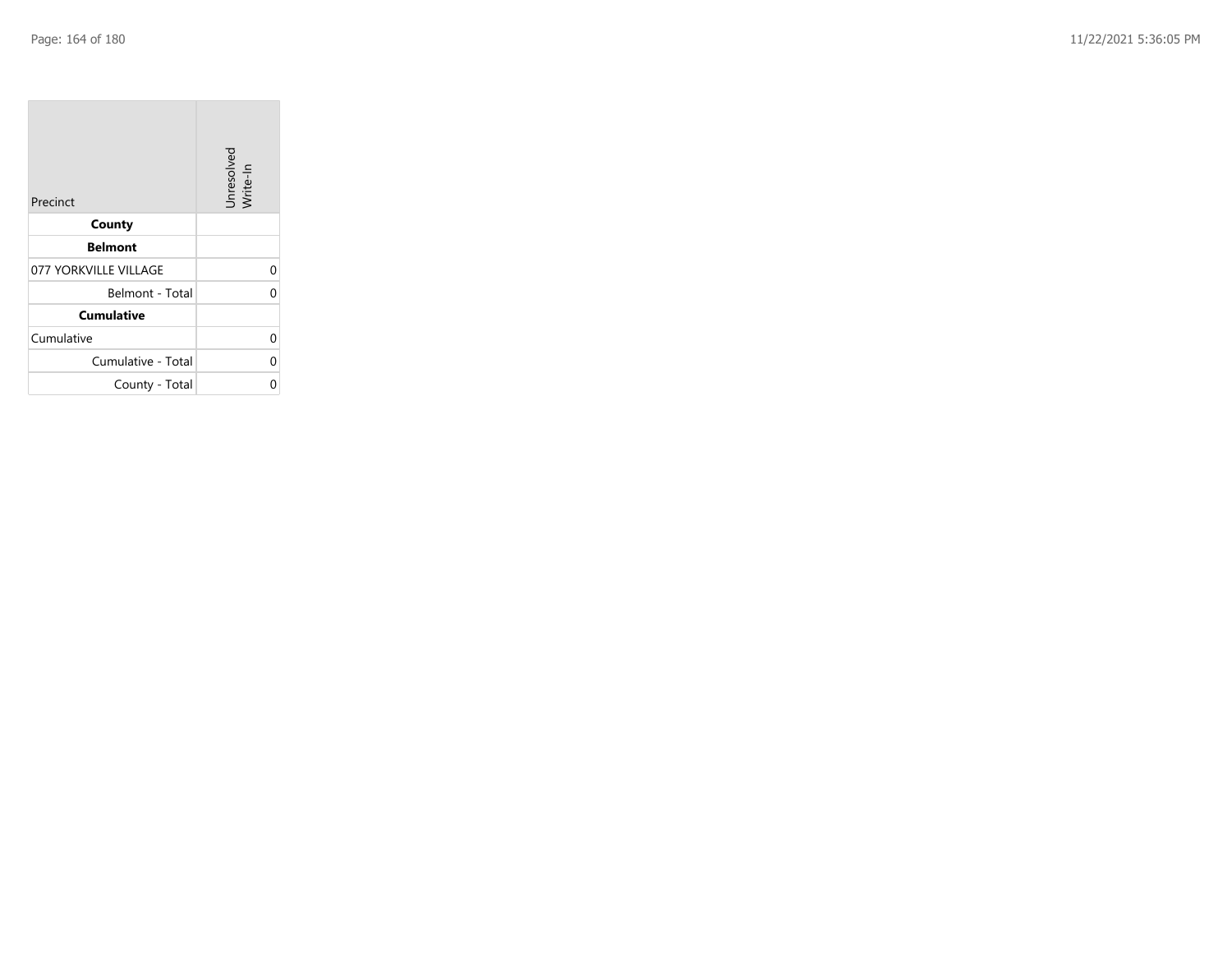# **Yorkville Village Marihuana Ordinance (Vote for 1)**

| Precinct              | <b>Times Cast</b> | Registered<br>Voters |
|-----------------------|-------------------|----------------------|
| County                |                   |                      |
| <b>Belmont</b>        |                   |                      |
| 077 YORKVILLE VILLAGE | 82                | 278                  |
| Belmont - Total       | 82                | 278                  |
| <b>Cumulative</b>     |                   |                      |
| Cumulative            | 0                 | 0                    |
| Cumulative - Total    | 0                 | U                    |
| County - Total        | 82                | 278                  |

| Precinct              | Yes         | $\frac{\circ}{\sim}$ | <b>Total Votes</b> |
|-----------------------|-------------|----------------------|--------------------|
| County                |             |                      |                    |
| <b>Belmont</b>        |             |                      |                    |
| 077 YORKVILLE VILLAGE | 47          | 34                   | 81                 |
| Belmont - Total       | 47          | 34                   | 81                 |
| <b>Cumulative</b>     |             |                      |                    |
| Cumulative            | $\mathbf 0$ | $\mathbf 0$          | $\mathbf 0$        |
| Cumulative - Total    | $\Omega$    | $\mathbf 0$          | $\mathbf 0$        |
| County - Total        | 47          | 34                   | 81                 |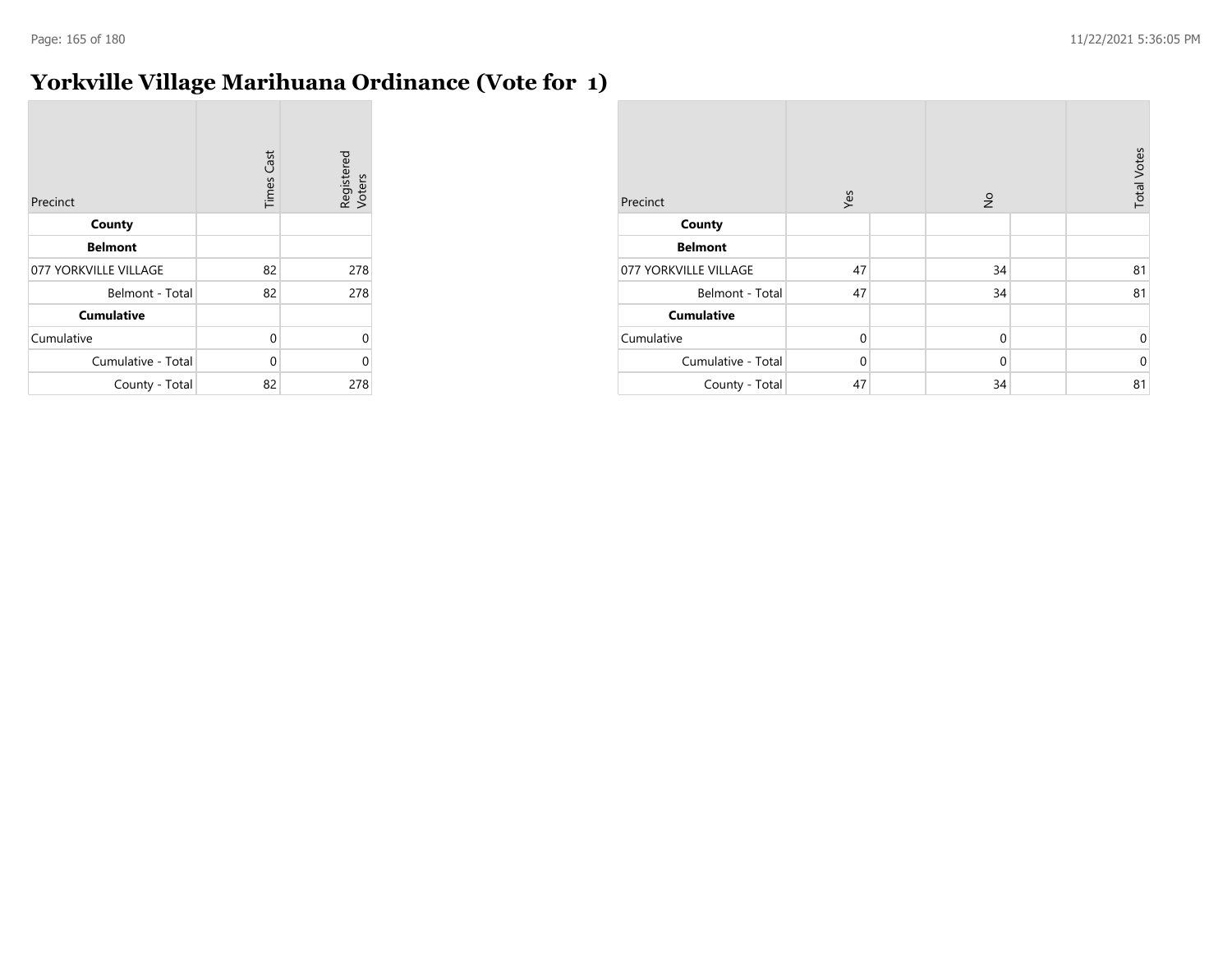| Precinct              | Unresolved<br>Write-In |
|-----------------------|------------------------|
| County                |                        |
| <b>Belmont</b>        |                        |
| 077 YORKVILLE VILLAGE | 0                      |
| Belmont - Total       |                        |
| <b>Cumulative</b>     |                        |
| Cumulative            |                        |
| Cumulative - Total    |                        |
| County - Total        |                        |

the company of the company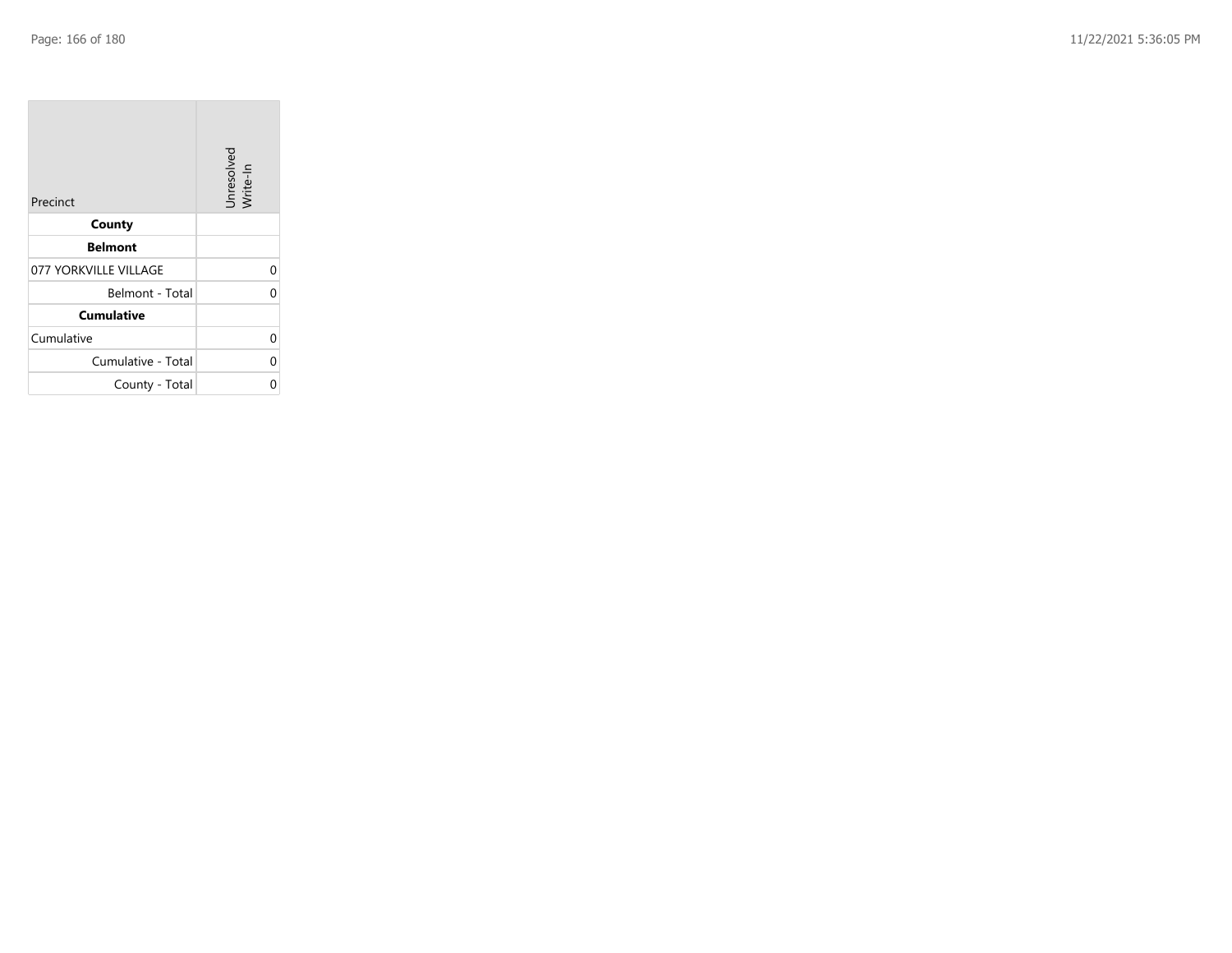# **Flushing Township Roads and Bridges Levy (Vote for 1)**

| Precinct           | <b>Times Cast</b> | Registered<br>Voters |
|--------------------|-------------------|----------------------|
| County             |                   |                      |
| <b>Belmont</b>     |                   |                      |
| 046 FLUSHING TWP 1 | 82                | 389                  |
| 047 FLUSHING TWP 2 | 27                | 93                   |
| Belmont - Total    | 109               | 482                  |
| <b>Cumulative</b>  |                   |                      |
| Cumulative         | 0                 | 0                    |
| Cumulative - Total | 0                 | 0                    |
| County - Total     | 109               | 482                  |

| Precinct           | For the Tax Levy | Against the Tax<br>Levy | <b>Total Votes</b> |
|--------------------|------------------|-------------------------|--------------------|
| County             |                  |                         |                    |
| <b>Belmont</b>     |                  |                         |                    |
| 046 FLUSHING TWP 1 | 45               | 34                      | 79                 |
| 047 FLUSHING TWP 2 | 13               | 14                      | 27                 |
| Belmont - Total    | 58               | 48                      | 106                |
| <b>Cumulative</b>  |                  |                         |                    |
| Cumulative         | $\mathbf 0$      | $\mathbf 0$             | 0                  |
| Cumulative - Total | $\Omega$         | $\mathbf 0$             | $\mathbf 0$        |
| County - Total     | 58               | 48                      | 106                |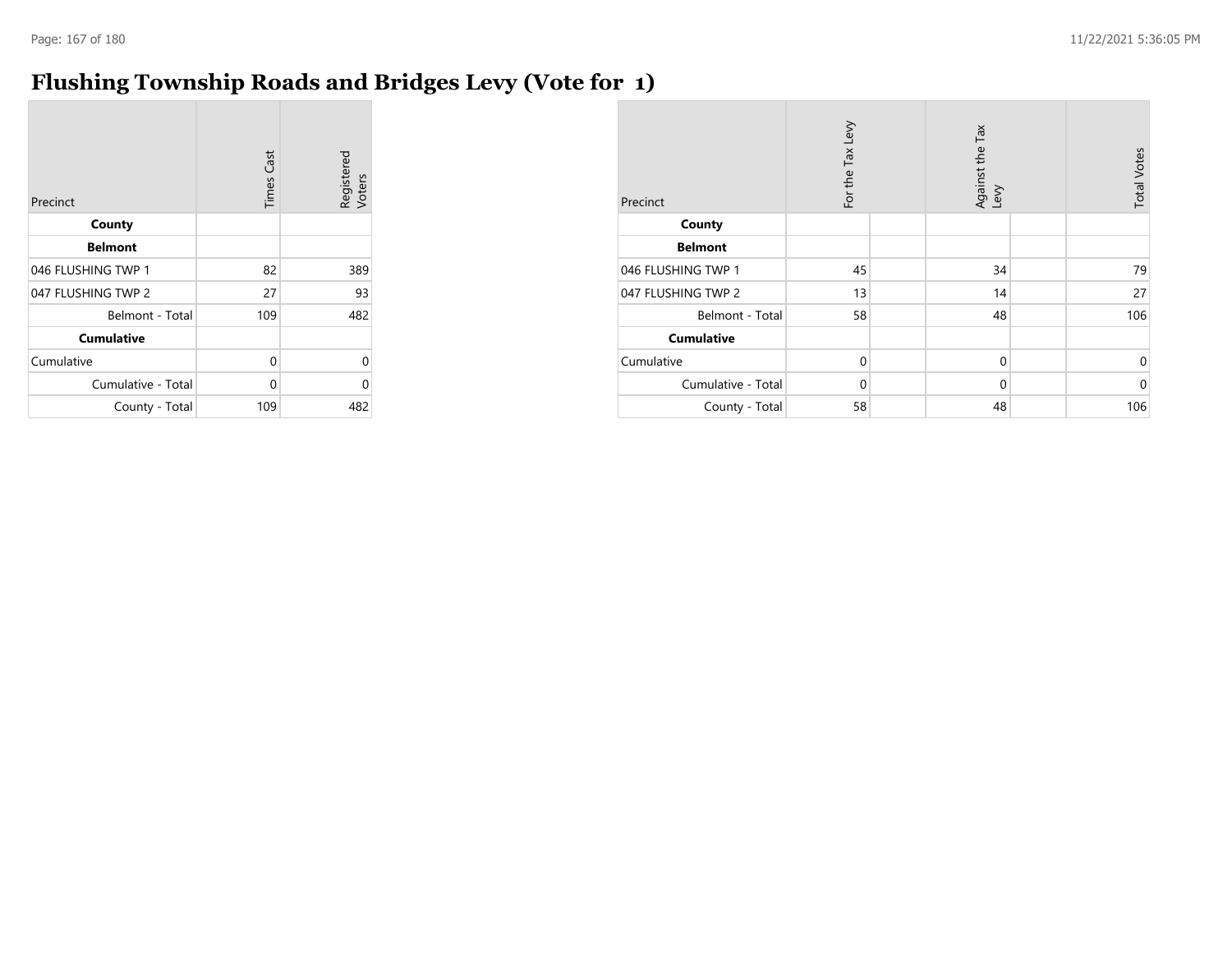| Precinct           | Unresolved<br>Write-In |
|--------------------|------------------------|
| County             |                        |
| <b>Belmont</b>     |                        |
| 046 FLUSHING TWP 1 | U                      |
| 047 FLUSHING TWP 2 | 0                      |
| Belmont - Total    | ſ                      |
| <b>Cumulative</b>  |                        |
| Cumulative         | U                      |
| Cumulative - Total | U                      |
| County - Total     |                        |

the company of the company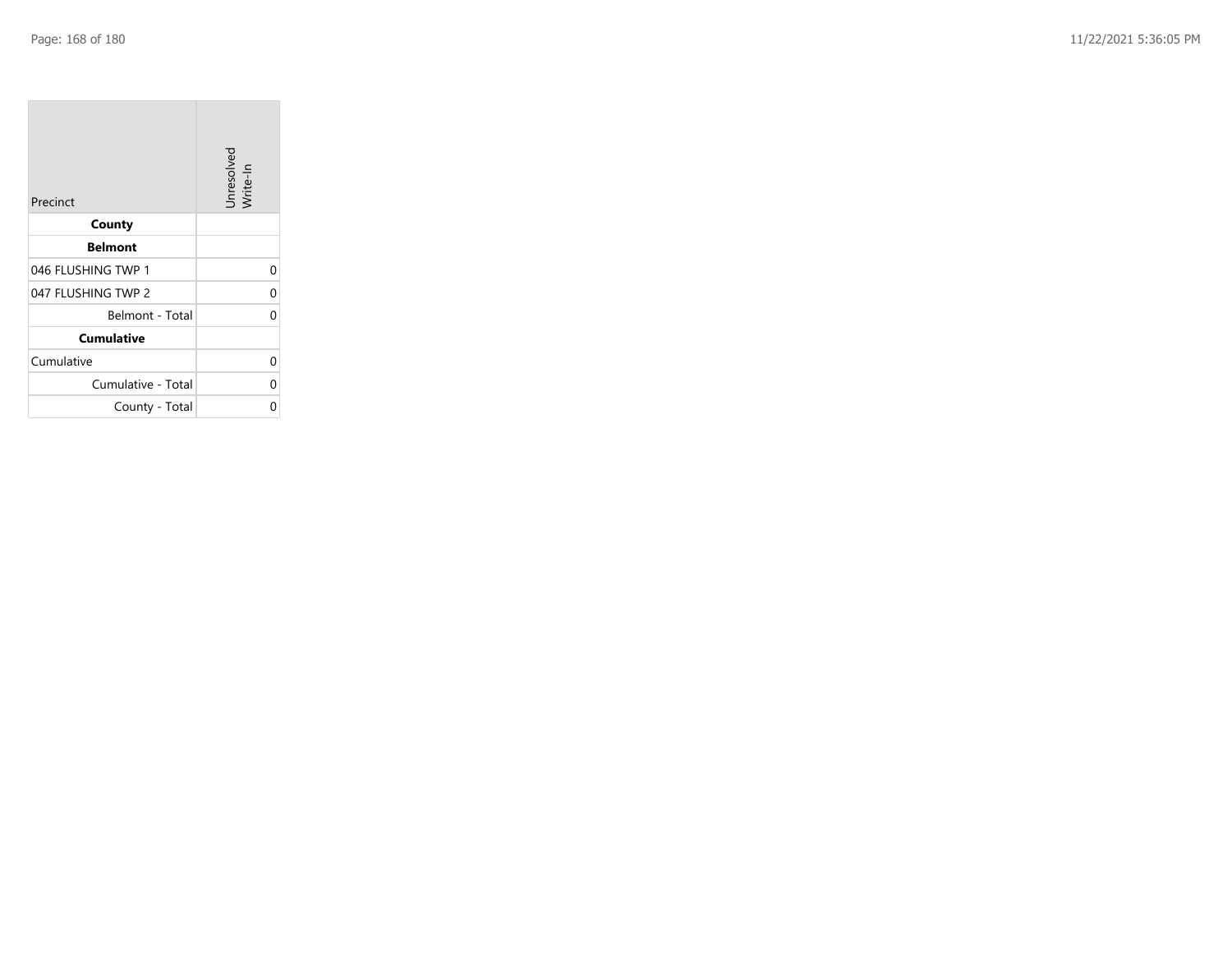# **Mead Township Roads and Bridges Levy (Vote for 1)**

| Precinct           | <b>Times Cast</b> | Registered<br>Voters |
|--------------------|-------------------|----------------------|
| County             |                   |                      |
| <b>Belmont</b>     |                   |                      |
| 061 MEAD TWP 1     | 301               | 956                  |
| 063 MEAD TWP 2     | 153               | 526                  |
| Belmont - Total    | 454               | 1,482                |
| <b>Cumulative</b>  |                   |                      |
| Cumulative         | 0                 | 0                    |
| Cumulative - Total | 0                 | 0                    |
| County - Total     | 454               | 1,482                |

| Precinct           | For the Tax Levy | Against the Tax<br>Levy | <b>Total Votes</b> |
|--------------------|------------------|-------------------------|--------------------|
| County             |                  |                         |                    |
| <b>Belmont</b>     |                  |                         |                    |
| 061 MEAD TWP 1     | 211              | 86                      | 297                |
| 063 MEAD TWP 2     | 102              | 48                      | 150                |
| Belmont - Total    | 313              | 134                     | 447                |
| <b>Cumulative</b>  |                  |                         |                    |
| Cumulative         | $\mathbf 0$      | 0                       | $\Omega$           |
| Cumulative - Total | $\mathbf 0$      | $\mathbf 0$             | $\Omega$           |
| County - Total     | 313              | 134                     | 447                |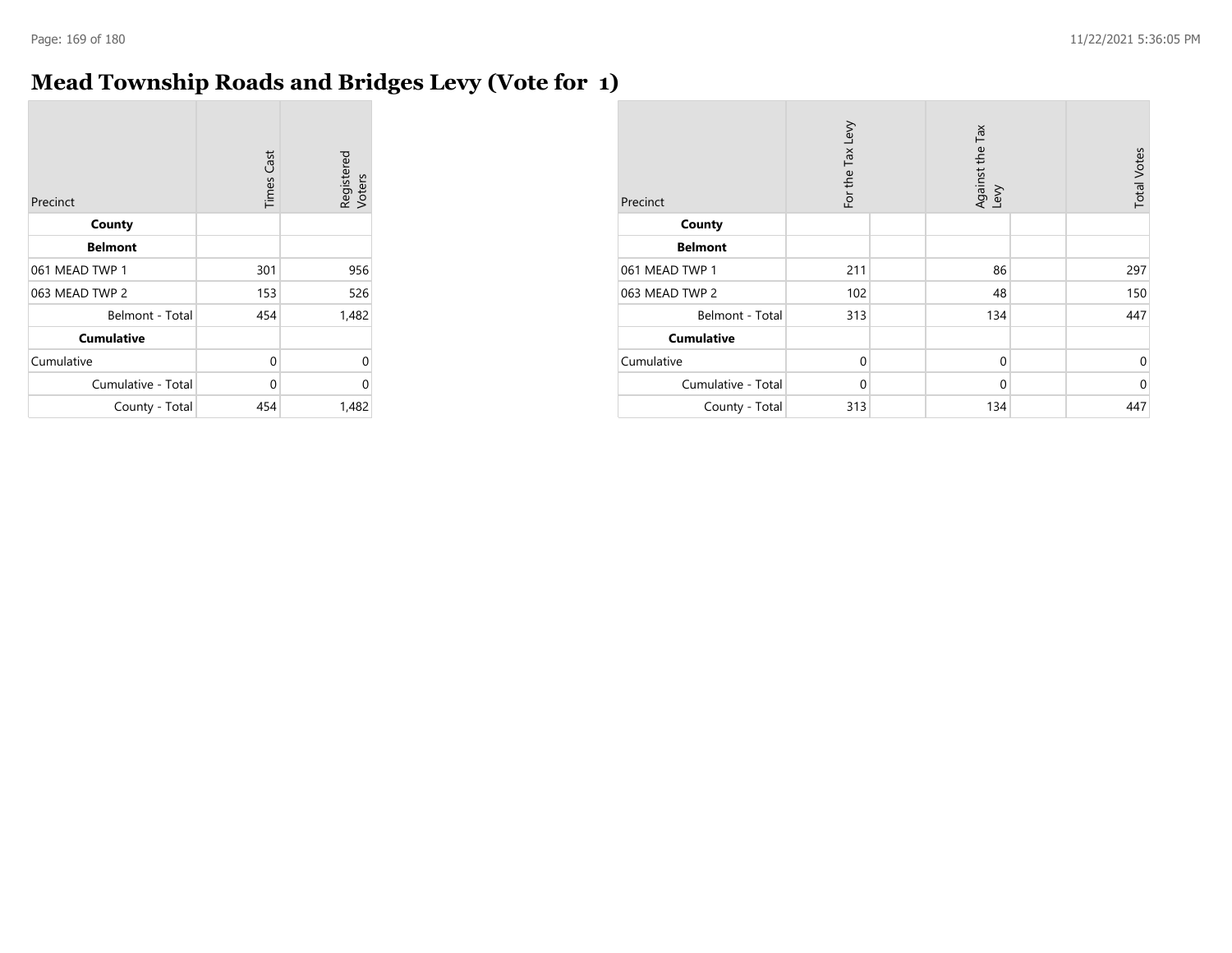| Precinct           | Unresolved<br>Write-In |
|--------------------|------------------------|
| County             |                        |
| <b>Belmont</b>     |                        |
| 061 MEAD TWP 1     | U                      |
| 063 MEAD TWP 2     | 0                      |
| Belmont - Total    | O                      |
| <b>Cumulative</b>  |                        |
| Cumulative         | 0                      |
| Cumulative - Total | U                      |
| County - Total     |                        |

the company of the company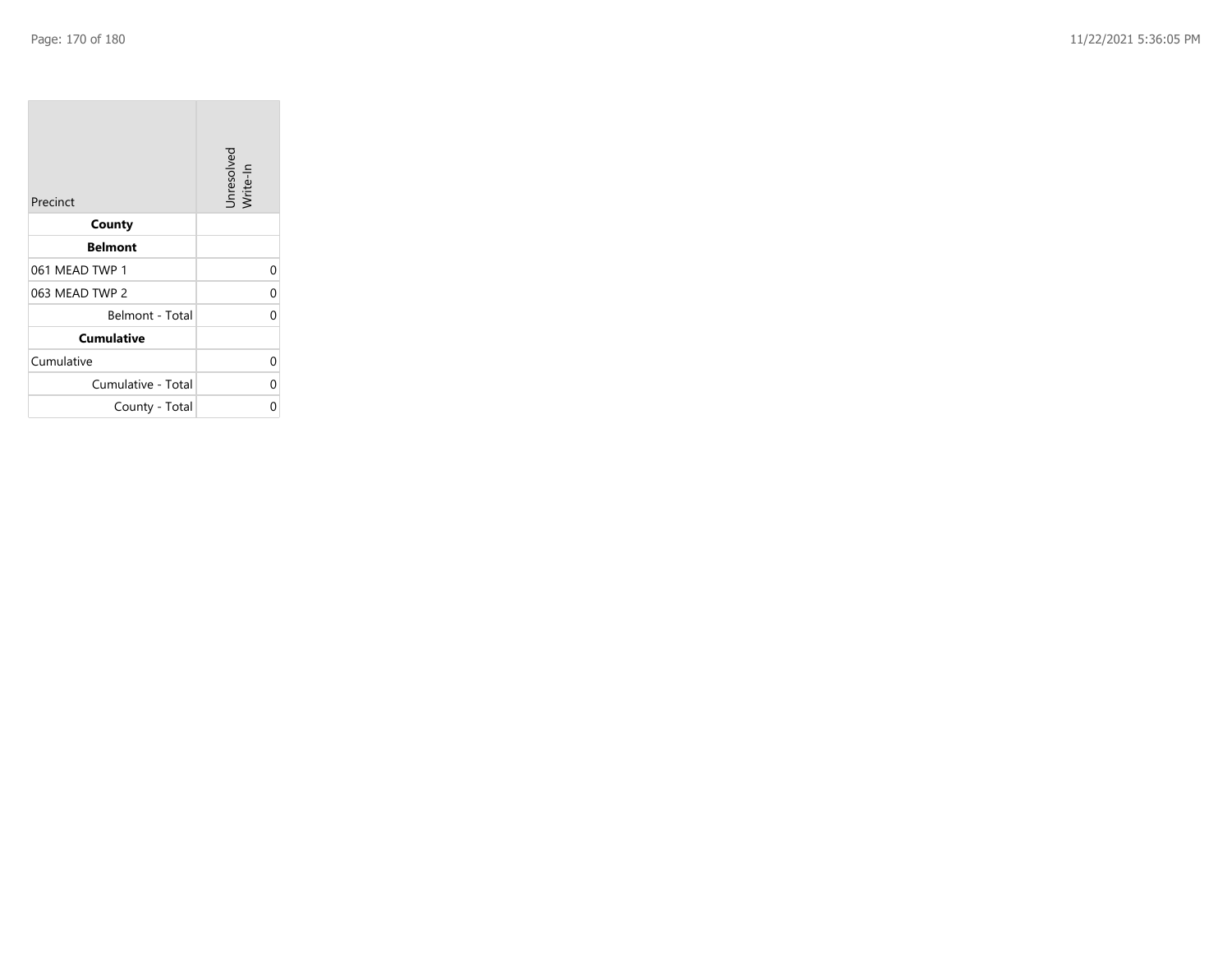# **Somerset Township Roads and Bridges Levy (Vote for 1)**

| Precinct           | <b>Times Cast</b> | Registered<br>Voters |
|--------------------|-------------------|----------------------|
| County             |                   |                      |
| <b>Belmont</b>     |                   |                      |
| 107 SOMERSET TWP 1 | 216               | 497                  |
| 108 SOMERSET TWP 2 | 93                | 238                  |
| Belmont - Total    | 309               | 735                  |
| <b>Cumulative</b>  |                   |                      |
| Cumulative         | 0                 | 0                    |
| Cumulative - Total | 0                 | 0                    |
| County - Total     | 309               | 735                  |

| Precinct           | For the Tax Levy | Against the Tax<br>Levy | <b>Total Votes</b> |
|--------------------|------------------|-------------------------|--------------------|
| County             |                  |                         |                    |
| <b>Belmont</b>     |                  |                         |                    |
| 107 SOMERSET TWP 1 | 162              | 52                      | 214                |
| 108 SOMERSET TWP 2 | 72               | 20                      | 92                 |
| Belmont - Total    | 234              | 72                      | 306                |
| <b>Cumulative</b>  |                  |                         |                    |
| Cumulative         | $\mathbf 0$      | 0                       | 0                  |
| Cumulative - Total | $\mathbf 0$      | 0                       | $\mathbf 0$        |
| County - Total     | 234              | 72                      | 306                |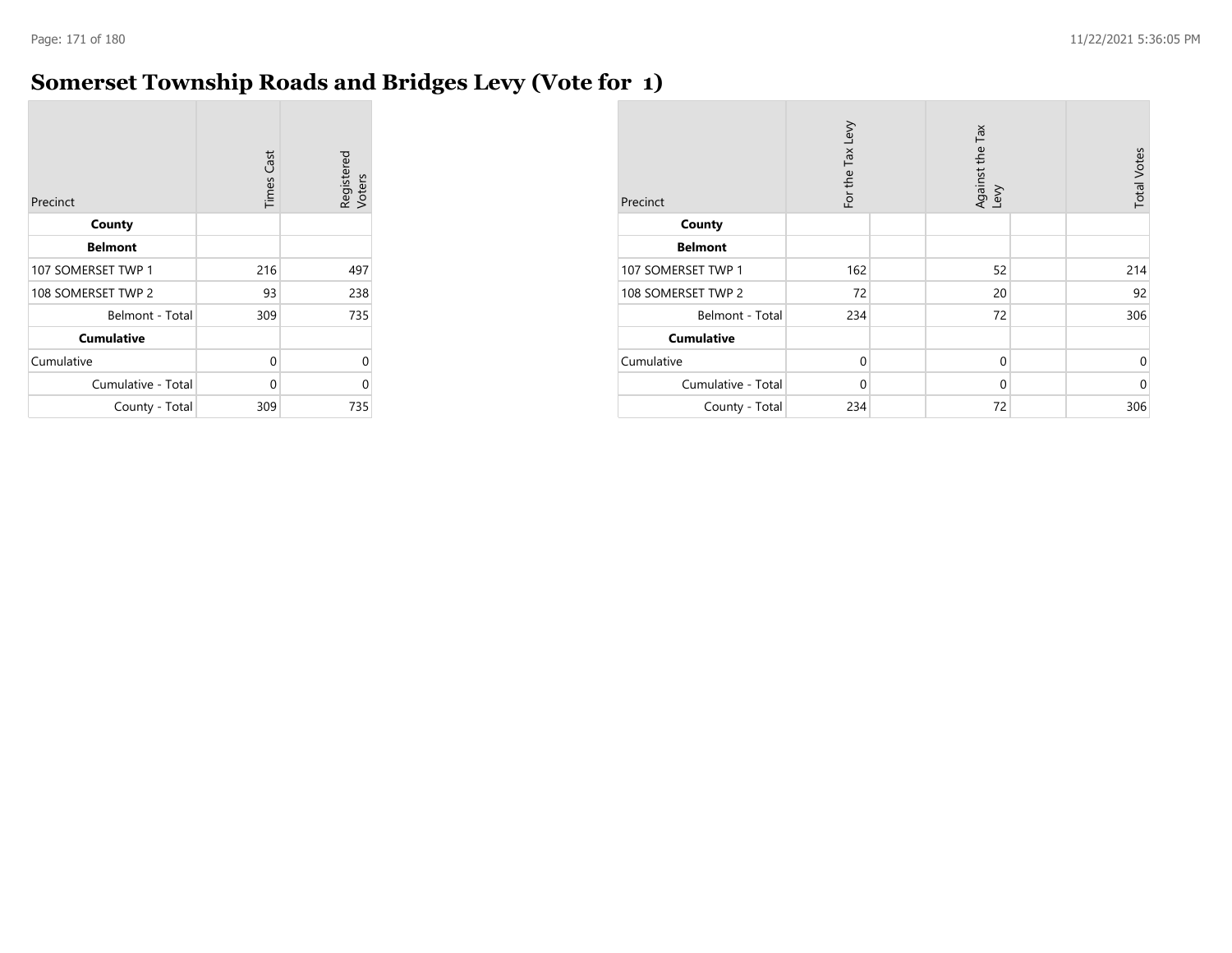$\sim$ 

| Precinct           | Unresolved<br>Write-In |
|--------------------|------------------------|
| County             |                        |
| <b>Belmont</b>     |                        |
| 107 SOMERSET TWP 1 | $\Omega$               |
| 108 SOMERSET TWP 2 | 0                      |
| Belmont - Total    | ი                      |
| <b>Cumulative</b>  |                        |
| Cumulative         | 0                      |
| Cumulative - Total | 0                      |
| County - Total     | 0                      |

the company of the company

 $\overline{\phantom{a}}$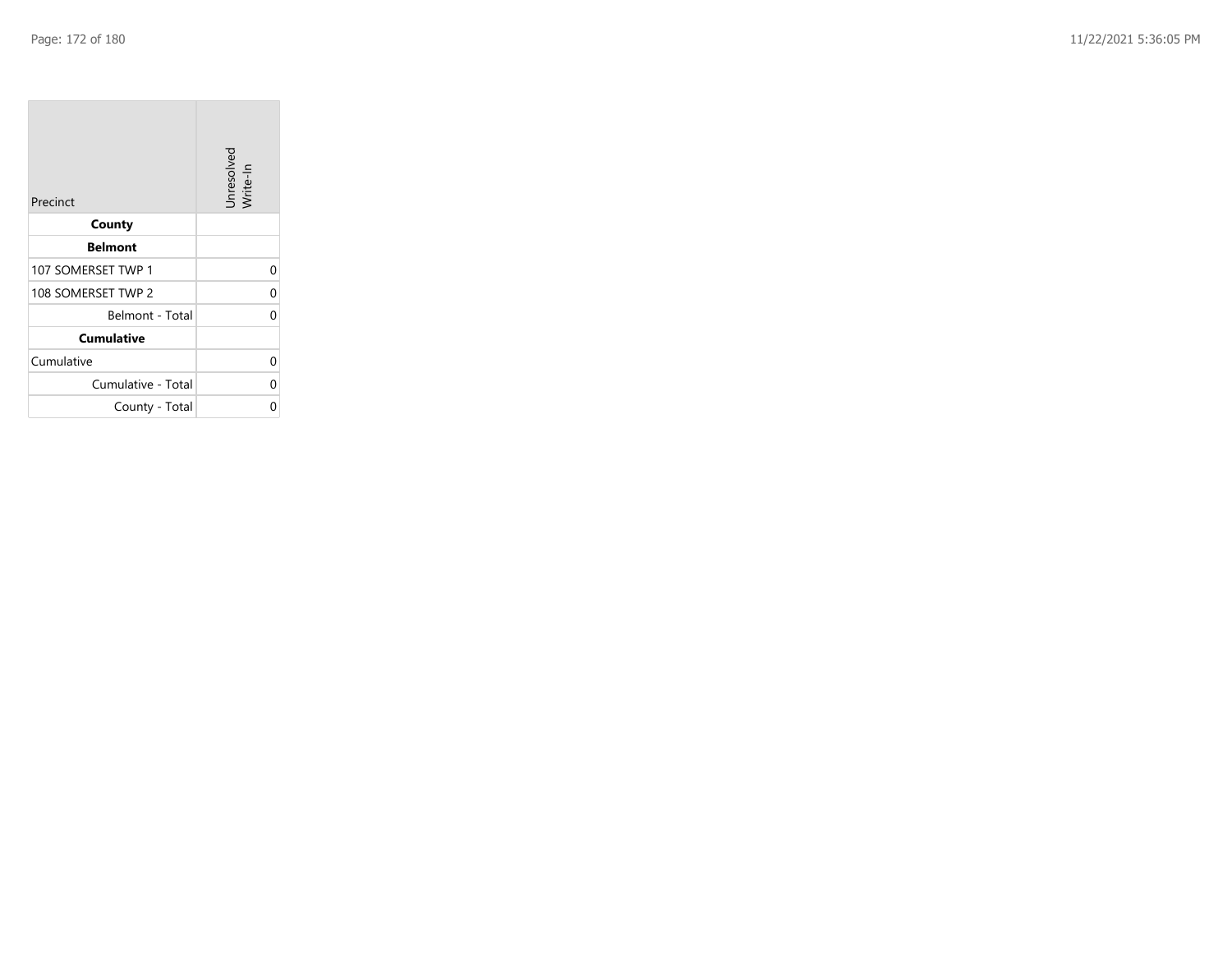r.

# **Warren Township Park Levy (Vote for 1)**

| Precinct              | <b>Times Cast</b> | Registered<br>Voters |
|-----------------------|-------------------|----------------------|
| County                |                   |                      |
| <b>Belmont</b>        |                   |                      |
| 077 YORKVILLE VILLAGE | 82                | 278                  |
| Belmont - Total       | 82                | 278                  |
| <b>Cumulative</b>     |                   |                      |
| Cumulative            | 0                 | $\Omega$             |
| Cumulative - Total    | $\Omega$          | O                    |
| County - Total        | 82                | 278                  |

| Precinct              | For the Tax Levy | Against the Tax<br>Levy | <b>Total Votes</b> |
|-----------------------|------------------|-------------------------|--------------------|
| County                |                  |                         |                    |
| <b>Belmont</b>        |                  |                         |                    |
| 077 YORKVILLE VILLAGE | 57               | 24                      | 81                 |
| Belmont - Total       | 57               | 24                      | 81                 |
| <b>Cumulative</b>     |                  |                         |                    |
| Cumulative            | $\Omega$         | $\mathbf 0$             | 0                  |
| Cumulative - Total    | $\Omega$         | $\mathbf 0$             | $\mathbf 0$        |
| County - Total        | 57               | 24                      | 81                 |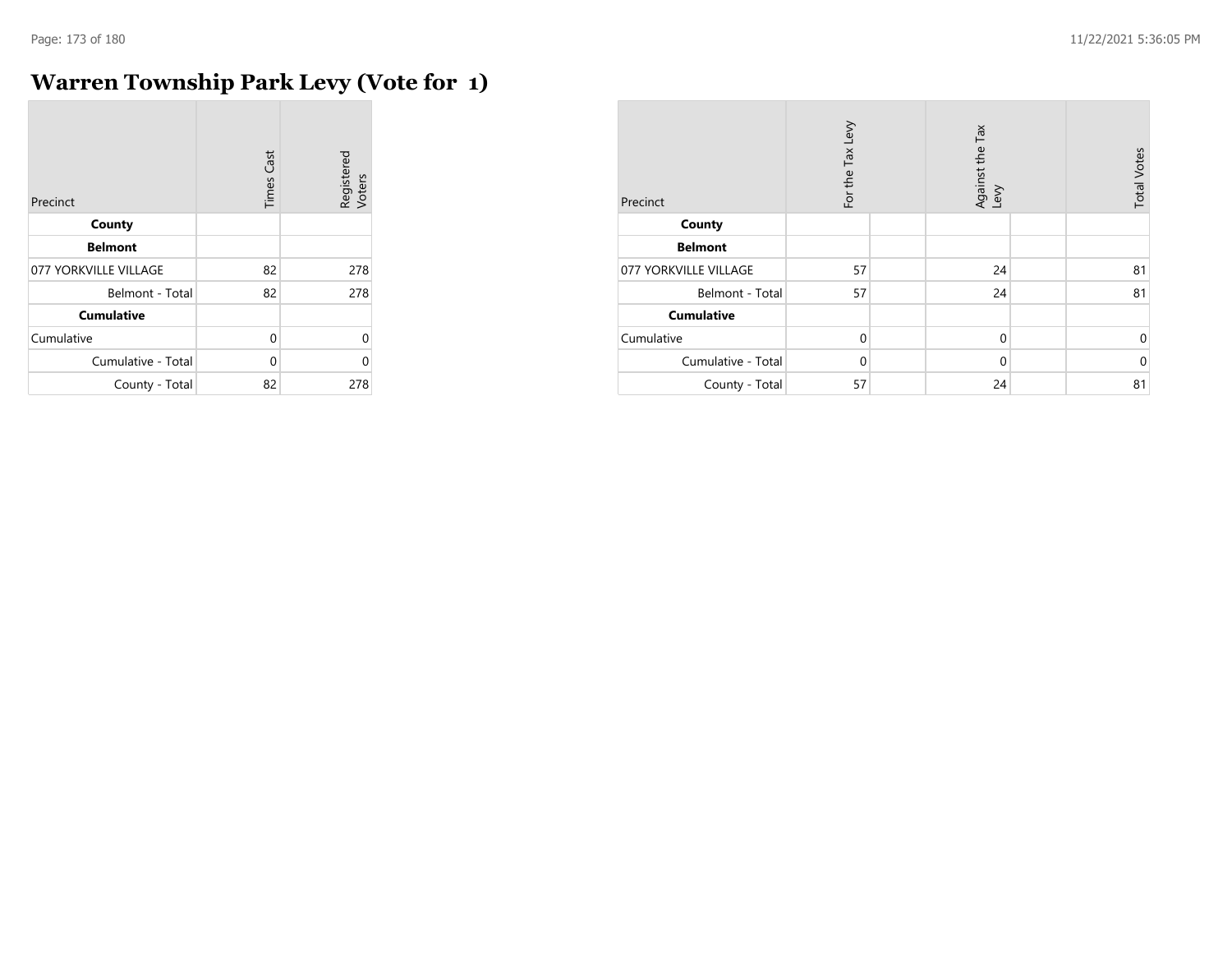| Precinct              | Unresolved<br>Write-In |
|-----------------------|------------------------|
| County                |                        |
| <b>Belmont</b>        |                        |
| 077 YORKVILLE VILLAGE | 0                      |
| Belmont - Total       | C                      |
| <b>Cumulative</b>     |                        |
| Cumulative            | 0                      |
| Cumulative - Total    | 0                      |
| County - Total        |                        |

the property of the con-

m.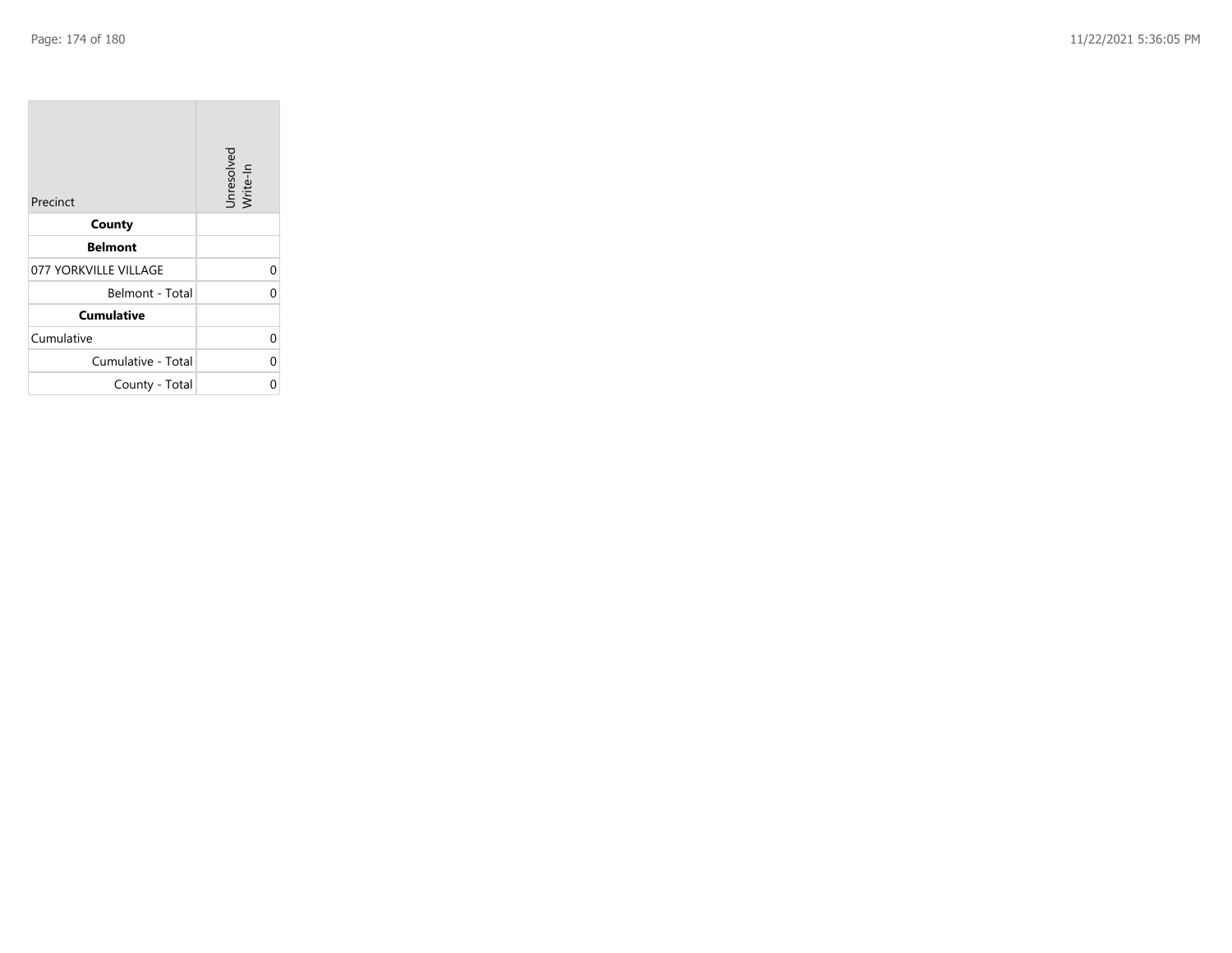# **Barnesville Hutton Memorial Library Levy (Vote for 1)**

| Precinct                  | <b>Times Cast</b> | Registered<br>Voters |
|---------------------------|-------------------|----------------------|
| County                    |                   |                      |
| <b>Belmont</b>            |                   |                      |
| 046 FLUSHING TWP 1        | 0                 | 2                    |
| 047 FLUSHING TWP 2        | 27                | 93                   |
| 050 GOSHEN TWP            | $\overline{2}$    | 21                   |
| 052 KIRKWOOD TWP          | 52                | 247                  |
| 107 SOMERSET TWP 1        | 216               | 497                  |
| 108 SOMERSET TWP 2        | 93                | 238                  |
| 112 BARNESVILLE VILLAGE 1 | 360               | 1,205                |
| 114 BARNESVILLE VILLAGE 2 | 186               | 747                  |
| 115 BARNESVILLE VILLAGE 3 | 128               | 600                  |
| 120 WARREN TWP            | 419               | 1,238                |
| 123 WAYNE TWP             | 41                | 159                  |
| Belmont - Total           | 1,524             | 5,047                |
| <b>Cumulative</b>         |                   |                      |
| Cumulative                | 0                 | 0                    |
| Cumulative - Total        | 0                 | 0                    |
| County - Total            | 1,524             | 5,047                |

| Precinct                  | For the Tax Levy | Against the Tax<br>Levy | <b>Total Votes</b> |
|---------------------------|------------------|-------------------------|--------------------|
| County                    |                  |                         |                    |
| <b>Belmont</b>            |                  |                         |                    |
| 046 FLUSHING TWP 1        | $\mathbf 0$      | $\mathbf 0$             | $\mathbf 0$        |
| 047 FLUSHING TWP 2        | 21               | 6                       | 27                 |
| 050 GOSHEN TWP            | $\Omega$         | 2                       | $\overline{c}$     |
| 052 KIRKWOOD TWP          | 39               | 13                      | 52                 |
| 107 SOMERSET TWP 1        | 151              | 59                      | 210                |
| 108 SOMERSET TWP 2        | 64               | 27                      | 91                 |
| 112 BARNESVILLE VILLAGE 1 | 286              | 70                      | 356                |
| 114 BARNESVILLE VILLAGE 2 | 148              | 35                      | 183                |
| 115 BARNESVILLE VILLAGE 3 | 105              | 22                      | 127                |
| 120 WARREN TWP            | 332              | 85                      | 417                |
| 123 WAYNE TWP             | 26               | 14                      | 40                 |
| Belmont - Total           | 1,172            | 333                     | 1,505              |
| <b>Cumulative</b>         |                  |                         |                    |
| Cumulative                | $\mathbf 0$      | $\mathbf 0$             | $\mathbf 0$        |
| Cumulative - Total        | $\mathbf 0$      | $\mathbf 0$             | $\mathbf 0$        |
| County - Total            | 1,172            | 333                     | 1,505              |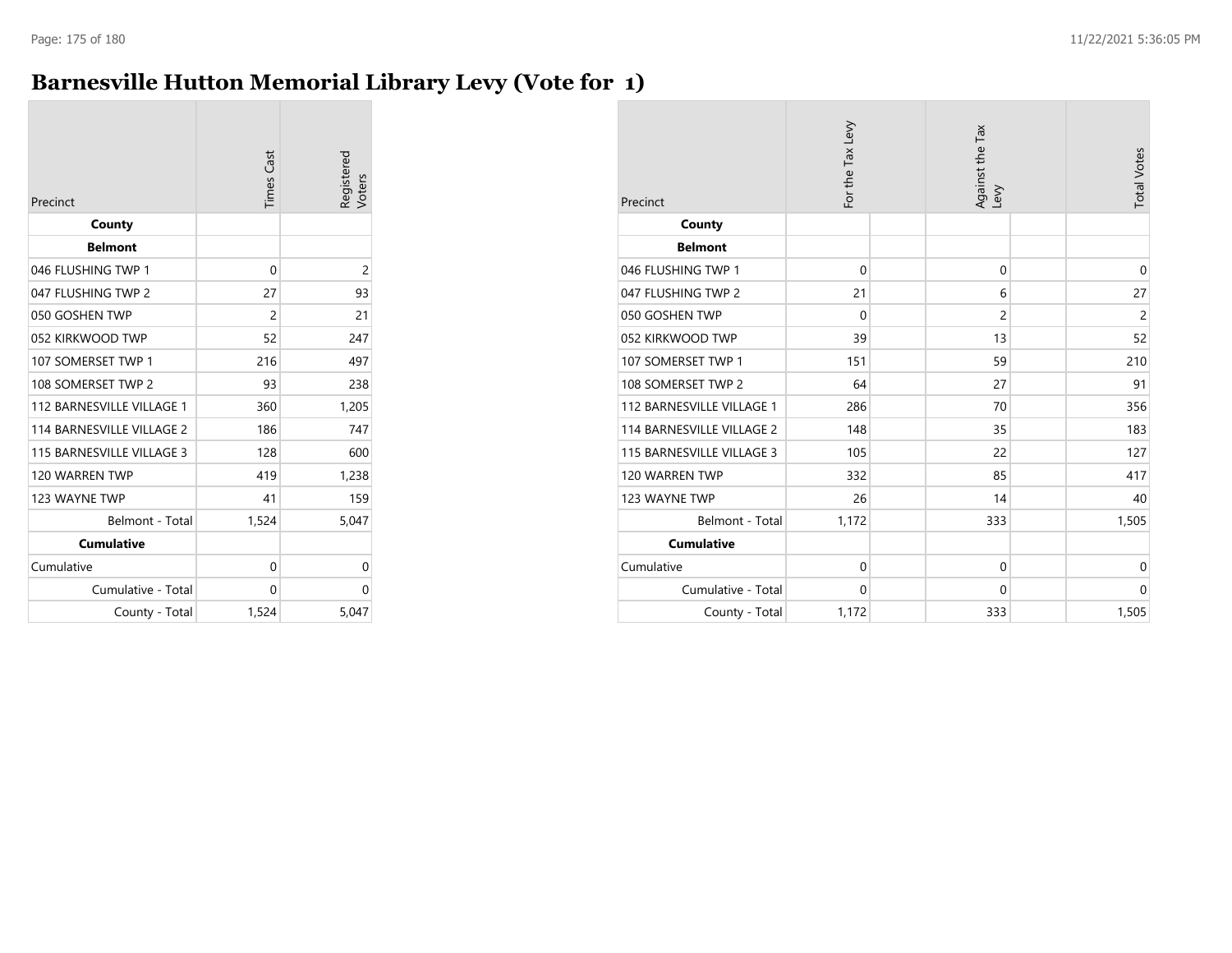| Precinct                  | Inresolved |
|---------------------------|------------|
| County                    |            |
| <b>Belmont</b>            |            |
| 046 FLUSHING TWP 1        | 0          |
| 047 FLUSHING TWP 2        | 0          |
| 050 GOSHEN TWP            | 0          |
| 052 KIRKWOOD TWP          | 0          |
| 107 SOMERSET TWP 1        | 0          |
| 108 SOMERSET TWP 2        | 0          |
| 112 BARNESVILLE VILLAGE 1 | 0          |
| 114 BARNESVILLE VILLAGE 2 | 0          |
| 115 BARNESVILLE VILLAGE 3 | 0          |
| 120 WARREN TWP            | 0          |
| 123 WAYNE TWP             | 0          |
| Belmont - Total           | 0          |
| Cumulative                |            |
| Cumulative                | 0          |
| Cumulative - Total        | 0          |
| County - Total            | 0          |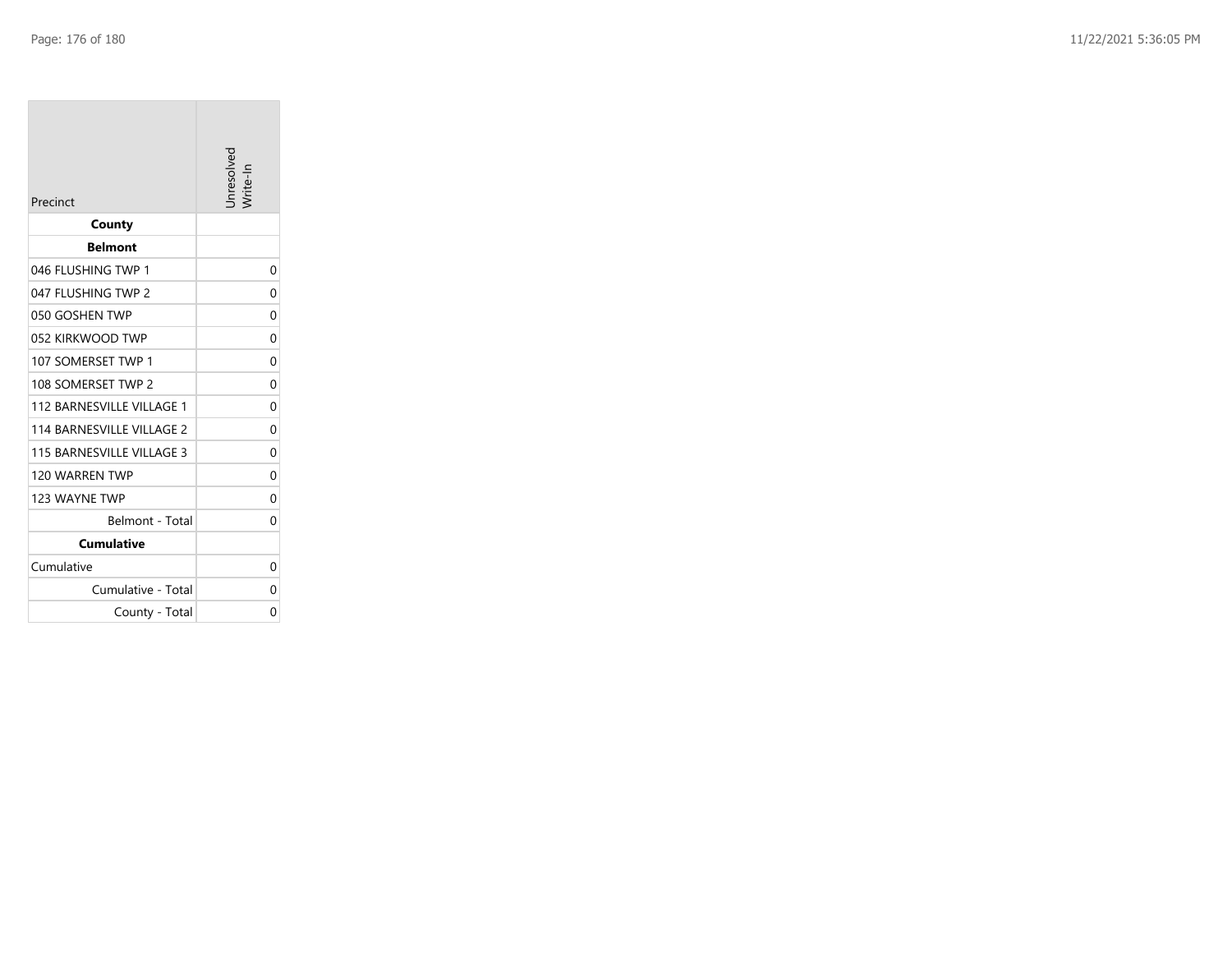# **St. Clairsville Public Library Levy (Vote for 1)**

| Precinct                | <b>Times Cast</b> | Registerec<br>oters |
|-------------------------|-------------------|---------------------|
| County                  |                   |                     |
| <b>Belmont</b>          |                   |                     |
| 020 ST. CLAIRSVILLE 1-A | 228               | 608                 |
| 021 ST. CLAIRSVILLE 2-A | 167               | 531                 |
| 022 ST. CLAIRSVILLE 2-B | 257               | 759                 |
| 023 ST. CLAIRSVILLE 3-A | 140               | 430                 |
| 024 ST. CLAIRSVILLE 3-B | 171               | 542                 |
| 025 ST. CLAIRSVILLE 4-A | 127               | 481                 |
| 026 ST. CLAIRSVILLE 4-B | 141               | 449                 |
| 036 COLERAIN TWP 2      | 87                | 336                 |
| 038 COLERAIN TWP 4      | 67                | 130                 |
| 097 RICHLAND TWP 1      | 184               | 696                 |
| 098 RICHLAND TWP 2      | 216               | 774                 |
| 099 RICHLAND TWP 3      | 132               | 633                 |
| 100 RICHLAND TWP 4      | 237               | 743                 |
| 101 RICHLAND TWP 5      | 256               | 777                 |
| 102 RICHLAND TWP 6      | 259               | 908                 |
| 103 RICHLAND TWP 7      | 46                | 228                 |
| 105 SMITH TWP           | 73                | 246                 |
| 111 UNION TWP 2         | 15                | 43                  |
| 124 WHEELING TWP 1      | 202               | 571                 |
| 125 WHEELING TWP 2      | 39                | 225                 |
| Belmont - Total         | 3,044             | 10,110              |
| <b>Cumulative</b>       |                   |                     |
| Cumulative              | 0                 | 0                   |
| Cumulative - Total      | 0                 | 0                   |
| County - Total          | 3.044             | 10,110              |

| Precinct                | For the Tax Levy | Against the Tax<br>Levy | <b>Total Votes</b> |
|-------------------------|------------------|-------------------------|--------------------|
| County                  |                  |                         |                    |
| <b>Belmont</b>          |                  |                         |                    |
| 020 ST. CLAIRSVILLE 1-A | 183              | 44                      | 227                |
| 021 ST. CLAIRSVILLE 2-A | 133              | 31                      | 164                |
| 022 ST. CLAIRSVILLE 2-B | 214              | 39                      | 253                |
| 023 ST. CLAIRSVILLE 3-A | 109              | 30                      | 139                |
| 024 ST. CLAIRSVILLE 3-B | 145              | 26                      | 171                |
| 025 ST. CLAIRSVILLE 4-A | 93               | 34                      | 127                |
| 026 ST. CLAIRSVILLE 4-B | 109              | 30                      | 139                |
| 036 COLERAIN TWP 2      | 67               | 19                      | 86                 |
| 038 COLERAIN TWP 4      | 55               | 11                      | 66                 |
| 097 RICHLAND TWP 1      | 133              | 50                      | 183                |
| 098 RICHLAND TWP 2      | 180              | 36                      | 216                |
| 099 RICHLAND TWP 3      | 107              | 25                      | 132                |
| 100 RICHLAND TWP 4      | 183              | 54                      | 237                |
| 101 RICHLAND TWP 5      | 187              | 68                      | 255                |
| 102 RICHLAND TWP 6      | 183              | 72                      | 255                |
| 103 RICHLAND TWP 7      | 24               | 19                      | 43                 |
| 105 SMITH TWP           | 45               | 28                      | 73                 |
| 111 UNION TWP 2         | 11               | 4                       | 15                 |
| 124 WHEELING TWP 1      | 132              | 68                      | 200                |
| 125 WHEELING TWP 2      | 36               | 3                       | 39                 |
| Belmont - Total         | 2,329            | 691                     | 3,020              |
| <b>Cumulative</b>       |                  |                         |                    |
| Cumulative              | $\mathbf 0$      | 0                       | $\mathbf 0$        |
| Cumulative - Total      | 0                | 0                       | 0                  |
| County - Total          | 2,329            | 691                     | 3,020              |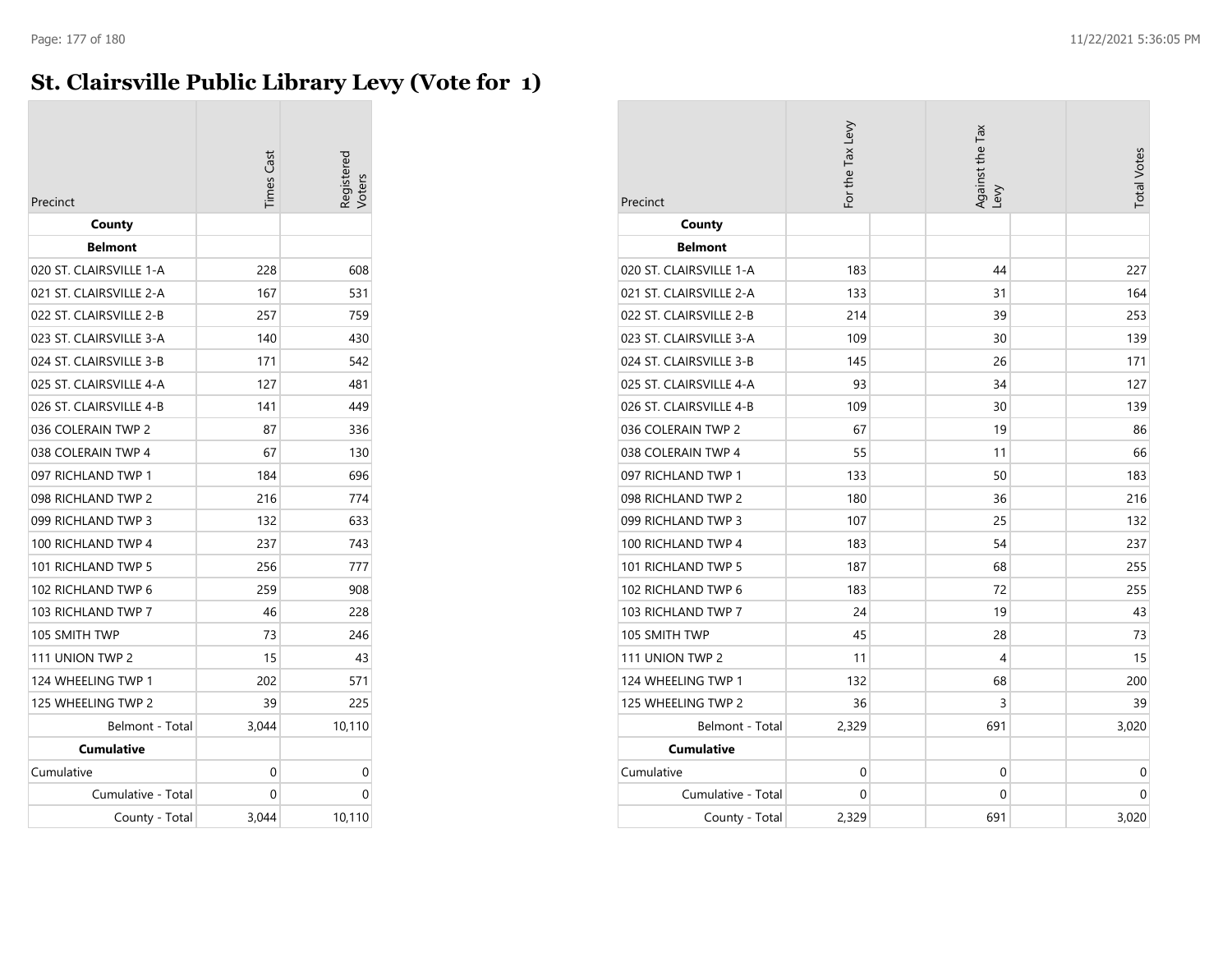| Precinct                | Inresolve |
|-------------------------|-----------|
| County                  |           |
| Belmont                 |           |
| 020 ST. CLAIRSVILLE 1-A | 0         |
| 021 ST. CLAIRSVILLE 2-A | 0         |
| 022 ST. CLAIRSVILLE 2-B | 0         |
| 023 ST. CLAIRSVILLE 3-A | 0         |
| 024 ST. CLAIRSVILLE 3-B | 0         |
| 025 ST. CLAIRSVILLE 4-A | 0         |
| 026 ST. CLAIRSVILLE 4-B | 0         |
| 036 COLERAIN TWP 2      | 0         |
| 038 COLERAIN TWP 4      | 0         |
| 097 RICHLAND TWP 1      | 0         |
| 098 RICHLAND TWP 2      | 0         |
| 099 RICHLAND TWP 3      | 0         |
| 100 RICHLAND TWP 4      | 0         |
| 101 RICHLAND TWP 5      | 0         |
| 102 RICHLAND TWP 6      | 0         |
| 103 RICHLAND TWP 7      | 0         |
| 105 SMITH TWP           | 0         |
| 111 UNION TWP 2         | 0         |
| 124 WHEELING TWP 1      | 0         |
| 125 WHEELING TWP 2      | 0         |
| Belmont - Total         | 0         |
| Cumulative              |           |
| Cumulative              | 0         |
| Cumulative - Total      | 0         |
| County - Total          | 0         |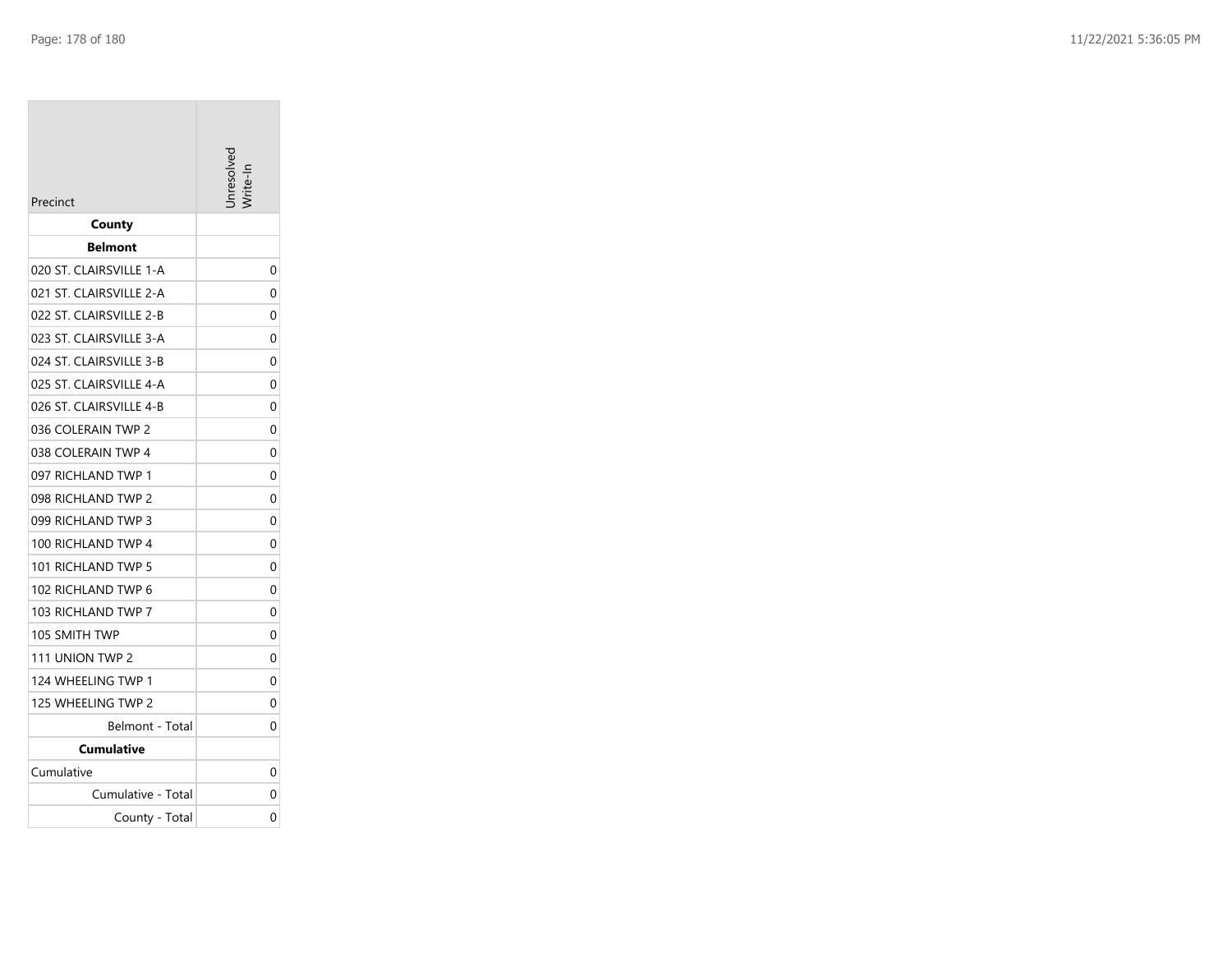### **OR&W Fire Levy (Vote for 1 )**

| Precinct                | <b>Times Cast</b> | Registered<br>Voters |
|-------------------------|-------------------|----------------------|
| County                  |                   |                      |
| <b>Belmont</b>          |                   |                      |
| 053 SHADYSIDE VILLAGE 1 | 291               | 826                  |
| 054 SHADYSIDE VILLAGE 2 | 384               | 970                  |
| 057 SHADYSIDE VILLAGE 3 | 223               | 710                  |
| 061 MEAD TWP 1          | 301               | 956                  |
| 063 MEAD TWP 2          | 153               | 526                  |
| Belmont - Total         | 1,352             | 3,988                |
| <b>Cumulative</b>       |                   |                      |
| Cumulative              | 0                 | 0                    |
| Cumulative - Total      | 0                 | 0                    |
| County - Total          | 1,352             | 3,988                |

| Precinct                | For the Tax Levy | Against the Tax<br>Levy | <b>Total Votes</b> |
|-------------------------|------------------|-------------------------|--------------------|
| County                  |                  |                         |                    |
| <b>Belmont</b>          |                  |                         |                    |
| 053 SHADYSIDE VILLAGE 1 | 137              | 148                     | 285                |
| 054 SHADYSIDE VILLAGE 2 | 220              | 153                     | 373                |
| 057 SHADYSIDE VILLAGE 3 | 114              | 105                     | 219                |
| 061 MEAD TWP 1          | 134              | 162                     | 296                |
| 063 MEAD TWP 2          | 70               | 79                      | 149                |
| Belmont - Total         | 675              | 647                     | 1,322              |
| <b>Cumulative</b>       |                  |                         |                    |
| Cumulative              | $\mathbf 0$      | 0                       | 0                  |
| Cumulative - Total      | 0                | 0                       | $\mathbf 0$        |
| County - Total          | 675              | 647                     | 1,322              |